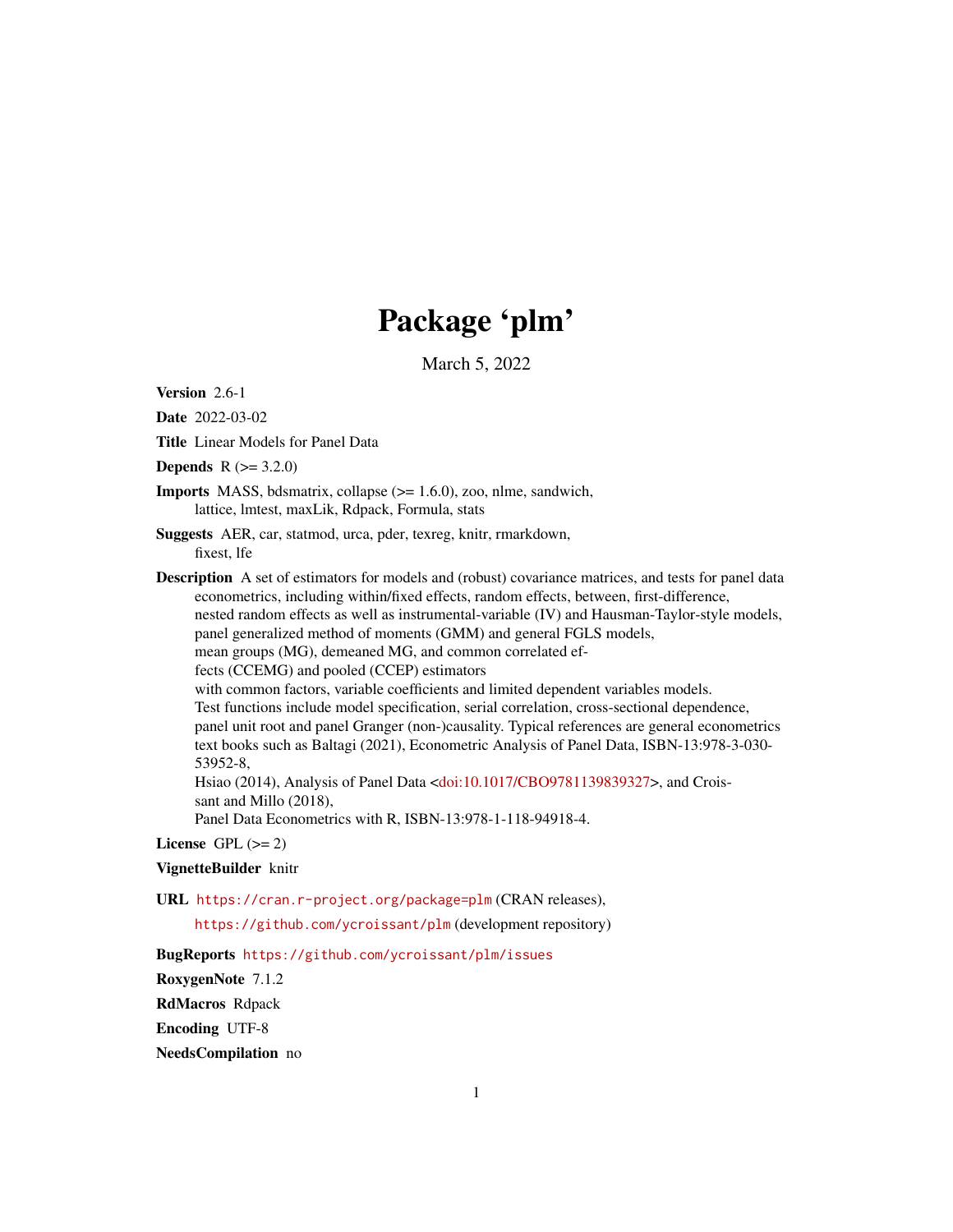Author Yves Croissant [aut, cre], Giovanni Millo [aut], Kevin Tappe [aut], Ott Toomet [ctb], Christian Kleiber [ctb], Achim Zeileis [ctb], Arne Henningsen [ctb], Liviu Andronic [ctb], Nina Schoenfelder [ctb] Maintainer Yves Croissant <yves.croissant@univ-reunion.fr>

Repository CRAN

Date/Publication 2022-03-05 15:40:06 UTC

## R topics documented:

| $\overline{4}$                                                                                                          |
|-------------------------------------------------------------------------------------------------------------------------|
| 5                                                                                                                       |
| 6<br>Cigar                                                                                                              |
| $\overline{7}$                                                                                                          |
| 9                                                                                                                       |
| $\mathbf Q$                                                                                                             |
| 12                                                                                                                      |
| 15                                                                                                                      |
| 16                                                                                                                      |
| 18                                                                                                                      |
| 21                                                                                                                      |
| 22                                                                                                                      |
| 24                                                                                                                      |
| 25                                                                                                                      |
| $index.plm \dots \dots \dots \dots \dots \dots \dots \dots \dots \dots \dots \dots \dots \dots \dots \dots \dots$<br>26 |
| 27                                                                                                                      |
| 29                                                                                                                      |
| 32                                                                                                                      |
| 33                                                                                                                      |
| 34                                                                                                                      |
| 36                                                                                                                      |
| 38                                                                                                                      |
| 42.                                                                                                                     |
| 44                                                                                                                      |
| 45                                                                                                                      |
| 48                                                                                                                      |
| 49                                                                                                                      |
| 50                                                                                                                      |
| 51                                                                                                                      |
| 53                                                                                                                      |
| 54                                                                                                                      |
| 56                                                                                                                      |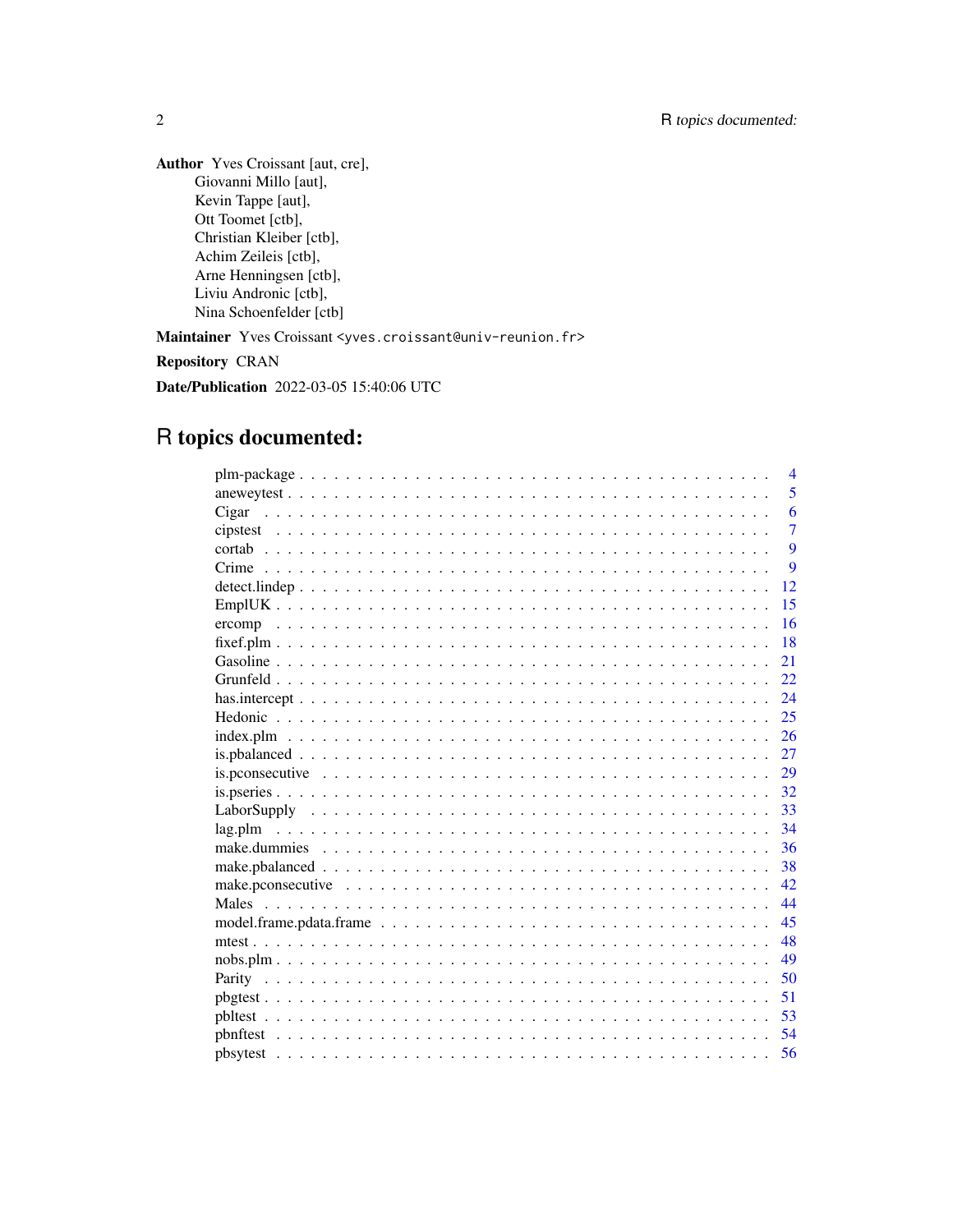|           | 59 |
|-----------|----|
|           | 61 |
|           | 64 |
|           | 68 |
|           | 70 |
|           | 71 |
|           | 73 |
|           | 75 |
|           | 79 |
|           | 81 |
|           | 83 |
|           | 85 |
|           | 87 |
|           | 89 |
|           | 91 |
|           | 97 |
|           | 99 |
|           |    |
|           |    |
|           |    |
|           |    |
|           |    |
|           |    |
|           |    |
|           |    |
|           |    |
|           |    |
| pvcm      |    |
|           |    |
|           |    |
|           |    |
|           |    |
|           |    |
| ranef.plm |    |
|           |    |
|           |    |
|           |    |
|           |    |
|           |    |
|           |    |
|           |    |
|           |    |
|           |    |
|           |    |
|           |    |
|           |    |
|           |    |
|           |    |

**Index**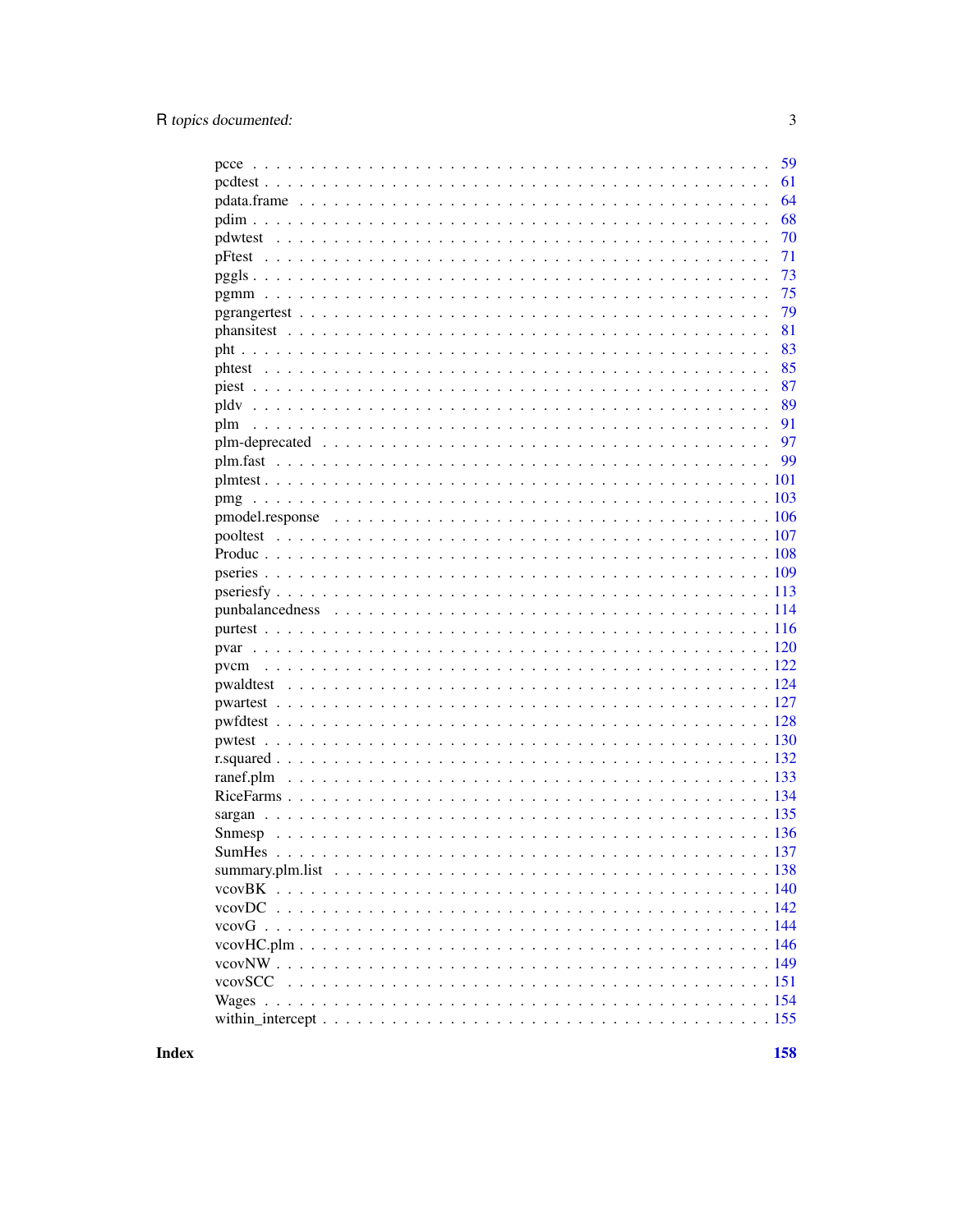#### **Description**

plm is a package for R which intends to make the estimation of linear panel models straightforward. plm provides functions to estimate a wide variety of models and to make (robust) inference.

## Details

For a gentle and comprehensive introduction to the package, please see the package's vignette.

The main functions to estimate models are:

- plm: panel data estimators using lm on transformed data,
- pvcm: variable coefficients models
- pgmm: generalized method of moments (GMM) estimation for panel data,
- pggls: estimation of general feasible generalized least squares models,
- pmg: mean groups (MG), demeaned MG and common correlated effects (CCEMG) estimators,
- pcce: estimators for common correlated effects mean groups (CCEMG) and pooled (CCEP) for panel data with common factors,
- pldv: panel estimators for limited dependent variables.

Next to the model estimation functions, the package offers several functions for statistical tests related to panel data/models.

Multiple functions for (robust) variance–covariance matrices are at hand as well.

The package also provides data sets to demonstrate functions and to replicate some text book/paper results. Use data(package="plm") to view a list of available data sets in the package.

## Examples

```
data("Produc", package = "plm")
zz \le -\text{plm}(\log(\text{gsp}) \sim \log(\text{pcap}) + \log(\text{pc}) + \log(\text{emp}) + \text{unemp},data = Produc, index = c("state", "year"))summary(zz)
# replicates some results from Baltagi (2013), table 3.1
data("Grunfeld", package = "plm")
p \leftarrow plm(inv \sim value + capital,data = Grunfeld, model="pooling")
wi \leq plm(inv \sim value + capital,
           data = Grunfeld, model="within", effect = "twoways")
swar \leq plm(inv \sim value + capital,
             data = Grunfeld, model="random", effect = "twoways")
```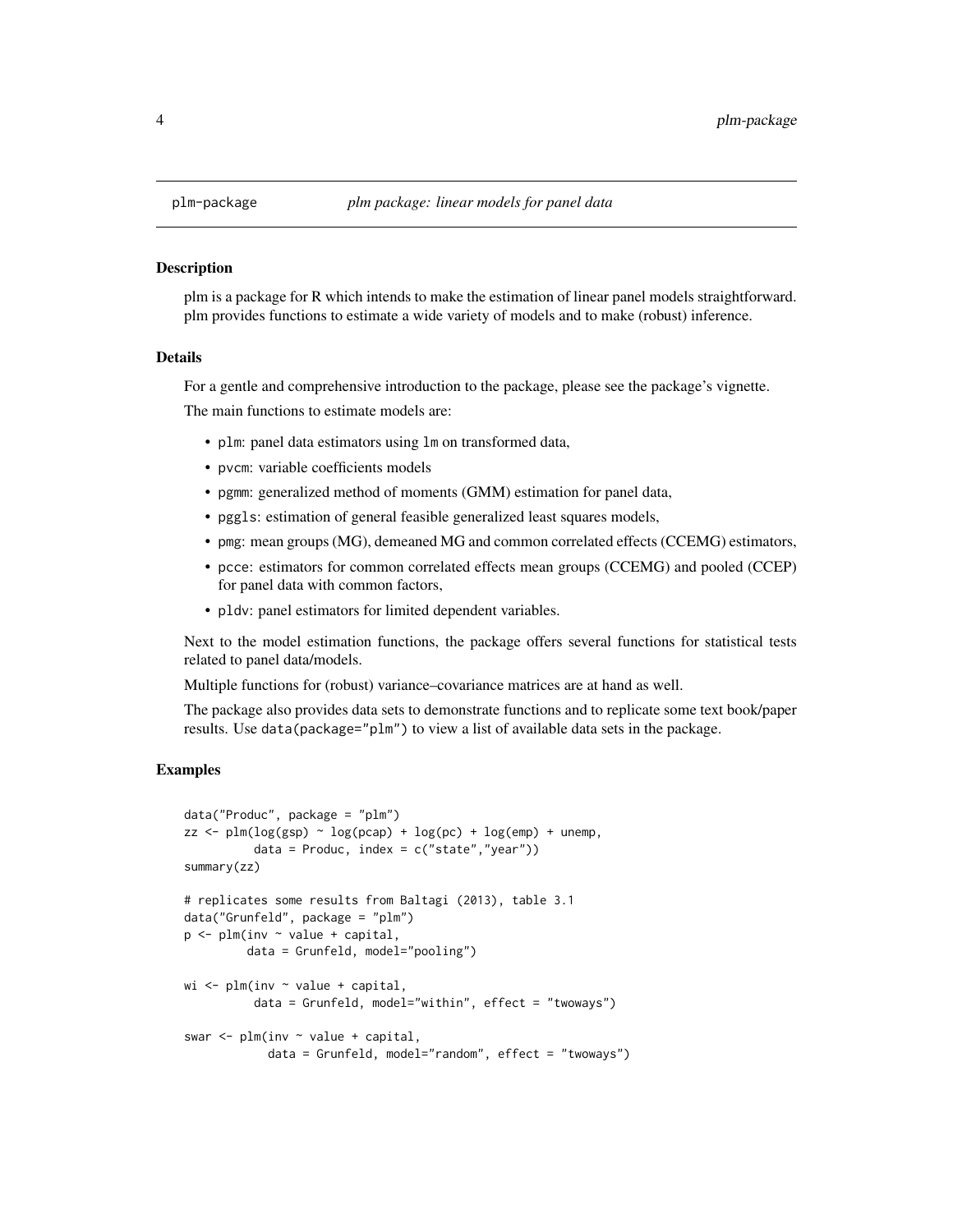```
amemiya <- plm(inv ~ value + capital,
              data = Grunfeld, model = "random", random.method = "amemiya",
              effect = "twoways")
walhus <- plm(inv ~ value + capital,
             data = Grunfeld, model = "random", random.method = "wallus",effect = "twoways")
```
aneweytest *Angrist and Newey's version of Chamberlain test for fixed effects*

## Description

Angrist and Newey's version of the Chamberlain test

#### Usage

```
aneweytest(formula, data, subset, na.action, index = NULL, ...)
```
## Arguments

| formula   | a symbolic description for the model to be estimated, |
|-----------|-------------------------------------------------------|
| data      | a data.frame,                                         |
| subset    | see $lm()$ ,                                          |
| na.action | see $lm()$ .                                          |
| index     | the indexes.                                          |
|           | further arguments.                                    |

#### Details

Angrist and Newey's test is based on the results of the artifactual regression of the within residuals on the covariates for all the periods.

## Value

An object of class "htest".

#### Author(s)

Yves Croissant

#### References

Angrist JD, Newey WK (1991). "Over-identification tests in earnings functions with fixed effects." *Journal of Business \& Economic Statistics*, 9(3), 317–323.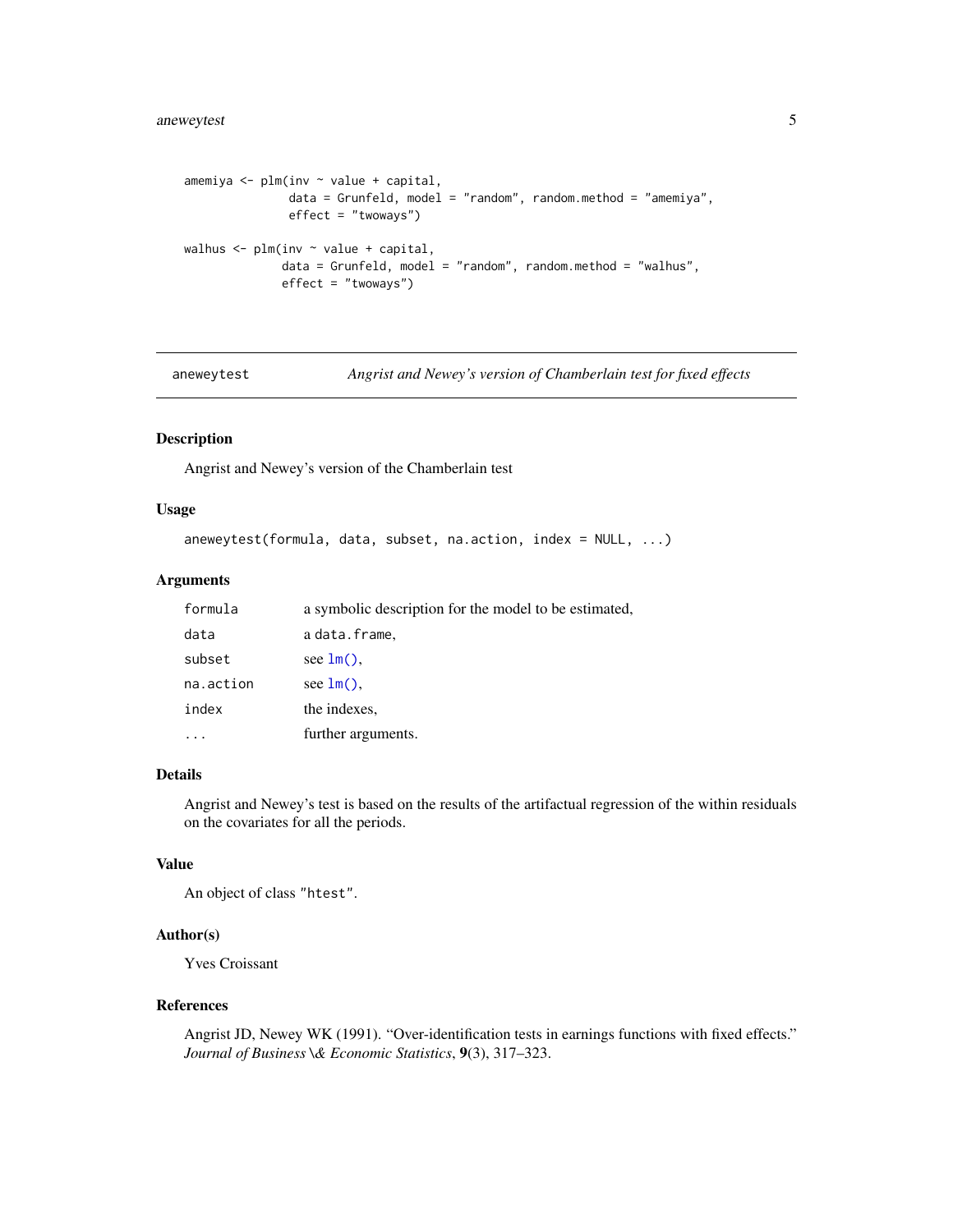## See Also

[piest\(\)](#page-86-1) for Chamberlain's test

#### Examples

```
data("RiceFarms", package = "plm")
aneweytest(log(goutput) \sim log(seed) + log(totlabor) + log(size), RiceFarms, index = "id")
```
## Cigar *Cigarette Consumption*

## Description

a panel of 46 observations from 1963 to 1992

#### Format

A data frame containing :

state state abbreviation

year the year

price price per pack of cigarettes

pop population

pop16 population above the age of 16

cpi consumer price index (1983=100)

ndi per capita disposable income

sales cigarette sales in packs per capita

pimin minimum price in adjoining states per pack of cigarettes

## Details

*total number of observations* : 1380 *observation* : regional *country* : United States

## Source

Online complements to Baltagi (2001): <https://www.wiley.com/legacy/wileychi/baltagi/> Online complements to Baltagi (2013): [https://bcs.wiley.com/he-bcs/Books?action=resource&bcsId=4338&itemId=1118672321&](https://bcs.wiley.com/he-bcs/Books?action=resource&bcsId=4338&itemId=1118672321&resourceId=13452) [resourceId=13452](https://bcs.wiley.com/he-bcs/Books?action=resource&bcsId=4338&itemId=1118672321&resourceId=13452)

<span id="page-5-0"></span>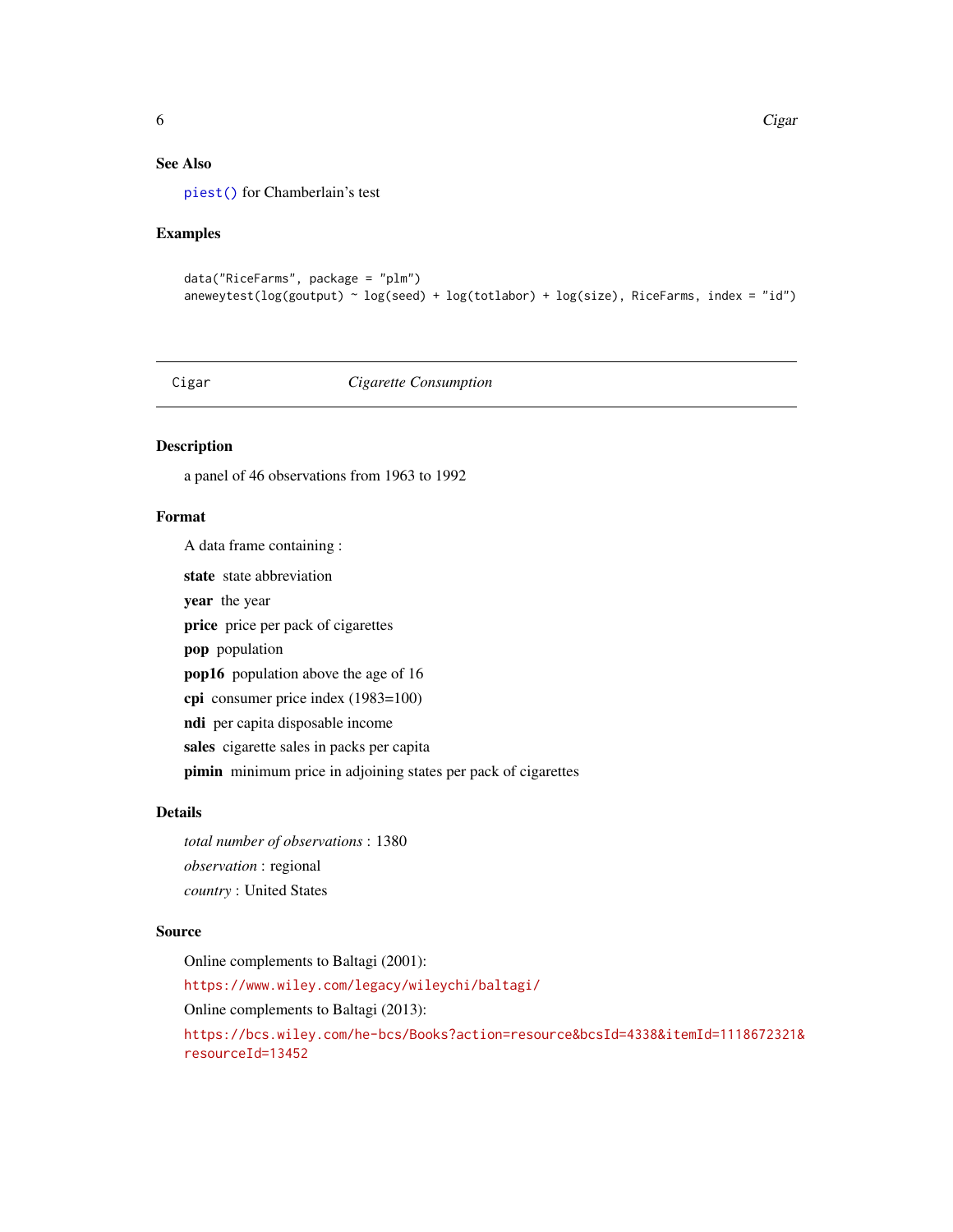#### <span id="page-6-0"></span>cipstest 7

## References

Baltagi BH (2001). *Econometric Analysis of Panel Data*, 3rd edition. John Wiley and Sons ltd.

Baltagi BH (2013). *Econometric Analysis of Panel Data*, 5th edition. John Wiley and Sons ltd.

Baltagi B, Levin D (1992). "Cigarette taxation: Raising revenues and reducing consumption." *Structural Change and Economic Dynamics*, 3(2), 321-335. [https://EconPapers.repec.org/](https://EconPapers.repec.org/RePEc:eee:streco:v:3:y:1992:i:2:p:321-335) [RePEc:eee:streco:v:3:y:1992:i:2:p:321-335](https://EconPapers.repec.org/RePEc:eee:streco:v:3:y:1992:i:2:p:321-335).

Baltagi BH, Griffin JM, Xiong W (2000). "To Pool or Not to Pool: Homogeneous Versus Heterogeneous Estimators Applied to Cigarette Demand." *The Review of Economics and Statistics*, 82(1), 117-126. doi: [10.1162/003465300558551,](https://doi.org/10.1162/003465300558551) https://doi.org/10.1162/003465300558551.

cipstest *Cross-sectionally Augmented IPS Test for Unit Roots in Panel Models*

#### Description

Cross-sectionally augmented Im, Pesaran and Shin (IPS) test for unit roots in panel models.

#### Usage

```
cipstest(
  x,
  lags = 2,type = c("trend", "drift", "none"),
 model = c("cmg", "mg", "dmg"),truncated = FALSE,
  ...
)
```
## Arguments

| X                 | an object of class "pseries".                                                                   |
|-------------------|-------------------------------------------------------------------------------------------------|
| lags              | integer, lag order for Dickey-Fuller augmentation,                                              |
| type              | one of "trend" (default), "drift", "none",                                                      |
| model             | one of "cmg" (default), "mg", "dmg",                                                            |
| truncated         | logical, specifying whether to calculate the truncated version of the test (default:<br>FALSE), |
| $\cdot\cdot\cdot$ | further arguments passed to critvals.cips (non-exported function).                              |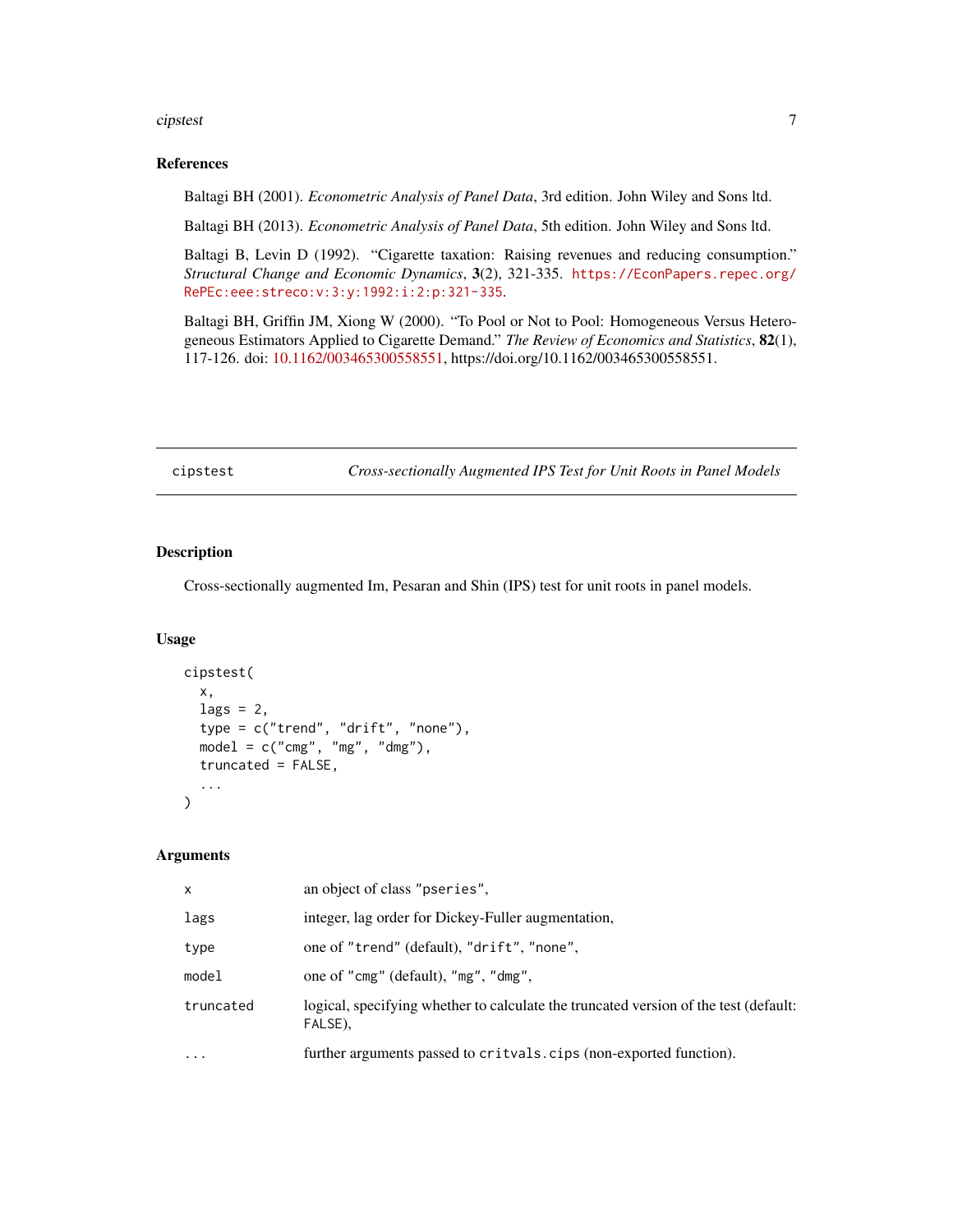## Details

Pesaran's (Pesaran 2007) cross-sectionally augmented version of the IPS unit root test (Im et al. 2003) (H0: pseries has a unit root) is a so-called second-generation panel unit root test: it is in fact robust against cross-sectional dependence, provided that the default model="cmg" is calculated. Else one can obtain the standard (model="mg") or cross-sectionally demeaned (model="dmg") versions of the IPS test.

Argument type controls how the test is executed:

- "none": no intercept, no trend (Case I in (Pesaran 2007)),
- "drift": with intercept, no trend (Case II),
- "trend" (default): with intercept, with trend (Case III).

#### Value

An object of class "htest".

#### Author(s)

Giovanni Millo

## References

Im KS, Pesaran MH, Shin Y (2003). "Testing for unit roots in heterogenous panels." *Journal of Econometrics*, 115(1), 53-74.

Pesaran MH (2007). "A simple panel unit root test in the presence of cross-section dependence." *Journal of Applied Econometrics*, 22(2), 265–312.

## See Also

[purtest\(\)](#page-115-1), [phansitest\(\)](#page-80-1)

## Examples

```
data("Produc", package = "plm")
Produc <- pdata.frame(Produc, index=c("state", "year"))
## check whether the gross state product (gsp) is trend-stationary
cipstest(Produc$gsp, type = "trend")
```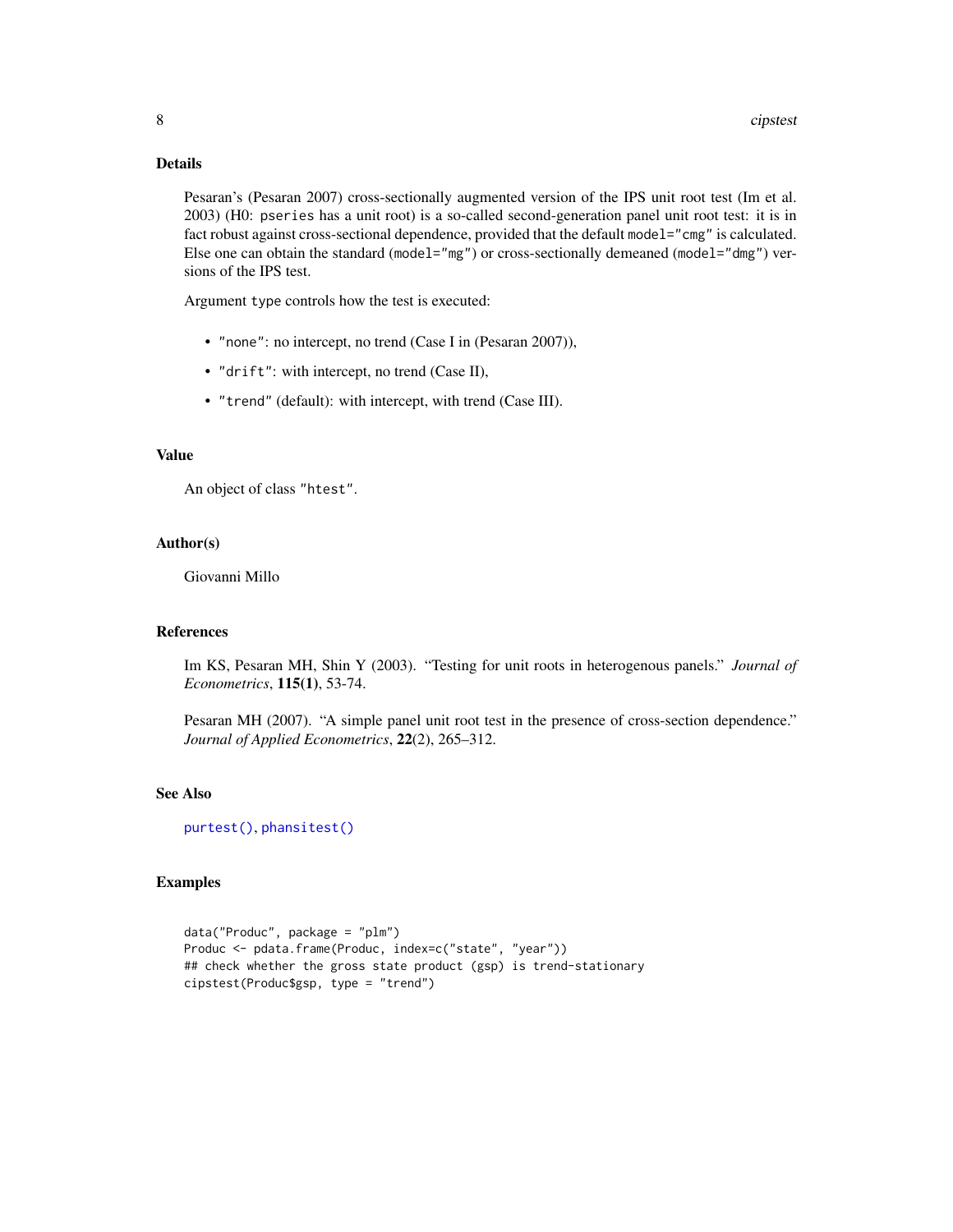<span id="page-8-0"></span>

## Description

Computes the cross–sectional correlation matrix

## Usage

```
cortab(x, grouping, groupnames = NULL, value = "statistic", ...)
```
#### Arguments

| x          | an object of class pseries         |
|------------|------------------------------------|
| grouping   | grouping variable,                 |
| groupnames | a character vector of group names, |
| value      | to complete,                       |
|            | further arguments.                 |

## Value

A matrix with average correlation coefficients within a group (diagonal) and between groups (offdiagonal).

## Examples

```
data("Grunfeld", package = "plm")
pGrunfeld <- pdata.frame(Grunfeld)
grp \leq c(rep(1, 100), rep(2, 50), rep(3, 50)) # make 3 groups
cortab(pGrunfeld$value, grouping = grp, groupnames = c("A", "B", "C"))
```
Crime *Crime in North Carolina*

## Description

a panel of 90 observational units (counties) from 1981 to 1987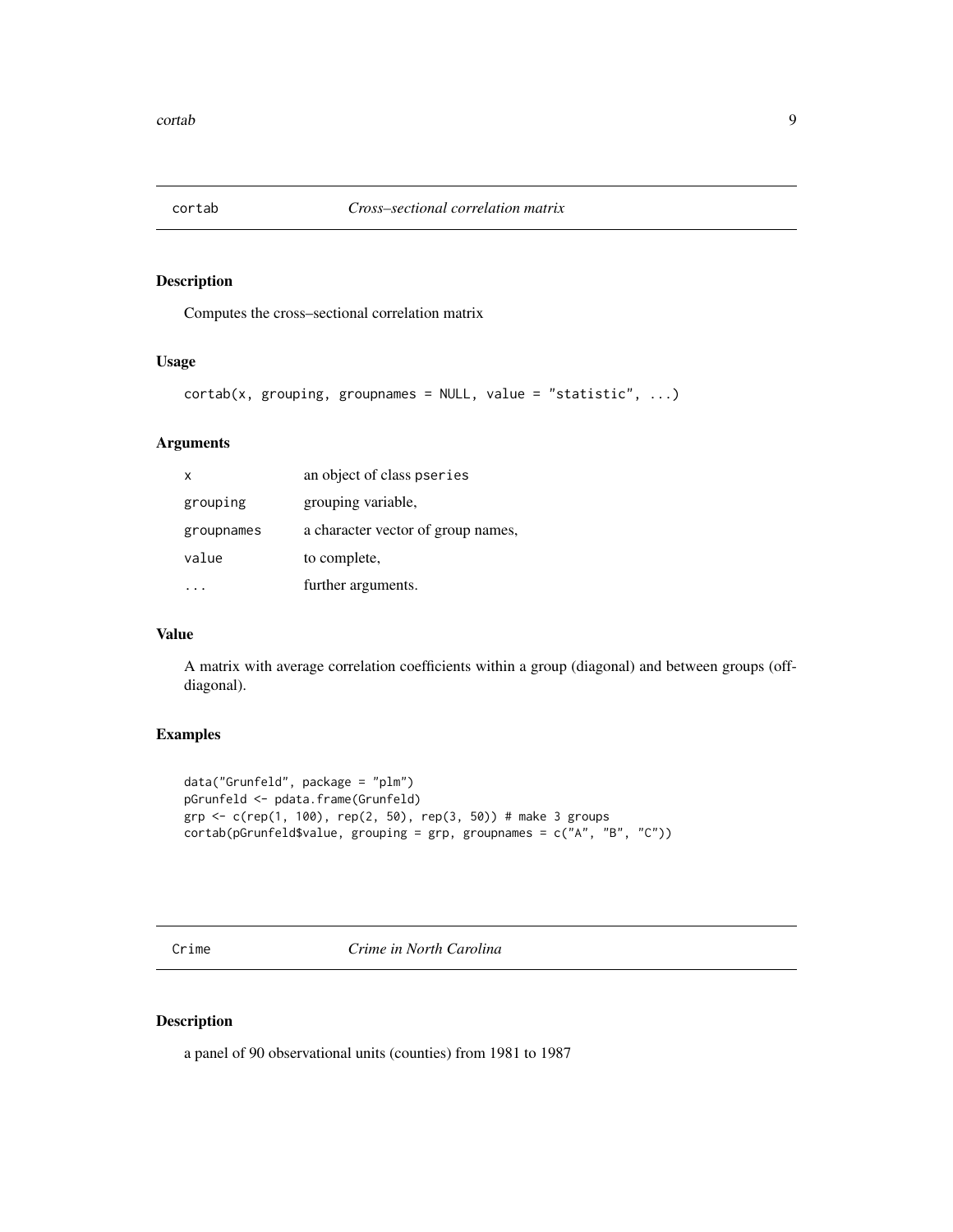10 Crime Contact 10 Crime Contact 10 Crime Contact 10 Crime Contact 10 Crime Contact 10 Crime Contact 10 Oct 1

## Format

A data frame containing :

county county identifier

year year from 1981 to 1987

crmrte crimes committed per person

prbarr 'probability' of arrest

prbconv 'probability' of conviction

prbpris 'probability' of prison sentence

avgsen average sentence, days

polpc police per capita

density people per square mile

taxpe tax revenue per capita

region factor. One of 'other', 'west' or 'central'.

smsa factor. (Also called "urban".) Does the individual reside in a SMSA (standard metropolitan statistical area)?

pctmin percentage minority in 1980

wcon weekly wage in construction

wtuc weekly wage in transportation, utilities, communications

wtrd weekly wage in wholesale and retail trade

wfir weekly wage in finance, insurance and real estate

wser weekly wage in service industry

wmfg weekly wage in manufacturing

wfed weekly wage in federal government

wsta weekly wage in state government

wloc weekly wage in local government

mix offence mix: face-to-face/other

pctymle percentage of young males (between ages 15 to 24)

lcrmrte log of crimes committed per person

lprbarr log of 'probability' of arrest

lprbconv log of 'probability' of conviction

lprbpris log of 'probability' of prison sentence

lavgsen log of average sentence, days

lpolpc log of police per capita

ldensity log of people per square mile

ltaxpc log of tax revenue per capita

lpctmin log of percentage minority in 1980

lwcon log of weekly wage in construction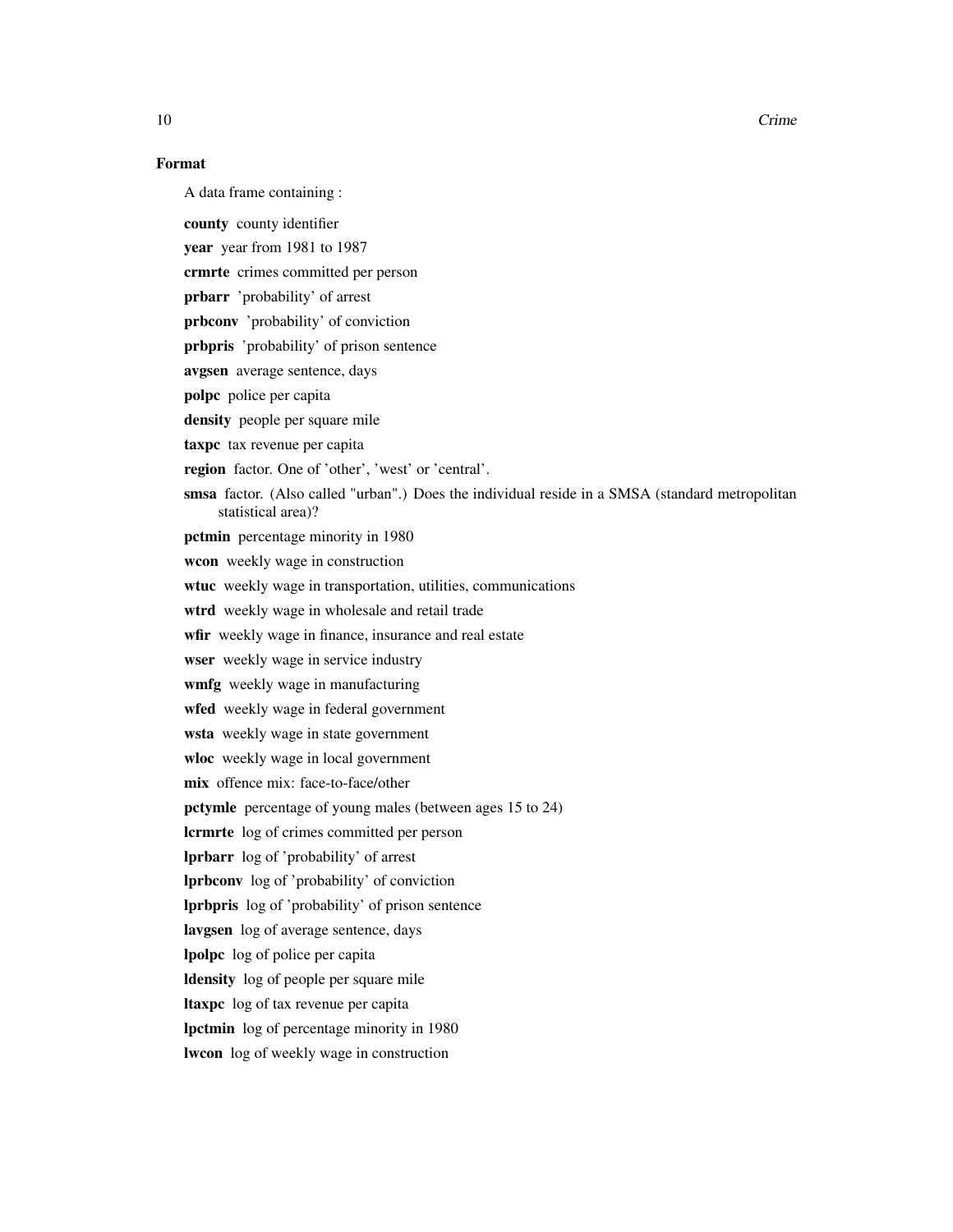#### Crime 2012 11 2013 11 2014 12:30 12:30 12:30 12:30 12:30 12:30 12:30 12:30 12:30 12:30 12:30 12:30 12:30 12:30

lwtuc log of weekly wage in transportation, utilities, communications lwtrd log of weekly wage in wholesale and retail trade lwfir log of weekly wage in finance, insurance and real estate lwser log of weekly wage in service industry lwmfg log of weekly wage in manufacturing lwfed log of weekly wage in federal government lwsta log of weekly wage in state government lwloc log of weekly wage in local government lmix log of offence mix: face-to-face/other lpctymle log of percentage of young males (between ages 15 to 24)

## Details

*total number of observations* : 630 *observation* : regional

*country* : United States

The variables l\* (lcrmrte, lprbarr, ...) contain the pre-computed logarithms of the base variables as found in the original data set. Note that these values slightly differ from what R's log() function yields for the base variables. In order to reproduce examples from the literature, the pre-computed logs need to be used, otherwise the results differ slightly.

#### Source

Journal of Applied Econometrics Data Archive (complements Baltagi (2006)):

<http://qed.econ.queensu.ca/jae/2006-v21.4/baltagi/>

Online complements to Baltagi (2001):

<https://www.wiley.com/legacy/wileychi/baltagi/>

Online complements to Baltagi (2013):

[https://bcs.wiley.com/he-bcs/Books?action=resource&bcsId=4338&itemId=1118672321&](https://bcs.wiley.com/he-bcs/Books?action=resource&bcsId=4338&itemId=1118672321&resourceId=13452) [resourceId=13452](https://bcs.wiley.com/he-bcs/Books?action=resource&bcsId=4338&itemId=1118672321&resourceId=13452)

See also Journal of Applied Econometrics data archive entry for Baltagi (2006) at [http://qed.](http://qed.econ.queensu.ca/jae/2006-v21.4/baltagi/) [econ.queensu.ca/jae/2006-v21.4/baltagi/](http://qed.econ.queensu.ca/jae/2006-v21.4/baltagi/).

#### References

Cornwell C, Trumbull WN (1994). "Estimating the economic model of crime with panel data." *Review of Economics and Statistics*, 76, 360–366.

Baltagi BH (2006). "Estmating an economic model of crime using panel data from North Carolina." *Journal of Applied Econometrics*, 21(4).

Baltagi BH (2001). *Econometric Analysis of Panel Data*, 3rd edition. John Wiley and Sons ltd.

Baltagi BH (2013). *Econometric Analysis of Panel Data*, 5th edition. John Wiley and Sons ltd.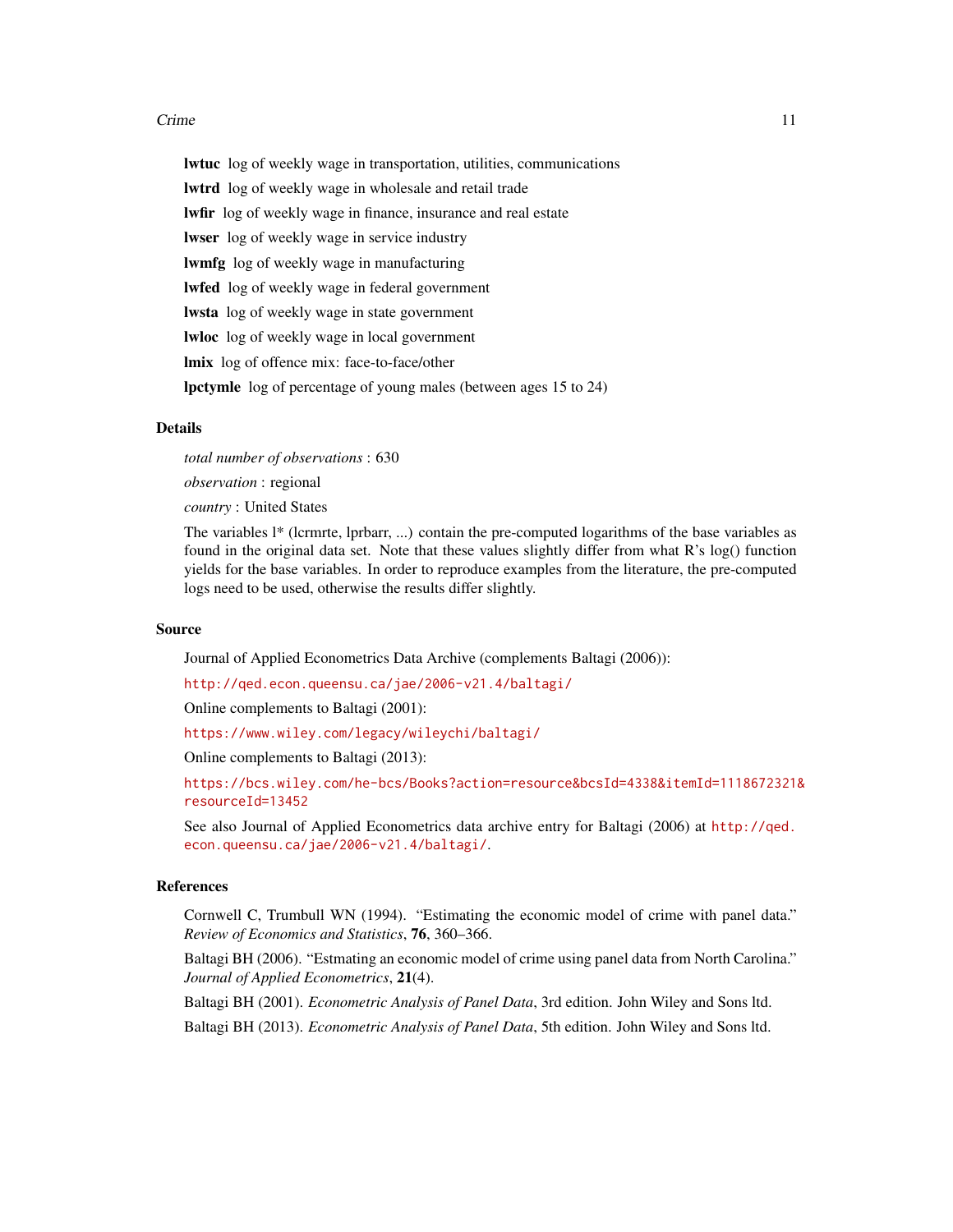#### Description

Little helper functions to aid users to detect linear dependent columns in a two-dimensional data structure, especially in a (transformed) model matrix - typically useful in interactive mode during model building phase.

## Usage

```
detect.lindep(object, ...)
## S3 method for class 'matrix'
detect.lindep(object, suppressPrint = FALSE, ...)
## S3 method for class 'data.frame'
detect.lindep(object, suppressPrint = FALSE, ...)
## S3 method for class 'plm'
detect.lindep(object, suppressPrint = FALSE, ...)
## S3 method for class 'plm'
alias(object, ...)
## S3 method for class 'pdata.frame'
alias(
 object,
 model = c("pooling", "within", "Between", "between", "mean", "random", "fd"),
 effect = c("individual", "time", "twoways"),
  ...
\mathcal{L}
```
#### Arguments

| object        | for detect. lindep: an object which should be checked for linear dependence<br>(of class "matrix", "data. frame", or "plm"); for alias: either an estimated<br>model of class "plm" or a "pdata. frame". Usually, one wants to input a model<br>matrix here or check an already estimated plm model, |
|---------------|------------------------------------------------------------------------------------------------------------------------------------------------------------------------------------------------------------------------------------------------------------------------------------------------------|
| $\cdot$       | further arguments.                                                                                                                                                                                                                                                                                   |
| suppressPrint | for detect. lindep only: logical indicating whether a message shall be printed;<br>defaults to printing the message, i. e., to suppress $Print = FALSE$ ,                                                                                                                                            |
| model         | (see plm),                                                                                                                                                                                                                                                                                           |
| effect        | (see plm),                                                                                                                                                                                                                                                                                           |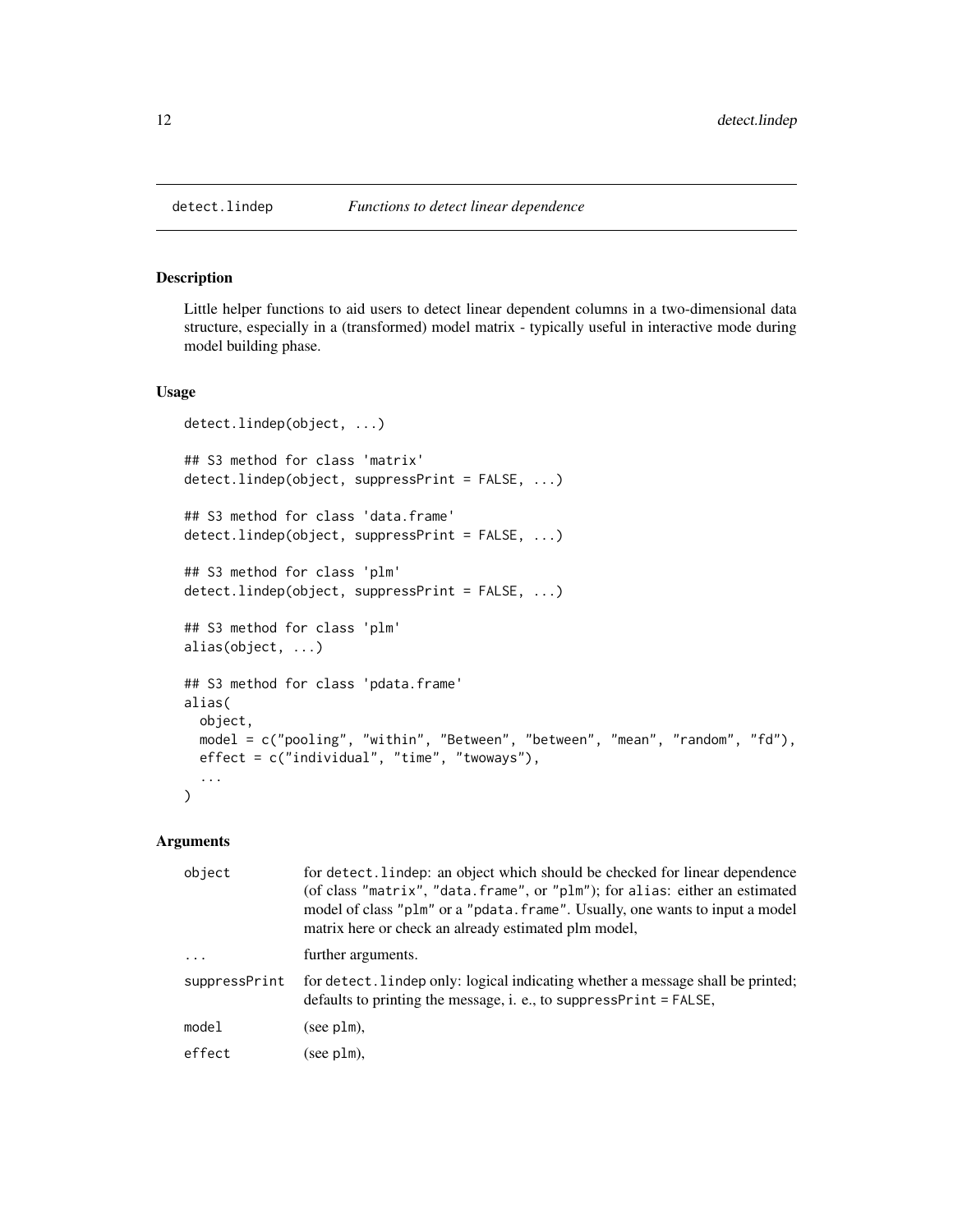#### detect.lindep 13

#### Details

Linear dependence of columns/variables is (usually) readily avoided when building one's model. However, linear dependence is sometimes not obvious and harder to detect for less experienced applied statisticians. The so called "dummy variable trap" is a common and probably the best– known fallacy of this kind (see e. g. Wooldridge (2016), sec. 7-2.). When building linear models with lm or plm's pooling model, linear dependence in one's model is easily detected, at times post hoc.

However, linear dependence might also occur after some transformations of the data, albeit it is not present in the untransformed data. The within transformation (also called fixed effect transformation) used in the "within" model can result in such linear dependence and this is harder to come to mind when building a model. See Examples for two examples of linear dependent columns after the within transformation: ex. 1) the transformed variables have the opposite sign of one another; ex. 2) the transformed variables are identical.

During plm's model estimation, linear dependent columns and their corresponding coefficients in the resulting object are silently dropped, while the corresponding model frame and model matrix still contain the affected columns. The plm object contains an element aliased which indicates any such aliased coefficients by a named logical.

Both functions, detect.lindep and alias, help to detect linear dependence and accomplish almost the same: detect.lindep is a stand alone implementation while alias is a wrapper around [stats::alias.lm\(\)](#page-0-0), extending the alias generic to classes "plm" and "pdata.frame". alias hinges on the availability of the package [MASS](https://CRAN.R-project.org/package=MASS) on the system. Not all arguments of alias. Im are supported. Output of alias is more informative as it gives the linear combination of dependent columns (after data transformations, i. e., after (quasi)-demeaning) while detect.lindep only gives columns involved in the linear dependence in a simple format (thus being more suited for automatic post–processing of the information).

## Value

For detect.lindep: A named numeric vector containing column numbers of the linear dependent columns in the object after data transformation, if any are present. NULL if no linear dependent columns are detected.

For alias: return value of [stats::alias.lm\(\)](#page-0-0) run on the (quasi-)demeaned model, i. e., the information outputted applies to the transformed model matrix, not the original data.

#### Note

function detect. lindep was called detect\_lin\_dep initially but renamed for naming consistency later.

## Author(s)

Kevin Tappe

#### References

Wooldridge JM (2013). *Introductory Econometrics: a modern approach*, 5th edition. South-Western (Cengage Learning).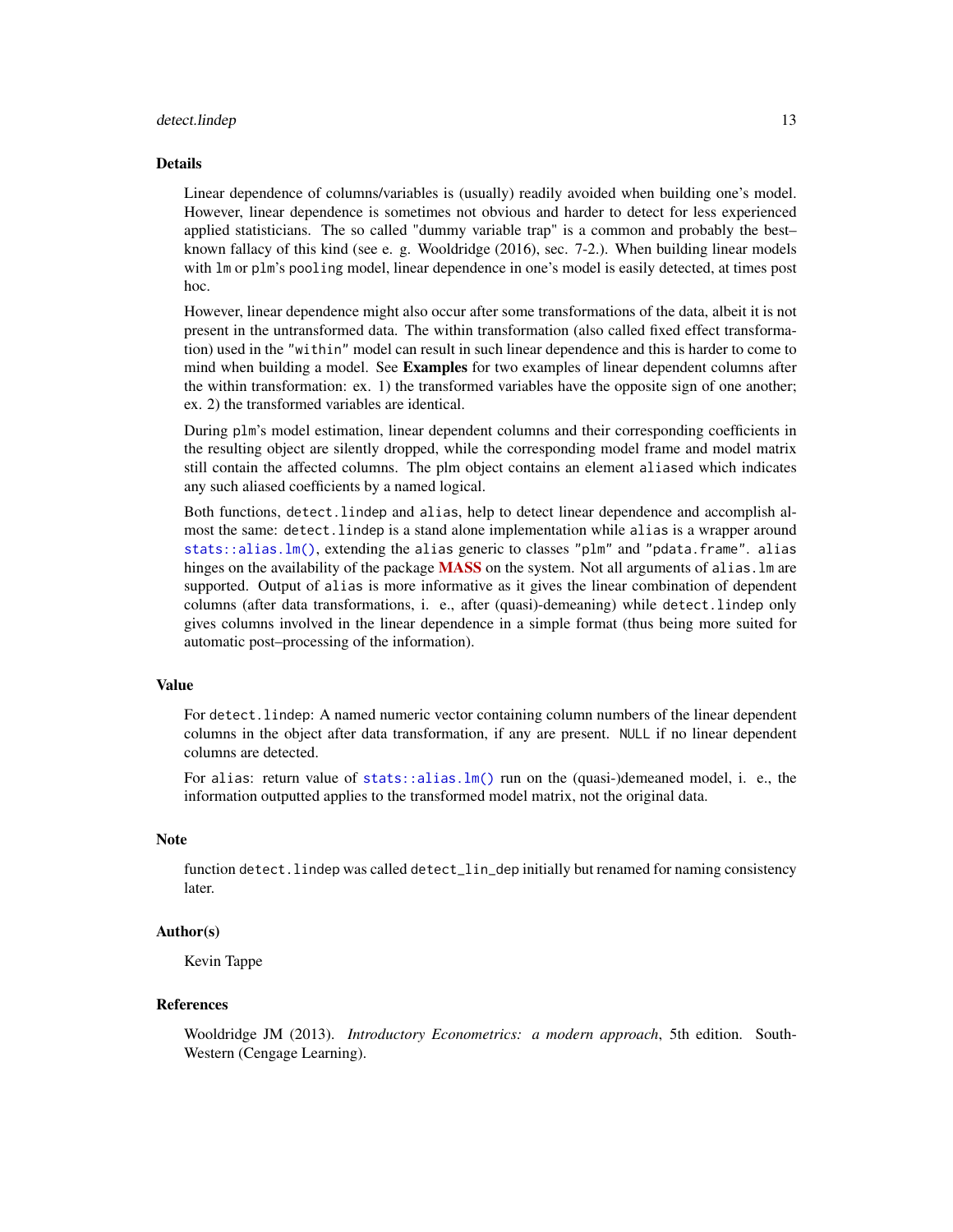#### See Also

[stats::alias\(\)](#page-0-0), [stats::model.matrix\(\)](#page-0-0) and especially plm's [model.matrix\(\)](#page-0-0) for (transformed) model matrices, plm's [model.frame\(\)](#page-0-0).

#### Examples

```
### Example 1 ###
# prepare the data
data("Cigar" , package = "plm")
Cigar[ , "fact1"] \leftarrow c(0,1)
Cigar[, "fact2"] <- c(1,0)Cigar.p <- pdata.frame(Cigar)
# setup a formula and a model frame
form \le- price \sim 0 + cpi + fact1 + fact2
mf <- model.frame(Cigar.p, form)
# no linear dependence in the pooling model's model matrix
# (with intercept in the formula, there would be linear depedence)
detect.lindep(model.matrix(mf, model = "pooling"))
# linear dependence present in the FE transformed model matrix
modmat_FE <- model.matrix(mf, model = "within")
detect.lindep(modmat_FE)
mod\_FE \leq plm-form, data = Cigar.p, model = "within")detect.lindep(mod_FE)
alias(mod_FE) # \Rightarrow fact1 == -1*fact2
plm(form, data = mf, model = "within")$aliased # "fact2" indicated as aliased
# look at the data: after FE transformation fact1 == -1*fact2
head(modmat_FE)
all.equal(modmat_FE[ , "fact1"], -1*modmat_FE[ , "fact2"])
### Example 2 ###
# Setup the data:
# Assume CEOs stay with the firms of the Grunfeld data
# for the firm's entire lifetime and assume some fictional
# data about CEO tenure and age in year 1935 (first observation
# in the data set) to be at 1 to 10 years and 38 to 55 years, respectively.
# => CEO tenure and CEO age increase by same value (+1 year per year).
data("Grunfeld", package = "plm")
set.seed(42)
# add fictional data
Grunfeld$CEOtenure <- c(replicate(10, seq(from=s<-sample(1:10, 1), to=s+19, by=1)))
Grunfeld$CEOage <- c(replicate(10, seq(from=s<-sample(38:65, 1), to=s+19, by=1)))
# look at the data
head(Grunfeld, 50)
form \le inv \sim value + capital + CEOtenure + CEOage
mf <- model.frame(pdata.frame(Grunfeld), form)
# no linear dependent columns in original data/pooling model
modmat_pool <- model.matrix(mf, model="pooling")
```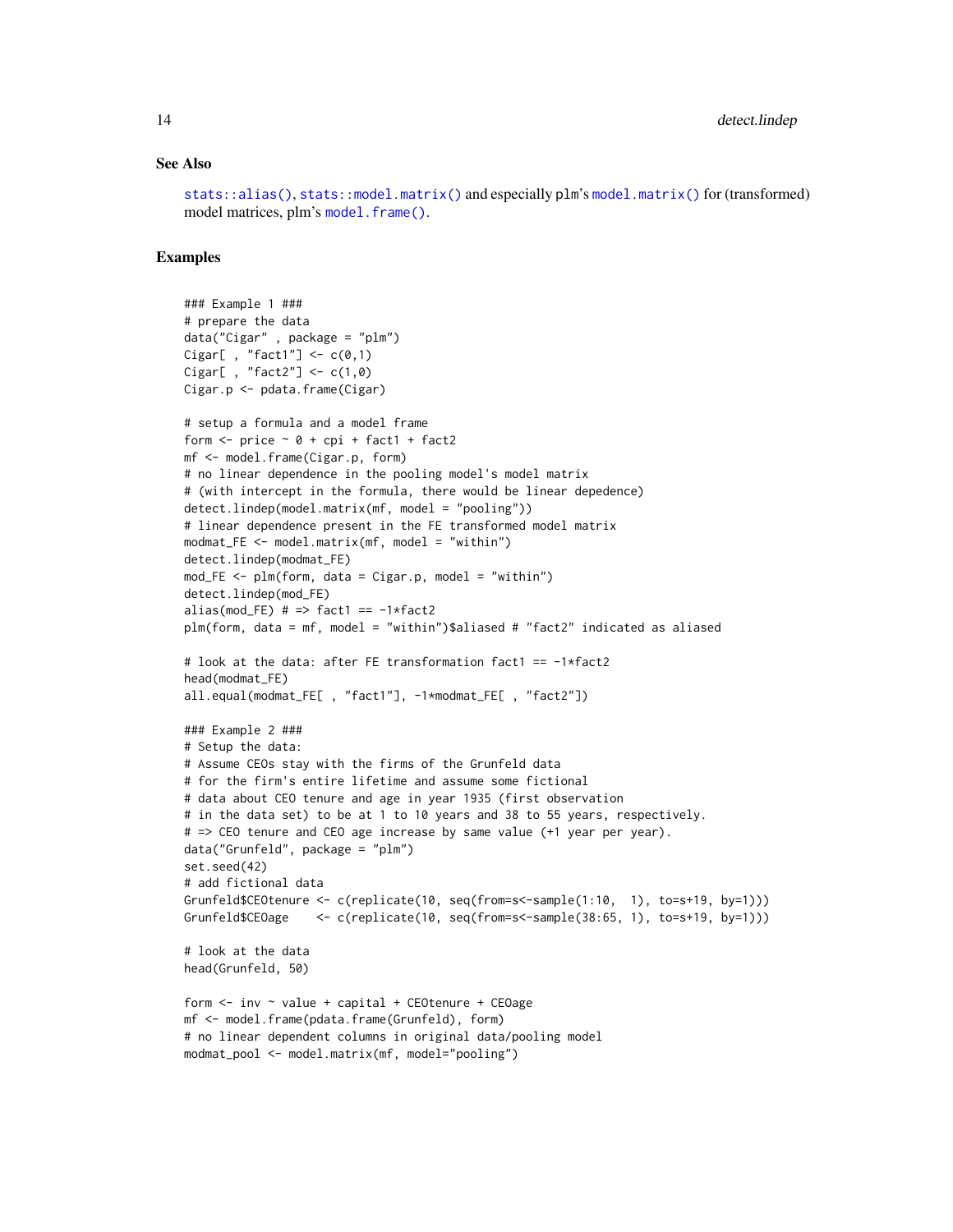#### <span id="page-14-0"></span> $EmpIUK$  15

```
detect.lindep(modmat_pool)
mod_pool <- plm(form, data = Grunfeld, model = "pooling")
alias(mod_pool)
# CEOtenure and CEOage are linear dependent after FE transformation
# (demeaning per individual)
modmat_FE <- model.matrix(mf, model="within")
detect.lindep(modmat_FE)
mod\_FE \leq plm(from, data = Grunfeld, model = "within")detect.lindep(mod_FE)
alias(mod_FE)
# look at the transformed data: after FE transformation CEOtenure == 1*CEOage
head(modmat_FE, 50)
all.equal(modmat_FE[ , "CEOtenure"], modmat_FE[ , "CEOage"])
```
EmplUK *Employment and Wages in the United Kingdom*

#### Description

An unbalanced panel of 140 observations from 1976 to 1984

#### Format

A data frame containing :

firm firm index year year sector the sector of activity emp employment wage wages capital capital

output output

## Details

*total number of observations* : 1031 *observation* : firms *country* : United Kingdom

#### Source

Arellano M, Bond S (1991). "Some Tests of Specification for Panel Data : Monte Carlo Evidence and an Application to Employment Equations." *Review of Economic Studies*, 58, 277–297.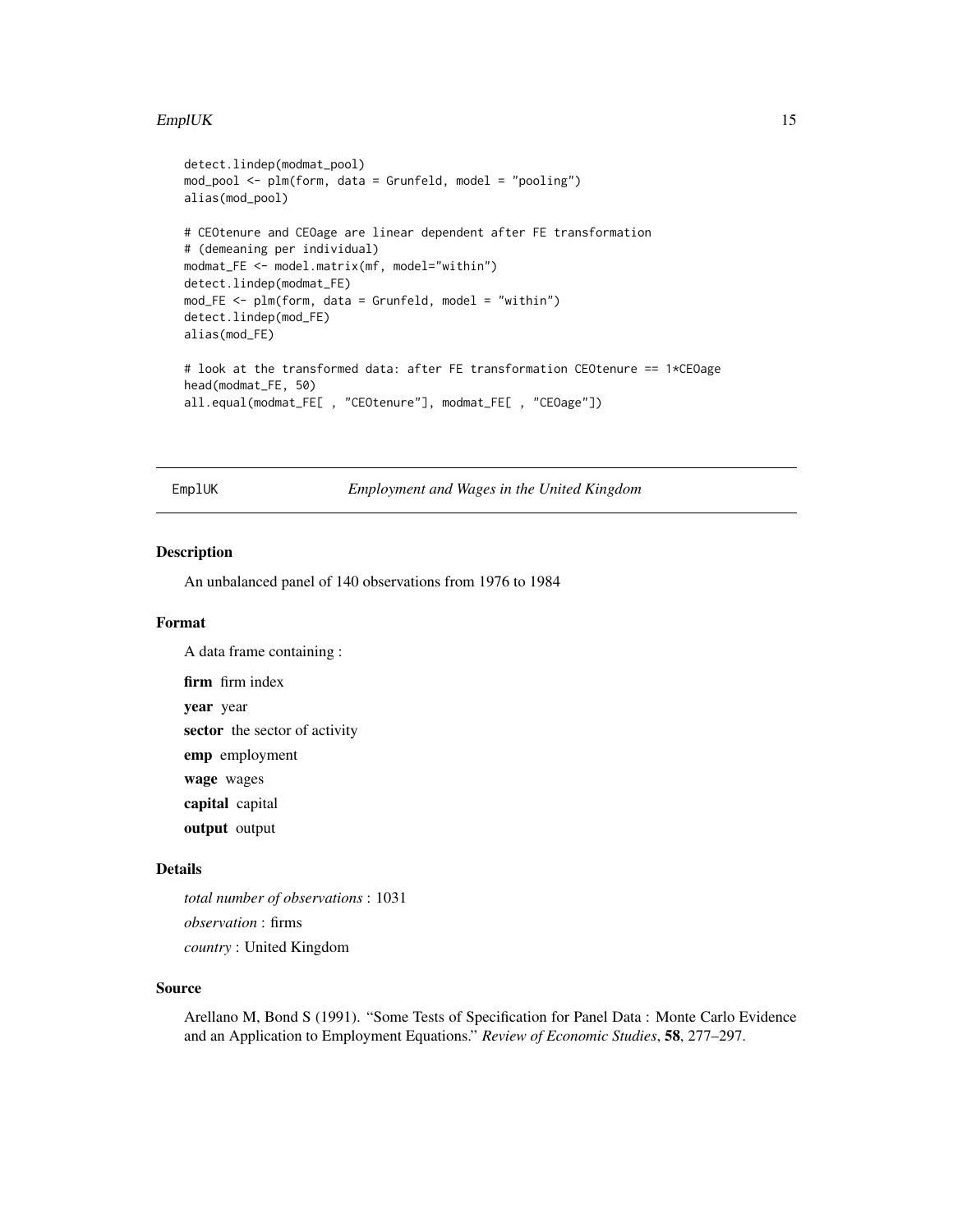<span id="page-15-0"></span>

## Description

This function enables the estimation of the variance components of a panel model.

## Usage

```
ercomp(object, ...)
## S3 method for class 'plm'
ercomp(object, ...)
## S3 method for class 'pdata.frame'
ercomp(
 object,
 effect = c("individual", "time", "twoways", "nested"),
 method = NULL,models = NULL,
 dfcor = NULL,
  index = NULL,
  ...
)
## S3 method for class 'formula'
ercomp(
 object,
  data,
 effect = c("individual", "time", "twoways", "nested"),
 method = NULL,models = NULL,
 dfcor = NULL,
  index = NULL,...
\mathcal{L}## S3 method for class 'ercomp'
```
print(x, digits = max(3, getOption("digits") - 3), ...)

## Arguments

| object    | a formula or a plm object,                                                 |
|-----------|----------------------------------------------------------------------------|
| $\ddotsc$ | further arguments.                                                         |
| effect    | the effects introduced in the model, see $plm()$ for details,              |
| method    | method of estimation for the variance components, see $plm()$ for details, |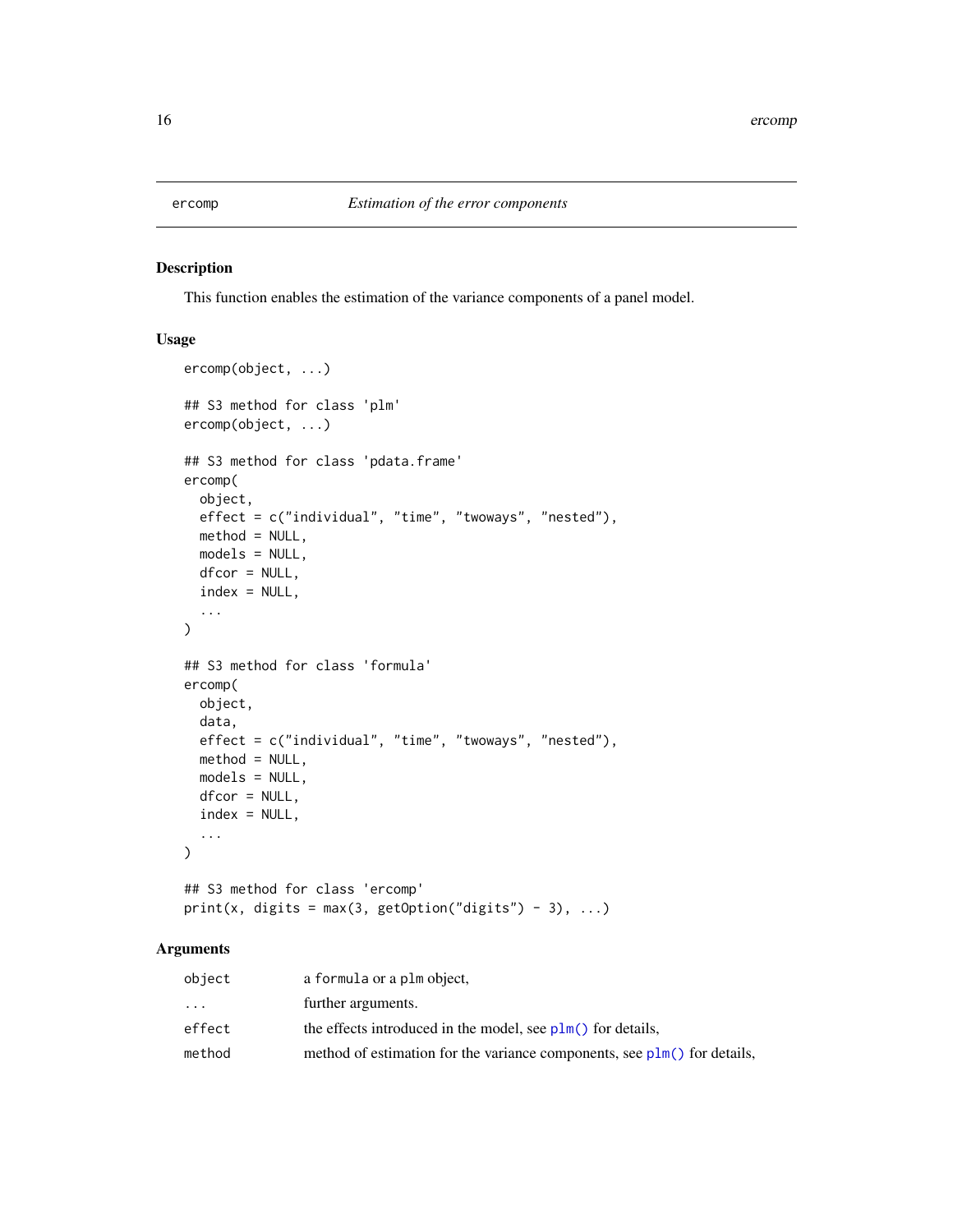#### ercomp and the second state of the second state of the second state of the second state of the second state of the second state of the second state of the second state of the second state of the second state of the second

| models | the models used to estimate the variance components (an alternative to the pre-<br>vious argument), |
|--------|-----------------------------------------------------------------------------------------------------|
| dfcor  | a numeric vector of length 2 indicating which degree of freedom should be used,                     |
| index  | the indexes.                                                                                        |
| data   | a data.frame,                                                                                       |
| x      | an ercomp object,                                                                                   |
| digits | digits,                                                                                             |

## Value

An object of class "ercomp": a list containing

- sigma2 a named numeric with estimates of the variance components,
- theta contains the parameter(s) used for the transformation of the variables: For a one-way model, a numeric corresponding to the selected effect (individual or time); for a two-ways model a list of length 3 with the parameters. In case of a balanced model, the numeric has length 1 while for an unbalanced model, the numerics' length equal the number of observations.

#### Author(s)

Yves Croissant

#### References

Amemiya T (1971). "The Estimation of the Variances in a Variance–Components Model." *International Economic Review*, 12, 1–13.

Nerlove M (1971). "Further Evidence on the Estimation of Dynamic Economic Relations from a Time–Series of Cross–Sections." *Econometrica*, 39, 359–382.

Swamy PAVB, Arora SS (1972). "The Exact Finite Sample Properties of the Estimators of Coefficients in the Error Components Regression Models." *Econometrica*, 40, 261–275.

Wallace TD, Hussain A (1969). "The Use of Error Components Models in Combining Cross Section With Time Series Data." *Econometrica*, 37(1), 55–72.

#### See Also

[plm\(\)](#page-90-1) where the estimates of the variance components are used if a random effects model is estimated

## Examples

```
data("Produc", package = "plm")
# an example of the formula method
ercomp(log(sp) ~ log(pcap) + log(pc) + log(emp) + unemp, data = Product,method = "walhus", effect = "time")# same with the plm method
z \le plm(log(gsp) \sim log(pcap) + log(pc) + log(emp) + unemp,
```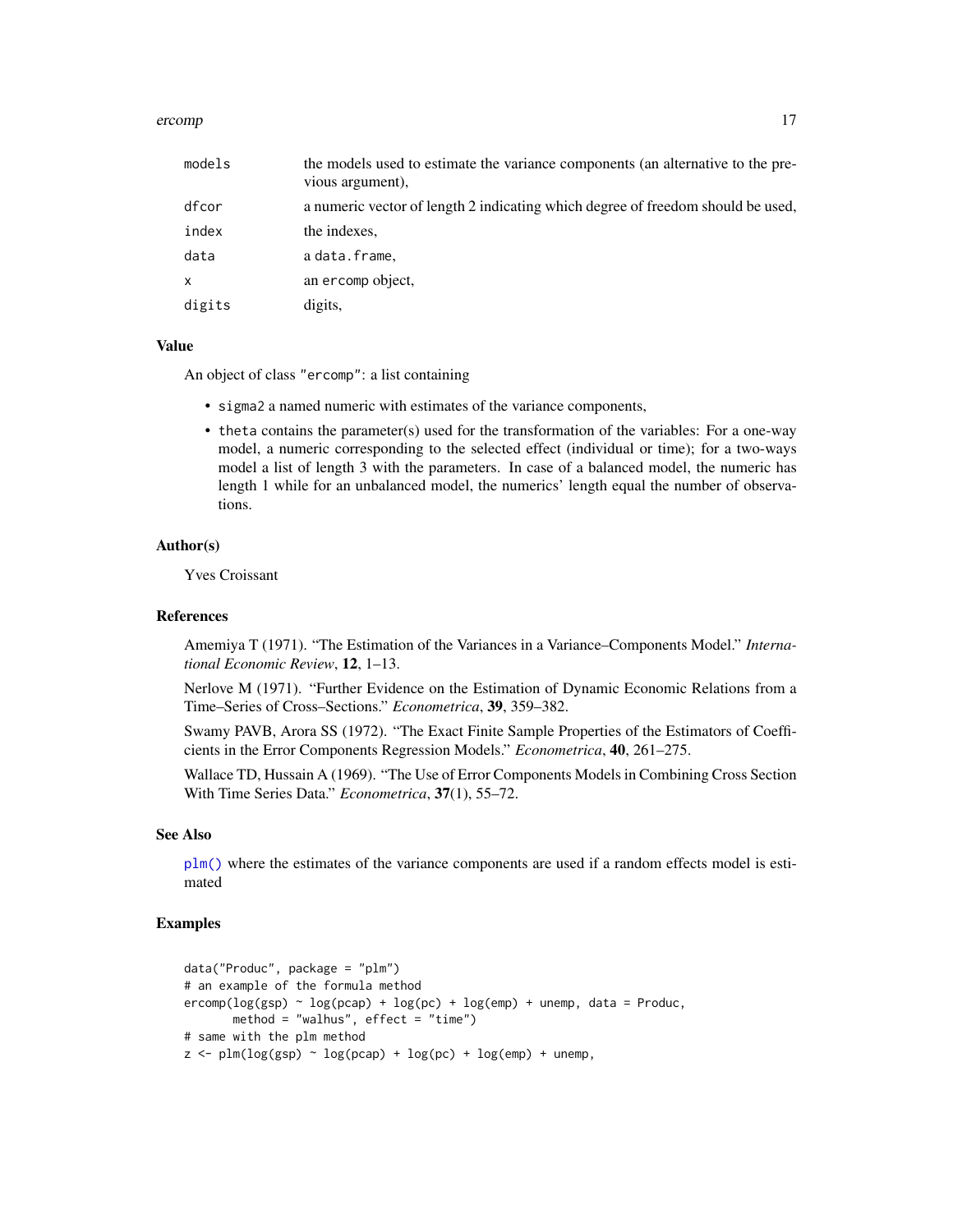```
data = Produc, random.method = "walhus",
           effect = "time", model = "random")ercomp(z)
# a two-ways model
\text{ercomp}(\log(\text{gsp}) \sim \log(\text{pcap}) + \log(\text{pc}) + \log(\text{emp}) + \text{unemp}, \text{data} = \text{Produc},method = "amemiya", effect = "twoways")
```
fixef.plm *Extract the Fixed Effects*

## Description

Function to extract the fixed effects from a plm object and associated summary method.

## Usage

```
## S3 method for class 'plm'
fixef(
 object,
 effect = NULL,
  type = c("level", "dfirst", "dmean"),
  vcov = NULL,...
\lambda## S3 method for class 'fixef'
print(
 x,
 digits = max(3, getOption("digits") - 2),width = getOption("width"),
  ...
\mathcal{L}## S3 method for class 'fixef'
summary(object, ...)
## S3 method for class 'summary.fixef'
print(
  x,
 digits = max(3, getOption("digits") - 2),
 width = getOption("width"),
  ...
\lambda## S3 method for class 'pggls'
fixef(
```
<span id="page-17-0"></span>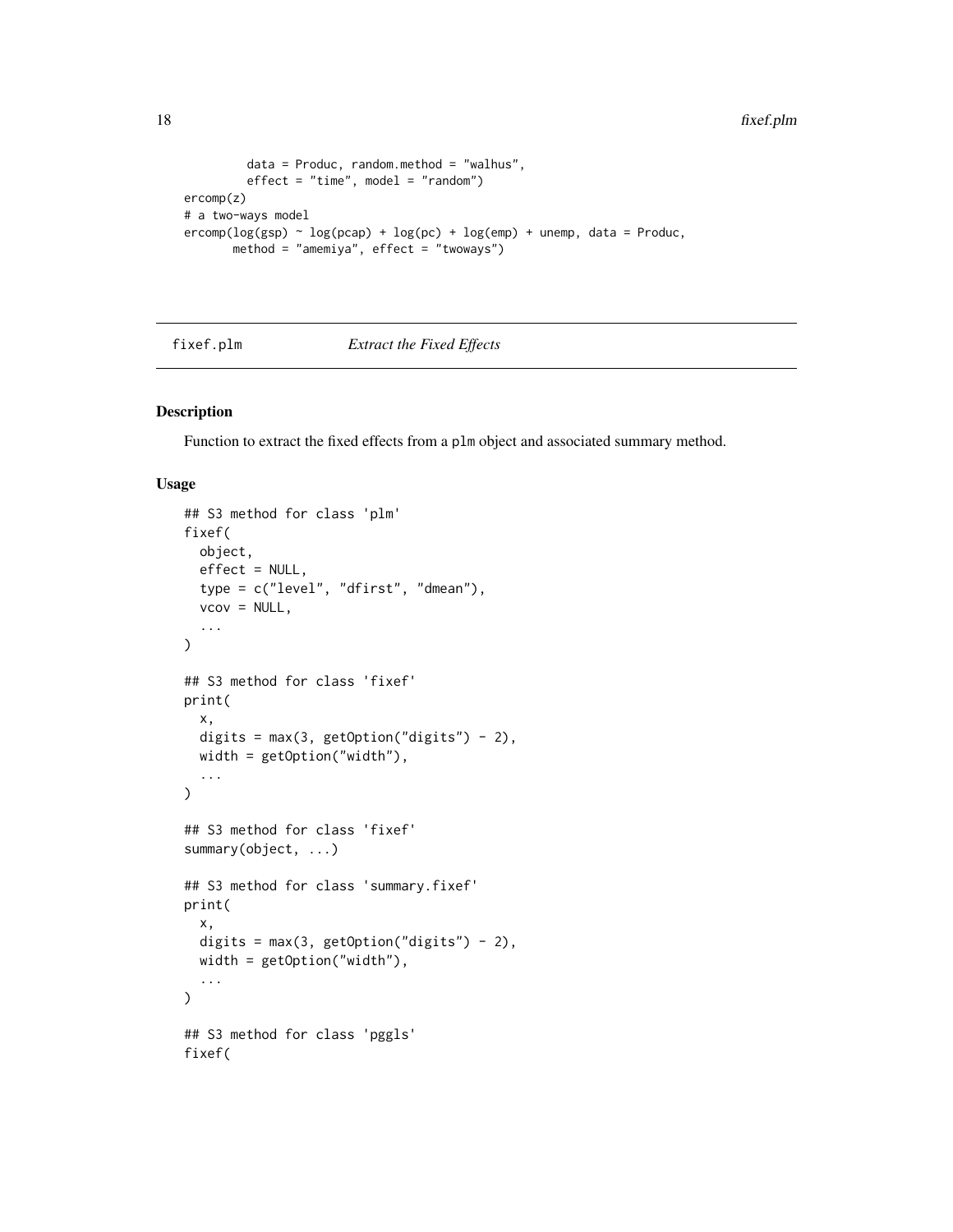#### fixef.plm 19

```
object,
  effect = NULL,type = c("level", "dfirst", "dmean"),
  vcov = NULL,...
)
```
## Arguments

| effect    | one of "individual", "time", or "twoways", only relevant in case of two-<br>ways effects models (where it defaults to "individual"), |
|-----------|--------------------------------------------------------------------------------------------------------------------------------------|
| type      | one of "level", "dfirst", or "dmean",                                                                                                |
| VCOV      | a variance-covariance matrix furnished by the user or a function to calculate one<br>(see <b>Examples</b> ),                         |
| $\cdots$  | further arguments.                                                                                                                   |
| x, object | an object of class "plm", an object of class "fixef" for the print and the<br>summary method,                                        |
| digits    | digits,                                                                                                                              |
| width     | the maximum length of the lines in the print output,                                                                                 |

#### Details

Function fixef calculates the fixed effects and returns an object of class  $c("fixef", "numeric")$ . By setting the type argument, the fixed effects may be returned in levels ("level"), as deviations from the first value of the index ("dfirst"), or as deviations from the overall mean ("dmean"). If the argument vcov was specified, the standard errors (stored as attribute "se" in the return value) are the respective robust standard errors. For two-way fixed-effect models, argument effect controls which of the fixed effects are to be extracted: "individual", "time", or the sum of individual and time effects ("twoways"). NB: See Examples for how the sum of effects can be split in an individual and a time component. For one-way models, the effects of the model are extracted and the argument effect is disrespected.

The associated summary method returns an extended object of class c("summary.fixef","matrix") with more information (see sections **Value** and **Examples**).

References with formulae (except for the two-ways unbalanced case) are, e.g., Greene (2012), Ch. 11.4.4, p. 364, formulae (11-25); Wooldridge (2010), Ch. 10.5.3, pp. 308-309, formula (10.58).

#### Value

For function fixef, an object of class c("fixef","numeric") is returned: It is a numeric vector containing the fixed effects with attribute se which contains the standard errors. There are two further attributes: attribute type contains the chosen type (the value of argument type as a character); attribute df.residual holds the residual degrees of freedom (integer) from the fixed effects model (plm object) on which fixef was run. For the two-way unbalanced case, only attribute type is added.

For function summary.fixef, an object of class c("summary.fixef","matrix") is returned: It is a matrix with four columns in this order: the estimated fixed effects, their standard errors and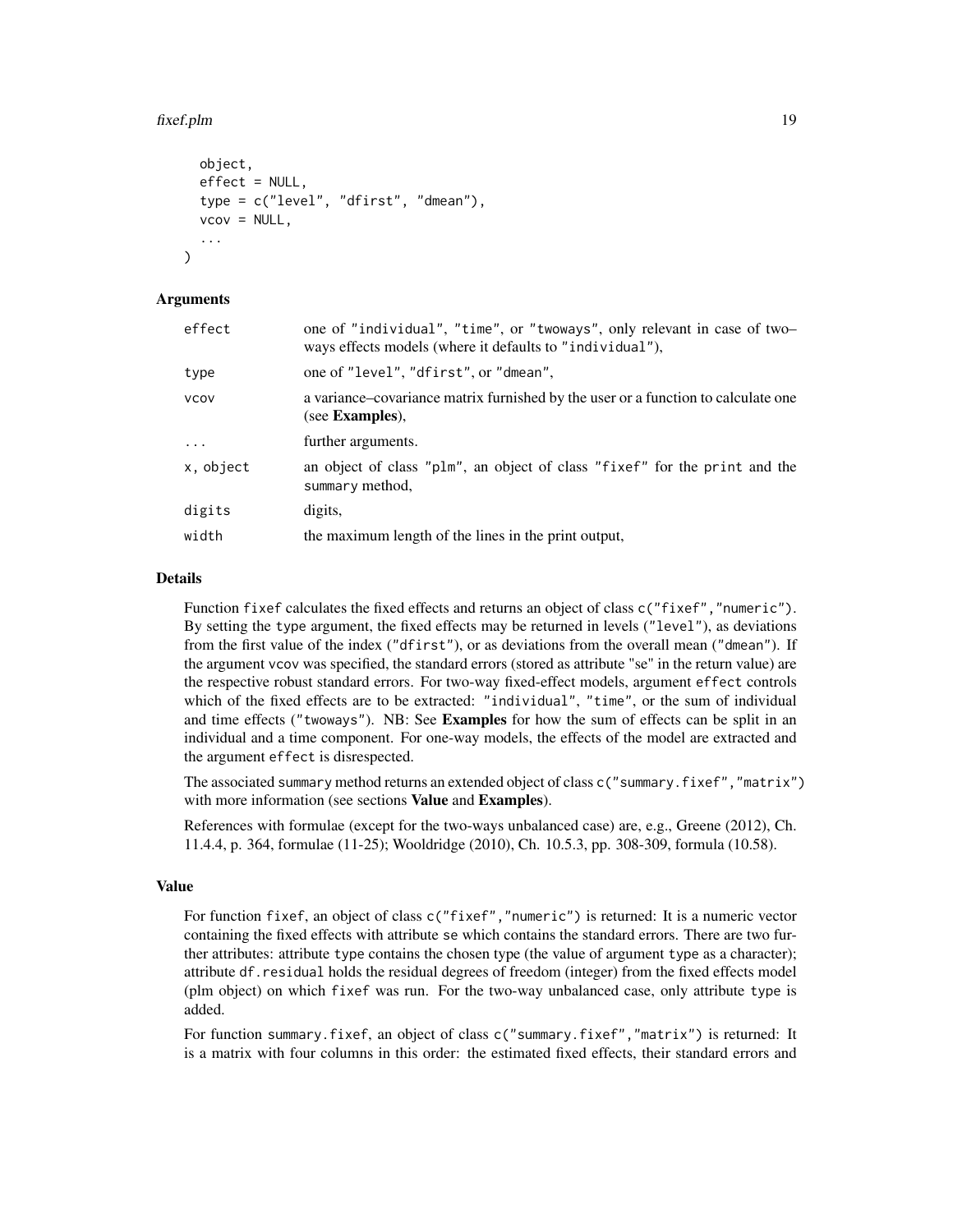associated t–values and p–values. For the two-ways unbalanced case, the matrix contains only the estimates. The type of the fixed effects and the standard errors in the summary.fixef object correspond to was requested in the fixef function by arguments type and vcov, respectively.

#### Author(s)

Yves Croissant

## References

Greene WH (2012). *Econometric Analysis*, 7th edition. Prentice Hall.

Wooldridge JM (2010). *Econometric Analysis of Cross–Section and Panel Data*, 2nd edition. MIT Press.

#### See Also

[within\\_intercept\(\)](#page-154-1) for the overall intercept of fixed effect models along its standard error, [plm\(\)](#page-90-1) for plm objects and within models (= fixed effects models) in general. See [ranef\(\)](#page-132-1) to extract the random effects from a random effects model.

## Examples

```
data("Grunfeld", package = "plm")
gi \leq plm(inv \sim value + capital, data = Grunfeld, model = "within")fixef(gi)
summary(fixef(gi))
summary(fixef(gi))[ , c("Estimate", "Pr(>|t|)")] # only estimates and p-values
# relationship of type = "dmean" and "level" and overall intercept
fx_level <- fixef(gi, type = "level")
fx_dmean <- fixef(gi, type = "dmean")
overallint <- within_intercept(gi)
all.equal(overallint + fx_dmean, fx_level, check.attributes = FALSE) # TRUE
# extract time effects in a twoways effects model
gi_tw <- plm(inv ~ value + capital, data = Grunfeld,
          model = "within", effect = "twoways")fixed(gi_t, effect = "time")# with supplied variance-covariance matrix as matrix, function,
# and function with additional arguments
fx_level_robust1 <- fixef(gi, vcov = vcovHC(gi))
fx_level_robust2 <- fixef(gi, vcov = vcovHC)
fx_{\text{level\_robust3}} \leftarrow fix\text{e}f(gi, \text{vcov} = function(x) \text{vcovHC}(x, \text{method} = "white2"))summary(fx_level_robust1) # gives fixed effects, robust SEs, t- and p-values
# calc. fitted values of oneway within model:
fixefs <- fixef(gi)[index(gi, which = "id")]
fitted_by_hand <- fixefs + gi$coefficients["value"] * gi$model$value +
                            gi$coefficients["capital"] * gi$model$capital
```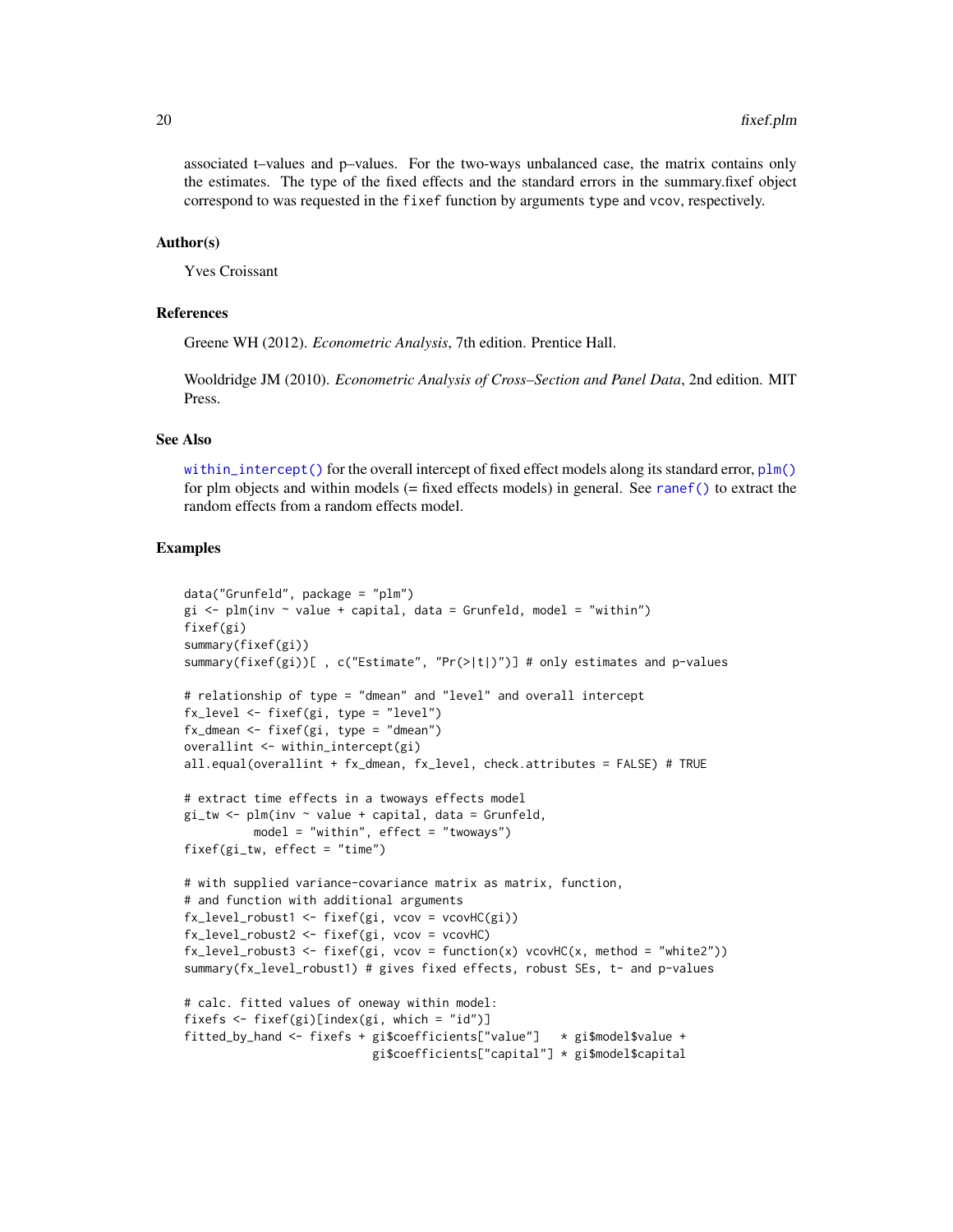#### <span id="page-20-0"></span>Gasoline 21

```
# calc. fittes values of twoway unbalanced within model via effects:
gtw_u <- plm(inv ~ value + capital, data = Grunfeld[-200, ], effect = "twoways")
yhat <- as.numeric(gtw_u$model[ , 1] - gtw_u$residuals) # reference
pred_beta <- as.numeric(tcrossprod(coef(gtw_u), as.matrix(gtw_u$model[ , -1])))
pred_effs <- as.numeric(fixef(gtw_u, "twoways")) # sum of ind and time effects
all.equal(pred_effs + pred_beta, yhat) # TRUE
```

```
# Splits of summed up individual and time effects:
# use one "level" and one "dfirst"
ii <- index(gtw_u)[[1L]]; it <- index(gtw_u)[[2L]]
eff_id_dfirst <- c(0, as.numeric(fixef(gtw_u, "individual", "dfirst")))[ii]
eff_ti_dfirst <- c(0, as.numeric(fixef(gtw_u, "time", "dfirst")))[it]
eff_id_level <- as.numeric(fixef(gtw_u, "individual"))[ii]
eff_ti_level <- as.numeric(fixef(gtw_u, "time"))[it]
all.equal(pred_effs, eff_id_level + eff_ti_dfirst) # TRUE
```

```
all.equal(pred_effs, eff_id_dfirst + eff_ti_level) # TRUE
```
#### Gasoline *Gasoline Consumption*

## Description

A panel of 18 observations from 1960 to 1978

## Format

A data frame containing :

country a factor with 18 levels

year the year

lgaspcar logarithm of motor gasoline consumption per car

lincomep logarithm of real per-capita income

lrpmg logarithm of real motor gasoline price

lcarpcap logarithm of the stock of cars per capita

## Details

*total number of observations* : 342 *observation* : country *country* : OECD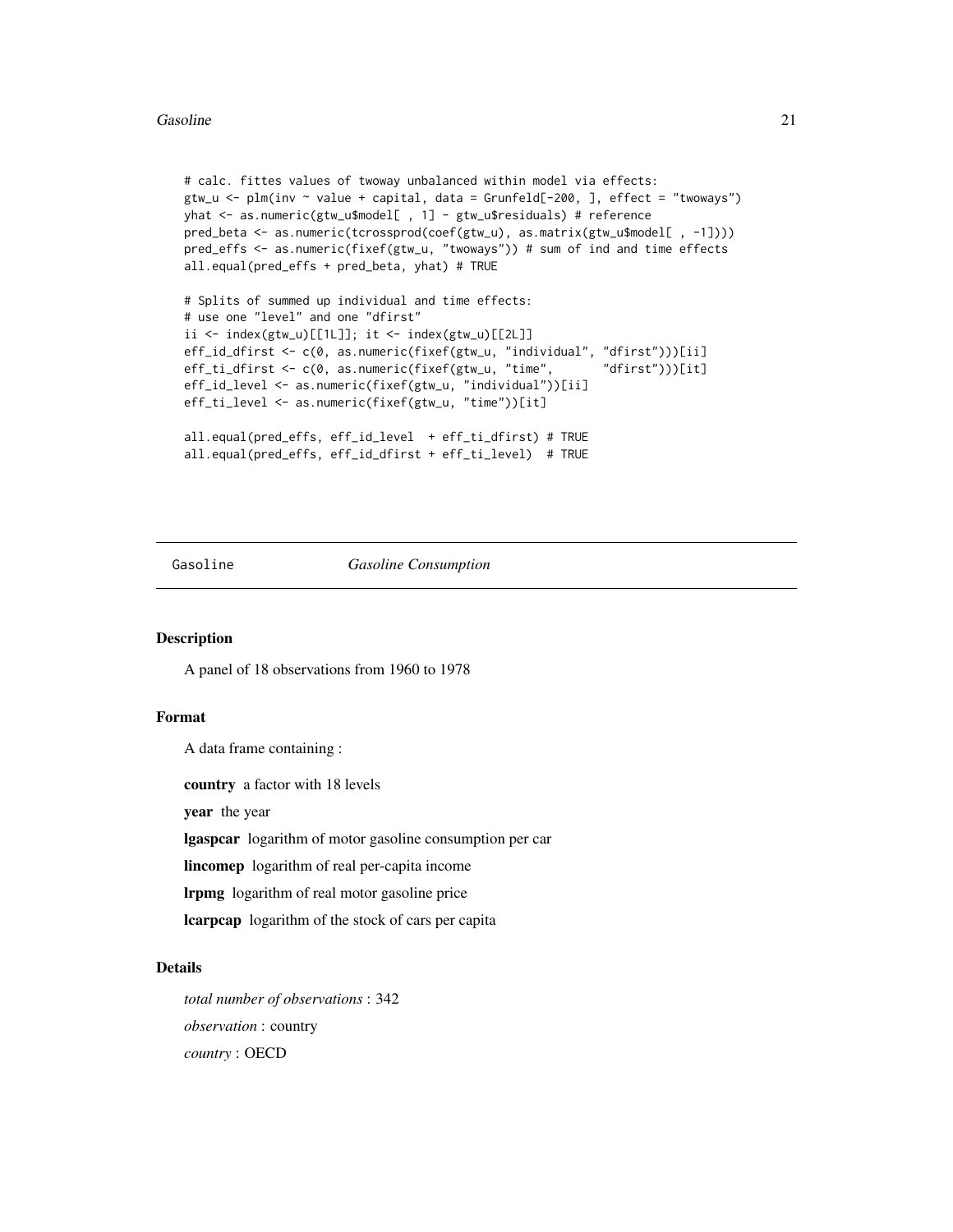#### <span id="page-21-0"></span>Source

Online complements to Baltagi (2001):

<https://www.wiley.com/legacy/wileychi/baltagi/>

Online complements to Baltagi (2013):

[https://bcs.wiley.com/he-bcs/Books?action=resource&bcsId=4338&itemId=1118672321&](https://bcs.wiley.com/he-bcs/Books?action=resource&bcsId=4338&itemId=1118672321&resourceId=13452) [resourceId=13452](https://bcs.wiley.com/he-bcs/Books?action=resource&bcsId=4338&itemId=1118672321&resourceId=13452)

#### References

Baltagi BH (2001). *Econometric Analysis of Panel Data*, 3rd edition. John Wiley and Sons ltd.

Baltagi BH (2013). *Econometric Analysis of Panel Data*, 5th edition. John Wiley and Sons ltd.

Baltagi BH, Griffin JM (1983). "Gasoline demand in the OECD: An application of pooling and testing procedures." *European Economic Review*, 22(2), 117 - 137. ISSN 0014-2921, [https:](https://www.sciencedirect.com/science/article/pii/0014292183900776) [//www.sciencedirect.com/science/article/pii/0014292183900776](https://www.sciencedirect.com/science/article/pii/0014292183900776).

Grunfeld *Grunfeld's Investment Data*

## Description

A balanced panel of 10 observational units (firms) from 1935 to 1954

#### Format

A data frame containing :

firm observation

year date

inv gross Investment

value value of the firm

capital stock of plant and equipment

## Details

*total number of observations* : 200 *observation* : production units *country* : United States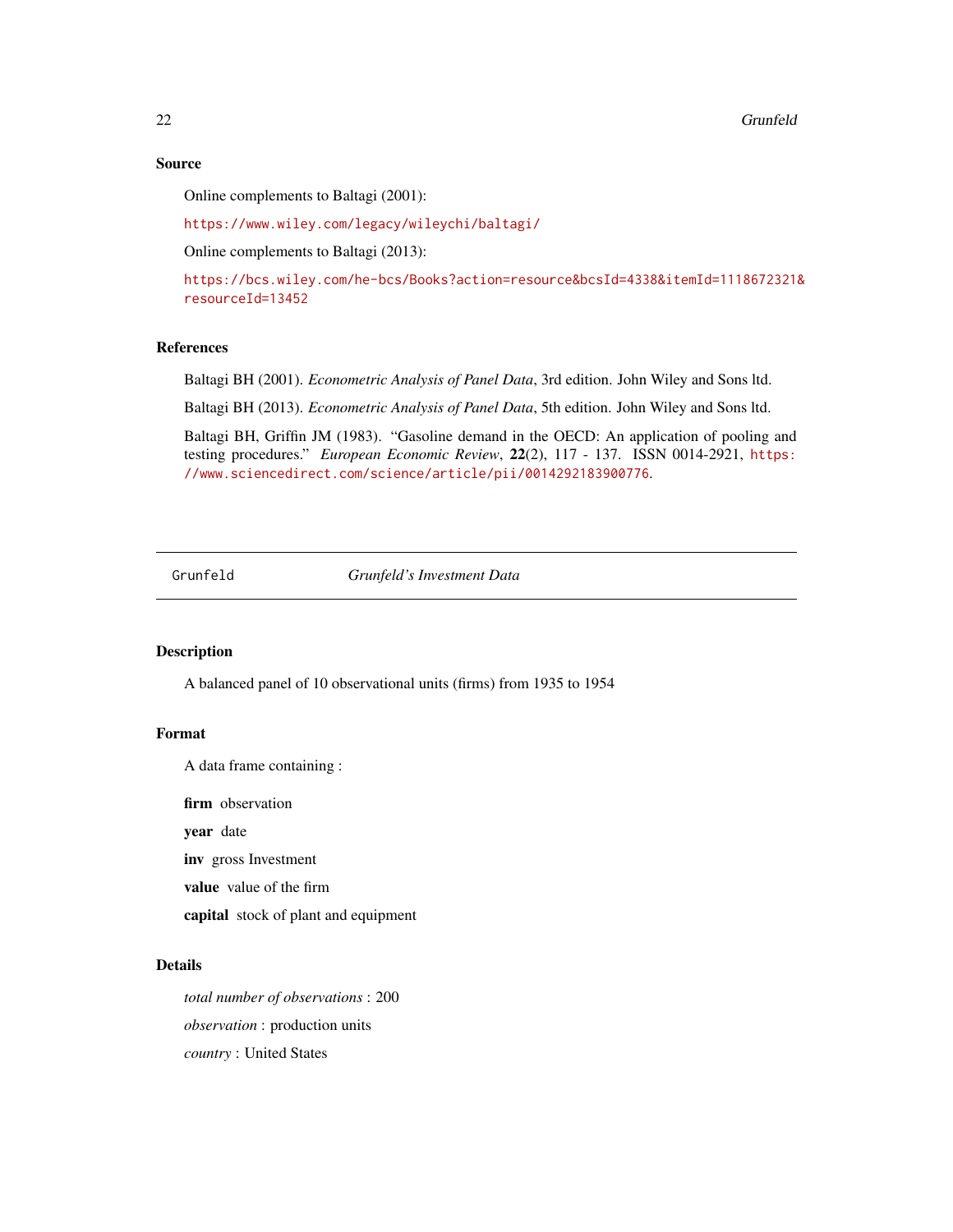## Grunfeld 23

## **Note**

The Grunfeld data as provided in package plm is the same data as used in Baltagi (2001), see Examples below.

NB:

Various versions of the Grunfeld data circulate online. Also, various text books (and also varying among editions) and papers use different subsets of the original Grunfeld data, some of which contain errors in a few data points compared to the original data used by Grunfeld (1958) in his PhD thesis. See Kleiber/Zeileis (2010) and its accompanying website for a comparison of various Grunfeld data sets in use.

## Source

Online complements to Baltagi (2001):

<https://www.wiley.com/legacy/wileychi/baltagi/>

<https://www.wiley.com/legacy/wileychi/baltagi/supp/Grunfeld.fil>

Online complements to Baltagi (2013):

[https://bcs.wiley.com/he-bcs/Books?action=resource&bcsId=4338&itemId=1118672321&](https://bcs.wiley.com/he-bcs/Books?action=resource&bcsId=4338&itemId=1118672321&resourceId=13452) [resourceId=13452](https://bcs.wiley.com/he-bcs/Books?action=resource&bcsId=4338&itemId=1118672321&resourceId=13452)

## References

Baltagi BH (2001). *Econometric Analysis of Panel Data*, 3rd edition. John Wiley and Sons ltd.

Baltagi BH (2013). *Econometric Analysis of Panel Data*, 5th edition. John Wiley and Sons ltd.

Grunfeld Y (1958). *The determinants of corporate investment*. Ph.D. thesis, Department of Economics, University of Chicago.

Kleiber C, Zeileis A (2010). "The Grunfeld Data at 50." *German Economic Review*, 11, 404-417. <https://doi.org/10.1111/j.1468-0475.2010.00513.x>.

website accompanying the paper with various variants of the Grunfeld data: [https://www.zeileis.](https://www.zeileis.org/grunfeld/) [org/grunfeld/](https://www.zeileis.org/grunfeld/).

#### See Also

For the complete Grunfeld data (11 firms), see [AER::Grunfeld,](#page-0-0) in the AER package.

## Examples

```
## Not run:
# Compare plm's Grunfeld data to Baltagi's (2001) Grunfeld data:
 data("Grunfeld", package="plm")
 Grunfeld_baltagi2001 <- read.csv("http://www.wiley.com/legacy/wileychi/
   baltagi/supp/Grunfeld.fil", sep="", header = FALSE)
 library(compare)
 compare::compare(Grunfeld, Grunfeld_baltagi2001, allowAll = T) # same data set
```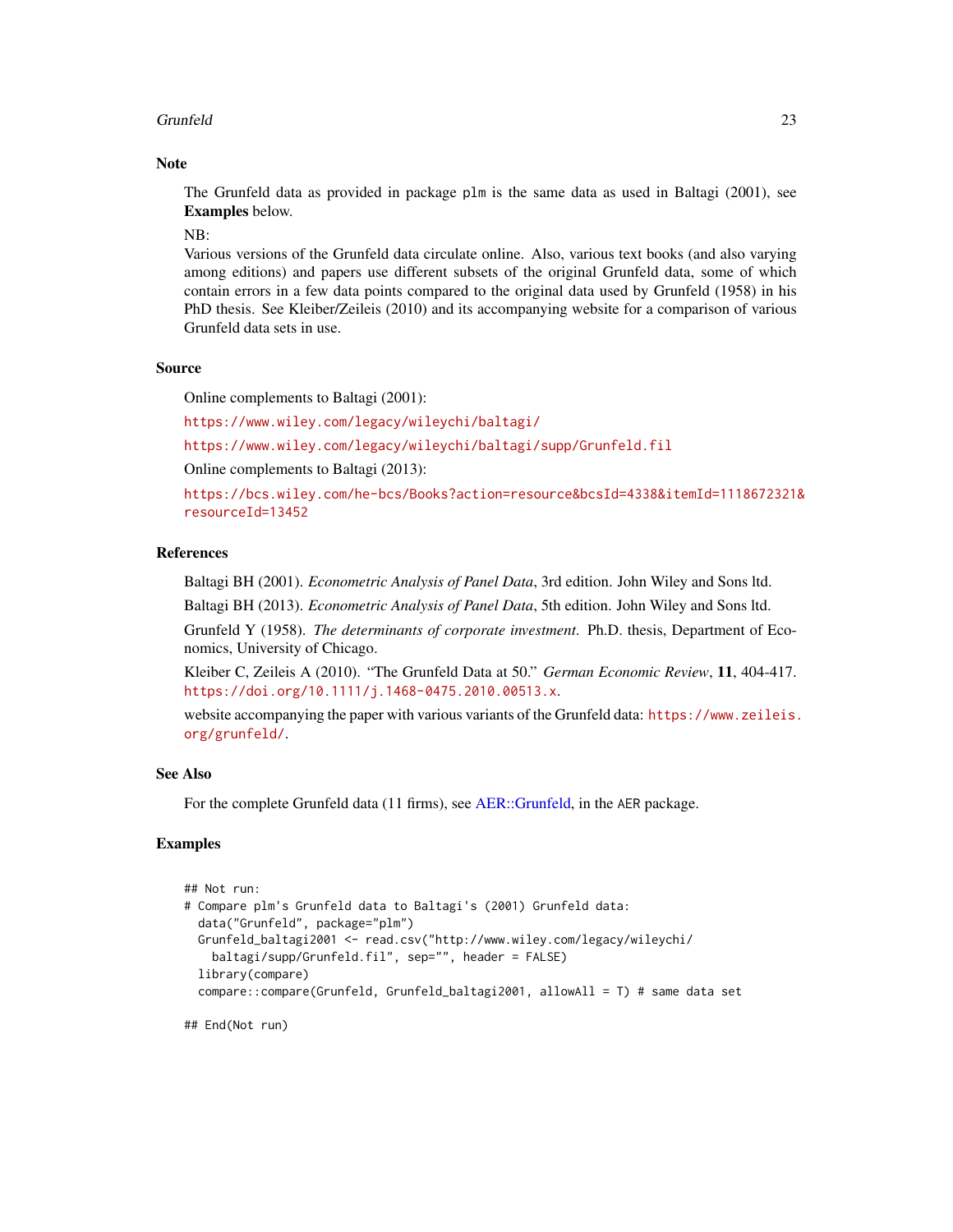<span id="page-23-0"></span>

## Description

The presence of an intercept is checked using the formula which is either provided as the argument of the function or extracted from a fitted model.

## Usage

```
has.intercept(object, ...)
## Default S3 method:
has.intercept(object, ...)
## S3 method for class 'formula'
has.intercept(object, ...)
## S3 method for class 'Formula'
has.intercept(object, rhs = NULL, ...)
## S3 method for class 'panelmodel'
has.intercept(object, ...)
## S3 method for class 'plm'
has.intercept(object, rhs = 1L, ...)
```
## Arguments

| object | a formula, a Formula or a fitted model (of class plm or panelmodel),                                                                                                                                                                              |
|--------|---------------------------------------------------------------------------------------------------------------------------------------------------------------------------------------------------------------------------------------------------|
| .      | further arguments.                                                                                                                                                                                                                                |
| rhs    | an integer (length $> 1$ is possible), indicating the parts of right hand sides of the<br>formula to be evaluated for the presence of an intercept or NULL for all parts of<br>the right hand side (relevant for the Formula and the plm methods) |

## Value

a logical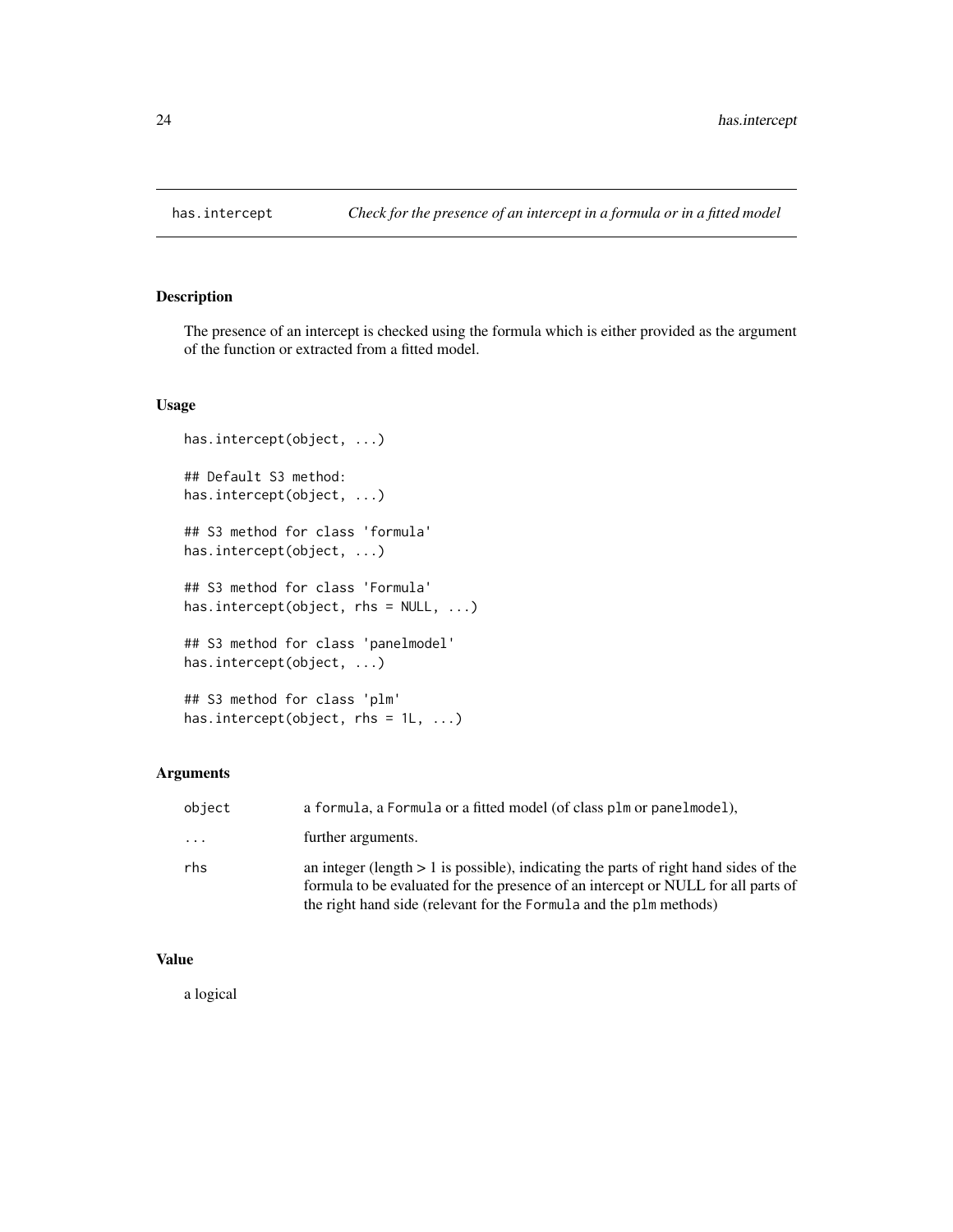<span id="page-24-0"></span>

## Description

A cross-section

## Format

A dataframe containing:

mv median value of owner–occupied homes

crim crime rate

zn proportion of 25,000 square feet residential lots

indus proportion of no–retail business acres

chas is the tract bounds the Charles River?

nox annual average nitrogen oxide concentration in parts per hundred million

rm average number of rooms

age proportion of owner units built prior to 1940

dis weighted distances to five employment centers in the Boston area

rad index of accessibility to radial highways

tax full value property tax rate (\$/\$10,000)

ptratio pupil/teacher ratio

blacks proportion of blacks in the population

lstat proportion of population that is lower status

townid town identifier

## Details

*number of observations* : 506 *observation* : regional *country* : United States

#### Source

Online complements to Baltagi (2001):

<https://www.wiley.com/legacy/wileychi/baltagi/>

Online complements to Baltagi (2013):

[https://bcs.wiley.com/he-bcs/Books?action=resource&bcsId=4338&itemId=1118672321&](https://bcs.wiley.com/he-bcs/Books?action=resource&bcsId=4338&itemId=1118672321&resourceId=13452) [resourceId=13452](https://bcs.wiley.com/he-bcs/Books?action=resource&bcsId=4338&itemId=1118672321&resourceId=13452)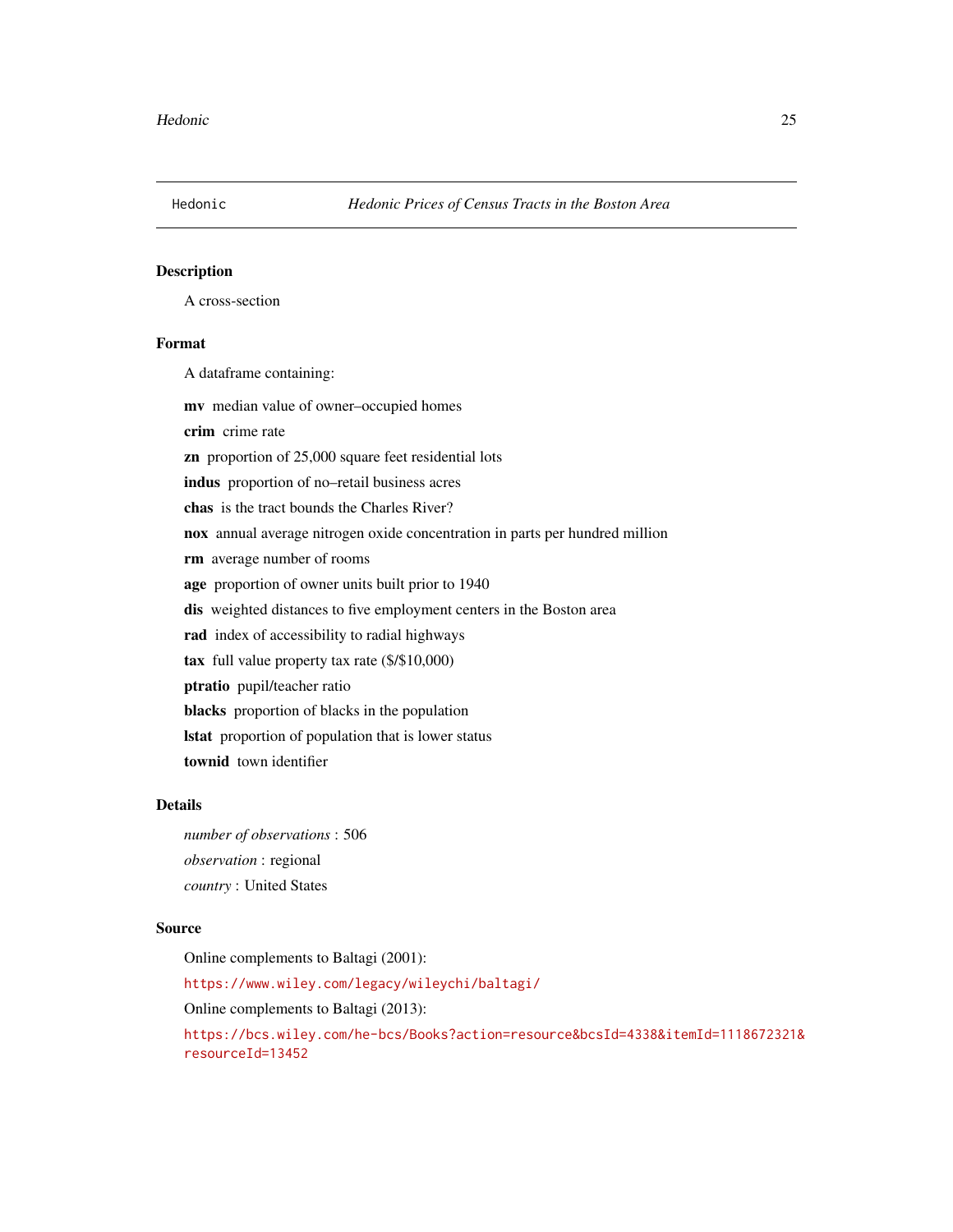## References

Baltagi BH (2001). *Econometric Analysis of Panel Data*, 3rd edition. John Wiley and Sons ltd.

Baltagi BH (2013). *Econometric Analysis of Panel Data*, 5th edition. John Wiley and Sons ltd.

Besley DA, Kuh E, Welsch RE (1980). *Regression diagnostics: identifying influential data and sources of collinearity*. John Wiley and Sons ltd. Wiley series in probability and statistics.

Harrison D, Rubinfeld DL (1978). "Hedonic housing prices and the demand for clean air." *Journal of Environmental Economics and Management*, 5, 81-102.

index.plm *Extract the indexes of panel data*

## Description

This function extracts the information about the structure of the individual and time dimensions of panel data. Grouping information can also be extracted if the panel data were created with a grouping variable.

## Usage

```
## S3 method for class 'pindex'
index(x, which = NULL, ...)## S3 method for class 'pdata.frame'
index(x, which = NULL, ...)## S3 method for class 'pseries'
index(x, which = NULL, ...)## S3 method for class 'panelmodel'
index(x, which = NULL, ...)
```
#### Arguments

|                         | an object of class "pindex", "pdata.frame", "pseries" or "panelmodel", |
|-------------------------|------------------------------------------------------------------------|
| which                   | the index (es) to be extracted (see details).                          |
| $\cdot$ $\cdot$ $\cdot$ | further arguments.                                                     |

#### Details

Panel data are stored in a "pdata.frame" which has an "index" attribute. Fitted models in "plm" have a "model" element which is also a "pdata.frame" and therefore also has an "index" attribute. Finally, each series, once extracted from a "pdata.frame", becomes of class "pseries", which also has this "index" attribute. "index" methods are available for all these objects. The argument "which" indicates which index should be extracted. If which = NULL, all indexes are extracted. "which" can also be a vector of length 1, 2, or 3 (3 only if the pdata frame was constructed with an

<span id="page-25-0"></span>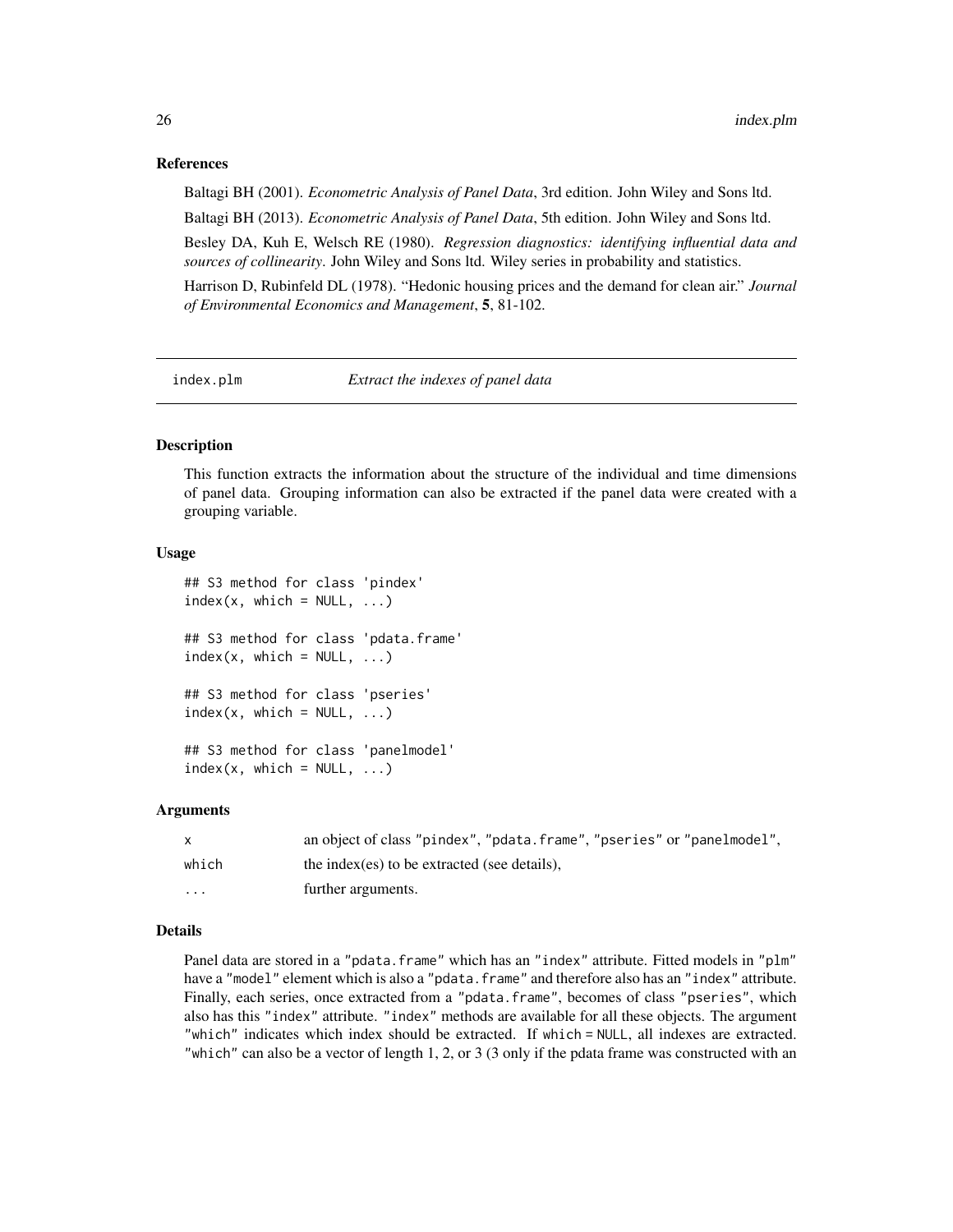## <span id="page-26-0"></span>is.pbalanced 27

additional group index) containing either characters (the names of the individual variable and/or of the time variable and/or the group variable or "id" and "time") and "group" or integers (1 for the individual index, 2 for the time index, and 3 for the group index (the latter only if the pdata frame was constructed with such).)

#### Value

A vector or an object of class c("pindex","data.frame") containing either one index, individual and time index, or (any combination of) individual, time and group indexes.

## Author(s)

Yves Croissant

## See Also

[pdata.frame\(\)](#page-63-1), [plm\(\)](#page-90-1)

## Examples

```
data("Grunfeld", package = "plm")
Gr \leq pdata.frame(Grunfeld, index = c("firm", "year"))
m \le -\text{plm}(inv \sim value + \text{capital}, \text{ data} = \text{Gr})index(Gr, "firm")
index(Gr, "time")
index(Gr$inv, c(2, 1))
index(m, "id")
# with additional group index
data("Produc", package = "plm")
pProduc <- pdata.frame(Produc, index = c("state", "year", "region"))
index(pProduc, 3)
index(pProduc, "region")
index(pProduc, "group")
```
is.pbalanced *Check if data are balanced*

## Description

This function checks if the data are balanced, i.e., if each individual has the same time periods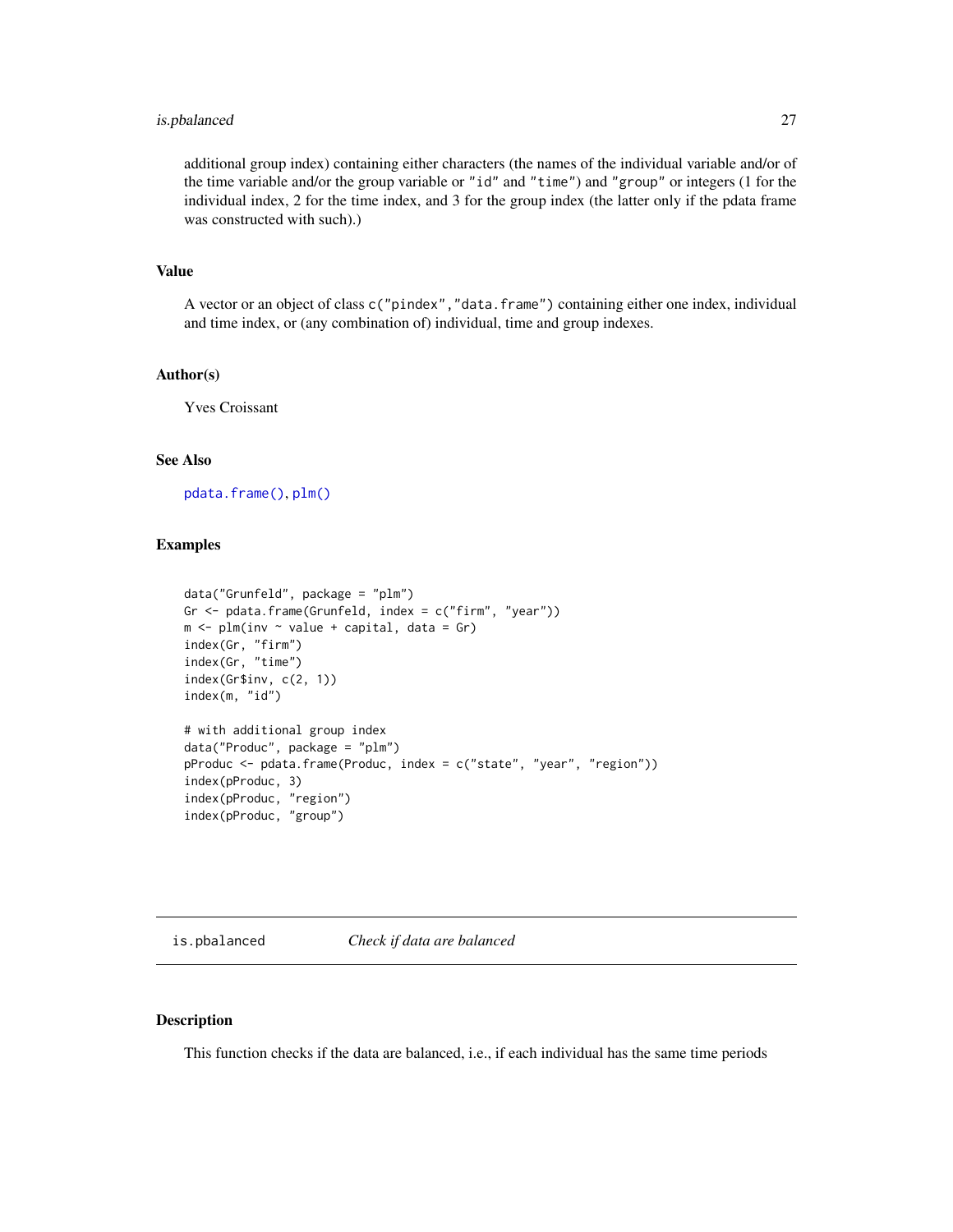## Usage

```
is.pbalanced(x, ...)
## Default S3 method:
is.pbalanced(x, y, \ldots)## S3 method for class 'data.frame'
is.pbalanced(x, index = NULL, ...)## S3 method for class 'pdata.frame'
is.pbalanced(x, ...)
## S3 method for class 'pseries'
is.pbalanced(x, ...)
## S3 method for class 'pggls'
is.pbalanced(x, ...)
## S3 method for class 'pcce'
is.pbalanced(x, ...)
## S3 method for class 'pmg'
is.pbalanced(x, ...)
## S3 method for class 'pgmm'
is.pbalanced(x, ...)
## S3 method for class 'panelmodel'
is.pbalanced(x, ...)
```
## Arguments

| $\mathsf{x}$ | an object of class pdata. frame, data. frame, pseries, panelmodel, or pgmm,                                                                                                                                                                                                                                   |
|--------------|---------------------------------------------------------------------------------------------------------------------------------------------------------------------------------------------------------------------------------------------------------------------------------------------------------------|
| .            | further arguments.                                                                                                                                                                                                                                                                                            |
| y            | (only in default method) the time index variable (2nd index variable),                                                                                                                                                                                                                                        |
| index        | only relevant for data. Frame interface; if NULL, the first two columns of the<br>data frame are assumed to be the index variables; if not NULL, both dimensions<br>('individual', 'time') need to be specified by index as character of length 2 for<br>data frames, for further details see pdata. frame(), |

## Details

Balanced data are data for which each individual has the same time periods. The returned values of the is.pbalanced(object) methods are identical to pdim(object)\$balanced. is.pbalanced is provided as a short cut and is faster than pdim(object)\$balanced because it avoids those computations performed by pdim which are unnecessary to determine the balancedness of the data.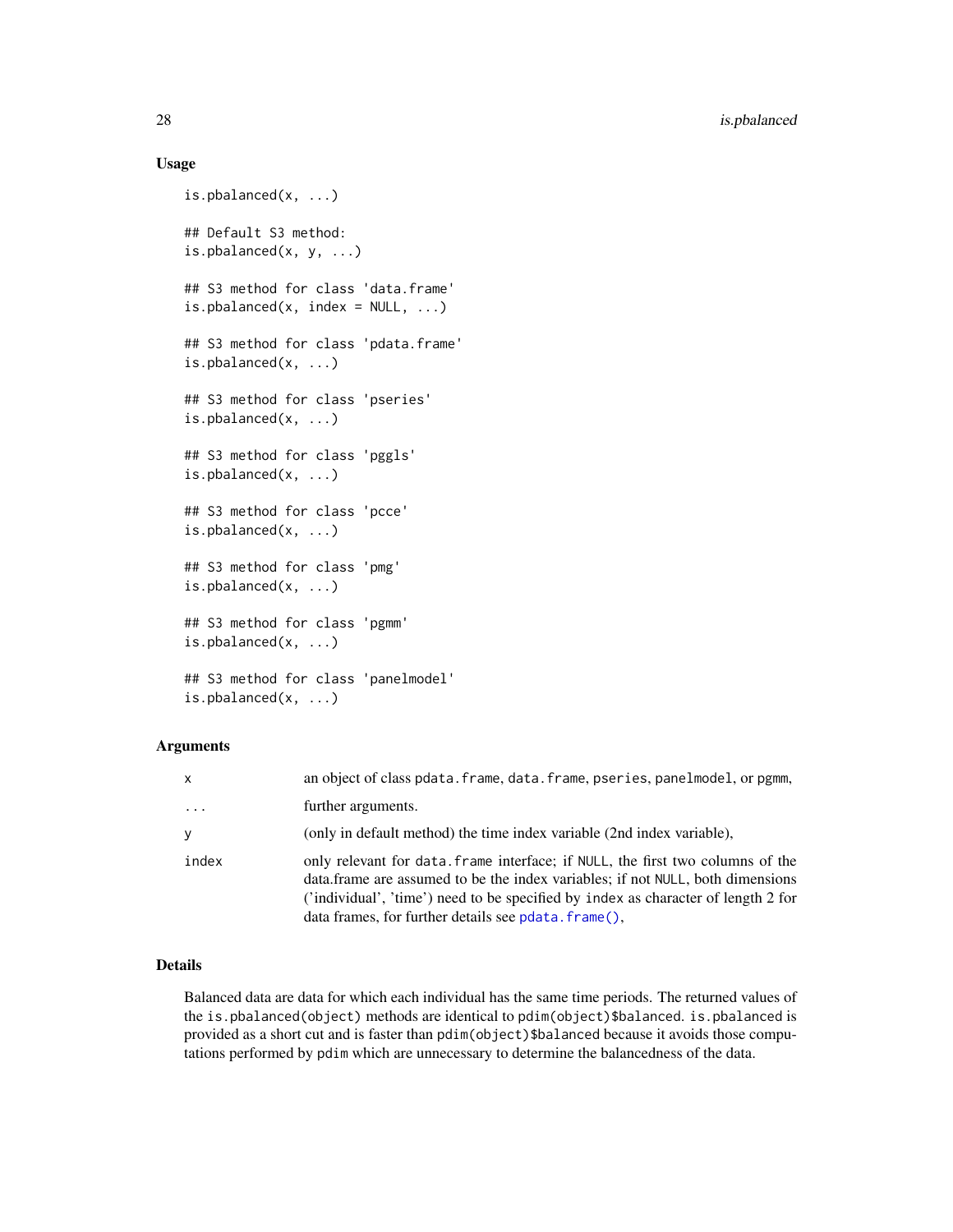## <span id="page-28-0"></span>is.pconsecutive 29

## Value

A logical indicating whether the data associated with object x are balanced (TRUE) or not (FALSE).

#### See Also

[punbalancedness\(\)](#page-113-1) for two measures of unbalancedness, [make.pbalanced\(\)](#page-37-1) to make data balanced; [is.pconsecutive\(\)](#page-28-1) to check if data are consecutive; [make.pconsecutive\(\)](#page-41-1) to make data consecutive (and, optionally, also balanced).

[pdim\(\)](#page-67-1) to check the dimensions of a 'pdata.frame' (and other objects), [pvar\(\)](#page-119-1) to check for individual and time variation of a 'pdata.frame' (and other objects), [pseries\(\)](#page-108-1), [data.frame\(\)](#page-0-0), [pdata.frame\(\)](#page-63-1).

## Examples

```
# take balanced data and make it unbalanced
# by deletion of 2nd row (2nd time period for first individual)
data("Grunfeld", package = "plm")
Grunfeld_missing_period <- Grunfeld[-2, ]
is.pbalanced(Grunfeld_missing_period) # check if balanced: FALSE
pdim(Grunfeld_missing_period)$balanced # same
# pdata.frame interface
pGrunfeld_missing_period <- pdata.frame(Grunfeld_missing_period)
is.pbalanced(Grunfeld_missing_period)
```

```
# pseries interface
is.pbalanced(pGrunfeld_missing_period$inv)
```
<span id="page-28-1"></span>is.pconsecutive *Check if time periods are consecutive*

#### Description

This function checks for each individual if its associated time periods are consecutive (no "gaps" in time dimension per individual)

#### Usage

```
is.pconsecutive(x, ...)
## Default S3 method:
is.pconsecutive(x, id, time, na.rm.tindex = FALSE, ...)
## S3 method for class 'data.frame'
is.pconsecutive(x, index = NULL, na.rm.tindex = FALSE, ...)
```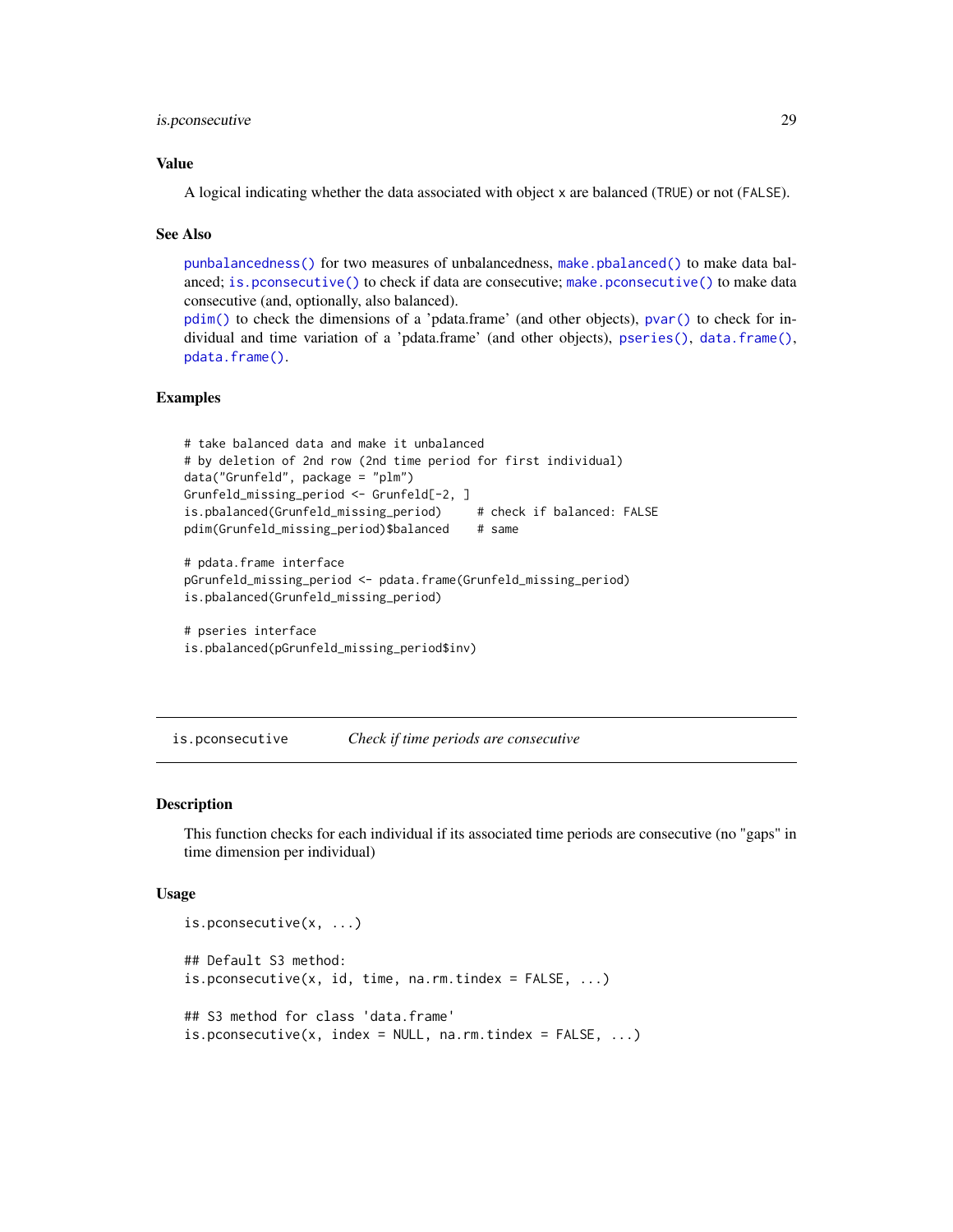```
## S3 method for class 'pseries'
is.pconsecutive(x, na.rm.tindex = FALSE, ...)
## S3 method for class 'pdata.frame'
is.pconsecutive(x, na.rm.tindex = FALSE, ...)
## S3 method for class 'panelmodel'
is.pconsecutive(x, na.rm.tindex = FALSE, ...)
```
## Arguments

| x            | usually, an object of class pdata. frame, data. frame, pseries, or an estimated<br>panelmodel; for the default method x can also be an arbitrary vector or NULL,<br>see Details.                                                                                                                         |
|--------------|----------------------------------------------------------------------------------------------------------------------------------------------------------------------------------------------------------------------------------------------------------------------------------------------------------|
| $\ddots$     | further arguments.                                                                                                                                                                                                                                                                                       |
| id, time     | only relevant for default method: vectors specifying the id and time dimensions,<br>i. e., a sequence of individual and time identifiers, each as stacked time series,                                                                                                                                   |
| na.rm.tindex | logical indicating whether any NA values in the time index are removed before<br>consecutiveness is evaluated (defaults to FALSE),                                                                                                                                                                       |
| index        | only relevant for data. frame interface; if NULL, the first two columns of the<br>data. frame are assumed to be the index variables; if not NULL, both dimensions<br>('individual', 'time') need to be specified by index for is pronsecutive on<br>data frames, for further details see pdata. frame(), |

#### Details

(p)data.frame, pseries and estimated panelmodel objects can be tested if their time periods are consecutive per individual. For evaluation of consecutiveness, the time dimension is interpreted to be numeric, and the data are tested for being a regularly spaced sequence with distance 1 between the time periods for each individual (for each individual the time dimension can be interpreted as sequence t,  $t+1$ ,  $t+2$ , ... where t is an integer). As such, the "numerical content" of the time index variable is considered for consecutiveness, not the "physical position" of the various observations for an individuals in the (p)data.frame/pseries (it is not about "neighbouring" rows). If the object to be evaluated is a pseries or a pdata.frame, the time index is coerced from factor via as.character to numeric, i.e., the series as.numeric(as.character(index(<pseries/pdata.frame>)[[2]]))] is evaluated for gaps.

The default method also works for argument x being an arbitrary vector (see Examples), provided one can supply arguments id and time, which need to ordered as stacked time series. As only id and time are really necessary for the default method to evaluate the consecutiveness,  $x = NULL$  is also possible. However, if the vector x is also supplied, additional input checking for equality of the lengths of x, id and time is performed, which is safer.

For the data.frame interface, the data is ordered in the appropriate way (stacked time series) before the consecutiveness is evaluated. For the pdata.frame and pseries interface, ordering is not performed because both data types are already ordered in the appropriate way when created.

Note: Only the presence of the time period itself in the object is tested, not if there are any other variables. NA values in individual index are not examined but silently dropped - In this case, it is not clear which individual is meant by id value NA, thus no statement about consecutiveness of time periods for those "NA-individuals" is possible.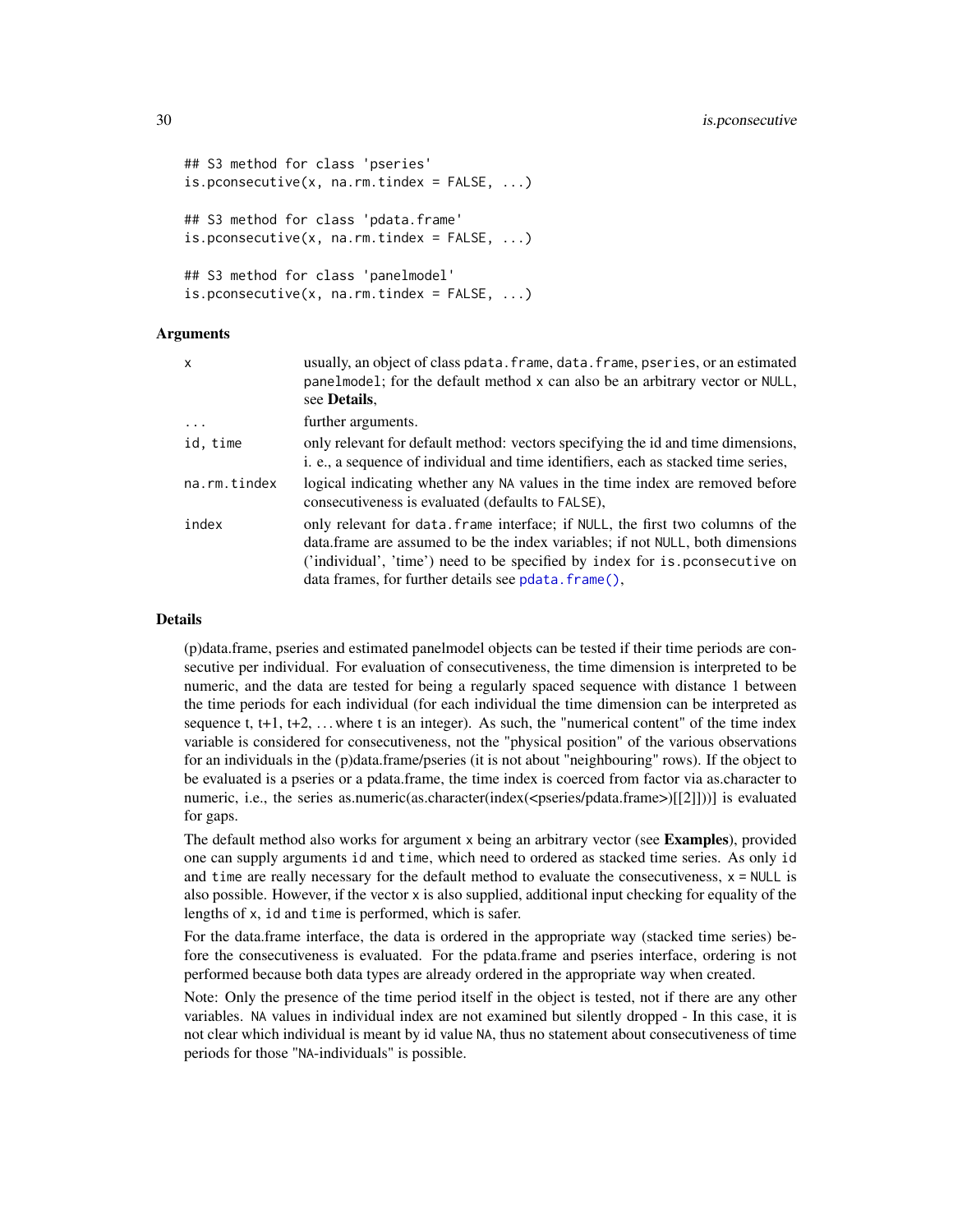#### is.pconsecutive 31

## Value

A named logical vector (names are those of the individuals). The i-th element of the returned vector corresponds to the i-th individual. The values of the i-th element can be:

| TRUE   | if the i-th individual has consecutive time periods,                                                                    |
|--------|-------------------------------------------------------------------------------------------------------------------------|
| FAI SF | if the i-th individual has non-consecutive time periods,                                                                |
| "NA"   | if there are any NA values in time index of the i-th the individual; see also<br>argument na.rm.tindex to remove those. |

## Author(s)

Kevin Tappe

## See Also

[make.pconsecutive\(\)](#page-41-1) to make data consecutive (and, as an option, balanced at the same time) and [make.pbalanced\(\)](#page-37-1) to make data balanced.

[pdim\(\)](#page-67-1) to check the dimensions of a 'pdata.frame' (and other objects), [pvar\(\)](#page-119-1) to check for individual and time variation of a 'pdata.frame' (and other objects), [lag\(\)](#page-33-1) for lagged (and leading) values of a 'pseries' object.

[pseries\(\)](#page-108-1), [data.frame\(\)](#page-0-0), [pdata.frame\(\)](#page-63-1), for class 'panelmodel' see [plm\(\)](#page-90-1) and [pgmm\(\)](#page-74-1).

## Examples

```
data("Grunfeld", package = "plm")
is.pconsecutive(Grunfeld)
is.pconsecutive(Grunfeld, index=c("firm", "year"))
# delete 2nd row (2nd time period for first individual)
# -> non consecutive
Grunfeld_missing_period <- Grunfeld[-2, ]
is.pconsecutive(Grunfeld_missing_period)
all(is.pconsecutive(Grunfeld_missing_period)) # FALSE
# delete rows 1 and 2 (1st and 2nd time period for first individual)
# -> consecutive
Grunfeld_missing_period_other <- Grunfeld[-c(1,2), ]
is.pconsecutive(Grunfeld_missing_period_other) # all TRUE
# delete year 1937 (3rd period) for _all_ individuals
Grunfeld_wo_1937 <- Grunfeld[Grunfeld$year != 1937, ]
is.pconsecutive(Grunfeld_wo_1937) # all FALSE
# pdata.frame interface
pGrunfeld <- pdata.frame(Grunfeld)
pGrunfeld_missing_period <- pdata.frame(Grunfeld_missing_period)
is.pconsecutive(pGrunfeld) # all TRUE
is.pconsecutive(pGrunfeld_missing_period) # first FALSE, others TRUE
```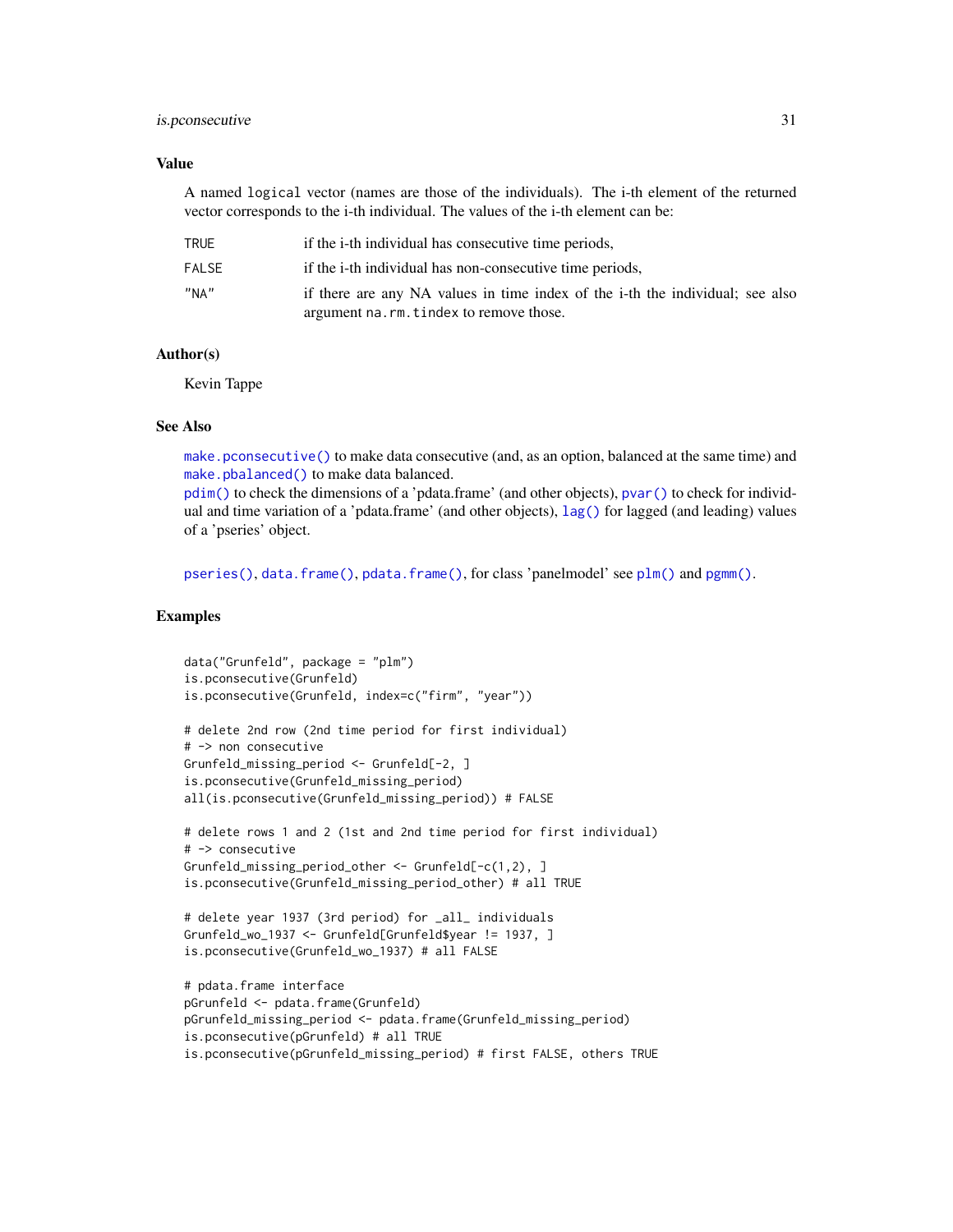```
# panelmodel interface (first, estimate some models)
mod\_pGrunfeld \leftarrow plm(inv \sim value + capital, data = Grunfeld)mod_pGrunfeld_missing_period <- plm(inv ~ value + capital, data = Grunfeld_missing_period)
is.pconsecutive(mod_pGrunfeld)
is.pconsecutive(mod_pGrunfeld_missing_period)
nobs(mod_pGrunfeld) # 200
nobs(mod_pGrunfeld_missing_period) # 199
# pseries interface
pinv <- pGrunfeld$inv
pinv_missing_period <- pGrunfeld_missing_period$inv
is.pconsecutive(pinv)
is.pconsecutive(pinv_missing_period)
# default method for arbitrary vectors or NULL
inv <- Grunfeld$inv
inv_missing_period <- Grunfeld_missing_period$inv
is.pconsecutive(inv, id = Grunfeld$firm, time = Grunfeld$year)
is.pconsecutive(inv_missing_period, id = Grunfeld_missing_period$firm,
                                    time = Grunfeld_missing_period$year)
# (not run) demonstrate mismatch lengths of x, id, time
# is.pconsecutive(x = inv_missing_period, id = Grunfeld$firm, time = Grunfeld$year)
# only id and time are needed for evaluation
is.pconsecutive(NULL, id = Grunfeld$firm, time = Grunfeld$year)
```
is.pseries *Check if an object is a pseries*

#### Description

This function checks if an object qualifies as a pseries

#### Usage

```
is.pseries(object)
```
#### Arguments

object object to be checked for pseries features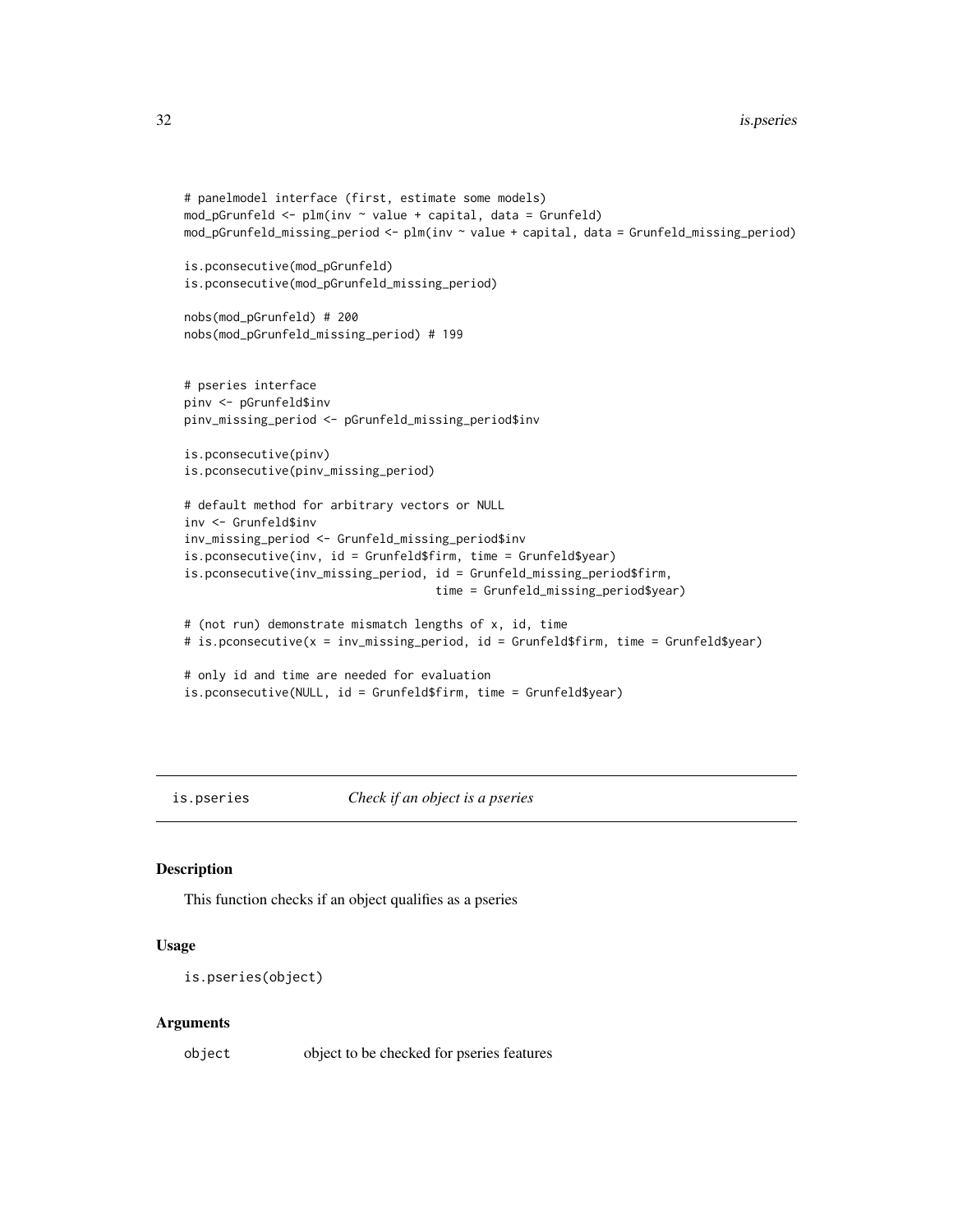## <span id="page-32-0"></span>LaborSupply 33

## Details

A "pseries" is a wrapper around a "basic class" (numeric, factor, logical, character, or complex). To qualify as a pseries, an object needs to have the following features:

- class contains "pseries" and there are at least two classes ("pseries" and the basic class),
- have an appropriate index attribute (defines the panel structure),
- any of is.numeric, is.factor, is.logical, is.character, is.complex is TRUE.

## Value

A logical indicating whether the object is a pseries (TRUE) or not (FALSE).

## See Also

[pseries\(\)](#page-108-1) for some computations on pseries and some further links.

## Examples

```
# Create a pdata.frame and extract a series, which becomes a pseries
data("EmplUK", package = "plm")
Em <- pdata.frame(EmplUK)
z <- Em$output
class(z) # pseries as indicated by class
is.pseries(z) # and confirmed by check
# destroy index of pseries and re-check
attr(z, "index") <- NA
is.pseries(z) # now FALSE
```
LaborSupply *Wages and Hours Worked*

#### Description

A panel of 532 observations from 1979 to 1988

## Format

A data frame containing :

lnhr log of annual hours worked

lnwg log of hourly wage

kids number of children

age age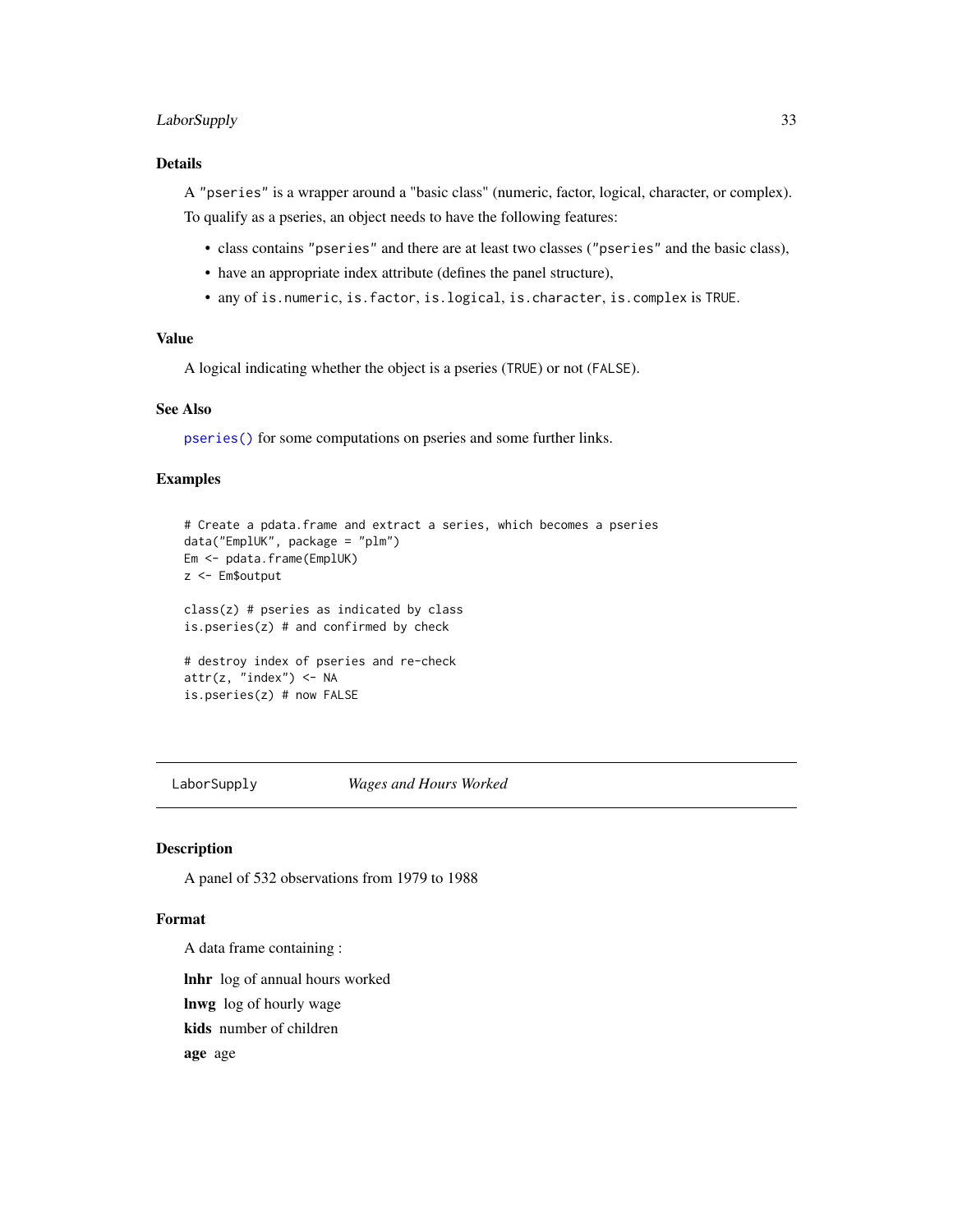<span id="page-33-0"></span>disab bad health

id id

year year

## Details

*number of observations* : 5320

## Source

Online complements to Ziliak (1997).

Journal of Business Economics and Statistics web site: [https://amstat.tandfonline.com/loi/](https://amstat.tandfonline.com/loi/ubes20/) [ubes20/](https://amstat.tandfonline.com/loi/ubes20/).

#### References

Colin Cameron A, K. Trivedi P (2005). *Microeconometrics: Methods and Applications*. Cambridge University Press. ISBN 0521848059, doi: [10.1017/CBO9780511811241.](https://doi.org/10.1017/CBO9780511811241)

Ziliak JP (1997). "Efficient Estimation with Panel Data When Instruments Are Predetermined: An Empirical Comparison of Moment-Condition Estimators." *Journal of Business & Economic Statistics*, 15(4), 419–431. ISSN 07350015.

lag.plm *lag, lead, and diff for panel data*

#### <span id="page-33-1"></span>Description

lag, lead, and diff functions for class pseries.

## Usage

```
lead(x, k = 1L, ...)## S3 method for class 'pseries'
lag(x, k = 1L, shift = c("time", "row"), ...)## S3 method for class 'pseries'
lead(x, k = 1L, shift = c("time", "row"), ...)## S3 method for class 'pseries'
diff(x, lag = 1L, shift = c("time", "row"), ...)
```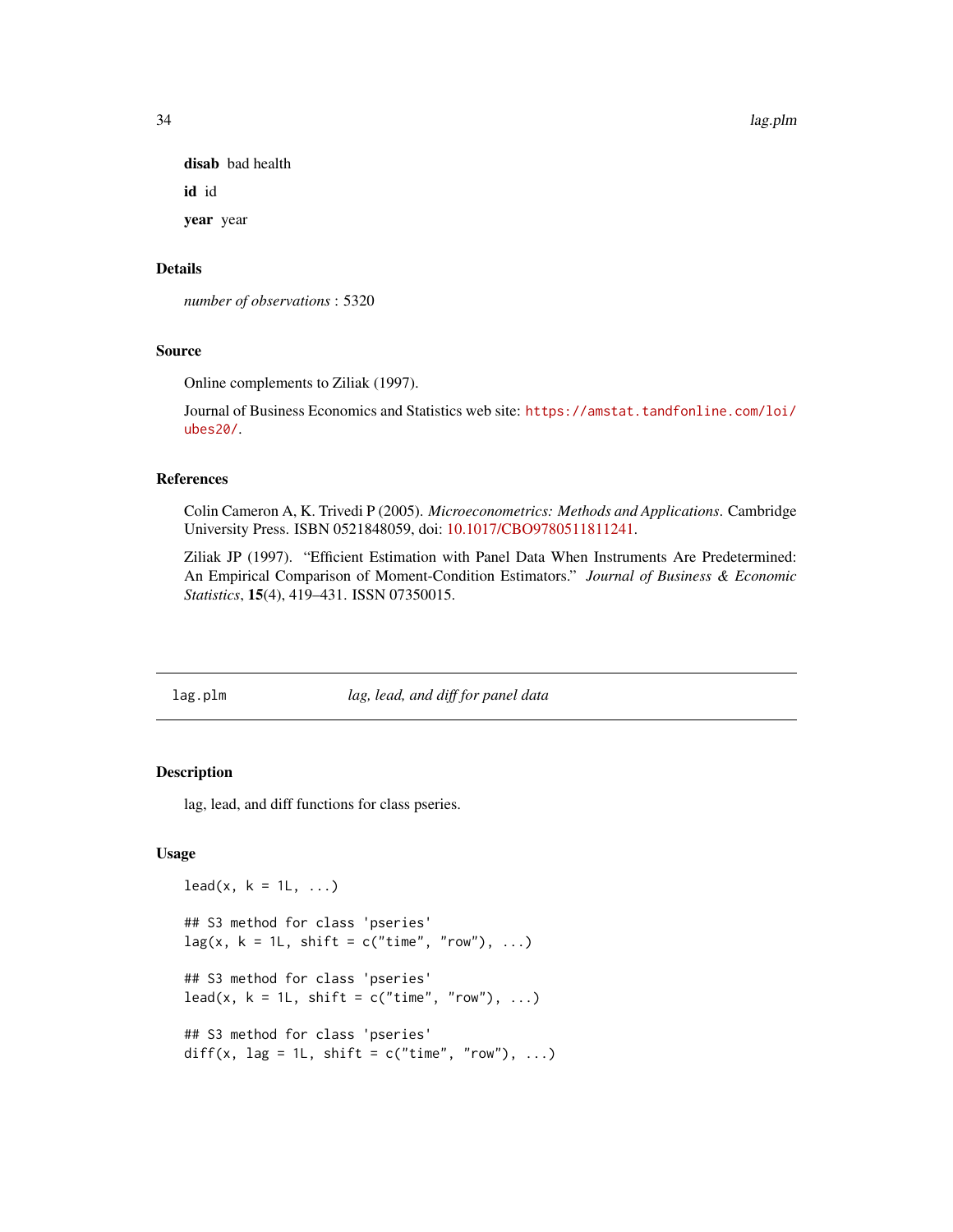#### lag.plm 35

#### Arguments

| X     | a pseries object.                                                                                                                                                                                                                                                                                                                                                                                                                                         |
|-------|-----------------------------------------------------------------------------------------------------------------------------------------------------------------------------------------------------------------------------------------------------------------------------------------------------------------------------------------------------------------------------------------------------------------------------------------------------------|
| k     | an integer, the number of lags for the lag and lead methods (can also be neg-<br>ative). For the lag method, a positive (negative) k gives lagged (leading) val-<br>ues. For the lead method, a positive (negative) k gives leading (lagged) values,<br>thus, $\text{lag}(x, k = -1L)$ yields the same as $\text{lead}(x, k = 1L)$ . If k is an integer with<br>length > 1 ( $k = c(k1, k2, )$ ), a matrix with multiple lagged pseries is re-<br>turned. |
| .     | further arguments (currently none evaluated).                                                                                                                                                                                                                                                                                                                                                                                                             |
| shift | character, either "time" (default) or "row" determining how the shifting in the<br>lag/lead/diff functions is performed (see Details and Examples).                                                                                                                                                                                                                                                                                                       |
| lag   | integer, the number of lags for the diff method, can also be of length $> 1$ (see<br>argument k) (only non-negative values in argument lag are allowed for diff),                                                                                                                                                                                                                                                                                         |

## Details

This set of functions perform lagging, leading (lagging in the opposite direction), and differencing operations on pseries objects, i. e., they take the panel structure of the data into account by performing the operations per individual.

Argument shift controls the shifting of observations to be used by methods lag, lead, and diff:

- shift = "time" (default): Methods respect the numerical value in the time dimension of the index. The time dimension needs to be interpretable as a sequence t,  $t+1$ ,  $t+2$ , ... where t is an integer (from a technical viewpoint, as.numeric(as.character(index(your\_pdata.frame)[[2]])) needs to result in a meaningful integer).
- shift = "row": Methods perform the shifting operation based solely on the "physical position" of the observations, i.e., neighbouring rows are shifted per individual. The value in the time index is not relevant in this case.

For consecutive time periods per individual, a switch of shifting behaviour results in no difference. Different return values will occur for non-consecutive time periods per individual ("holes in time"), see also Examples.

#### Value

- An object of class pseries, if the argument specifying the lag has length 1 (argument k in functions lag and lead, argument lag in function diff).
- A matrix containing the various series in its columns, if the argument specifying the lag has length  $> 1$ .

## Note

The sign of k in lag.pseries results in inverse behaviour compared to stats:: $lag()$  and  $zoo::lag.zoo()$ .

#### Author(s)

Yves Croissant and Kevin Tappe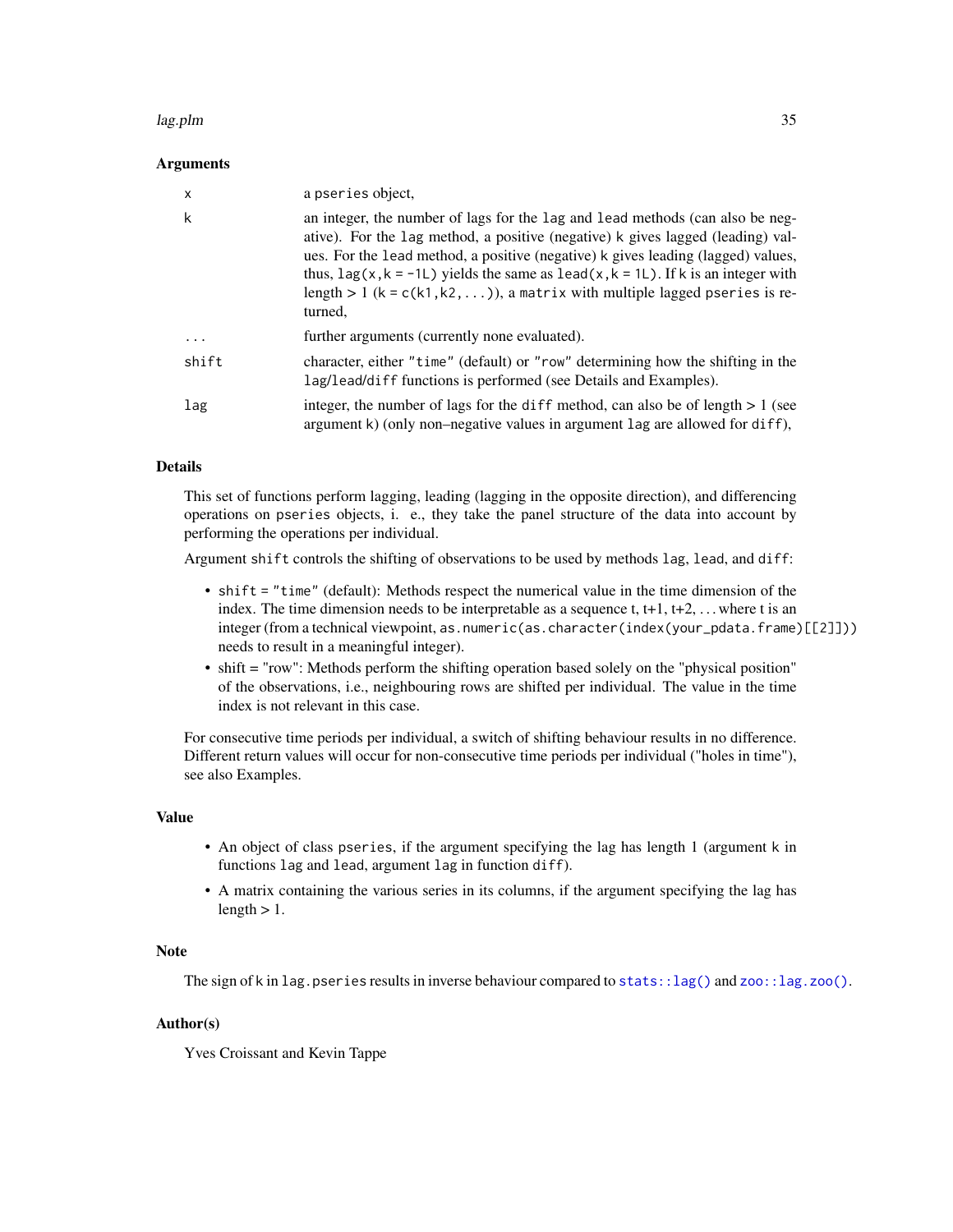## <span id="page-35-0"></span>See Also

To check if the time periods are consecutive per individual, see is, pconsecutive().

For further function for 'pseries' objects: [between\(\)](#page-108-2), [Between\(\),](#page-108-2) [Within\(\)](#page-108-2), [summary.pseries\(\)](#page-108-2), [print.summary.pseries\(\)](#page-108-2), [as.matrix.pseries\(\)](#page-108-2).

#### Examples

```
# First, create a pdata.frame
data("EmplUK", package = "plm")
Em <- pdata.frame(EmplUK)
# Then extract a series, which becomes additionally a pseries
z <- Em$output
class(z)
# compute the first and third lag, and the difference lagged twice
lag(z)lag(z, 3L)
diff(z, 2L)
# compute negative lags (= leading values)
lag(z, -1L)lead(z, 1L) # same as line above
identical(lead(z, 1L), lag(z, -1L)) # TRUE
# compute more than one lag and diff at once (matrix returned)
lag(z, c(1L, 2L))diff(z, c(1L,2L))
## demonstrate behaviour of shift = "time" vs. shift = "row"
# delete 2nd time period for first individual (1978 is missing (not NA)):
Em_hole <- Em[-2L, ]
is.pconsecutive(Em_hole) # check: non-consecutive for 1st individual now
# original non-consecutive data:
head(Em_hole$emp, 10)
# for shift = "time", 1-1979 contains the value of former 1-1977 (2 periods lagged):
head(lag(Em\_hole\{temp}, k = 2L, shift = "time"), 10L)
# for shift = "row", 1-1979 contains NA (2 rows lagged (and no entry for 1976):
head(lag(Em_hole$emp, k = 2L, shift = "row"), 10L)
```
make.dummies *Create a Dummy Matrix*

#### Description

Contrast-coded dummy matrix created from a factor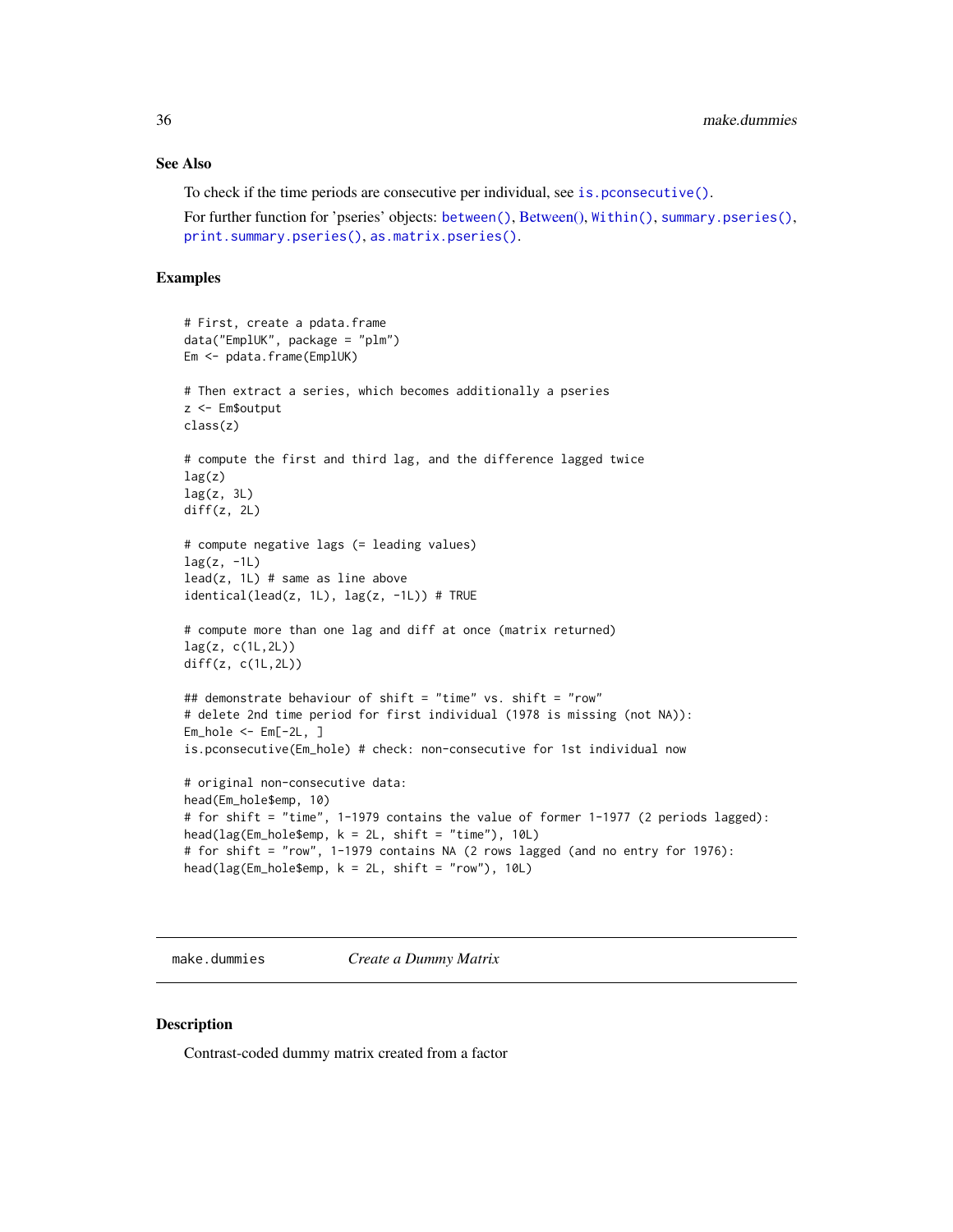### make.dummies 37

### Usage

```
make.dummies(x, ...)
## Default S3 method:
make.dummies(x, base = 1L, base.add = TRUE, ...)
## S3 method for class 'data.frame'
make.dummies(x, col, base = 1L, base.add = TRUE, \ldots)
## S3 method for class 'pdata.frame'
make.dummies(x, col, base = 1L, base.add = TRUE, \ldots)
```
#### Arguments

| $\mathsf{x}$ | a factor from which the dummies are created (x is coerced to factor if not yet a<br>factor) for the default method or a data data frame/pdata.frame for the respective<br>method. |
|--------------|-----------------------------------------------------------------------------------------------------------------------------------------------------------------------------------|
| $\cdot$      | further arguments.                                                                                                                                                                |
| base         | integer or character, specifies the reference level (base), if integer it refers to<br>position in $levels(x)$ , if character the name of a level,                                |
| base.add     | logical, if TRUE the reference level (base) is added to the return value as first<br>column, if FALSE the reference level is not included.                                        |
| col          | character (only for the data frame and pdata.frame methods), to specify the col-<br>umn which is used to derive the dummies from.                                                 |

## Details

This function creates a matrix of dummies from the levels of a factor. In model estimations, it is usually preferable to not create the dummy matrix prior to estimation but to simply specify a factor in the formula and let the estimation function handle the creation of the dummies.

This function is merely a convenience wrapper around stats::contr.treatment to ease the dummy matrix creation process shall the dummy matrix be explicitly required. See Examples for a use case in LSDV (least squares dummy variable) model estimation.

The default method uses a factor as main input (or something coercible to a factor) to derive the dummy matrix from. Methods for data frame and pdata.frame are available as well and have the additional argument col to specify the the column from which the dummies are created; both methods merge the dummy matrix to the data frame/pdata.frame yielding a ready-to-use data set. See also Examples for use cases.

## Value

For the default method, a matrix containing the contrast-coded dummies, dimensions are n x n where  $n = length(levels(x))$  if argument base.add = TRUE or  $n = length(levels(x)-1)$  if base.add = FALSE; for the data frame and pdata.frame method, a data frame or pdata.frame, respectively, with the dummies appropriately merged to the input as last columns (column names are derived from the name of the column used to create the dummies and its levels).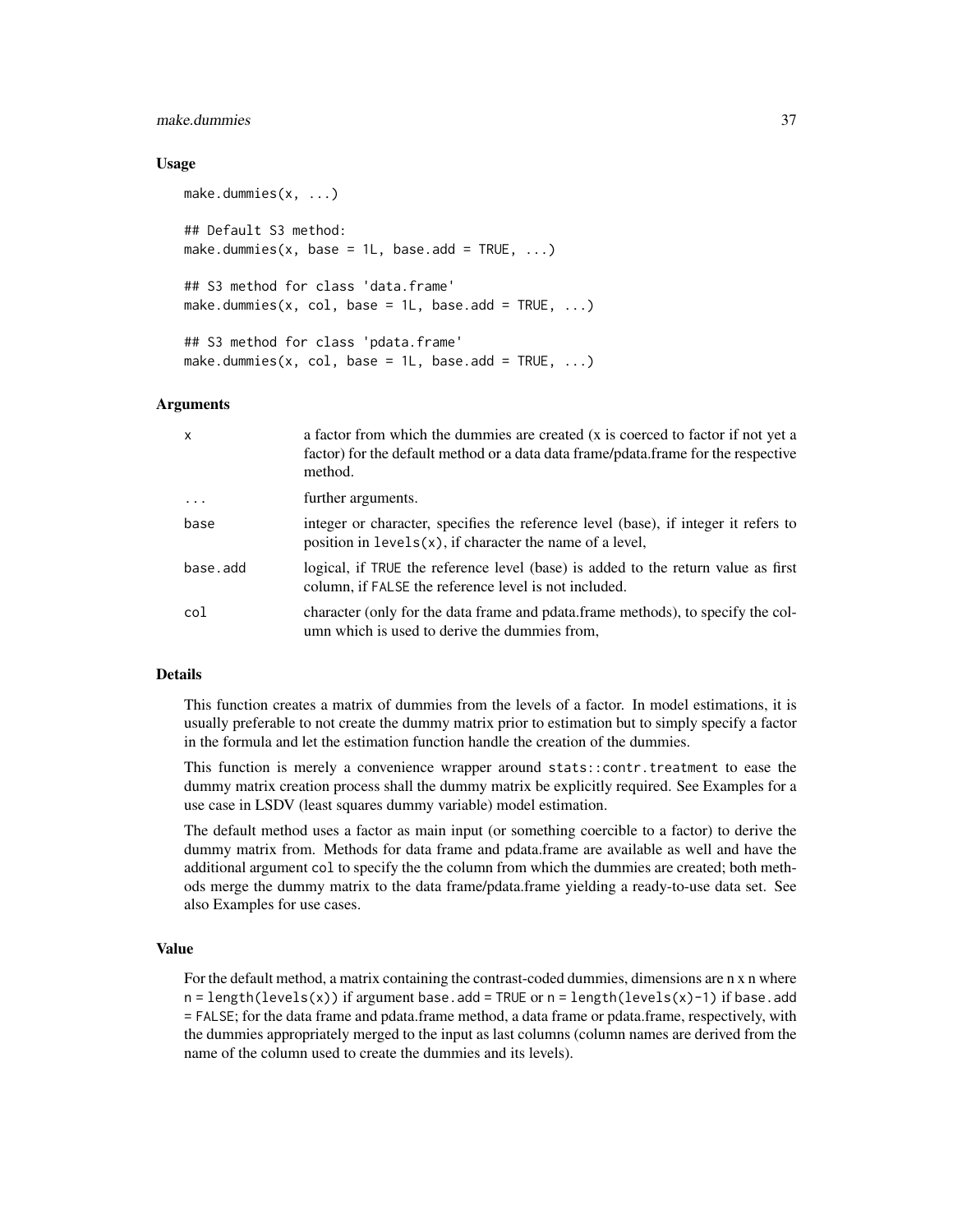#### Author(s)

Kevin Tappe

#### See Also

[stats::contr.treatment\(\)](#page-0-0), [stats::contrasts\(\)](#page-0-0)

### Examples

```
library(plm)
data("Grunfeld", package = "plm")
Grunfeld <- Grunfeld[1:100, ] # reduce data set (down to 5 firms)
## default method
make.dummies(Grunfeld$firm) # gives 5 x 5 matrix (5 firms, base level incl.)
make.dummies(Grunfeld$firm, base = 2L, base.add = FALSE) # gives 5 x 4 matrix
## data frame method
Grun.dummies <- make.dummies(Grunfeld, col = "firm")
## pdata.frame method
pGrun <- pdata.frame(Grunfeld)
pGrun.dummies <- make.dummies(pGrun, col = "firm")
## Model estimation:
## estimate within model (individual/firm effects) and LSDV models (firm dummies)
# within model:
plm(inv \sim value + capital, data = pGrun, model = "within")## LSDV with user-created dummies by make.dummies:
form_dummies <- paste0("firm", c(1:5), collapse = "+")
form_dummies \leq formula(paste0("inv \sim value + capital + ", form_dummies))
plm(form_dummies, data = pGrun.dummies, model = "pooling") # last dummy is dropped
# LSDV via factor(year) -> let estimation function generate dummies:
plm(inv ~ value + capital + factor(firm), data = pGrun, model = "pooling")
```
<span id="page-37-0"></span>make.pbalanced *Make data balanced*

### Description

This function makes the data balanced, i.e., each individual has the same time periods, by filling in or dropping observations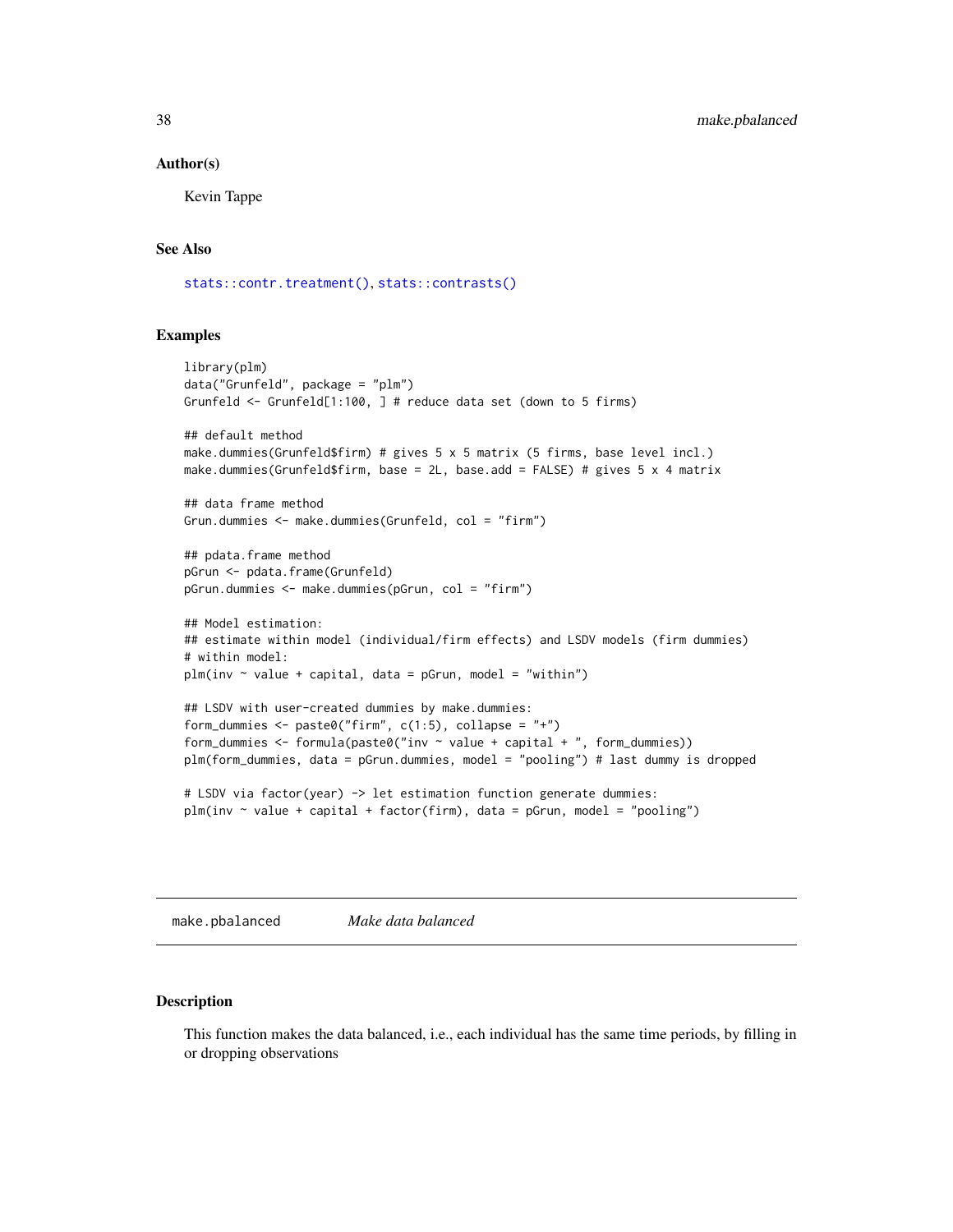# make.pbalanced 39

### Usage

```
make.pbalanced(
  x,
 balance.type = c("fill", "shared.times", "shared.individuals"),
  ...
\lambda## S3 method for class 'pdata.frame'
make.pbalanced(
  x,
 balance.type = c("fill", "shared.times", "shared.individuals"),
  ...
\mathcal{L}## S3 method for class 'pseries'
make.pbalanced(
  x,
 balance.type = c("fill", "shared.times", "shared.individuals"),
  ...
\mathcal{L}## S3 method for class 'data.frame'
make.pbalanced(
  x,
 balance.type = c("fill", "shared.times", "shared.individuals"),
  index = NULL,
  ...
\mathcal{L}
```
## Arguments

| x            | an object of class pdata. frame, data. frame, or pseries;                                                                                                                                                                                                                                                     |  |
|--------------|---------------------------------------------------------------------------------------------------------------------------------------------------------------------------------------------------------------------------------------------------------------------------------------------------------------|--|
| balance.type | character, one of "fill", "shared.times", or "shared.individuals", see<br>Details.                                                                                                                                                                                                                            |  |
| $\cdots$     | further arguments.                                                                                                                                                                                                                                                                                            |  |
| index        | only relevant for data. Frame interface; if NULL, the first two columns of the<br>data.frame are assumed to be the index variables; if not NULL, both dimensions<br>('individual', 'time') need to be specified by index as character of length 2 for<br>data frames, for further details see pdata. frame(), |  |

## Details

(p)data.frame and pseries objects are made balanced, meaning each individual has the same time periods. Depending on the value of balance.type, the balancing is done in different ways:

• balance.type = "fill" (default): The union of available time periods over all individuals is taken (w/o NA values). Missing time periods for an individual are identified and corresponding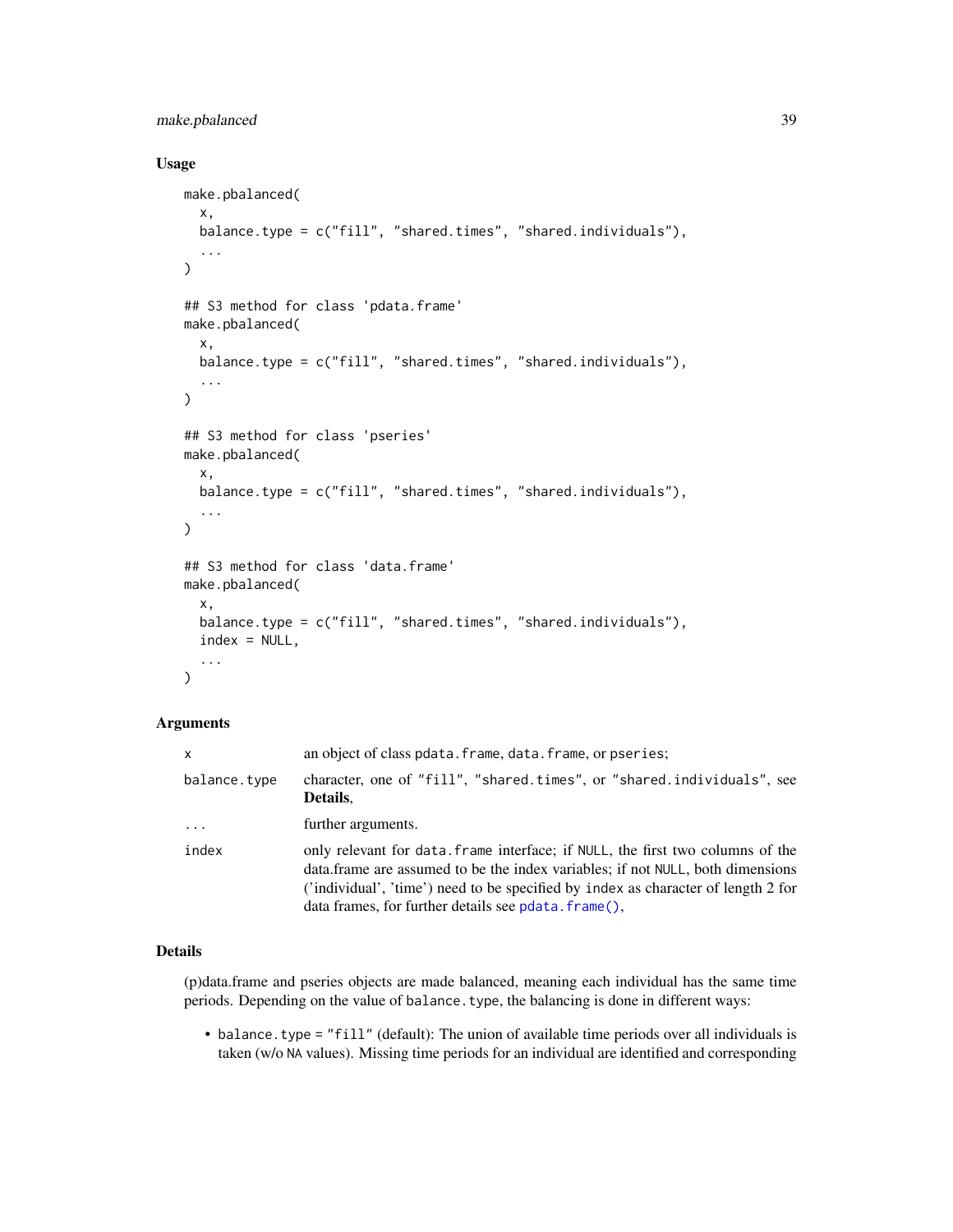rows (elements for pseries) are inserted and filled with NA for the non–index variables (elements for a pseries). This means, only time periods present for at least one individual are inserted, if missing.

- balance. type = "shared. times": The intersect of available time periods over all individuals is taken (w/o NA values). Thus, time periods not available for all individuals are discarded, i. e., only time periods shared by all individuals are left in the result).
- balance.type = "shared.individuals": All available time periods are kept and those individuals are dropped for which not all time periods are available, i. e., only individuals shared by all time periods are left in the result (symmetric to "shared.times").

The data are not necessarily made consecutive (regular time series with distance 1), because balancedness does not imply consecutiveness. For making the data consecutive, use [make.pconsecutive\(\)](#page-41-0) (and, optionally, set argument balanced = TRUE to make consecutive and balanced, see also **Exam**ples for a comparison of the two functions.

Note: Rows of (p)data.frames (elements for pseries) with NA values in individual or time index are not examined but silently dropped before the data are made balanced. In this case, it cannot be inferred which individual or time period is meant by the missing value(s) (see also **Examples**). Especially, this means: NA values in the first/last position of the original time periods for an individual are dropped, which are usually meant to depict the beginning and ending of the time series for that individual. Thus, one might want to check if there are any NA values in the index variables before applying make. pbalanced, and especially check for NA values in the first and last position for each individual in original data and, if so, maybe set those to some meaningful begin/end value for the time series.

#### Value

An object of the same class as the input x, i.e., a pdata.frame, data.frame or a pseries which is made balanced based on the index variables. The returned data are sorted as a stacked time series.

### Author(s)

Kevin Tappe

#### See Also

[is.pbalanced\(\)](#page-26-0) to check if data are balanced; [is.pconsecutive\(\)](#page-28-0) to check if data are consecutive; [make.pconsecutive\(\)](#page-41-0) to make data consecutive (and, optionally, also balanced). [punbalancedness\(\)](#page-113-0) for two measures of unbalancedness, [pdim\(\)](#page-67-0) to check the dimensions of a 'pdata.frame' (and other objects), [pvar\(\)](#page-119-0) to check for individual and time variation of a 'pdata.frame' (and other objects), [lag\(\)](#page-33-0) for lagging (and leading) values of a 'pseries' object. [pseries\(\)](#page-108-0), [data.frame\(\)](#page-0-0), [pdata.frame\(\)](#page-63-0).

# Examples

```
# take data and make it unbalanced
# by deletion of 2nd row (2nd time period for first individual)
data("Grunfeld", package = "plm")
nrow(Grunfeld) # 200 rows
```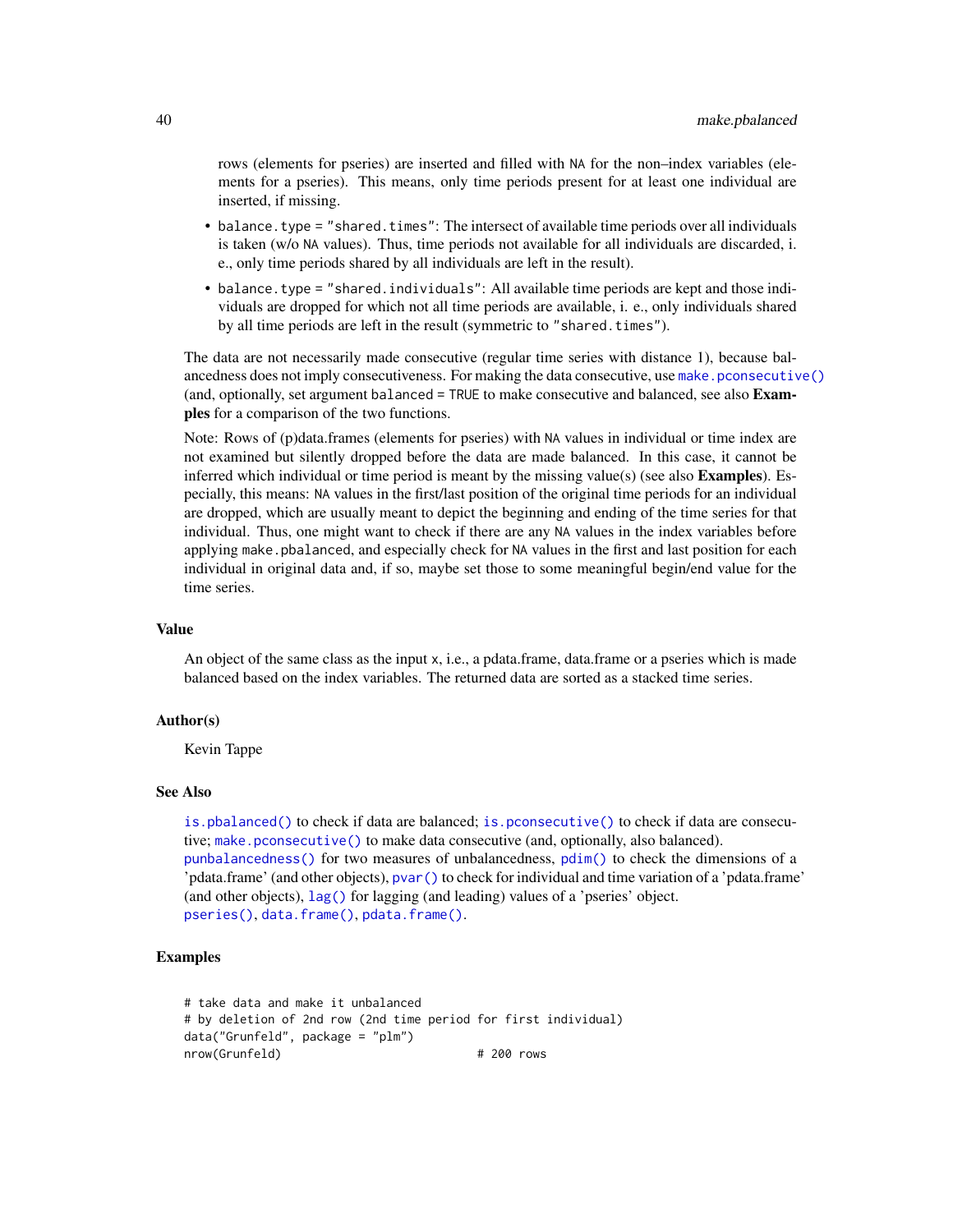#### make.pbalanced 41

```
Grunfeld_missing_period <- Grunfeld[-2, ]
pdim(Grunfeld_missing_period)$balanced
make.pbalanced(Grunfeld_missing_period) # make it balanced (by filling)
make.pbalanced(Grunfeld_missing_period, balance.type = "shared.times") # (shared periods)
nrow(make.pbalanced(Grunfeld_missing_period))
nrow(make.pbalanced(Grunfeld_missing_period, balance.type = "shared.times"))
# more complex data:
# First, make data unbalanced (and non-consecutive)
# by deletion of 2nd time period (year 1936) for all individuals
# and more time periods for first individual only
Grunfeld_unbalanced <- Grunfeld[Grunfeld$year != 1936, ]
Grunfeld_unbalanced <- Grunfeld_unbalanced[-c(1,4), ]
pdim(Grunfeld_unbalanced)$balanced # FALSE
all(is.pconsecutive(Grunfeld_unbalanced)) # FALSE
g_bal <- make.pbalanced(Grunfeld_unbalanced)
pdim(g_bal)$balanced # TRUE
unique(g_bal$year) # all years but 1936
nrow(g_bal) # 190 rows
head(g_bal) # 1st individual: years 1935, 1939 are NA
# NA in 1st, 3rd time period (years 1935, 1937) for first individual
Grunfeld_NA <- Grunfeld
Grunfeld_NA[c(1, 3), "year"] <- NA
g_bal_NA <- make.pbalanced(Grunfeld_NA)
head(g_bal_NA) # years 1935, 1937: NA for non-index vars
nrow(g_bal_NA) # 200
# pdata.frame interface
pGrunfeld_missing_period <- pdata.frame(Grunfeld_missing_period)
make.pbalanced(Grunfeld_missing_period)
# pseries interface
make.pbalanced(pGrunfeld_missing_period$inv)
# comparison to make.pconsecutive
g_consec <- make.pconsecutive(Grunfeld_unbalanced)
all(is.pconsecutive(g_consec)) # TRUE
pdim(g_consec)$balanced # FALSE
head(g_consec, 22) \qquad \qquad \qquad \qquad # 1st individual: no years 1935/6; 1939 is NA;
                            # other indviduals: years 1935-1954, 1936 is NA
nrow(g_consec) # 198 rows
g_consec_bal <- make.pconsecutive(Grunfeld_unbalanced, balanced = TRUE)
all(is.pconsecutive(g_consec_bal)) # TRUE
pdim(g_consec_bal)$balanced # TRUE
head(g_consec_bal) # year 1936 is NA for all individuals
nrow(g_consec_bal) # 200 rows
head(g_bal) # no year 1936 at all
nrow(g_bal) # 190 rows
```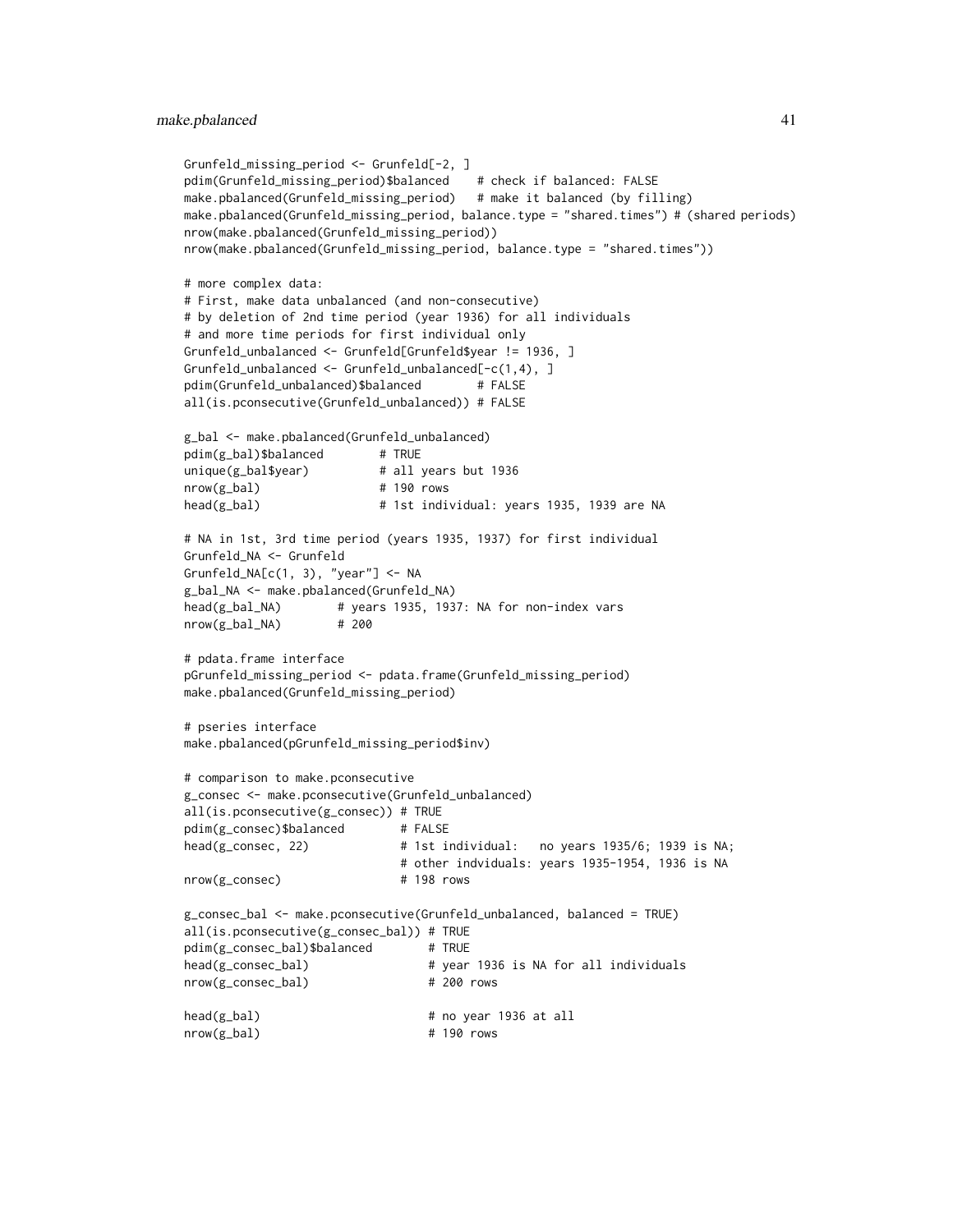<span id="page-41-0"></span>

## Description

This function makes the data consecutive for each individual (no "gaps" in time dimension per individual) and, optionally, also balanced

## Usage

```
make.pconsecutive(x, ...)
## S3 method for class 'data.frame'
make.pconsecutive(x, balanced = FALSE, index = NULL, ...)## S3 method for class 'pdata.frame'
make.pconsecutive(x, balanced = FALSE, ...)## S3 method for class 'pseries'
make.pconsecutive(x, balanced = FALSE, ...)
```
#### Arguments

| $\mathsf{x}$ | an object of class pdata. frame, data. frame, or pseries,                                                                                                                                                                                                                                                      |
|--------------|----------------------------------------------------------------------------------------------------------------------------------------------------------------------------------------------------------------------------------------------------------------------------------------------------------------|
| $\cdots$     | further arguments.                                                                                                                                                                                                                                                                                             |
| balanced     | logical, indicating whether the data should <i>additionally</i> be made balanced (de-<br>fault: FALSE),                                                                                                                                                                                                        |
| index        | only relevant for data. frame interface; if NULL, the first two columns of the<br>data frame are assumed to be the index variables; if not NULL, both dimensions<br>('individual', 'time') need to be specified by index as character of length 2 for<br>data frames, for further details see polata. frame(), |

#### Details

(p)data.frame and pseries objects are made consecutive, meaning their time periods are made consecutive per individual. For consecutiveness, the time dimension is interpreted to be numeric, and the data are extended to a regularly spaced sequence with distance 1 between the time periods for each individual (for each individual the time dimension become a sequence t, t+1, t+2,  $\dots$ , where t is an integer). Non–index variables are filled with NA for the inserted elements (rows for (p)data.frames, vector elements for pseries).

With argument balanced = TRUE, additionally to be made consecutive, the data also can be made a balanced panel/pseries. Note: This means consecutive AND balanced; balancedness does not imply consecutiveness. In the result, each individual will have the same time periods in their time dimension by taking the min and max of the time index variable over all individuals (w/o NA values) and inserting the missing time periods. Looking at the number of rows of the resulting (pdata.frame) (elements for pseries), this results in nrow(make.pconsecutive(<.>, balanced = FALSE)) <= nrow(make.pconsecutive(<.>, bal-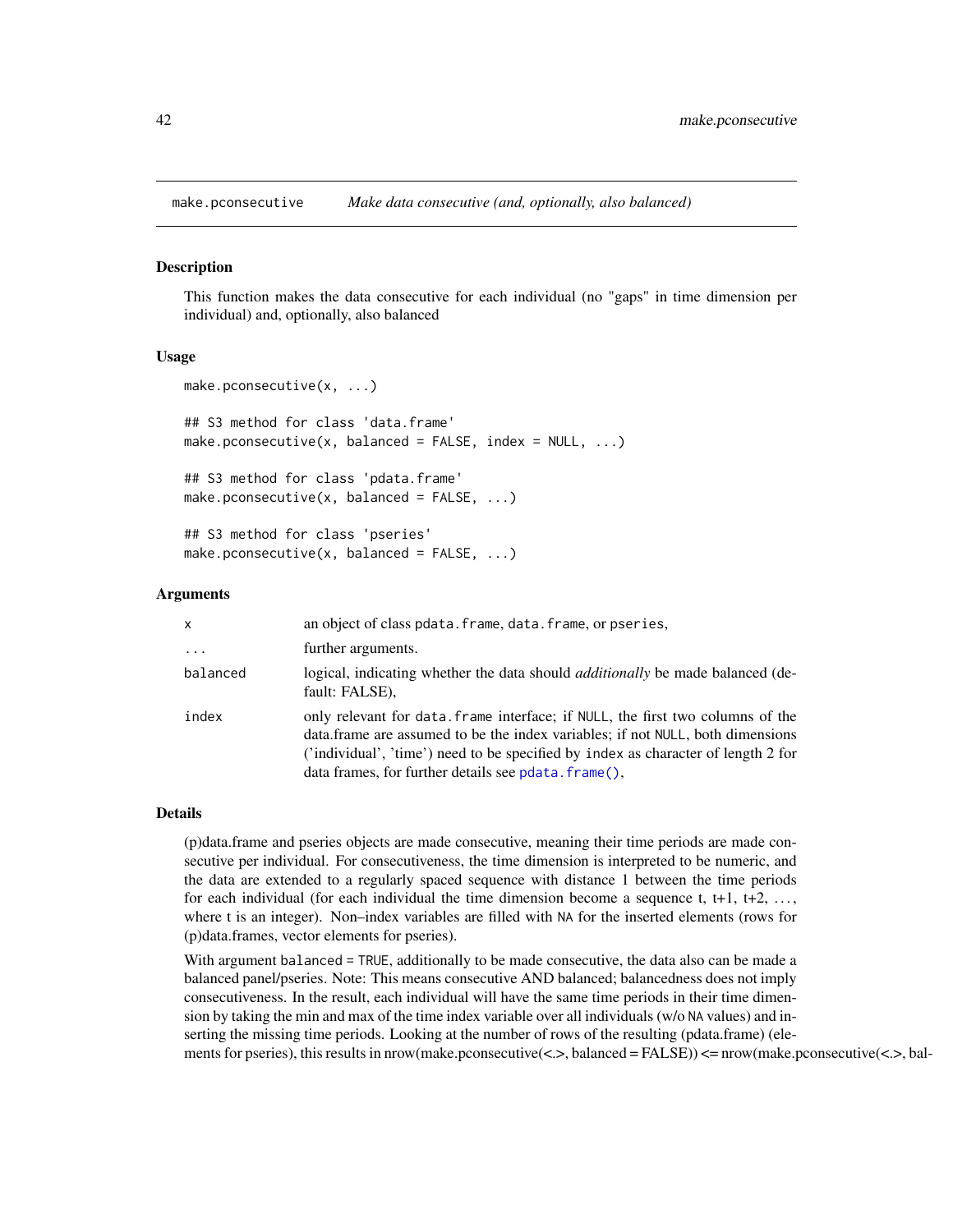#### make.pconsecutive 43

anced = TRUE)). For making the data only balanced, i.e., not demanding consecutiveness at the same time, use [make.pbalanced\(\)](#page-37-0) (see **Examples** for a comparison)).

Note: rows of (p)data.frames (elements for pseries) with NA values in individual or time index are not examined but silently dropped before the data are made consecutive. In this case, it is not clear which individual or time period is meant by the missing value(s). Especially, this means: If there are NA values in the first/last position of the original time periods for an individual, which usually depicts the beginning and ending of the time series for that individual, the beginning/end of the resulting time series is taken to be the min and max (w/o NA values) of the original time series for that individual, see also Examples. Thus, one might want to check if there are any NA values in the index variables before applying make.pconsecutive, and especially check for NA values in the first and last position for each individual in original data and, if so, maybe set those to some meaningful begin/end value for the time series.

### Value

An object of the same class as the input x, i.e., a pdata.frame, data.frame or a pseries which is made time–consecutive based on the index variables. The returned data are sorted as a stacked time series.

### Author(s)

Kevin Tappe

## See Also

[is.pconsecutive\(\)](#page-28-0) to check if data are consecutive; [make.pbalanced\(\)](#page-37-0) to make data only balanced (not consecutive).

[punbalancedness\(\)](#page-113-0) for two measures of unbalancedness, [pdim\(\)](#page-67-0) to check the dimensions of a 'pdata.frame' (and other objects), [pvar\(\)](#page-119-0) to check for individual and time variation of a 'pdata.frame' (and other objects), [lag\(\)](#page-33-0) for lagged (and leading) values of a 'pseries' object. [pseries\(\)](#page-108-0), [data.frame\(\)](#page-0-0), [pdata.frame\(\)](#page-63-0).

## Examples

```
# take data and make it non-consecutive
# by deletion of 2nd row (2nd time period for first individual)
data("Grunfeld", package = "plm")
nrow(Grunfeld) # 200 rows
Grunfeld_missing_period <- Grunfeld[-2, ]
is.pconsecutive(Grunfeld_missing_period) # check for consecutiveness
make.pconsecutive(Grunfeld_missing_period) # make it consecutiveness
```

```
# argument balanced:
# First, make data non-consecutive and unbalanced
# by deletion of 2nd time period (year 1936) for all individuals
# and more time periods for first individual only
Grunfeld_unbalanced <- Grunfeld[Grunfeld$year != 1936, ]
Grunfeld_unbalanced <- Grunfeld_unbalanced[-c(1,4), ]
all(is.pconsecutive(Grunfeld_unbalanced)) # FALSE
pdim(Grunfeld_unbalanced)$balanced # FALSE
```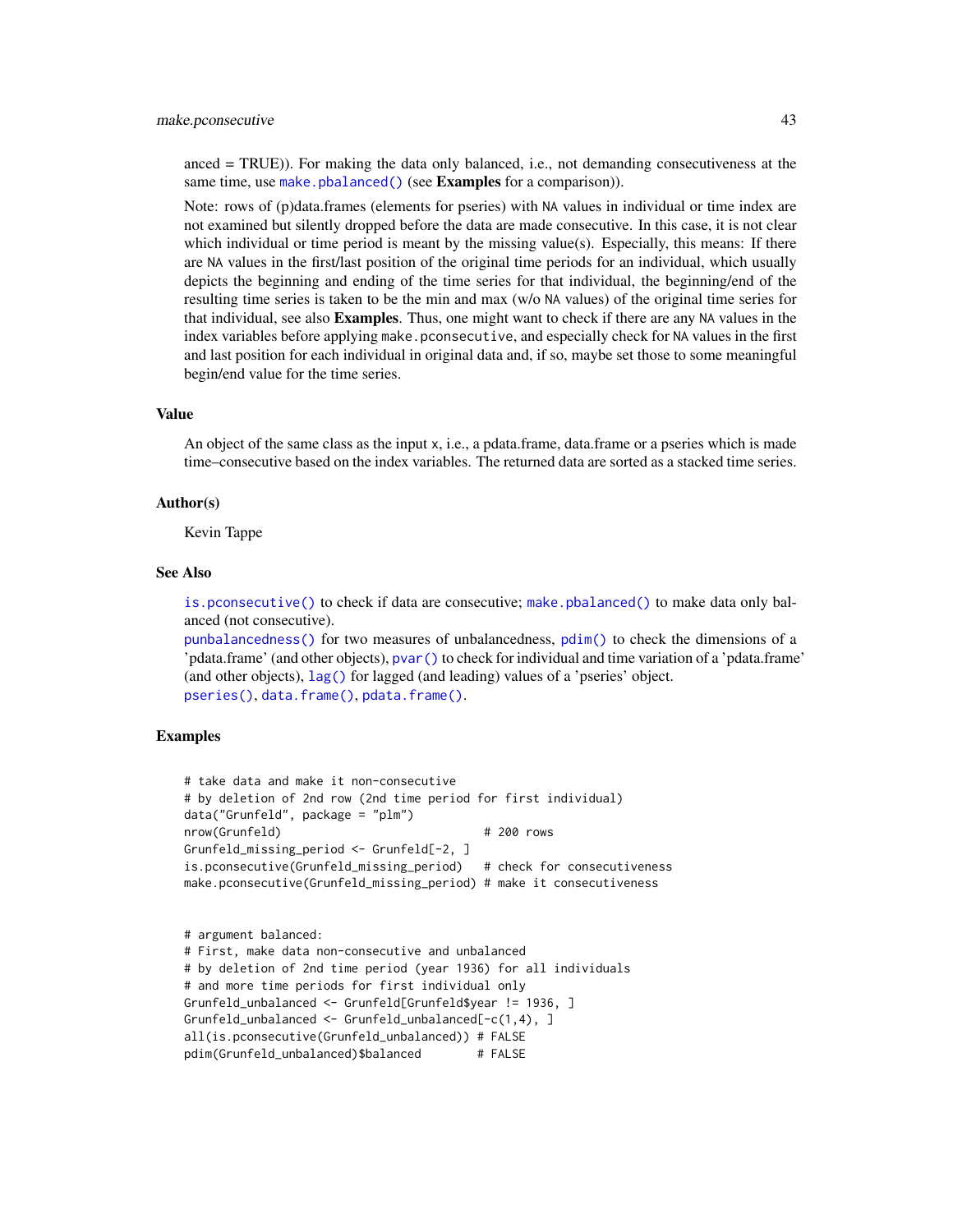```
g_consec_bal <- make.pconsecutive(Grunfeld_unbalanced, balanced = TRUE)
all(is.pconsecutive(g_consec_bal)) # TRUE
pdim(g_consec_bal)$balanced # TRUE
nrow(g_consec_bal) # 200 rows
head(g_consec_bal) # 1st individual: years 1935, 1936, 1939 are NA
g_consec <- make.pconsecutive(Grunfeld_unbalanced) # default: balanced = FALSE
all(is.pconsecutive(g_consec)) # TRUE
pdim(g_consec)$balanced # FALSE
nrow(g_consec) # 198 rows
head(g_consec) # 1st individual: years 1935, 1936 dropped, 1939 is NA
# NA in 1st, 3rd time period (years 1935, 1937) for first individual
Grunfeld_NA <- Grunfeld
Grunfeld_NA[c(1, 3), "year"] <- NA
g_NA <- make.pconsecutive(Grunfeld_NA)
head(g_NA) # 1936 is begin for 1st individual, 1937: NA for non-index vars
nrow(g_NA) # 199, year 1935 from original data is dropped
# pdata.frame interface
pGrunfeld_missing_period <- pdata.frame(Grunfeld_missing_period)
make.pconsecutive(Grunfeld_missing_period)
# pseries interface
make.pconsecutive(pGrunfeld_missing_period$inv)
# comparison to make.pbalanced (makes the data only balanced, not consecutive)
g_bal <- make.pbalanced(Grunfeld_unbalanced)
all(is.pconsecutive(g_bal)) # FALSE
pdim(g_bal)$balanced # TRUE
nrow(g_bal) # 190 rows
```
Males *Wages and Education of Young Males*

#### Description

A panel of 545 observations from 1980 to 1987

### Format

A data frame containing :

nr identifier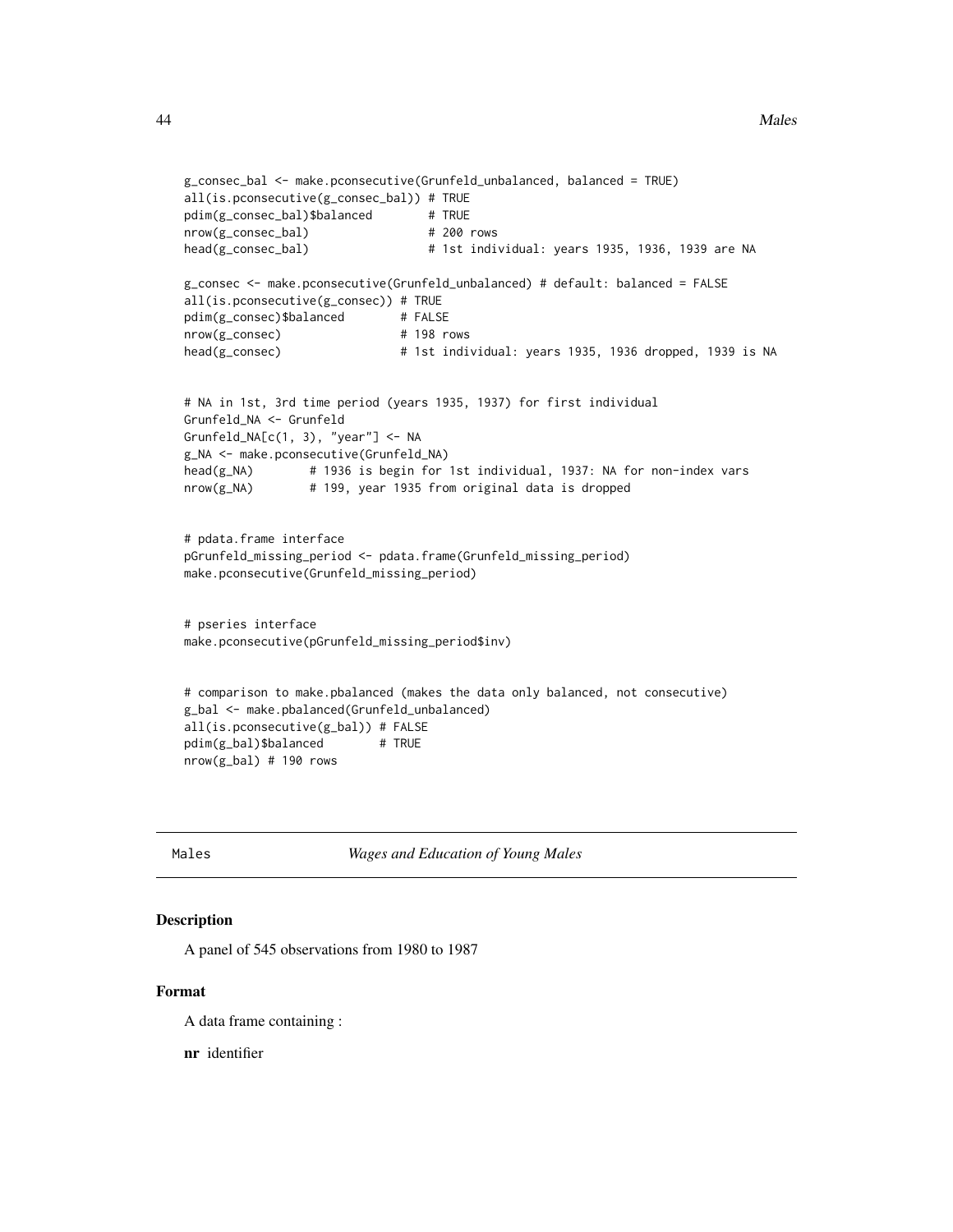year year school years of schooling exper years of experience (computed as age-6-school) union wage set by collective bargaining? ethn a factor with levels black, hisp, other married married? health health problem? wage log of hourly wage industry a factor with 12 levels occupation a factor with 9 levels residence a factor with levels rural\_area, north\_east, northern\_central, south

## Details

*total number of observations* : 4360 *observation* : individuals *country* : United States

## Source

Journal of Applied Econometrics data archive [http://qed.econ.queensu.ca/jae/1998-v13.2/](http://qed.econ.queensu.ca/jae/1998-v13.2/vella-verbeek/) [vella-verbeek/](http://qed.econ.queensu.ca/jae/1998-v13.2/vella-verbeek/).

### References

Vella F, Verbeek M (1998). "Whose wages do unions raise? A dynamic model of unionism and wage rate determination for young men." *Journal of Applied Econometrics*, 13, 163–183.

Verbeek M (2004). *A Guide to Modern Econometrics*, 2nd edition. Wiley.

model.frame.pdata.frame

*model.frame and model.matrix for panel data*

## Description

Methods to create model frame and model matrix for panel data.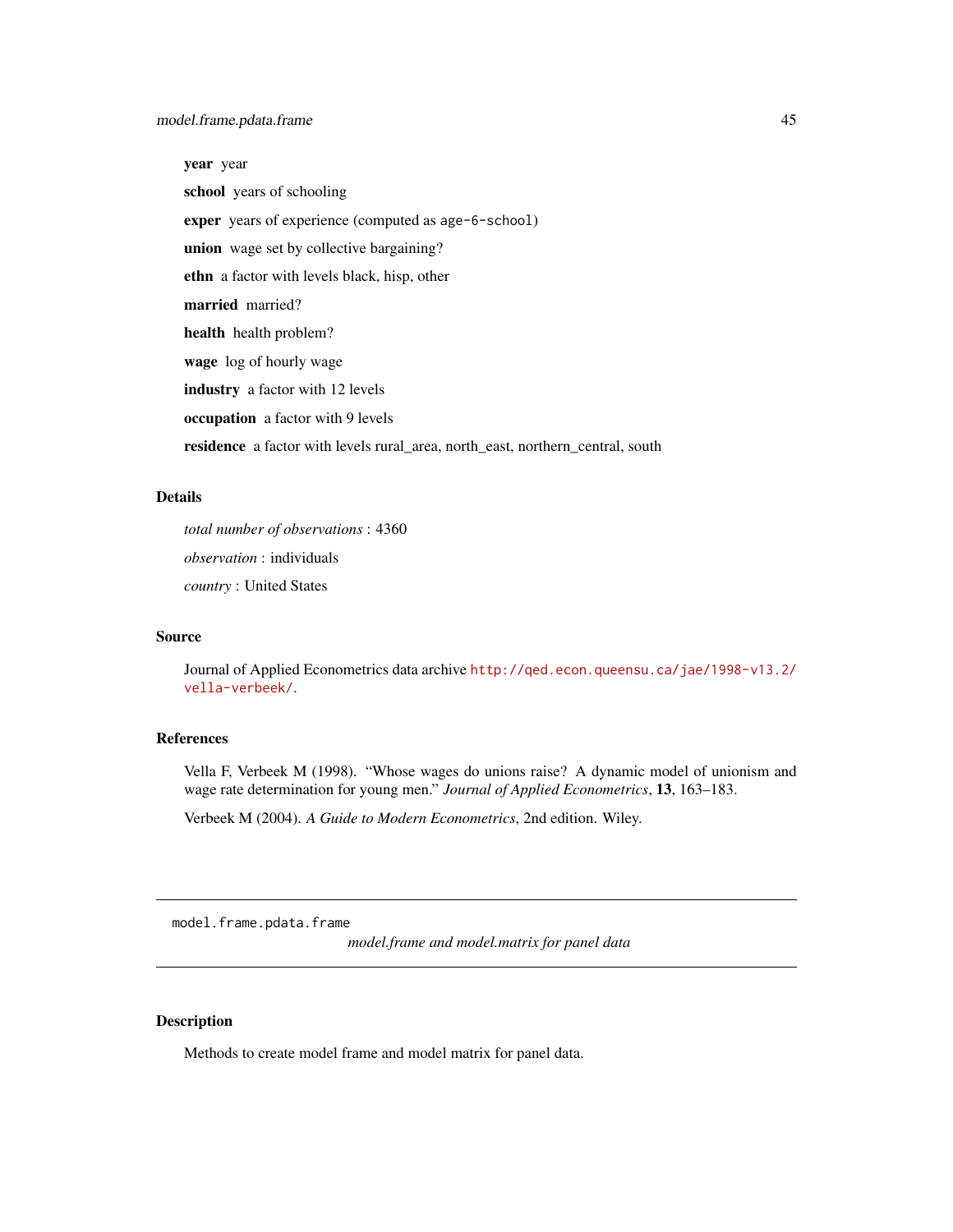# Usage

```
## S3 method for class 'pdata.frame'
model.frame(
 formula,
 data = NULL,
  ...,
 lhs = NULL,rhs = NULL,
 dot = "previous"
\mathcal{L}## S3 method for class 'pdata.frame'
formula(x, \ldots)## S3 method for class 'plm'
model.matrix(object, ...)
## S3 method for class 'pdata.frame'
model.matrix(
 object,
 model = c("pooling", "within", "Between", "Sum", "between", "mean", "random", "fd"),
 effect = c("individual", "time", "twoways", "nested"),
 rhs = 1,
 theta = NULL,
 cstcovar.rm = NULL,
  ...
\mathcal{L}
```
## Arguments

| data                            | a formula, see Details,                                                                     |  |
|---------------------------------|---------------------------------------------------------------------------------------------|--|
| $\cdots$                        | further arguments.                                                                          |  |
| lhs                             | inherited from package Formula:: Formula() (see there),                                     |  |
| rhs                             | inherited from package Formula:: Formula() (see there),                                     |  |
| dot                             | inherited from package Formula:: Formula() (see there),                                     |  |
| $\mathsf{x}$<br>object, formula | a model.frame                                                                               |  |
|                                 | an object of class "pdata. frame" or an estimated model object of class "plm",              |  |
| model                           | one of "pooling", "within", "Sum", "Between", "between", "random", "fd"<br>and "ht",        |  |
| effect                          | the effects introduced in the model, one of "individual", "time", "twoways"<br>or "nested", |  |
| theta                           | the parameter for the transformation if $model = "random",$                                 |  |
| cstcovar.rm                     | remove the constant columns, one of "none", "intercept", "covariates", "all"),              |  |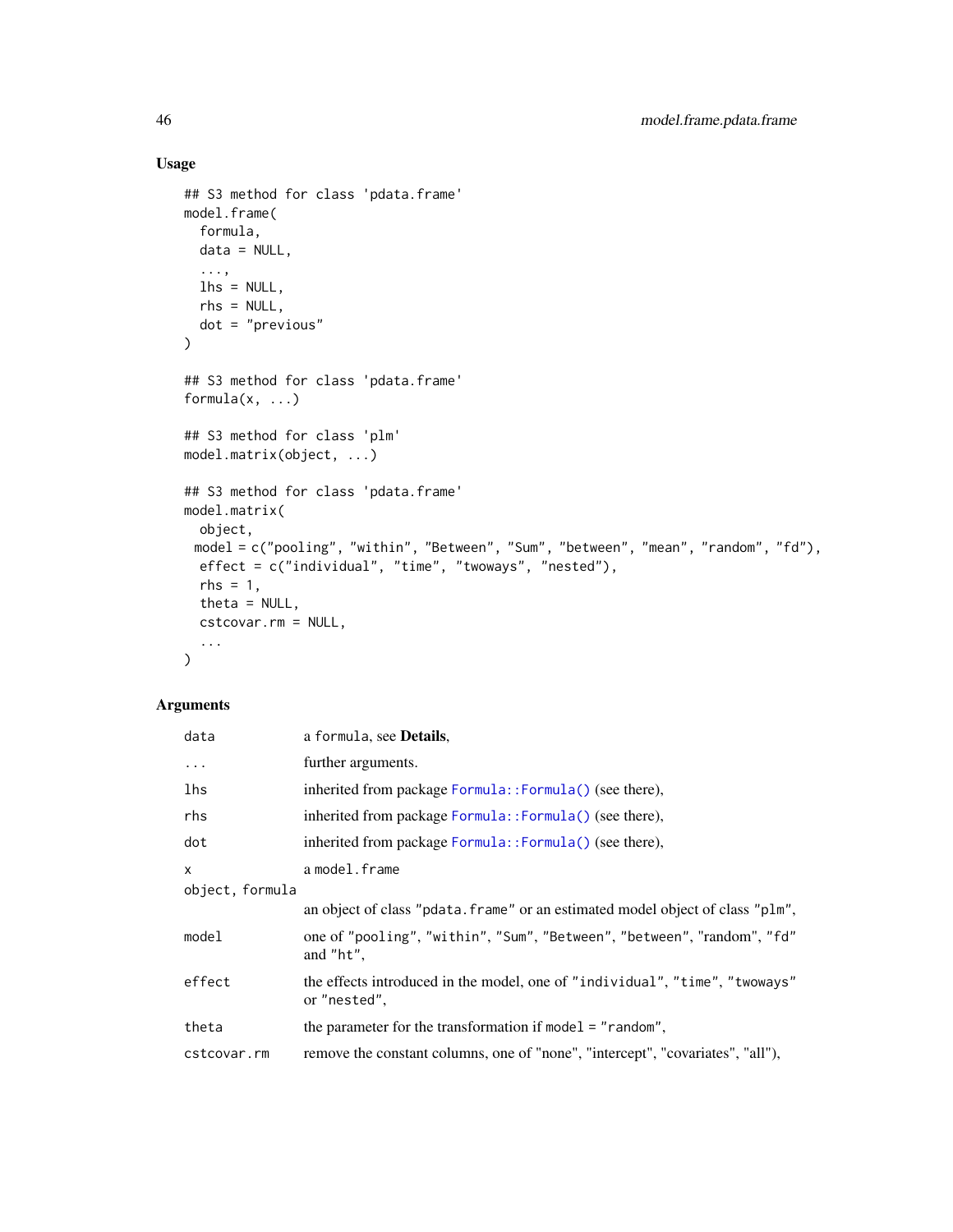#### Details

The lhs and rhs arguments are inherited from Formula, see there for more details. The model.frame methods return a pdata.frame object suitable as an input to plm's model.matrix. The model.matrix methods builds a model matrix with transformations performed as specified by the model and effect arguments (and theta if model = "random" is requested), in this case the supplied data argument should be a model frame created by plm's model. frame method. If not, it is tried to construct the model frame from the data. Constructing the model frame first ensures proper NA handling, see Examples.

## Value

The model.frame methods return a pdata.frame. The model.matrix methods return a matrix.

### Author(s)

Yves Croissant

## See Also

[pmodel.response\(\)](#page-105-0) for (transformed) response variable. [Formula::Formula\(\)](#page-0-0) from package Formula, especially for the lhs and rhs arguments.

### Examples

```
# First, make a pdata.frame
data("Grunfeld", package = "plm")
pGrunfeld <- pdata.frame(Grunfeld)
# then make a model frame from a formula and a pdata.frame
form \leq inv \sim value
mf <- model.frame(pGrunfeld, form)
# then construct the (transformed) model matrix (design matrix)
# from model frame
modmat <- model.matrix(mf, model = "within")
## retrieve model frame and model matrix from an estimated plm object
fe_model <- plm(form, data = pGrunfeld, model = "within")
model.frame(fe_model)
model.matrix(fe_model)
# same as constructed before
all.equal(mf, model.frame(fe_model), check.attributes = FALSE) # TRUE
all.equal(modmat, model.matrix(fe_model), check.attributes = FALSE) # TRUE
```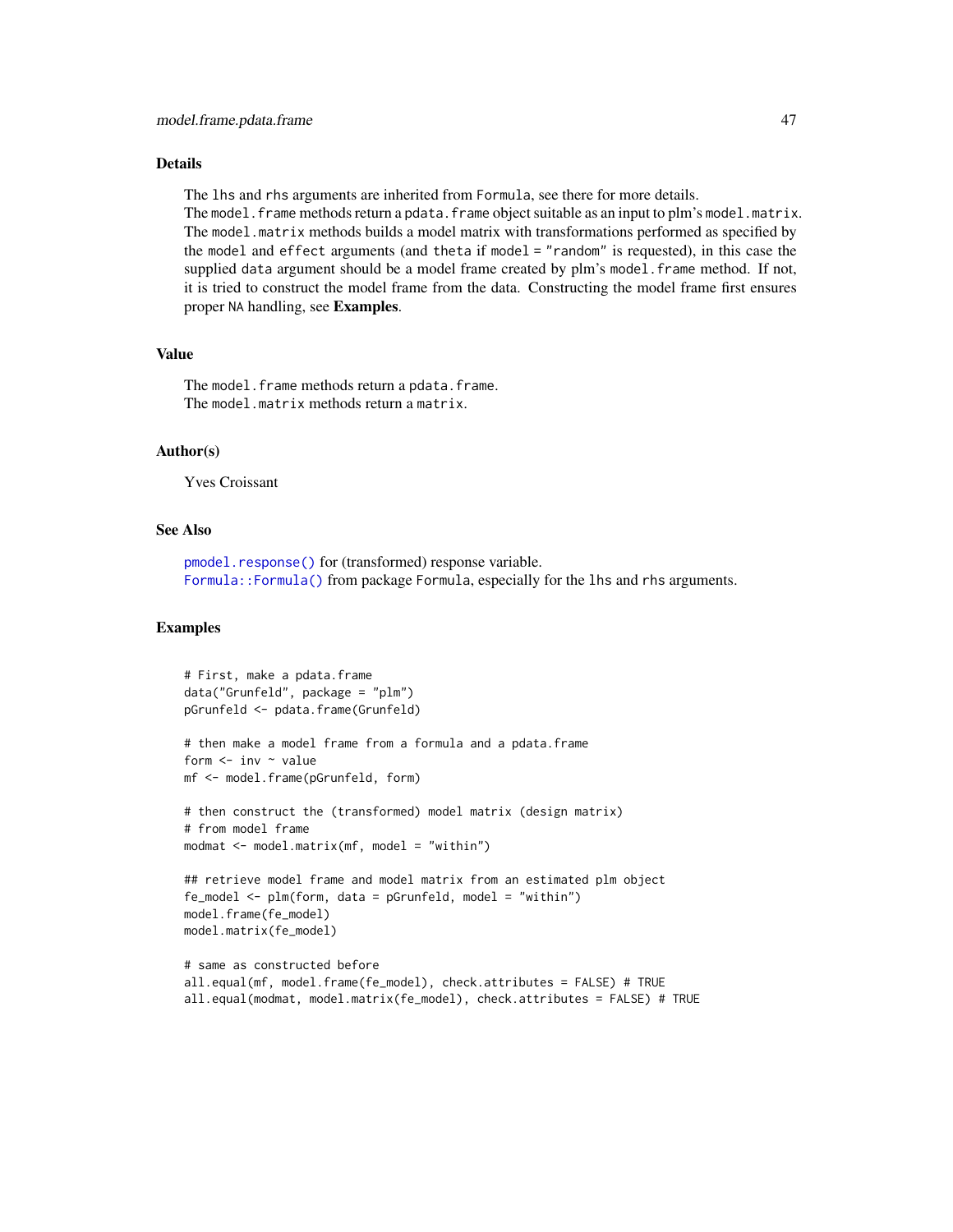## Description

Test of serial correlation for models estimated by GMM

#### Usage

```
mtest(object, ...)
## S3 method for class 'pgmm'
mtest(object, order = 1L, vcov = NULL, ...)
```
### Arguments

| object    | an object of class "pgmm".                                               |
|-----------|--------------------------------------------------------------------------|
| $\ddotsc$ | further arguments (currently unused).                                    |
| order     | integer: the order of the serial correlation,                            |
| vcov      | a matrix of covariance for the coefficients or a function to compute it, |

## Details

The Arellano–Bond test is a test of correlation based on the residuals of the estimation. By default, the computation is done with the standard covariance matrix of the coefficients. A robust estimator of this covariance matrix can be supplied with the vcov argument.

## Value

An object of class "htest".

## Author(s)

Yves Croissant

## References

(Arellano and Bond 1991)

## See Also

[pgmm\(\)](#page-74-0)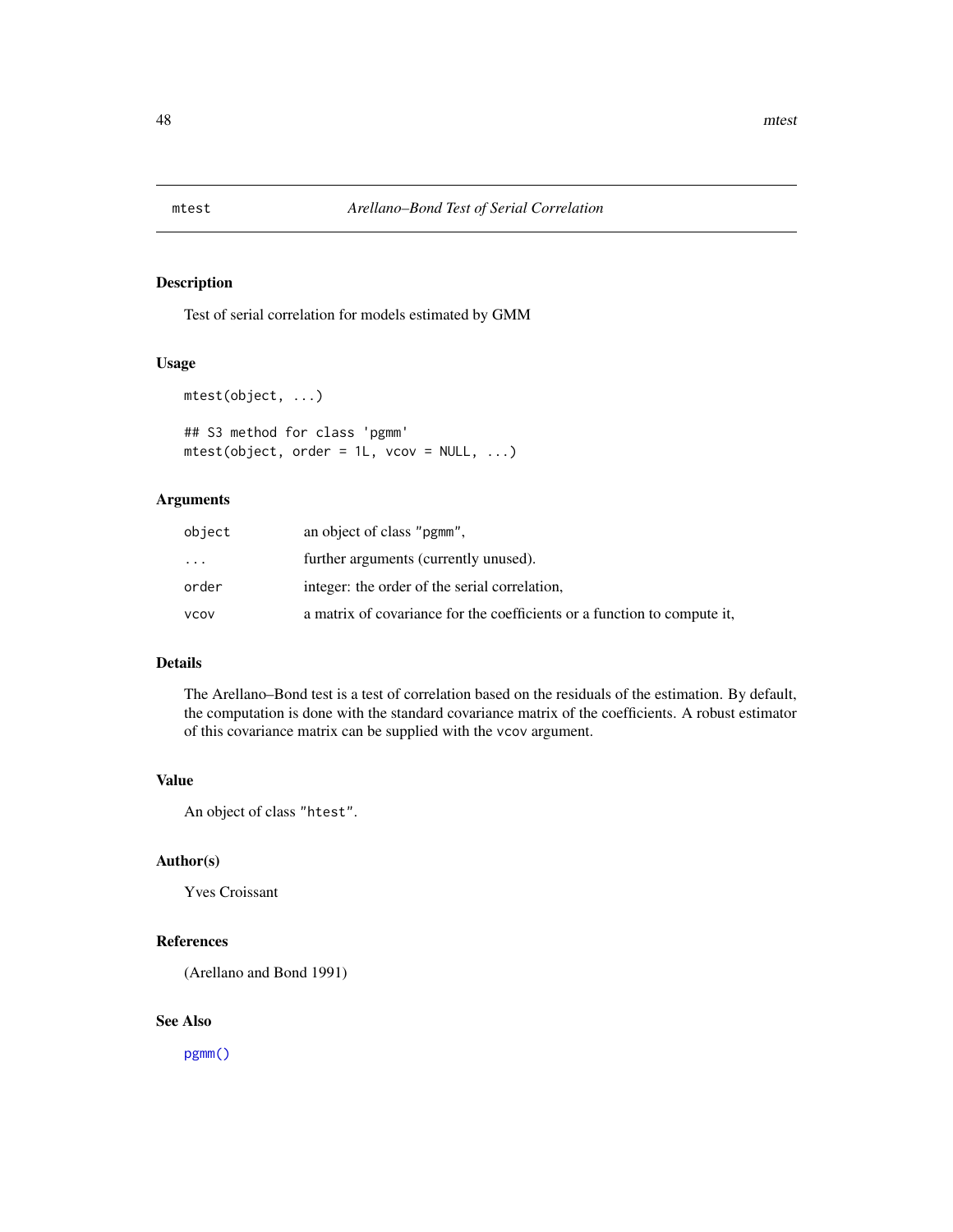#### nobs.plm and the contract of the contract of the contract of the contract of the contract of the contract of the contract of the contract of the contract of the contract of the contract of the contract of the contract of t

## Examples

```
data("EmplUK", package = "plm")
ar \leq pgmm(log(emp) \sim lag(log(emp), 1:2) + lag(log(wage), 0:1) +
           lag(log(capital), 0:2) + lag(log(output), 0:2) | lag(log(emp), 2:99),
           data = EmplUK, effect = "twoways", model = "twosteps")
mtest(ar, order = 1L)
mtest(ar, order = 2L, vcov = vcovHC)
```
nobs.plm *Extract Total Number of Observations Used in Estimated Panelmodel*

## <span id="page-48-0"></span>Description

This function extracts the total number of 'observations' from a fitted panel model.

## Usage

```
## S3 method for class 'panelmodel'
nobs(object, ...)
## S3 method for class 'pgmm'
nobs(object, ...)
```
#### Arguments

| object               | a panelmodel object for which the number of total observations is to be ex-<br>tracted. |
|----------------------|-----------------------------------------------------------------------------------------|
| $\ddot{\phantom{0}}$ | further arguments.                                                                      |

## Details

The number of observations is usually the length of the residuals vector. Thus, nobs gives the number of observations actually used by the estimation procedure. It is not necessarily the number of observations of the model frame (number of rows in the model frame), because sometimes the model frame is further reduced by the estimation procedure. This is, e.g., the case for first– difference models estimated by  $plm(\ldots,model = "fd")$  where the model frame does not yet contain the differences (see also Examples).

## Value

A single number, normally an integer.

#### See Also

[pdim\(\)](#page-67-0)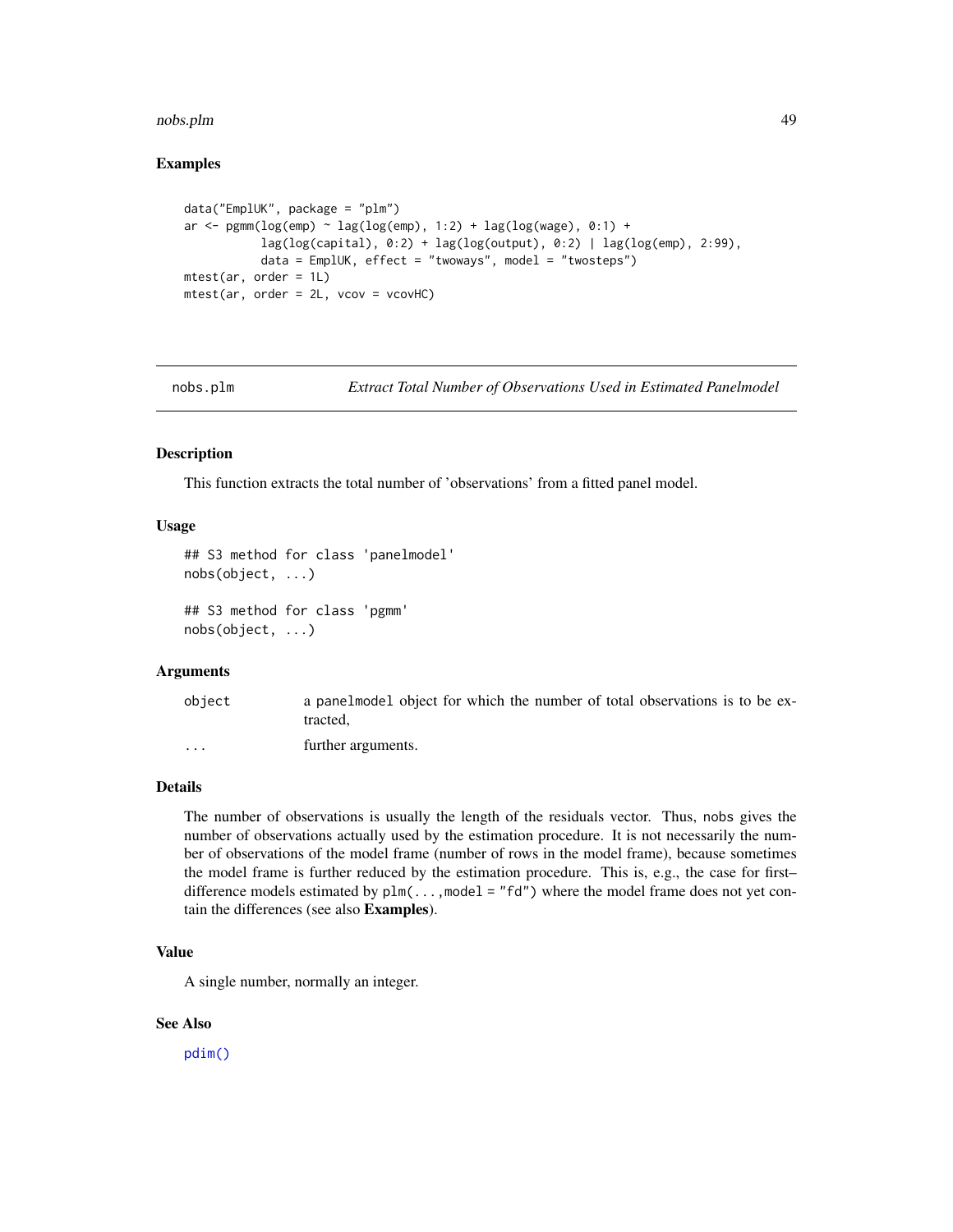## Examples

```
# estimate a panelmodel
data("Produc", package = "plm")
z <- plm(log(gsp)~log(pcap)+log(pc)+log(emp)+unemp,data=Produc,
        model="random", subset = gsp > 5000)
nobs(z) # total observations used in estimation
pdim(z)$nT$N # same information
pdim(z) # more information about the dimensions (no. of individuals and time periods)
# illustrate difference between nobs and pdim for first-difference model
data("Grunfeld", package = "plm")
fdmod \leq plm(inv \sim value + capital, data = Grunfeld, model = "fd")
nobs(fdmod) # 190
pdim(fdmod)$nT$N # 200
```
Parity *Purchasing Power Parity and other parity relationships*

## Description

A panel of 104 quarterly observations from 1973Q1 to 1998Q4

### Format

A data frame containing :

country country codes: a factor with 17 levels

time the quarter index, 1973Q1-1998Q4

ls log spot exchange rate vs. USD

lp log price level

is short term interest rate

il long term interest rate

ld log price differential vs. USA

uis U.S. short term interest rate

uil U.S. long term interest rate

#### Details

*total number of observations* : 1768 *observation* : country *country* : OECD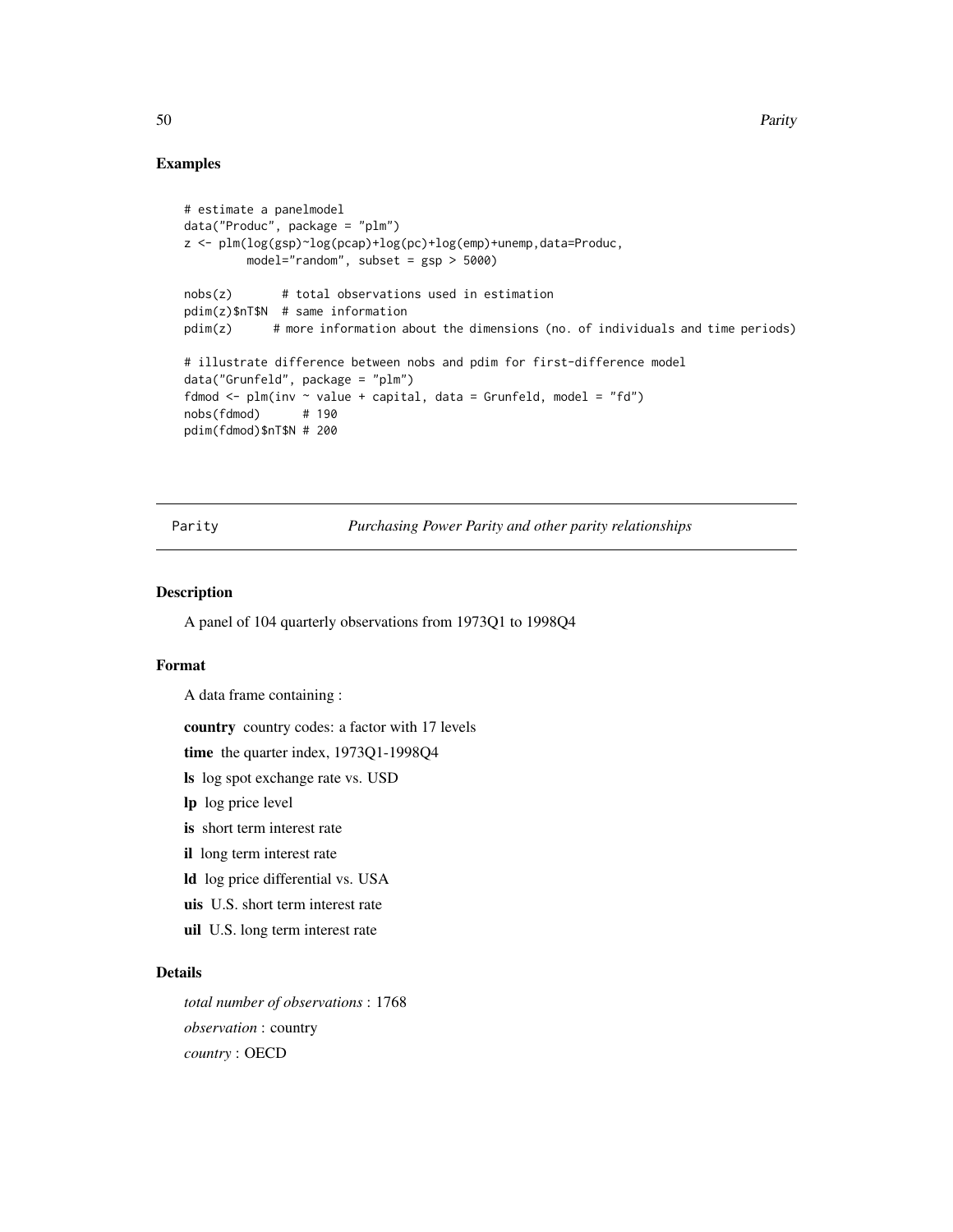#### pbgtest 51

#### Source

Coakley J, Fuertes A, Smith R (2006). "Unobserved heterogeneity in panel time series models." *Computational Statistics \& Data Analysis*, 50(9), 2361–2380.

## References

Coakley J, Fuertes A, Smith R (2006). "Unobserved heterogeneity in panel time series models." *Computational Statistics \& Data Analysis*, 50(9), 2361–2380.

Driscoll JC, Kraay AC (1998). "Consistent covariance matrix estimation with spatially dependent panel data." *Review of economics and statistics*, 80(4), 549–560.

<span id="page-50-0"></span>pbgtest *Breusch–Godfrey Test for Panel Models*

## Description

Test of serial correlation for (the idiosyncratic component of) the errors in panel models.

### Usage

```
pbgtest(x, ...)
## S3 method for class 'panelmodel'
pbgtest(x, order = NULL, type = c("Chisq", "F"), ...)## S3 method for class 'formula'
pbgtest(
 x,
  order = NULL,
  type = c("Chisq", "F"),
  data,
  model = c("pooling", "random", "within"),
  ...
\mathcal{L}
```
#### Arguments

| X        | an object of class "panelmodel" or of class "formula",                                                                                                                                                |
|----------|-------------------------------------------------------------------------------------------------------------------------------------------------------------------------------------------------------|
| $\ddots$ | further arguments (see $l$ mtest::bgtest()).                                                                                                                                                          |
| order    | an integer indicating the order of serial correlation to be tested for. NULL (default)<br>uses the minimum number of observations over the time dimension (see also<br>section <b>Details</b> below), |
| type     | type of test statistic to be calculated; either "Chisq" (default) for the Chi-<br>squared test statistic or "F" for the F test statistic,                                                             |
| data     | only relevant for formula interface: data set for which the respective panel model<br>(see model) is to be evaluated,                                                                                 |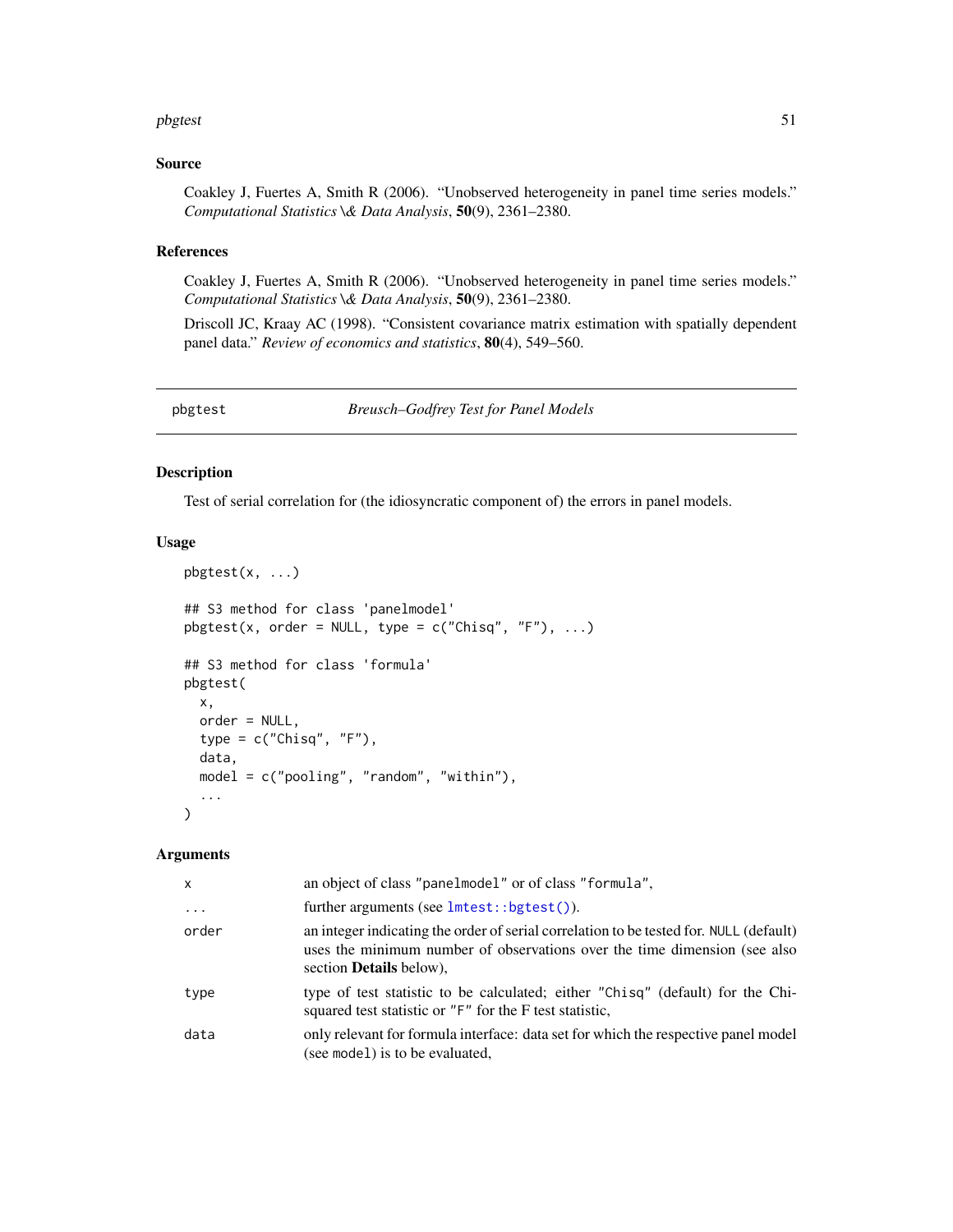52 pbgtest and the control of the control of the control of the control of the control of the control of the control of the control of the control of the control of the control of the control of the control of the control

model only relevant for formula interface: compute test statistic for model pooling (default), random, or within. When model is used, the data argument needs to be passed as well,

## Details

This Lagrange multiplier test uses the auxiliary model on (quasi-)demeaned data taken from a model of class plm which may be a pooling (default for formula interface), random or within model. It performs a Breusch–Godfrey test (using bgtest from package **Imtest** on the residuals of the (quasi-)demeaned model, which should be serially uncorrelated under the null of no serial correlation in idiosyncratic errors, as illustrated in Wooldridge (2010). The function takes the demeaned data, estimates the model and calls bgtest.

Unlike most other tests for serial correlation in panels, this one allows to choose the order of correlation to test for.

#### Value

An object of class "htest".

### **Note**

The argument order defaults to the minimum number of observations over the time dimension, while for lmtest:: bgtest it defaults to 1.

#### Author(s)

Giovanni Millo

### References

Breusch TS (1978). "Testing for autocorrelation in dynamic linear models." *Australian Economic Papers*, 17(31), 334–355.

Godfrey LG (1978). "Testing against general autoregressive and moving average error models when the regressors include lagged dependent variables." *Econometrica*, 46(6), 1293–1301.

Wooldridge JM (2002). *Econometric Analysis of Cross–Section and Panel Data*. MIT Press.

Wooldridge JM (2010). *Econometric Analysis of Cross–Section and Panel Data*, 2nd edition. MIT Press.

Wooldridge JM (2013). *Introductory Econometrics: a modern approach*, 5th edition. South-Western (Cengage Learning). Sec. 12.2, pp. 421–422.

### See Also

For the original test in package **[lmtest](https://CRAN.R-project.org/package=lmtest)** see [lmtest::bgtest\(\)](#page-0-0). See [pdwtest\(\)](#page-69-0) for the analogous panel Durbin–Watson test. See [pbltest\(\)](#page-52-0), [pbsytest\(\)](#page-55-0), [pwartest\(\)](#page-126-0) and [pwfdtest\(\)](#page-127-0) for other serial correlation tests for panel models.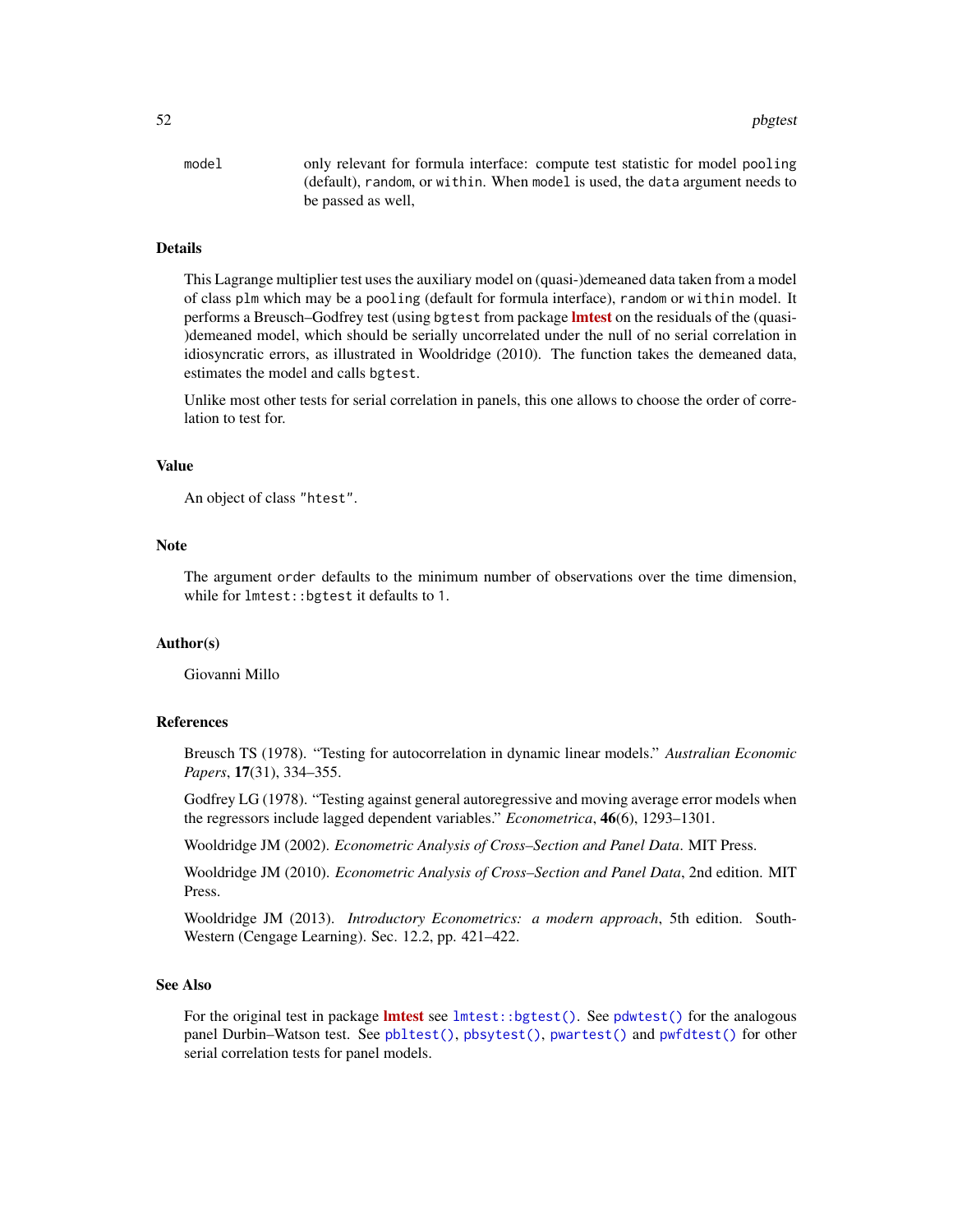#### pbltest 53

## Examples

```
data("Grunfeld", package = "plm")
g \leq plm(nv \sim value + capital, data = Grunfeld, model = "random")# panelmodel interface
pbgtest(g)
pbgtest(g, order = 4)
# formula interface
p^{best}(inv \sim value + capital, data = Grunfeld, model = "random")# F test statistic (instead of default type="Chisq")
pbgtest(g, type="F")
p^{best}(inv \sim value + capital, data = Grunfeld, model = "random", type = "F")
```
<span id="page-52-0"></span>pbltest *Baltagi and Li Serial Dependence Test For Random Effects Models*

### Description

Baltagi and Li (1995)'s Lagrange multiplier test for AR(1) or MA(1) idiosyncratic errors in panel models with random effects.

## Usage

```
phlets(x, \ldots)## S3 method for class 'formula'
pltest(x, data, alternative = c("twosided", "onesided"), index = NULL, ...)## S3 method for class 'plm'
pltest(x, alternative = c("twosided", "onesided"), ...)
```
#### Arguments

| X           | a model formula or an estimated random-effects model of class plm,                                                                                |
|-------------|---------------------------------------------------------------------------------------------------------------------------------------------------|
| $\cdots$    | further arguments.                                                                                                                                |
| data        | for the formula interface only: a data. frame,                                                                                                    |
| alternative | one of "twosided", "onesided". Selects either $H_A: \rho \neq 0$ or $H_A: \rho = 0$<br>(i.e., the Normal or the Chi-squared version of the test), |
| index       | the index of the data. frame,                                                                                                                     |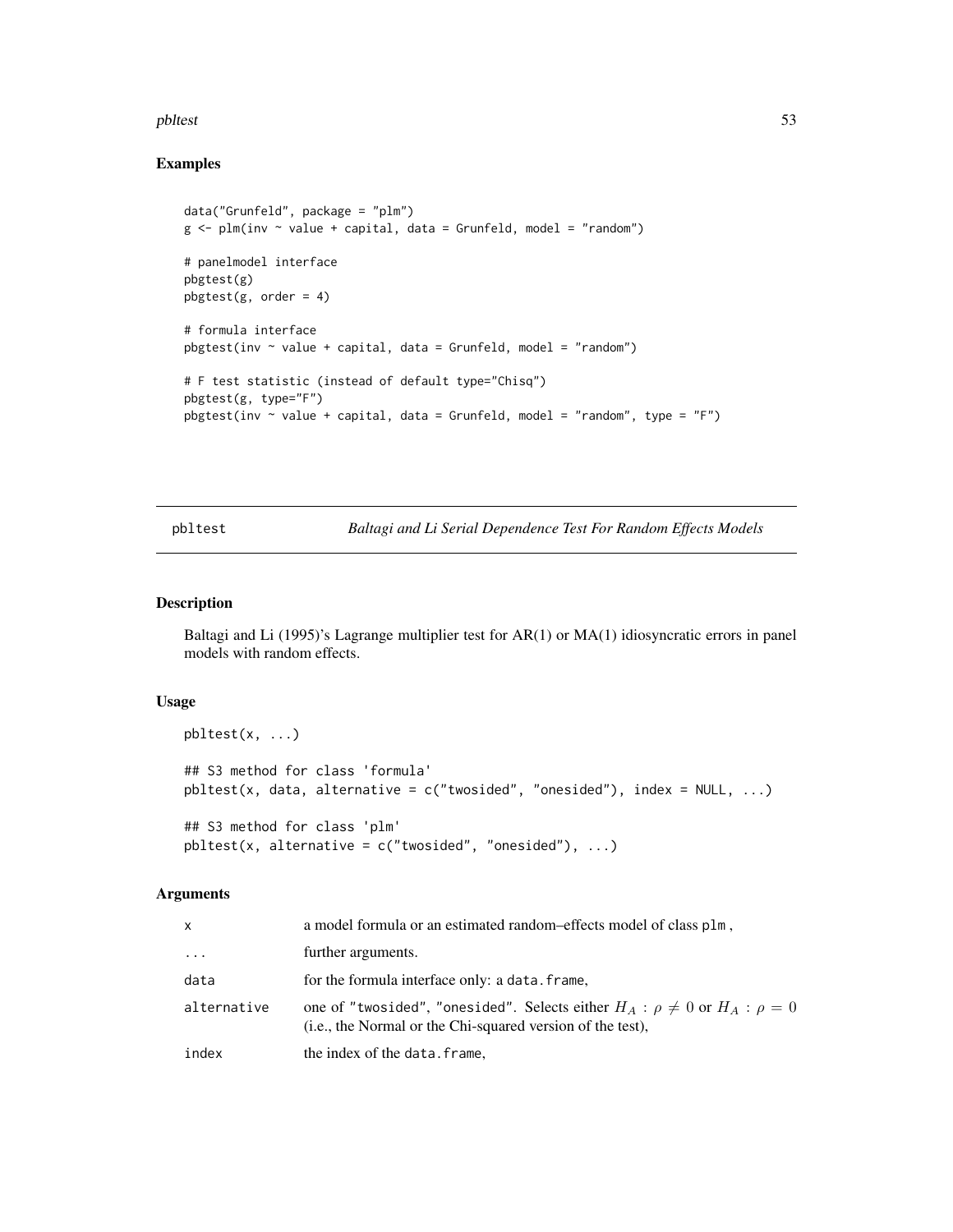### Details

This is a Lagrange multiplier test for the null of no serial correlation, against the alternative of either an  $AR(1)$  or a  $MA(1)$  process, in the idiosyncratic component of the error term in a random effects panel model (as the analytical expression of the test turns out to be the same under both alternatives, (see Baltagi and Li 1995 and Baltagi and Li 1997). The alternative argument, defaulting to twosided, allows testing for positive serial correlation only, if set to onesided.

# Value

An object of class "htest".

### Author(s)

Giovanni Millo

## References

Baltagi B, Li Q (1995). "Testing AR(1) Against MA(1) Disturbances in an Error Component Model." *Journal of Econometrics*, 68, 133–151.

Baltagi B, Li Q (1997). "Monte Carlo Results on Pure and Pretest Estimators of an Error Components Model With Autocorrelated Disturbances." *Annales d'Economie et de Statistique*, 48, 69–82.

#### See Also

[pdwtest\(\)](#page-69-0), [pbnftest\(\)](#page-53-0), [pbgtest\(\)](#page-50-0), [pbsytest\(\)](#page-55-0), [pwartest\(\)](#page-126-0) and [pwfdtest\(\)](#page-127-0) for other serial correlation tests for panel models.

## Examples

```
data("Grunfeld", package = "plm")
# formula interface
pbltest(inv ~ value + capital, data = Grunfeld)# plm interface
re_mod <- plm(inv ~ value + capital, data = Grunfeld, model = "random")
pbltest(re_mod)
pbltest(re_mod, alternative = "onesided")
```
<span id="page-53-0"></span>pbnftest *Modified BNF–Durbin–Watson Test and Baltagi–Wu's LBI Test for Panel Models*

### Description

Tests for AR(1) disturbances in panel models.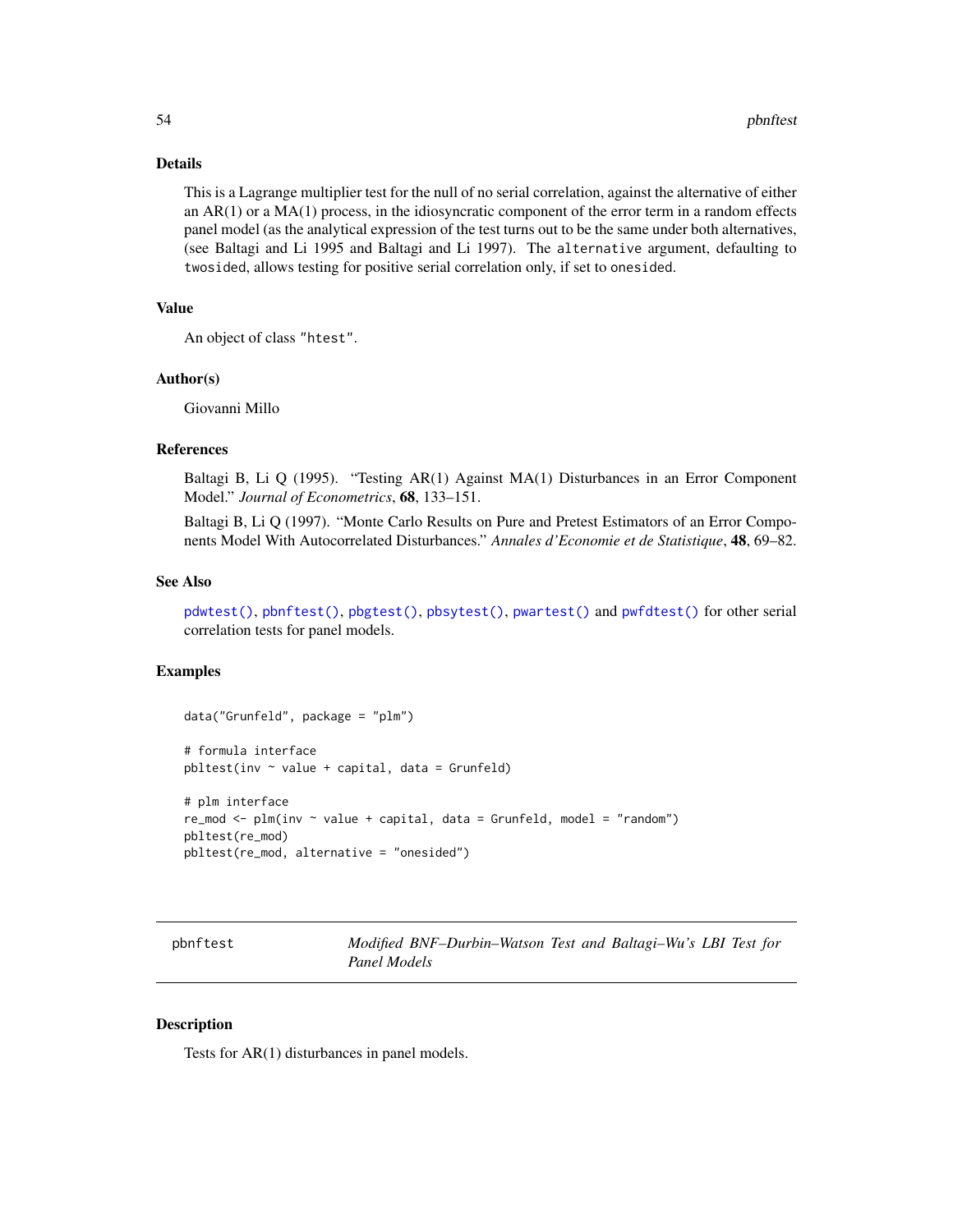#### pbnftest 55

## Usage

```
pbnftest(x, ...)
## S3 method for class 'panelmodel'
pbnftest(x, test = c("bnf", "lbi"), ...)
## S3 method for class 'formula'
pbnftest(
  x,
  data,
  test = c("bnf", "lbi"),model = c("pooling", "within", "random"),
  ...
)
```
## Arguments

| $\mathsf{x}$ | an object of class "panelmodel" or of class "formula",                                                                                                  |
|--------------|---------------------------------------------------------------------------------------------------------------------------------------------------------|
| $\cdots$     | only relevant for formula interface: further arguments to specify the model to<br>test (arguments passed on to $plm()$ ), e.g., effect.                 |
| test         | a character indicating the test to be performed, either "bnf" or "lbi" for the<br>(modified) BNF statistic or Baltagi-Wu's LBI statistic, respectively, |
| data         | a data. frame (only relevant for formula interface),                                                                                                    |
| model        | a character indicating on which type of model the test shall be performed ("pooling",<br>"within", "random", only relevant for formula interface),      |

# Details

The default, test = "bnf", gives the (modified) BNF statistic, the generalised Durbin-Watson statistic for panels. For balanced and consecutive panels, the reference is Bhargava/Franzini/Narendranathan (1982). The modified BNF is given for unbalanced and/or non-consecutive panels (d1 in formula 16 of Baltagi and Wu (1999)).

test = "lbi" yields Baltagi–Wu's LBI statistic (Baltagi and Wu 1999), the locally best invariant test which is based on the modified BNF statistic.

No specific variants of these tests are available for random effect models. As the within estimator is consistent also under the random effects assumptions, the test for random effect models is performed by taking the within residuals.

No p-values are given for the statistics as their distribution is quite difficult. Bhargava et al. (1982) supply tabulated bounds for  $p = 0.05$  for the balanced case and consecutive case.

For large N, (Bhargava et al. 1982) suggest it is sufficient to check whether the BNF statistic is  $< 2$ to test against positive serial correlation.

### Value

An object of class "htest".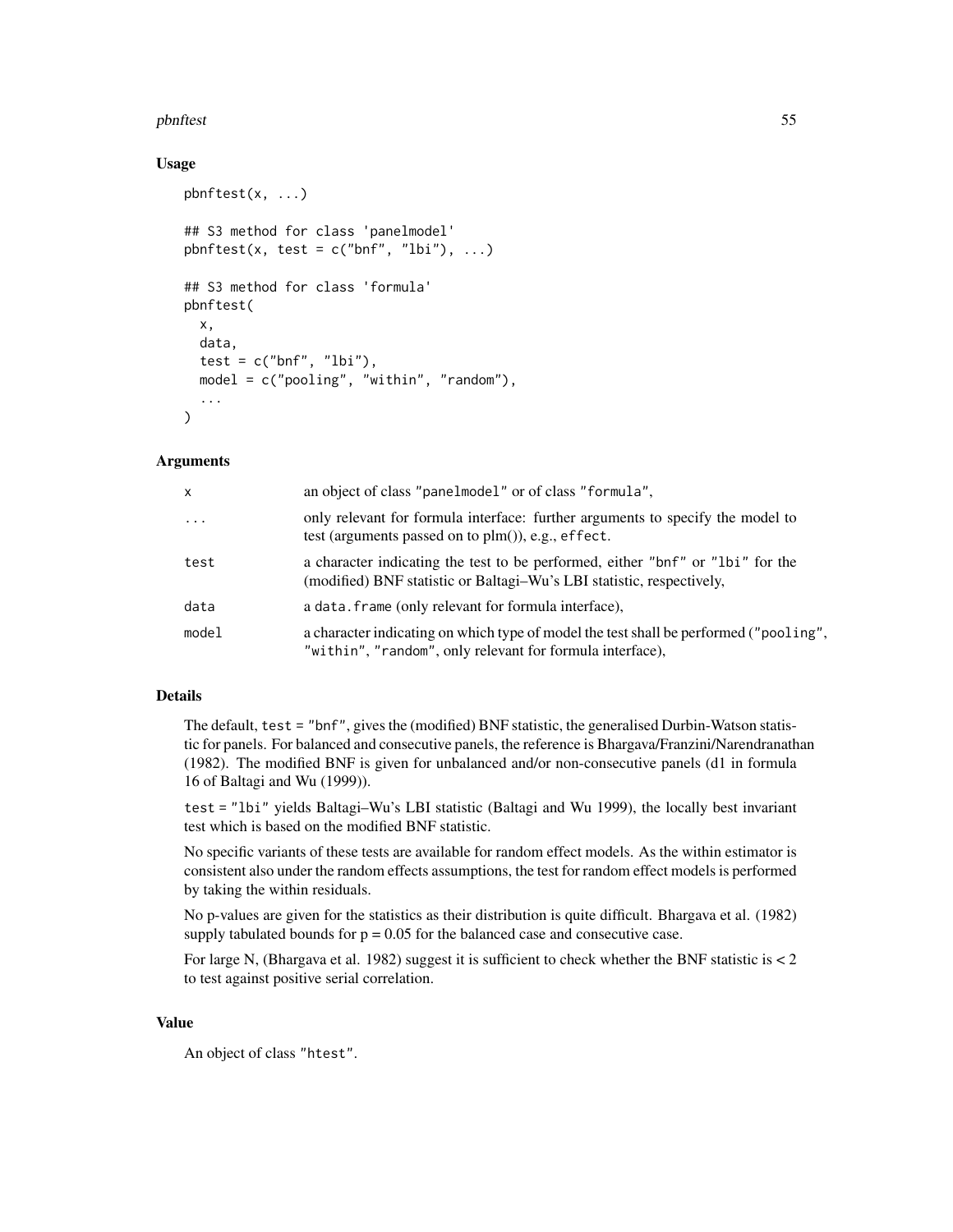#### Author(s)

Kevin Tappe

## References

Baltagi BH (2013). *Econometric Analysis of Panel Data*, 5th edition. John Wiley and Sons ltd.

Baltagi BH, Wu PX (1999). "Unequally Spaced Panel Data Regressions with AR(1) Disturbances." *Econometric Theory*, 15(6), 814–823. ISSN 02664666, 14694360.

Bhargava A, Franzini L, Narendranathan W (1982). "Serial Correlation and the Fixed Effects Model." *The Review of Economic Studies*, 49(4), 533–549. ISSN 00346527, 1467937X.

#### See Also

[pdwtest\(\)](#page-69-0) for the original Durbin–Watson test using (quasi-)demeaned residuals of the panel model without taking the panel structure into account.  $pbltest(),$  $pbltest(),$  [pbsytest\(\)](#page-55-0), [pwartest\(\)](#page-126-0) and [pwfdtest\(\)](#page-127-0) for other serial correlation tests for panel models.

### Examples

```
data("Grunfeld", package = "plm")
# formula interface, replicate Baltagi/Wu (1999), table 1, test case A:
data_A <- Grunfeld[!Grunfeld[["year"]] %in% c("1943", "1944"), ]
pbnftest(inv \sim value + capital, data = data_A, model = "within")
pbnftest(inv \sim value + capital, data = data_A, test = "Ibi", model = "within")# replicate Baltagi (2013), p. 101, table 5.1:
re \le plm(inv \sim value + capital, data = Grunfeld, model = "random")
pbnftest(re)
pbnftest(re, test = "lbi")
```
<span id="page-55-0"></span>

| pbsytest |  |
|----------|--|
|          |  |

**Bera, Sosa-Escudero and Yoon Locally–Robust Lagrange Multiplier** *Tests for Panel Models and Joint Test by Baltagi and Li*

#### Description

Test for residual serial correlation (or individual random effects) locally robust vs. individual random effects (serial correlation) for panel models and joint test of serial correlation and the random effect specification by Baltagi and Li.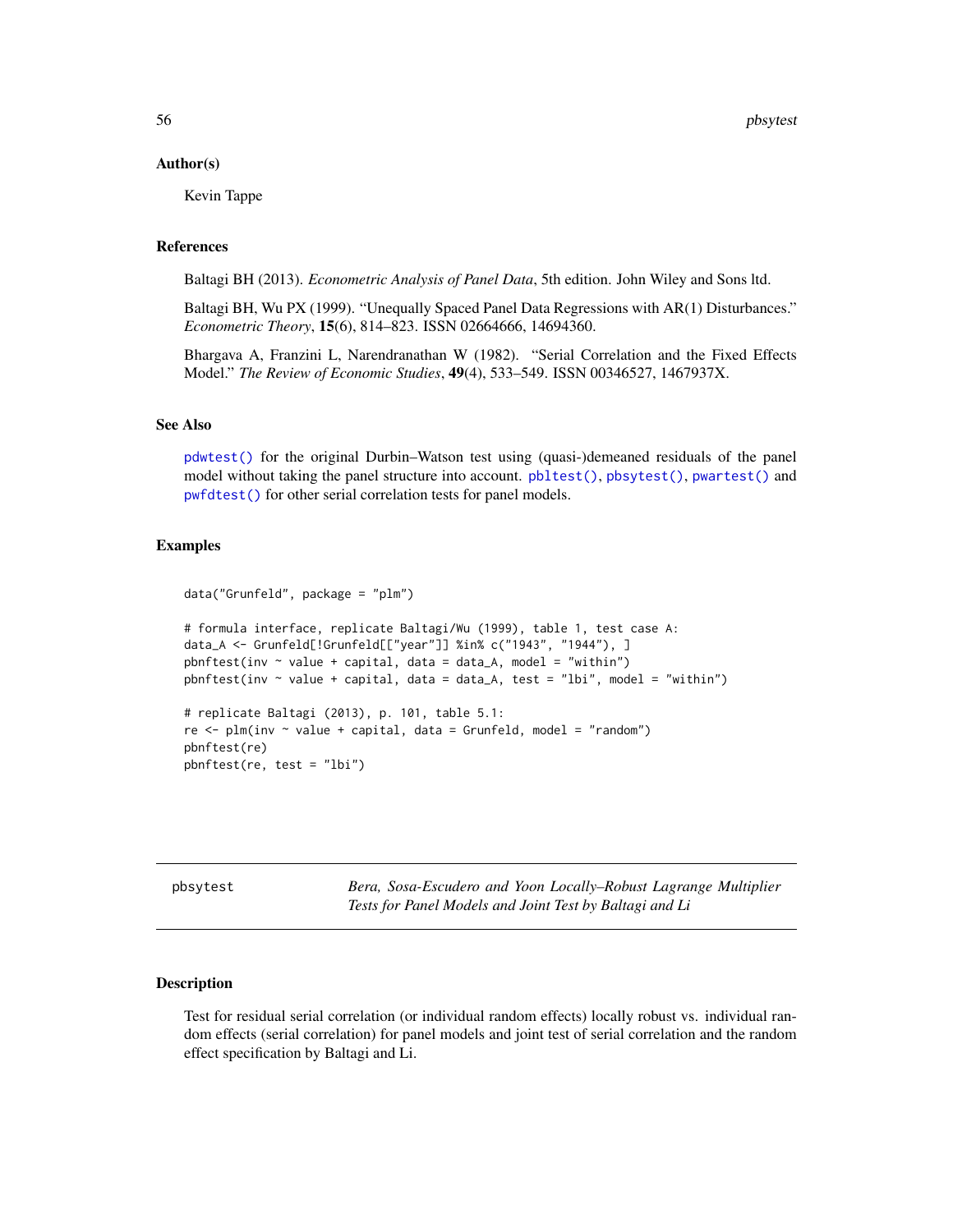#### pbsytest 57

## Usage

```
pbsytest(x, ...)
## S3 method for class 'formula'
pbsytest(
 x,
 data,
  ...,
  test = c("ar", "re", "j"),
  re.normal = if (test == "re") TRUE else NULL
)
## S3 method for class 'panelmodel'
pbsytest(
 x,
  test = c("ar", "re", "j"),
  re.normal = if (test == "re") TRUE else NULL,
  ...
)
```
## Arguments

| x         | an object of class formula or of class panelmodel,                                                                                                                                                           |
|-----------|--------------------------------------------------------------------------------------------------------------------------------------------------------------------------------------------------------------|
| $\cdots$  | further arguments.                                                                                                                                                                                           |
| data      | a data.frame,                                                                                                                                                                                                |
| test      | a character string indicating which test to perform: first-order serial correlation<br>("ar"), random effects ("re") or joint test for either of them $("j")$ ,                                              |
| re.normal | logical, only relevant for test = "re": TRUE (default) computes the one-sided<br>"re" test, FALSE the two-sided test (see also Details); not relevant for other<br>values of test and, thus, should be NULL, |

## Details

These Lagrange multiplier tests are robust vs. local misspecification of the alternative hypothesis, i.e., they test the null of serially uncorrelated residuals against AR(1) residuals in a pooling model, allowing for local departures from the assumption of no random effects; or they test the null of no random effects allowing for local departures from the assumption of no serial correlation in residuals. They use only the residuals of the pooled OLS model and correct for local misspecification as outlined in Bera et al. (2001).

For test = "re", the default (re.normal = TRUE) is to compute a one-sided test which is expected to lead to a more powerful test (asymptotically  $N(0,1)$  distributed). Setting re.normal = FALSE gives the two-sided test (asymptotically chi-squared(2) distributed). Argument re.normal is irrelevant for all other values of test.

The joint test of serial correlation and the random effect specification (test =  $"j"$ ) is due to Baltagi and Li (1991) (also mentioned in Baltagi and Li (1995), pp. 135–136) and is added for convenience under this same function.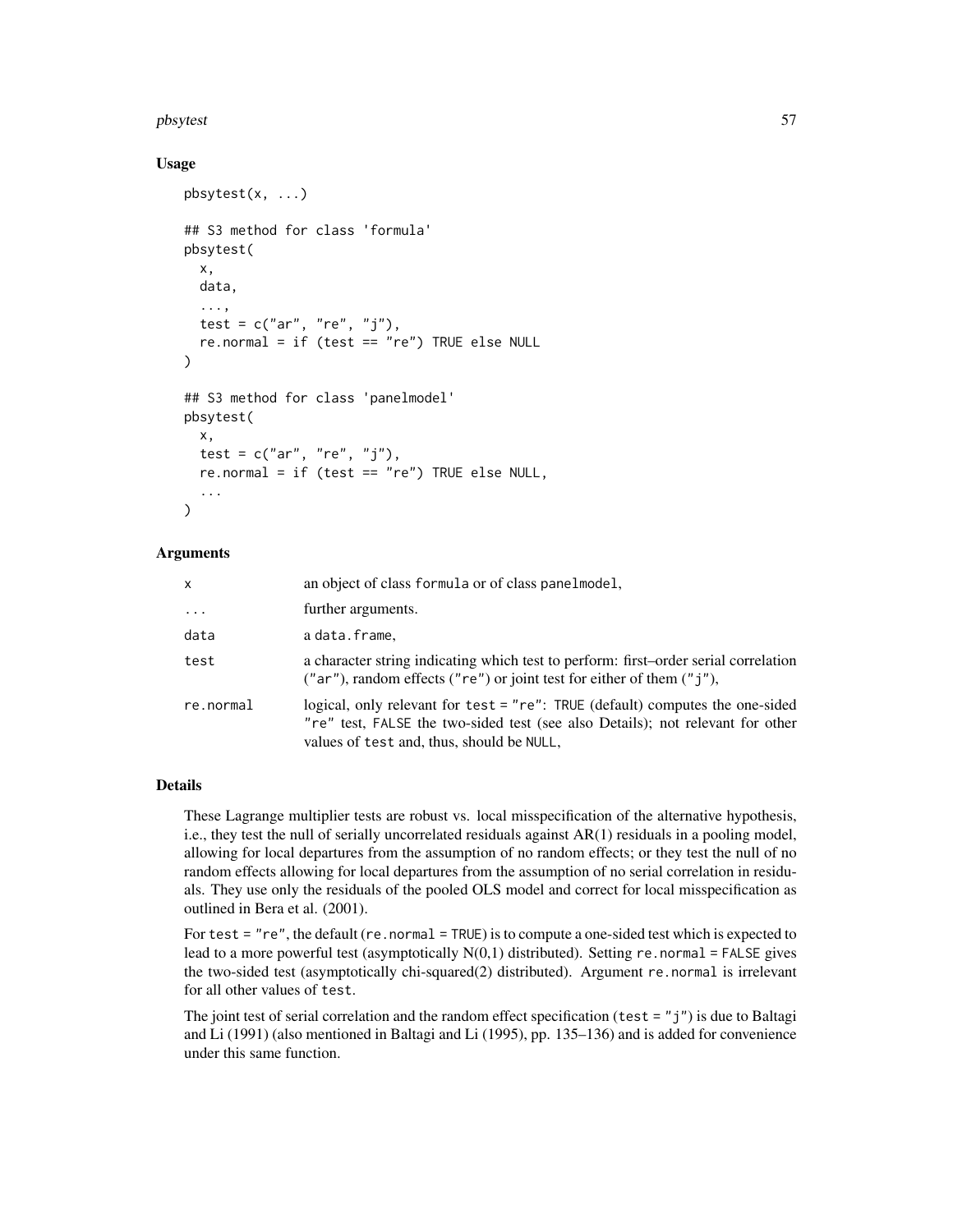The unbalanced version of all tests are derived in Sosa-Escudero and Bera (2008). The functions implemented are suitable for balanced as well as unbalanced panel data sets.

A concise treatment of the statistics for only balanced panels is given in Baltagi (2013), p. 108.

Here is an overview of how the various values of the test argument relate to the literature:

- test =  $"ar":$ 
	- $RS*_{\rho}$  in Bera et al. (2001), p. 9 (balanced)
	- $LM*_{\rho}$  in Baltagi (2013), p. 108 (balanced)
	- $RS*_{\lambda}$  in Sosa-Escudero/Bera (2008), p. 73 (unbalanced)
- test = "re", re.normal = TRUE (default) (one-sided test, asymptotically  $N(0,1)$  distributed):
	- $RSO*_{\mu}$  in Bera et al. (2001), p. 11 (balanced)
	- $RSO*_{\mu}$  in Sosa-Escudero/Bera (2008), p. 75 (unbalanced)
- test = "re", re.normal = FALSE (two-sided test, asymptotically chi-squared(2) distributed):
	- $RS*_{\mu}$  in Bera et al. (2001), p. 7 (balanced)
	- LM∗<sup>µ</sup> in Baltagi (2013), p. 108 (balanced)
	- RS∗<sup>µ</sup> in Sosa-Escudero/Bera (2008), p. 73 (unbalanced)
- test =  $"j"$ :
	- $RS_{\mu\rho}$  in Bera et al. (2001), p. 10 (balanced)
	- LM in Baltagi/Li (2001), p. 279 (balanced)
	- $LM_1$  in Baltagi and Li (1995), pp. 135–136 (balanced)
	- $LM1$  in Baltagi (2013), p. 108 (balanced)
	- $RS_{\lambda\rho}$  in Sosa-Escudero/Bera (2008), p. 74 (unbalanced)

### Value

An object of class "htest".

#### Author(s)

Giovanni Millo (initial implementation) & Kevin Tappe (extension to unbalanced panels)

## References

Bera AK, Sosa–Escudero W, Yoon M (2001). "Tests for the Error Component Model in the Presence of Local Misspecification." *Journal of Econometrics*, 101, 1–23.

Baltagi BH (2013). *Econometric Analysis of Panel Data*, 5th edition. John Wiley and Sons ltd.

Baltagi B, Li Q (1991). "A Joint Test for Serial Correlation and Random Individual Effects." *Statistics and Probability Letters*, 11, 277–280.

Baltagi B, Li Q (1995). "Testing AR(1) Against MA(1) Disturbances in an Error Component Model." *Journal of Econometrics*, 68, 133–151.

Sosa-Escudero W, Bera AK (2008). "Tests for Unbalanced Error-Components Models under Local Misspecification." *The Stata Journal*, 8(1), 68-78. doi: [10.1177/1536867X0800800105,](https://doi.org/10.1177/1536867X0800800105) https://doi.org/10.1177/1536867X0800800105.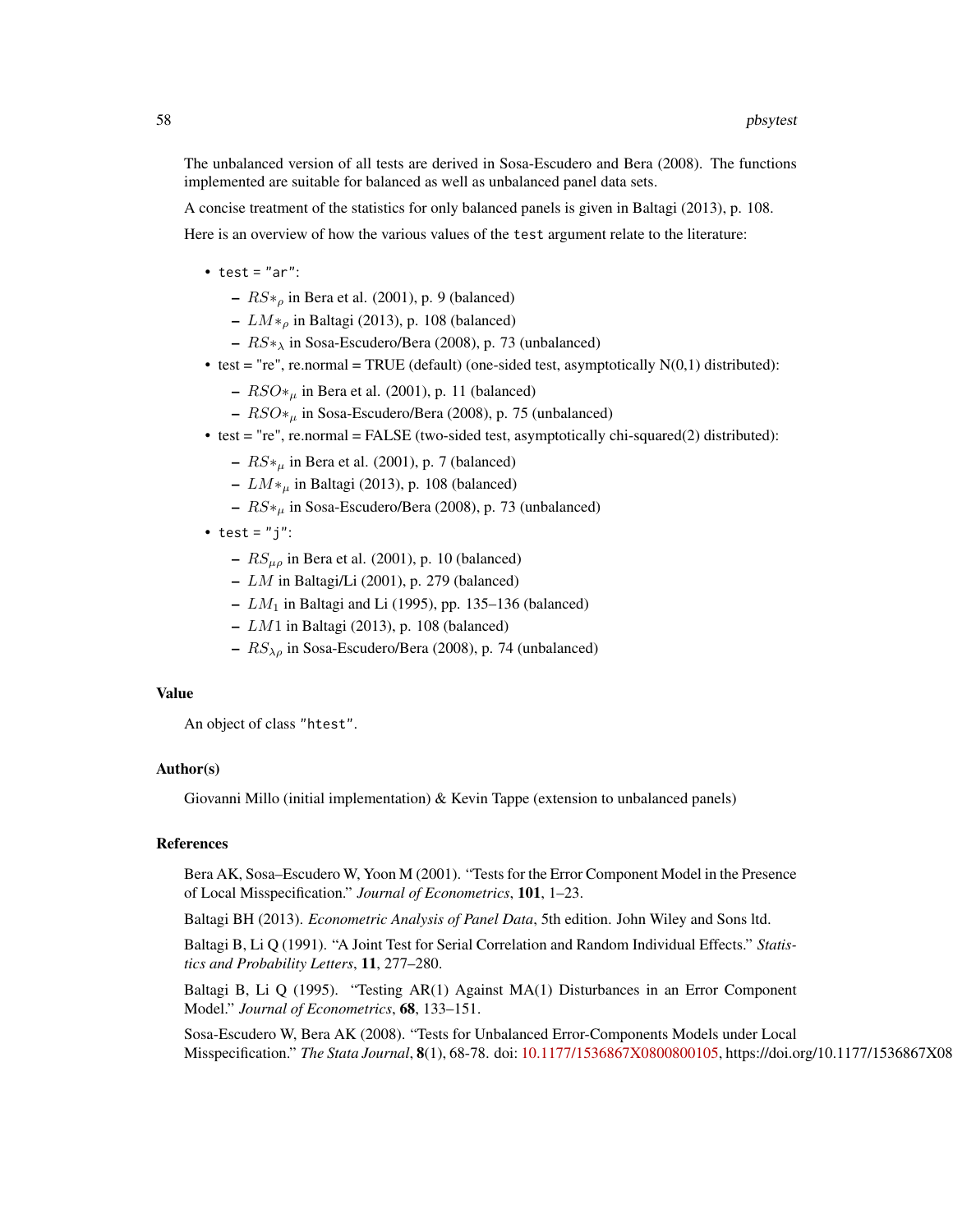pcce 59

### See Also

[plmtest\(\)](#page-100-0) for individual and/or time random effects tests based on a correctly specified model; [pbltest\(\)](#page-52-0), [pbgtest\(\)](#page-50-0) and [pdwtest\(\)](#page-69-0) for serial correlation tests in random effects models.

## Examples

```
## Bera et. al (2001), p. 13, table 1 use
## a subset of the original Grunfeld
## data which contains three errors -> construct this subset:
data("Grunfeld", package = "plm")
Grunsubset <- rbind(Grunfeld[1:80, ], Grunfeld[141:160, ])
Grunsubset[Grunsubset$firm == 2 & Grunsubset$year %in% c(1940, 1952), ][["inv"]] <- c(261.6, 645.2)
Grunsubset[Grunsubset$firm == 2 & Grunsubset$year == 1946, ][["capital"]] <- 232.6
## default is AR testing (formula interface)
pbsytest(inv ~ value + capital, data = Grunsubset, index = c("firm", "year"))
pbsytest(inv ~ value + capital, data = Grunsubset, index = c("firm", "year"), test = "re")
pbsytest(inv \sim value + capital, data = Grunsubset, index = c("firm", "year"),test = "re", re.normal = FALSE)
pbsytest(inv \sim value + capital, data = Grunsubset, index = c("firm", "year"), test = "j")## plm interface
mod \le plm(inv \sim value + capital, data = Grunsubset, model = "pooling")
pbsytest(mod)
```
#### pcce *Common Correlated Effects estimators*

#### **Description**

Common Correlated Effects Mean Groups (CCEMG) and Pooled (CCEP) estimators for panel data with common factors (balanced or unbalanced)

#### Usage

```
pcce(
  formula,
  data,
  subset,
  na.action,
  model = c("mg", "p"),
  index = NULL,
  trend = FALSE,
  ...
\lambda
```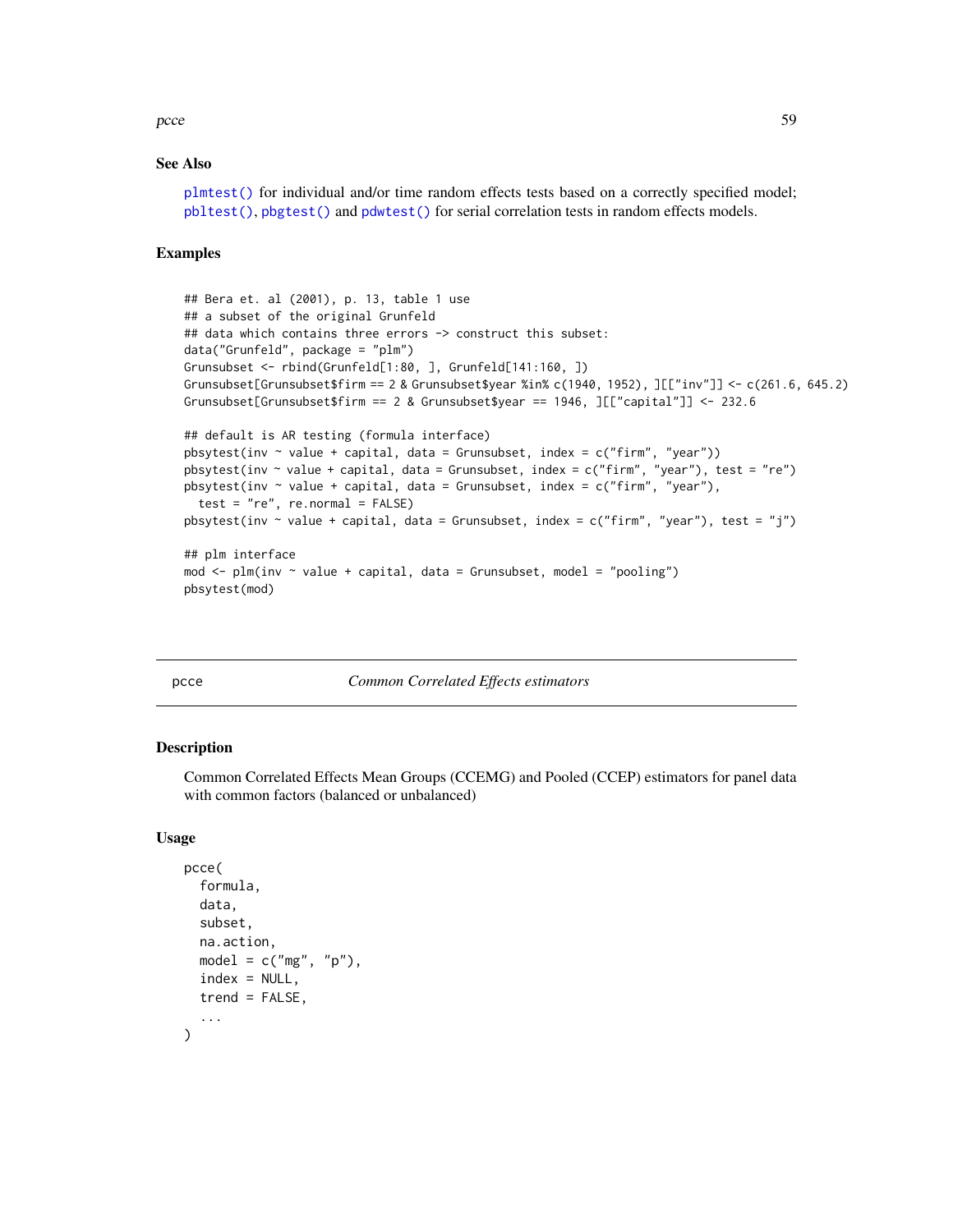```
## S3 method for class 'pcce'
summary(object, vcov = NULL, ...)
## S3 method for class 'summary.pcce'
print(
 x,
 digits = max(3, getOption("digits") - 2),
 width = getOption("width"),
  ...
)
## S3 method for class 'pcce'
residuals(object, type = c("defactored", "standard"), ...)
## S3 method for class 'pcce'
model.matrix(object, ...)
## S3 method for class 'pcce'
pmodel.response(object, ...)
```
## Arguments

| formula     | a symbolic description of the model to be estimated,                               |
|-------------|------------------------------------------------------------------------------------|
| data        | a data.frame,                                                                      |
| subset      | see 1m.                                                                            |
| na.action   | see 1m.                                                                            |
| model       | one of "mg", "p", selects Mean Groups vs. Pooled CCE model,                        |
| index       | the indexes, see $pdata$ . $frame()$ ,                                             |
| trend       | logical specifying whether an individual-specific trend has to be included,        |
| $\cdots$    | further arguments.                                                                 |
| object, x   | an object of class "pcce",                                                         |
| <b>VCOV</b> | a variance-covariance matrix furnished by the user or a function to calculate one, |
| digits      | digits,                                                                            |
| width       | the maximum length of the lines in the print output,                               |
| type        | one of "defactored" or "standard",                                                 |

## Details

pcce is a function for the estimation of linear panel models by the Common Correlated Effects Mean Groups or Pooled estimator, consistent under the hypothesis of unobserved common factors and idiosyncratic factor loadings. The CCE estimator works by augmenting the model by crosssectional averages of the dependent variable and regressors in order to account for the common factors, and adding individual intercepts and possibly trends.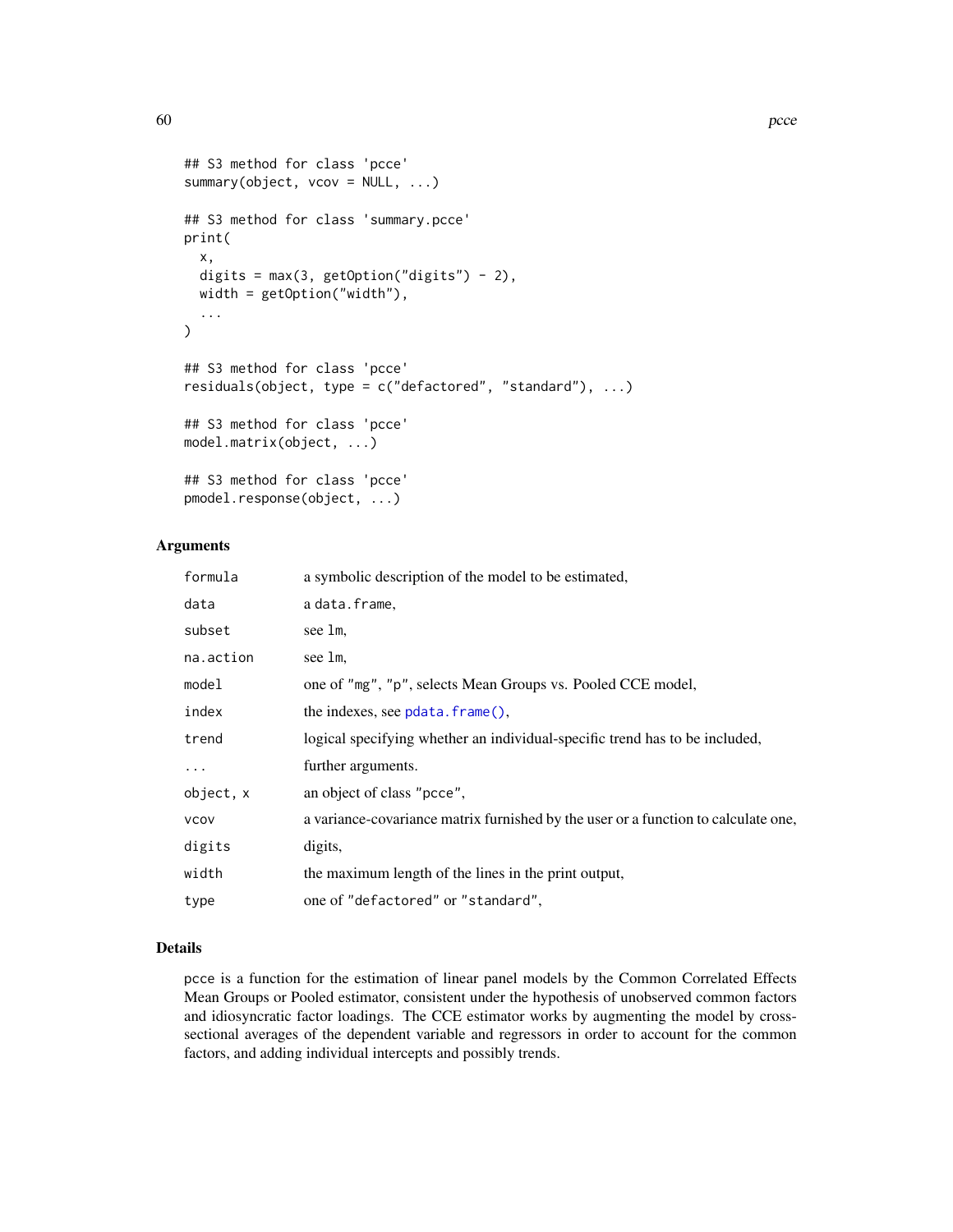#### pcdtest 61

## Value

An object of class c("pcce","panelmodel") containing:

| coefficients  | the vector of coefficients.                                                  |
|---------------|------------------------------------------------------------------------------|
| residuals     | the vector of (defactored) residuals,                                        |
| stdres        | the vector of (raw) residuals,                                               |
| $tr$ . model  | the transformed data after projection on H,                                  |
| fitted.values | the vector of fitted values,                                                 |
| <b>VCOV</b>   | the covariance matrix of the coefficients,                                   |
| df.residual   | degrees of freedom of the residuals,                                         |
| model         | a data frame containing the variables used for the estimation,               |
| call          | the call.                                                                    |
| indcoef       | the matrix of individual coefficients from separate time series regressions, |
| r.squared     | numeric, the R squared.                                                      |

## Author(s)

Giovanni Millo

## References

Kapetanios G, Pesaran MH, Yamagata T (2011). "Panels with non-stationary multifactor error structures." *Journal of Econometrics*, 160(2), 326–348.

## Examples

```
data("Produc", package = "plm")
ccepmod <- pcce(log(gsp) ~ log(pcap) + log(pc) + log(emp) + unemp, data = Produc, model="p")
summary(ccepmod)
summary(ccepmod, vcov = vcovHC) # use argument vcov for robust std. errors
ccemgmod <- p\text{ce}(\log(\text{gsp}) \sim \log(\text{pcap}) + \log(\text{pc}) + \log(\text{emp}) + \text{unemp}, \text{data} = \text{Product}, \text{model} = \text{mg}")
summary(ccemgmod)
```
pcdtest *Tests of cross-section dependence for panel models*

### Description

Pesaran's CD or Breusch–Pagan's LM (local or global) tests for cross sectional dependence in panel models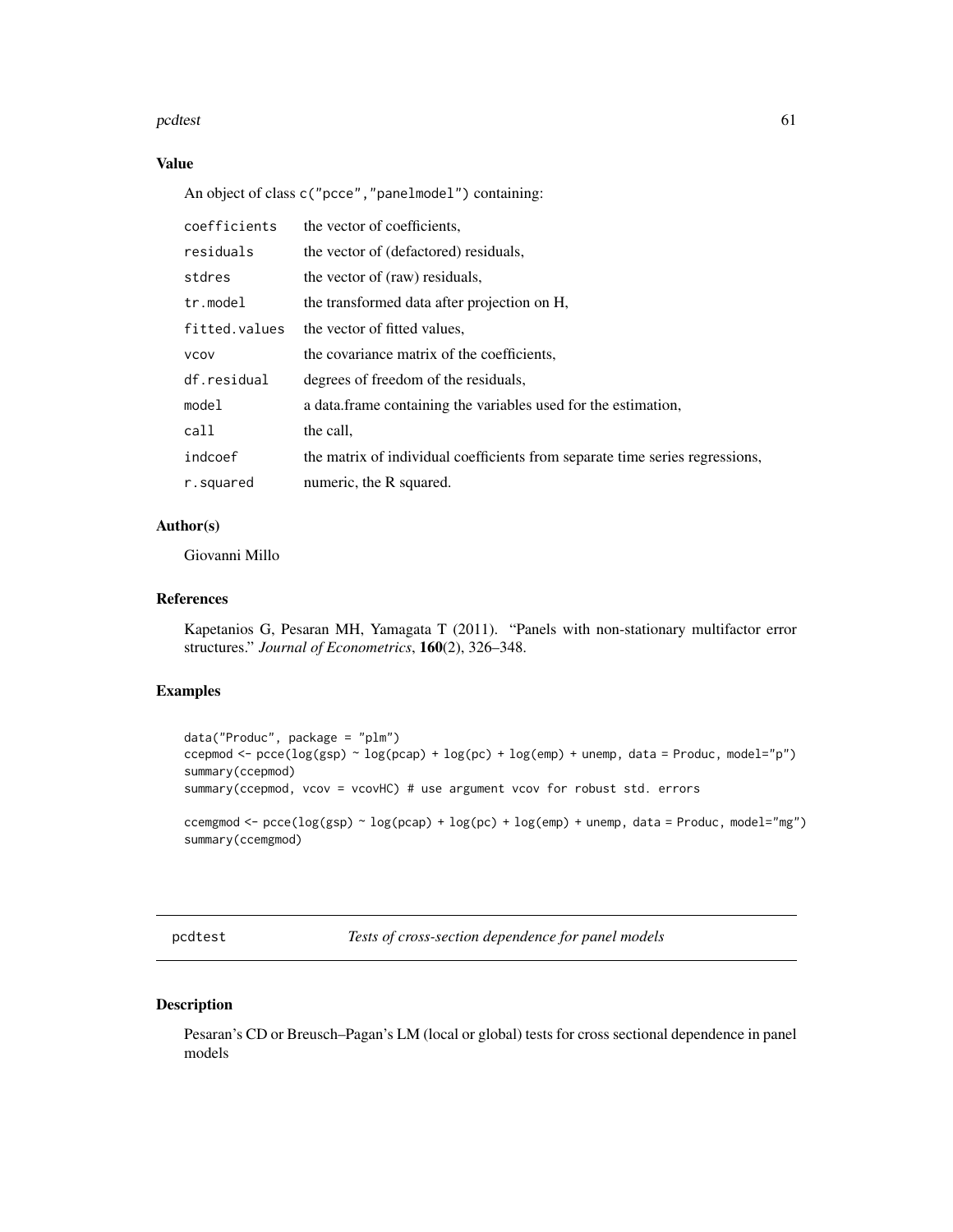# Usage

```
pcdtest(x, ...)
## S3 method for class 'formula'
pcdtest(
  x,
  data,
  index = NULL,model = NULL,test = c("cd", "sclm", "bcsclm", "lm", "rho", "absrho"),
  w = NULL,...
\mathcal{L}## S3 method for class 'panelmodel'
pcdtest(
 x,
  test = c("cd", "sclm", "bcsclm", "lm", "rho", "absrho"),
  w = NULL,...
\lambda## S3 method for class 'pseries'
pcdtest(
  x,
  test = c("cd", "sclm", "bcsclm", "lm", "rho", "absrho"),w = NULL,...
\mathcal{L}
```
# Arguments

| x        | an object of class formula, panelmodel, or pseries (depending on the respec-<br>tive interface) describing the model to be tested,                                                          |
|----------|---------------------------------------------------------------------------------------------------------------------------------------------------------------------------------------------|
| $\cdots$ | further arguments to be passed on for model estimation to plm, such as effect<br>or random.method.                                                                                          |
| data     | a data.frame,                                                                                                                                                                               |
| index    | an optional numerical index, if NULL, the first two columns of the data.frame<br>provided in argument data are assumed to be the index variables; for further<br>details see pdata.frame(). |
| model    | an optional character string indicating which type of model to estimate; if left to<br>NULL, the original heterogeneous specification of Pesaran is used,                                   |
| test     | the type of test statistic to be returned. One of                                                                                                                                           |
|          | • "cd" for Pesaran's CD statistic,                                                                                                                                                          |
|          | • "Im" for Breusch and Pagan's original LM statistic,                                                                                                                                       |
|          | • "sclm" for the scaled version of Breusch and Pagan's LM statistic,                                                                                                                        |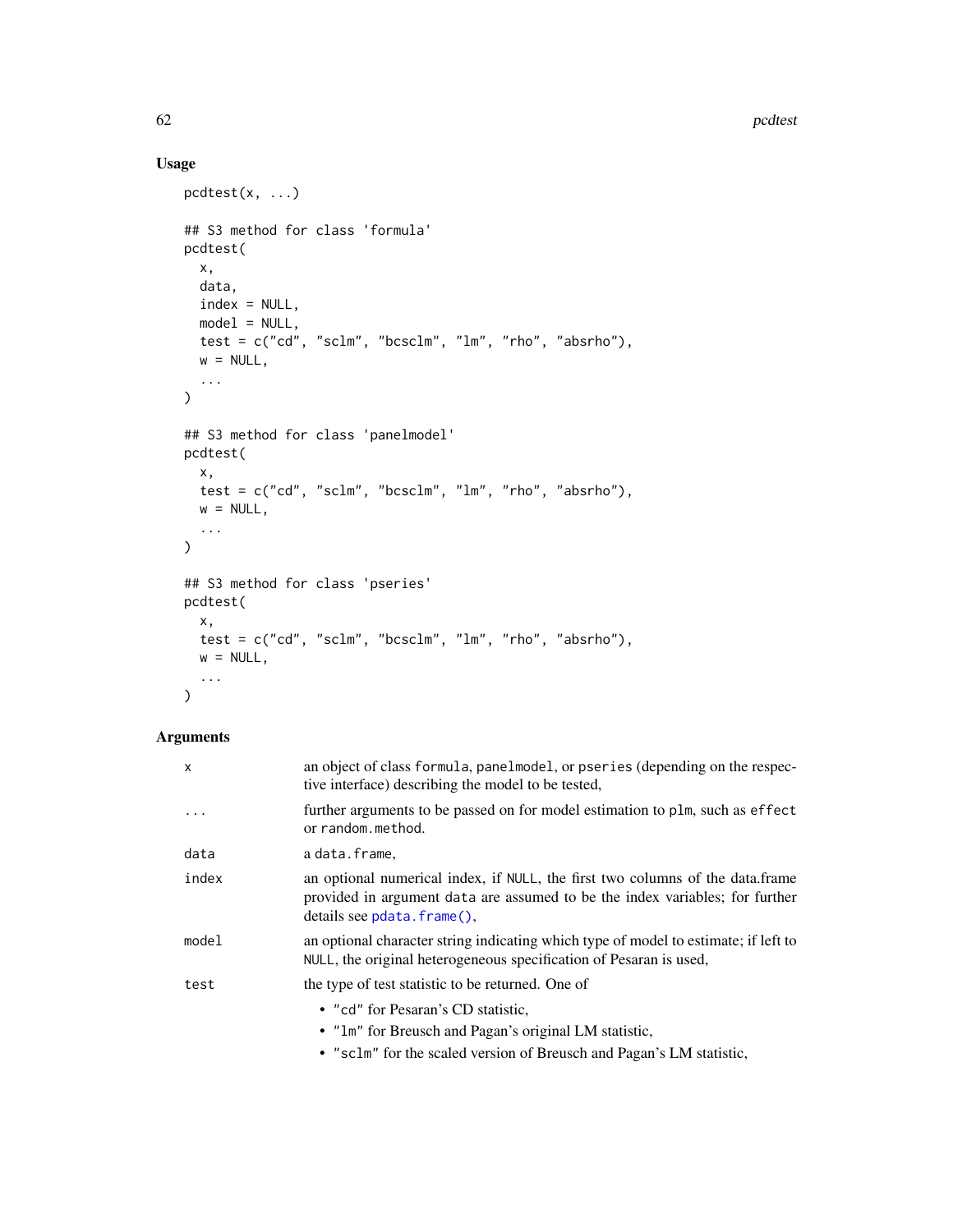- "bcsclm" for the bias-corrected scaled version of Breusch and Pagan's LM statistic,
- "rho" for the average correlation coefficient,
- "absrho" for the average absolute correlation coefficient,

w either NULL (default) for the global tests or – for the local versions of the statistics – a n x n matrix describing proximity between individuals, with  $w_i$  = a where a is any number such that as . logical(a)==TRUE, if i, j are neighbours, 0 or any number  $b$  such that as . logical(b)==FALSE elsewhere. Only the lower triangular part (without diagonal) of w after coercing by as.logical() is evaluated for neighbouring information (but w can be symmetric). See also Details and Examples,

## Details

These tests are originally meant to use the residuals of separate estimation of one time–series regression for each cross-sectional unit in order to check for cross–sectional dependence (model = NULL). If a different model specification (model = "within", "random", . . . ) is assumed consistent, one can resort to its residuals for testing (which is common, e.g., when the time dimension's length is insufficient for estimating the heterogeneous model).

If the time dimension is insufficient and model = NULL, the function defaults to estimation of a within model and issues a warning. The main argument of this function may be either a model of class panelmodel or a formula and data frame; in the second case, unless model is set to NULL, all usual parameters relative to the estimation of a plm model may be passed on. The test is compatible with any consistent panelmodel for the data at hand, with any specification of effect (except for test = "bcsclm" which requires a within model with either individual or two-ways effect). E.g., specifying effect = "time" or effect = "twoways" allows to test for residual cross-sectional dependence after the introduction of time fixed effects to account for common shocks.

A local version of either test can be computed by supplying a proximity matrix (elements coercible to logical) with argument w which provides information on whether any pair of individuals are neighbours or not. If w is supplied, only neighbouring pairs will be used in computing the test; else, w will default to NULL and all observations will be used. The matrix need not be binary, so commonly used "row–standardized" matrices can be employed as well. nb objects from **[spdep](https://CRAN.R-project.org/package=spdep)** must instead be transformed into matrices by **[spdep](https://CRAN.R-project.org/package=spdep)**'s function nb2mat before using.

The methods implemented are suitable also for unbalanced panels.

Pesaran's CD test (test="cd"), Breusch and Pagan's LM test (test="lm"), and its scaled version (test="sclm") are all described in Pesaran (2004) (and complemented by Pesaran (2005)). The bias-corrected scaled test (test="bcsclm") is due to (Baltagi et al. 2012) and only valid for within models including the individual effect (it's unbalanced version uses max(Tij) for T) in the biascorrection term). Breusch and Pagan (1980) is the original source for the LM test.

The test on a pseries is the same as a test on a pooled regression model of that variable on a constant, i.e., pcdtest(some\_pseries) is equivalent to pcdtest(plm(some\_var ~ 1, data = some\_pdata.frame, model = "pooling") and also equivalent to pcdtest(some\_var ~ 1,data = some\_data), where some\_var is the variable name in the data which corresponds to some\_pseries.

#### Value

An object of class "htest".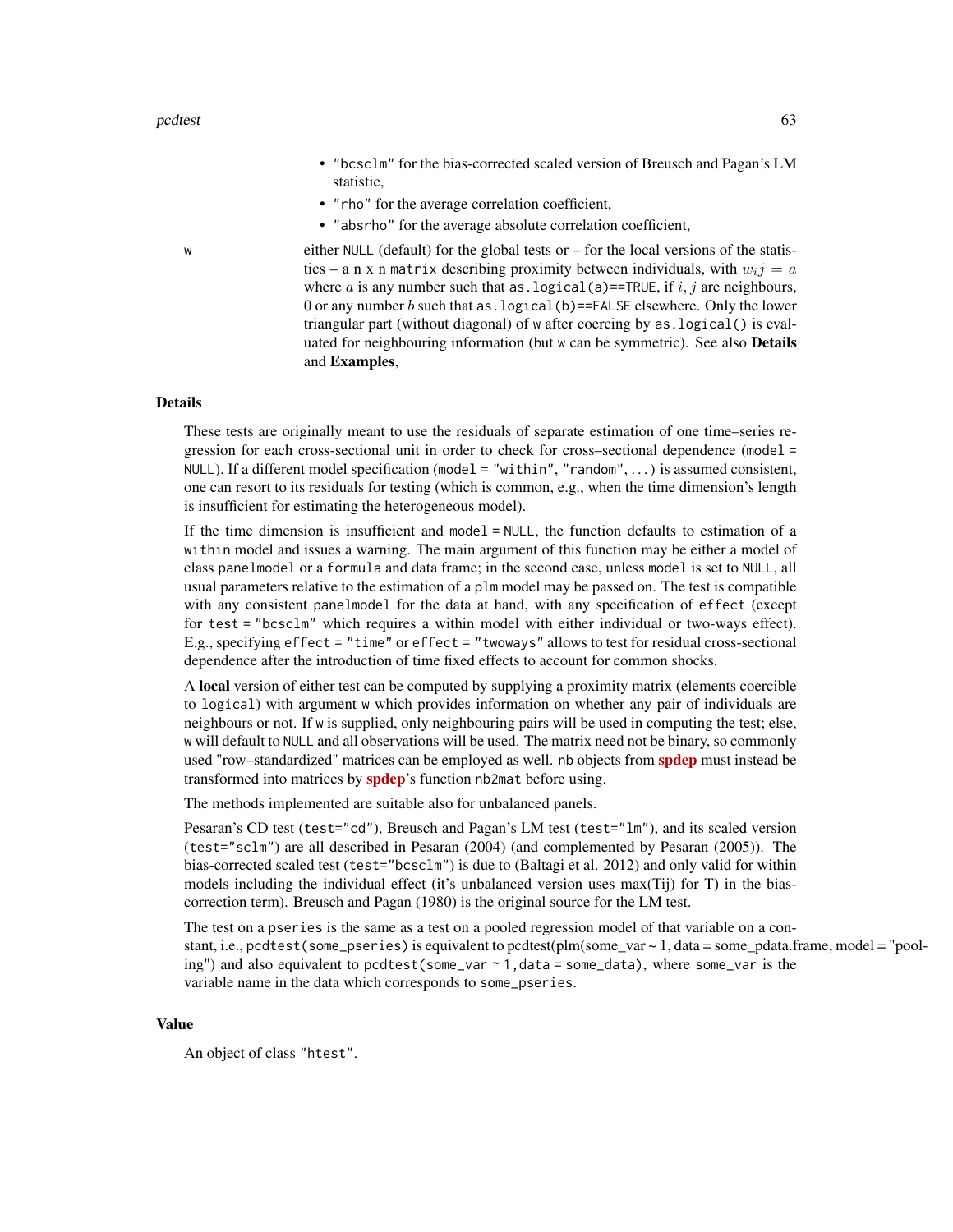### References

Baltagi BH, Feng Q, Kao C (2012). "A Lagrange Multiplier test for cross-sectional dependence in a fixed effects panel data model." *Journal of Econometrics*, 170(1), 164 - 177. ISSN 0304-4076, <https://www.sciencedirect.com/science/article/pii/S030440761200098X>.

Breusch TS, Pagan AR (1980). "The Lagrange Multiplier Test and Its Applications to Model Specification in Econometrics." *Review of Economic Studies*, 47, 239–253.

Pesaran MH (2004). "General Diagnostic Tests for Cross Section Dependence in Panels." CESifo Working Paper Series, 1229.

Pesaran MH (2015). "Testing Weak Cross-Sectional Dependence in Large Panels." *Econometric Reviews*, 34(6-10), 1089-1117. doi: [10.1080/07474938.2014.956623,](https://doi.org/10.1080/07474938.2014.956623) https://doi.org/10.1080/07474938.2014.956623.

### Examples

```
data("Grunfeld", package = "plm")
## test on heterogeneous model (separate time series regressions)
pcdtest(inv \sim value + capital, data = Grunfeld,
        index = c("firm", "year"))
## test on two-way fixed effects homogeneous model
pcdtest(inv ~ value + capital, data = Grunfeld, model = "within",
        effect = "twoways", index = c("firm", "year"))## test on panelmodel object
g \leq plm(inv \sim value + capital, data = Grunfeld, index = c("firm", "year"))pcdtest(g)
## scaled LM test
pcdtest(g, test = "sclm")
## test on pseries
pGrunfeld <- pdata.frame(Grunfeld)
pcdtest(pGrunfeld$value)
## local test
## define neighbours for individual 2: 1, 3, 4, 5 in lower triangular matrix
w <- matrix(0, ncol= 10, nrow=10)
w[2,1] <- w[3,2] <- w[4,2] <- w[5,2] <- 1
pcdtest(g, w = w)
```
<span id="page-63-0"></span>pdata.frame *data.frame for panel data*

#### **Description**

An object of class 'pdata.frame' is a data.frame with an index attribute that describes its individual and time dimensions.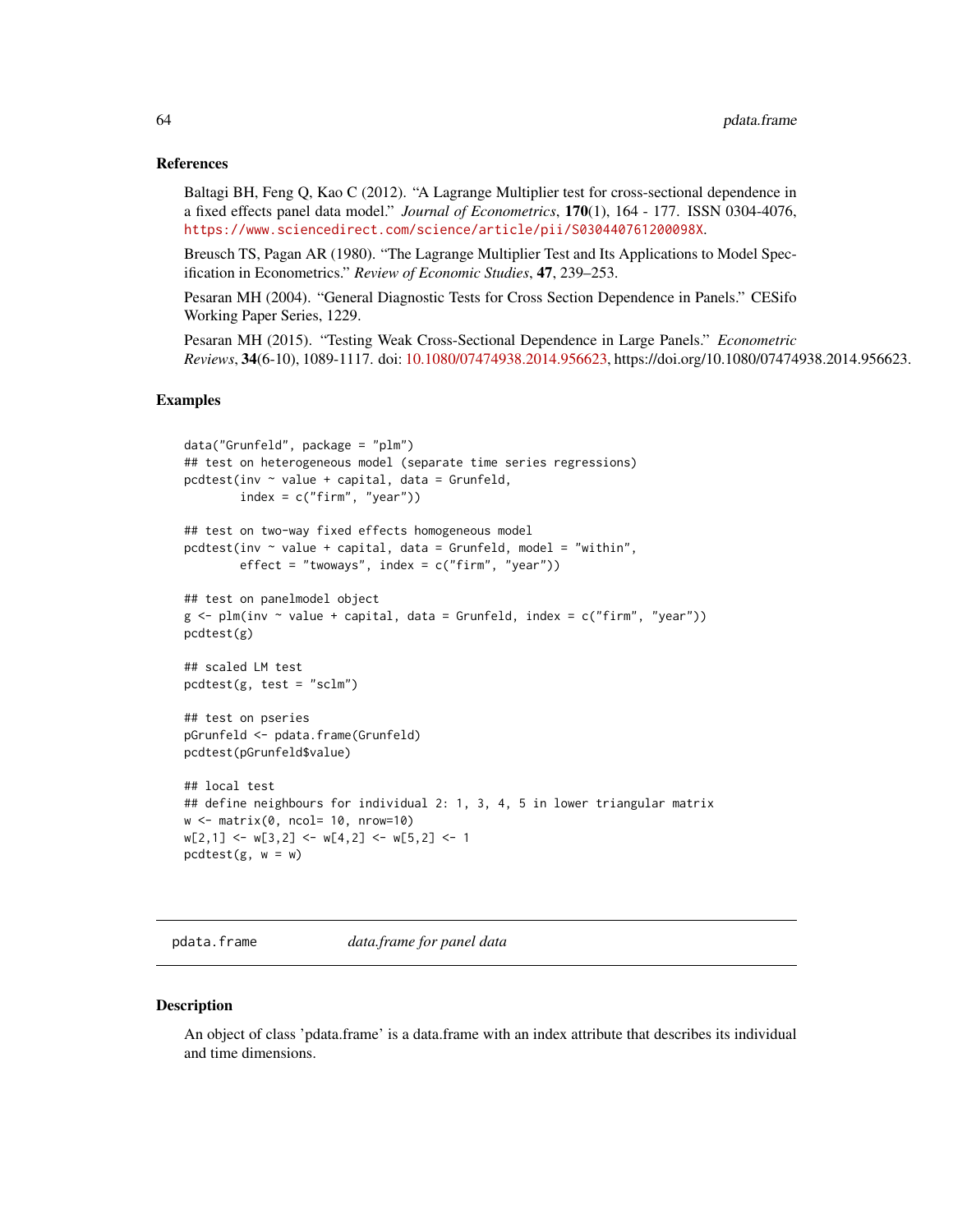# pdata.frame 65

## Usage

```
pdata.frame(
  x,
  index = NULL,
  drop.index = FALSE,
  row.names = TRUE,
  stringsAsFactors = FALSE,
  replace.non.finite = FALSE,
  drop.NA.series = FALSE,
  drop.const.series = FALSE,
  drop.unused.levels = FALSE
)
## S3 replacement method for class 'pdata.frame'
x$name <- value
## S3 method for class 'pdata.frame'
x[i, j, drop]
## S3 method for class 'pdata.frame'
x[[y]]
## S3 method for class 'pdata.frame'
x$y
## S3 method for class 'pdata.frame'
print(x, \ldots)## S3 method for class 'pdata.frame'
as.list(x, keep.attributes = FALSE, ...)
## S3 method for class 'pdata.frame'
as.data.frame(
 x,
  row.names = NULL,
 optional = FALSE,
 keep.attributes = TRUE,
  ...
\mathcal{L}
```
#### Arguments

| X          | a data. frame for the pdata. frame function and a pdata. frame for the meth-<br>ods.         |
|------------|----------------------------------------------------------------------------------------------|
| index      | this argument indicates the individual and time indexes. See <b>Details</b> ,                |
| drop.index | logical, indicates whether the indexes are to be excluded from the resulting<br>pdata.frame, |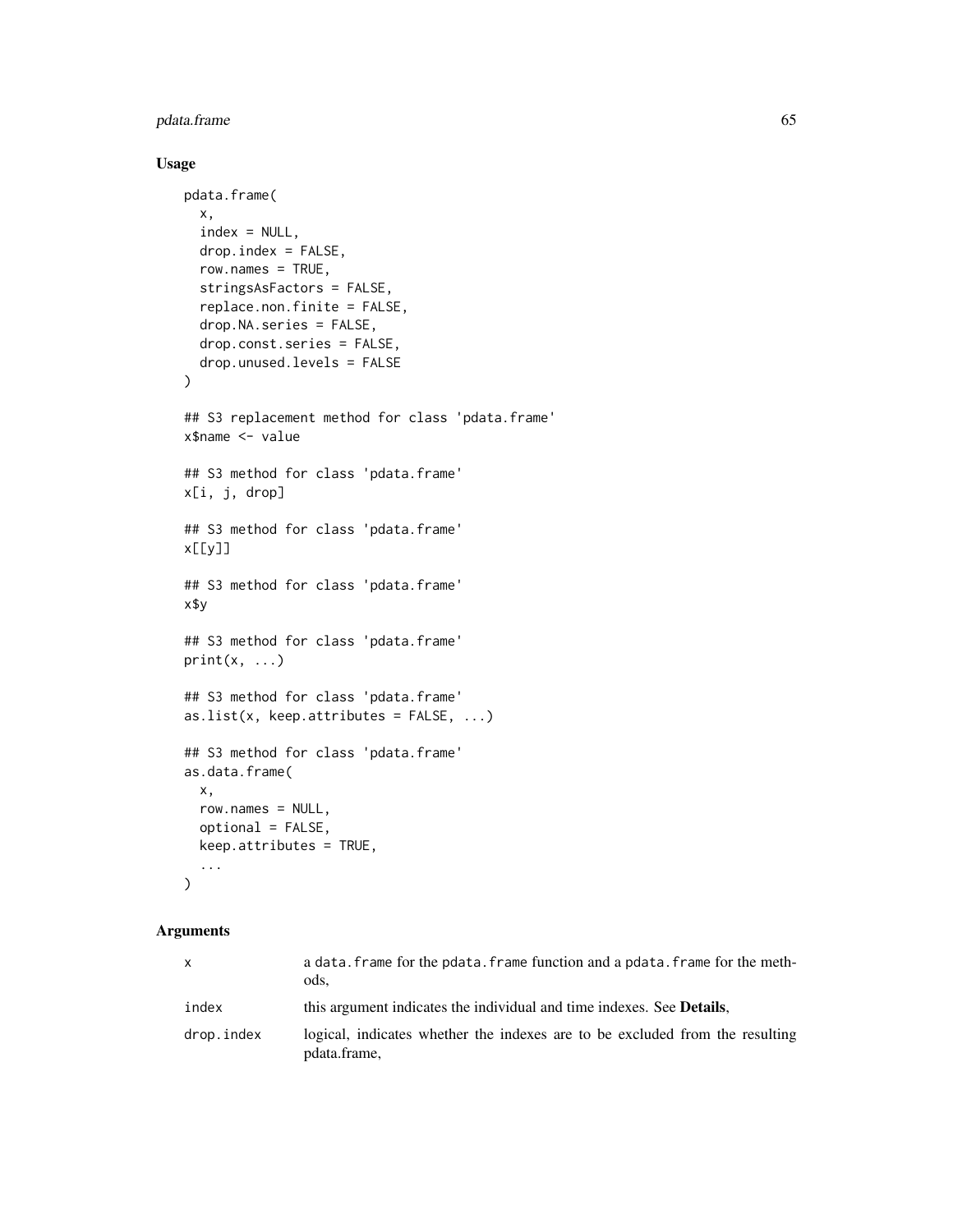| row.names          | NULL or logical, indicates whether "fancy" row names (combination of individ-<br>ual index and time index) are to be added to the returned (p)data.frame (NULL and                                                                               |  |
|--------------------|--------------------------------------------------------------------------------------------------------------------------------------------------------------------------------------------------------------------------------------------------|--|
|                    | FALSE have the same meaning for pdata. frame; for as.data. frame.pdata. frame                                                                                                                                                                    |  |
|                    | see Details),                                                                                                                                                                                                                                    |  |
| stringsAsFactors   |                                                                                                                                                                                                                                                  |  |
|                    | logical, indicating whether character vectors are to be converted to factors,                                                                                                                                                                    |  |
| replace.non.finite |                                                                                                                                                                                                                                                  |  |
|                    | logical, indicating whether values for which is. finite () yields TRUE are to be<br>replaced by NA values, except for character variables (defaults to FALSE),                                                                                   |  |
|                    | drop. NA. series logical, indicating whether all-NA columns are to be removed from the pdata. frame<br>(defaults to FALSE),                                                                                                                      |  |
| drop.const.series  |                                                                                                                                                                                                                                                  |  |
|                    | logical, indicating whether constant columns are to be removed from the pdata.frame<br>(defaults to FALSE),                                                                                                                                      |  |
| drop.unused.levels |                                                                                                                                                                                                                                                  |  |
|                    | logical, indicating whether unused levels of factors are to be dropped (defaults<br>to FALSE) (unused levels are always dropped from variables serving to construct<br>the index variables),                                                     |  |
| name               | the name of the data. frame,                                                                                                                                                                                                                     |  |
| value              | the name of the variable to include,                                                                                                                                                                                                             |  |
| i                  | see Extract(),                                                                                                                                                                                                                                   |  |
| j                  | see Extract(),                                                                                                                                                                                                                                   |  |
| drop               | see Extract(),                                                                                                                                                                                                                                   |  |
| у                  | one of the columns of the data. frame,                                                                                                                                                                                                           |  |
|                    | further arguments.                                                                                                                                                                                                                               |  |
| keep.attributes    |                                                                                                                                                                                                                                                  |  |
|                    | logical, only for as.list and as.data.frame methods, indicating whether the ele-<br>ments of the returned list/columns of the data.frame should have the pdata.frame's<br>attributes added (default: FALSE for as.list, TRUE for as.data.frame), |  |
| optional           | see as.data.frame(),                                                                                                                                                                                                                             |  |

### Details

The index argument indicates the dimensions of the panel. It can be:

- a vector of two character strings which contains the names of the individual and of the time indexes,
- a character string which is the name of the individual index variable. In this case, the time index is created automatically and a new variable called "time" is added, assuming consecutive and ascending time periods in the order of the original data,
- an integer, the number of individuals. In this case, the data need to be a balanced panel and be organized as a stacked time series (successive blocks of individuals, each block being a time series for the respective individual) assuming consecutive and ascending time periods in the order of the original data. Two new variables are added: "id" and "time" which contain the individual and the time indexes.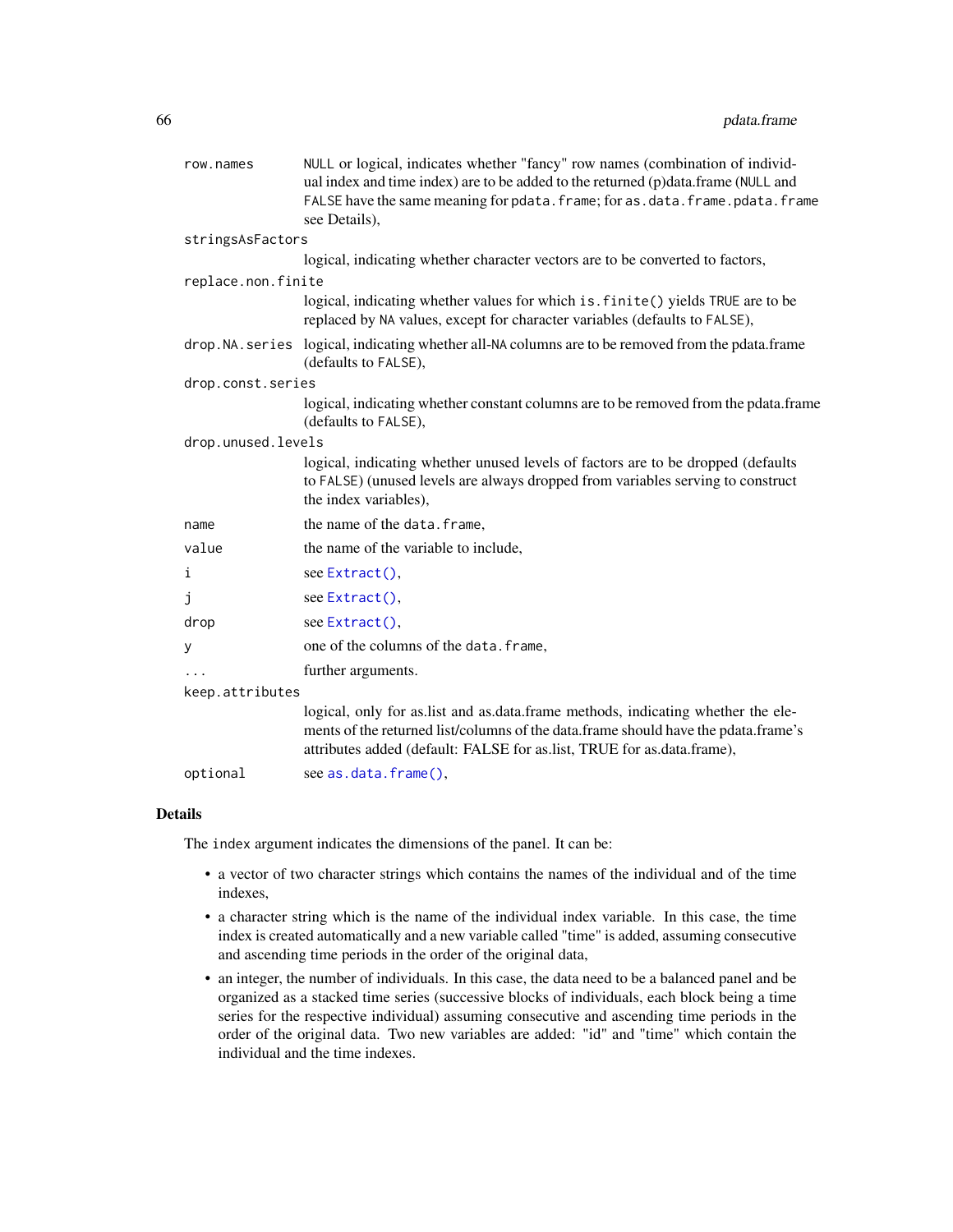#### pdata.frame 67

The " $[$ [" and "\$" extract a series from the pdata.frame. The "index" attribute is then added to the series and a class attribute "pseries" is added. The "[" method behaves as for data.frame, except that the extraction is also applied to the index attribute. A safe way to extract the index attribute is to use the function [index\(\)](#page-25-0) for 'pdata.frames' (and other objects).

as.data.frame removes the index attribute from the pdata.frame and adds it to each column. For its argument row.names set to FALSE row names are an integer series, TRUE gives "fancy" row names; if a character (with length of the resulting data frame), the row names will be the character's elements.

as.list behaves by default identical to [base::as.list.data.frame\(\)](#page-0-0) which means it drops the attributes specific to a pdata.frame; if a list of pseries is wanted, the attribute keep.attributes can to be set to TRUE. This also makes lapply work as expected on a pdata.frame (see also **Examples**).

#### Value

a pdata.frame object: this is a data.frame with an index attribute which is a data.frame with two variables, the individual and the time indexes, both being factors. The resulting pdata.frame is sorted by the individual index, then by the time index.

### Author(s)

Yves Croissant

#### See Also

[index\(\)](#page-25-0) to extract the index variables from a 'pdata.frame' (and other objects), [pdim\(\)](#page-67-0) to check the dimensions of a 'pdata.frame' (and other objects), [pvar\(\)](#page-119-0) to check for each variable if it varies cross-sectionally and over time. To check if the time periods are consecutive per individual, see [is.pconsecutive\(\)](#page-28-0).

## Examples

```
# Gasoline contains two variables which are individual and time
# indexes
data("Gasoline", package = "plm")
Gas \leq pdata.frame(Gasoline, index = c("country", "year"), drop.index = TRUE)
# Hedonic is an unbalanced panel, townid is the individual index
data("Hedonic", package = "plm")
Hed <- pdata.frame(Hedonic, index = "townid", row.names = FALSE)
# In case of balanced panel, it is sufficient to give number of
# individuals data set 'Wages' is organized as a stacked time
# series
data("Wages", package = "plm")
Wag <- pdata.frame(Wages, 595)
# lapply on a pdata.frame by making it a list of pseries first
lapply(as.list(Wag[ , c("ed", "lwage")], keep.attributes = TRUE), lag)
```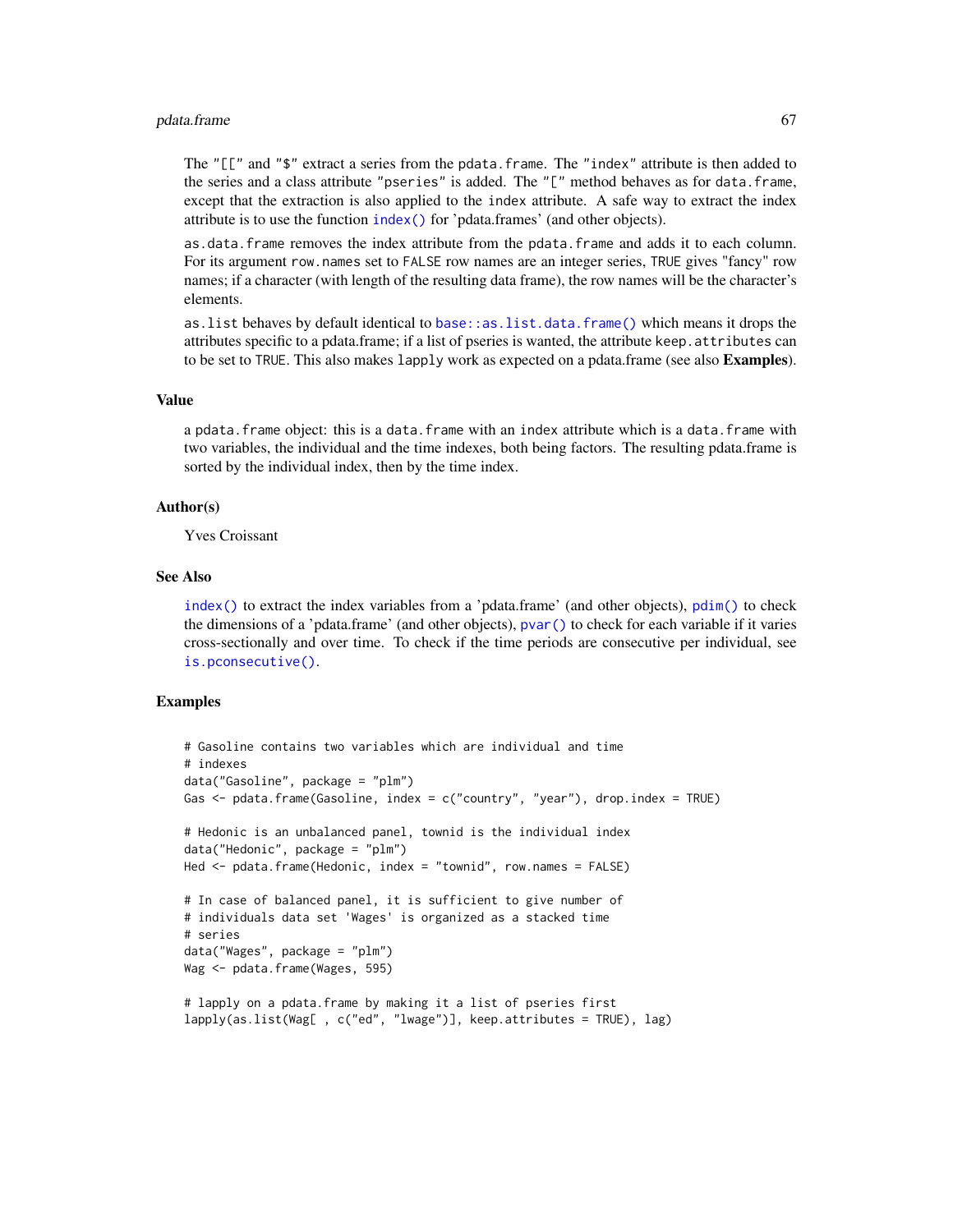<span id="page-67-0"></span>

## Description

This function checks the number of individuals and time observations in the panel and whether it is balanced or not.

### Usage

```
pdim(x, \ldots)## Default S3 method:
pdim(x, y, \ldots)## S3 method for class 'data.frame'
pdim(x, index = NULL, ...)## S3 method for class 'pdata.frame'
pdim(x, ...)
## S3 method for class 'pseries'
pdim(x, \ldots)## S3 method for class 'pggls'
pdim(x, ...)
## S3 method for class 'pcce'
pdim(x, \ldots)## S3 method for class 'pmg'
pdim(x, ...)
## S3 method for class 'pgmm'
pdim(x, ...)
## S3 method for class 'panelmodel'
pdim(x, ...)
## S3 method for class 'pdim'
print(x, \ldots)
```
#### Arguments

|   | a data. frame, a pdata. frame, a pseries, a panelmodel, or a pgmm object, |
|---|---------------------------------------------------------------------------|
| . | further arguments.                                                        |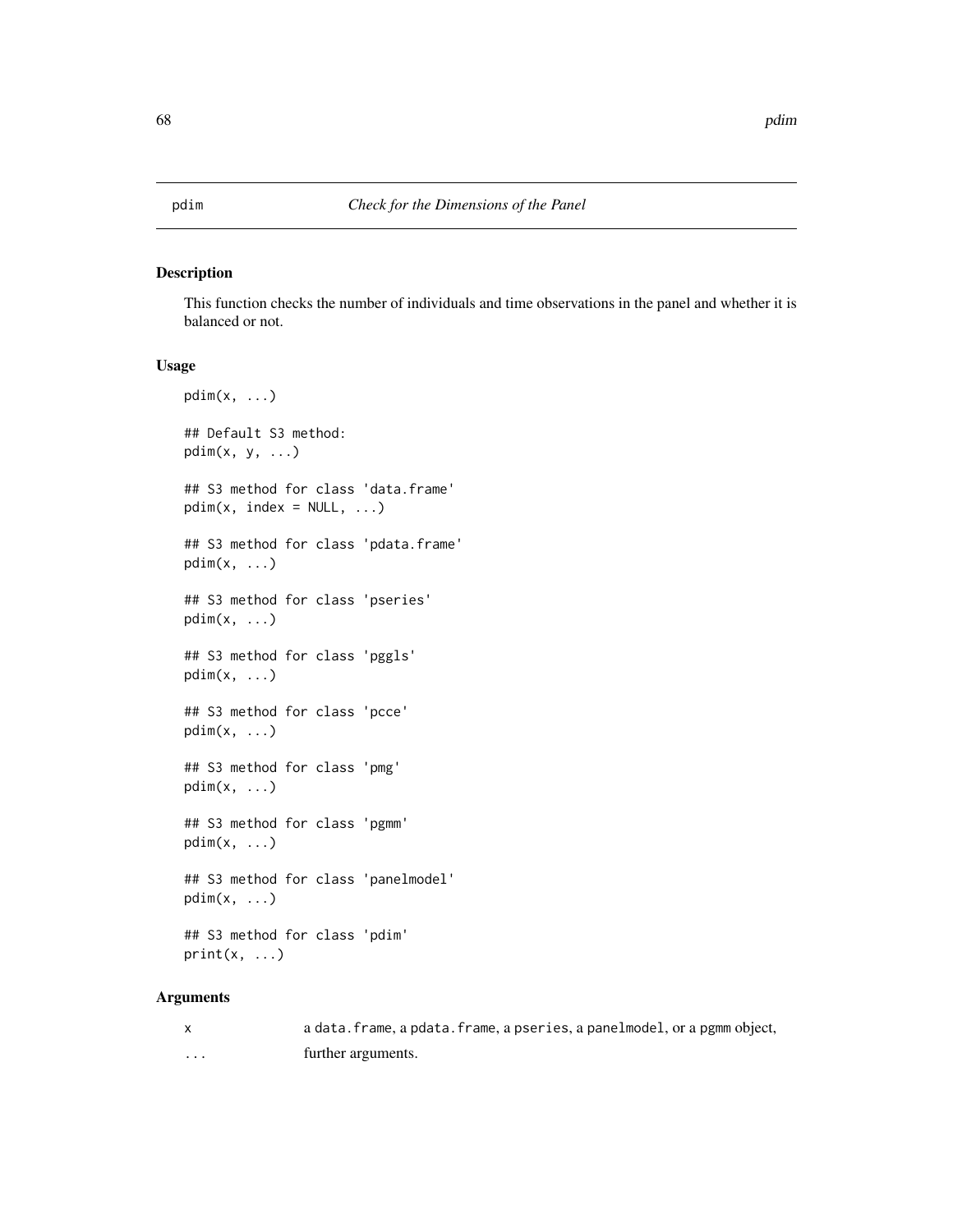#### pdim 69 to 1996 and 1997 and 1997 and 1997 and 1997 and 1997 and 1997 and 1997 and 1997 and 1997 and 1997 and

| y     | a vector,          |
|-------|--------------------|
| index | see pdata.frame(), |

## Details

pdim is called by the estimation functions and can be also used stand-alone.

#### Value

An object of class pdim containing the following elements:

| nT          | a list containing n, the number of individuals, T, the number of time observa-<br>tions, N the total number of observations.                                                      |
|-------------|-----------------------------------------------------------------------------------------------------------------------------------------------------------------------------------|
| Tint        | a list containing two vectors (of type integer): Ti gives the number of observa-<br>tions for each individual and nt gives the number of individuals observed for<br>each period, |
| balanced    | a logical value: TRUE for a balanced panel, FALSE for an unbalanced panel,                                                                                                        |
| panel.names | a list of character vectors: id, names contains the names of each individual and<br>time, names contains the names of each period.                                                |

## Note

Calling pdim on an estimated panelmodel object and on the corresponding (p)data.frame used for this estimation does not necessarily yield the same result. When called on an estimated panelmodel, the number of observations (individual, time) actually used for model estimation are taken into account. When called on a (p)data.frame, the rows in the (p)data.frame are considered, disregarding any NAvalues in the dependent or independent variable(s) which would be dropped during model estimation.

## Author(s)

Yves Croissant

# See Also

[is.pbalanced\(\)](#page-26-0) to just determine balancedness of data (slightly faster than pdim), [punbalancedness\(\)](#page-113-0) for measures of unbalancedness, [nobs\(\)](#page-48-0), [pdata.frame\(\)](#page-63-0), [pvar\(\)](#page-119-0) to check for each variable if it varies cross-sectionally and over time.

## Examples

```
# There are 595 individuals
data("Wages", package = "plm")
pdim(Wages, 595)
# Gasoline contains two variables which are individual and time
```

```
# indexes and are the first two variables
```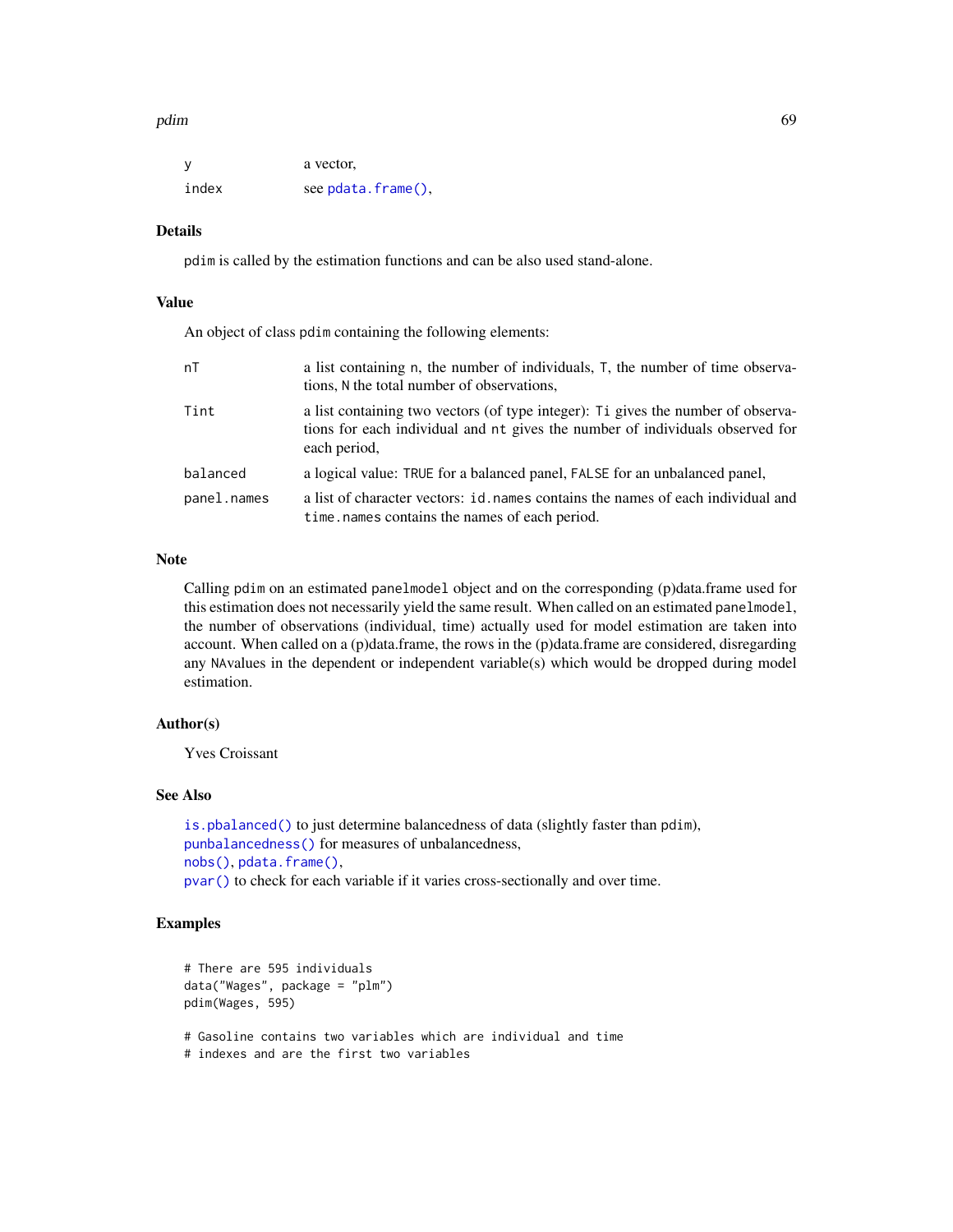#### 70 pdwtest 200 pdwtest 200 pdwtest 200 pdwtest 200 pdwtest 200 pdwtest 200 pdwtest 200 pdwtest 200 pdwtest 200

```
data("Gasoline", package="plm")
pdim(Gasoline)
# Hedonic is an unbalanced panel, townid is the individual index
data("Hedonic", package = "plm")
pdim(Hedonic, "townid")
# An example of the panelmodel method
data("Produc", package = "plm")
z <- plm(log(gsp)~log(pcap)+log(pc)+log(emp)+unemp,data=Produc,
         model="random", subset = gsp > 5000)
pdim(z)
```
<span id="page-69-0"></span>pdwtest *Durbin–Watson Test for Panel Models*

### Description

Test of serial correlation for (the idiosyncratic component of) the errors in panel models.

#### Usage

```
pdwtest(x, ...)
## S3 method for class 'panelmodel'
pdwtest(x, ...)
## S3 method for class 'formula'
pdwtest(x, data, ...)
```
#### **Arguments**

|                         | an object of class "panelmodel" or of class "formula".                                                         |
|-------------------------|----------------------------------------------------------------------------------------------------------------|
| $\cdot$ $\cdot$ $\cdot$ | further arguments to be passed on to dwtest, e.g., alternative, see lmtest: : dwtest()<br>for further details. |
| data                    | adata.frame.                                                                                                   |

#### Details

This Durbin–Watson test uses the auxiliary model on (quasi-)demeaned data taken from a model of class plm which may be a pooling (the default), random or within model. It performs a Durbin– Watson test (using dwtest from package **[lmtest](https://CRAN.R-project.org/package=lmtest)** on the residuals of the (quasi-)demeaned model, which should be serially uncorrelated under the null of no serial correlation in idiosyncratic errors. The function takes the demeaned data, estimates the model and calls dwtest. Thus, this test does not take the panel structure of the residuals into consideration; it shall not be confused with the generalized Durbin-Watson test for panels in pbnftest.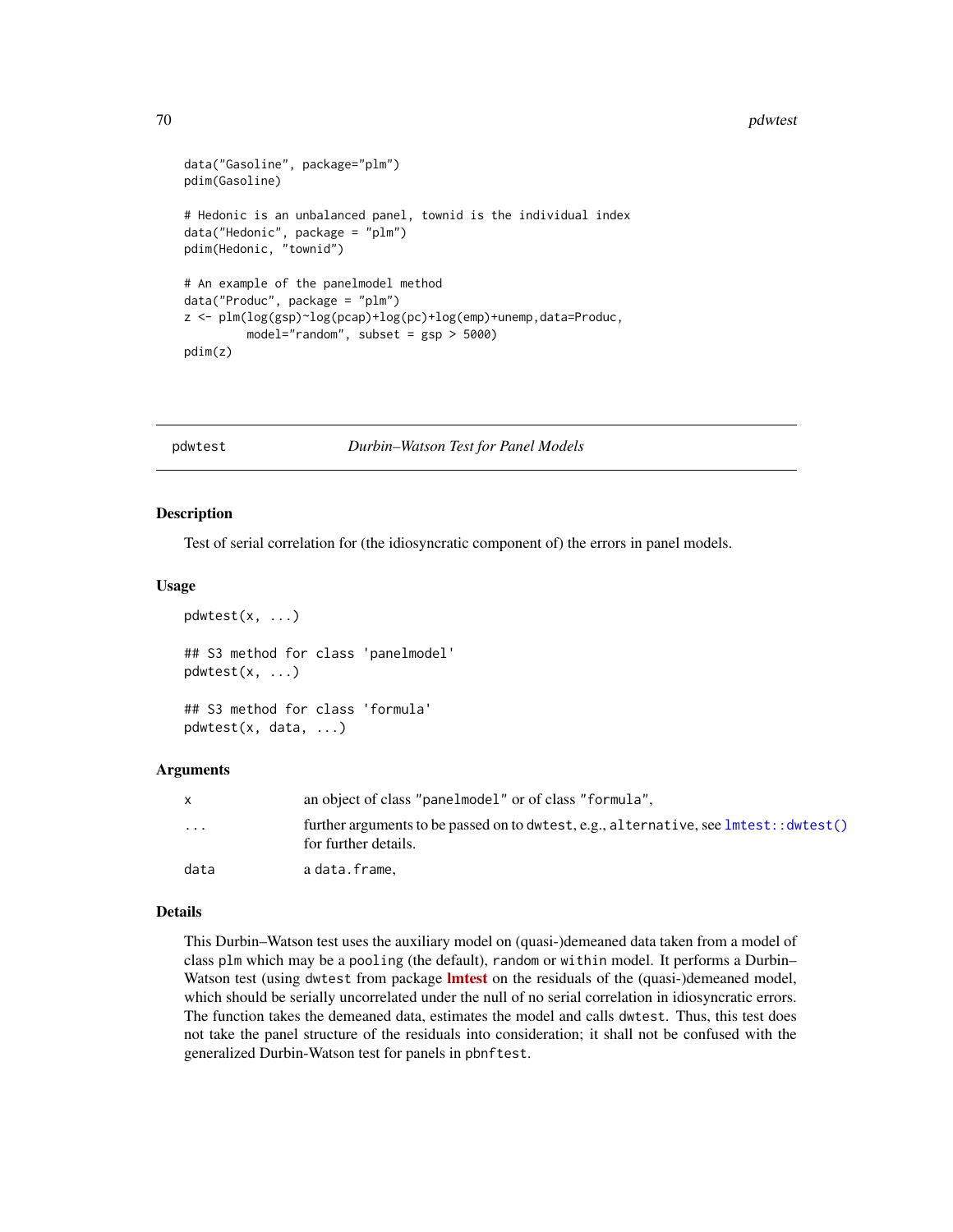$pFtest$  71

## Value

An object of class "htest".

#### Author(s)

Giovanni Millo

# References

Durbin J, Watson GS (1950). "Testing for Serial Correlation in Least Squares Regression: I." *Biometrika*, 37(3/4), 409–428. ISSN 00063444.

Durbin J, Watson GS (1951). "Testing for serial correlation in least sqares regression. II." *Biometrika*, 38(1-2), 159-178. ISSN 0006-3444, doi: [10.1093/biomet/38.12.159.](https://doi.org/10.1093/biomet/38.1-2.159)

Durbin J, Watson GS (1971). "Testing for Serial Correlation in Least Squares Regression. III." *Biometrika*, 58(1), 1–19. ISSN 00063444.

Wooldridge JM (2002). *Econometric Analysis of Cross–Section and Panel Data*. MIT Press.

Wooldridge JM (2010). *Econometric Analysis of Cross–Section and Panel Data*, 2nd edition. MIT Press.

# See Also

[lmtest::dwtest\(\)](#page-0-0) for the Durbin–Watson test in **Imtest**, [pbgtest\(\)](#page-50-0) for the analogous Breusch– Godfrey test for panel models, [lmtest::bgtest\(\)](#page-0-0) for the Breusch–Godfrey test for serial correlation in the linear model. [pbltest\(\)](#page-52-0), [pbsytest\(\)](#page-55-0), [pwartest\(\)](#page-126-0) and [pwfdtest\(\)](#page-127-0) for other serial correlation tests for panel models.

For the Durbin-Watson test generalized to panel data models see [pbnftest\(\)](#page-53-0).

## Examples

```
data("Grunfeld", package = "plm")
g \leftarrow plm(inv \sim value + capital, data = Grunfeld, model="random")pdwtest(g)
pdwtest(g, alternative="two.sided")
## formula interface
pdwtest(inv ~ value + capital, data=Grunfeld, model="random")
```
pFtest *F Test for Individual and/or Time Effects*

#### **Description**

Test of individual and/or time effects based on the comparison of the within and the pooling model.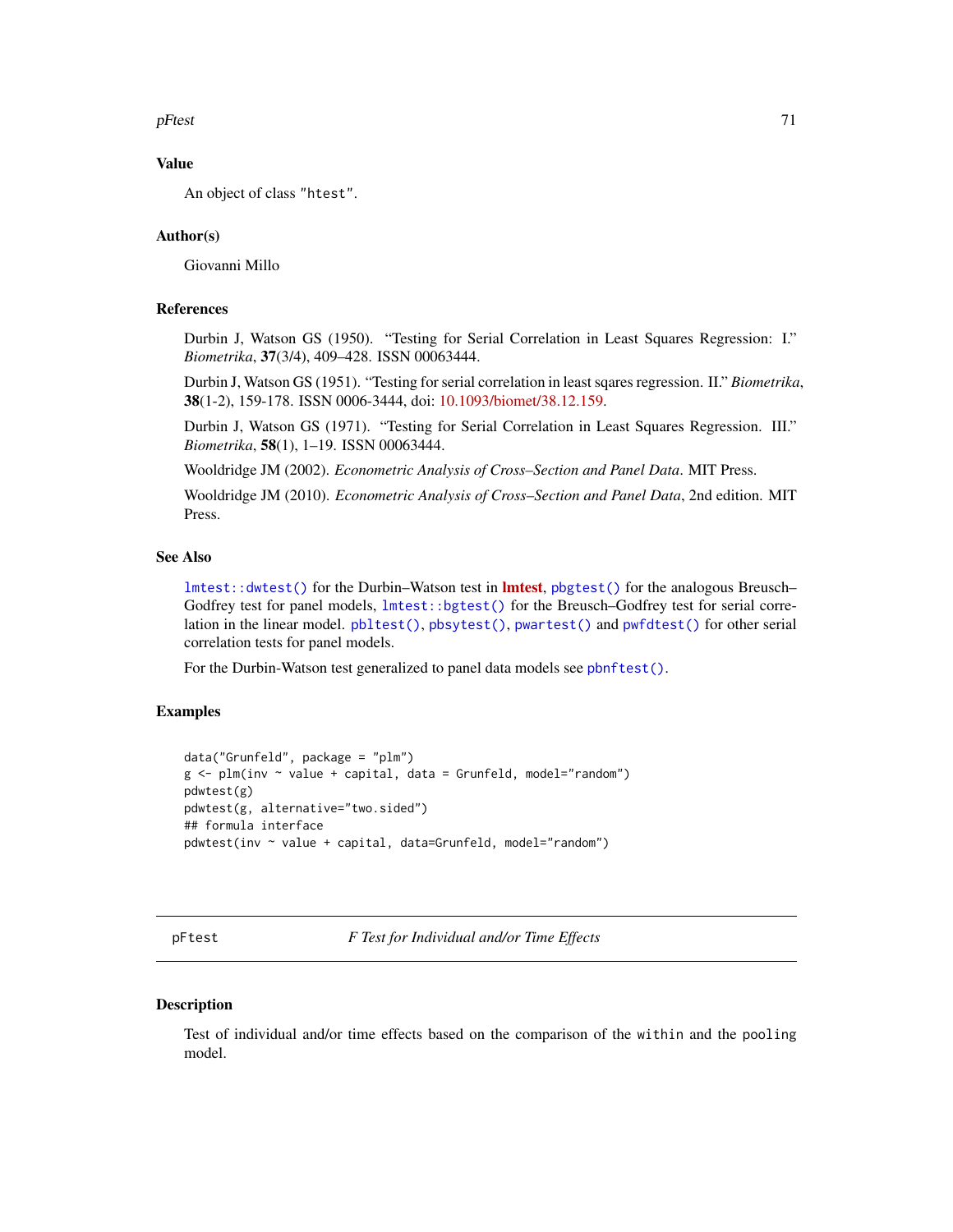#### Usage

```
pFtest(x, ...)
## S3 method for class 'formula'
pFtest(x, data, ...)
## S3 method for class 'plm'
pftest(x, z, ...)
```
## **Arguments**

| X       | an object of class "plm" or of class "formula", |
|---------|-------------------------------------------------|
| $\cdot$ | further arguments.                              |
| data    | a data.frame,                                   |
| z       | an object of class "plm",                       |

## Details

For the plm method, the argument of this function is two plm objects, the first being a within model, the second a pooling model. The effects tested are either individual, time or twoways, depending on the effects introduced in the within model.

### Value

An object of class "htest".

### Author(s)

Yves Croissant

### See Also

[plmtest\(\)](#page-100-0) for Lagrange multiplier tests of individuals and/or time effects.

# Examples

```
data("Grunfeld", package="plm")
gp \leftarrow plm(inv \sim value + capital, data = Grunfeld, model = "pooling")gi \leq plm(inv \sim value + capital, data = Grunfeld,effect = "individual", model = "within")
gt < -\text{plm}(inv \sim value + \text{capital}, \text{ data = Grunfeld},effect = "time", model = "within")gd <- plm(inv ~ value + capital, data = Grunfeld,
          effect = "twoways", model = "within")
pFtest(gi, gp)
pFtest(gt, gp)
pFtest(gd, gp)
pftest(inv ~ value + capital, data = Grunfeld, effect = "twoways")
```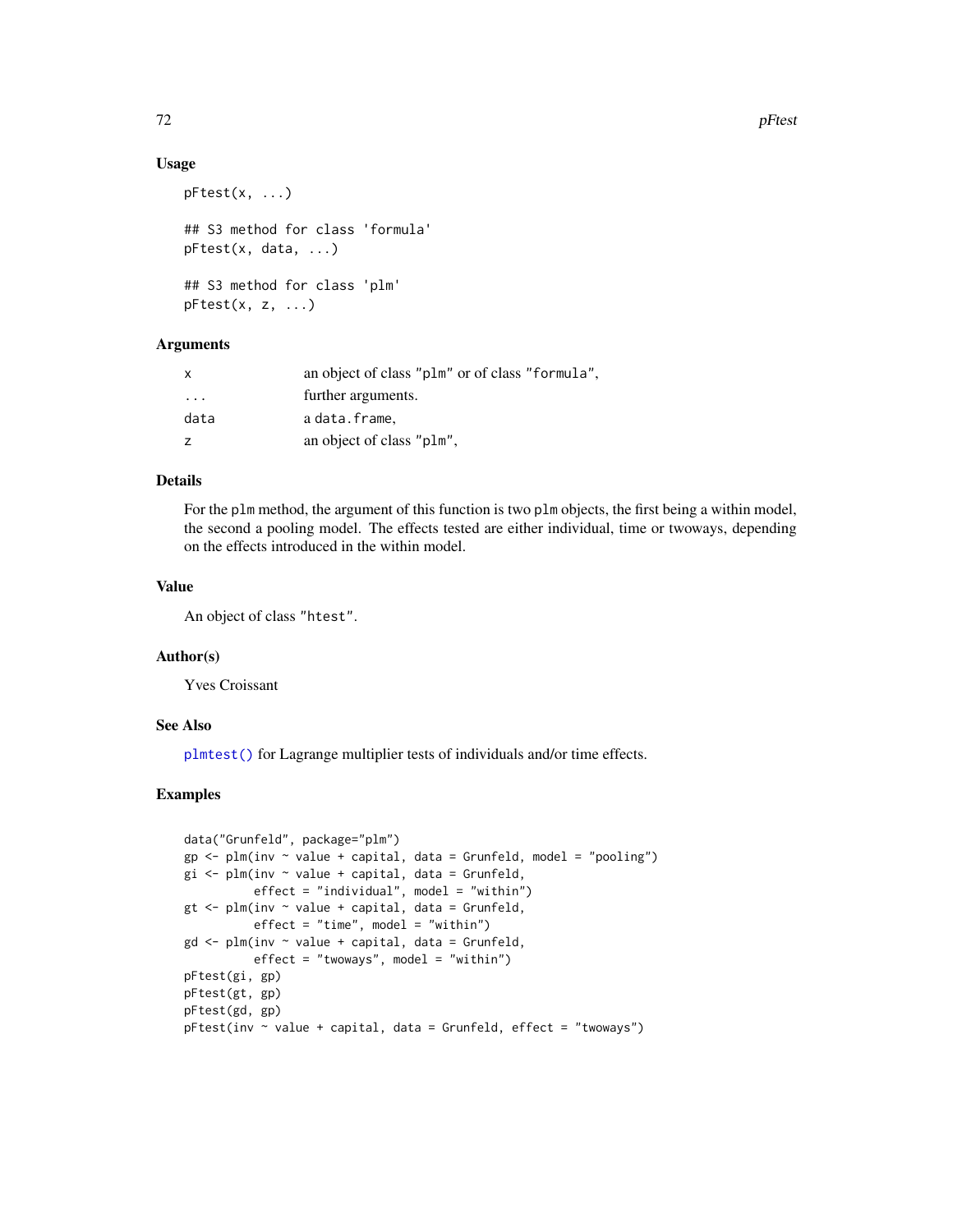# Description

General FGLS estimators for panel data (balanced or unbalanced)

# Usage

```
pggls(
  formula,
 data,
  subset,
 na.action,
 effect = c("individual", "time"),
 model = c("within", "pooling", "fd"),
  index = NULL,...
)
## S3 method for class 'pggls'
summary(object, ...)
## S3 method for class 'summary.pggls'
print(
  x,
 digits = max(3, getOption("digits") - 2),width = getOption("width"),
  ...
\mathcal{L}## S3 method for class 'pggls'
residuals(object, ...)
```
# Arguments

| formula    | a symbolic description of the model to be estimated,                |
|------------|---------------------------------------------------------------------|
| data       | adata.frame.                                                        |
| subset     | see $lm()$ ,                                                        |
| na.action  | see $lm()$ .                                                        |
| effect     | the effects introduced in the model, one of "individual" or "time", |
| model      | one of "within", "pooling", "fd",                                   |
| index      | the indexes, see $pdata$ . $frame()$ .                              |
| $\ddots$ . | further arguments.                                                  |
| object, x  | an object of class pggls,                                           |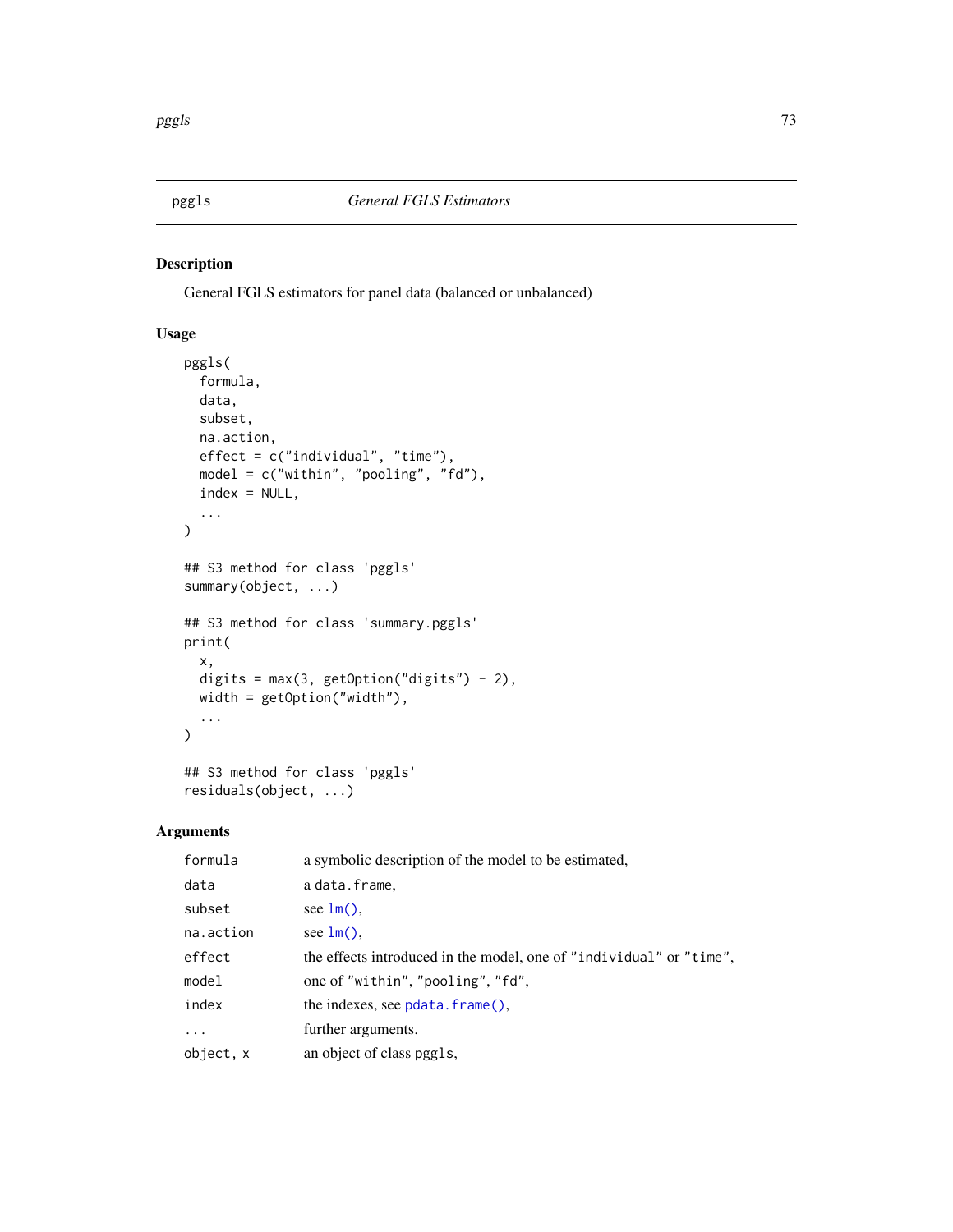| digits | digits,                                              |
|--------|------------------------------------------------------|
| width  | the maximum length of the lines in the print output, |

#### Details

pggls is a function for the estimation of linear panel models by general feasible generalized least squares, either with or without fixed effects. General FGLS is based on a two-step estimation process: first a model is estimated by OLS (model = "pooling"), fixed effects (model = "within") or first differences (model = "fd"), then its residuals are used to estimate an error covariance matrix for use in a feasible-GLS analysis. This framework allows the error covariance structure inside every group (if effect = "individual", else symmetric) of observations to be fully unrestricted and is therefore robust against any type of intragroup heteroskedasticity and serial correlation. Conversely, this structure is assumed identical across groups and thus general FGLS estimation is inefficient under groupwise heteroskedasticity. Note also that this method requires estimation of  $T(T + 1)/2$ variance parameters, thus efficiency requires  $N \times T$  (if effect = "individual", else the opposite). If model = "within" (the default) then a FEGLS (fixed effects GLS, see Wooldridge, Ch. 10.5) is estimated; if model = "fd" a FDGLS (first-difference GLS). Setting model = "pooling" produces an unrestricted FGLS model (see ibid.) (model = "random" does the same, but using this value is

#### Value

An object of class  $c("pggls", "panelmodel")$  containing:

deprecated and included only for retro–compatibility reasons).

| coefficients  | the vector of coefficients,                                                       |
|---------------|-----------------------------------------------------------------------------------|
| residuals     | the vector of residuals.                                                          |
| fitted.values | the vector of fitted values,                                                      |
| <b>VCOV</b>   | the covariance matrix of the coefficients,                                        |
| df.residual   | degrees of freedom of the residuals,                                              |
| model         | a data frame containing the variables used for the estimation,                    |
| call          | the call,                                                                         |
| sigma         | the estimated intragroup (or cross-sectional, if effect $=$ "time") covariance of |
|               | errors,                                                                           |

#### Author(s)

Giovanni Millo

#### References

Im KS, Ahn SC, Schmidt P, Wooldridge JM (1999). "Efficient estimation of panel data models with strictly exogenous explanatory variables." *Journal of Econometrics*, 93(1), 177 - 201. ISSN 0304-4076, <https://www.sciencedirect.com/science/article/pii/S0304407699000081>.

Kiefer NM (1980). "Estimation of fixed effect models for time series of cross-sections with arbitrary intertemporal covariance." *Journal of Econometrics*, 14(2), 195–202.

Wooldridge JM (2002). *Econometric Analysis of Cross–Section and Panel Data*. MIT Press.

Wooldridge JM (2010). *Econometric Analysis of Cross–Section and Panel Data*, 2nd edition. MIT Press.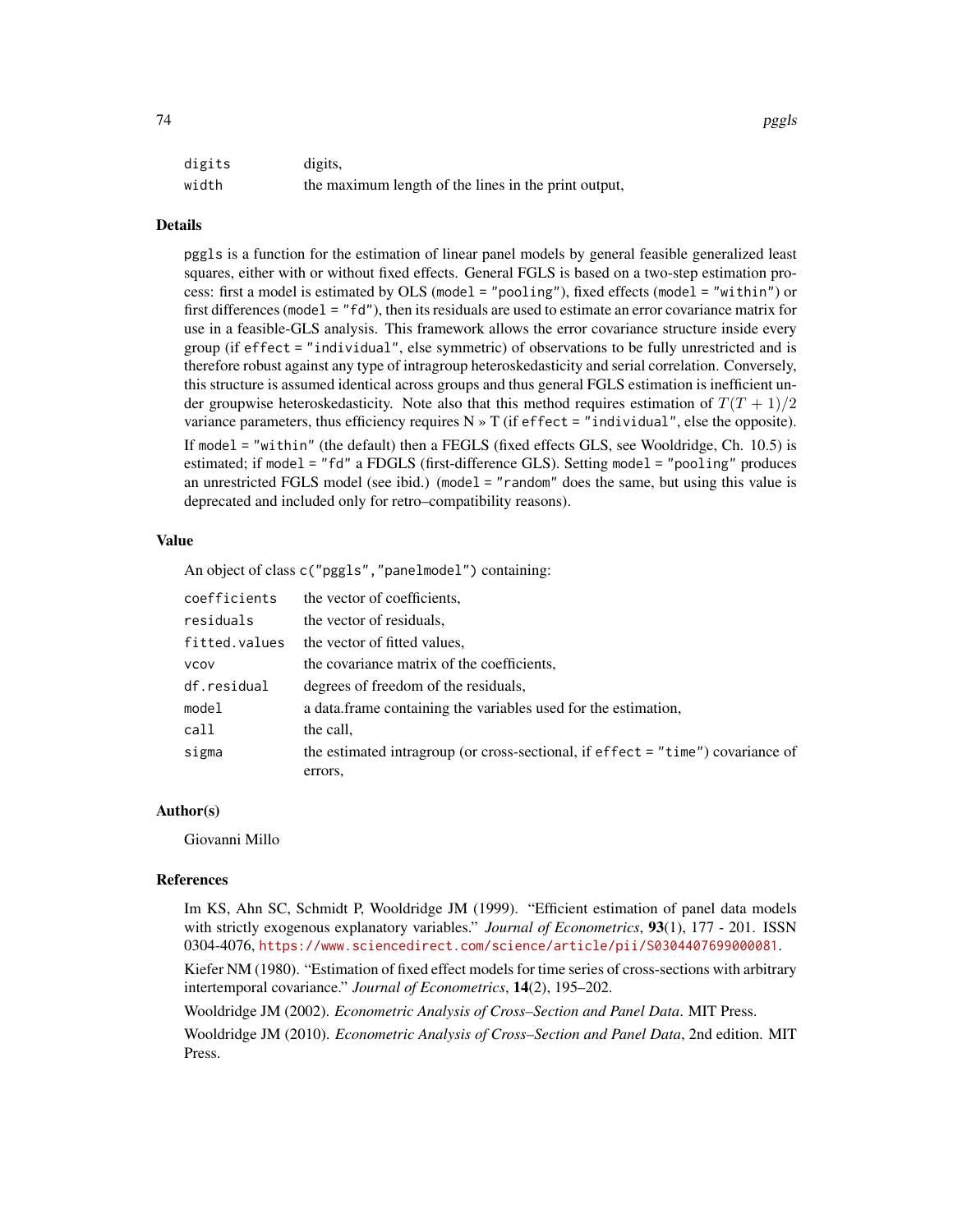### pgmm 35 and 25 and 26 and 26 and 26 and 26 and 26 and 26 and 26 and 26 and 26 and 26 and 26 and 26 and 26 and

# Examples

```
data("Produc", package = "plm")
zz_wi \leftarrow pggls(log(ssp) \sim log(pcap) + log(pc) + log(emp) + unemp,data = Product, model = "within")summary(zz_wi)
zz_pool \leq pggls(log(spp) \sim log(pcap) + log(pc) + log(emp) + unemp,data = Product, model = "pooling")summary(zz_pool)
zz_fd <- pggls(log(gsp) ~ log(pcap) + log(pc) + log(emp) + unemp,
               data = Product, model = "fd")summary(zz_fd)
```
Generalized Method of Moments (GMM) Estimation for Panel Data

# Description

Generalized method of moments estimation for static or dynamic models with panel data.

# Usage

```
pgmm(
  formula,
 data,
  subset,
 na.action,
  effect = c("twoways", "individual"),
 model = c("onestep", "twosteps"),
  collapse = FALSE,
  lost.ts = NULL,transformation = c("d", "ld"),fsm = NULL,
  index = NULL,...
)
## S3 method for class 'pgmm'
coef(object, ...)
## S3 method for class 'pgmm'
summary(object, robust = TRUE, time.dummies = FALSE, ...)
## S3 method for class 'summary.pgmm'
```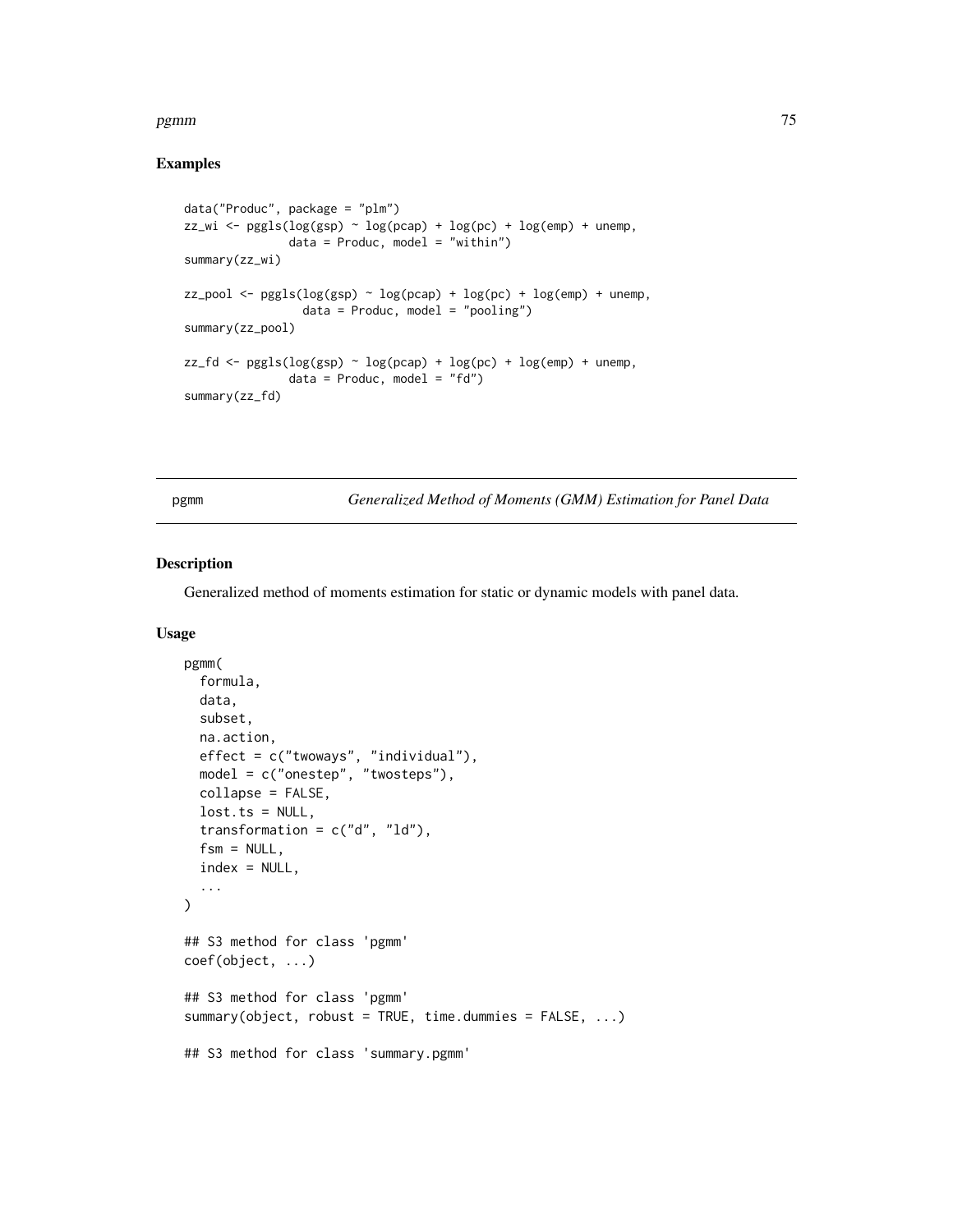76 pgmm

```
print(
  x,
 digits = max(3, getOption("digits") - 2),width = getOption("width"),
 ...
)
```
# Arguments

| formula      | a symbolic description for the model to be estimated. The preferred interface is<br>now to indicate a multi-part formula, the first two parts describing the covariates<br>and the GMM instruments and, if any, the third part the 'normal' instruments,                                                                                                            |
|--------------|---------------------------------------------------------------------------------------------------------------------------------------------------------------------------------------------------------------------------------------------------------------------------------------------------------------------------------------------------------------------|
| data         | a data. frame (neither factors nor character vectors will be accepted in data. frame),                                                                                                                                                                                                                                                                              |
| subset       | see $lm()$ ,                                                                                                                                                                                                                                                                                                                                                        |
| na.action    | see $lm()$ ,                                                                                                                                                                                                                                                                                                                                                        |
| effect       | the effects introduced in the model, one of "twoways" (the default) or "individual",                                                                                                                                                                                                                                                                                |
| model        | one of "onestep" (the default) or "twosteps",                                                                                                                                                                                                                                                                                                                       |
| collapse     | if TRUE, the GMM instruments are collapsed (default is FALSE),                                                                                                                                                                                                                                                                                                      |
| lost.ts      | the number of lost time series: if NULL, this is automatically computed. Other-<br>wise, it can be defined by the user as a numeric vector of length 1 or 2. The first<br>element is the number of lost time series in the model in difference, the second<br>one in the model in level. If the second element is missing, it is set to the first<br>one minus one, |
|              | transformation the kind of transformation to apply to the model: either "d" (the default value)<br>for the "difference GMM" model or "1d" for the "system GMM" model,                                                                                                                                                                                               |
| fsm          | the matrix for the one step estimator: one of "I" (identity matrix) or " $G$ " (=<br>$D'D$ where D is the first-difference operator) if transformation="d", one of<br>"GI" or "full" if transformation="ld",                                                                                                                                                        |
| index        | the indexes,                                                                                                                                                                                                                                                                                                                                                        |
| $\cdots$     | further arguments.                                                                                                                                                                                                                                                                                                                                                  |
| object, x    | an object of class "pgmm",                                                                                                                                                                                                                                                                                                                                          |
| robust       | for pgmm's summary method: if TRUE (default), robust inference is performed<br>in the summary,                                                                                                                                                                                                                                                                      |
| time.dummies | for pgmm's summary method: if TRUE, the estimated coefficients of time dum-<br>mies are present in the table of coefficients; default is FALSE, thus time dummies<br>are dropped in summary's coefficient table (argument is only meaningful if there<br>are time dummies in the model, i.e., only for effect = "twoways"),                                         |
| digits       | digits,                                                                                                                                                                                                                                                                                                                                                             |
| width        | the maximum length of the lines in the print output.                                                                                                                                                                                                                                                                                                                |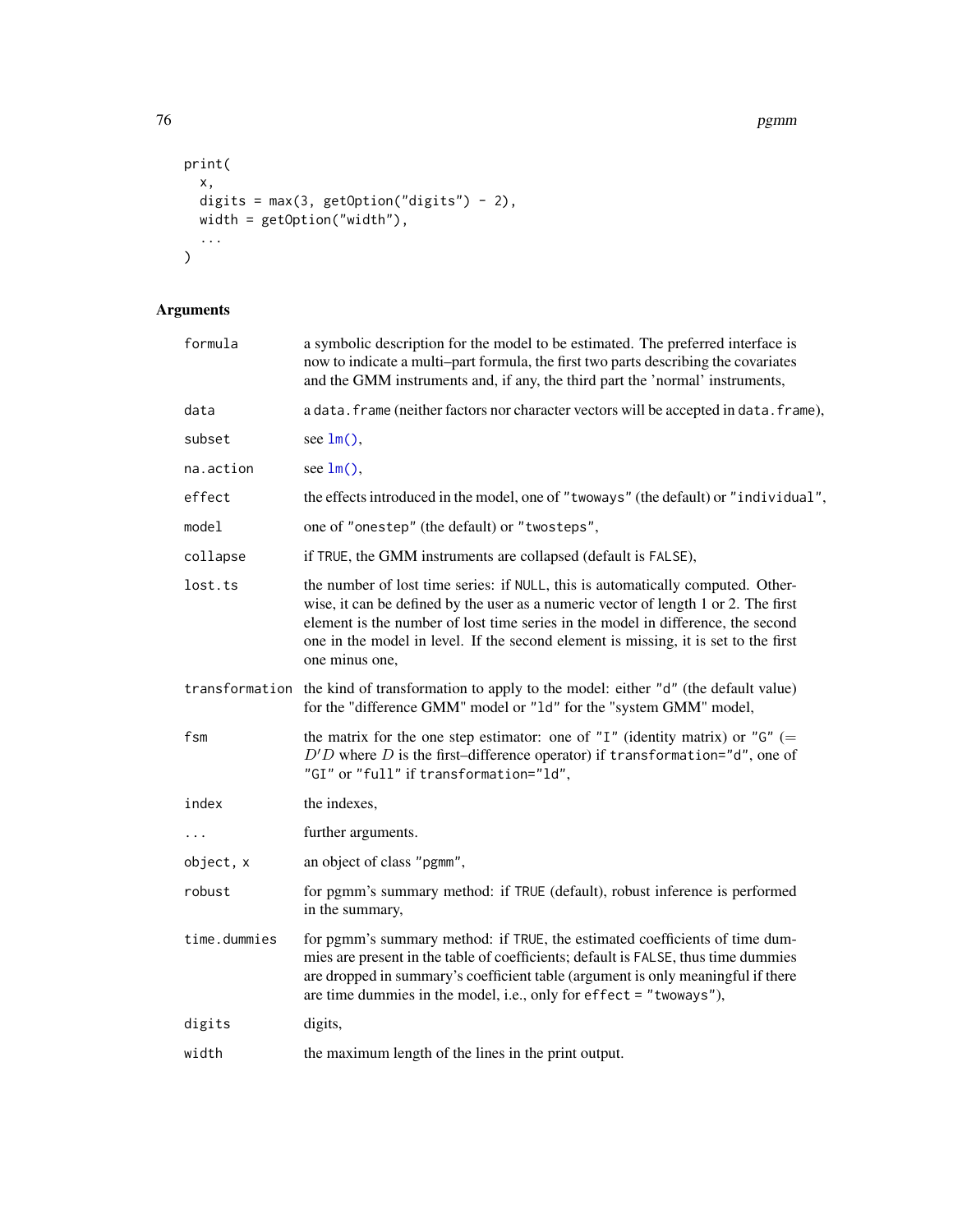#### pgmm 300 mm and 200 mm and 200 mm and 200 mm and 200 mm and 200 mm and 200 mm and 200 mm and 200 mm and 200 mm

#### Details

pgmm estimates a model for panel data with a generalized method of moments (GMM) estimator. The description of the model to estimate is provided with a multi–part formula which is (or which is coerced to) a Formula object. The first right–hand side part describes the covariates. The second one, which is mandatory, describes the GMM instruments. The third one, which is optional, describes the 'normal' instruments. By default, all the variables of the model which are not used as GMM instruments are used as normal instruments with the same lag structure as the one specified in the model.

```
y~lag(y,1:2)+lag(x1,0:1)+lag(x2,0:2) | lag(y,2:99) is similar to
```

```
y \sim \text{lag}(y,1:2) + \text{lag}(x1,0:1) + \text{lag}(x2,0:2) + \text{lag}(y,2:99) + \text{lag}(x1,0:1) + \text{lag}(x2,0:2)
```
and indicates that all lags from 2 of y are used as GMM instruments.

transformation indicates how the model should be transformed for the estimation. "d" gives the "difference GMM" model (see Arellano and Bond 1991), "ld" the "system GMM" model (see Blundell and Bond 1998).

pgmm is an attempt to adapt GMM estimators available within the DPD library for GAUSS (see Arellano and Bond 1998) and Ox (see Arellano and Bond 2012) and within the xtabond2 library for Stata (see Roodman 2009).

#### Value

An object of class c("pgmm","panelmodel"), which has the following elements:

| coefficients  | the vector (or the list for fixed effects) of coefficients,                                                            |
|---------------|------------------------------------------------------------------------------------------------------------------------|
| residuals     | the list of residuals for each individual,                                                                             |
| <b>VCOV</b>   | the covariance matrix of the coefficients,                                                                             |
| fitted.values | the vector of fitted values,                                                                                           |
| df.residual   | degrees of freedom of the residuals.                                                                                   |
| model         | a list containing the variables used for the estimation for each individual,                                           |
| W             | a list containing the instruments for each individual (a matrix per list element)<br>(two lists in case of system GMM, |
| A1            | the weighting matrix for the one-step estimator,                                                                       |
| A2            | the weighting matrix for the two-steps estimator,                                                                      |
| call          | the call.                                                                                                              |

In addition, it has attribute "pdim" which contains the pdim object for model.

It has print, summary and print. summary methods.

#### Author(s)

Yves Croissant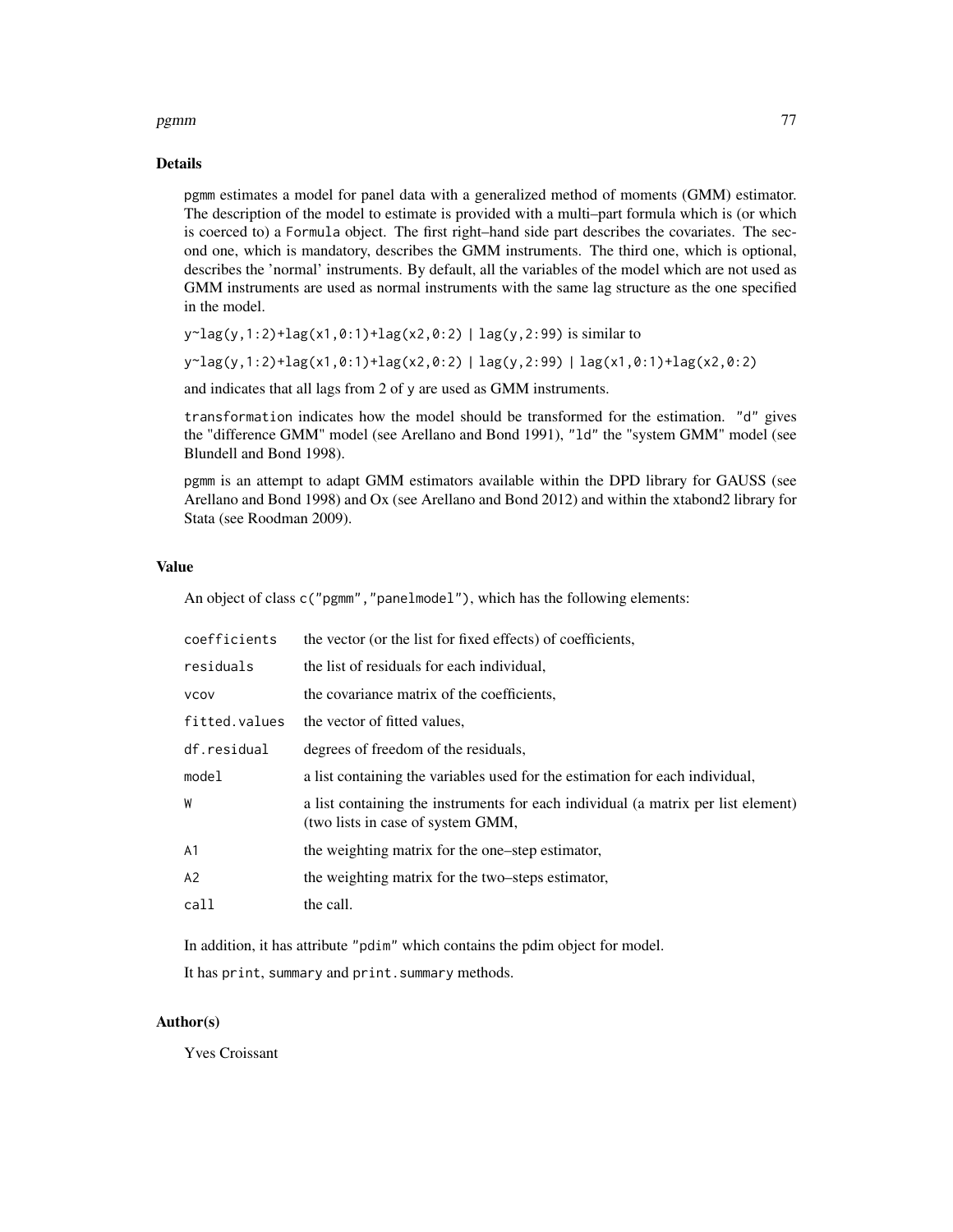#### References

Arellano M, Bond S (1991). "Some Tests of Specification for Panel Data : Monte Carlo Evidence and an Application to Employment Equations." *Review of Economic Studies*, 58, 277–297.

Arellano M, Bond S (1998). "Dynamic panel data estimation using DPD98 for GAUSS: a guide for users." unpublished.

Arellano M, Bond S (2012). "Panel data estimation using DPD for Ox." unpublished, [https:](https://www.doornik.com/download/oxmetrics7/Ox_Packages/dpd.pdf) [//www.doornik.com/download/oxmetrics7/Ox\\_Packages/dpd.pdf](https://www.doornik.com/download/oxmetrics7/Ox_Packages/dpd.pdf).

Blundell R, Bond S (1998). "Initital Conditions and Moment Restrictions in Dynamic Panel Data Models." *Journal of Econometrics*, 87, 115–143.

Roodman D (2009). "How to do xtabond2: An introduction to difference and system GMM in Stata." *The Stata Journal*, 9, 86-136. [https://www.stata-journal.com/article.html?](https://www.stata-journal.com/article.html?article=st0159) [article=st0159](https://www.stata-journal.com/article.html?article=st0159).

#### See Also

[sargan\(\)](#page-134-0) for the Hansen–Sargan test and [mtest\(\)](#page-47-0) for Arellano–Bond's test of serial correlation. [dynformula\(\)](#page-96-0) for dynamic formulas (deprecated).

```
data("EmplUK", package = "plm")
## Arellano and Bond (1991), table 4 col. b
z1 \leftarrow \text{pgmm}(\text{log}(\text{emp}) \sim \text{lag}(\text{log}(\text{emp}), 1:2) + \text{lag}(\text{log}(\text{wage}), 0:1)+ log(capital) + lag(log(output), 0:1) | lag(log(emp), 2:99),
             data = EmplUK, effect = "trows", model = "twosteps")summary(z1, robot = FALSE)## Blundell and Bond (1998) table 4 (cf. DPD for OX p. 12 col. 4)
z2 \leq -\text{pgmm}(\log(\text{emp}) \sim \text{lag}(\log(\text{emp}), 1) + \text{lag}(\log(\text{wage}), 0.1) +lag(log(capital), 0:1) | lag(log(emp), 2:99) +
            lag(log(wage), 2:99) + lag(log(capital), 2:99),
            data = EmplUK, effect = "twoways", model = "onestep",
            transformation = "ld")
summary(z2, robust = TRUE)## Not run:
## Same with the old formula or dynformula interface
## Arellano and Bond (1991), table 4, col. b
z1 \leq pgmm(log(emp) \sim log(wage) + log(capital) + log(output),lag.format = list(2,1,0,1), data = EmplUK,effect = "twoways", model = "twosteps",
             gmm.inst = -log(emp), lag.gmm = list(c(2,99)))summary(z1, robust = FALSE)
## Blundell and Bond (1998) table 4 (cf DPD for OX p. 12 col. 4)
```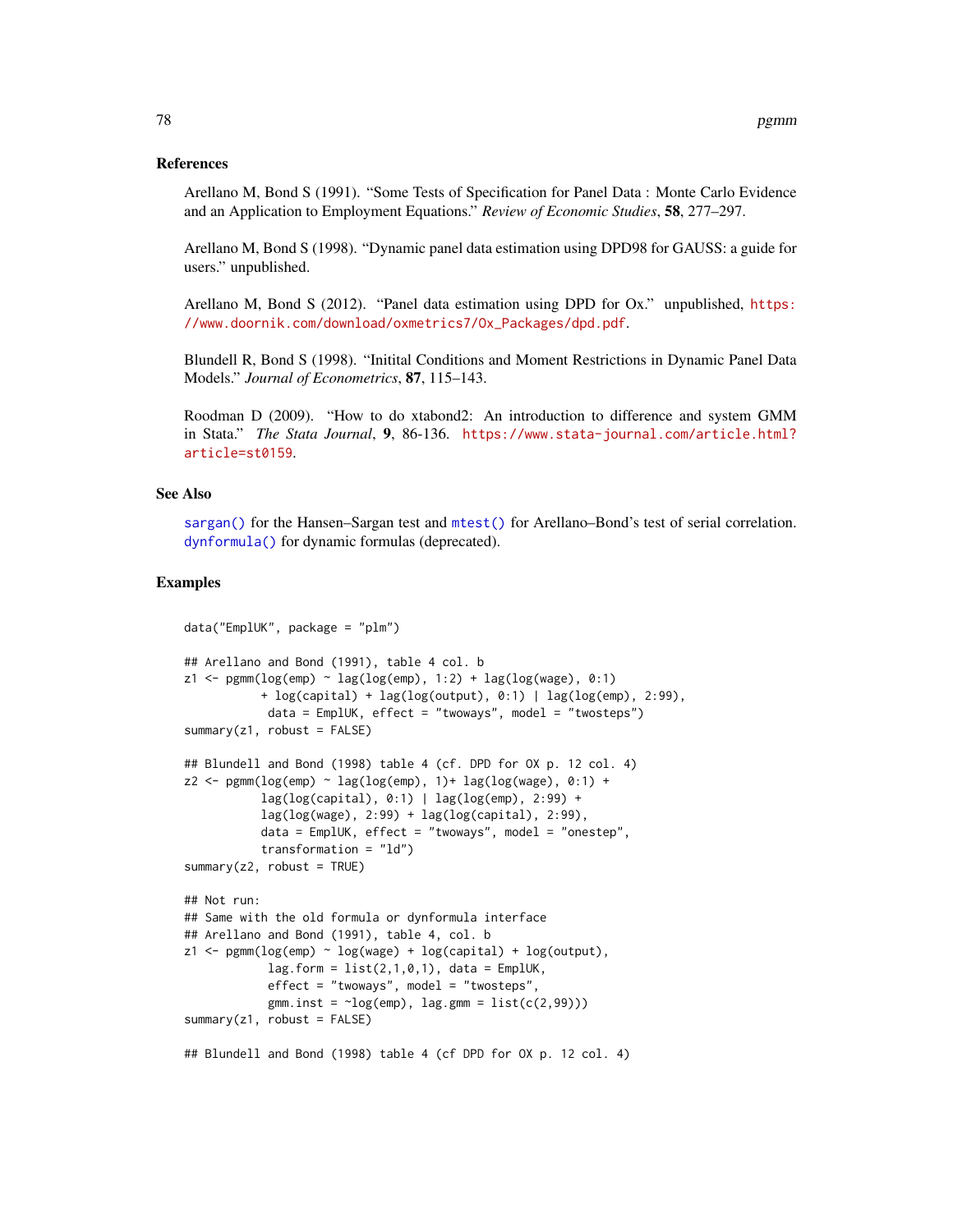# pgrangertest 79

```
z2 \leq -\text{pgmm}(\text{dynformula}(\log(\text{emp}) \sim \log(\text{wage}) + \log(\text{capital}), \text{list}(1,1,1)),data = EmplUK, effect = "twoways", model = "onestep",
              gmm.inst = \neg log(emp) + log(wage) + log(capital),lag.gmm = c(2,99), transformation = "ld")
summary(z2, robust = TRUE)## End(Not run)
```
pgrangertest *Panel Granger (Non-)Causality Test (Dumitrescu/Hurlin (2012))*

# Description

Test for Granger (non-)causality in panel data.

# Usage

```
pgrangertest(
  formula,
  data,
  test = c("Ztilde", "Zbar", "Wbar"),
  order = 1L,
  index = NULL
)
```
# Arguments

| formula | a formula object to describe the direction of the hypothesized Granger causa-<br>tion,                                                                                                                                                              |
|---------|-----------------------------------------------------------------------------------------------------------------------------------------------------------------------------------------------------------------------------------------------------|
| data    | a pdata.frame or a data.frame,                                                                                                                                                                                                                      |
| test    | a character to request the statistic to be returned, either "Ztilde" (default), or<br>"Zbar", alternatively, set to "Wbar" for an intermediate statistic (see Details),                                                                             |
| order   | integer(s) giving the number of lags to include in the test's auxiliary regressions,<br>the length of order must be either 1 (same lag order for all individuals) or equal<br>to the number of individuals (to specify a lag order per individual), |
| index   | only relevant if data is data. frame and not a pdata. frame; if NULL, the first<br>two columns of the data.frame are assumed to be the index variables, for further<br>details see pdata.frame().                                                   |

#### Details

The panel Granger (non-)causality test is a combination of Granger tests (Granger 1969) performed per individual. The test is developed by Dumitrescu and Hurlin (2012), a shorter exposition is given in Lopez and Weber (2017).

The formula formula describes the direction of the (panel) Granger causation where  $y \sim x$  means "x (panel) Granger causes y".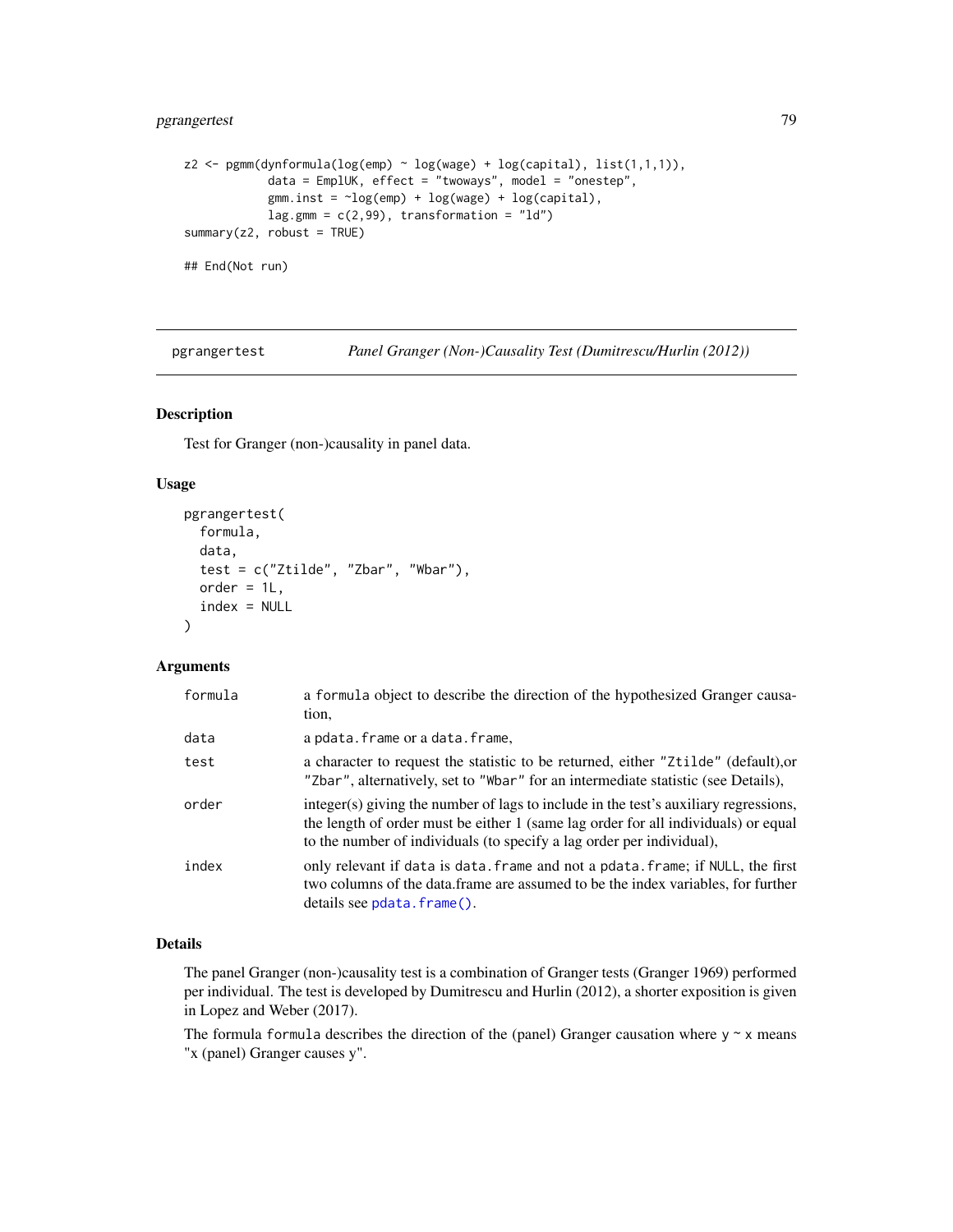By setting argument test to either "Ztilde" (default) or "Zbar", two different statistics can be requested. "Ztilde" gives the standardised statistic recommended by Dumitrescu/Hurlin (2012) for fixed T samples. If set to "Wbar", the intermediate Wbar statistic (average of individual Granger chi-square statistics) is given which is used to derive the other two.

The Zbar statistic is not suitable for unbalanced panels. For the Wbar statistic, no p-value is available.

The implementation uses [lmtest::grangertest\(\)](#page-0-0) from package **Imtest** to perform the individual Granger tests.

#### Value

An object of class c("pgrangertest","htest"). Besides the usual elements of a htest object, it contains the data frame indgranger which carries the Granger test statistics per individual along the associated p-values, degrees of freedom, and the specified lag order.

# Author(s)

Kevin Tappe

#### References

Dumitrescu E, Hurlin C (2012). "Testing for Granger non-causality in heterogeneous panels." *Economic Modelling*, 29(4), 1450 - 1460. ISSN 0264-9993, [https://www.sciencedirect.com/](https://www.sciencedirect.com/science/article/pii/S0264999312000491) [science/article/pii/S0264999312000491](https://www.sciencedirect.com/science/article/pii/S0264999312000491).

Granger CWJ (1969). "Investigating Causal Relations by Econometric Models and Cross-spectral Methods." *Econometrica*, 37(3), 424–438. ISSN 00129682, 14680262.

Lopez L, Weber S (2017). "Testing for Granger causality in panel data." *Stata Journal*, 17(4), 972-984. <https://www.stata-journal.com/article.html?article=st0507>.

#### See Also

 $l$ mtest::grangertest() for the original (non-panel) Granger causality test in **[lmtest](https://CRAN.R-project.org/package=lmtest)**.

```
## not meaningful, just to demonstrate usage
## H0: 'value' does not Granger cause 'inv' for all invididuals
data("Grunfeld", package = "plm")
pgrangertest(inv \sim value, data = Grunfeld)
pgrangertest(inv ~ value, data = Grunfeld, order = 2L)
pgrangertest(inv \sim value, data = Grunfeld, order = 2L, test = "Zbar")
# varying lag order (last individual lag order 3, others lag order 2)
(pgrt \leq- pgrangertest(inv \sim value, data = Grunfeld, order = c(rep(2L, 9), 3L)))
# chisq statistics per individual
pgrt$indgranger
```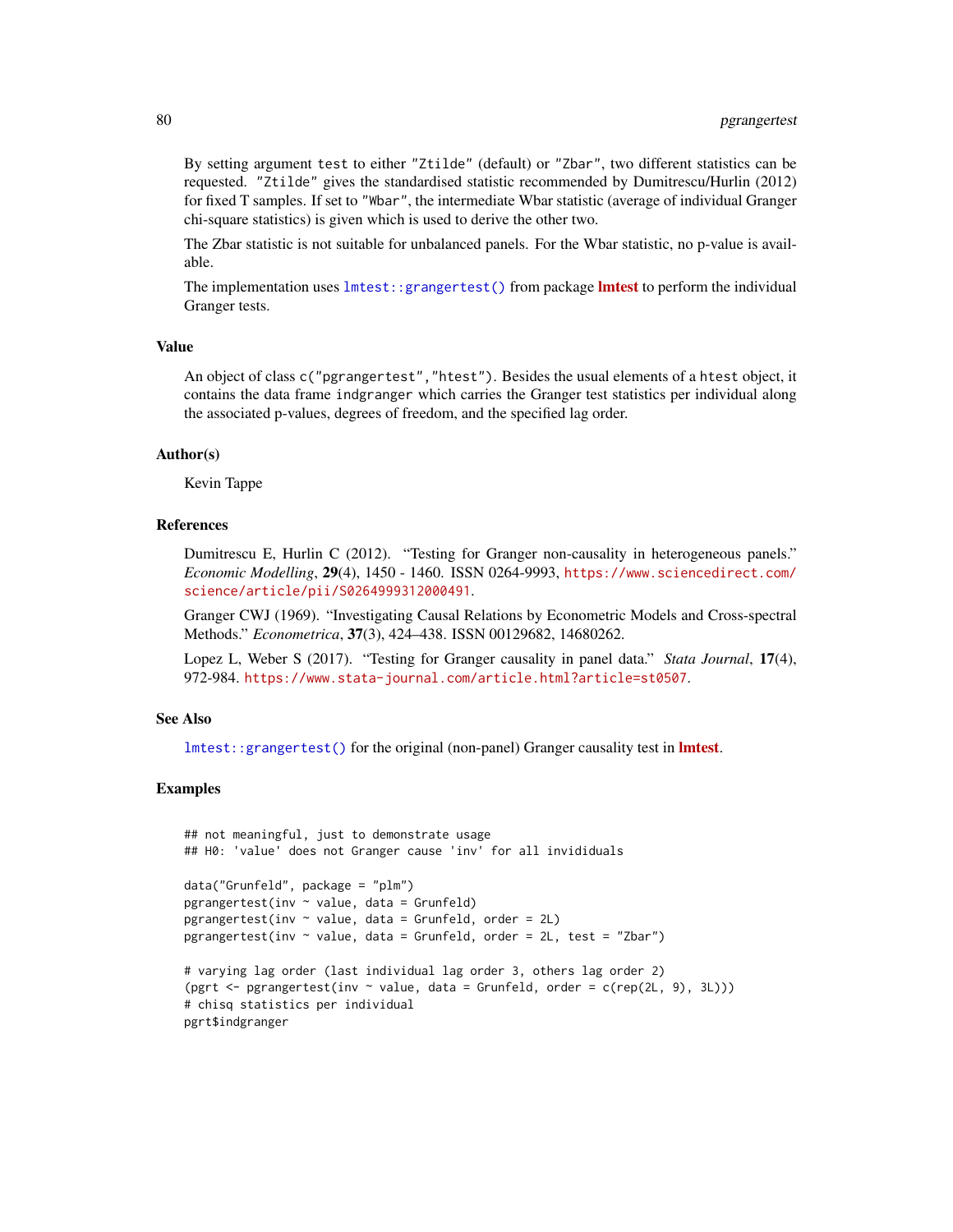# Description

Simes' test of intersection of individual hypothesis tests (Simes (1986)) applied to panel unit root tests as suggested by Hanck (2013).

### Usage

```
phansitest(object, alpha = 0.05)
```

```
## S3 method for class 'phansitest'
print(x, cutoff = 10L, ...)
```
# Arguments

| object  | either a numeric containing p-values of individual unit root test results (does not<br>need to be sorted) or a suitable purtest object (as produced by purtest () for<br>a test which gives p-values of the individuals (Hadri's test in purtest is not<br>suitable)), |
|---------|------------------------------------------------------------------------------------------------------------------------------------------------------------------------------------------------------------------------------------------------------------------------|
| alpha   | numeric, the pre-specified significance level (defaults to $0.05$ ),                                                                                                                                                                                                   |
| X       | an object of class c("phansitest", "list") as produced by phansitest to be<br>printed,                                                                                                                                                                                 |
| cutoff  | integer, cutoff value for printing of enumeration of individuals with rejected<br>individual H0, for print method only,                                                                                                                                                |
| $\cdot$ | further arguments (currently not used).                                                                                                                                                                                                                                |

#### Details

Simes' approach to testing is combining p-values from single hypothesis tests with a global (intersected) hypothesis. Hanck (2013) mentions it can be applied to any panel unit root test which yield a p-value for each individual series. The test is robust versus general patterns of cross-sectional dependence.

Further, this approach allows to discriminate between individuals for which the individual H0 (unit root present for individual series) is rejected/is not rejected by Hommel's procedure (Hommel (1988)) for family-wise error rate control (FWER) at pre-specified significance level alpha via argument alpha (defaulting to 0.05), i.e., it controls for the multiplicity in testing.

The function phansitest takes as main input object either a plain numeric containing p-values of individual tests or a purtest object which holds a suitable pre-computed panel unit root test (one that produces p-values per individual series).

The function's return value (see section Value) is a list with detailed evaluation of the applied Simes test.

The associated print method prints a verbal evaluation.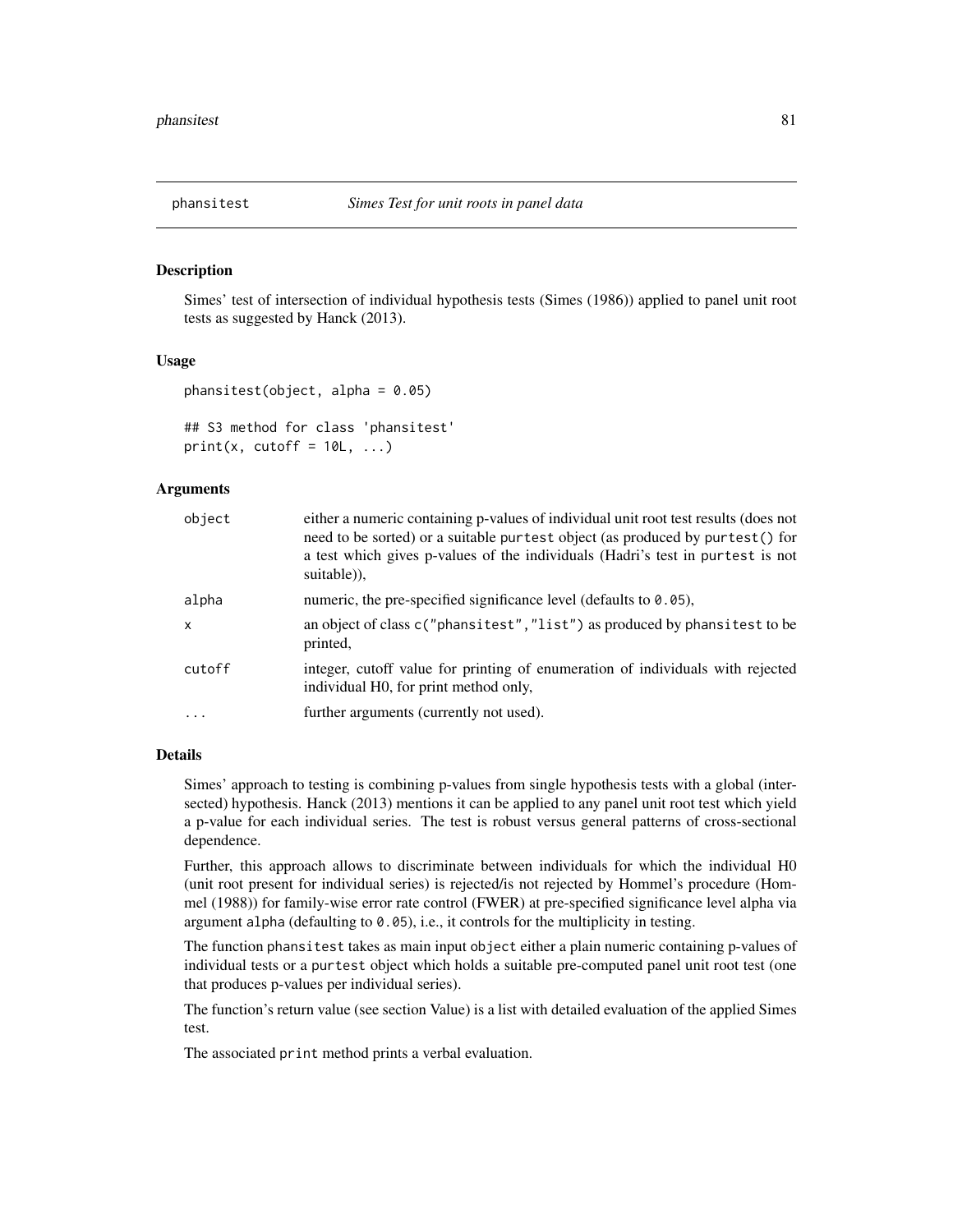#### Value

For phansitest, an object of class c("phansitest", "list") which i s a list with the elements:

- id: integer, the identifier of the individual (integer sequence referring to position in input),
- name: character, name of the input's individual (if it has a name, otherwise "1", "2", "3", ...),
- p: numeric, p-values as input (either the numeric or extracted from the purtest object),
- p.hommel: numeric, p-values after Hommel's transformation,
- rejected: logical, indicating for which individual the individual null hypothesis is rejected (TRUE)/non-rejected (FALSE) (after controlling for multiplicity),
- rejected.no: integer, giving the total number of rejected individual series,
- alpha: numeric, the input alpha.

#### Author(s)

Kevin Tappe

# References

Hanck C (2013). "An Intersection Test for Panel Unit Roots." *Econometric Reviews*, 32, 183-203.

Hommel G (1988). "A stage wise rejective multiple test procedure based on a modified Bonferroni test." *Biometrika*, 75, 383-386.

Simes RJ (1986). "An improved Bonferroni procedure for multiple tests of significance." *Biometrika*, 73, 751-754.

# See Also

[purtest\(\)](#page-115-0), [cipstest\(\)](#page-6-0)

```
### input is numeric (p-values)
#### example from Hanck (2013), Table 11 (left side)
pvals <- c(0.0001,0.0001,0.0001,0.0001,0.0001,0.0001,0.0050,0.0050,0.0050,
          0.0050,0.0175,0.0175,0.0200,0.0250,0.0400,0.0500,0.0575,0.2375,0.2475)
countries <- c("Argentina","Sweden","Norway","Mexico","Italy","Finland","France",
             "Germany","Belgium","U.K.","Brazil","Australia","Netherlands",
             "Portugal","Canada", "Spain","Denmark","Switzerland","Japan")
names(pvals) <- countries
h <- phansitest(pvals)
print(h) # (explicitly) prints test's evaluation
print(h, cutoff = 3L) # print only first 3 rejected ids
h$rejected # logical indicating the individuals with rejected individual H0
```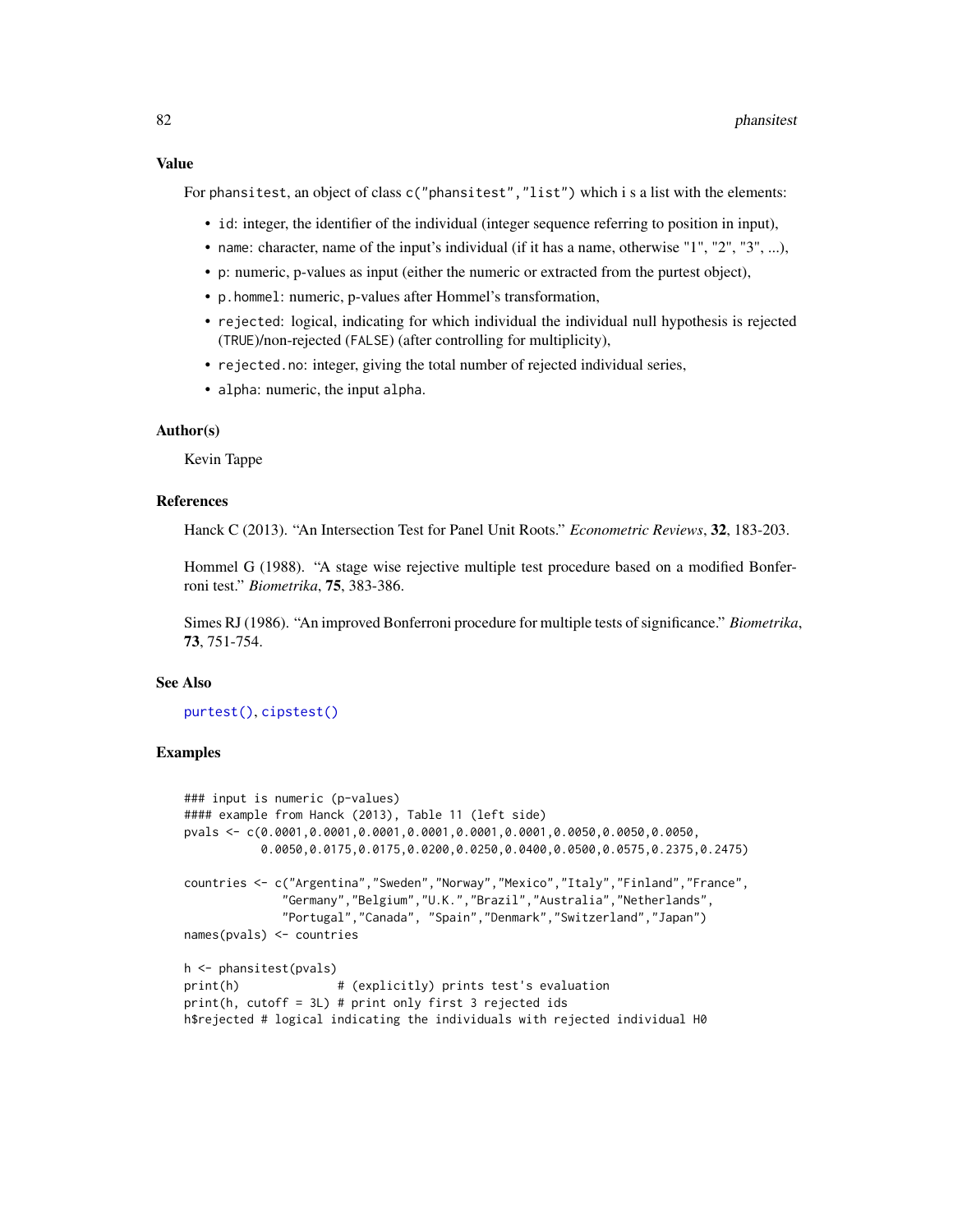```
### input is a (suitable) purtest object
data("Grunfeld", package = "plm")
y <- data.frame(split(Grunfeld$inv, Grunfeld$firm))
obj \le purtest(y, pmax = 4, exo = "intercept", test = "madwu")
phansitest(obj)
```
#### pht *Hausman–Taylor Estimator for Panel Data*

# Description

The Hausman–Taylor estimator is an instrumental variable estimator without external instruments (function deprecated).

# Usage

```
pht(
  formula,
  data,
  subset,
 na.action,
 model = c("ht", "am", "bms"),index = NULL,
  ...
)
## S3 method for class 'pht'
summary(object, ...)
## S3 method for class 'summary.pht'
print(
 x,
  digits = max(3, getOption("digits") - 2),width = getOption("width"),
  subset = NULL,...
\mathcal{L}
```
# Arguments

| formula   | a symbolic description for the model to be estimated,                                                                                                     |
|-----------|-----------------------------------------------------------------------------------------------------------------------------------------------------------|
| data      | adata.frame.                                                                                                                                              |
| subset    | see $\text{Im}(\cdot)$ for "plm", a character or numeric vector indicating a subset of the table<br>of coefficient to be printed for "print.summary.plm", |
| na.action | see $lm()$ .                                                                                                                                              |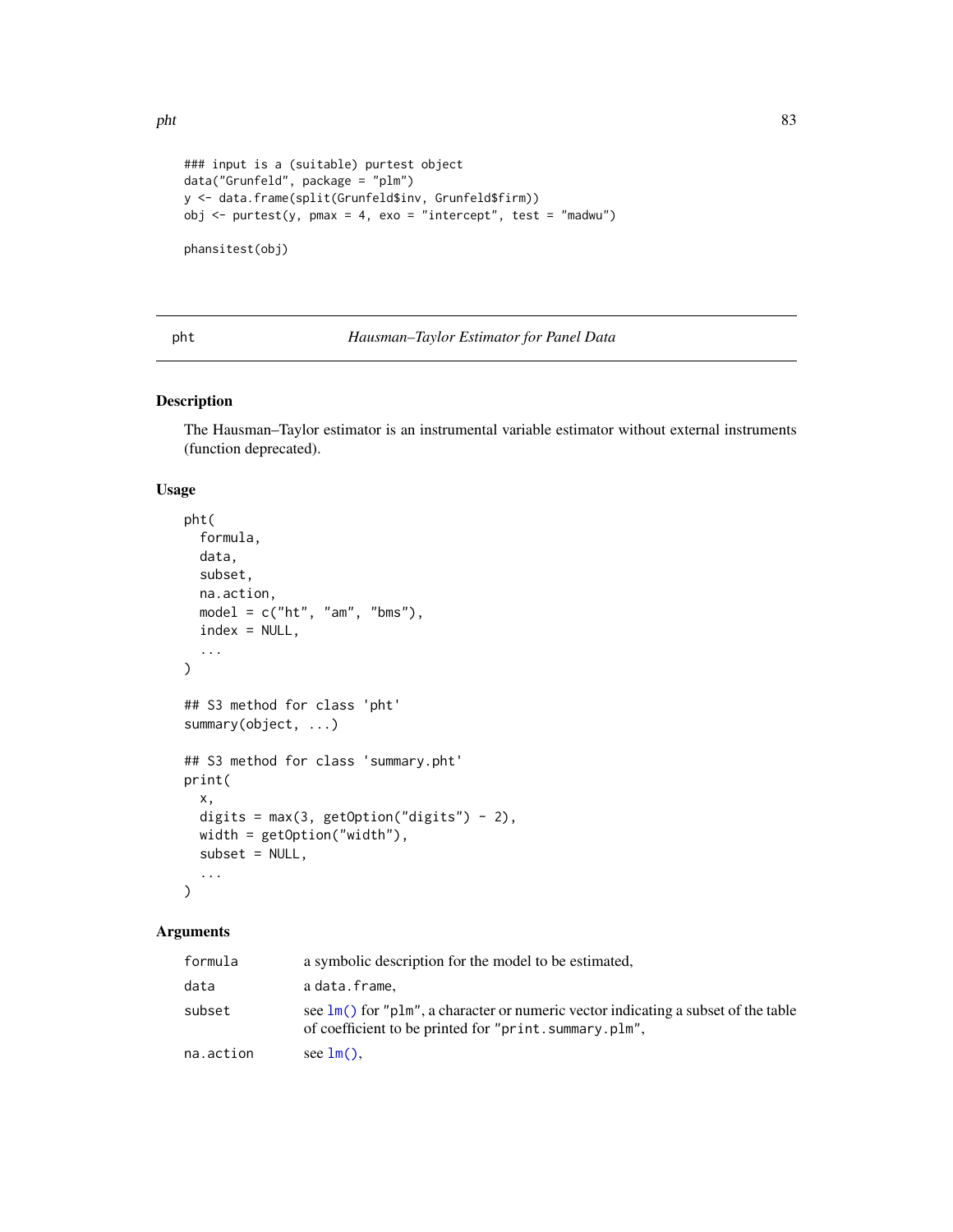| model     | one of "ht" for Hausman–Taylor, "am" for Amemiya–MaCurdy and "bms" for<br>Breusch-Mizon-Schmidt, |
|-----------|--------------------------------------------------------------------------------------------------|
| index     | the indexes.                                                                                     |
| $\cdots$  | further arguments.                                                                               |
| object, x | an object of class "plm",                                                                        |
| digits    | digits,                                                                                          |
| width     | the maximum length of the lines in the print output,                                             |

#### Details

pht estimates panels models using the Hausman–Taylor estimator, Amemiya–MaCurdy estimator, or Breusch–Mizon–Schmidt estimator, depending on the argument model. The model is specified as a two–part formula, the second part containing the exogenous variables.

# Value

An object of class c("pht","plm","panelmodel").

A "pht" object contains the same elements as plm object, with a further argument called varlist which describes the typology of the variables. It has summary and print. summary methods.

#### Note

The function pht is deprecated. Please use function plm to estimate Taylor–Hausman models like this with a three-part formula as shown in the example:

plm(<formula>, random.method = "ht", model = "random", inst.method = "baltagi"). The Amemiya– MaCurdy estimator and the Breusch–Mizon–Schmidt estimator is computed likewise with plm.

# Author(s)

Yves Croissant

#### References

(Amemiya and MaCurdy 1986) (Baltagi 2013) (Breusch et al. 1989) (Hausman and Taylor 1981)

```
## replicates Baltagi (2005, 2013), table 7.4; Baltagi (2021), table 7.5
## preferred way with plm()
data("Wages", package = "plm")
ht \le- plm(lwage \sim wks + south + smsa + married + exp + I(exp \land 2) +
              bluecol + ind + union + sex + black + ed |
              bluecol + south + smsa + ind + sex + black |
              wks + married + union + exp + I(exp \land 2),
```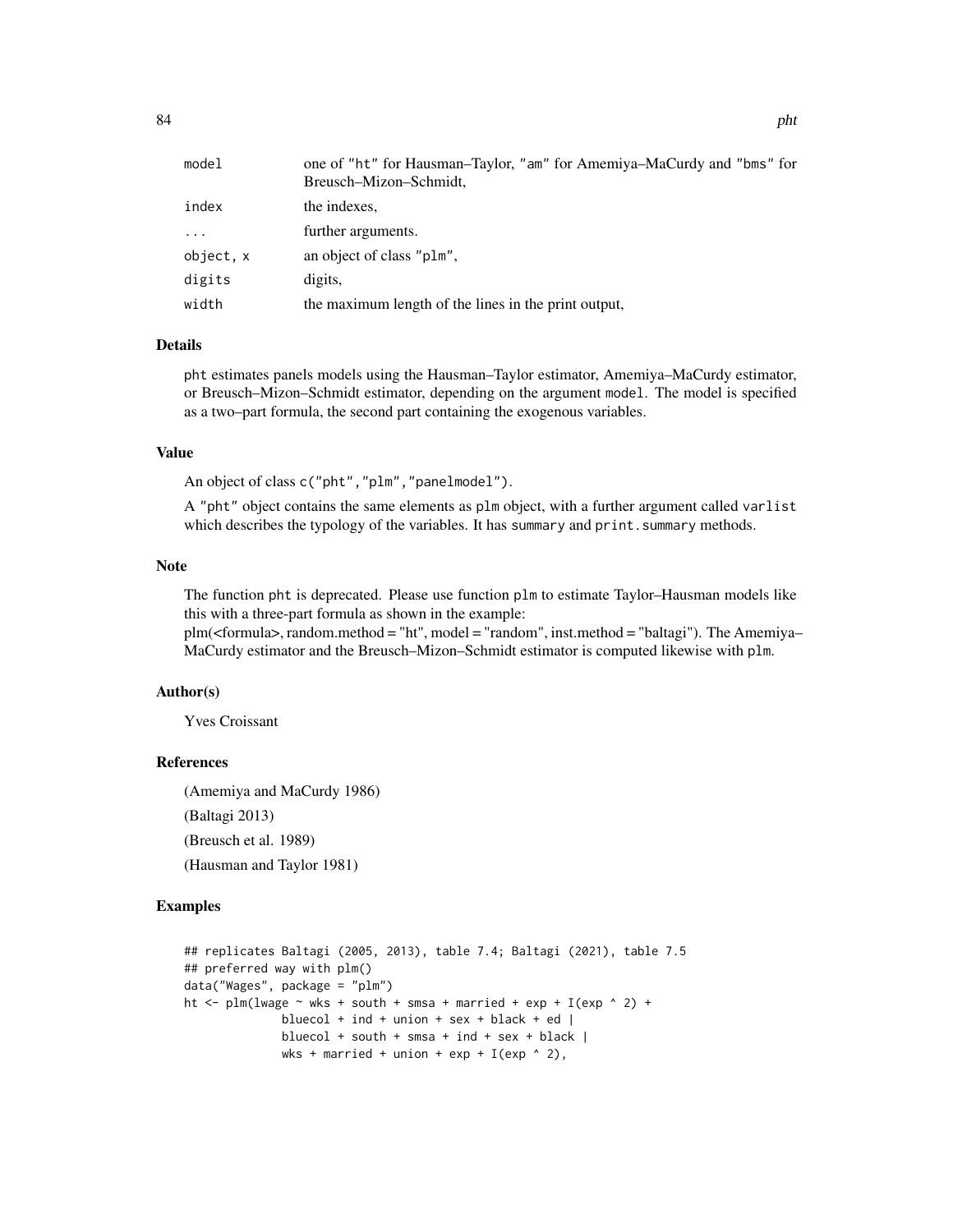phtest 85

```
data = Wages, index = 595,random.method = "ht", model = "random", inst.method = "baltagi")
summary(ht)
am \le plm(lwage \sim wks + south + smsa + married + exp + I(exp \land 2) +
             bluecol + ind + union + sex + black + ed |
             bluecol + south + smsa + ind + sex + black |
             wks + married + union + exp + I(exp \n^2),
         data = Wages, index = 595,random.method = "ht", model = "random", inst.method = "am")
summary(am)
## deprecated way with pht() for HT
#ht <- pht(lwage \sim wks + south + smsa + married + exp + I(exp^2) +
# bluecol + ind + union + sex + black + ed |
# sex + black + bluecol + south + smsa + ind,
# data = Wages, model = "ht", index = 595)
#summary(ht)
# deprecated way with pht() for AM
#am <- pht(lwage \sim wks + south + smsa + married + exp + I(exp^2) +
# bluecol + ind + union + sex + black + ed |
# sex + black + bluecol + south + smsa + ind,
# data = Wages, model = "am", index = 595)
#summary(am)
```
# phtest *Hausman Test for Panel Models*

#### **Description**

Specification test for panel models.

#### Usage

```
phtest(x, \ldots)## S3 method for class 'formula'
phtest(
  x,
  data,
  model = c("within", "random"),
  effect = c("individual", "time", "twoways"),
 method = c("chisq", "aux"),
  index = NULL,vcov = NULL,...
)
```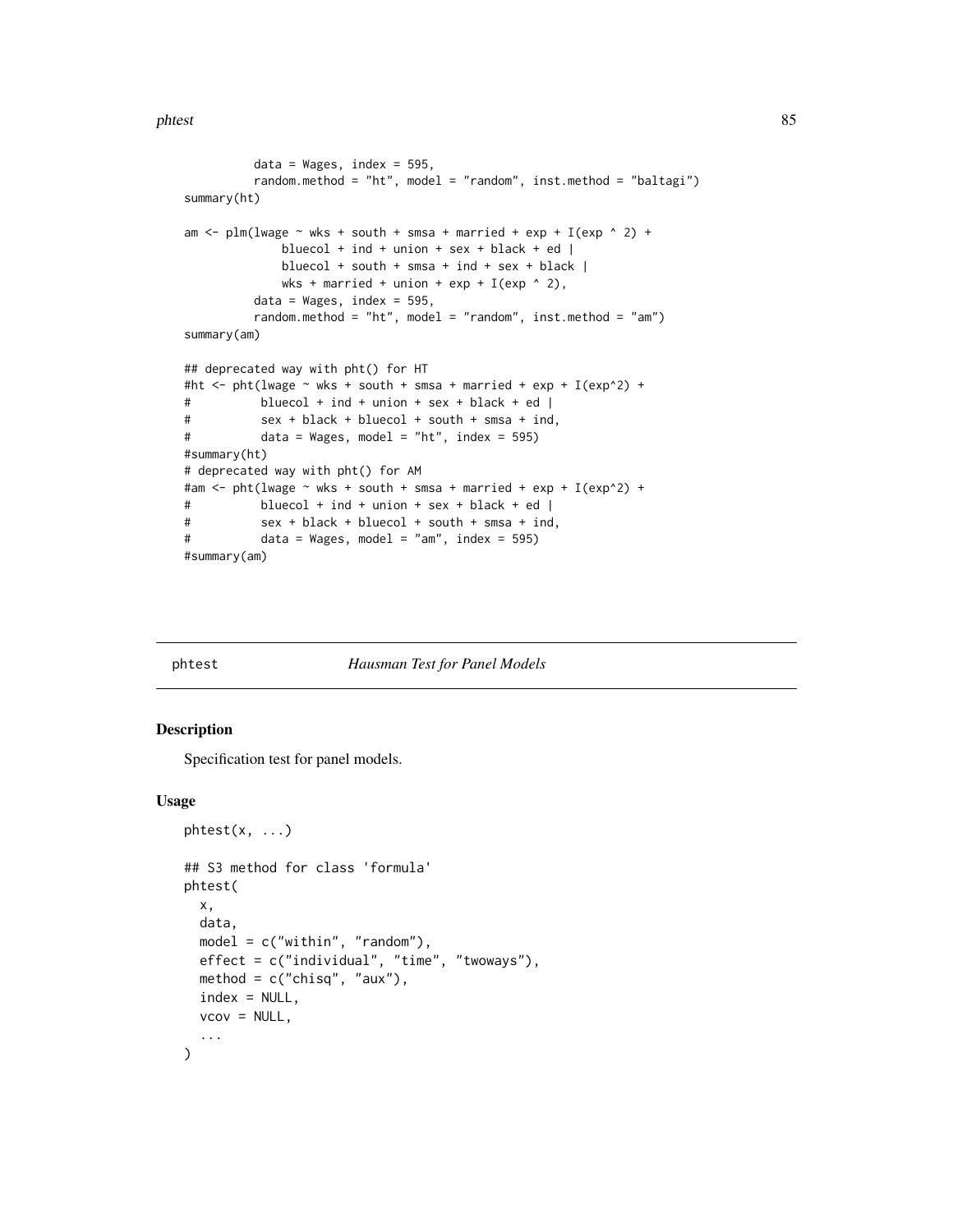86 phtest and the state of the state of the state of the state of the state of the state of the state of the state of the state of the state of the state of the state of the state of the state of the state of the state of

```
## S3 method for class 'panelmodel'
Bhtest(x, x2, \ldots)
```
# **Arguments**

| X              | an object of class "panelmodel" or "formula",                                                                                              |
|----------------|--------------------------------------------------------------------------------------------------------------------------------------------|
| $\ddots$ .     | further arguments to be passed on (currently none).                                                                                        |
| data           | a data.frame,                                                                                                                              |
| model          | a character vector containing the names of two models (length (model) must be<br>2),                                                       |
| effect         | a character specifying the effect to be introduced to both models, one of "individual",<br>"time", or "twoways" (only for formula method), |
| method         | one of "chisq" or "aux",                                                                                                                   |
| index          | an optional vector of index variables,                                                                                                     |
| <b>VCOV</b>    | an optional covariance function,                                                                                                           |
| x <sub>2</sub> | an object of class "panelmodel" (only for panelmodel method/interface),                                                                    |

# Details

The Hausman test (sometimes also called Durbin–Wu–Hausman test) is based on the difference of the vectors of coefficients of two different models. The panelmodel method computes the original version of the test based on a quadratic form (Hausman 1978). The formula method, if method = "chisq" (default), computes the original version of the test based on a quadratic form; if method ="aux" then the auxiliary-regression-based version as in Wooldridge (2010), Sec.10.7.3. Only the latter can be robustified by specifying a robust covariance estimator as a function through the argument vcov (see Examples).

The effect argument is only relevant for the formula method/interface and is then applied to both models. For the panelmodel method/interface, the test is run with the effects of the already estimated models.

The equivalent tests in the **one-way** case using a between model (either "within vs. between" or "random vs. between") (see Hausman and Taylor 1981 or Baltagi 2013 Sec.4.3) can also be performed by phtest, but only for test = "chisq", not for the regression-based test. NB: These equivalent tests using the between model do not extend to the two-ways case. There are, however, some other equivalent tests, (see Kang 1985 or Baltagi 2013 Sec.4.3.7), but those are unsupported by phtest.

# Value

An object of class "htest".

#### Author(s)

Yves Croissant, Giovanni Millo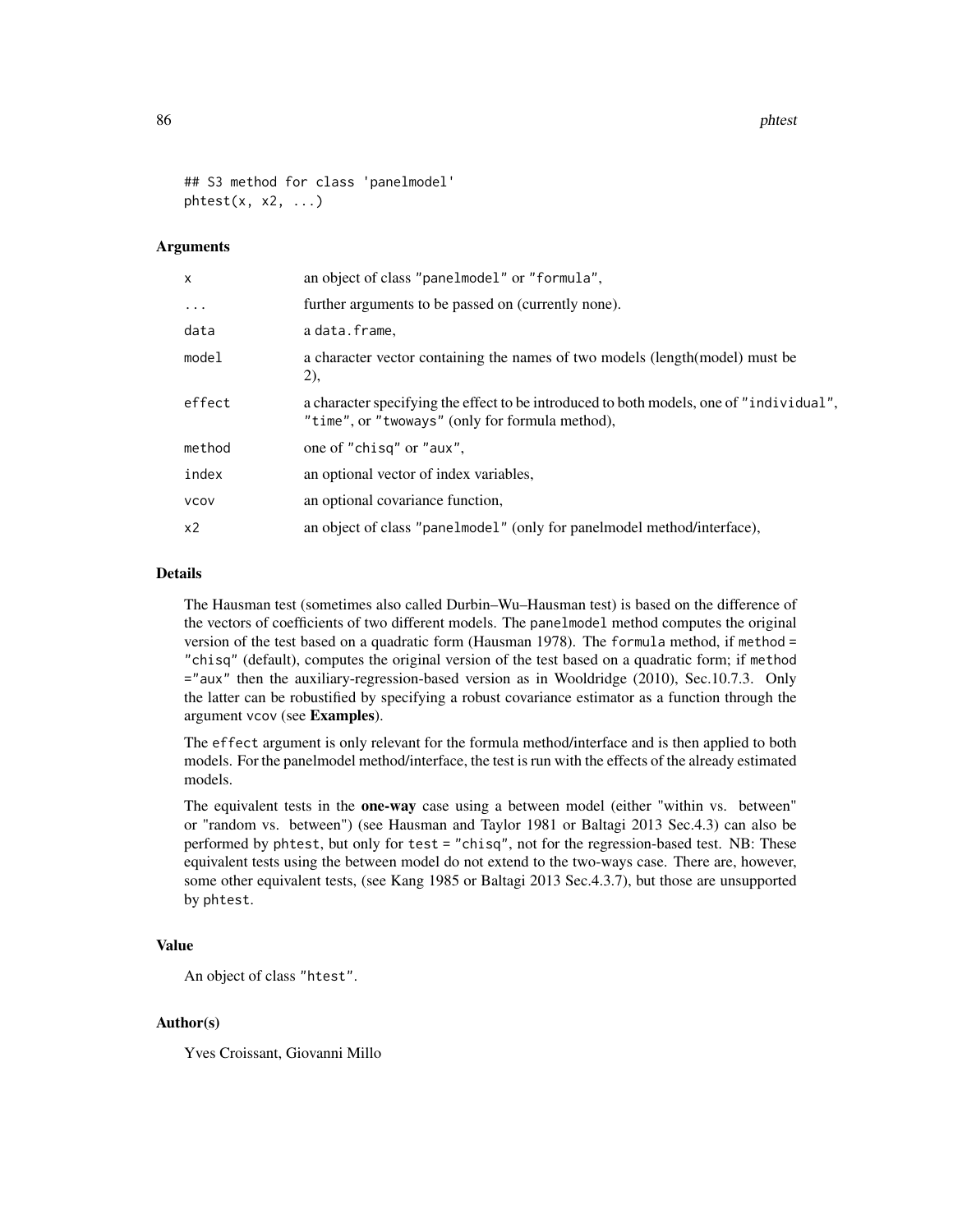piest 87 and 87 and 87 and 87 and 87 and 87 and 87 and 87 and 87 and 87 and 87 and 87 and 87 and 87 and 87 and

# References

Hausman JA (1978). "Specification Tests in Econometrics." *Econometrica*, 46, 1251–1271.

Hausman JA, Taylor WE (1981). "Panel Data and Unobservable Individual Effects." *Econometrica*, 49, 1377–1398.

Kang S (1985). "A note on the equivalence of specification tests in the two-factor multivariate variance components model." *Journal of Econometrics*, 28(2), 193 - 203. ISSN 0304-4076, [https:](https://www.sciencedirect.com/science/article/pii/0304407685901198) [//www.sciencedirect.com/science/article/pii/0304407685901198](https://www.sciencedirect.com/science/article/pii/0304407685901198).

Wooldridge JM (2010). *Econometric Analysis of Cross–Section and Panel Data*, 2nd edition. MIT Press.

Baltagi BH (2013). *Econometric Analysis of Panel Data*, 5th edition. John Wiley and Sons ltd.

# Examples

```
data("Gasoline", package = "plm")
form <- lgaspcar ~ lincomep + lrpmg + lcarpcap
wi <- plm(form, data = Gasoline, model = "within")
re <- plm(form, data = Gasoline, model = "random")
phtest(wi, re)
phtest(form, data = Gasoline)
phtest(form, data = Gasoline, effect = "time")
# Regression-based Hausman test
phtest(form, data = Gasoline, method = "aux")
# robust Hausman test with vcov supplied as a function and
# with additional parameters
phtest(form, data = Gasoline, method = "aux", vcov = vcovHC)phtest(form, data = Gasoline, method = "aux",
 vcov = function(x) vcovHC(x, method="white2", type="HC3"))
```
piest *Chamberlain estimator and test for fixed effects*

#### Description

General estimator useful for testing the within specification

# Usage

```
piest(formula, data, subset, na.action, index = NULL, robust = TRUE, ...)
## S3 method for class 'piest'
print(x, \ldots)## S3 method for class 'piest'
```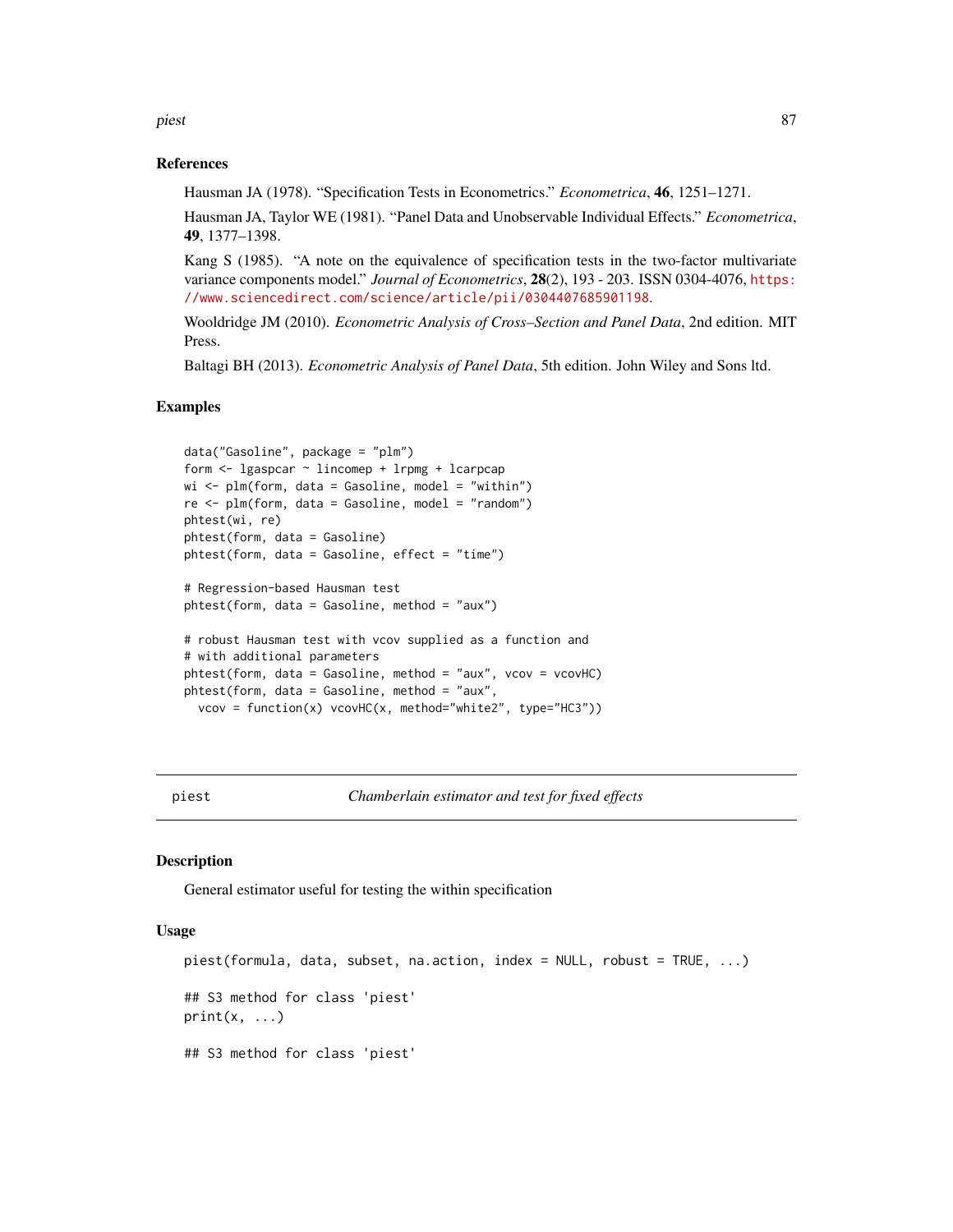```
summary(object, ...)
## S3 method for class 'summary.piest'
print(
  x,
 digits = max(3, getOption("digits") - 2),
 width = getOption("width"),
 subset = NULL,...
\mathcal{L}
```
# Arguments

| formula   | a symbolic description for the model to be estimated,                                                                            |
|-----------|----------------------------------------------------------------------------------------------------------------------------------|
| data      | a data.frame,                                                                                                                    |
| subset    | see $lm()$ .                                                                                                                     |
| na.action | see $lm()$ ,                                                                                                                     |
| index     | the indexes.                                                                                                                     |
| robust    | logical, if FALSE, the error is assumed to be spherical, if TRUE, a robust estima-<br>tion of the covariance matrix is computed, |
|           | further arguments.                                                                                                               |
| object, x | an object of class "piest" and of class "summary.piest" for the print method<br>of summary for piest objects,                    |
| digits    | number of digits for printed output,                                                                                             |
| width     | the maximum length of the lines in the printed output,                                                                           |

# Details

The Chamberlain method consists in using the covariates of all the periods as regressors. It allows to test the within specification.

# Value

An object of class "piest".

# Author(s)

Yves Croissant

# References

Chamberlain G (1982). "Multivariate regression models for panel data." *Journal of Econometrics*, 18, 5–46.

# See Also

[aneweytest\(\)](#page-4-0)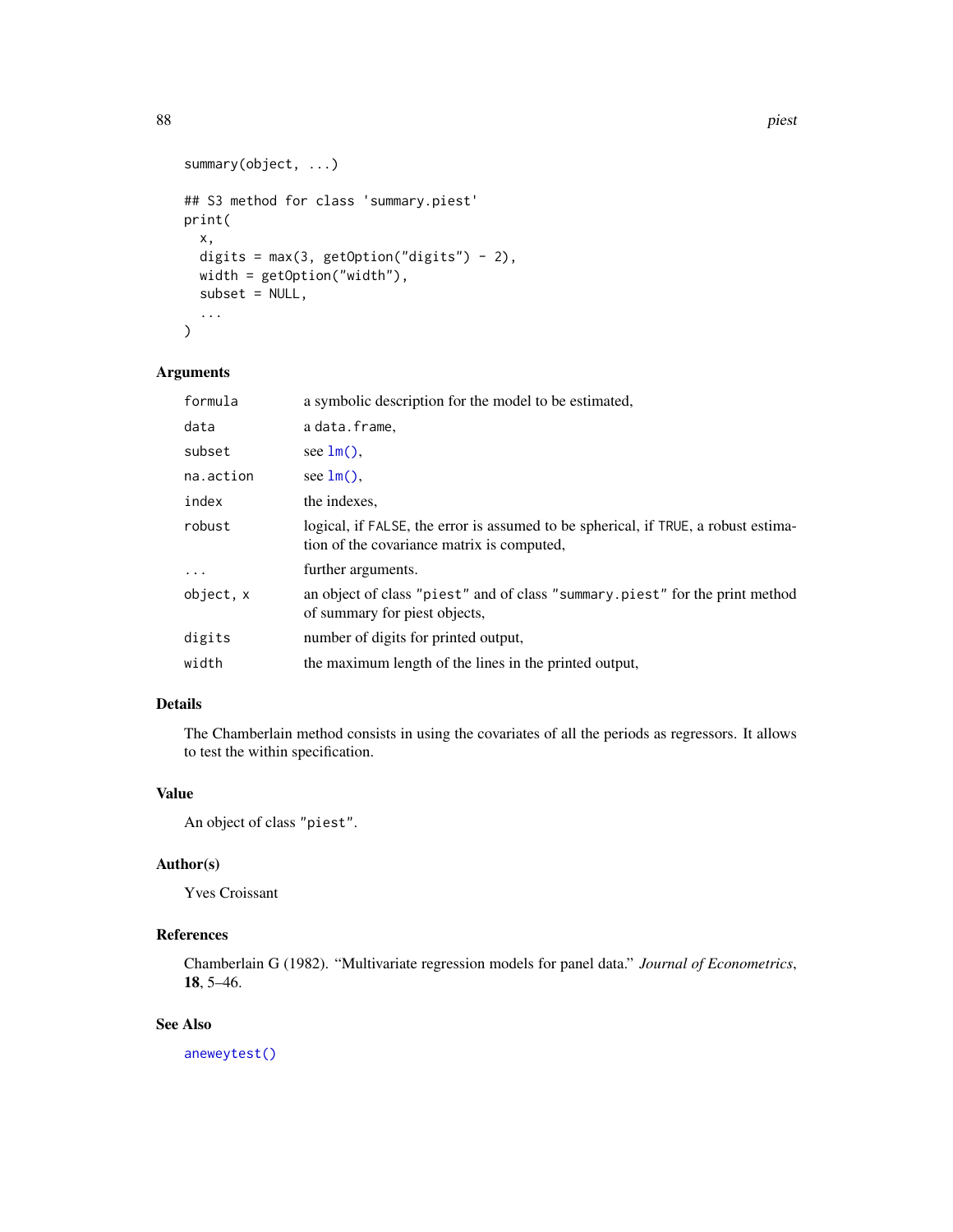pldv 89

# Examples

```
data("RiceFarms", package = "plm")
pirice <- piest(log(goutput) ~ log(seed) + log(totlabor) + log(size), RiceFarms, index = "id")
summary(pirice)
```
pldv *Panel estimators for limited dependent variables*

# Description

Fixed and random effects estimators for truncated or censored limited dependent variable

# Usage

```
pldv(
  formula,
  data,
  subset,
  weights,
  na.action,
  model = c("fd", "random", "pooling"),
  index = NULL,
  R = 20,
  start = NULL,
  lower = 0,
  upper = +Inf,
  objfun = c("lsq", "lad"),sample = c("cens", "trunc"),
  ...
\mathcal{L}
```
# Arguments

| formula   | a symbolic description for the model to be estimated, |
|-----------|-------------------------------------------------------|
| data      | adata.frame.                                          |
| subset    | see lm.                                               |
| weights   | see lm.                                               |
| na.action | see 1m.                                               |
| model     | one of "fd", "random", or "pooling",                  |
| index     | the indexes, see $pdata$ . $frame()$ .                |
| R         | the number of points for the gaussian quadrature,     |
| start     | a vector of starting values,                          |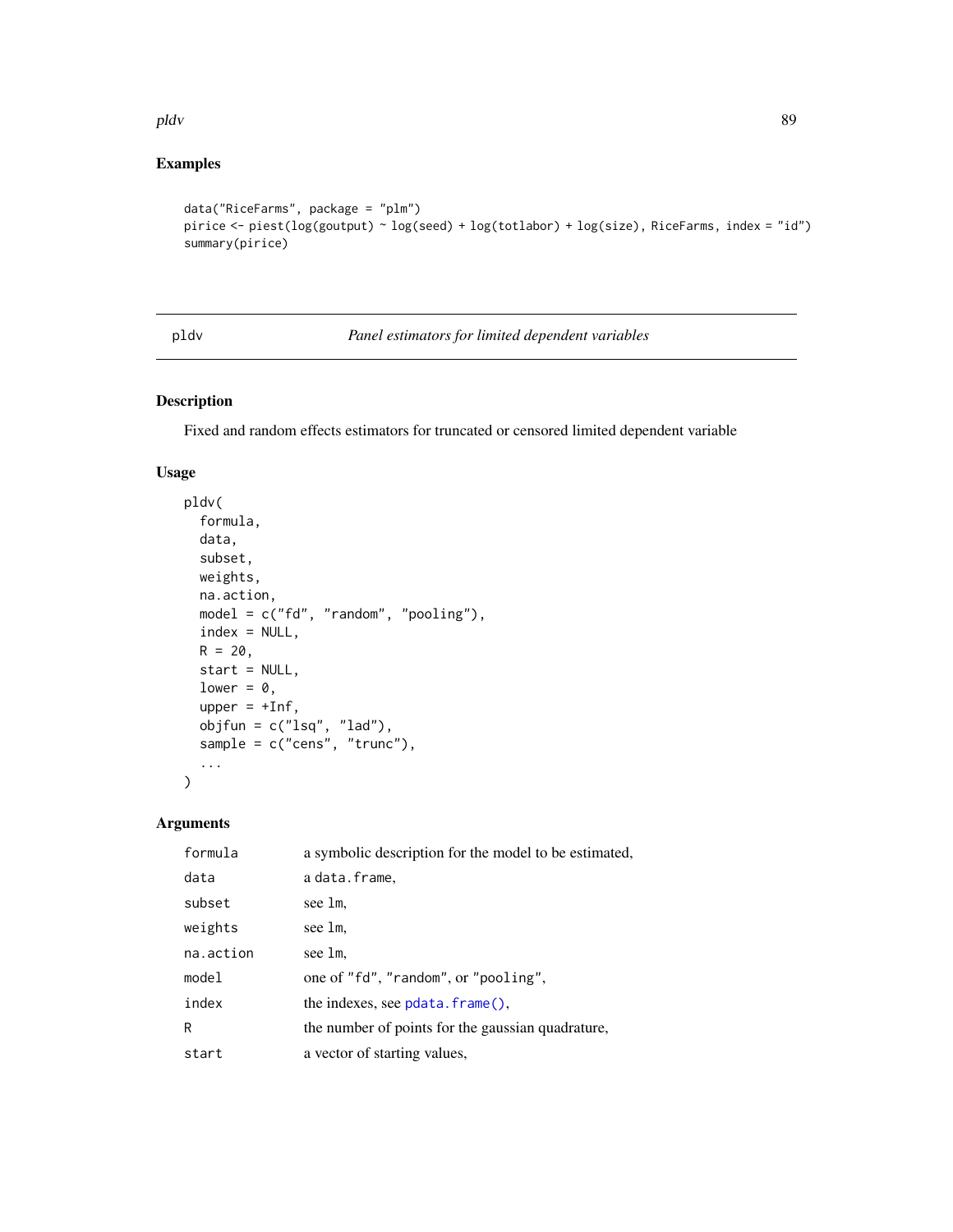| lower     | the lower bound for the censored/truncated dependent variable,                                                                                                                                                                                                                                        |
|-----------|-------------------------------------------------------------------------------------------------------------------------------------------------------------------------------------------------------------------------------------------------------------------------------------------------------|
| upper     | the upper bound for the censored/truncated dependent variable,                                                                                                                                                                                                                                        |
| objfun    | the objective function for the fixed effect model (model = "fd", irrelevant for<br>other values of the model argument): one of "lsq" for least squares (minimise<br>sum of squares of the residuals) and "lad" for least absolute deviations (min-<br>imise sum of absolute values of the residuals). |
| sample    | "cens" for a censored (tobit-like) sample, "trunc" for a truncated sample,                                                                                                                                                                                                                            |
| $\ddotsc$ | further arguments.                                                                                                                                                                                                                                                                                    |

# Details

pldv computes two kinds of models: a LSQ/LAD estimator for the first-difference model (model = "fd") and a maximum likelihood estimator with an assumed normal distribution for the individual effects (model = "random" or "pooling").

For maximum-likelihood estimations, pldv uses internally function  $maxList$ : :maxLik() (from package **[maxLik](https://CRAN.R-project.org/package=maxLik)**).

# Value

For model = "fd", an object of class c("plm","panelmodel"), for model = "random" and model = "pooling" an object of class c("maxLik","maxim").

# Author(s)

Yves Croissant

# References

Honoré BE (1992). "Trimmed LAD and least squares estimation of truncated and censored regression models with fixed effects." *Econometrica*, 60(3).

```
## as these examples take a bit of time, do not run them automatically
## Not run:
data("Donors", package = "pder")
library("plm")
pDonors <- pdata.frame(Donors, index = "id")
# replicate Landry/Lange/List/Price/Rupp (2010), online appendix, table 5a, models A and B
modA \leq pldv(donation \sim treatment + prcontr, data = pDonors,
            model = "random", method = "bfgs")
summary(modA)
modB \leq- pldv(donation \sim treatment * prcontr - prcontr, data = pDonors,
            model = "random", method = "bfgs")summary(modB)
## End(Not run)
```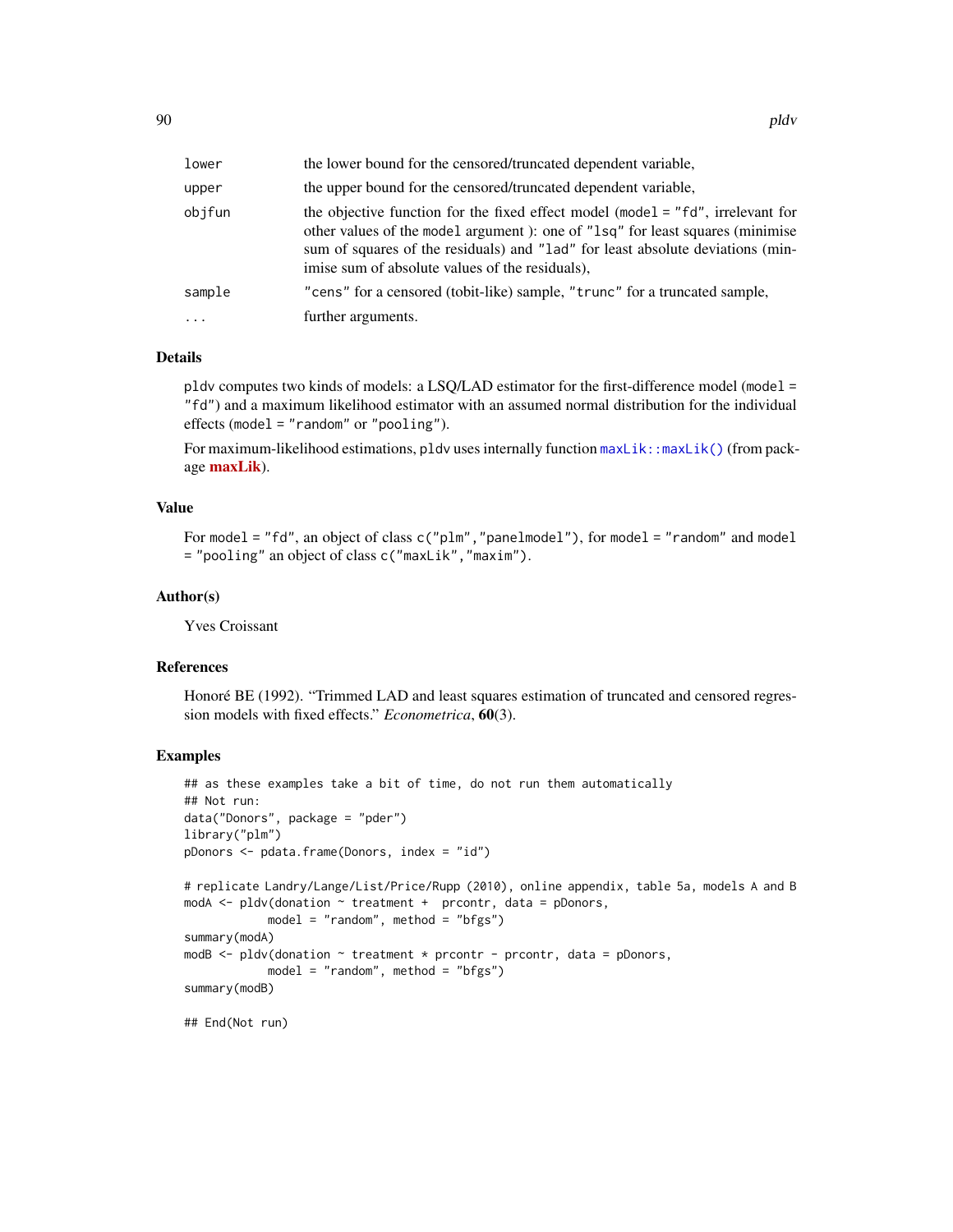# Description

Linear models for panel data estimated using the lm function on transformed data.

# Usage

```
plm(
  formula,
  data,
  subset,
 weights,
  na.action,
  effect = c("individual", "time", "twoways", "nested"),
  model = c("within", "random", "ht", "between", "pooling", "fd"),
  random.method = NULL,
  random.models = NULL,
  random.dfcor = NULL,
  inst.method = c("bvk", "baltagi", "am", "bms"),
  restrict.matrix = NULL,
  restrict.rhs = NULL,
  index = NULL,
  ...
\mathcal{L}## S3 method for class 'plm.list'
print(
  x,
 digits = max(3, getOption("digits") - 2),width = getOption("width"),
  ...
\mathcal{L}## S3 method for class 'panelmodel'
terms(x, \ldots)## S3 method for class 'panelmodel'
vcov(object, ...)
## S3 method for class 'panelmodel'
fitted(object, ...)
## S3 method for class 'panelmodel'
residuals(object, ...)
```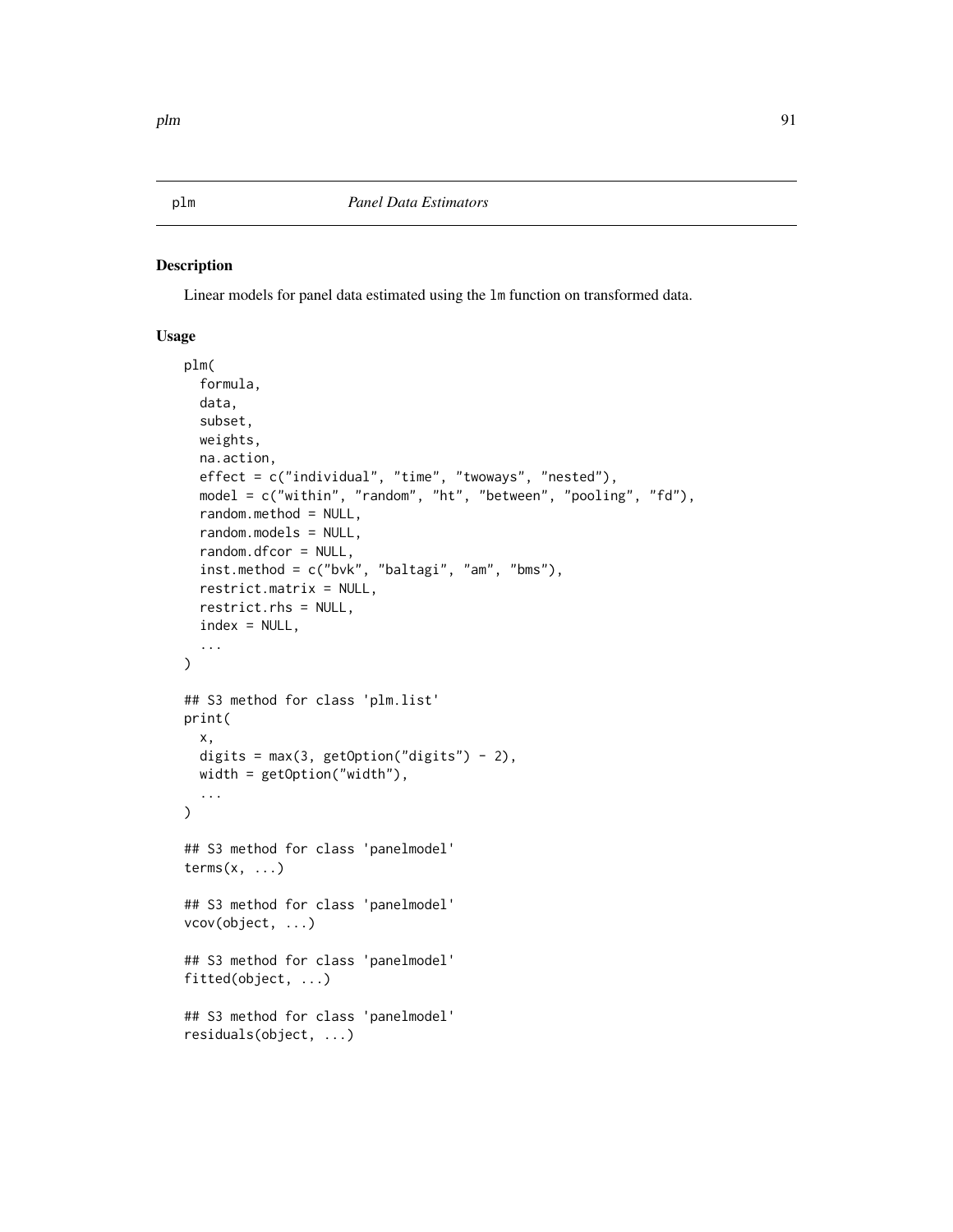```
## S3 method for class 'panelmodel'
df.residual(object, ...)
## S3 method for class 'panelmodel'
coef(object, ...)
## S3 method for class 'panelmodel'
print(
  x,
  digits = max(3, getOption("digits") - 2),width = getOption("width"),
  ...
)
## S3 method for class 'panelmodel'
update(object, formula., ..., evaluate = TRUE)
## S3 method for class 'panelmodel'
deviance(object, model = NULL, ...)## S3 method for class 'plm'
predict(object, new data = NULL, ...)## S3 method for class 'plm'
formula(x, \ldots)## S3 method for class 'plm'
plot(
 x,
  dx = 0.2,
 N = NULL,seed = 1,
 within = TRUE,
 pooling = TRUE,
 between = FALSE,
  random = FALSE,
  ...
\mathcal{L}## S3 method for class 'plm'
residuals(object, model = NULL, effect = NULL, ...)## S3 method for class 'plm'
fitted(object, model = NULL, effect = NULL, ...)
```
# Arguments

formula a symbolic description for the model to be estimated,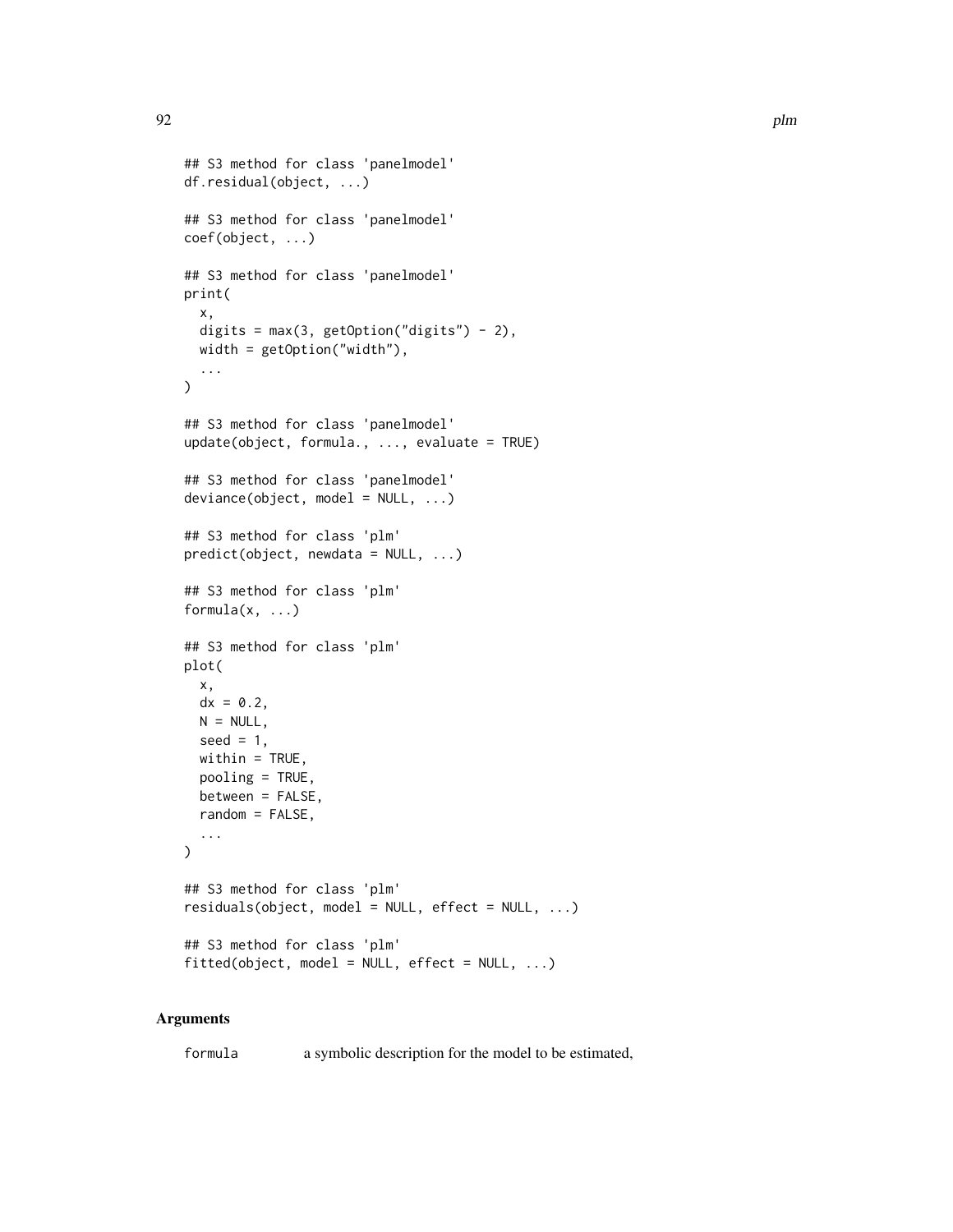| data            | a data.frame,                                                                                                                                                                                                      |
|-----------------|--------------------------------------------------------------------------------------------------------------------------------------------------------------------------------------------------------------------|
| subset          | see stats:: $lm()$ ,                                                                                                                                                                                               |
| weights         | see stats:: $lm(),$                                                                                                                                                                                                |
| na.action       | see stats:: $lm()$ ; currently, not fully supported,                                                                                                                                                               |
| effect          | the effects introduced in the model, one of "individual", "time", "twoways",<br>or "nested".                                                                                                                       |
| model           | one of "pooling", "within", "between", "random" "fd", or "ht",                                                                                                                                                     |
| random.method   | method of estimation for the variance components in the random effects model,<br>one of "swar" (default), "amemiya", "walhus", "nerlove"; for Hausman-Taylor<br>estimation set to "ht" (see Details and Examples), |
| random.models   | an alternative to the previous argument, the models used to compute the variance<br>components estimations are indicated,                                                                                          |
| random.dfcor    | a numeric vector of length 2 indicating which degree of freedom should be used,                                                                                                                                    |
| inst.method     | the instrumental variable transformation: one of "bvk", "baltagi", "am", or<br>"bms" (see also Details),                                                                                                           |
| restrict.matrix |                                                                                                                                                                                                                    |
|                 | a matrix which defines linear restrictions on the coefficients,                                                                                                                                                    |
| restrict.rhs    | the right hand side vector of the linear restrictions on the coefficients,                                                                                                                                         |
| index           | the indexes,                                                                                                                                                                                                       |
| .               | further arguments.                                                                                                                                                                                                 |
| x, object       | an object of class "plm",                                                                                                                                                                                          |
| digits          | number of digits for printed output,                                                                                                                                                                               |
| width           | the maximum length of the lines in the printed output,                                                                                                                                                             |
| formula.        | a new formula for the update method,                                                                                                                                                                               |
| evaluate        | a boolean for the update method, if TRUE the updated model is returned, if FALSE<br>the call is returned,                                                                                                          |
| newdata         | the new data set for the predict method,                                                                                                                                                                           |
| dx              | the half-length of the individual lines for the plot method (relative to x range),                                                                                                                                 |
| Ν               | the number of individual to plot,                                                                                                                                                                                  |
| seed            | the seed which will lead to individual selection,                                                                                                                                                                  |
| within          | if TRUE, the within model is plotted,                                                                                                                                                                              |
| pooling         | if TRUE, the pooling model is plotted,                                                                                                                                                                             |
| between         | if TRUE, the between model is plotted,                                                                                                                                                                             |
| random          | if TRUE, the random effect model is plotted,                                                                                                                                                                       |

# Details

plm is a general function for the estimation of linear panel models. It supports the following estimation methods: pooled OLS (model = "pooling"), fixed effects ("within"), random effects ("random"), first–differences ("fd"), and between ("between"). It supports unbalanced panels and two–way effects (although not with all methods).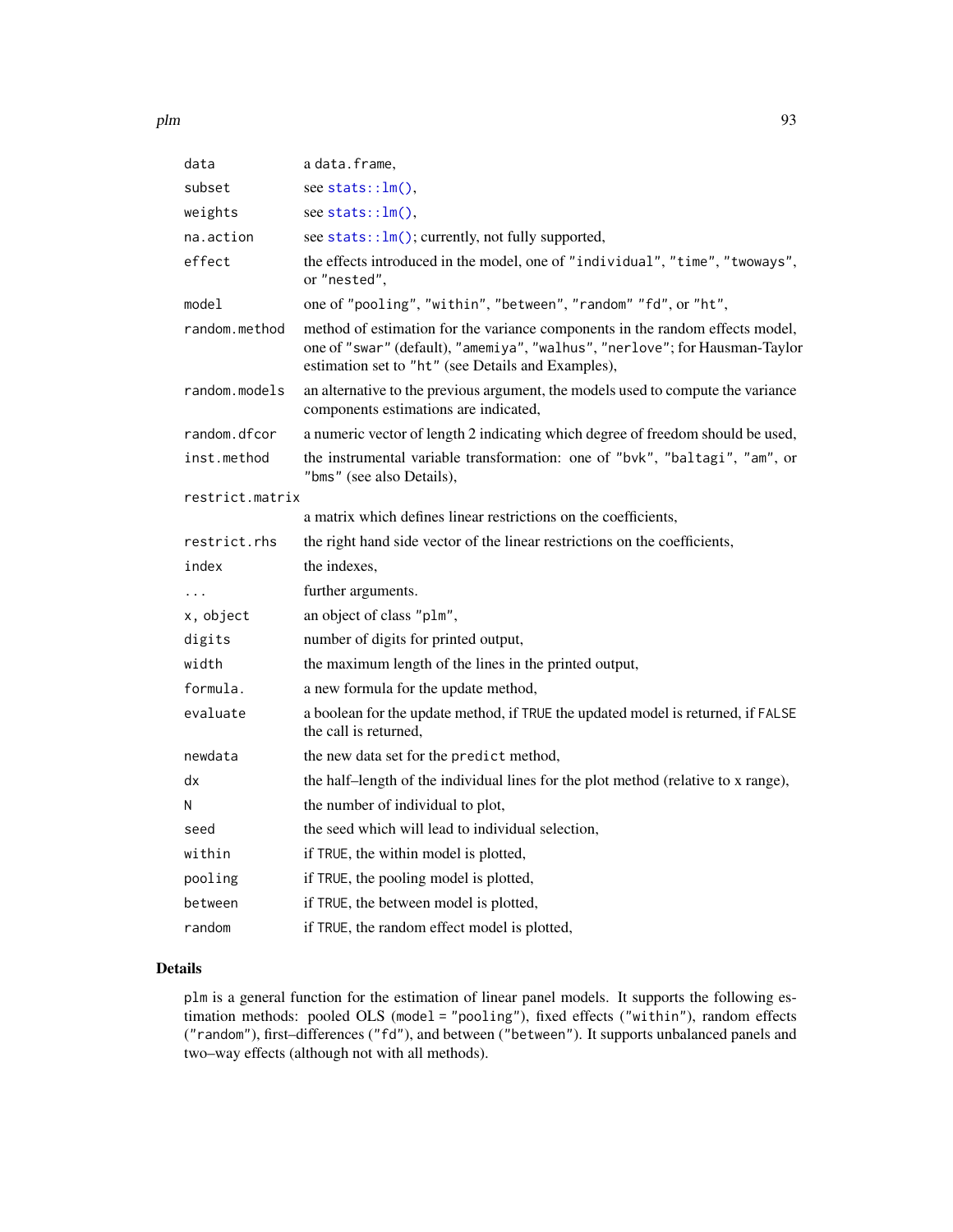For random effects models, four estimators of the transformation parameter are available by setting random.method to one of "swar" (Swamy and Arora 1972) (default), "amemiya" (Amemiya 1971), "walhus" (Wallace and Hussain 1969), or "nerlove" (Nerlove 1971) (see below for Hausman-Taylor instrumental variable case).

For first–difference models, the intercept is maintained (which from a specification viewpoint amounts to allowing for a trend in the levels model). The user can exclude it from the estimated specification the usual way by adding "-1" to the model formula.

Instrumental variables estimation is obtained using two–part formulas, the second part indicating the instrumental variables used. This can be a complete list of instrumental variables or an update of the first part. If, for example, the model is  $y \sim x1 + x2 + x3$ , with x1 and x2 endogenous and z1 and z2 external instruments, the model can be estimated with:

- formula =  $y \sim x1 + x2 + x3$  |  $x3 + z1 + z2$ ,
- formula =  $y \sim x1 + x2 + x3$  | .  $-x1-x2+z1+z2$ .

If an instrument variable estimation is requested, argument inst.method selects the instrument variable transformation method:

- "bvk" (default) for Balestra and Varadharajan–Krishnakumar (1987),
- "baltagi" for Baltagi (1981),
- "am" for Amemiya and MaCurdy (1986),
- "bms" for Breusch et al. (1989).

The Hausman–Taylor estimator (Hausman and Taylor 1981) is computed with arguments random.method = "ht", model = "random", inst.method = "baltagi" (the other way with only model = "ht" is deprecated).

See also the vignettes for introductions to model estimations (and more) with examples.

# Value

An object of class "plm".

A "plm" object has the following elements :

| coefficients | the vector of coefficients,                                                                                                                                                                                                         |
|--------------|-------------------------------------------------------------------------------------------------------------------------------------------------------------------------------------------------------------------------------------|
| <b>VCOV</b>  | the variance–covariance matrix of the coefficients,                                                                                                                                                                                 |
| residuals    | the vector of residuals (these are the residuals of the (quasi-)demeaned model),                                                                                                                                                    |
| weights      | (only for weighted estimations) weights as specified,                                                                                                                                                                               |
| df.residual  | degrees of freedom of the residuals,                                                                                                                                                                                                |
| formula      | an object of class "Formula" describing the model,                                                                                                                                                                                  |
| model        | the model frame as a "pdata. frame" containing the variables used for estima-<br>tion: the response is in first column followed by the other variables, the individ-<br>ual and time indexes are in the 'index' attribute of model, |
| ercomp       | an object of class "ercomp" providing the estimation of the components of the<br>errors (for random effects models only),                                                                                                           |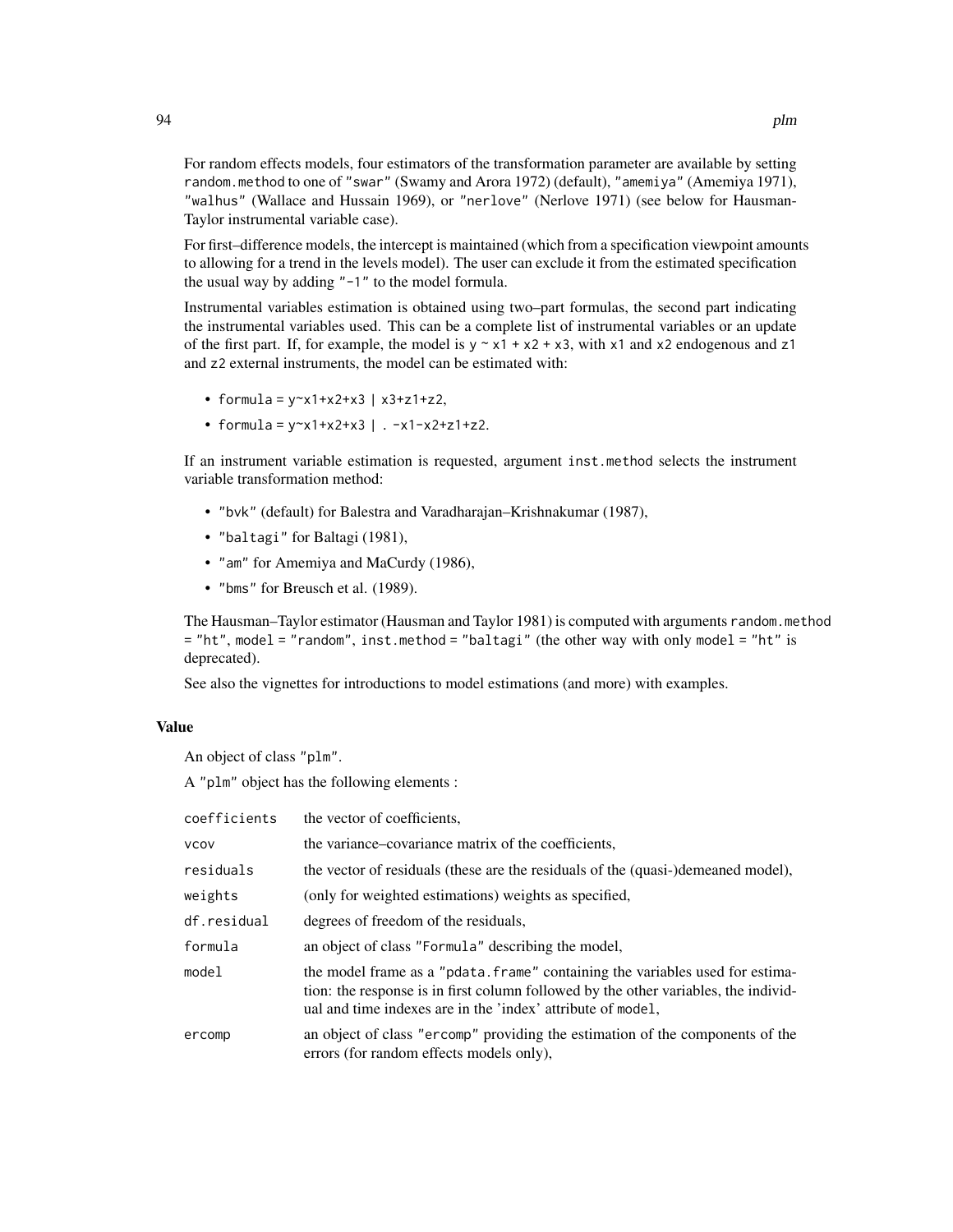| aliased | named logical vector indicating any aliased coefficients which are silently dropped<br>by plm due to linearly dependent terms (see also detect. $line(p)$ ), |
|---------|--------------------------------------------------------------------------------------------------------------------------------------------------------------|
| call    | the call.                                                                                                                                                    |

It has print, summary and print.summary methods. The summary method creates an object of class "summary.plm" that extends the object it is run on with information about (inter alia) F statistic and (adjusted) R-squared of model, standard errors, t–values, and p–values of coefficients, (if supplied) the furnished vcov, see [summary.plm\(\)](#page-137-0) for further details.

# Author(s)

Yves Croissant

#### References

Amemiya T (1971). "The Estimation of the Variances in a Variance–Components Model." *International Economic Review*, 12, 1–13.

Amemiya T, MaCurdy TE (1986). "Instrumental-Variable Estimation of an Error-Components Model." *Econometrica*, 54(4), 869-80.

Balestra P, Varadharajan–Krishnakumar J (1987). "Full Information Estimations of a System of Simultaneous Equations With Error Components." *Econometric Theory*, 3, 223–246.

Baltagi BH (1981). "Simultaneous Equations With Error Components." *Journal of Econometrics*, 17, 21–49.

Baltagi BH, Song SH, Jung BC (2001). "The unbalanced nested error component regression model." *Journal of Econometrics*, 101, 357-381.

Baltagi BH (2013). *Econometric Analysis of Panel Data*, 5th edition. John Wiley and Sons ltd.

Breusch TS, Mizon GE, Schmidt P (1989). "Efficient Estimation Using Panel Data." *Econometrica*, 57(3), 695-700.

Hausman JA, Taylor WE (1981). "Panel Data and Unobservable Individual Effects." *Econometrica*, 49, 1377–1398.

Nerlove M (1971). "Further Evidence on the Estimation of Dynamic Economic Relations from a Time–Series of Cross–Sections." *Econometrica*, 39, 359–382.

Swamy PAVB, Arora SS (1972). "The Exact Finite Sample Properties of the Estimators of Coefficients in the Error Components Regression Models." *Econometrica*, 40, 261–275.

Wallace TD, Hussain A (1969). "The Use of Error Components Models in Combining Cross Section With Time Series Data." *Econometrica*, 37(1), 55–72.

#### See Also

[summary.plm\(\)](#page-137-0) for further details about the associated summary method and the "summary.plm" object both of which provide some model tests and tests of coefficients. [fixef\(\)](#page-17-0) to compute the fixed effects for "within" models (=fixed effects models).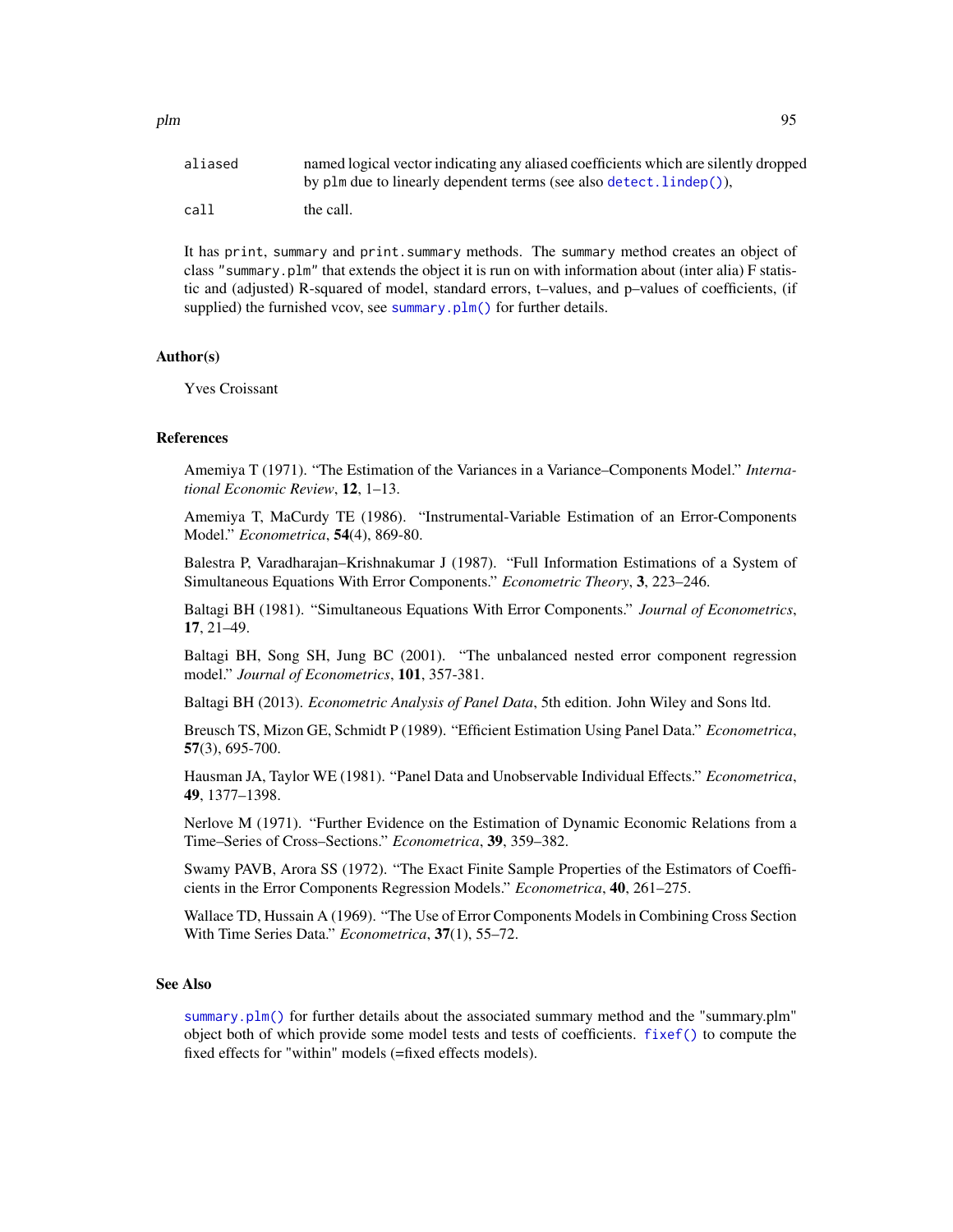```
data("Produc", package = "plm")
zz \le plm(log(gsp) \sim log(pcap) + log(pc) + log(emp) + unemp,
          data = Product, index = c("state", "year"))summary(zz)
# replicates some results from Baltagi (2013), table 3.1
data("Grunfeld", package = "plm")
p <- plm(inv ~ value + capital,
         data = Grunfeld, model = "pooling")
wi \leq plm(inv \sim value + capital,
          data = Grunfeld, model = "within", effect = "twoways")swar \leq plm(inv \sim value + capital,
            data = Grunfeld, model = "random", effect = "twoways")
amemiya \leq plm(inv \sim value + capital,
               data = Grunfeld, model = "random", random.method = "amemiya",effect = "twoways")
walhus \leq plm(inv \sim value + capital,
              data = Grunfeld, model = "random", random.method = "walhus",
              effect = "twoways")
# summary and summary with a furnished vcov (passed as matrix,
# as function, and as function with additional argument)
summary(wi)
summary(wi, vcov = vcovHC(wi))
summary(wi, vcov = vcovHC)
summary(wi, vcov = function(x) vcovHC(x, method = "white2"))
## nested random effect model
# replicate Baltagi/Song/Jung (2001), p. 378 (table 6), columns SA, WH
# == Baltagi (2013), pp. 204-205
data("Produc", package = "plm")
pProduc <- pdata.frame(Produc, index = c("state", "year", "region"))
form \leq log(gsp) \sim log(pc) + log(emp) + log(hwy) + log(water) + log(util) + unemp
summary(plm(form, data = pProduc, model = "random", effect = "nested"))
summary(plm(form, data = pProduc, model = "random", effect = "nested",
            random.method = "walhus"))
## Instrumental variable estimations
# replicate Baltagi (2013/2021), p. 133/162, table 7.1
data("Crime", package = "plm")
FE2SLS <- plm(lcrmrte ~ lprbarr + lpolpc + lprbconv + lprbpris + lavgsen +
                ldensity + lwcon + lwtuc + lwtrd + lwfir + lwser + lwmfg + lwfed +
                lwsta + lwloc + lpctymle + lpctmin + region + smsa + factor(year)
              | . - lprbarr - lpolpc + ltaxpc + lmix,
              data = Crime, model = "within")
```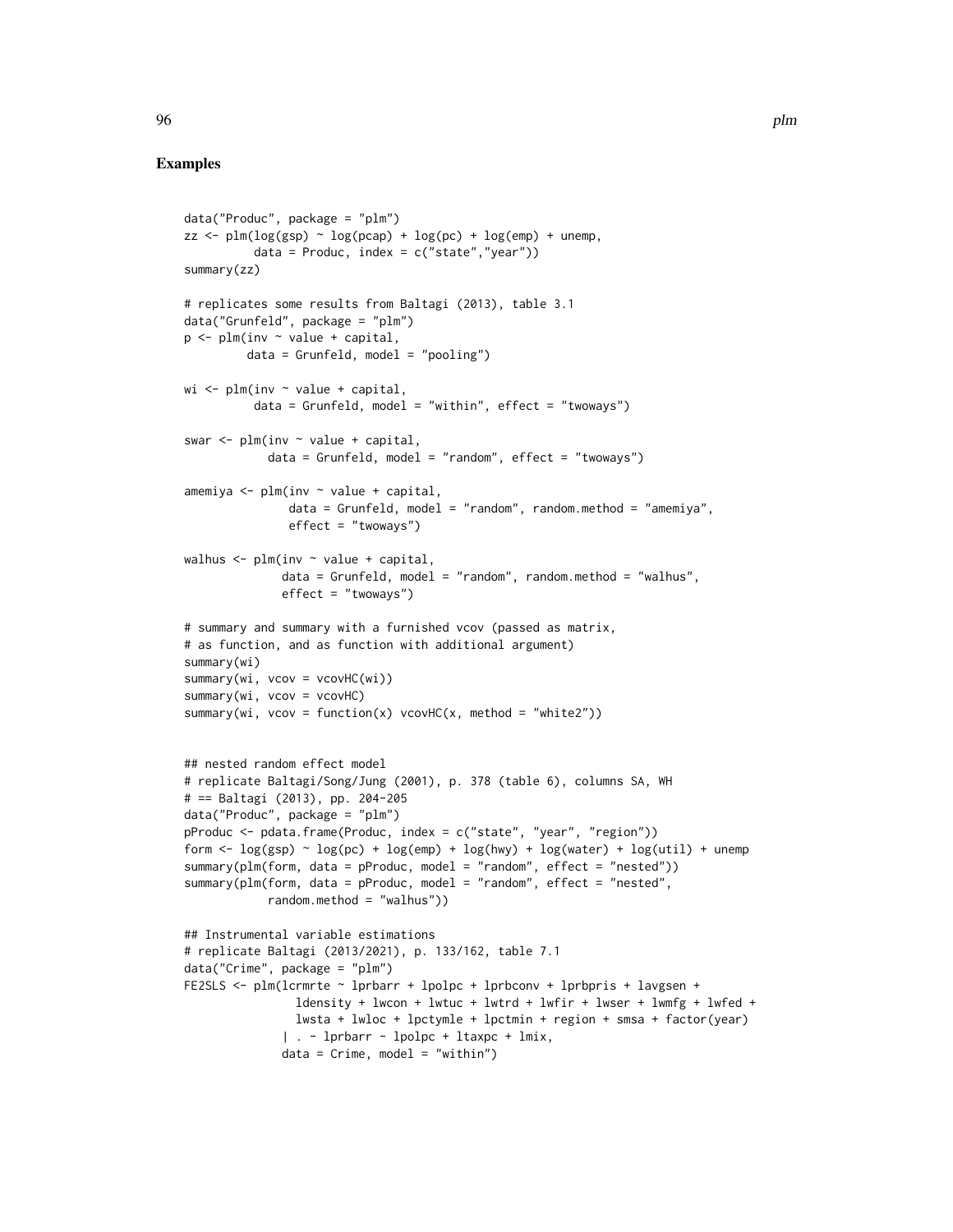```
G2SLS <- update(FE2SLS, model = "random", inst.method = "bvk")
EC2SLS <- update(G2SLS, model = "random", inst.method = "baltagi")
## Hausman-Taylor estimator and Amemiya-MaCurdy estimator
# replicate Baltagi (2005, 2013), table 7.4; Baltagi (2021), table 7.5
data("Wages", package = "plm")
ht \le plm(lwage \sim wks + south + smsa + married + exp + I(exp \land 2) +
              bluecol + ind + union + sex + black + ed |bluecol + south + smsa + ind + sex + black |wks + married + union + exp + I(exp \n^2),
          data = Wages, index = 595,random.method = "ht", model = "random", inst.method = "baltagi")
summary(ht)
am \le plm(lwage \sim wks + south + smsa + married + exp + I(exp \wedge 2) +
              bluecol + ind + union + sex + black + ed |
              bluecol + south + smsa + ind + sex + black |
              wks + married + union + exp + I(exp \land 2),
          data = Wages, index = 595,random.method = "ht", model = "random", inst.method = "am")
summary(am)
```
plm-deprecated *Deprecated functions of plm*

#### <span id="page-96-0"></span>Description

dynformula, pht, plm.data, and pvcovHC are deprecated functions which could be removed from plm in a near future.

#### Usage

```
pvcovHC(x, \ldots)plm.data(x, indexes = NULL)
dynformula(formula, lag.form = NULL, diff.form = NULL, log.form = NULL)
## S3 method for class 'dynformula'
formula(x, \ldots)## S3 method for class 'dynformula'
print(x, \ldots)pFormula(object)
## S3 method for class 'pFormula'
as.Formula(x, ...)
```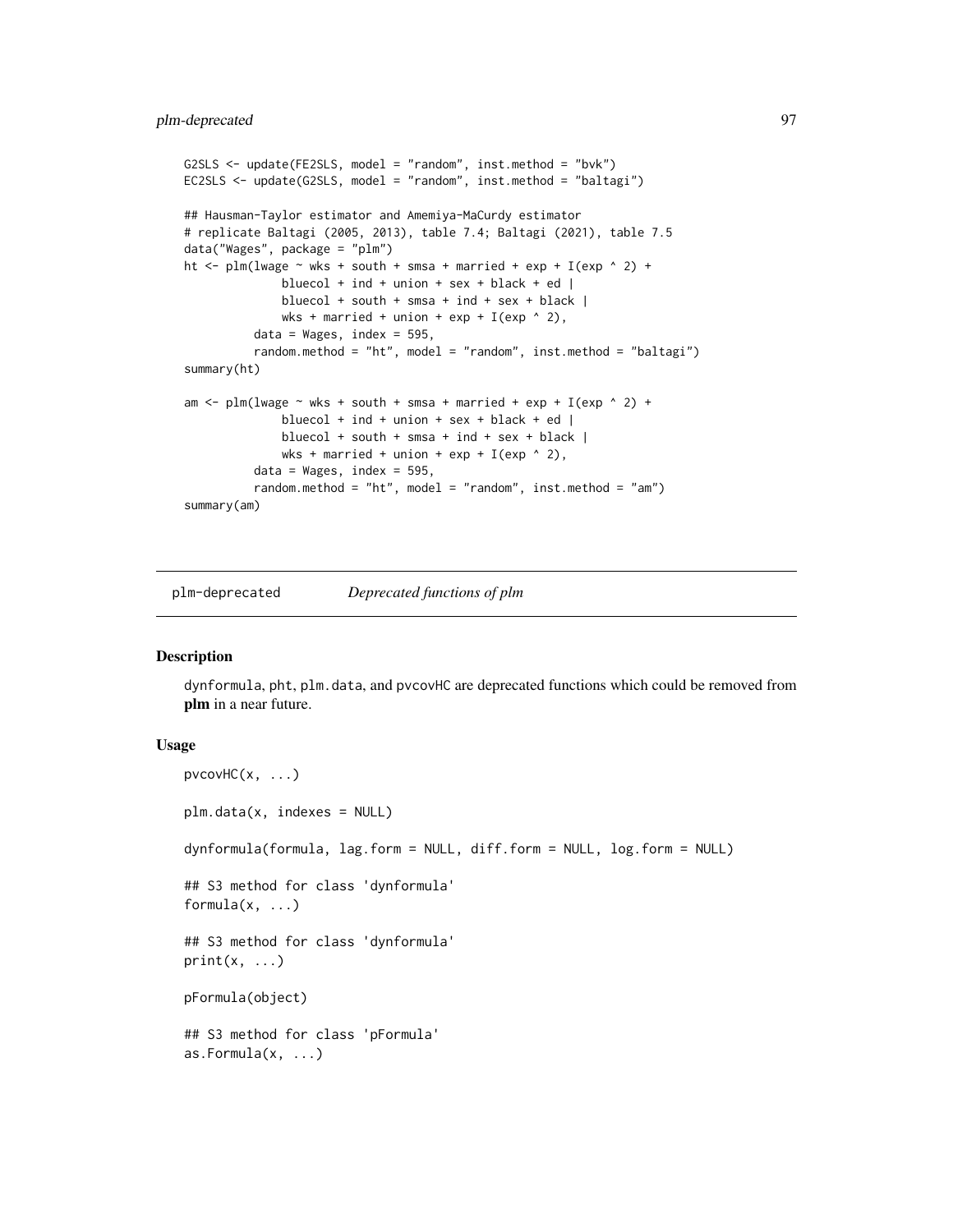```
## S3 method for class 'pFormula'
as.Formula(x, ...)
## S3 method for class 'pFormula'
model.frame(formula, data, ..., lhs = NULL, rhs = NULL)
## S3 method for class 'pFormula'
model.matrix(
 object,
 data,
 model = c("pooling", "within", "Between", "Sum", "between", "mean", "random", "fd"),
 effect = c("individual", "time", "twoways", "nested"),
 rhs = 1,
  theta = NULL,
 cstcovar.rm = NULL,
  ...
\mathcal{L}
```
# Arguments

| $\ddots$    | further arguments.                                                                              |
|-------------|-------------------------------------------------------------------------------------------------|
| indexes     | a vector (of length one or two) indicating the (individual and time) indexes (see<br>Details:   |
| formula     | a formula,                                                                                      |
| lag.form    | a list containing the lag structure of each variable in the formula,                            |
| diff.form   | a vector (or a list) of logical values indicating whether variables should be dif-<br>ferenced, |
| log.form    | a vector (or a list) of logical values indicating whether variables should be in<br>logarithms. |
| object, x   | an object of class "plm",                                                                       |
| data        | adata.frame,                                                                                    |
| lhs         | see Formula                                                                                     |
| rhs         | see Formula                                                                                     |
| model       | see plm                                                                                         |
| effect      | see plm                                                                                         |
| theta       | the parameter of transformation for the random effect model                                     |
| cstcovar.rm | remove the constant columns or not                                                              |

# Details

dynformula was used to construct a dynamic formula which was the first argument of pgmm. pgmm uses now multi-part formulas.

pht estimates the Hausman-Taylor model, which can now be estimated using the more general plm function.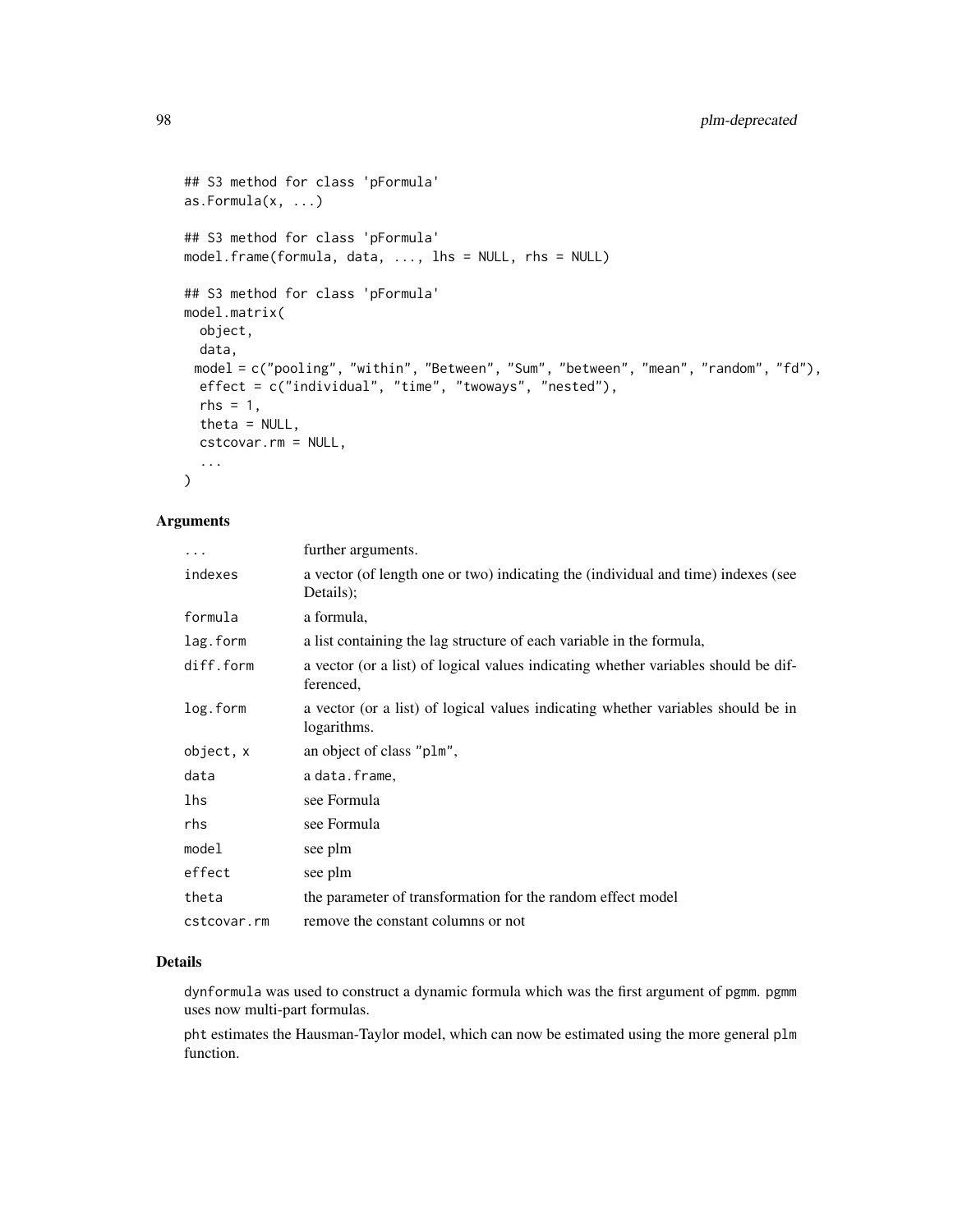#### plm.fast 99

plm.data is replaced by pdata.frame.

pvcovHC is replaced by vcovHC.

detect\_lin\_dep was renamed to detect.lindep.

plm.fast *Option to Switch On/Off Fast Data Transformations*

#### **Description**

A significant speed up can be gained by using fast (panel) data transformation functions from package collapse. An additional significant speed up for the two-way fixed effects case can be achieved if package fixest or lfe is installed (package collapse needs to be installed for the fast mode in any case).

# Details

By default, this speed up is enabled. Option plm.fast can be used to enable/disable the speed up. The option is evaluated prior to execution of supported transformations (see below), so option("plm.fast" = TRUE) enables the speed up while option("plm.fast" = FALSE) disables the speed up.

To have it always switched off, put options("plm.fast" = FALSE) in your .Rprofile file.

See Examples for how to use the option and for a benchmarking example.

For long, package plm used base R implementations and R-based code. The package collapse provides fast data transformation functions written in C/C++, among them some especially suitable for panel data. Having package collapse installed is a requirement for the speed up, so this package is a hard dependency for package plm.

Availability of packages fixest and lfe is checked for once when package plm is attached and the additional speed up for the two-way fixed effect case is enabled automatically (fixest wins over lfe), given one of the packages is detected and options("plm.fast" = TRUE) (default) is set. If so, the packages' fast algorithms to partial out fixed effects are  $\#$ ' used (fixest::demean (via collapse::fhdwithin), lfe::demeanlist). Both packages are 'Suggests' dependencies.

Users might experience neglectable numerical differences between enabled and disabled fast mode and base R implementation, depending on the platform and the additional packages installed.

Currently, these basic functions benefit from the speed-up, used as building blocks in most model estimation functions, e.g., in plm (more functions are under investigation):

- between.
- Between,
- Sum,
- Within,
- pseriesfy.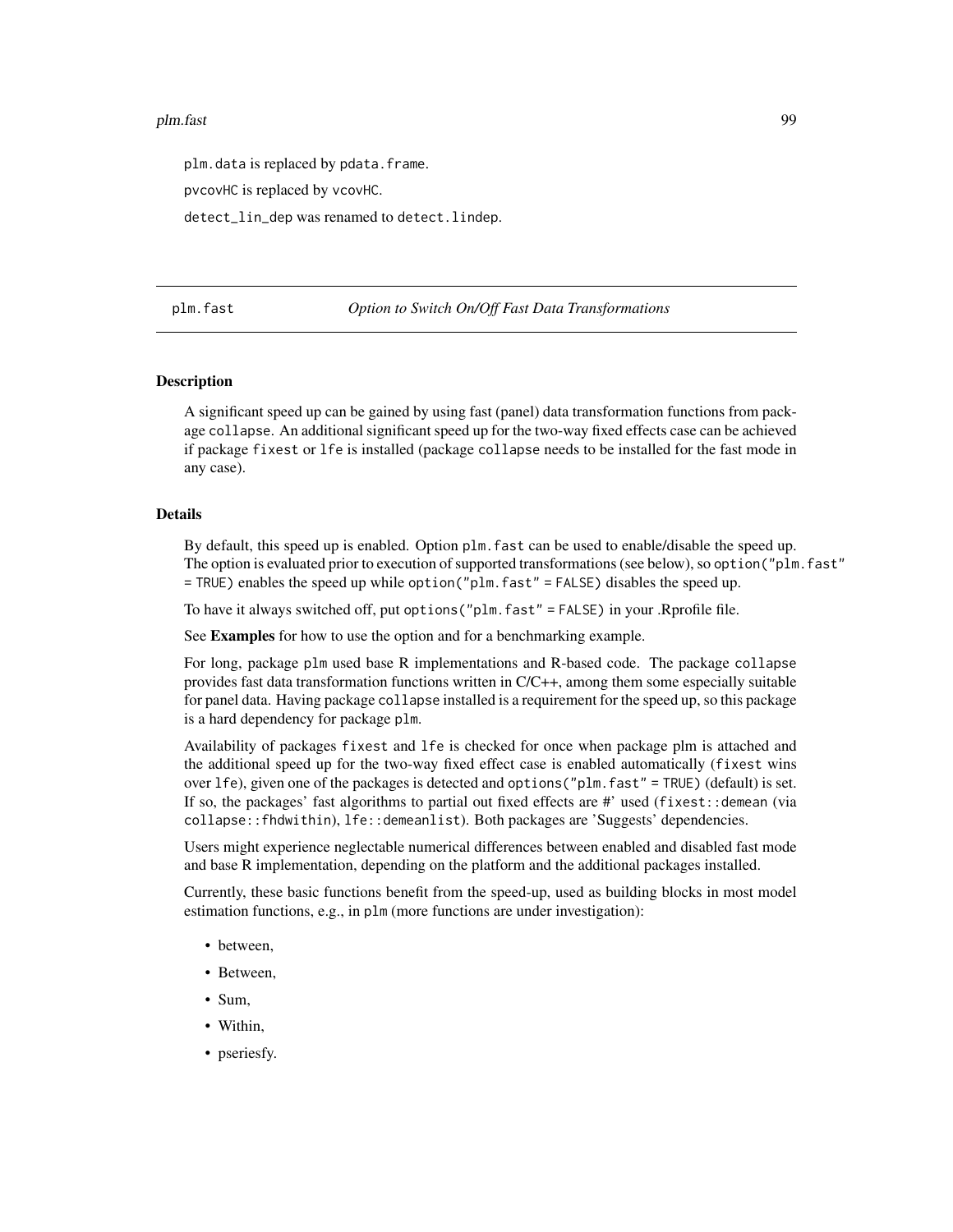```
## Not run:
### A benchmark of plm without and with speed-up
library("plm")
library("collapse")
library("microbenchmark")
rm(list = ls())data("wlddev", package = "collapse")
form <- LIFEEX ~ PCGDP + GINI
# produce big data set (taken from collapse's vignette)
wlddevsmall <- get_vars(wlddev, c("iso3c","year","OECD","PCGDP","LIFEEX","GINI","ODA"))
wlddevsmall$iso3c <- as.character(wlddevsmall$iso3c)
data <- replicate(100, wlddevsmall, simplify = FALSE)
rm(wlddevsmall)
uniquify \leq function(x, i) {
 x$iso3c <- paste0(x$iso3c, i)
 x
}
data <- unlist2d(Map(uniquify, data, as.list(1:100)), idcols = FALSE)
data <- pdata.frame(data, index = c("iso3c", "year"))
pdim(data) # Balanced Panel: n = 21600, T = 59, N = 1274400 // but many NAs
# data <- na.omit(data)
# pdim(data) # Unbalanced Panel: n = 13300, T = 1-31, N = 93900
times <- 1 # no. of repetitions for benchmark - this takes quite long!
onewayFE <- microbenchmark(
\{{options("plm.fast" = TRUE)}; plm(form, data = data, model = "within")},times = times)
summary(onewayFE, unit = "relative")
## two-ways FE benchmark requires pkg fixest and lfe
## (End-users shall only set option plm.fast. Option plm.fast.pkg.FE.tw shall
## _not_ be set by the end-user, it is determined automatically when pkg plm
## is attached; however, it needs to be set explicitly in this example for the
## benchmark.)
if(requireNamespace("fixest", quietly = TRUE) &&
   requireNamespace("lfe", quietly = TRUE)) {
twowayFE <- microbenchmark(
 {options("plm.fast" = FALSE);
    plm(form, data = data, model = "within", effect = "twoways")},
 {options("plm.fast" = TRUE, "plm.fast.pkg.FE.tw" = "collapse");
    plm(from, data = data, model = "within", effect = "twoways");{options("plm.fast" = TRUE, "plm.fast.pkg.FE.tw" = "fixest");
   plm(form, data = data, model = "within", effect = "twoways");{options("plm.fast" = TRUE, "plm.fast.pkg.FE.tw" = "lfe");
   plm(form, data = data, model = "within", effect = "twoways");times = times)
```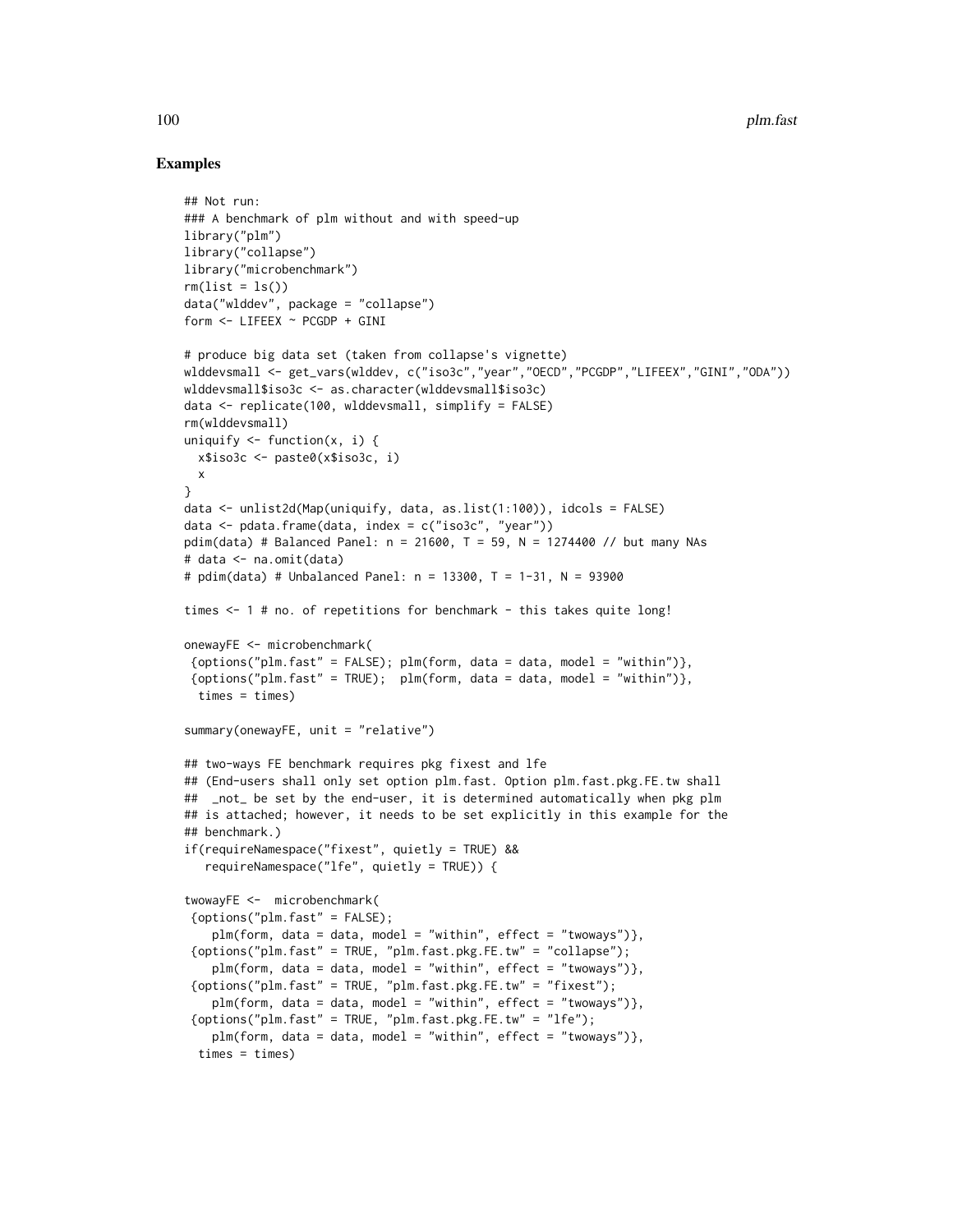#### plmtest 101

```
summary(twowayFE, unit = "relative")
}
onewayRE <- microbenchmark(
{options("plm.fast" = FALSE); plm(form, data = data, model = "random")},
{options("plm.fast" = TRUE)}; plm(form, data = data, model = "random")},times = times)
summary(onewayRE, unit = "relative")
twowayRE <- microbenchmark(
{options("plm.fast" = FALSE); plm(form, data = data, model = "random", effect = "twoways")},
{options("plm.fast" = TRUE); plm(form, data = data, model = "random", effect = "twoways")},
 times = times)
summary(twowayRE, unit = "relative")
## End(Not run)
```
plmtest *Lagrange FF Multiplier Tests for Panel Models*

# Description

Test of individual and/or time effects for panel models.

#### Usage

```
plmtest(x, ...)
## S3 method for class 'plm'
plmtest(
  x,
 effect = c("individual", "time", "twoways"),
  type = c("honda", "bp", "ghm", "kw"),
  ...
)
## S3 method for class 'formula'
plmtest(
 x,
 data,
  ...,
 effect = c("individual", "time", "twoways"),
  type = c("honda", "bp", "ghm", "kw")
\mathcal{E}
```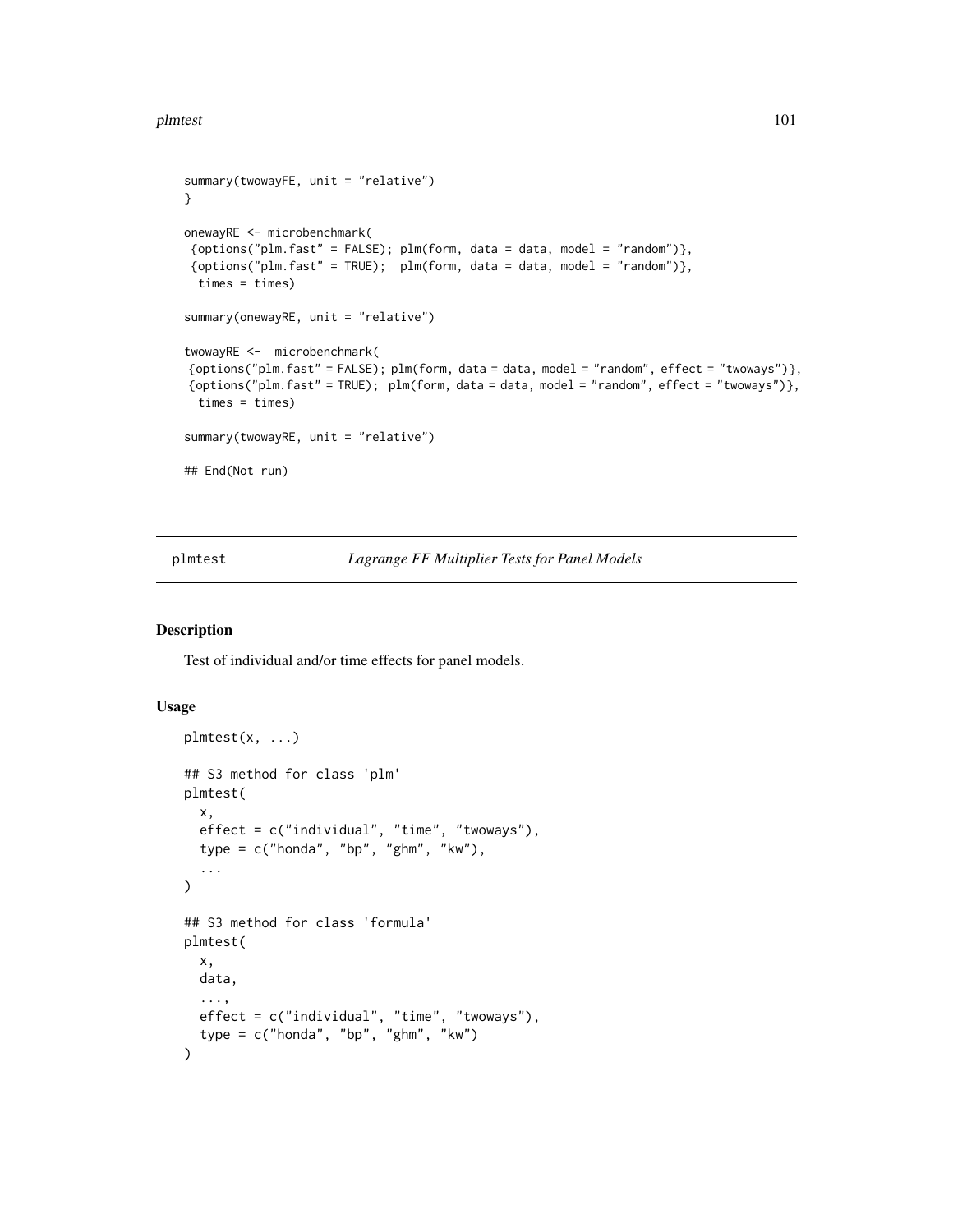#### Arguments

| $\mathsf{x}$ | an object of class "plm" or a formula of class "formula",                                                                                                                                                                                                                                                                |
|--------------|--------------------------------------------------------------------------------------------------------------------------------------------------------------------------------------------------------------------------------------------------------------------------------------------------------------------------|
| $\cdot$      | further arguments passed to plmtest.                                                                                                                                                                                                                                                                                     |
| effect       | a character string indicating which effects are tested: individual effects ("individual"),<br>time effects ("time") or both ("twoways"),                                                                                                                                                                                 |
| type         | a character string indicating the test to be performed:<br>• "honda" (default) for Honda (1985),<br>• "bp" for Breusch and Pagan (1980),<br>• "kw" for King and Wu $(1997)$ , or<br>• "ghm" for Gourieroux et al. (1982) for unbalanced panel data sets, the<br>respective unbalanced version of the tests are computed, |
| data         | a data.frame,                                                                                                                                                                                                                                                                                                            |

#### Details

These Lagrange multiplier tests use only the residuals of the pooling model. The first argument of this function may be either a pooling model of class plm or an object of class formula describing the model. For input within (fixed effects) or random effects models, the corresponding pooling model is calculated internally first as the tests are based on the residuals of the pooling model.

The "bp" test for unbalanced panels was derived in Baltagi and Li (1990) (1990), the "kw" test for unbalanced panels in Baltagi et al. (1998).

The "ghm" test and the "kw" test were extended to two-way effects in Baltagi et al. (1992).

For a concise overview of all these statistics see Baltagi (2003), Sec. 4.2, pp. 68–76 (for balanced panels) and Sec. 9.5, pp. 200–203 (for unbalanced panels).

# Value

An object of class "htest".

#### Note

For the King-Wu statistics ("kw"), the oneway statistics ("individual" and "time") coincide with the respective Honda statistics ("honda"); twoway statistics of "kw" and "honda" differ.

#### Author(s)

Yves Croissant (initial implementation), Kevin Tappe (generalization to unbalanced panels)

# References

Baltagi BH (2013). *Econometric Analysis of Panel Data*, 5th edition. John Wiley and Sons ltd.

Baltagi BH, Li Q (1990). "A Lagrange multiplier test for the error components model with incomplete panels." *Econometric Reviews*, 9, 103–107.

Baltagi BH, Chang YJ, Li Q (1992). "Monte Carlo results on several new and existing tests for the error components model." *Journal of Econometrics*, 54, 95–120.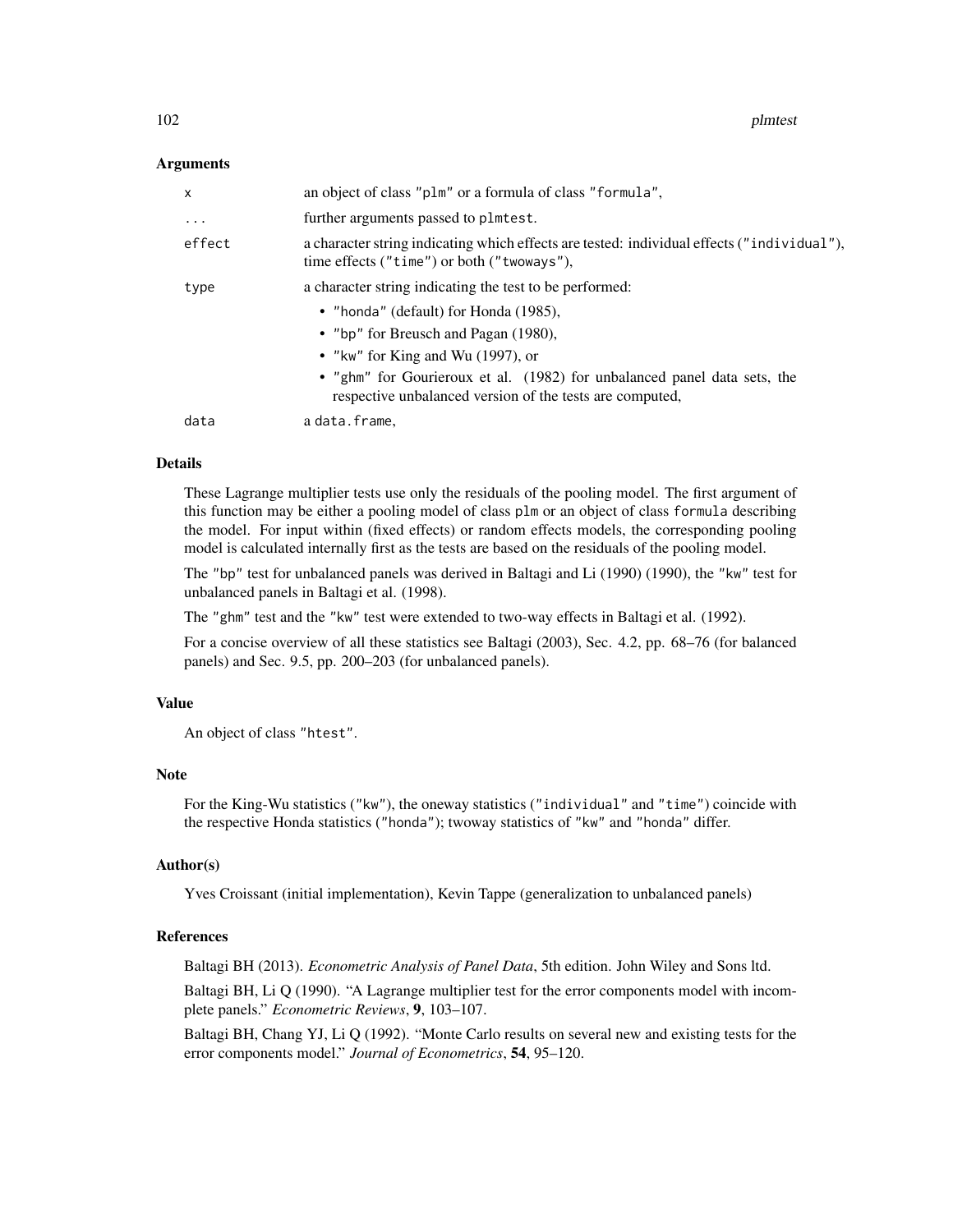Baltagi B, Chang YA, Li Q (1998). "Testing for random individual and time effects using unbalanced panel data." *Advances in econometrics*, 13, 1-20.

Breusch TS, Pagan AR (1980). "The Lagrange Multiplier Test and Its Applications to Model Specification in Econometrics." *Review of Economic Studies*, 47, 239–253.

Gourieroux C, Holly A, Monfort A (1982). "Likelihood Ratio Test, Wald Test, and Kuhn–Tucker Test in Linear Models With Inequality Constraints on the Regression Parameters." *Econometrica*, 50, 63–80.

Honda Y (1985). "Testing the Error Components Model With Non–Normal Disturbances." *Review of Economic Studies*, 52, 681–690.

King ML, Wu PX (1997). "Locally Optimal One–Sided Tests for Multiparameter Hypothese." *Econometric Reviews*, 33, 523–529.

#### See Also

[pFtest\(\)](#page-70-0) for individual and/or time effects tests based on the within model.

# Examples

```
data("Grunfeld", package = "plm")
g \leq plm(inv \sim value + capital, data = Grunfeld, model = "pooling")plmtest(g)
plmtest(g, effect="time")
plmtest(inv \sim value + capital, data = Grunfeld, type = "honda")
plmtest(inv \sim value + capital, data = Grunfeld, type = "bp")
plmtest(inv \sim value + capital, data = Grunfeld, type = "bp", effect = "twoways")
plmtest(inv \sim value + capital, data = Grunfeld, type = "ghm", effect = "twoways")
plmtest(inv \sim value + capital, data = Grunfeld, type = "kw", effect = "twoways")
Grunfeld_unbal <- Grunfeld[1:(nrow(Grunfeld)-1), ] # create an unbalanced panel data set
g_{\text{unball}} \leq p \ln(\text{inv} \leq \text{value} + \text{capital}, \text{ data} = \text{Grunfeld\_unbal}, \text{ model} = \text{"pooling"}plmtest(g_unbal) # unbalanced version of test is indicated in output
```
pmg *Mean Groups (MG), Demeaned MG and CCE MG estimators*

# Description

Mean Groups (MG), Demeaned MG (DMG) and Common Correlated Effects MG (CCEMG) estimators for heterogeneous panel models, possibly with common factors (CCEMG)

#### Usage

pmg( formula, data,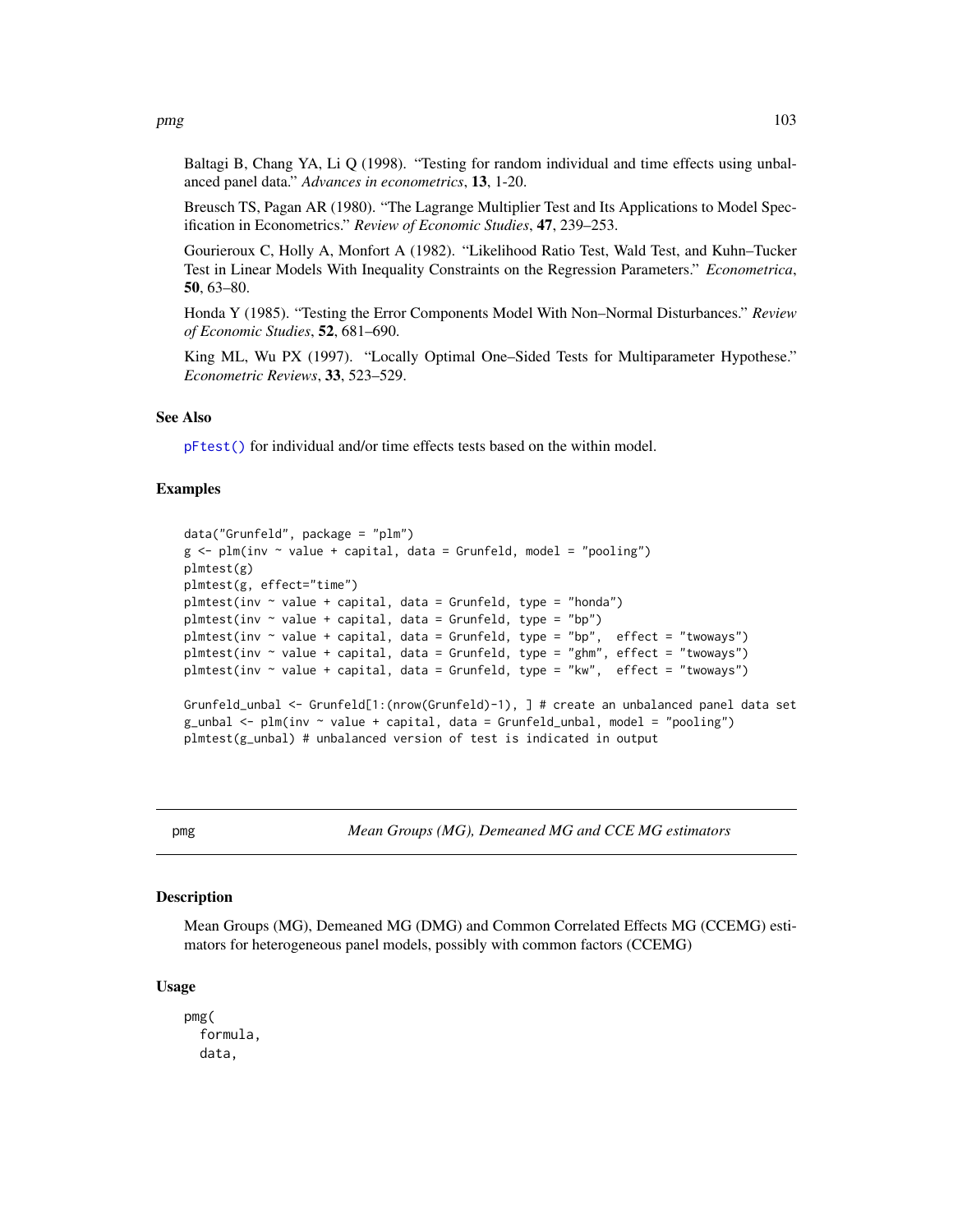```
subset,
  na.action,
 model = c("mg", "cmg", "dmg"),
  index = NULL,trend = FALSE,...
)
## S3 method for class 'pmg'
summary(object, ...)
## S3 method for class 'summary.pmg'
print(
  x,
  digits = max(3, getOption("digits") - 2),width = getOption("width"),
  ...
\mathcal{L}## S3 method for class 'pmg'
```
# residuals(object, ...)

# Arguments

| formula   | a symbolic description of the model to be estimated,                        |
|-----------|-----------------------------------------------------------------------------|
| data      | a data.frame,                                                               |
| subset    | see $lm()$ .                                                                |
| na.action | see $lm()$ .                                                                |
| model     | one of "mg", "cmg", or "dmg",                                               |
| index     | the indexes, see $pdata$ . $frame()$ .                                      |
| trend     | logical specifying whether an individual-specific trend has to be included, |
| $\cdots$  | further arguments.                                                          |
| object, x | an object of class pmg,                                                     |
| digits    | digits,                                                                     |
| width     | the maximum length of the lines in the print output,                        |

#### Details

pmg is a function for the estimation of linear panel models with heterogeneous coefficients by various Mean Groups estimators. Setting argument model = "mg" specifies the standard Mean Groups estimator, based on the average of individual time series regressions. If model = "dmg" the data are demeaned cross-sectionally, which is believed to reduce the influence of common factors (and is akin to what is done in homogeneous panels when model = "within" and effect = "time"). Lastly, if model = "cmg" the CCEMG estimator is employed which is consistent under the hypothesis of unobserved common factors and idiosyncratic factor loadings; it works by augmenting the model by cross-sectional averages of the dependent variable and regressors in order to account for the common factors, and adding individual intercepts and possibly trends.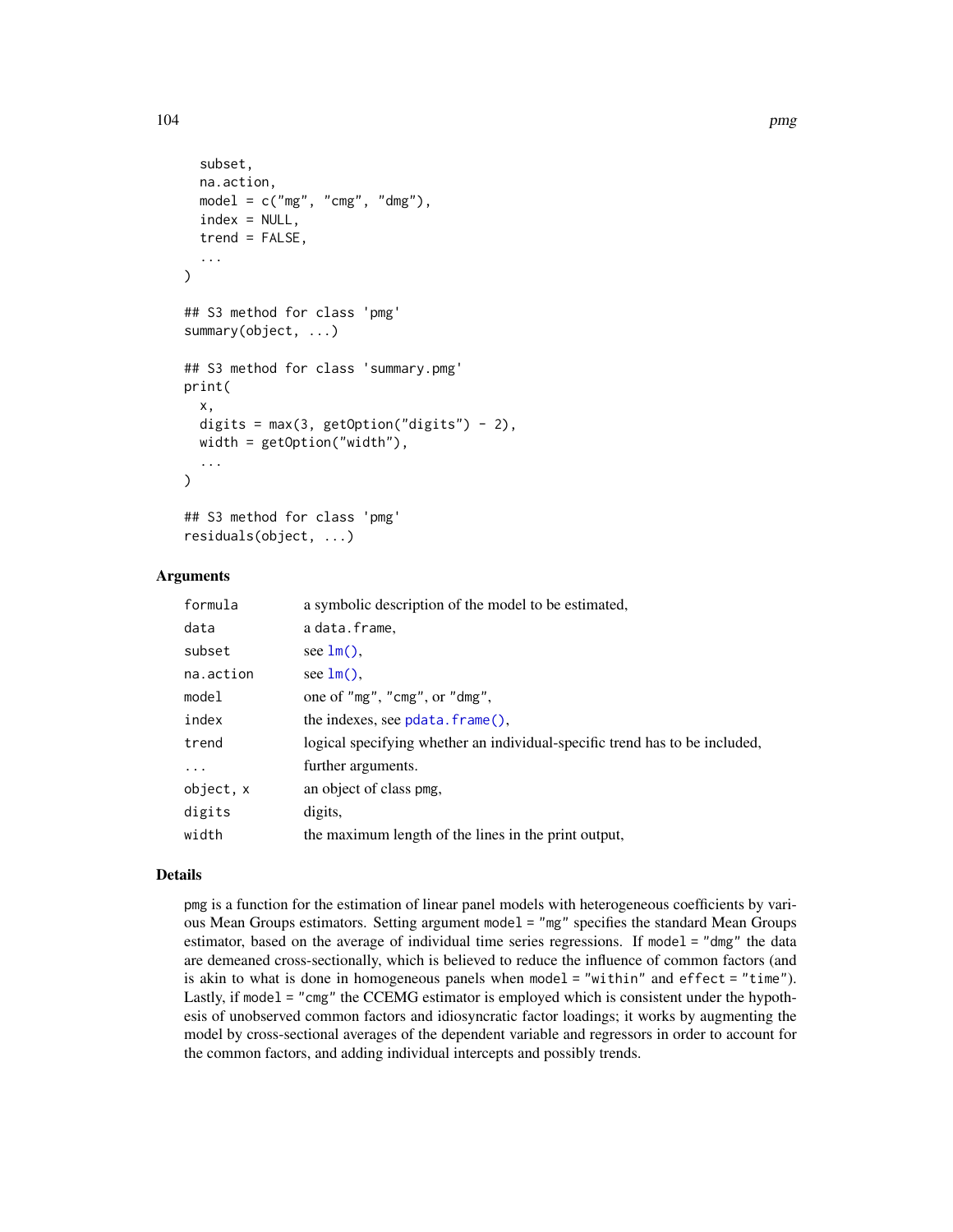$pmg$  and the set of the set of the set of the set of the set of the set of the set of the set of the set of the set of the set of the set of the set of the set of the set of the set of the set of the set of the set of the

# Value

An object of class c("pmg","panelmodel") containing:

| coefficients  | the vector of coefficients.                                                  |
|---------------|------------------------------------------------------------------------------|
| residuals     | the vector of residuals.                                                     |
| fitted.values | the vector of fitted values,                                                 |
| <b>VCOV</b>   | the covariance matrix of the coefficients.                                   |
| df.residual   | degrees of freedom of the residuals,                                         |
| model         | a data frame containing the variables used for the estimation,               |
| r.squared     | numeric, the R squared,                                                      |
| call          | the call.                                                                    |
| indcoef       | the matrix of individual coefficients from separate time series regressions. |

# Author(s)

Giovanni Millo

# References

Pesaran MH (2006). "Estimation and inference in large heterogeneous panels with a multifactor error structure." *Econometrica*, 74(4), 967–1012.

```
data("Produc", package = "plm")
## Mean Groups estimator
mgmod \leq pmg(log(gsp) \sim log(pcap) + log(pc) + log(emp) + unemp, data = Produc)
summary(mgmod)
## demeaned Mean Groups
dmgmod \leq pmg(\log(\text{gsp}) \leq \log(\text{pcap}) + \log(\text{pc}) + \log(\text{emp}) + \text{unemp},
              data = Product, model = "dmg")summary(dmgmod)
## Common Correlated Effects Mean Groups
ccemgmod <- pmg(logsp) \sim log(pcap) + log(pc) + log(emp) + unemp,data = Product, model = "cmg")summary(ccemgmod)
```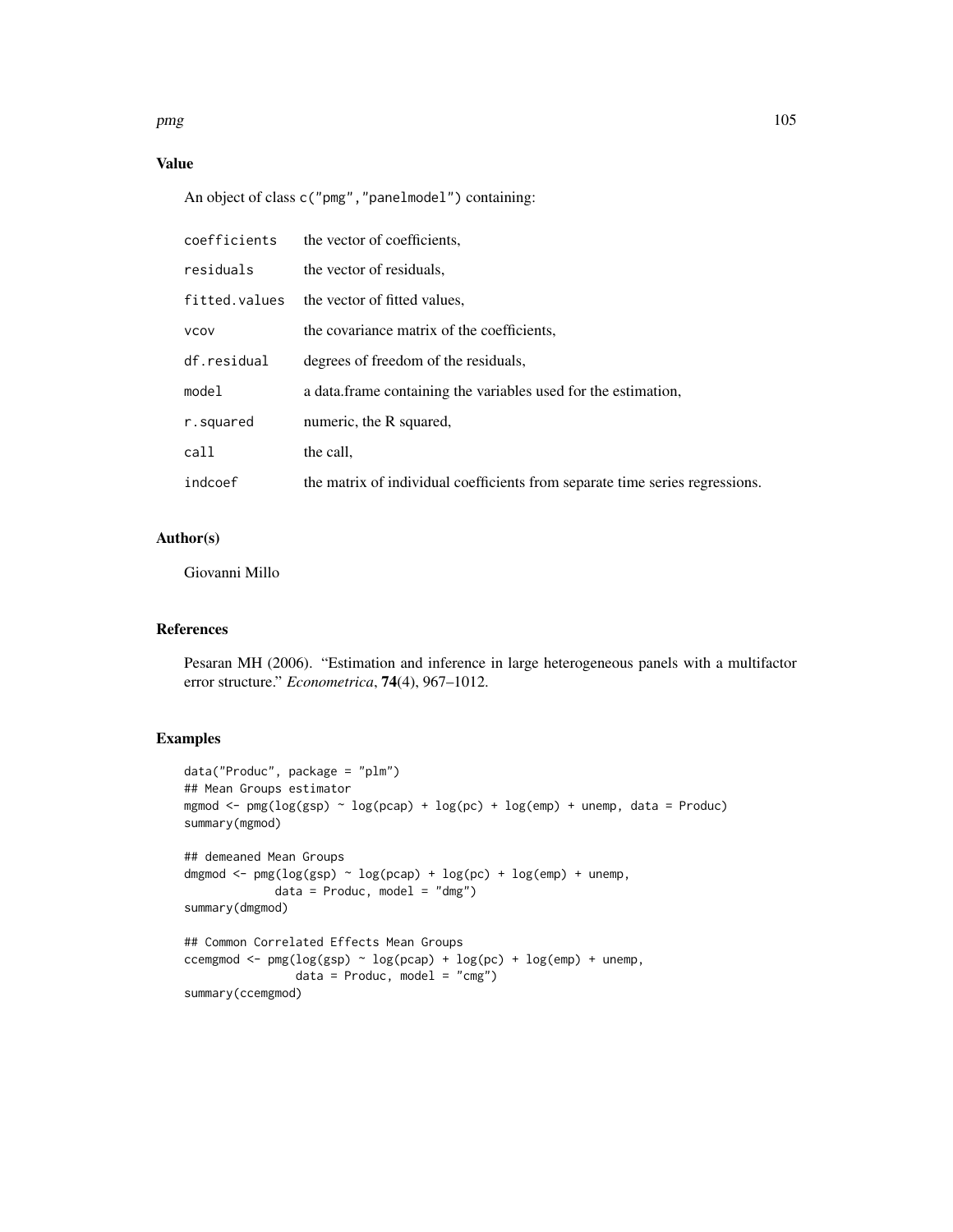#### Description

pmodel.response has several methods to conveniently extract the response of several objects.

# Usage

```
pmodel.response(object, ...)
## S3 method for class 'plm'
pmodel.response(object, ...)
## S3 method for class 'data.frame'
pmodel.response(object, ...)
## S3 method for class 'formula'
pmodel.response(object, data, ...)
```
# Arguments

| object   | an object of class "plm", or a formula of class "Formula". |
|----------|------------------------------------------------------------|
| $\cdots$ | further arguments.                                         |
| data     | adata.frame                                                |

# Details

The model response is extracted from a pdata.frame (where the response must reside in the first column; this is the case for a model frame), a pFormula + data or a plm object, and the transformation specified by effect and model is applied to it.

Constructing the model frame first ensures proper NA handling and the response being placed in the first column, see also Examples for usage.

#### Value

A pseries except if model responses' of a "between" or "fd" model as these models "compress" the data (the number of observations used in estimation is smaller than the original data due to the specific transformation). A numeric is returned for the "between" and "fd" model.

# Author(s)

Yves Croissant

#### See Also

plm's [model.matrix\(\)](#page-0-0) for (transformed) model matrix and the corresponding [model.frame\(\)](#page-0-0) method to construct a model frame.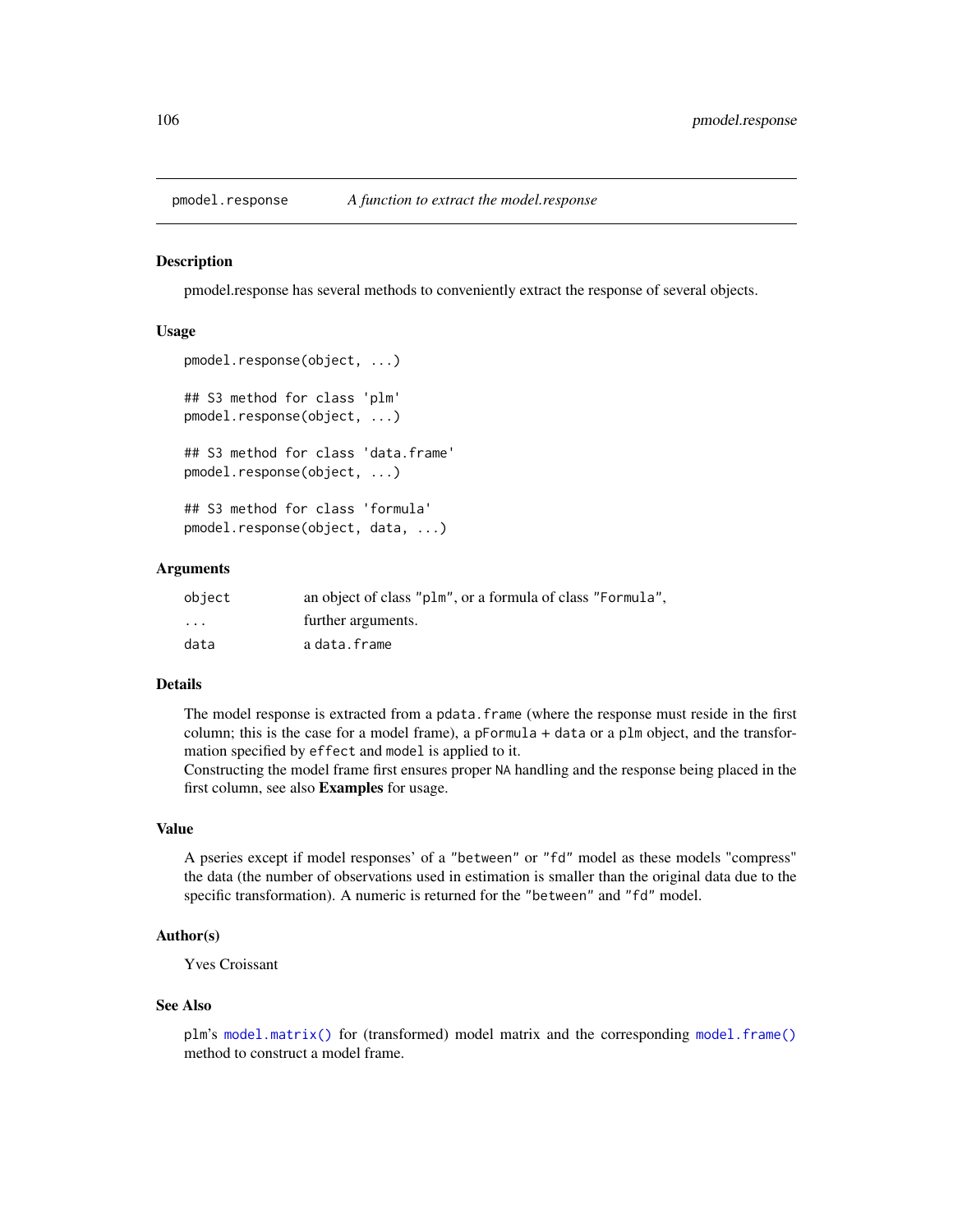#### pooltest the contract of the contract of the contract of the contract of the contract of the contract of the contract of the contract of the contract of the contract of the contract of the contract of the contract of the c

# Examples

```
# First, make a pdata.frame
data("Grunfeld", package = "plm")
pGrunfeld <- pdata.frame(Grunfeld)
# then make a model frame from a pFormula and a pdata.frame
form \le inv \sim value + capital
mf <- model.frame(pGrunfeld, form)
# retrieve (transformed) response directly from model frame
resp_mf <- pmodel.response(mf, model = "within", effect = "individual")
# retrieve (transformed) response from a plm object, i.e., an estimated model
fe_model \leq plm(form, data = pGrunfeld, model = "within")pmodel.response(fe_model)
# same as constructed before
all.equal(resp_mf, pmodel.response(fe_model), check.attributes = FALSE) # TRUE
```
# pooltest *Test of Poolability*

# Description

A Chow test for the poolability of the data.

# Usage

```
pooltest(x, ...)
## S3 method for class 'plm'
pooltest(x, z, ...)
## S3 method for class 'formula'
pooltest(x, data, ...)
```
# Arguments

| X       | an object of class "plm" for the plm method; an object of class "formula" for<br>the formula interface, |
|---------|---------------------------------------------------------------------------------------------------------|
| $\cdot$ | further arguments passed to plm.                                                                        |
| z       | an object of class "pvcm" obtained with model="within",                                                 |
| data    | adata.frame.                                                                                            |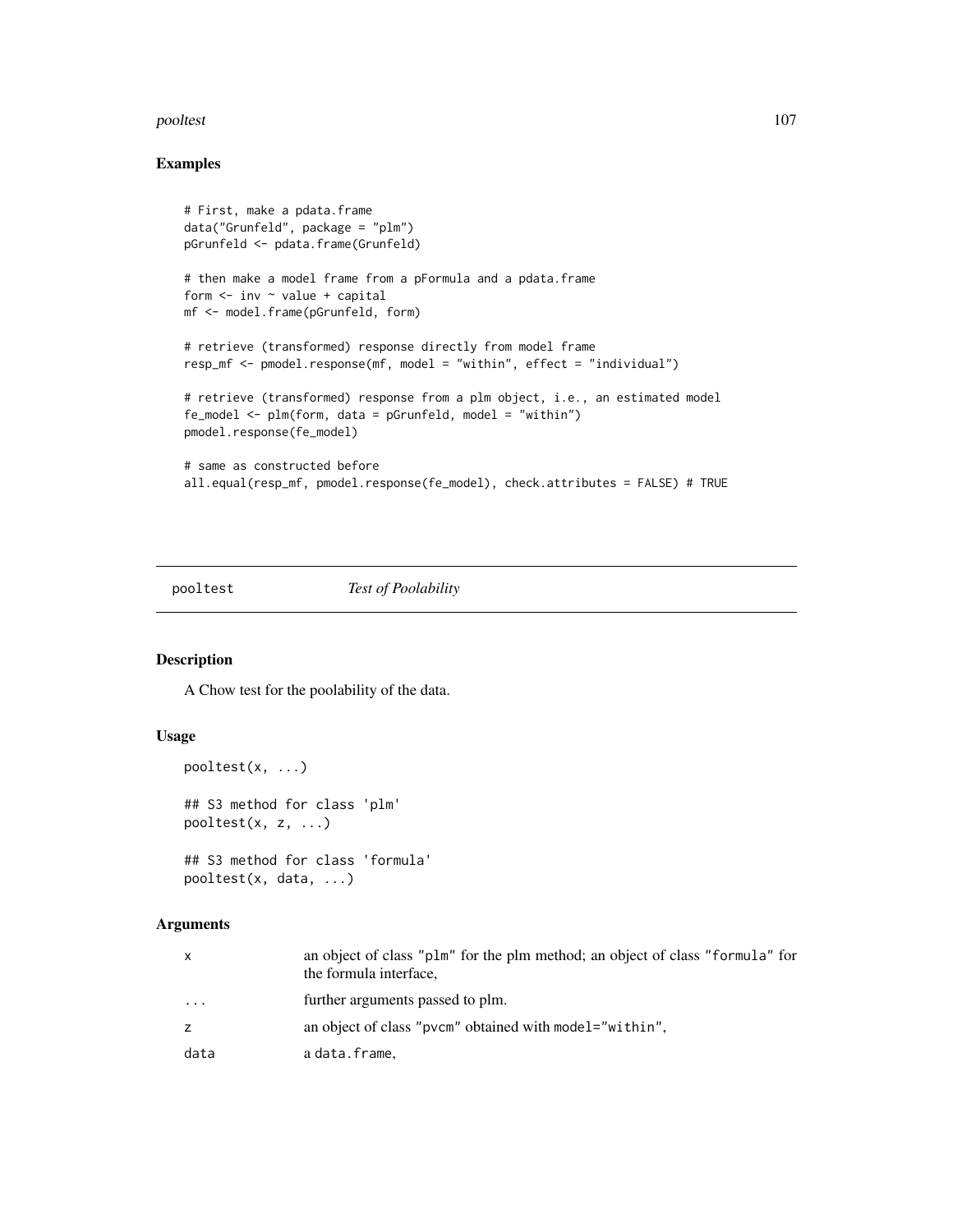# Details

pooltest is a *F* test of stability (or Chow test) for the coefficients of a panel model. For argument x, the estimated plm object should be a "pooling" model or a "within" model (the default); intercepts are assumed to be identical in the first case and different in the second case.

# Value

An object of class "htest".

# Author(s)

Yves Croissant

# Examples

```
data("Gasoline", package = "plm")
form <- lgaspcar ~ lincomep + lrpmg + lcarpcap
gasw <- plm(form, data = Gasoline, model = "within")
gasp <- plm(form, data = Gasoline, model = "pooling")
gasnp <- pvcm(form, data = Gasoline, model = "within")
pooltest(gasw, gasnp)
pooltest(gasp, gasnp)
pooltest(form, data = Gasoline, effect = "individual", model = "within")
pooltest(form, data = Gasoline, effect = "individual", model = "pooling")
```
Produc *US States Production*

# Description

A panel of 48 observations from 1970 to 1986

#### Format

A data frame containing :

state the state

year the year

region the region

pcap public capital stock

hwy highway and streets

water water and sewer facilities

util other public buildings and structures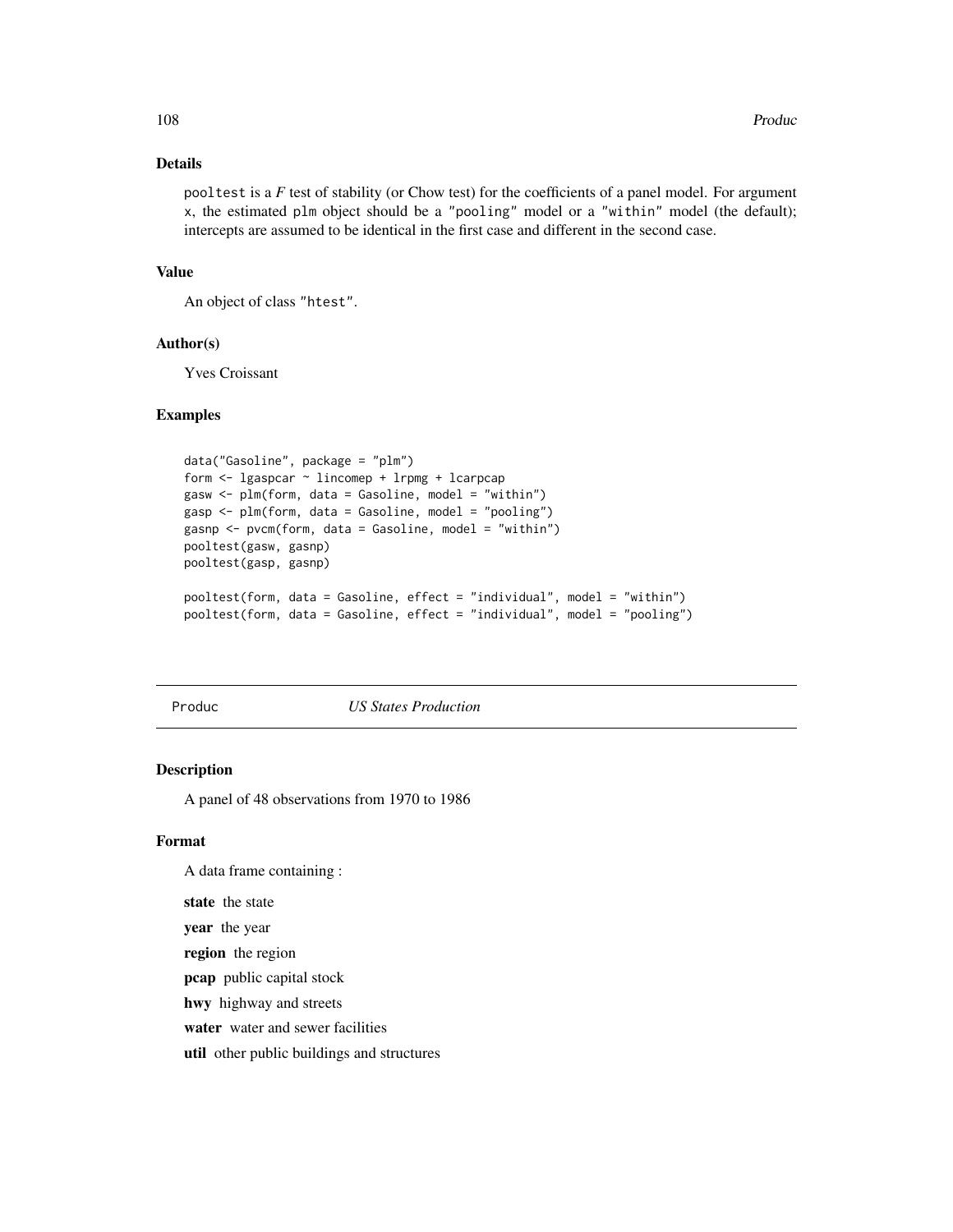#### pseries that the contract of the contract of the contract of the contract of the contract of the contract of the contract of the contract of the contract of the contract of the contract of the contract of the contract of t

pc private capital stock gsp gross state product emp labor input measured by the employment in non–agricultural payrolls unemp state unemployment rate

#### Details

*total number of observations* : 816 *observation* : regional *country* : United States

### Source

Online complements to Baltagi (2001):

<https://www.wiley.com/legacy/wileychi/baltagi/>

Online complements to Baltagi (2013):

[https://bcs.wiley.com/he-bcs/Books?action=resource&bcsId=4338&itemId=1118672321&](https://bcs.wiley.com/he-bcs/Books?action=resource&bcsId=4338&itemId=1118672321&resourceId=13452) [resourceId=13452](https://bcs.wiley.com/he-bcs/Books?action=resource&bcsId=4338&itemId=1118672321&resourceId=13452)

# References

Baltagi BH (2001). *Econometric Analysis of Panel Data*, 3rd edition. John Wiley and Sons ltd.

Baltagi BH (2013). *Econometric Analysis of Panel Data*, 5th edition. John Wiley and Sons ltd.

Baltagi BH, Pinnoi N (1995). "Public capital stock and state productivity growth: further evidence from an error components model." *Empirical Economics*, 20, 351-359.

Munnell A (1990). "Why Has Productivity Growth Declined? Productivity and Public Investment." *New England Economic Review*, 3–22.

pseries *panel series*

#### Description

A class for panel series for which several useful computations and data transformations are available.

### Usage

```
## S3 method for class 'pseries'
print(x, \ldots)## S3 method for class 'pseries'
as.matrix(x, idbyrow = TRUE, ...)
```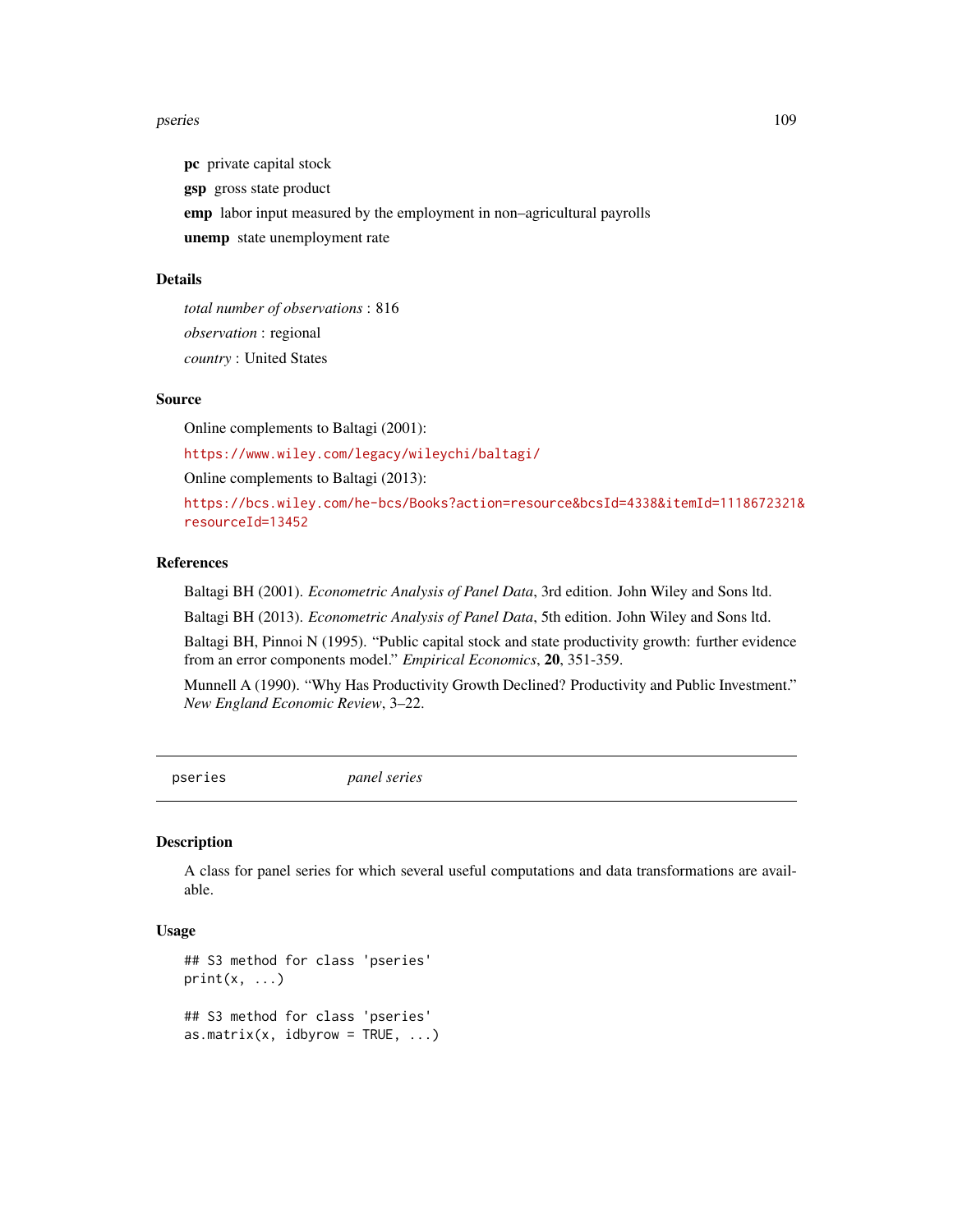```
## S3 method for class 'pseries'
plot(
  x,
 plot = c("lattice", "superposed"),
  scale = FALSE,
 transparency = TRUE,
 col = "blue",1wd = 1,
  ...
\mathcal{L}## S3 method for class 'pseries'
summary(object, ...)
## S3 method for class 'summary.pseries'
plot(x, \ldots)## S3 method for class 'summary.pseries'
print(x, \ldots)Sum(x, \ldots)## Default S3 method:
Sum(x, effect, ...)
## S3 method for class 'pseries'
Sum(x, effect = c("individual", "time", "group"), ...)
## S3 method for class 'matrix'
Sum(x, effect, ...)
Between(x, ...)
## Default S3 method:
Between(x, effect, ...)
## S3 method for class 'pseries'
Between(x, effect = c("individual", "time", "group"), ...)
## S3 method for class 'matrix'
Between(x, effect, ...)
between(x, \ldots)## Default S3 method:
between(x, effect, ...)
## S3 method for class 'pseries'
```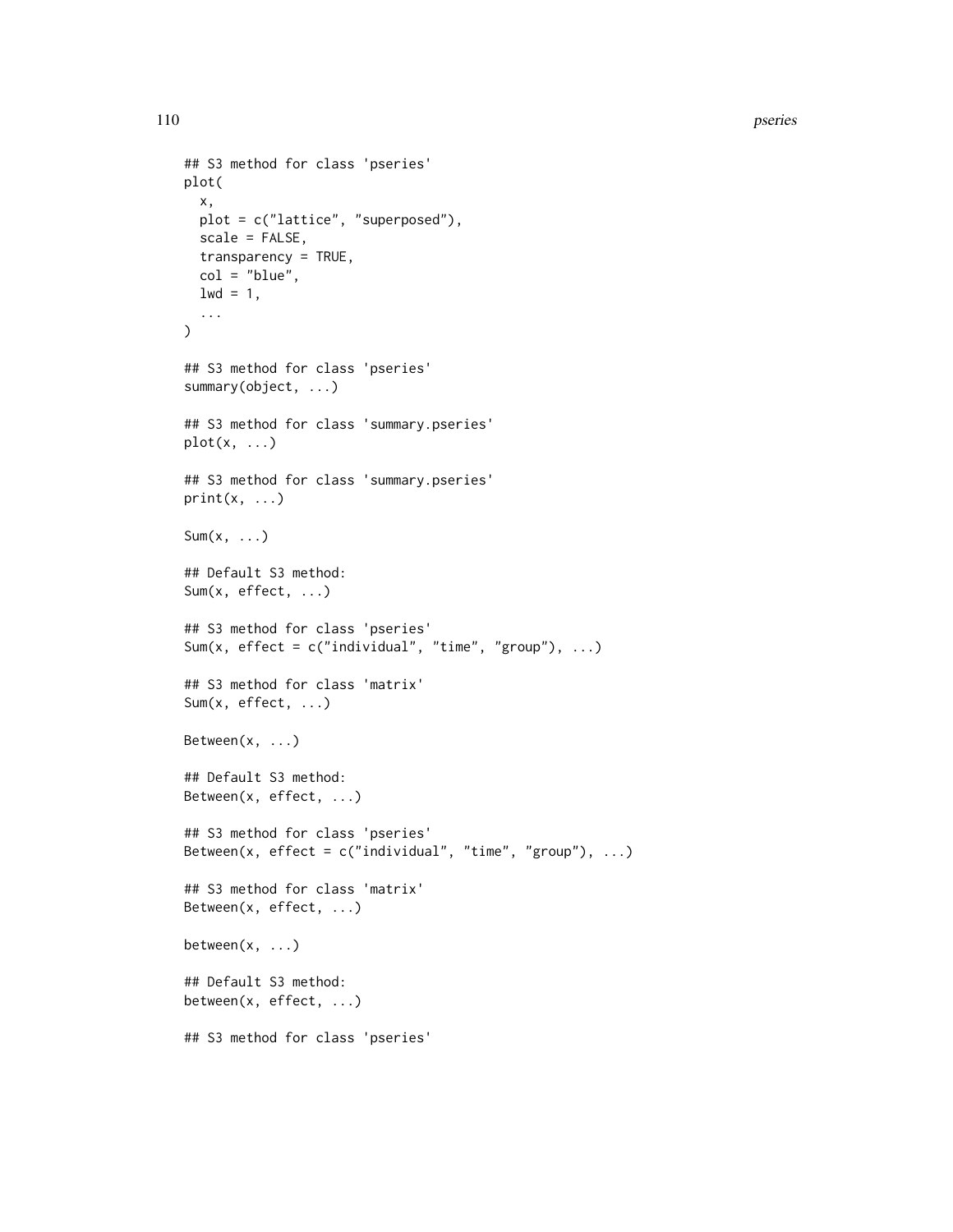#### pseries that the second contract of the second contract of the second contract of the second contract of the second contract of the second contract of the second contract of the second contract of the second contract of th

```
between(x, effect = c("individual", "time", "group"), ...)## S3 method for class 'matrix'
between(x, effect, ...)
Within(x, \ldots)## Default S3 method:
Within(x, effect, ...)
## S3 method for class 'pseries'
Within(x, effect = c("individual", "time", "group", "twoways"), ...)## S3 method for class 'matrix'
Within(x, effect, ...)
```
### Arguments

| x, object  | a pseries or a matrix; or a summary pseries object,                                                                                                                                                                                          |  |
|------------|----------------------------------------------------------------------------------------------------------------------------------------------------------------------------------------------------------------------------------------------|--|
| $\ddots$ . | further arguments, e. g., na. rm = TRUE for transformation functions like beetween,<br>see Details and Examples.                                                                                                                             |  |
| idbyrow    | if TRUE in the as matrix method, the lines of the matrix are the individuals,                                                                                                                                                                |  |
|            | plot, scale, transparency, col, lwd<br>plot arguments,                                                                                                                                                                                       |  |
| effect     | for the pseries methods: character string indicating the "individual", "time",<br>or "group" effect, for Within "twoways" additionally; for non-pseries methods,<br>effect is a factor specifying the dimension ("twoways" is not possible), |  |

### Details

The functions between, Between, Within, and Sum perform specific data transformations, i. e., the between, within, and sum transformation, respectively.

between returns a vector/matrix containing the individual means (over time) with the length of the vector equal to the number of individuals (if effect = "individual" (default); if effect = "time", it returns the time means (over individuals)). Between duplicates the values and returns a vector/matrix which length/number of rows is the number of total observations. Within returns a vector/matrix containing the values in deviation from the individual means (if effect = "individual", from time means if effect = "time"), the so called demeaned data. Sum returns a vector/matrix with sum per individual (over time) or the sum per time period (over individuals) with effect = "individual" or effect = "time", respectively, and has length/number of rows of the total observations (like Between).

For between, Between, Within, and Sum in presence of NA values it can be useful to supply na.rm = TRUE as an additional argument to keep as many observations as possible in the resulting transformation. na.rm is passed on to the mean()/sum() function used by these transformations (i.e., it does not remove NAs prior to any processing!), see also Examples.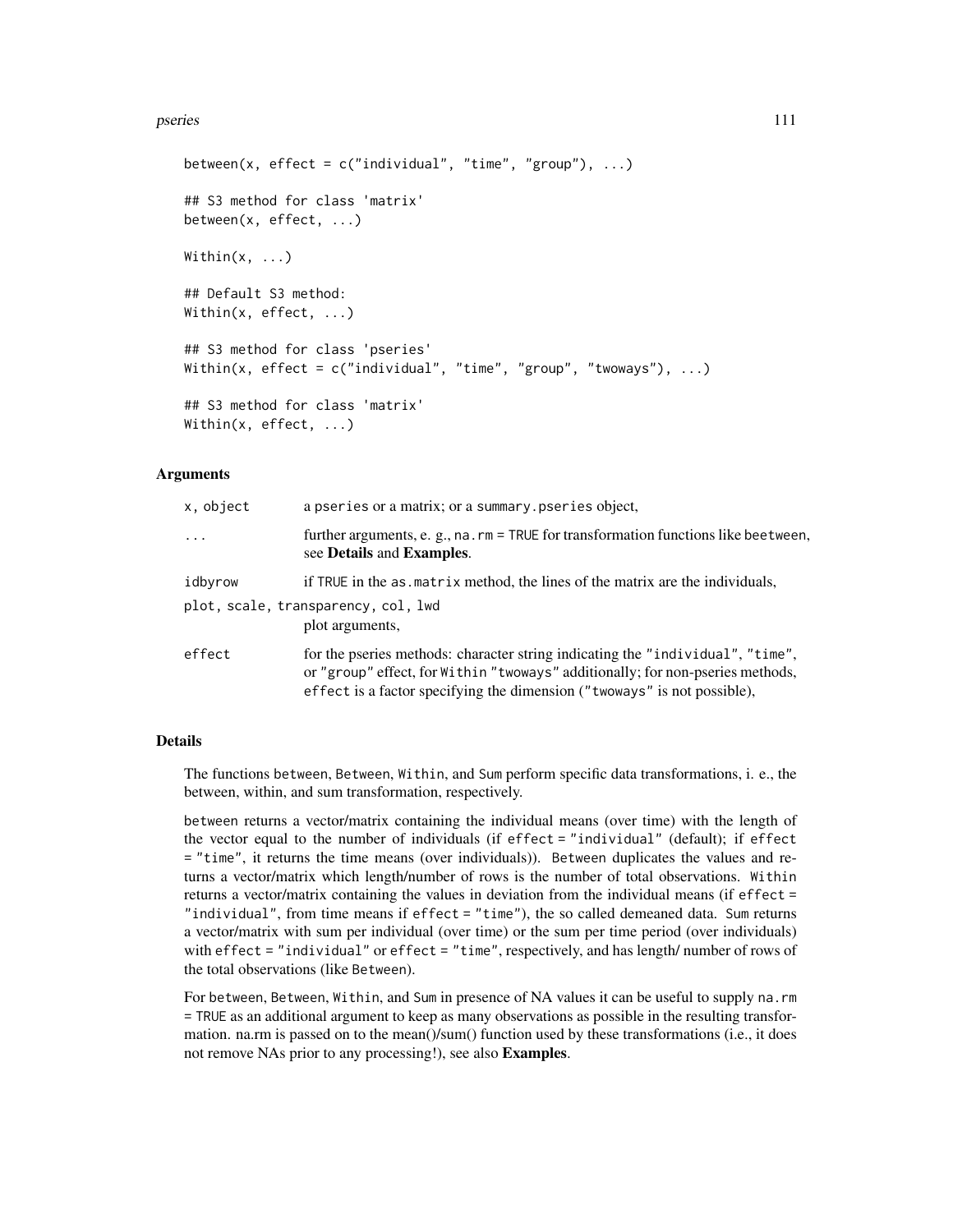### Value

All these functions return an object of class pseries or a matrix, except: between, which returns a numeric vector or a matrix; as.matrix, which returns a matrix.

### Author(s)

Yves Croissant

### See Also

[is.pseries\(\)](#page-31-0) to check if an object is a pseries. For more functions on class 'pseries' see [lag\(\)](#page-33-0), [lead\(\)](#page-33-0), [diff\(\)](#page-33-0) for lagging values, leading values (negative lags) and differencing.

```
# First, create a pdata.frame
data("EmplUK", package = "plm")
Em <- pdata.frame(EmplUK)
# Then extract a series, which becomes additionally a pseries
z <- Em$output
class(z)
# obtain the matrix representation
as.matrix(z)
# compute the between and within transformations
between(z)
Within(z)
# Between and Sum replicate the values for each time observation
Between(z)
Sum(z)
# between, Between, Within, and Sum transformations on other dimension
between(z, effect = "time")Between(z, effect = "time")
Within(z, effect = "time")
Sum(z, effect = "time")
# NA treatment for between, Between, Within, and Sum
z^2 < -zz2[length(z2)] <- NA # set last value to NA
between(z2, na.rm = TRUE) # non-NA value for last individual
Between(z2, na.rm = TRUE) # only the NA observation is lost
Within(z2, na.rm = TRUE) # only the NA observation is lost
Sum(z2, na.rm = TRUE) # only the NA observation is lost
sum(is.na(Between(z2))) # 9 observations lost due to one NA value
sum(is.na(Between(z2, na.rm = TRUE))) # only the NA observation is lost
sum(is.na(Within(z2))) # 9 observations lost due to one NA value
```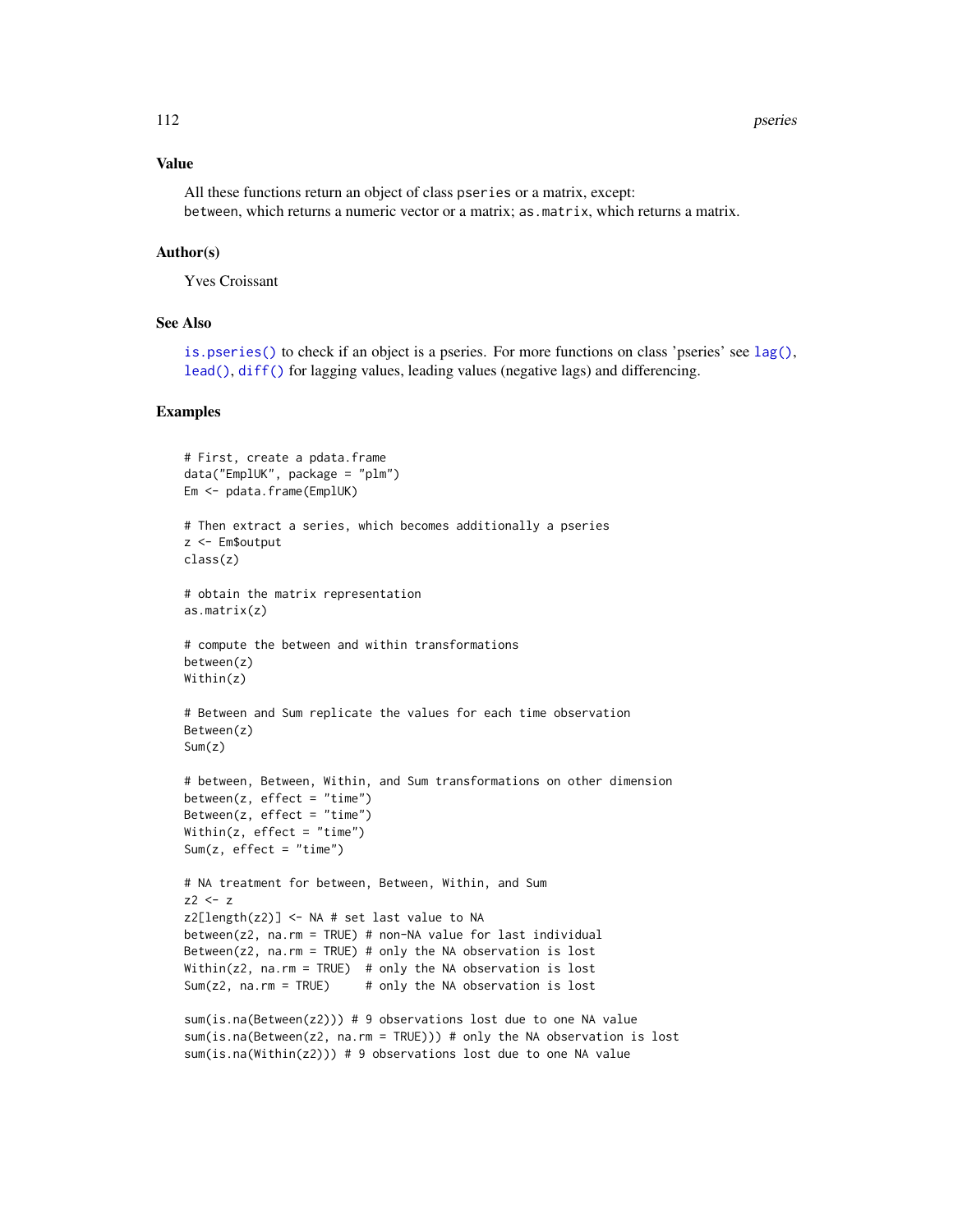#### pseriesfy the contract of the contract of the contract of the contract of the contract of the contract of the contract of the contract of the contract of the contract of the contract of the contract of the contract of the

```
sum(is.na(Within(z2, na.rm = TRUE))) # only the NA observation is lost
sum(is.na(Sum(z2))) # 9 observations lost due to one NA value
sum(is.na(Sum(z2, na.rm = TRUE))) # only the NA observation is lost
```
pseriesfy *Turn all columns of a pdata.frame into class pseries.*

### Description

This function takes a pdata.frame and turns all of its columns into objects of class pseries.

#### Usage

pseriesfy(x, ...)

#### **Arguments**

| x        | an object of class "pdata.frame",       |
|----------|-----------------------------------------|
| $\cdots$ | further arguments (currently not used). |

#### Details

Background: Initially created pdata.frames have as columns the pure/basic class (e.g., numeric, factor, character). When extracting a column from such a pdata.frame, the extracted column is turned into a pseries.

At times, it can be convenient to apply data transformation operations on such a pseriesfy-ed pdata.frame, see Examples.

#### Value

A pdata.frame like the input pdata.frame but with all columns turned into pseries.

### See Also

[pdata.frame\(\)](#page-63-0), [as.list\(\)](#page-0-0)

### Examples

```
library("plm")
data("Grunfeld", package = "plm")
pGrun <- pdata.frame(Grunfeld[ , 1:4], drop.index = TRUE)
pGrun2 <- pseriesfy(pGrun) # pseriesfy-ed pdata.frame
```
# compare classes of columns lapply(pGrun, class) lapply(pGrun2, class)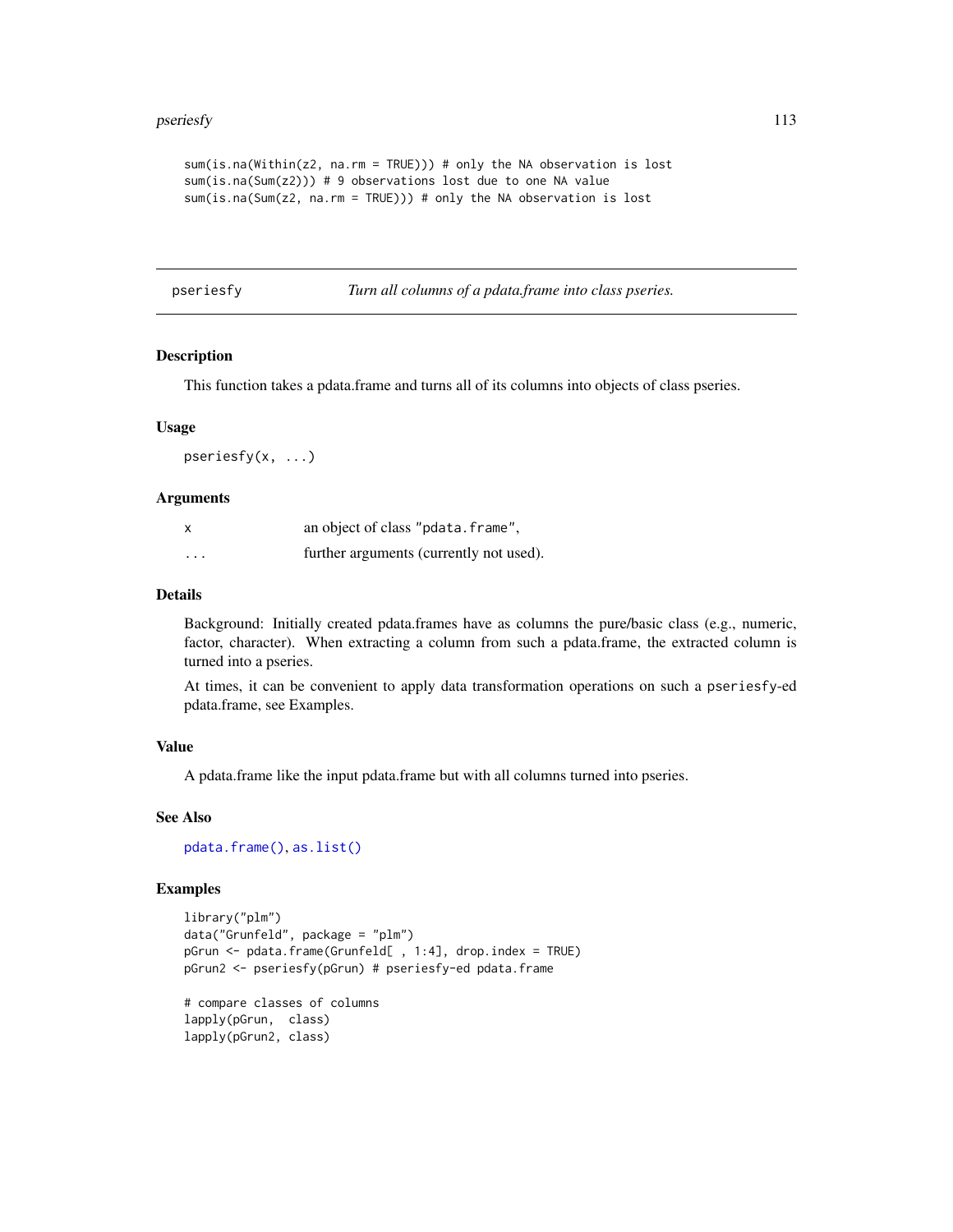```
# When using with()
with(pGrun, lag(value)) # dispatches to base R's lag()
with(pGrun2, lag(value)) # dispatches to plm's lag() respect. panel structure
# When lapply()-ing
lapply(pGrun, lag) # dispatches to base R's lag()
lapply(pGrun2, lag) # dispatches to plm's lag() respect. panel structure
# as.list(., keep.attributes = TRUE) on a non-pseriesfy-ed
# pdata.frame is similar and dispatches to plm's lag
lapply(as.list(pGrun, keep.attributes = TRUE), lag)
```
punbalancedness *Measures for Unbalancedness of Panel Data*

### Description

This function reports unbalancedness measures for panel data as defined in Ahrens and Pincus (1981) and Baltagi et al. (2001).

### Usage

```
punbalancedness(x, ...)
## S3 method for class 'pdata.frame'
punbalancedness(x, ...)
## S3 method for class 'data.frame'
punbalancedness(x, index = NULL, \ldots)
## S3 method for class 'panelmodel'
punbalancedness(x, ...)
```
#### Arguments

|                         | a panelmodel, a data. frame, or a pdata. frame object,                   |  |
|-------------------------|--------------------------------------------------------------------------|--|
| $\cdot$ $\cdot$ $\cdot$ | further arguments.                                                       |  |
| index                   | only relevant for data. frame interface, for details see pdata. frame(), |  |

# Details

punbalancedness returns measures for the unbalancedness of a panel data set.

• For two-dimensional data: The two measures of Ahrens and Pincus (1981) are calculated, called "gamma"  $(\gamma)$  and "nu"

 $(\nu)$ .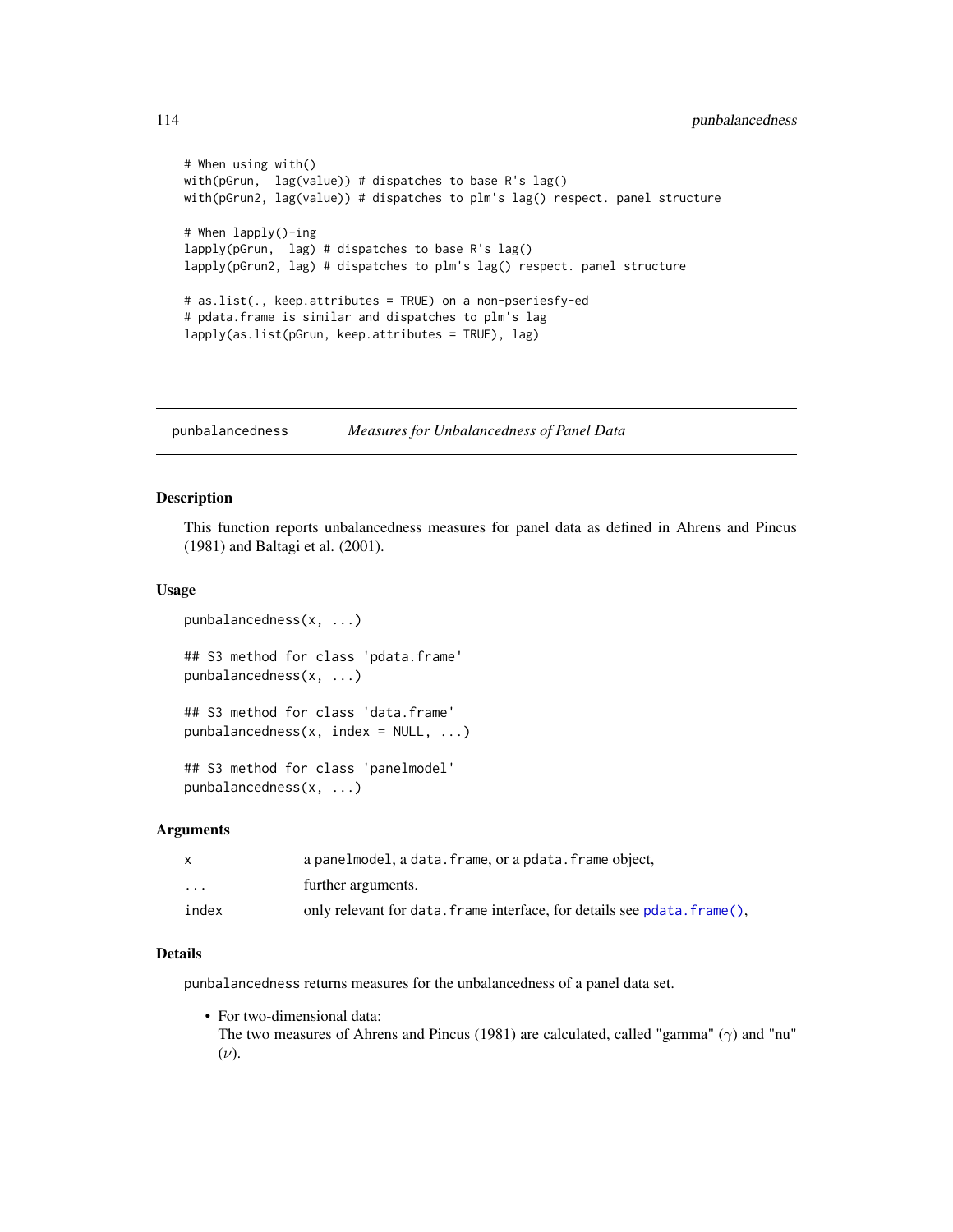If the panel data are balanced, both measures equal 1. The more "unbalanced" the panel data, the lower the measures (but  $> 0$ ). The upper and lower bounds as given in Ahrens and Pincus (1981) are:

 $0 < \gamma, \nu \le 1$ , and for  $\nu$  more precisely  $\frac{1}{n} < \nu \le 1$ , with *n* being the number of individuals (as in pdim(x)\$nT\$n).

- For nested panel data (meaning including a grouping variable): The extension of the above measures by Baltagi et al. (2001), p. 368, are calculated:
	- c1: measure of subgroup (individual) unbalancedness,
	- c2: measure of time unbalancedness,
	- c3: measure of group unbalancedness due to each group size.

Values are 1 if the data are balanced and become smaller as the data become more unbalanced.

An application of the measure "gamma" is found in e. g. Baltagi et al. (2001), pp. 488-491, and Baltagi and Chang (1994), pp. 78–87, where it is used to measure the unbalancedness of various unbalanced data sets used for Monte Carlo simulation studies. Measures c1, c2, c3 are used for similar purposes in Baltagi et al. (2001).

In the two-dimensional case, punbalancedness uses output of  $\text{pdim}(\cdot)$  to calculate the two unbalancedness measures, so inputs to punbalancedness can be whatever pdim works on. pdim returns detailed information about the number of individuals and time observations (see  $pdim()$ ).

#### Value

A named numeric containing either two or three entries, depending on the panel structure inputted:

- For the two-dimensional panel structure, the entries are called gamma and nu,
- For a nested panel structure, the entries are called c1, c2, c3.

#### Note

Calling punbalancedness on an estimated panelmodel object and on the corresponding (p)data.frame used for this estimation does not necessarily yield the same result (true also for pdim). When called on an estimated panelmodel, the number of observations (individual, time) actually used for model estimation are taken into account. When called on a (p)data.frame, the rows in the (p)data.frame are considered, disregarding any NA values in the dependent or independent variable(s) which would be dropped during model estimation.

#### Author(s)

Kevin Tappe

#### References

Ahrens H, Pincus R (1981). "On Two Measures of Unbalancedness in a One-Way Model and Their Relation to Efficiency." *Biometrical Journal*, 23(3), 227-235. doi: [10.1002/bimj.4710230302,](https://doi.org/10.1002/bimj.4710230302) https://doi.org/10.1002/bimj.4710230302.

Baltagi BH, Chang YJ (1994). "Incomplete panels: a comparative study of alternative estimators for the unbalanced one-way error component regression model." *Journal of Econometrics*, 62, 67-89.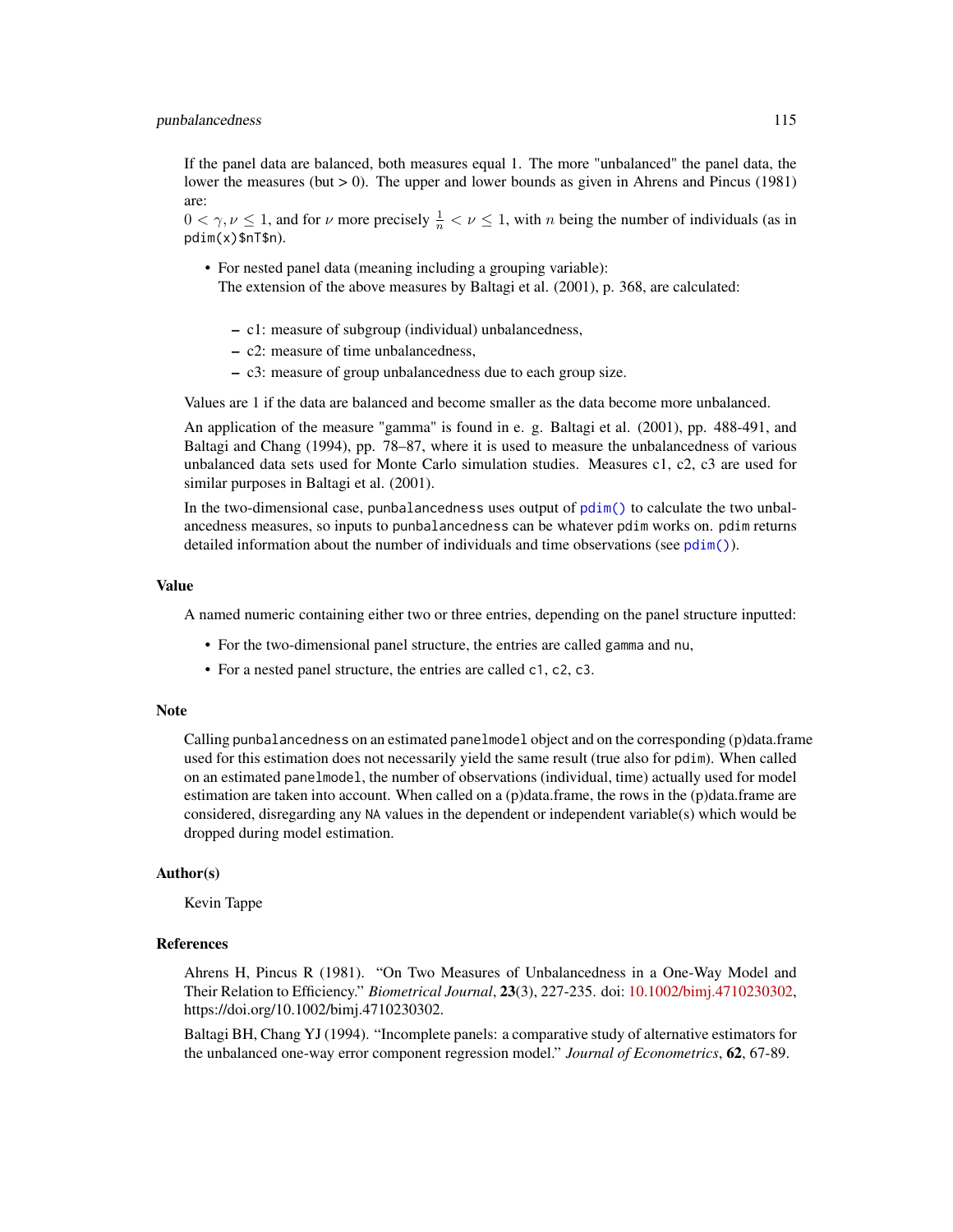Baltagi BH, Song SH, Jung BC (2001). "The unbalanced nested error component regression model." *Journal of Econometrics*, 101, 357-381.

Baltagi BH, Song SH, Jung BC (2002). "A comparative study of alternative estimators for the unbalanced two-way error component regression model." *The Econometrics Journal*, 5(2), 480– 493. ISSN 13684221, 1368423X.

### See Also

[nobs\(\)](#page-48-0), [pdim\(\)](#page-67-0), [pdata.frame\(\)](#page-63-0)

#### Examples

```
# Grunfeld is a balanced panel, Hedonic is an unbalanced panel
data(list=c("Grunfeld", "Hedonic"), package="plm")
# Grunfeld has individual and time index in first two columns
punbalancedness(Grunfeld) # c(1,1) indicates balanced panel
pdim(Grunfeld)$balanced # TRUE
# Hedonic has individual index in column "townid" (in last column)
punbalancedness(Hedonic, index="townid") # c(0.472, 0.519)
pdim(Hedonic, index="townid")$balanced # FALSE
# punbalancedness on estimated models
plm_mod_pool <- plm(inv ~ value + capital, data = Grunfeld)
punbalancedness(plm_mod_pool)
plm_mod_fe <- plm(inv ~ value + capital, data = Grunfeld[1:99, ], model = "within")
punbalancedness(plm_mod_fe)
# replicate results for panel data design no. 1 in Ahrens/Pincus (1981), p. 234
ind_d1 <- c(1,1,1,2,2,2,3,3,3,3,3,4,4,4,4,4,4,4,5,5,5,5,5,5,5)
time_d1 <- c(1,2,3,1,2,3,1,2,3,4,5,1,2,3,4,5,6,7,1,2,3,4,5,6,7)
df_d1 \leftarrow data . frame (individual = ind_d1, time = time_d1)punbalancedness(df_d1) # c(0.868, 0.887)
# example for a nested panel structure with a third index variable
# specifying a group (states are grouped by region) and without grouping
data("Produc", package = "plm")
punbalancedness(Produc, index = c("state", "year", "region"))
punbalancedness(Produc, index = c("state", "year"))
```
purtest *Unit root tests for panel data*

#### **Description**

purtest implements several testing procedures that have been proposed to test unit root hypotheses with panel data.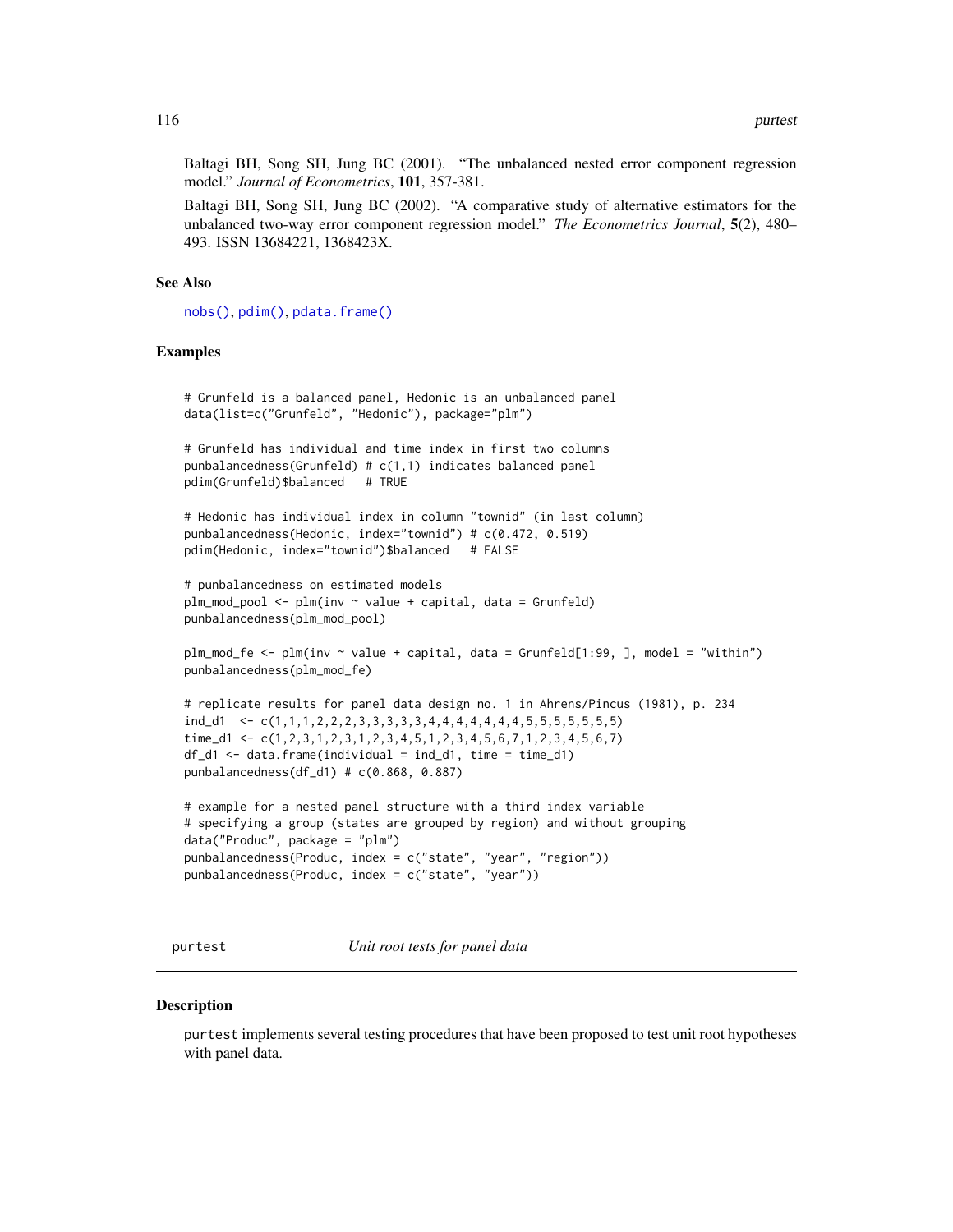#### purtest the contract of the contract of the contract of the contract of the contract of the contract of the contract of the contract of the contract of the contract of the contract of the contract of the contract of the co

# Usage

```
purtest(
  object,
  data = NULL,
  index = NULL,
  test = c("levinlin", "ips", "madwu", "Pm", "invnormal", "logit", "hadri"),
  exo = c("none", "intercept", "trend"),
  lags = c("SIC", "AIC", "Hall"),
  pmax = 10,
  Hcons = TRUE,
  q = NULL,dfcor = FALSE,
  fixedT = TRUE,ips.stat = NULL,
  ...
\mathcal{L}## S3 method for class 'purtest'
print(x, \ldots)## S3 method for class 'purtest'
summary(object, ...)
## S3 method for class 'summary.purtest'
print(x, \ldots)
```
### Arguments

| object, x | Either a "data. frame" or a matrix containing the time series (individuals as<br>columns), a "pseries" object, a formula; a "purtest" object for the print and<br>summary methods,                                                                                                                                                                                                                                             |
|-----------|--------------------------------------------------------------------------------------------------------------------------------------------------------------------------------------------------------------------------------------------------------------------------------------------------------------------------------------------------------------------------------------------------------------------------------|
| data      | a "data. frame" or a "pdata. frame" object (required for formula interface, see<br>Details and Examples),                                                                                                                                                                                                                                                                                                                      |
| index     | the indexes.                                                                                                                                                                                                                                                                                                                                                                                                                   |
| test      | the test to be computed: one of "levinlin" for Levin et al. $(2002)$ , "ips" for<br>Im et al. (2003), "madwu" for Maddala and Wu (1999), "Pm", "invnormal", or<br>"logit" for various tests as in Choi (2001), or "hadri" for Hadri (2000), see<br>Details.                                                                                                                                                                    |
| exo       | the exogenous variables to introduce in the augmented Dickey–Fuller (ADF)<br>regressions, one of: no exogenous variables ("none"), individual intercepts<br>("intercept"), or individual intercepts and trends ("trend"), but see Details,                                                                                                                                                                                     |
| lags      | the number of lags to be used for the augmented Dickey-Fuller regressions:<br>either a single value integer (the number of lags for all time series), a vector<br>of integers (one for each time series), or a character string for an automatic<br>computation of the number of lags, based on the AIC ("AIC"), the SIC ("SIC"),<br>or on the method by Hall $(1994)$ ("Hall"); argument is irrelevant for test =<br>"hadri", |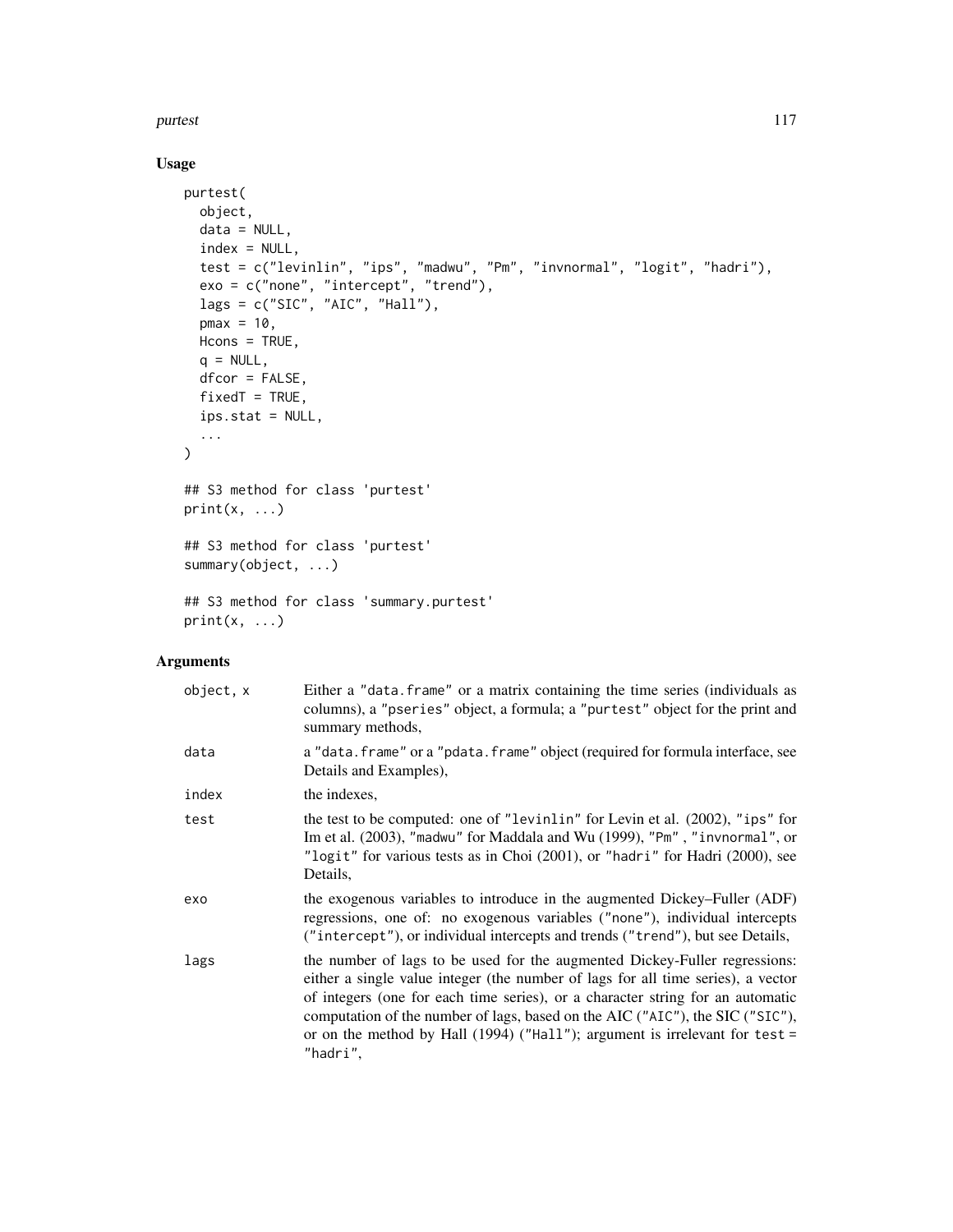| pmax     | maximum number of lags (irrelevant for test = "hadri"),                                                                                                                                                                                                                   |  |
|----------|---------------------------------------------------------------------------------------------------------------------------------------------------------------------------------------------------------------------------------------------------------------------------|--|
| Hcons    | logical, only relevant for test = "hadri", indicating whether the heteroskedasticity-<br>consistent test of Hadri (2000) should be computed,                                                                                                                              |  |
| q        | the bandwidth for the estimation of the long-run variance (only relevant for test<br>$=$ "levinlin", the default (q = NULL) gives the value as suggested by the authors<br>as round(3.21 $* T^(1/3)$ ),                                                                   |  |
| dfcor    | logical, indicating whether the standard deviation of the regressions is to be<br>computed using a degrees-of-freedom correction,                                                                                                                                         |  |
| fixedT   | logical, indicating whether the individual ADF regressions are to be computed<br>using the same number of observations (irrelevant for test = "hadri"),                                                                                                                   |  |
| ips.stat | NULL or character of length 1 to request a specific IPS statistic, one of "Wtbar"<br>(also default if ips.stat = NULL), "Ztbar", "tbar",                                                                                                                                  |  |
| .        | further arguments (can set argument p. approx to be passed on to non-exported<br>function padf to either "MacKinnon1994" or "MacKinnon1996" to force a spe-<br>cific method for p-value approximation, the latter only being possible if package<br>'urca' is installed). |  |

### Details

All these tests except "hadri" are based on the estimation of augmented Dickey-Fuller (ADF) regressions for each time series. A statistic is then computed using the t-statistics associated with the lagged variable. The Hadri residual-based LM statistic is the cross-sectional average of the individual KPSS statistics Kwiatkowski et al. (1992), standardized by their asymptotic mean and standard deviation.

Several Fisher-type tests that combine p-values from tests based on ADF regressions per individual are available:

- "madwu" is the inverse chi-squared test Maddala and Wu (1999), also called P test by Choi (2001).
- "Pm" is the modified P test proposed by Choi (2001) for large N,
- "invnormal" is the inverse normal test by Choi (2001), and
- "logit" is the logit test by Choi (2001).

The individual p-values for the Fisher-type tests are approximated as described in MacKinnon (1996) if the package **[urca](https://CRAN.R-project.org/package=urca)** (Pfaff (2008)) is available, otherwise as described in MacKinnon (1994).

For the test statistic tbar of the test of Im/Pesaran/Shin (2003) (ips. stat  $=$  "tbar"), no p-value is given but 1%, 5%, and 10% critical values are interpolated from paper's tabulated values via inverse distance weighting (printed and contained in the returned value's element statistic\$ips.tbar.crit).

Hadri's test, the test of Levin/Lin/Chu, and the tbar statistic of Im/Pesaran/Shin are not applicable to unbalanced panels; the tbar statistic is not applicable when  $\text{lags} > 0$  is given.

The exogeneous instruments of the tests (where applicable) can be specified in several ways, depending on how the data is handed over to the function:

• For the formula/data interface (if data is a data.frame, an additional index argument should be specified); the formula should be of the form:  $y \sim 0$ ,  $y \sim 1$ , or  $y \sim$  trend for a test with no exogenous variables, with an intercept, or with individual intercepts and time trend, respectively. The exo argument is ignored in this case.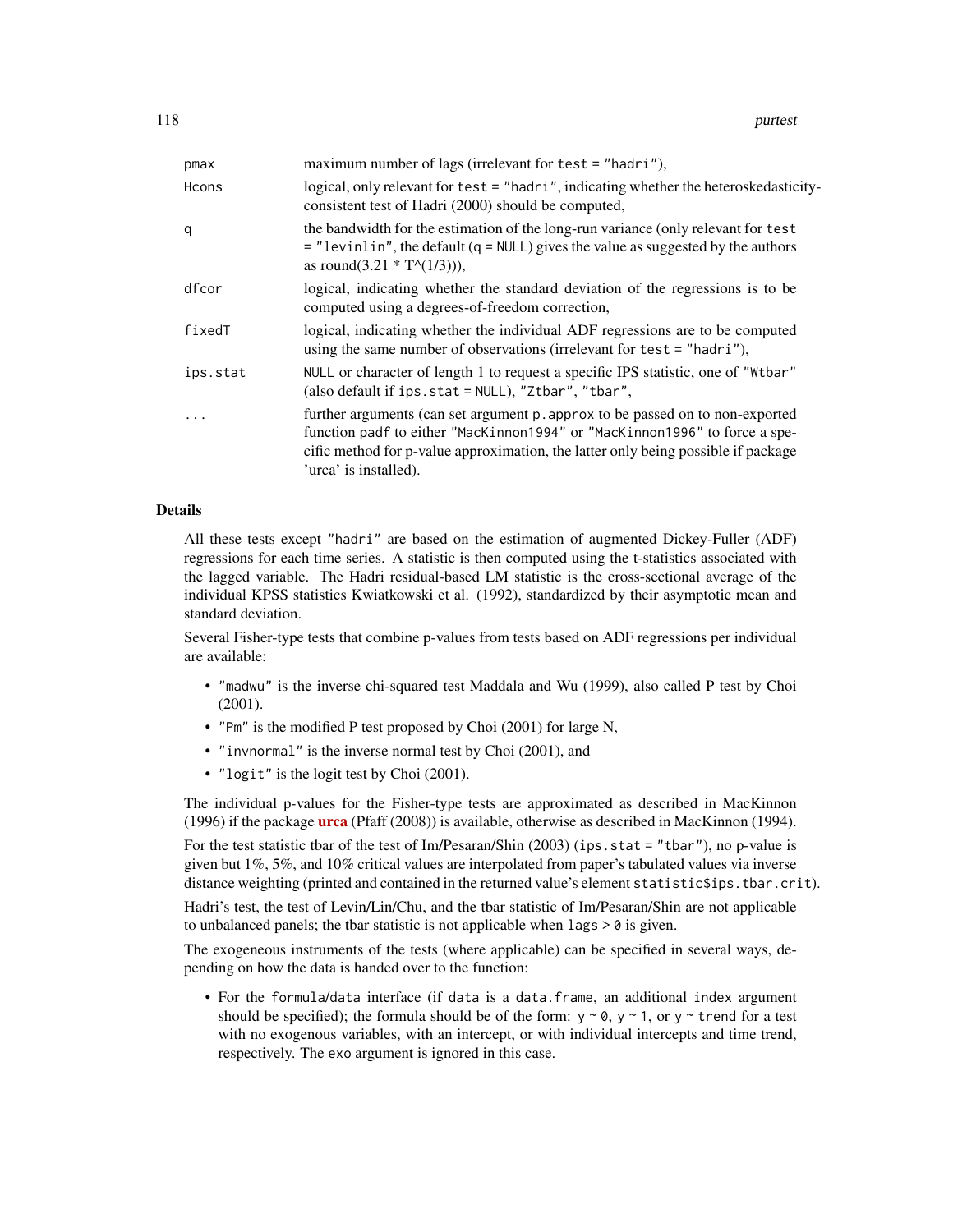#### purtest the contract of the contract of the contract of the contract of the contract of the contract of the contract of the contract of the contract of the contract of the contract of the contract of the contract of the co

• For the data.frame, matrix, and pseries interfaces: in these cases, the exogenous variables are specified using the exo argument.

With the associated summary and print methods, additional information can be extracted/displayed (see also Value).

#### Value

For purtest: An object of class "purtest": a list with the elements named:

- "statistic" (a "htest" object),
- "call",
- "args",
- "idres" (containing results from the individual regressions),
- "adjval" (containing the simulated means and variances needed to compute the statistic, for test = "levinlin" and "ips", otherwise NULL),
- "sigma2" (short-run and long-run variance for test = "levinlin", otherwise NULL).

### Author(s)

Yves Croissant and for "Pm", "invnormal", and "logit" Kevin Tappe

#### References

Choi I (2001). "Unit root tests for panel data." *Journal of International Money and Finance*,  $20(2)$ ,  $249 - 272$ . ISSN 0261-5606, [https://www.sciencedirect.com/science/article/pii/](https://www.sciencedirect.com/science/article/pii/S0261560600000486) [S0261560600000486](https://www.sciencedirect.com/science/article/pii/S0261560600000486).

Hadri K (2000). "Testing for stationarity in heterogeneous panel data." *The Econometrics Journal*, 3(2), 148–161. ISSN 13684221, 1368423X.

Hall A (1994). "Testing for a unit root in time series with pretest data-based model selection." *Journal of Business \& Economic Statistics*, 12(4), 461–470.

Im KS, Pesaran MH, Shin Y (2003). "Testing for unit roots in heterogenous panels." *Journal of Econometrics*, 115(1), 53-74.

Kwiatkowski D, Phillips PC, Schmidt P, Shin Y (1992). "Testing the null hypothesis of stationarity against the alternative of a unit root: How sure are we that economic time series have a unit root?" *Journal of Econometrics*, 54(1), 159 - 178. ISSN 0304-4076, [https://www.sciencedirect.com/](https://www.sciencedirect.com/science/article/pii/030440769290104Y) [science/article/pii/030440769290104Y](https://www.sciencedirect.com/science/article/pii/030440769290104Y).

Levin A, Lin CF, Chu CSJ (2002). "Unit root tests in panel data : asymptotic and finite-sample properties." *Journal of Econometrics*, 108, 1-24.

MacKinnon JG (1994). "Approximate Asymptotic Distribution Functions for Unit-Root and Cointegration Tests." *Journal of Business & Economic Statistics*, 12(2), 167–176. ISSN 07350015.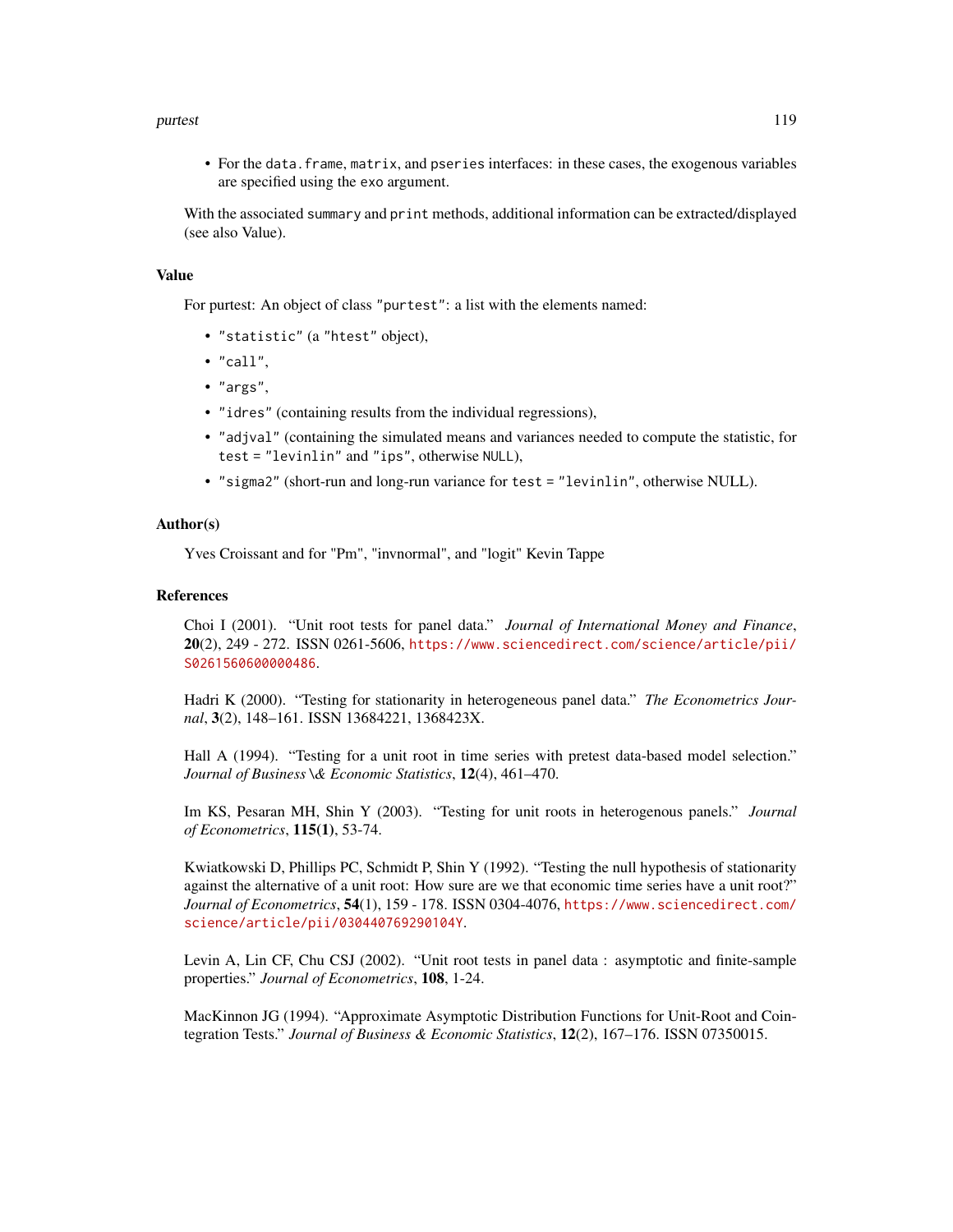MacKinnon JG (1996). "Numerical Distribution Functions for Unit Root and Cointegration Tests." *Journal of Applied Econometrics*, 11(6), 601–618. ISSN 08837252.

Maddala GS, Wu S (1999). "A comparative study of unit root tests with panel data and a new simple test." *Oxford Bulletin of Economics and Statistics*, 61, 631-52.

Pfaff B (2008). *Analysis of Integrated and Cointegrated Time Series with R*, Second edition. Springer, New York. ISBN 0-387-27960-1, <https://CRAN.r-project.org/package=urca>.

#### See Also

[cipstest\(\)](#page-6-0), [phansitest\(\)](#page-80-0)

### Examples

```
data("Grunfeld", package = "plm")
y <- data.frame(split(Grunfeld$inv, Grunfeld$firm)) # individuals in columns
purtest(y, pmax = 4, exo = "intercept", test = "madwu")## same via pseries interface
pGrunfeld <- pdata.frame(Grunfeld, index = c("firm", "year"))
purtest(pGrunfeld$inv, pmax = 4, exo = "intercept", test = "madwu")
## same via formula interface
purtest(inv \sim 1, data = Grunfeld, index = c("firm", "year"), pmax = 4, test = "madwu")
```
pvar *Check for Cross-Sectional and Time Variation*

#### Description

This function checks for each variable of a panel if it varies cross-sectionally and over time.

### Usage

```
pvar(x, \ldots)## S3 method for class 'matrix'
pvar(x, index = NULL, ...)## S3 method for class 'data.frame'
pvar(x, index = NULL, ...)## S3 method for class 'pdata.frame'
pvar(x, \ldots)
```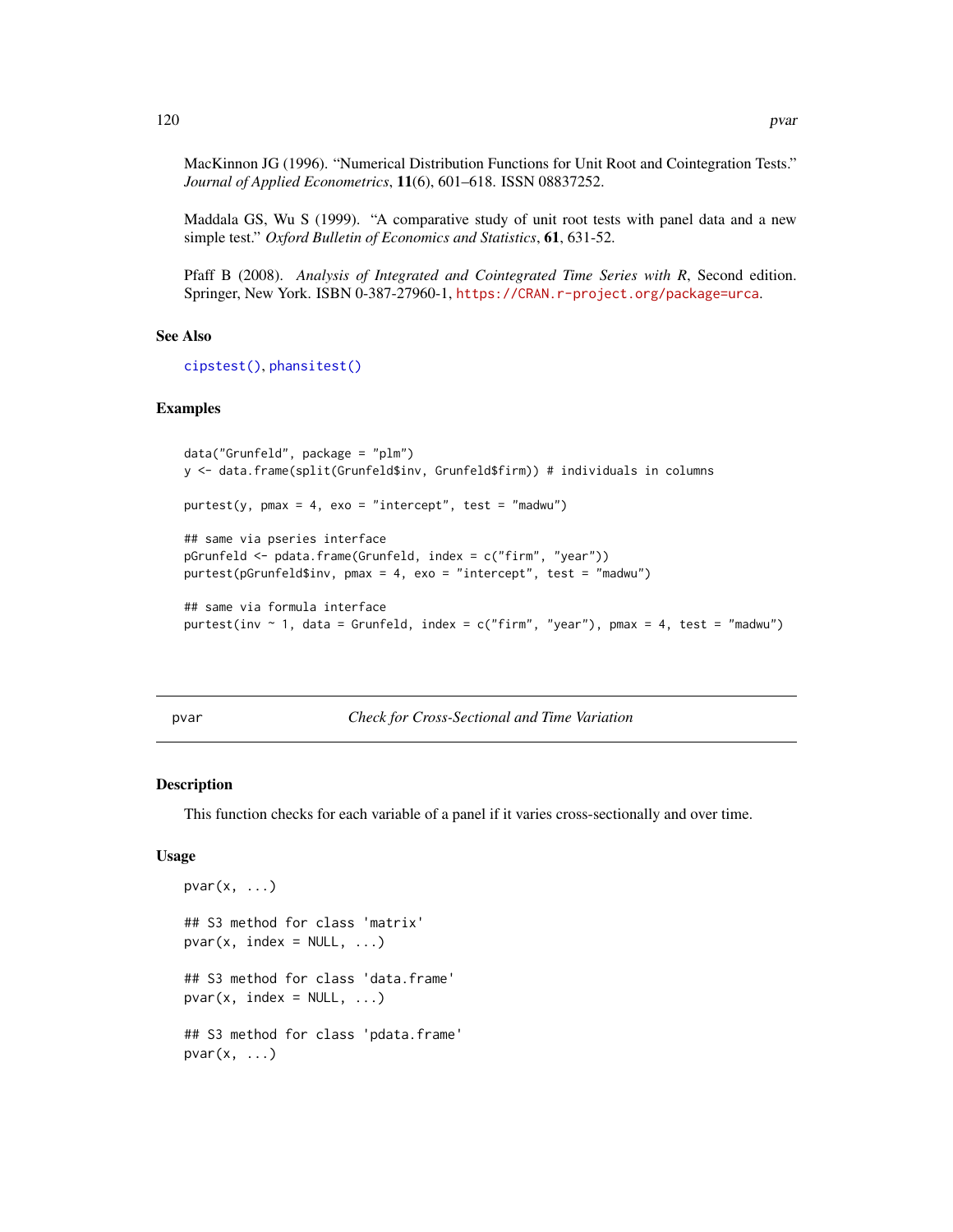pvar 121

```
## S3 method for class 'pseries'
pvar(x, \ldots)## S3 method for class 'pvar'
print(x, \ldots)
```
### Arguments

| x                       | $a$ (p) data. frame or a matrix, |
|-------------------------|----------------------------------|
| $\cdot$ $\cdot$ $\cdot$ | further arguments.               |
| index                   | see pdata.frame(),               |

# **Details**

For (p)data.frame and matrix interface: All-NA columns are removed prior to calculation of variation due to coercing to pdata.frame first.

#### Value

An object of class pvar containing the following elements:

id.variation a logical vector with TRUE values if the variable has individual variation, FALSE if not,

time.variation a logical vector with TRUE values if the variable has time variation, FALSE if not, id.variation\_anyNA

> a logical vector with TRUE values if the variable has at least one individual-time combination with all NA values in the individual dimension for at least one time period, FALSE if not,

time.variation\_anyNA

a logical vector with TRUE values if the variable has at least one individual-time combination with all NA values in the time dimension for at least one individual, FALSE if not.

### Note

pvar can be time consuming for "big" panels. As a fast alternative [collapse::varying\(\)](#page-0-0) from package [collapse](https://CRAN.R-project.org/package=collapse) could be used.

### Author(s)

Yves Croissant

### See Also

[pdim\(\)](#page-67-0) to check the dimensions of a 'pdata.frame' (and other objects),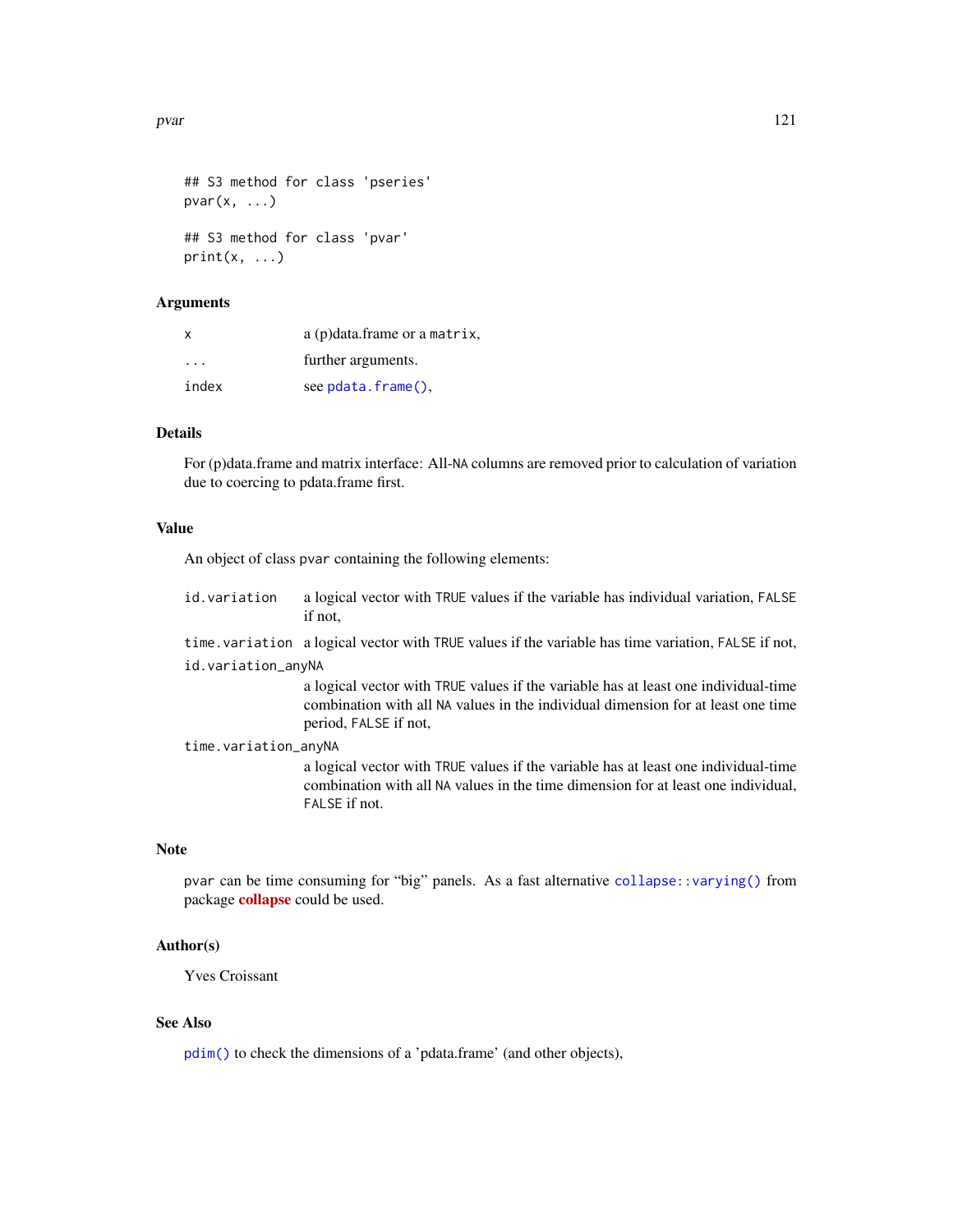# Examples

```
# Gasoline contains two variables which are individual and time
# indexes and are the first two variables
data("Gasoline", package = "plm")
pvar(Gasoline)
# Hedonic is an unbalanced panel, townid is the individual index;
# the drop.index argument is passed to pdata.frame
data("Hedonic", package = "plm")
pvar(Hedonic, "townid", drop.index = TRUE)
# same using pdata.frame
Hed <- pdata.frame(Hedonic, "townid", drop.index = TRUE)
pvar(Hed)
# Gasoline with pvar's matrix interface
Gasoline_mat <- as.matrix(Gasoline)
pvar(Gasoline_mat)
pvar(Gasoline_mat, index=c("country", "year"))
```
pvcm *Variable Coefficients Models for Panel Data*

#### Description

Estimators for random and fixed effects models with variable coefficients.

# Usage

```
pvcm(
  formula,
  data,
  subset,
  na.action,
 effect = c("individual", "time"),
  model = c("within", "random"),
  index = NULL,...
\mathcal{L}## S3 method for class 'pvcm'
summary(object, ...)
## S3 method for class 'summary.pvcm'
print(
```
122 pvcm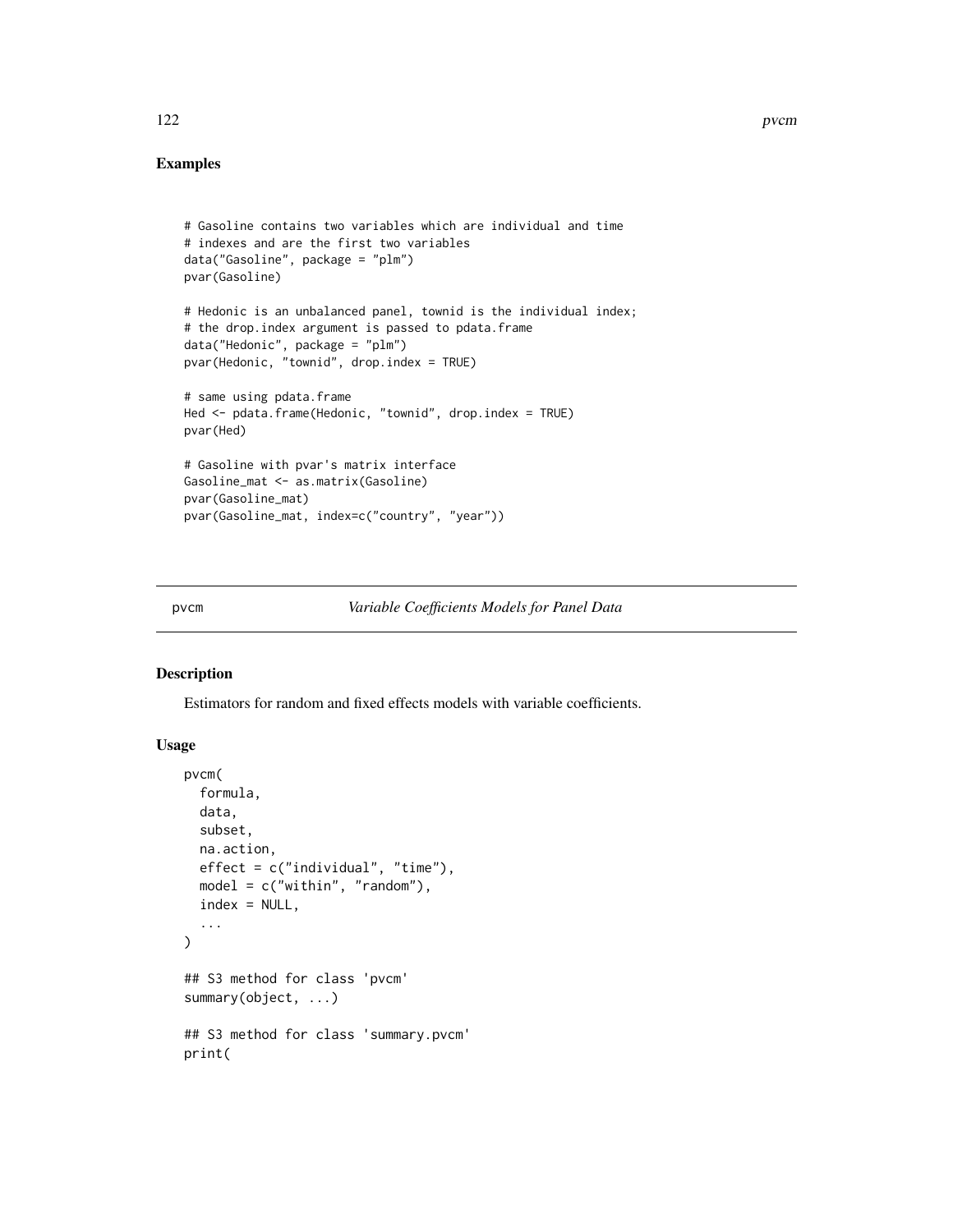pvcm and the state of the state of the state of the state of the state of the state of the state of the state of the state of the state of the state of the state of the state of the state of the state of the state of the s

```
x,
 digits = max(3, getOption("digits") - 2),
 width = getOption("width"),
  ...
)
```
# Arguments

| formula   | a symbolic description for the model to be estimated,             |
|-----------|-------------------------------------------------------------------|
| data      | a data.frame,                                                     |
| subset    | see 1m.                                                           |
| na.action | see 1m.                                                           |
| effect    | the effects introduced in the model: one of "individual", "time", |
| model     | one of "within", "random",                                        |
| index     | the indexes, see $pdata$ . $frame()$ ,                            |
| $\ddots$  | further arguments.                                                |
| object, x | an object of class "pvcm",                                        |
| digits    | digits,                                                           |
| width     | the maximum length of the lines in the print output,              |

# Details

pvcm estimates variable coefficients models. Individual or time effects are introduced, respectively, if effect = "individual" (default) or effect = "time".

Coefficients are assumed to be fixed if model = "within", i.e., separate pooled OLS models are estimated per individual (effect = "individual") or per time period (effect = "time"). Coefficients are assumed to be random if model = "random" and the model by Swamy (1970) is estimated. It is a generalized least squares model which uses the results of the previous model.

### Value

An object of class c("pvcm","panelmodel"), which has the following elements:

| coefficients  | the vector (or the data frame for fixed effects) of coefficients,                                         |  |
|---------------|-----------------------------------------------------------------------------------------------------------|--|
| residuals     | the vector of residuals,                                                                                  |  |
| fitted.values | the vector of fitted values.                                                                              |  |
| VCOV          | the covariance matrix of the coefficients (a list for fixed effects model (model $=$<br>$"$ within")),    |  |
| df.residual   | degrees of freedom of the residuals,                                                                      |  |
| model         | a data frame containing the variables used for the estimation,                                            |  |
| call          | the call.                                                                                                 |  |
| Delta         | the estimation of the covariance matrix of the coefficients (random effect models<br>only),               |  |
| std.error     | a data frame containing standard errors for all coefficients for each individual<br>(within models only). |  |
|               |                                                                                                           |  |

pvcm objects have print, summary and print.summary methods.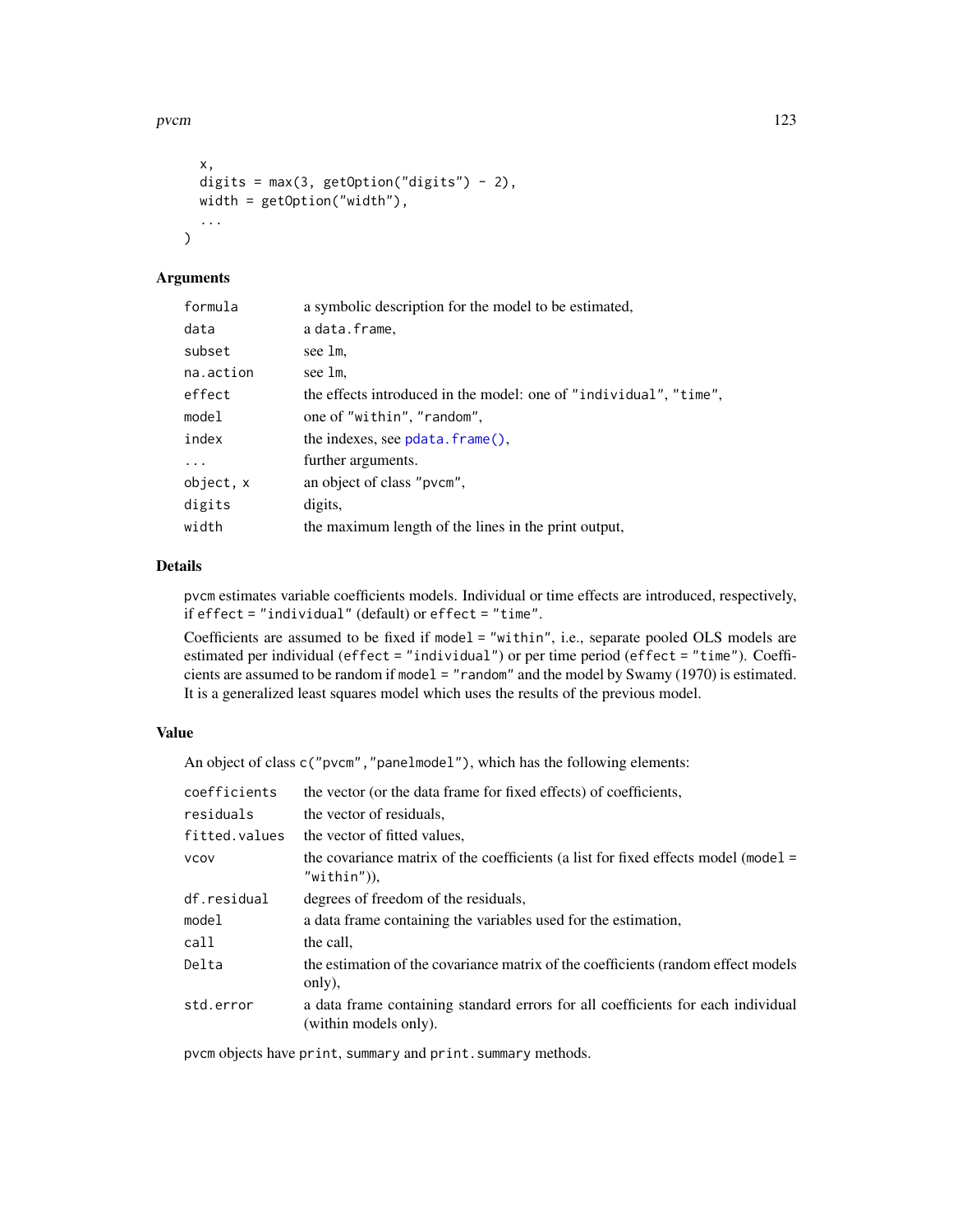### Author(s)

Yves Croissant

#### References

Swamy PAVB (1970). "Efficient Inference in a Random Coefficient Regression Model." *Econometrica*, 38, 311–323.

# Examples

```
data("Produc", package = "plm")
zw <- pvcm(\log(gsp) \sim \log(pcap) + \log(pc) + \log(em) + unemp, data = Product, model = "within")zr <- pvcm(log(gsp) ~ log(pcap) + log(pc) + log(emp) + unemp, data = Produc, model = "random")
## replicate Greene (2012), p. 419, table 11.14
summary(pvcm(log(gsp) \sim log(pc) + log(hwy) + log(water) + log(ttil) + log(em) + unewp,
             data = Product, model = "random")## Not run:
# replicate Swamy (1970), p. 166, table 5.2
data(Grunfeld, package = "AER") # 11 firm Grunfeld data needed from package AER
gw \leq pvcm(invest \sim value + capital, data = Grunfeld, index = c("firm", "year"))
```

```
## End(Not run)
```
<span id="page-123-0"></span>pwaldtest *Wald-style Chi-square Test and F Test*

### Description

Wald-style Chi-square test and F test of slope coefficients being zero jointly, including robust versions of the tests.

### Usage

```
pwaldtest(x, ...)
## S3 method for class 'plm'
pwaldtest(
  x,
 test = c("Chisq", "F"),
 vcov = NULL,
  df2adj = (test == "F" 88 !is.null(vcov) 88 missing(.df2)),
  .df1,
  .df2,
```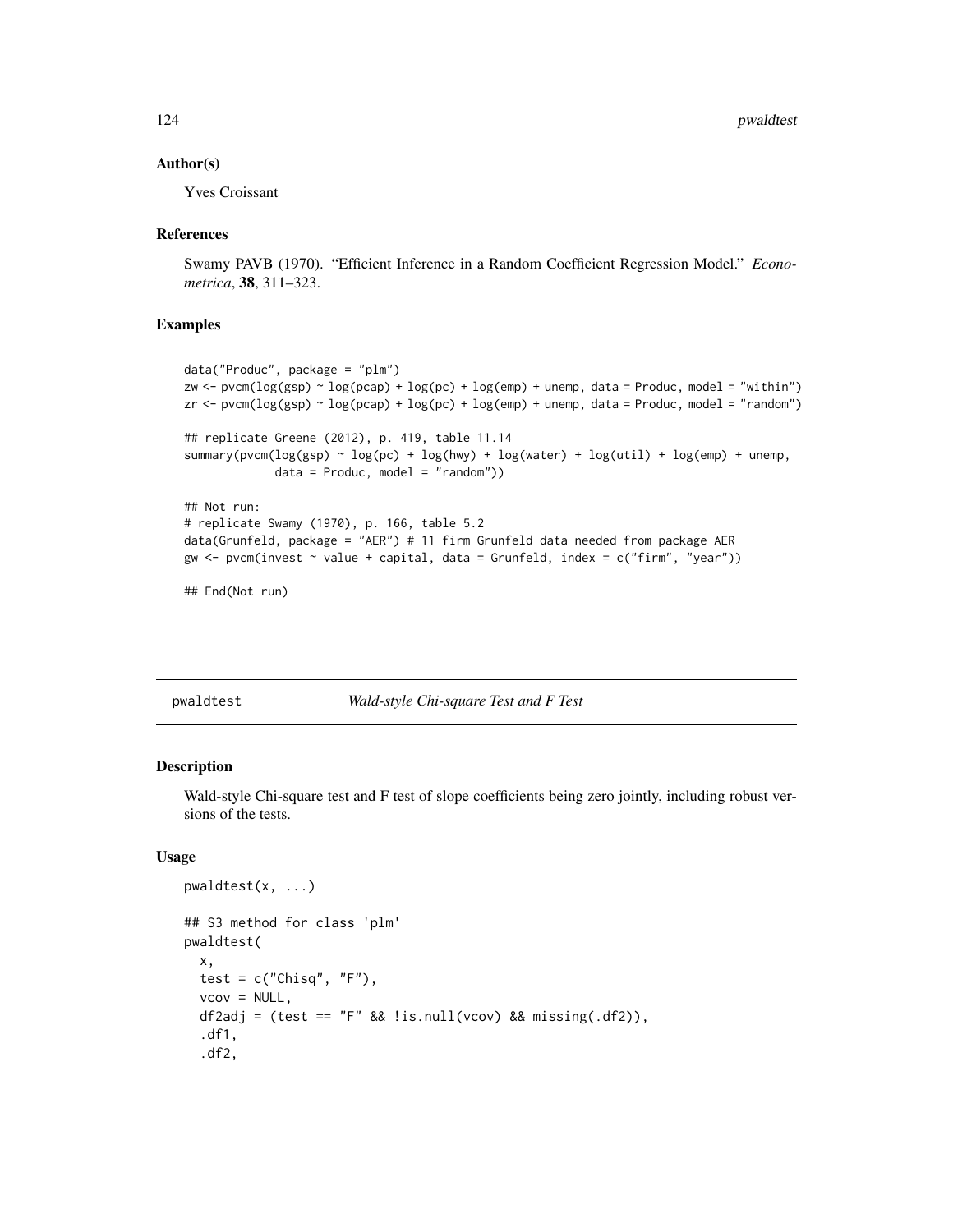#### pwaldtest 125

```
...
\lambda## S3 method for class 'pvcm'
pwaldtest(x, ...)
## S3 method for class 'pgmm'
pwaldtest(x, param = c("coef", "time", "all"), vcov = NULL, ...)
```
### Arguments

| x        | an estimated model of which the coefficients should be tested (usually of class)<br>"plm"/"pvcm"/"pgmm")',                                                                                                                                                                                                           |  |
|----------|----------------------------------------------------------------------------------------------------------------------------------------------------------------------------------------------------------------------------------------------------------------------------------------------------------------------|--|
| $\ddots$ | further arguments (currently none).                                                                                                                                                                                                                                                                                  |  |
| test     | a character, indicating the test to be performed, may be either "Chisq" or "F"<br>for the Wald-style Chi-square test or F test, respectively,                                                                                                                                                                        |  |
| vcov     | NULL by default; a matrix giving a variance–covariance matrix or a function<br>which computes such; if supplied (non NULL), the test is carried out using the<br>variance–covariance matrix indicated resulting in a robust test,                                                                                    |  |
| df2adi   | logical, only relevant for test = "F", indicating whether the adjustment for clus-<br>tered standard errors for the second degrees of freedom parameter should be<br>performed (see Details, also for further requirements regarding the variance-<br>covariance matrix in vcov for the adjustment to be performed), |  |
| .df1     | a numeric, used if one wants to overwrite the first degrees of freedom parameter<br>in the performed test (usually not used),                                                                                                                                                                                        |  |
| .df2     | a numeric, used if one wants to overwrite the second degrees of freedom param-<br>eter for the F test (usually not used),                                                                                                                                                                                            |  |
| param    | (for pgmm method only): select the parameters to be tested: "coef", "time",<br>or ""all"".                                                                                                                                                                                                                           |  |

# Details

pwaldtest can be used stand–alone with a plm object, a pvcm object, and a pgmm object (for pvcm objects only the 'random' type is valid and no further arguments are processed; for pgmm objects only arguments param and vcov are valid). It is also used in [summary.plm\(\)](#page-137-0) to produce the F statistic and the Chi-square statistic for the joint test of coefficients and in [summary.pgmm\(\)](#page-74-0).

pwaldtest performs the test if the slope coefficients of a panel regression are jointly zero. It does not perform general purpose Wald-style tests (for those, see [lmtest::waldtest\(\)](#page-0-0) (from package Imtest) or [car::linearHypothesis\(\)](#page-0-0) (from package [car](https://CRAN.R-project.org/package=car))).

If a user specified variance-covariance matrix/function is given in argument vcov, the robust version of the tests are carried out. In that case, if the F test is requested (test  $=$  "F") and no overwriting of the second degrees of freedom parameter is given (by supplying argument  $(.df2)$ ), the adjustment of the second degrees of freedom parameter is performed by default. The second degrees of freedom parameter is adjusted to be the number of unique elements of the cluster variable - 1, e. g., the number of individuals minus 1. For the degrees of freedom adjustment of the F test in general, see e. g. Cameron and Miller (2015), section VII; (Andreß et al. 2013), pp. 126, footnote 4.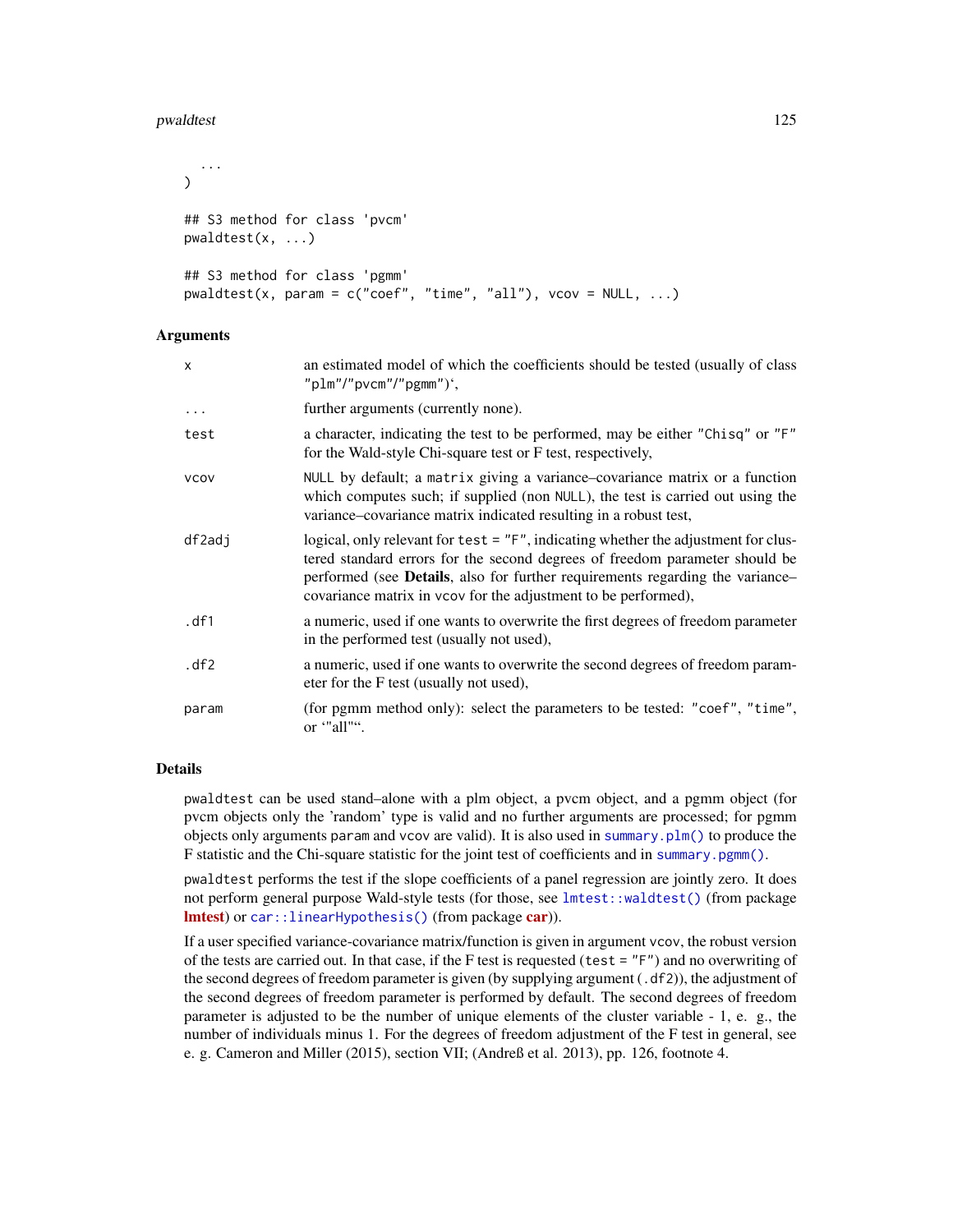The degrees of freedom adjustment requires the vcov object supplied or created by a supplied function to carry an attribute called "cluster" with a known clustering described as a character (for now this could be either "group" or "time"). The vcov $XX$  functions of the package plm provide such an attribute for their returned variance–covariance matrices. No adjustment is done for unknown descriptions given in the attribute "cluster" or when the attribute "cluster" is not present. Robust vcov objects/functions from package **[clubSandwich](https://CRAN.R-project.org/package=clubSandwich)** work as inputs to pwaldtest's F test because a they are translated internally to match the needs described above.

#### Value

An object of class "htest", except for pvcm's within model for which a data.frame with results of the Wald chi-square tests and F tests per regression is returned.

### Author(s)

Yves Croissant (initial implementation) and Kevin Tappe (extensions: vcov argument and F test's df2 adjustment)

# References

Wooldridge JM (2010). *Econometric Analysis of Cross–Section and Panel Data*, 2nd edition. MIT Press.

Andreß H, Golsch K, Schmidt-Catran A (2013). *Applied Panel Data Analysis for Economic and Social Surveys*. Springer. doi: [10.1007/9783642329142.](https://doi.org/10.1007/978-3-642-32914-2)

Cameron AC, Miller DL (2015). "A Practitioner's Guide to Cluster-Robust Inference." *Journal of Human Resources*, 50(2), 317-372. [https://ideas.repec.org/a/uwp/jhriss/v50y2015i2p317](https://ideas.repec.org/a/uwp/jhriss/v50y2015i2p317-372.html)-372. [html](https://ideas.repec.org/a/uwp/jhriss/v50y2015i2p317-372.html).

### See Also

[vcovHC\(\)](#page-145-0) for an example of the vcovXX functions, a robust estimation for the variance–covariance matrix; [summary.plm\(\)](#page-137-0)

```
data("Grunfeld", package = "plm")
mod_fe \leq plm(inv \sim value + capital, data = Grunfeld, model = "within")
mod_re \leftarrow plm(inv \sim value + capital, data = Grunfeld, model = "random")pwaldtest(mod_fe, test = "F")
pwaldtest(mod_re, test = "Chisq")
# with robust vcov (matrix, function)
pwaldtest(mod_fe, vcov = vcovHC(mod_fe))
pwaldest(mod_f e, vcov = function(x) vcovHC(x, type = "HC3"))pwaldtest(mod_fe, vcov = vcovHC(mod_fe), df2adj = FALSE) # w/o df2 adjustment
# example without attribute "cluster" in the vcov
vcov_mat <- vcovHC(mod_fe)
```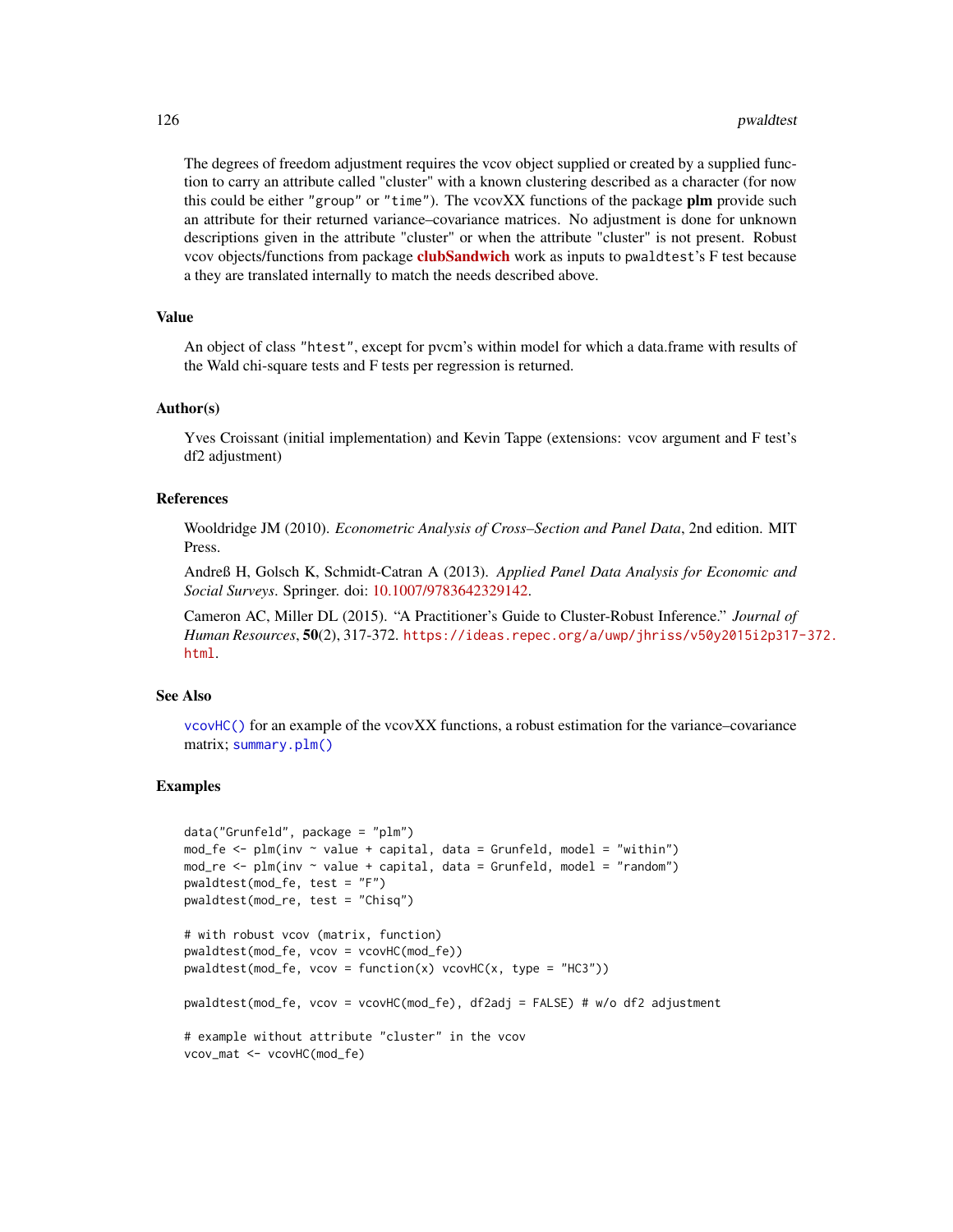```
attr(vcov_mat, "cluster") <- NULL # remove attribute
pwaldtest(mod_fe, vcov = vcov_mat) # no df2 adjustment performed
```
<span id="page-126-0"></span>pwartest *Wooldridge Test for AR(1) Errors in FE Panel Models*

### Description

Test of serial correlation for (the idiosyncratic component of) the errors in fixed–effects panel models.

### Usage

```
pwartest(x, ...)
## S3 method for class 'formula'
pwartest(x, data, ...)
## S3 method for class 'panelmodel'
pwartest(x, ...)
```
#### Arguments

|                         | an object of class formula or of class panelmodel,                      |  |
|-------------------------|-------------------------------------------------------------------------|--|
| $\cdot$ $\cdot$ $\cdot$ | further arguments to be passed on to vcovHC (see Details and Examples). |  |
| data                    | a data.frame.                                                           |  |

# Details

As Wooldridge (2010), Sec. 10.5.4 observes, under the null of no serial correlation in the errors, the residuals of a FE model must be negatively serially correlated, with  $cor(\hat{u}_{it}, \hat{u}_{is}) = -1/(T-1)$  for each  $t$ ,  $s$ . He suggests basing a test for this null hypothesis on a pooled regression of FE residuals on their first lag:  $\hat{u}_{i,t} = \alpha + \delta \hat{u}_{i,t-1} + \eta_{i,t}$ . Rejecting the restriction  $\delta = -1/(T-1)$  makes us conclude against the original null of no serial correlation.

pwartest estimates the within model and retrieves residuals, then estimates an AR(1) pooling model on them. The test statistic is obtained by applying a F test to the latter model to test the above restriction on  $\delta$ , setting the covariance matrix to vcovHC with the option method="arellano" to control for serial correlation.

Unlike the [pbgtest\(\)](#page-50-0) and [pdwtest\(\)](#page-69-0), this test does not rely on large–T asymptotics and has therefore good properties in "short" panels. Furthermore, it is robust to general heteroskedasticity.

#### Value

An object of class "htest".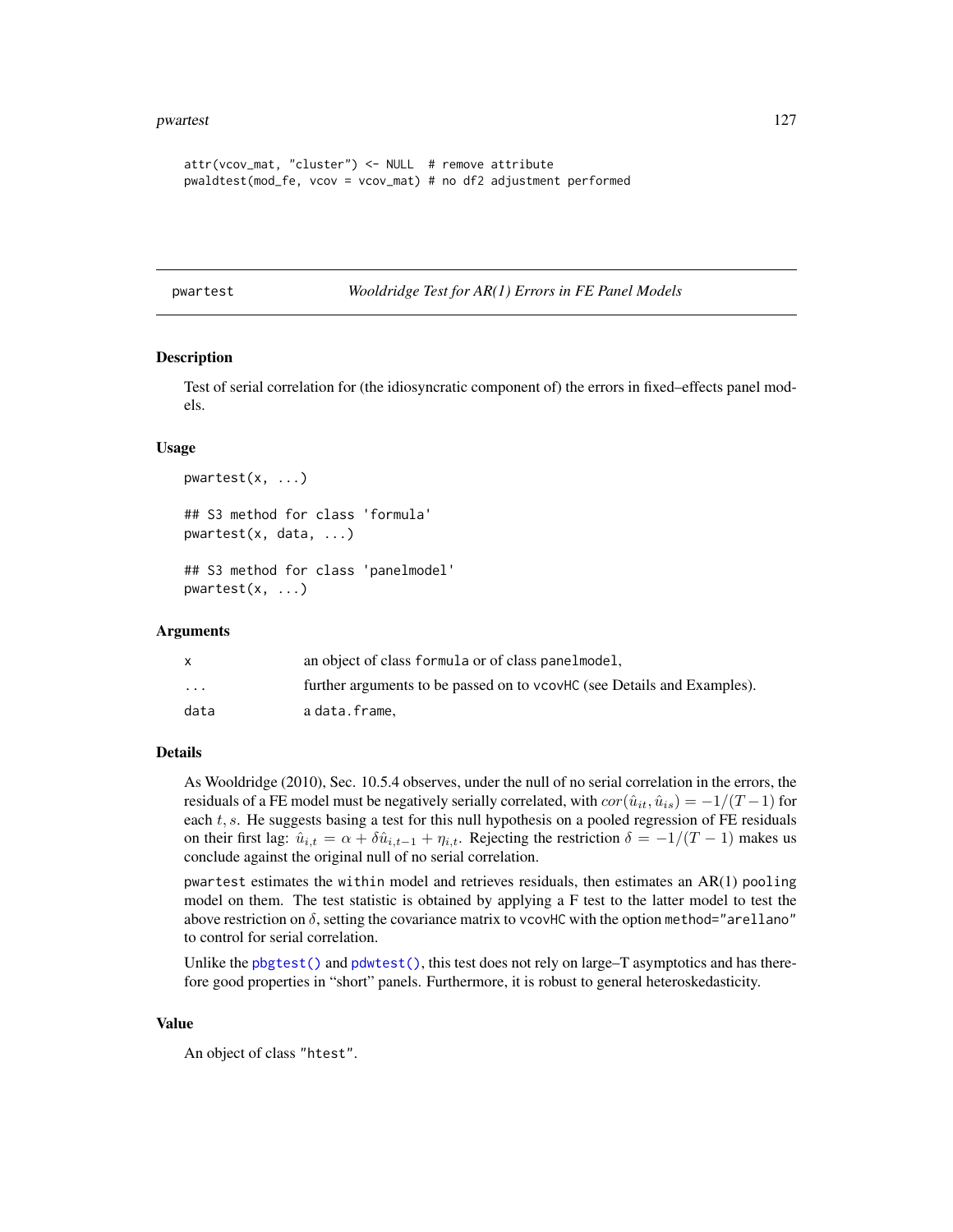### Author(s)

Giovanni Millo

### References

Wooldridge JM (2002). *Econometric Analysis of Cross–Section and Panel Data*. MIT Press. Wooldridge JM (2010). *Econometric Analysis of Cross–Section and Panel Data*, 2nd edition. MIT Press.

# See Also

```
pwfdtest(), pdwtest(), pbgtest(), pbltest(), pbsytest().
```
# Examples

```
data("EmplUK", package = "plm")
pwartest(log(emp) ~ log(wage) + log(capital), data = EmplUK)# pass argument 'type' to vcovHC used in test
pwartest(log(emp) ~ log(wage) + log(capital), data = EmplUK, type = "HC3")
```
<span id="page-127-0"></span>

| pwfdtest | Wooldridge first-difference-based test for $AR(1)$ errors in levels or |
|----------|------------------------------------------------------------------------|
|          | first-differenced panel models                                         |

# Description

First–differencing–based test of serial correlation for (the idiosyncratic component of) the errors in either levels or first–differenced panel models.

## Usage

```
pwfdtest(x, ...)
## S3 method for class 'formula'
pwfdtest(x, data, ..., h0 = c("fd", "fe"))## S3 method for class 'panelmodel'
pwfdtest(x, ..., h0 = c("fd", "fe"))
```
# Arguments

|                                               | an object of class formula or a "fd"-model (plm object),                |  |
|-----------------------------------------------|-------------------------------------------------------------------------|--|
| $\ddotsc$                                     | further arguments to be passed on to vcovHC (see Details and Examples). |  |
| data<br>adata.frame.                          |                                                                         |  |
| hØ<br>the null hypothesis: one of "fd", "fe", |                                                                         |  |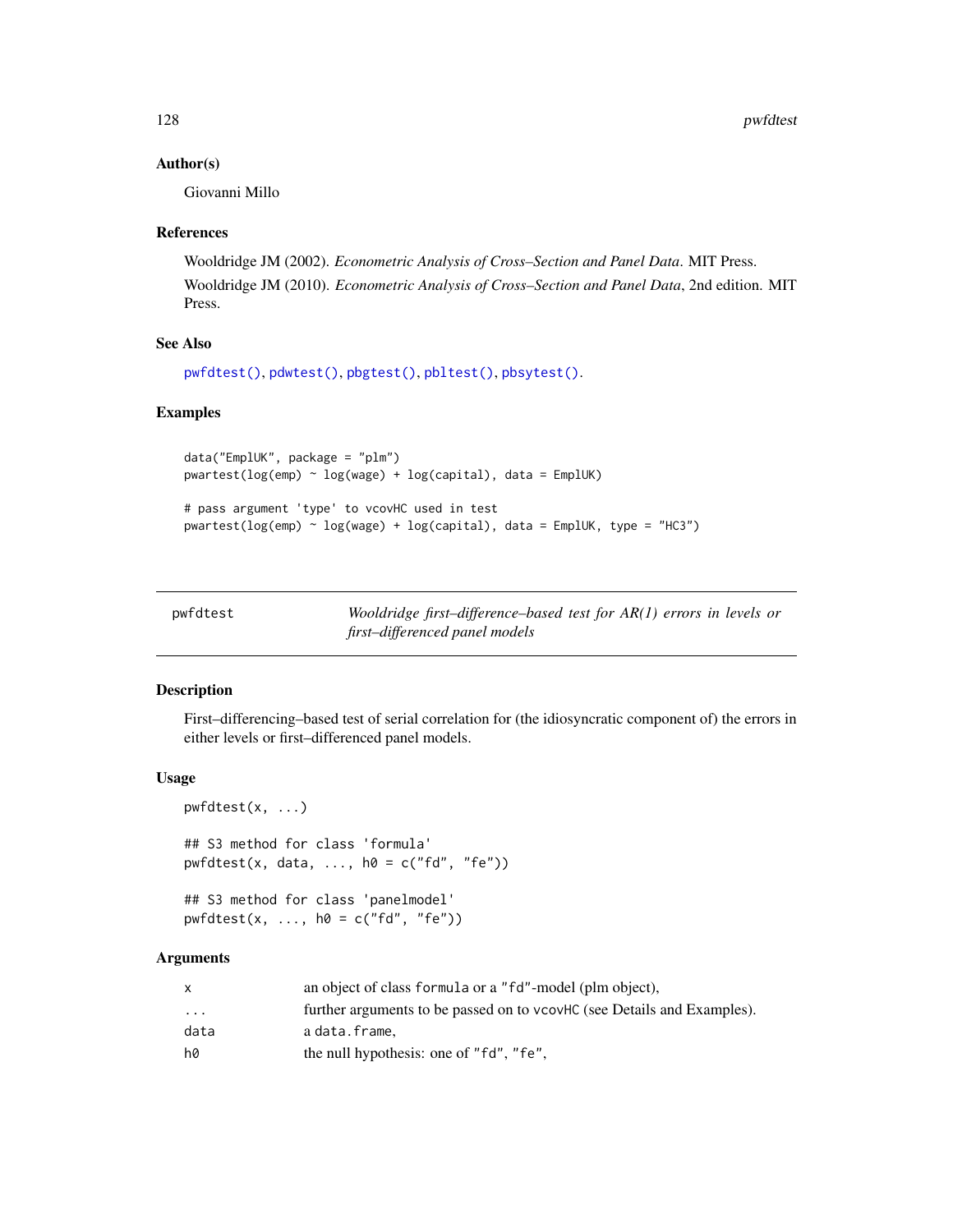#### pwfdtest 129

#### Details

As Wooldridge (2010), Sec. 10.6.3 observes, if the idiosyncratic errors in the model in levels are uncorrelated (which we label hypothesis "fe"), then the errors of the model in first differences (FD) must be serially correlated with  $cor(\hat{e}_{it}, \hat{e}_{is}) = -0.5$  for each t, s. If on the contrary the levels model's errors are a random walk, then there must be no serial correlation in the FD errors (hypothesis "fd"). Both the fixed effects (FE) and the first–differenced (FD) estimators remain consistent under either assumption, but the relative efficiency changes: FE is more efficient under "fe", FD under "fd".

Wooldridge (ibid.) suggests basing a test for either hypothesis on a pooled regression of FD residuals on their first lag:  $\hat{e}_{i,t} = \alpha + \rho \hat{e}_{i,t-1} + \eta_{i,t}$ . Rejecting the restriction  $\rho = -0.5$  makes us conclude against the null of no serial correlation in errors of the levels equation ("fe"). The null hypothesis of no serial correlation in differenced errors ("fd") is tested in a similar way, but based on the zero restriction on  $\rho$  ( $\rho = 0$ ). Rejecting "fe" favours the use of the first–differences estimator and the contrary, although it is possible that both be rejected.

pwfdtest estimates the fd model (or takes an fd model as input for the panelmodel interface) and retrieves its residuals, then estimates an AR(1) pooling model on them. The test statistic is obtained by applying a F test to the latter model to test the relevant restriction on  $\rho$ , setting the covariance matrix to vcovHC with the option method="arellano" to control for serial correlation.

Unlike the pbgtest and pdwtest, this test does not rely on large–T asymptotics and has therefore good properties in "short" panels. Furthermore, it is robust to general heteroskedasticity. The "fe" version can be used to test for error autocorrelation regardless of whether the maintained specification has fixed or random effects (see Drukker 2003).

#### Value

An object of class "htest".

### Author(s)

Giovanni Millo

#### References

Drukker DM (2003). "Testing for Serial Correlation in Linear Panel–Data Models." *The Stata Journal*, 3(2), 168-177.

Wooldridge JM (2002). *Econometric Analysis of Cross–Section and Panel Data*. MIT Press. Sec. 10.6.3, pp. 282–283.

Wooldridge JM (2010). *Econometric Analysis of Cross–Section and Panel Data*, 2nd edition. MIT Press. Sec. 10.6.3, pp. 319–320

### See Also

pdwtest, pbgtest, pwartest,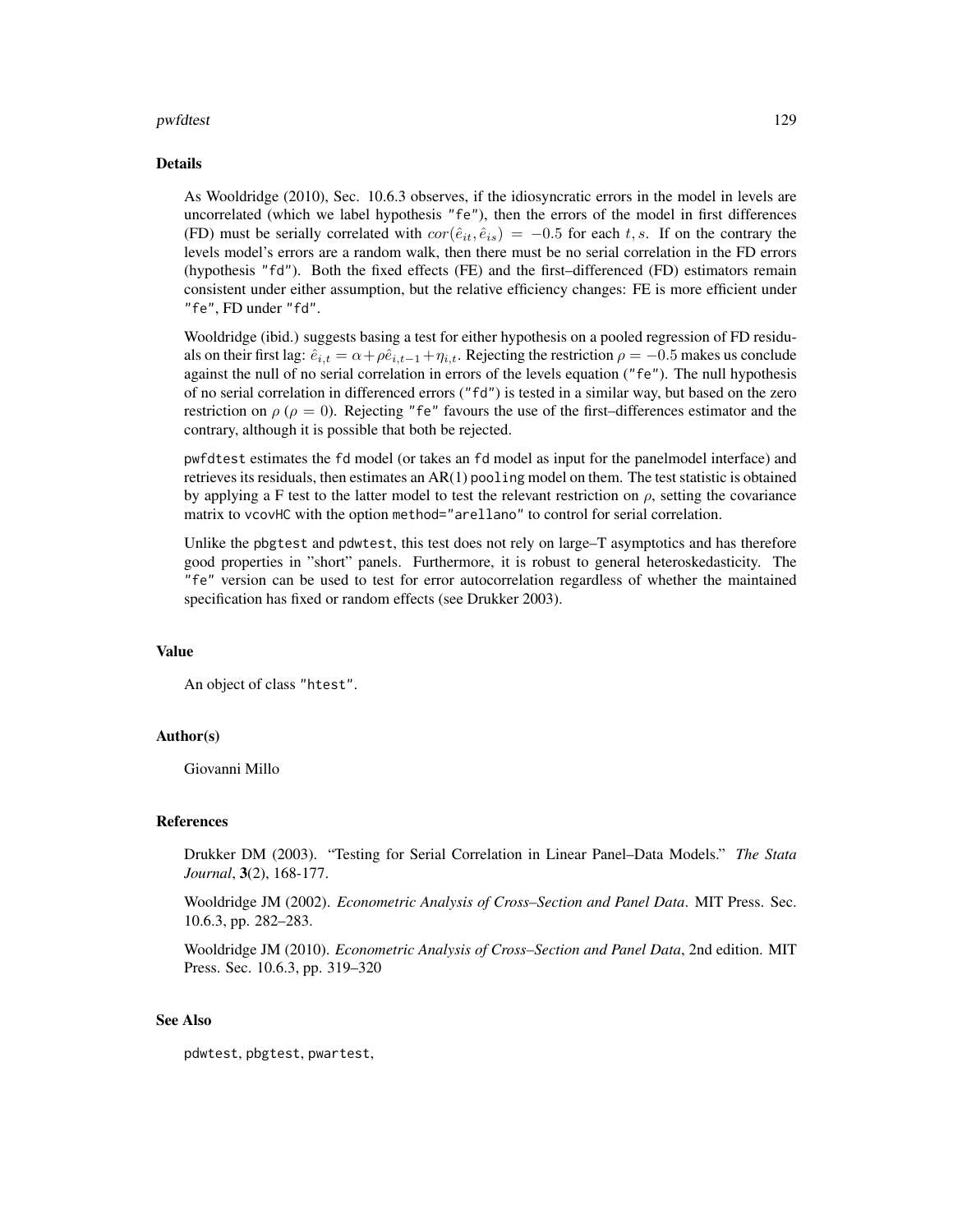# Examples

```
data("EmplUK" , package = "plm")
pwfdtest(log(emp) ~ log(wage) + log(capital), data = EmplUK)pwfdtest(log(emp) ~ log(wage) + log(capital), data = EmplUK, h0 = "fe")
# pass argument 'type' to vcovHC used in test
pwfdtest(log(emp) ~ log(wage) + log(capital), data = EmplUK, type = "HC3", h0 = "fe")
# same with panelmodel interface
mod <- plm(log(emp) ~ log(wage) + log(capital), data = EmplUK, model = "fd")
pwfdtest(mod)
pwfdtest(mod, h0 = "fe")
pwfdtest(mod, type = "HC3", h0 = "fe")
```
pwtest *Wooldridge's Test for Unobserved Effects in Panel Models*

# Description

Semi-parametric test for the presence of (individual or time) unobserved effects in panel models.

### Usage

```
pwtest(x, ...)
## S3 method for class 'formula'
pwtest(x, data, effect = c("individual", "time"), ...)
## S3 method for class 'panelmodel'
pwtest(x, effect = c("individual", "time"), ...)
```
#### Arguments

| X      | an object of class "formula", or an estimated model of class panelmodel, |
|--------|--------------------------------------------------------------------------|
| .      | further arguments passed to plm.                                         |
| data   | adata.frame.                                                             |
| effect | the effect to be tested for, one of "individual" (default) or "time",    |

# Details

This semi-parametric test checks the null hypothesis of zero correlation between errors of the same group. Therefore, it has power both against individual effects and, more generally, any kind of serial correlation.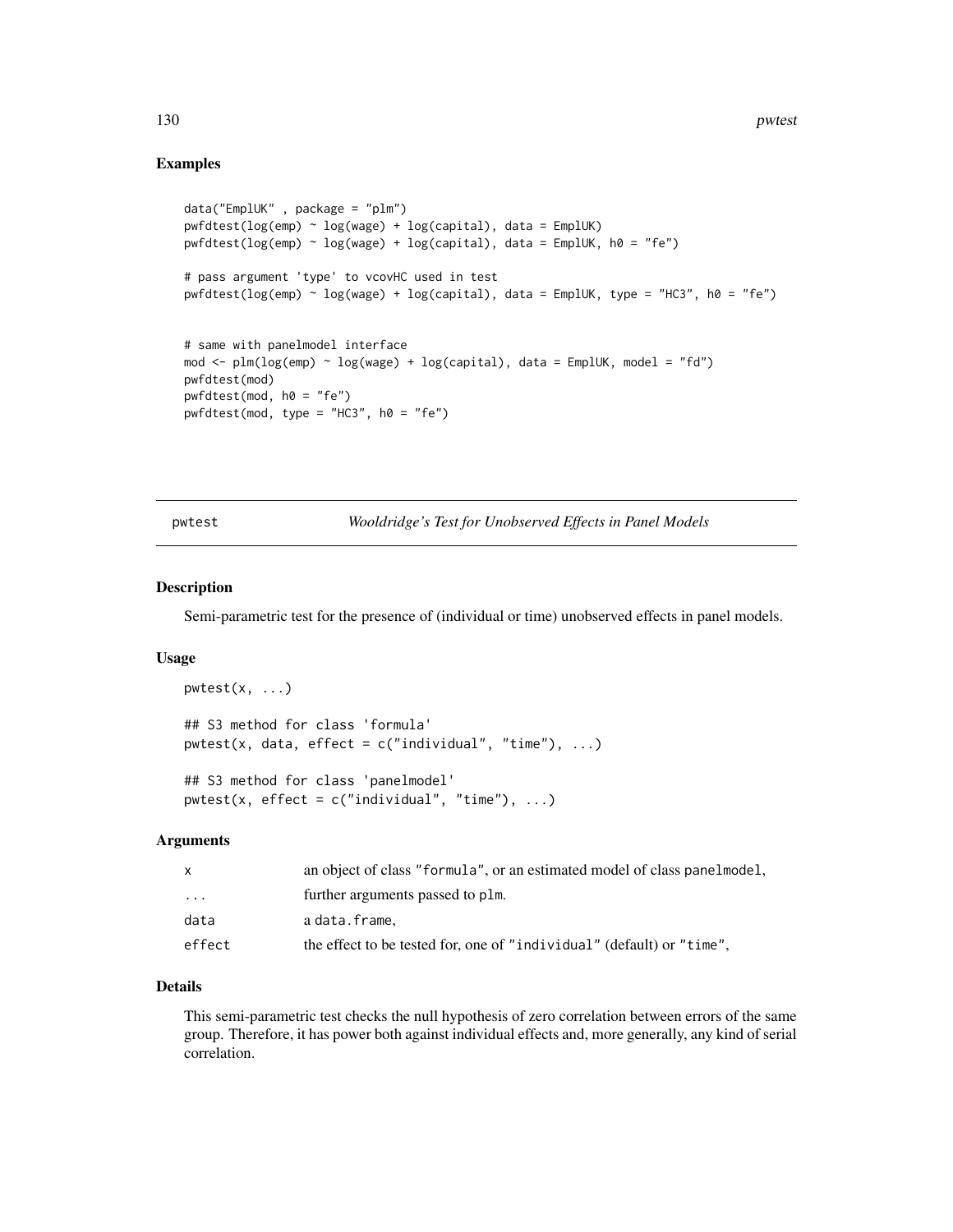#### pwtest 131

The test relies on large-N asymptotics. It is valid under error heteroskedasticity and departures from normality.

The above is valid if effect="individual", which is the most likely usage. If effect="time", symmetrically, the test relies on large-T asymptotics and has power against time effects and, more generally, against cross-sectional correlation.

If the panelmodel interface is used, the inputted model must be a pooling model.

### Value

An object of class "htest".

### Author(s)

Giovanni Millo

# References

Wooldridge JM (2002). *Econometric Analysis of Cross–Section and Panel Data*. MIT Press.

Wooldridge JM (2010). *Econometric Analysis of Cross–Section and Panel Data*, 2nd edition. MIT Press.

### See Also

[pbltest\(\)](#page-52-0), [pbgtest\(\)](#page-50-0), [pdwtest\(\)](#page-69-0), [pbsytest\(\)](#page-55-0), [pwartest\(\)](#page-126-0), [pwfdtest\(\)](#page-127-0) for tests for serial correlation in panel models. [plmtest\(\)](#page-100-0) for tests for random effects.

```
data("Produc", package = "plm")
## formula interface
pwtest(log(ssp) \sim log(pcap) + log(pc) + log(emp) + unemp, data = Product)pwtest(log(gsp) ~ log(pcap) + log(pc) + log(emp) + unemp, data = Produc, effect = "time")
## panelmodel interface
# first, estimate a pooling model, than compute test statistics
form \le formula(log(gsp) \sim log(pcap) + log(pc) + log(emp) + unemp)
pool_prodc <- plm(form, data = Produc, model = "pooling")
pwtest(pool_prodc) # == effect="individual"
pwtest(pool_prodc, effect="time")
```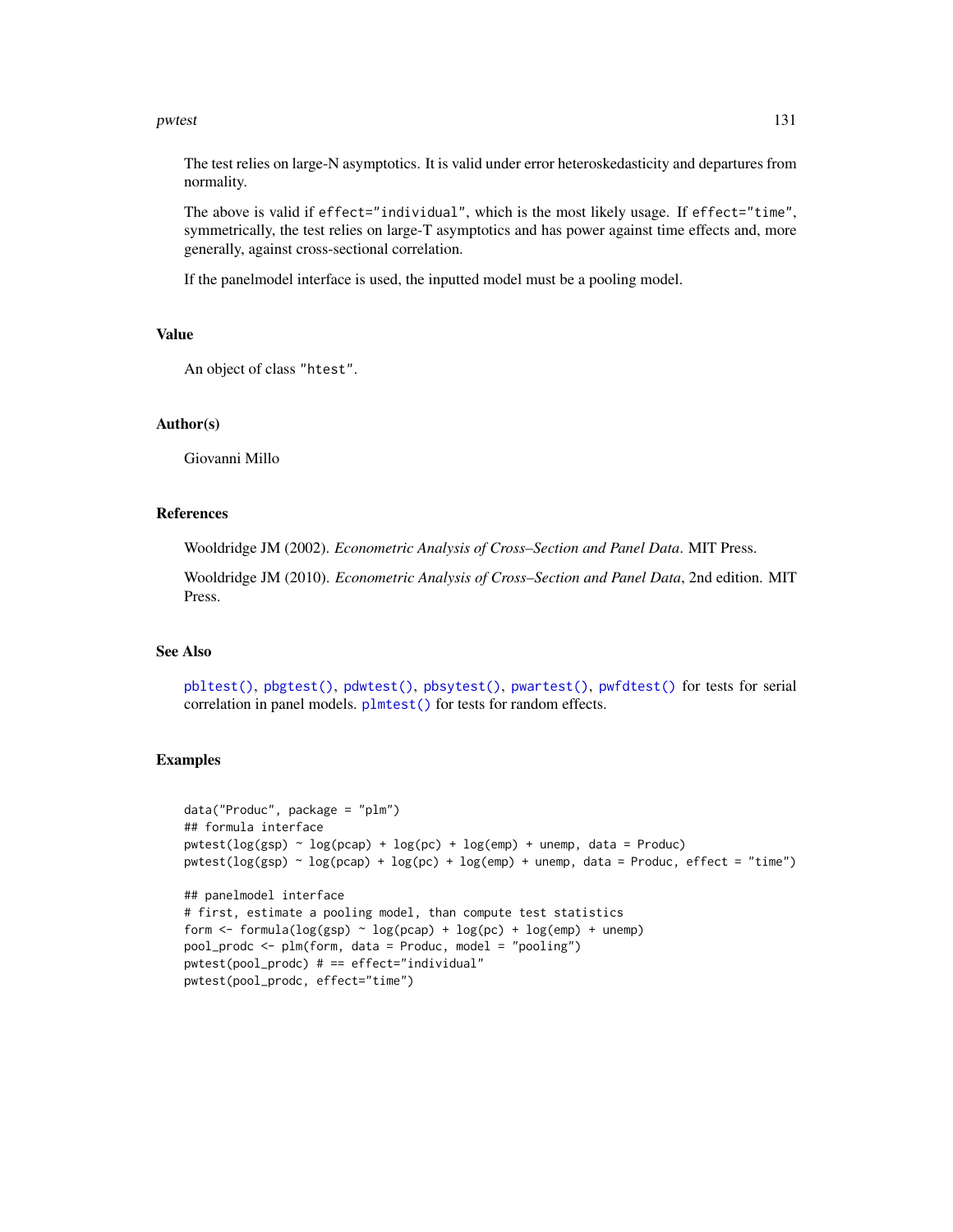<span id="page-131-0"></span>

# Description

This function computes R squared or adjusted R squared for plm objects. It allows to define on which transformation of the data the (adjusted) R squared is to be computed and which method for calculation is used.

### Usage

```
r.squared(object, model = NULL, type = c("cor", "rss", "ess"), dfcor = FALSE)
```
# Arguments

| object | an object of class "plm",                                                                                                                                                                                                 |
|--------|---------------------------------------------------------------------------------------------------------------------------------------------------------------------------------------------------------------------------|
| model  | on which transformation of the data the R-squared is to be computed. If NULL,<br>the transformation used to estimate the model is also used for the computation<br>of R squared,                                          |
| type   | indicates method which is used to compute R squared. One of<br>"rss" (residual sum of squares),<br>"ess" (explained sum of squares), or<br>"cor" (coefficient of correlation between the fitted values and the response), |
| dfcor  | if TRUE, the adjusted R squared is computed.                                                                                                                                                                              |

# Value

A numerical value. The R squared or adjusted R squared of the model estimated on the transformed data, e. g., for the within model the so called "within R squared".

#### See Also

[plm\(\)](#page-90-0) for estimation of various models; [summary.plm\(\)](#page-137-0) which makes use of r.squared.

```
data("Grunfeld", package = "plm")
p <- plm(inv ~ value + capital, data = Grunfeld, model = "pooling")
r.squared(p)
r.squared(p, dfcor = TRUE)
```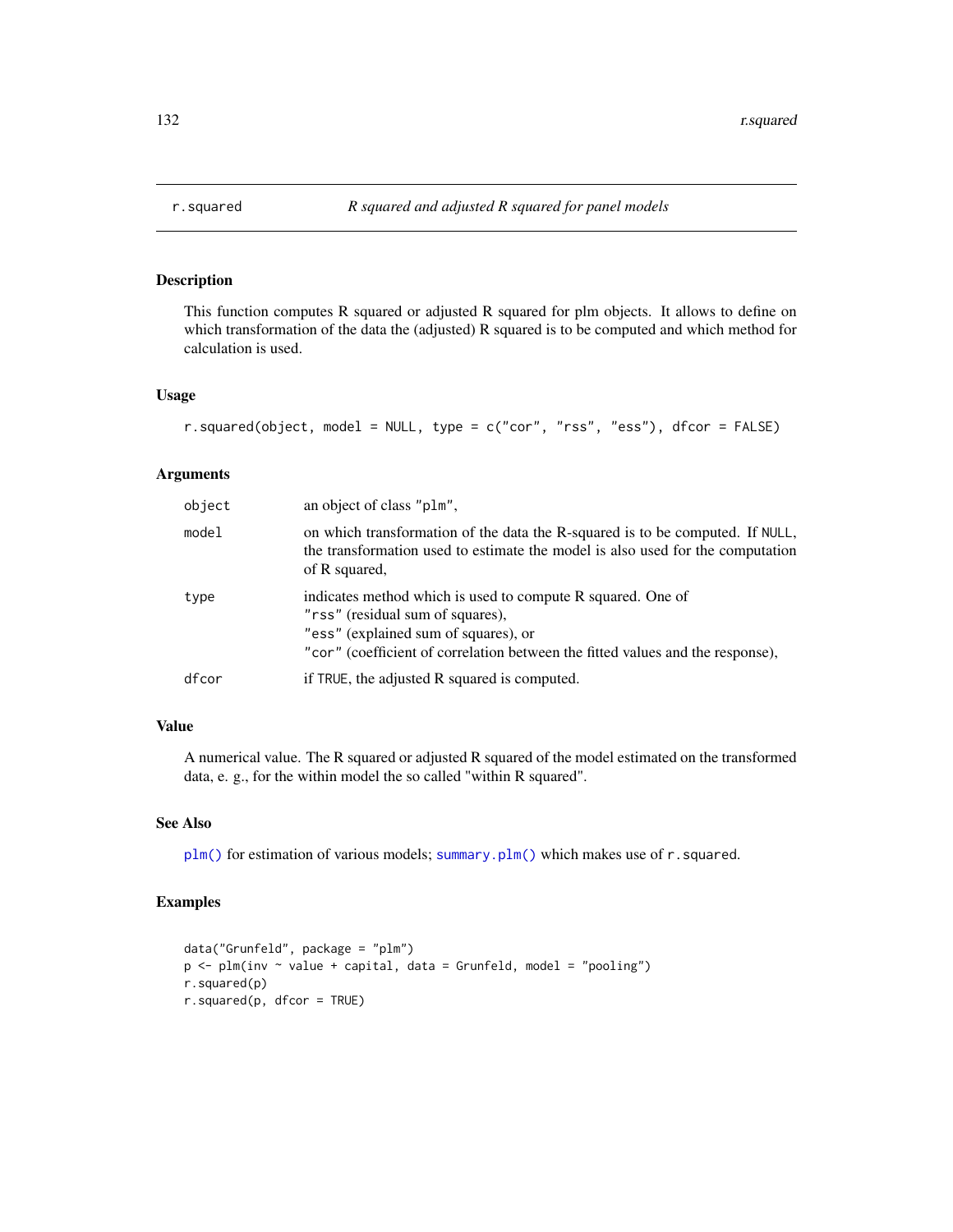### Description

Function to calculate the random effects from a plm object (random effects model).

### Usage

```
## S3 method for class 'plm'
ranef(object, effect = NULL, ...)
```
### **Arguments**

| object  | an object of class "plm", needs to be a fitted random effects model,             |
|---------|----------------------------------------------------------------------------------|
| effect  | NULL, "individual", or "time", the effects to be extracted, see <b>Details</b> , |
| $\cdot$ | further arguments (currently not used).                                          |

# Details

Function ranef calculates the random effects of a fitted random effects model. For one-way models, the effects of the estimated model are extracted (either individual or time effects). For two-way models, extracting the individual effects is the default (both, argument effect = NULL and effect = "individual" will give individual effects). Time effects can be extracted by setting effect = "time".

Not all random effect model types are supported (yet?).

#### Value

A named numeric with the random effects per dimension (individual or time).

#### Author(s)

Kevin Tappe

## See Also

[fixef\(\)](#page-17-0) to extract the fixed effects from a fixed effects model (within model).

```
data("Grunfeld", package = "plm")
m1 < - plm(inv \sim value + capital, data = Grunfeld, model = "random")
ranef(m1) # individual random effects
# compare to random effects by ML estimation via lme from package nlme
library(nlme)
```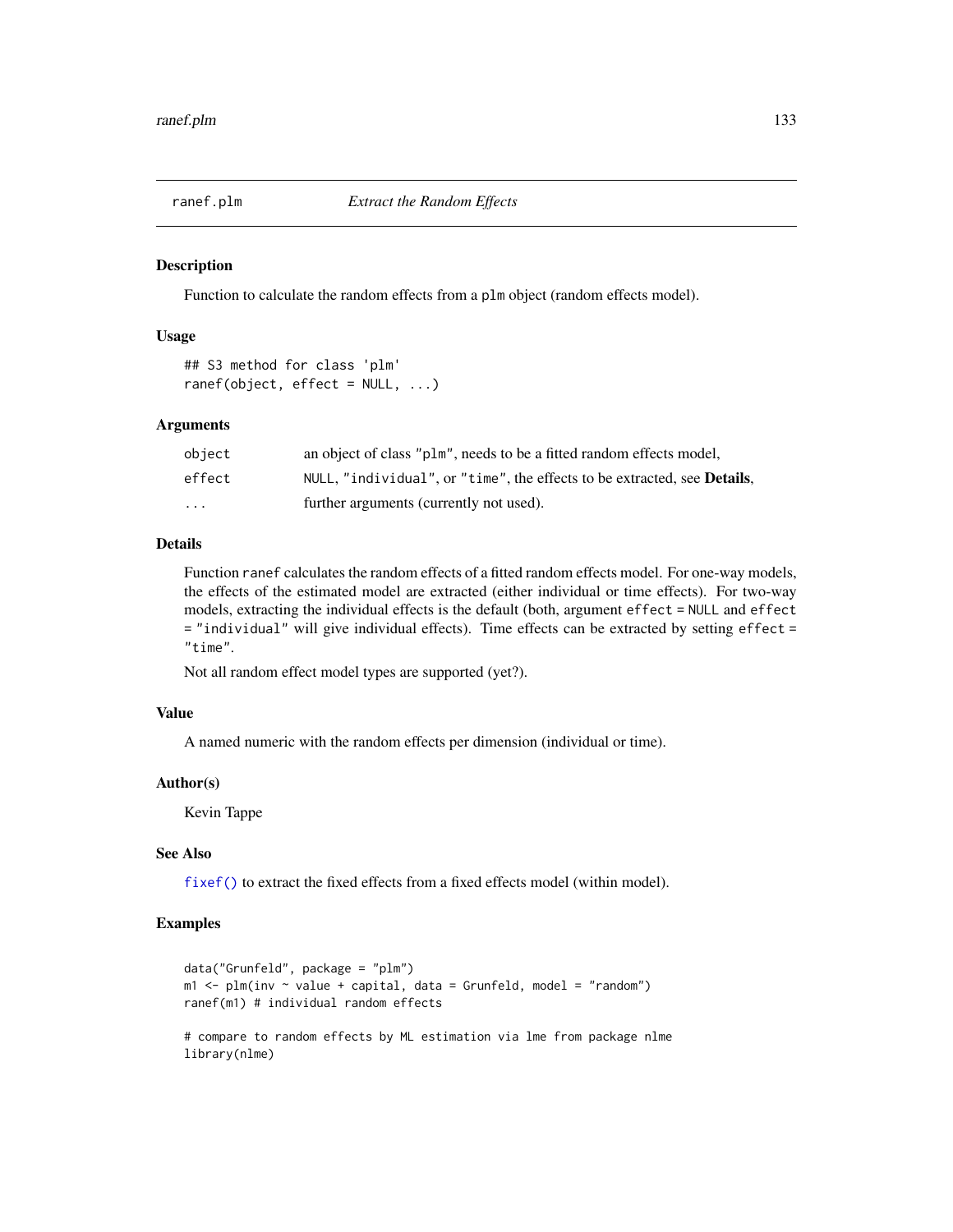```
m2 \leq Ime(i) \leq m value + capital, random = \sim 1|firm, data = Grunfeld)
cbind("plm" = ranef(m1), "lme" = unname(range(m2)))# two-ways RE model, calculate individual and time random effects
data("Cigar", package = "plm")
tw <- plm(sales ~ pop + price, data = Cigar, model = "random", effect = "twoways")
ranef(tw) \qquad \qquad # individual random effectsranef(tw, effect = "time") # time random effects
```
#### RiceFarms *Production of Rice in Indonesia*

### Description

a panel of 171 observations

#### Format

A dataframe containing :

id the farm identifier

size the total area cultivated with rice, measured in hectares

- status land status, on of 'owner' (non sharecroppers, owner operators or leaseholders or both), 'share' (sharecroppers), 'mixed' (mixed of the two previous status)
- varieties one of 'trad' (traditional varieties), 'high' (high yielding varieties) and 'mixed' (mixed varieties)
- bimas bIMAS is an intensification program; one of 'no' (non-bimas farmer), 'yes' (bimas farmer) or 'mixed' (part but not all of farmer's land was registered to be in the bimas program)

seed seed in kilogram

urea urea in kilogram

phosphate phosphate in kilogram

pesticide pesticide cost in Rupiah

pseed price of seed in Rupiah per kg

purea price of urea in Rupiah per kg

pphosph price of phosphate in Rupiah per kg

hiredlabor hired labor in hours

famlabor family labor in hours

totlabor total labor (excluding harvest labor)

wage labor wage in Rupiah per hour

goutput gross output of rice in kg

noutput net output, gross output minus harvesting cost (paid in terms of rice)

price price of rough rice in Rupiah per kg

region one of 'wargabinangun', 'langan', 'gunungwangi', 'malausma', 'sukaambit', 'ciwangi'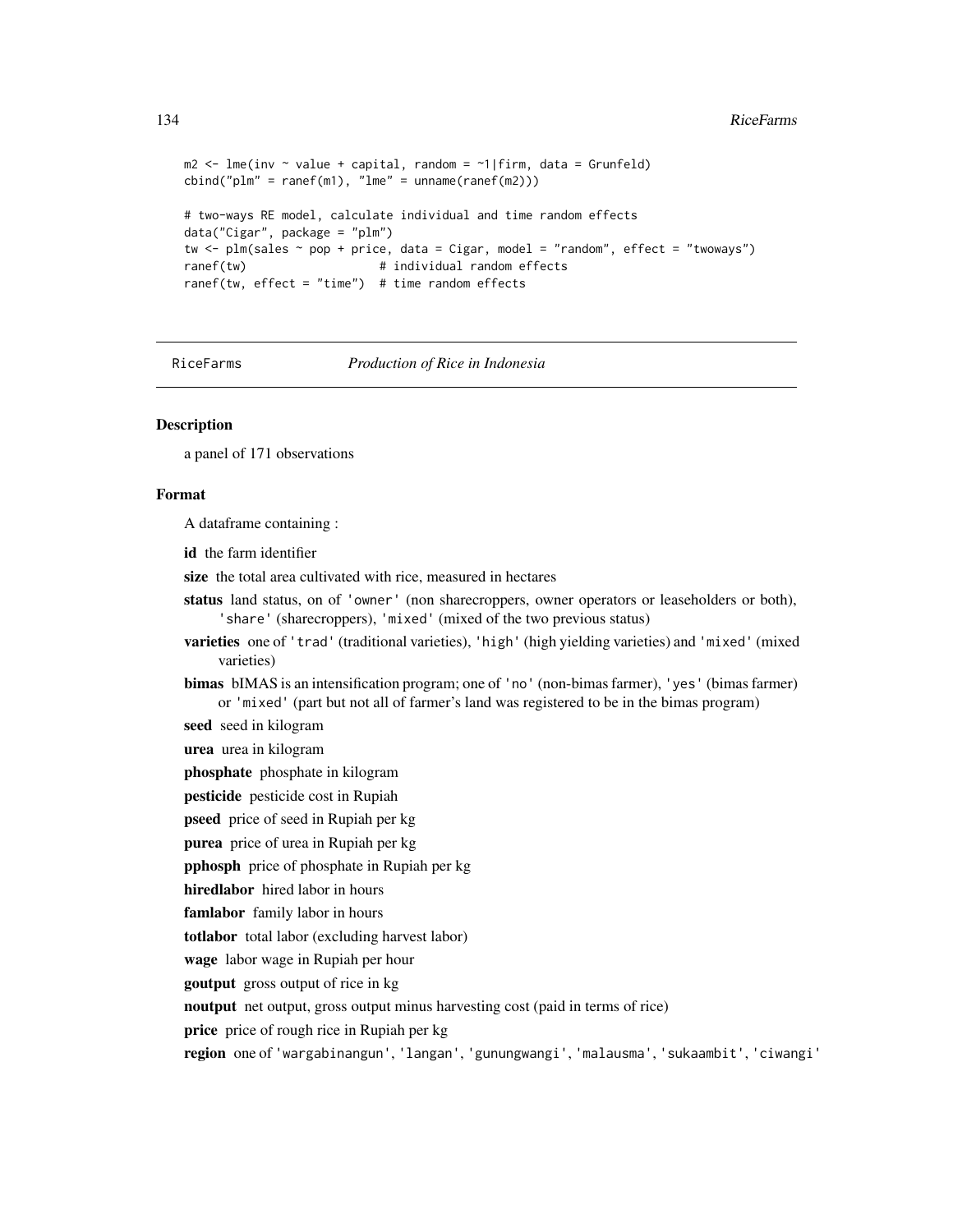#### sargan terdirik di kabupatèn Kabupatèn Kabupatèn Kabupatèn Kabupatèn Kabupatèn Kabupatèn Kabupatèn Kabupatèn K

# Details

*number of observations* : 1026 *observation* : farms *country* : Indonesia

### Source

Feng Q, Horrace WC (2012). "Alternative technical efficiency measures: Skew, bias and scale." *Journal of Applied Econometrics*, 27(2), 253-268. doi: [10.1002/jae.1190,](https://doi.org/10.1002/jae.1190) https://doi.org/10.1002/jae.1190.

sargan *Hansen–Sargan Test of Overidentifying Restrictions*

# Description

A test of overidentifying restrictions for models estimated by GMM.

### Usage

sargan(object, weights = c("twosteps", "onestep"))

# Arguments

| object  | an object of class "pgmm",                                       |
|---------|------------------------------------------------------------------|
| weights | the weighting matrix to be used for the computation of the test. |

# Details

The Hansen–Sargan test ("J test") calculates the quadratic form of the moment restrictions that is minimized while computing the GMM estimator. It follows asymptotically a chi-square distribution with number of degrees of freedom equal to the difference between the number of moment conditions and the number of coefficients.

# Value

An object of class "htest".

# Author(s)

Yves Croissant

#### References

(Hansen 1982) (Sargan 1958)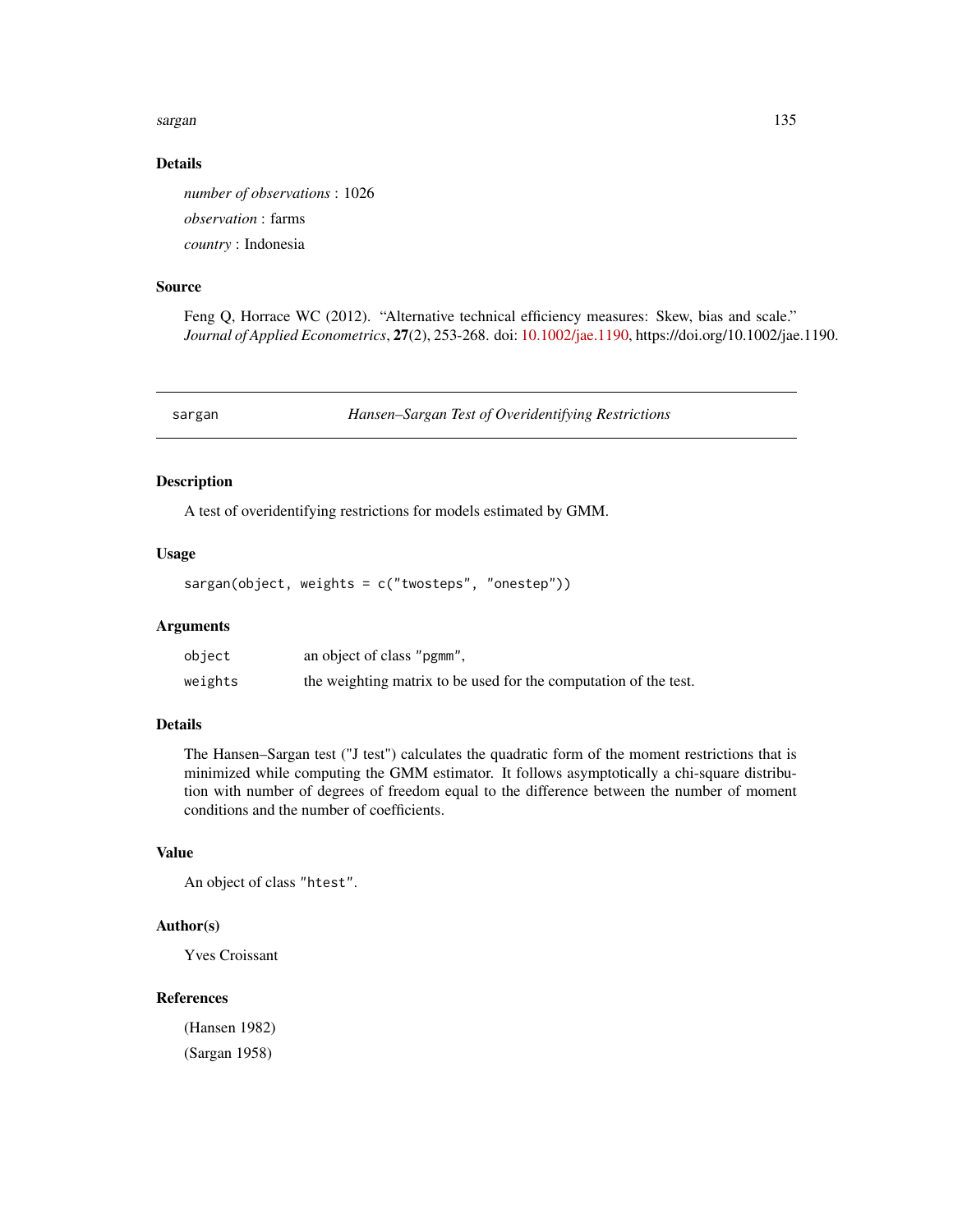136 Snmesp

# See Also

[pgmm\(\)](#page-74-1)

# Examples

```
data("EmplUK", package = "plm")
ar \leq pgmm(log(emp) \sim lag(log(emp), 1:2) + lag(log(wage), 0:1) +
           lag(log(capital), 0:2) + lag(log(output), 0:2) | lag(log(emp), 2:99),
           data = EmplUK, effect = "twoways", model = "twosteps")
sargan(ar)
```
# Snmesp *Employment and Wages in Spain*

# Description

A panel of 738 observations from 1983 to 1990

### Format

A data frame containing:

firm firm index

year year

- n log of employment
- w log of wages
- y log of real output
- i log of intermediate inputs
- k log of real capital stock
- f real cash flow

### Details

*total number of observations*: 5904 *observation*: firms *country*: Spain

### Source

Journal of Business Economics and Statistics data archive: <https://amstat.tandfonline.com/loi/ubes20/>.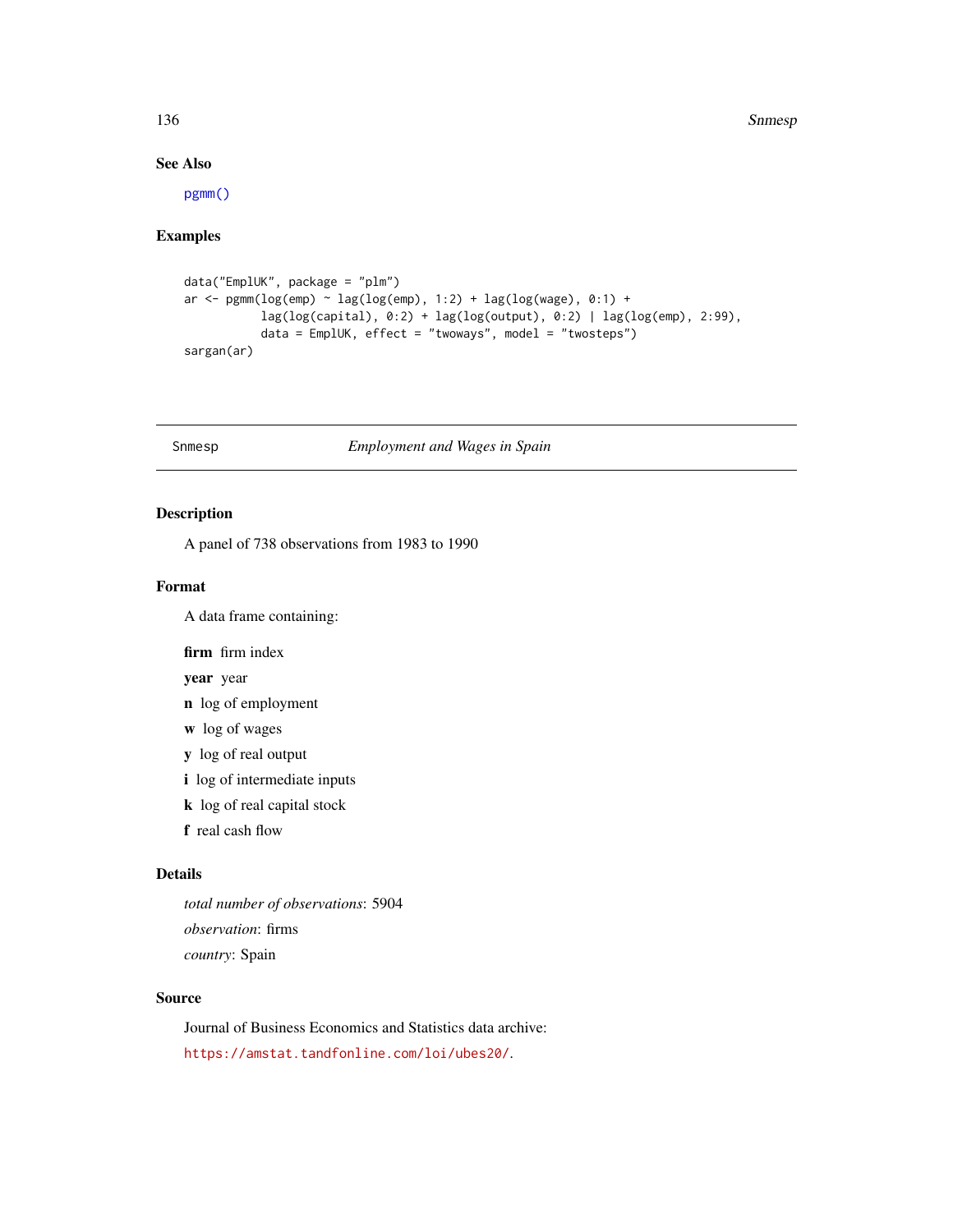#### SumHes 137

# References

Alonso-Borrego C, Arellano M (1999). "Symmetrically Normalized Instrumental-Variable Estimation Using Panel Data." *Journal of Business and Economic Statistics*, 17(1), 36-49.

SumHes *The Penn World Table, v. 5*

#### Description

A panel of 125 observations from 1960 to 1985

# Format

A data frame containing :

year the year

country the country name (factor)

opec OPEC member?

com communist regime?

pop country's population (in thousands)

gdp real GDP per capita (in 1985 US dollars)

sr saving rate (in percent)

# Details

*total number of observations* : 3250 *observation* : country *country* : World

### Source

Online supplements to Hayashi (2000).

<http://fhayashi.fc2web.com/datasets.htm>

# References

Hayashi F (2000). *Econometrics*. Princeton University Press.

Summers R, Heston A (1991). "The Penn World Table (Mark 5): An Expanded Set of International Comparisons, 1950–1988." *The Quarterly Journal of Economics*, 106, 327-68. doi: [10.2307/](https://doi.org/10.2307/2937941) [2937941.](https://doi.org/10.2307/2937941)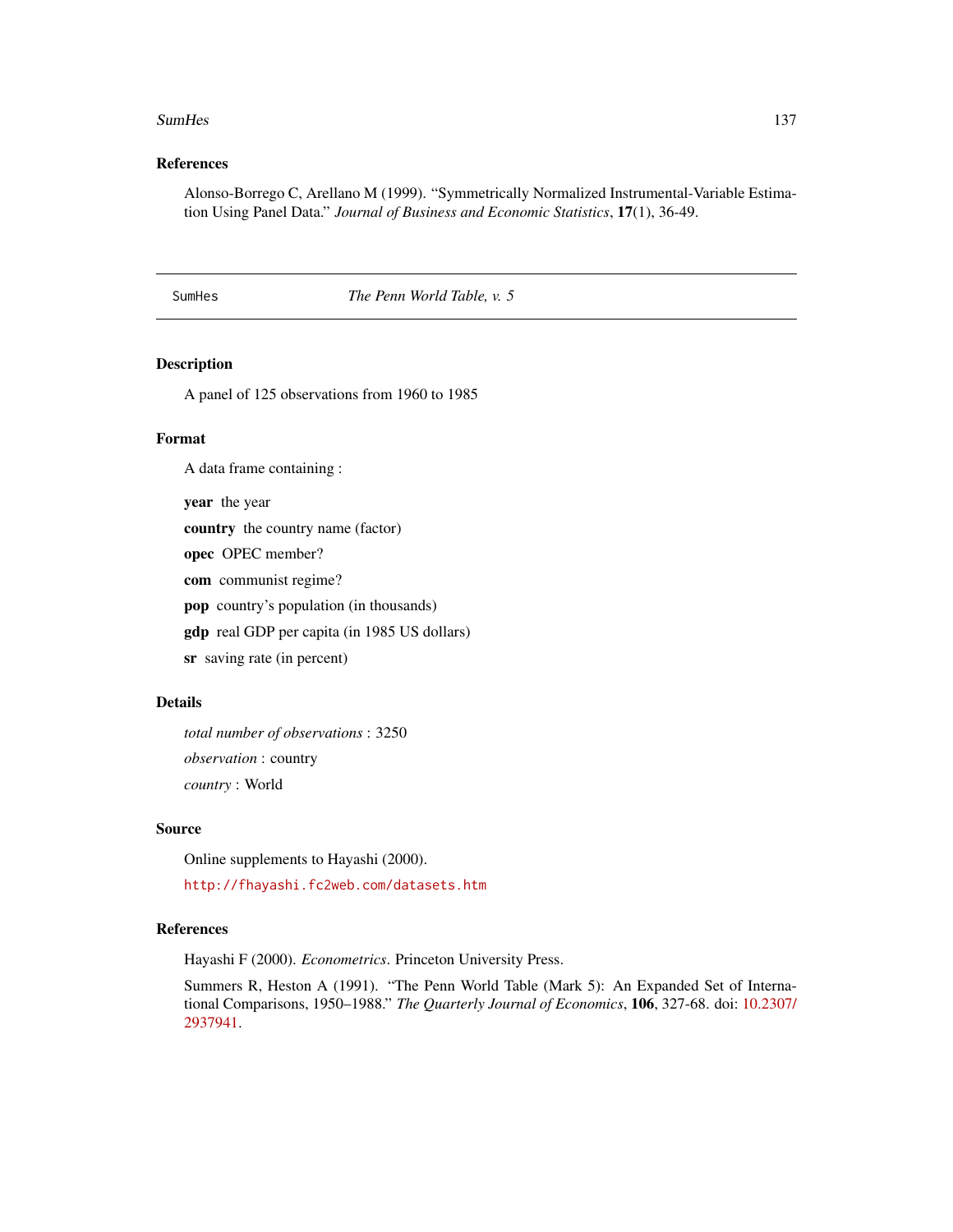summary.plm.list *Summary for plm objects*

#### <span id="page-137-0"></span>Description

The summary method for plm objects generates some more information about estimated plm models.

# Usage

```
## S3 method for class 'plm.list'
summary(object, ...)
## S3 method for class 'summary.plm.list'
coef(object, eq = NULL, ...)## S3 method for class 'summary.plm.list'
print(
 x,
 digits = max(3, getOption("digits") - 2),width = getOption("width"),
  ...
\mathcal{L}## S3 method for class 'plm'
summary(object, vcov = NULL, ...)
## S3 method for class 'summary.plm'
print(
 x,
 digits = max(3, getOption("digits") - 2),
 width = getOption("width"),
  subset = NULL,...
\mathcal{L}
```
### Arguments

| object       | an object of class "plm",                                                                                    |
|--------------|--------------------------------------------------------------------------------------------------------------|
| $\ddotsc$    | further arguments.                                                                                           |
| eq           | the selected equation for list objects                                                                       |
| $\mathsf{x}$ | an object of class "summary.plm",                                                                            |
| digits       | number of digits for printed output,                                                                         |
| width        | the maximum length of the lines in the printed output,                                                       |
| <b>VCOV</b>  | a variance-covariance matrix furnished by the user or a function to calculate one<br>(see <b>Examples</b> ), |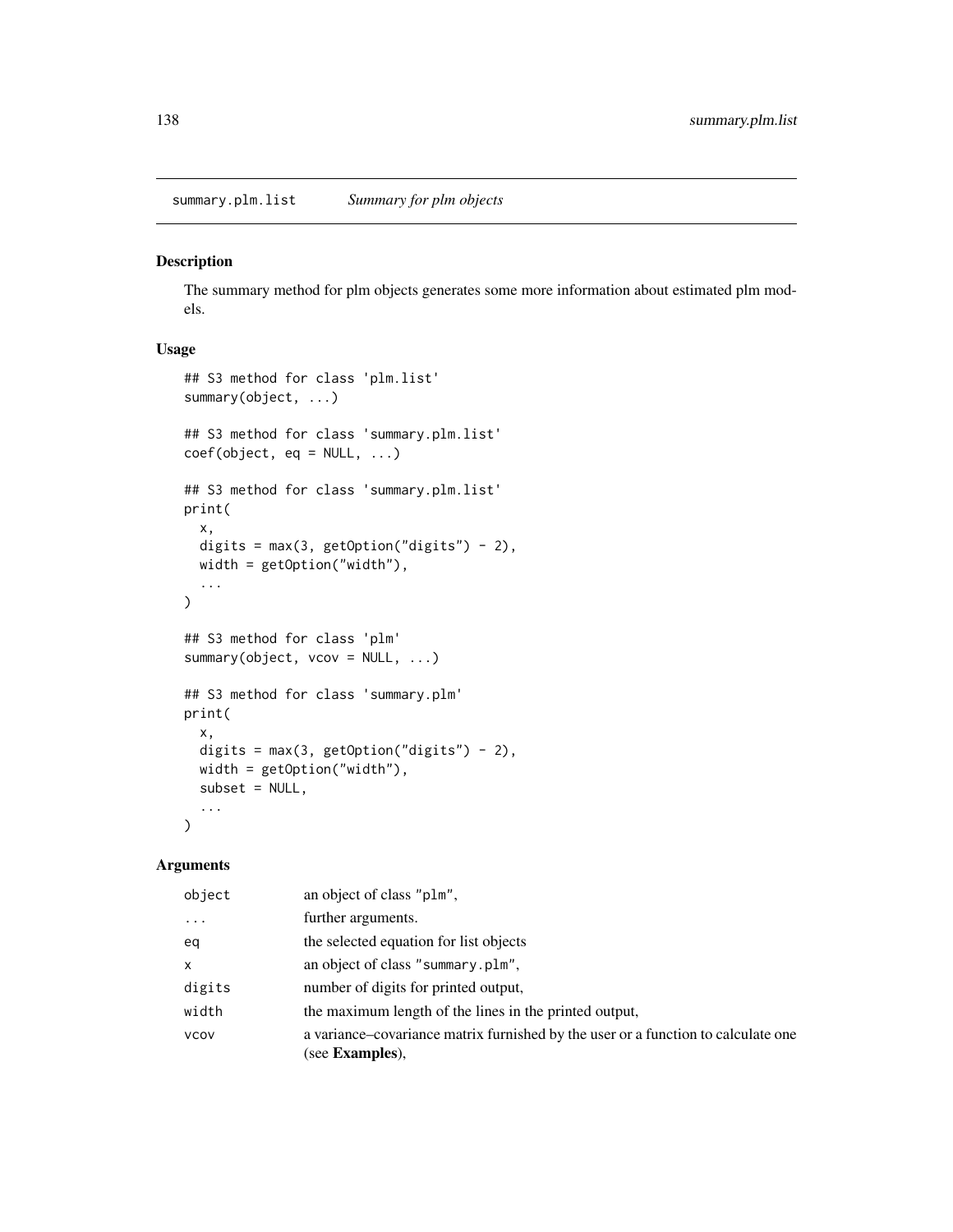# summary.plm.list 139

subset a character or numeric vector indicating a subset of the table of coefficients to be printed for "print.summary.plm",

# Details

The summary method for plm objects (summary.plm) creates an object of class c("summary.plm","plm","panelmodel") that extends the plm object it is run on with various information about the estimated model like (inferential) statistics, see Value. It has an associated print method (print. summary.plm).

#### Value

An object of class c("summary.plm","plm","panelmodel"). Some of its elements are carried over from the associated plm object and described there  $(plm()$  $(plm()$ . The following elements are new or changed relative to the elements of a plm object:

| fstatistic   | 'htest' object: joint test of significance of coefficients (F or Chi-square test) (ro-<br>bust statistic in case of supplied argument vcov, see pwaldtest () for details),                                                                                                                    |
|--------------|-----------------------------------------------------------------------------------------------------------------------------------------------------------------------------------------------------------------------------------------------------------------------------------------------|
| coefficients | a matrix with the estimated coefficients, standard errors, t-values, and p-values,<br>if argument vcov was set to non-NULL the standard errors (and t- and p-values)<br>in their respective robust variant,                                                                                   |
| <b>VCOV</b>  | the "regular" variance-covariance matrix of the coefficients (class "matrix"),                                                                                                                                                                                                                |
| rvcov        | only present if argument vcov was set to non-NULL: the furnished variance-<br>covariance matrix of the coefficients (class "matrix"),                                                                                                                                                         |
| r.squared    | a named numeric containing the R-squared ("rsq") and the adjusted R-squared<br>("adjrsq") of the model,                                                                                                                                                                                       |
| df           | an integer vector with 3 components, $(p, n-p, p^*)$ , where p is the number of<br>estimated (non-aliased) coefficients of the model, n-p are the residual degrees<br>of freedom (n being number of observations), and $p^*$ is the total number of<br>coefficients (incl. any aliased ones). |

### Author(s)

Yves Croissant

### See Also

[plm\(\)](#page-90-0) for estimation of various models; [vcovHC\(\)](#page-145-0) for an example of a robust estimation of variance– covariance matrix; [r.squared\(\)](#page-131-0) for the function to calculate R-squared; [stats::print.power.htest\(\)](#page-0-0) for some information about class "htest"; [fixef\(\)](#page-17-0) to compute the fixed effects for "within" (=fixed effects) models and [within\\_intercept\(\)](#page-154-0) for an "overall intercept" for such models; [pwaldtest\(\)](#page-123-0)

```
data("Produc", package = "plm")
zz \le plm(log(gsp) \sim log(pcap) + log(pc) + log(emp) + unemp,
          data = Produc, index = c("state", "year")summary(zz)
```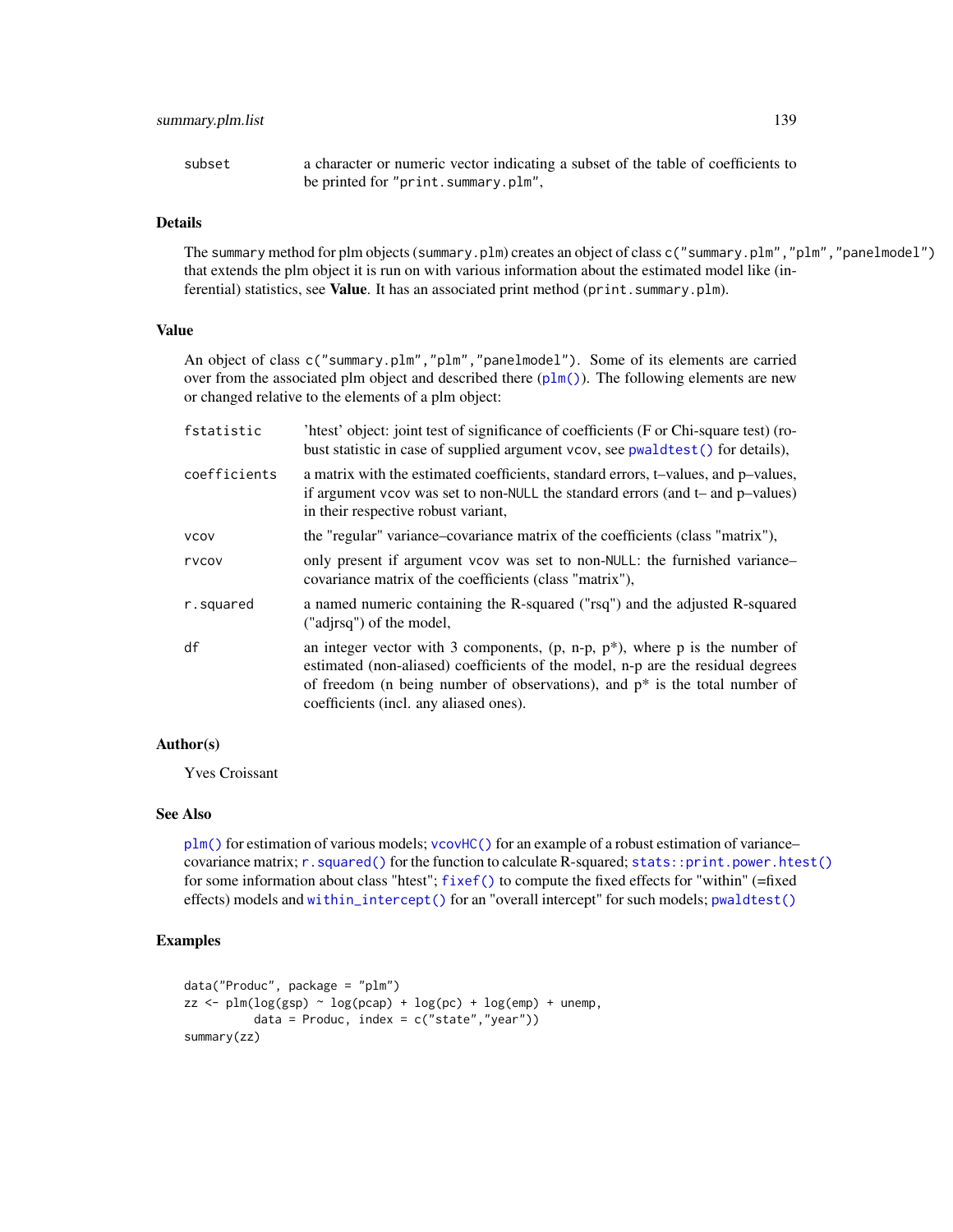#### 140 vcovBK

```
# summary with a furnished vcov, passed as matrix, as function, and
# as function with additional argument
data("Grunfeld", package = "plm")
wi <- plm(inv ~ value + capital,
         data = Grunfeld, model="within", effect = "individual")
summary(wi, vcov = vcovHC(wi))
summary(wi, vcov = vcovHC)
summary(wi, vcov = function(x) vcovHC(x, method = "white2"))
# extract F statistic
wi_summary <- summary(wi)
Fstat <- wi_summary[["fstatistic"]]
# extract estimates and p-values
est <- wi_summary[["coefficients"]][ , "Estimate"]
pval <- wi_summary[["coefficients"]][ , "Pr(>|t|)"]
# print summary only for coefficent "value"
print(wi_summary, subset = "value")
```
vcovBK *Beck and Katz Robust Covariance Matrix Estimators*

#### Description

Unconditional Robust covariance matrix estimators *a la Beck and Katz* for panel models (a.k.a. Panel Corrected Standard Errors (PCSE)).

#### Usage

```
vcovBK(x, \ldots)## S3 method for class 'plm'
vcovBK(
  x,
  type = c("HC0", "HC1", "HC2", "HC3", "HC4"),
  cluster = c("group", "time"),
  diagonal = FALSE,
  ...
)
```
#### Arguments

|           | an object of class "plm",                                                            |
|-----------|--------------------------------------------------------------------------------------|
| $\ddotsc$ | further arguments.                                                                   |
| type      | the weighting scheme used, one of "HC0", "HC1", "HC2", "HC3", "HC4", see<br>Details. |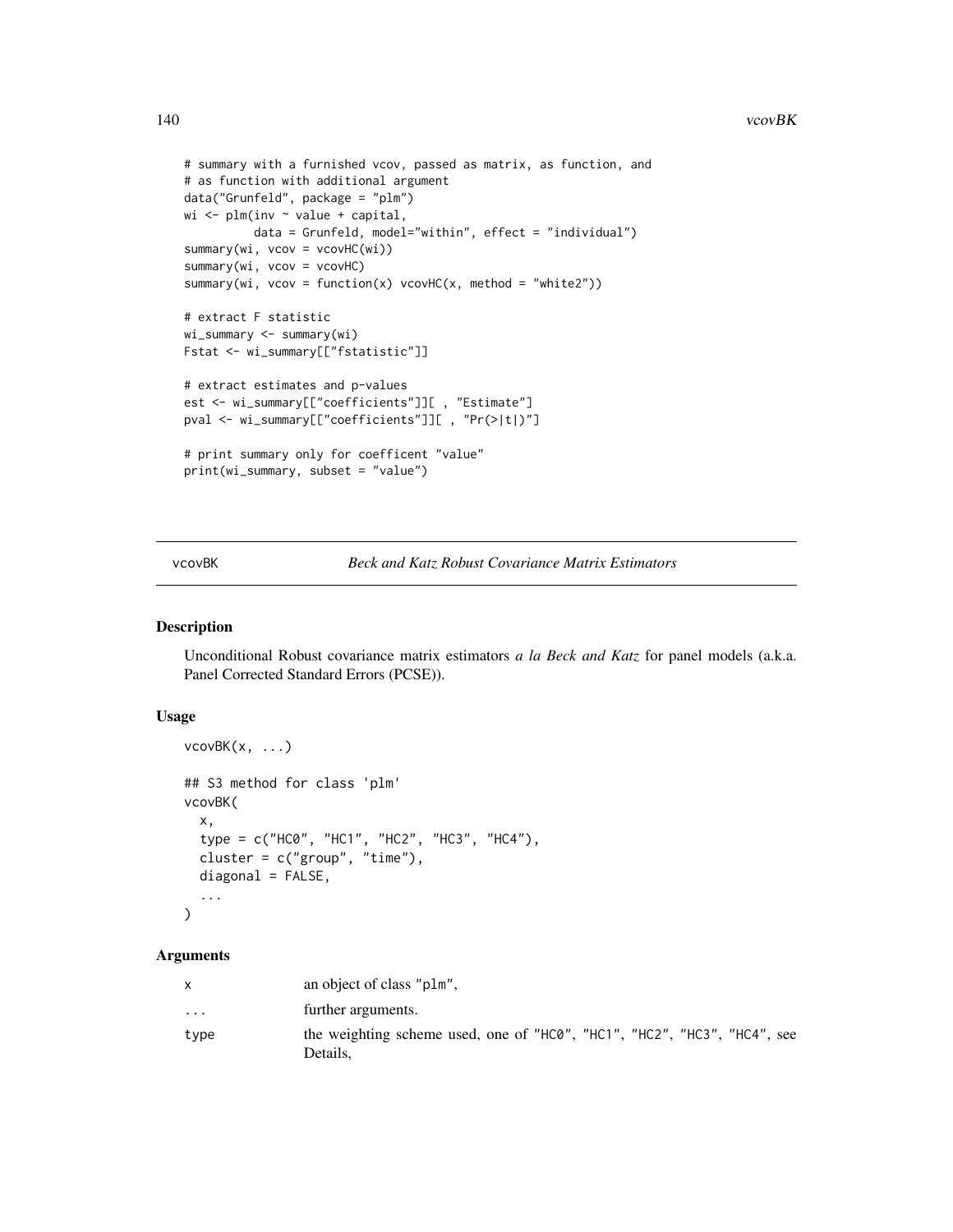#### vcovBK 141

| cluster  | one of "group", "time",                                                   |
|----------|---------------------------------------------------------------------------|
| diagonal | a logical value specifying whether to force nondiagonal elements to zero, |

### **Details**

vcovBK is a function for estimating a robust covariance matrix of parameters for a panel model according to the Beck and Katz (1995) method, a.k.a. Panel Corrected Standard Errors (PCSE), which uses an unconditional estimate of the error covariance across time periods (groups) inside the standard formula for coefficient covariance. Observations may be clustered either by "group" to account for timewise heteroskedasticity and serial correlation or by "time" to account for crosssectional heteroskedasticity and correlation. It must be borne in mind that the Beck and Katz formula is based on N- (T-) asymptotics and will not be appropriate elsewhere.

The diagonal logical argument can be used, if set to TRUE, to force to zero all nondiagonal elements in the estimated error covariances; this is appropriate if both serial and cross–sectional correlation are assumed out, and yields a timewise- (groupwise-) heteroskedasticity–consistent estimator.

Weighting schemes specified by type are analogous to those in [sandwich::vcovHC\(\)](#page-0-0) in package [sandwich](https://CRAN.R-project.org/package=sandwich) and are justified theoretically (although in the context of the standard linear model) by MacKinnon and White (1985) and Cribari–Neto (2004) (see Zeileis 2004).

The main use of vcovBK (and the other variance-covariance estimators provided in the package vcovHC, vcovNW, vcovDC, vcovSCC) is to pass it to plm's own functions like summary, pwaldtest, and phtest or together with testing functions from the lmtest and car packages. All of these typically allow passing the vcov or vcov. parameter either as a matrix or as a function, e.g., for Wald–type testing: argument vcov. to coeftest(), argument vcov to waldtest() and other methods in the **[lmtest](https://CRAN.R-project.org/package=lmtest)** package; and argument vcov. to linearHypothesis() in the **[car](https://CRAN.R-project.org/package=car)** package (see the examples), see (ZEIL:04, 4.1-2 and examples below).

#### Value

An object of class "matrix" containing the estimate of the covariance matrix of coefficients.

#### Author(s)

Giovanni Millo

#### References

Beck N, Katz JN (1995). "What to do (and not to do) with time-series cross-section data." *American Political Science Review*, 89(03), 634–647.

Cribari–Neto F (2004). "Asymptotic Inference Under Heteroskedasticity of Unknown Form." *Computational Statistics \& Data Analysis*, 45, 215–233.

Greene WH (2003). *Econometric Analysis*, 5th edition. Prentice Hall.

MacKinnon JG, White H (1985). "Some Heteroskedasticity–Consistent Covariance Matrix Estimators With Improved Finite Sample Properties." *Journal of Econometrics*, 29, 305–325.

Zeileis A (2004). "Econometric Computing With HC and HAC Covariance Matrix Estimators." *Journal of Statistical Software*, 11(10), 1–17. <https://www.jstatsoft.org/article/view/v011i10>.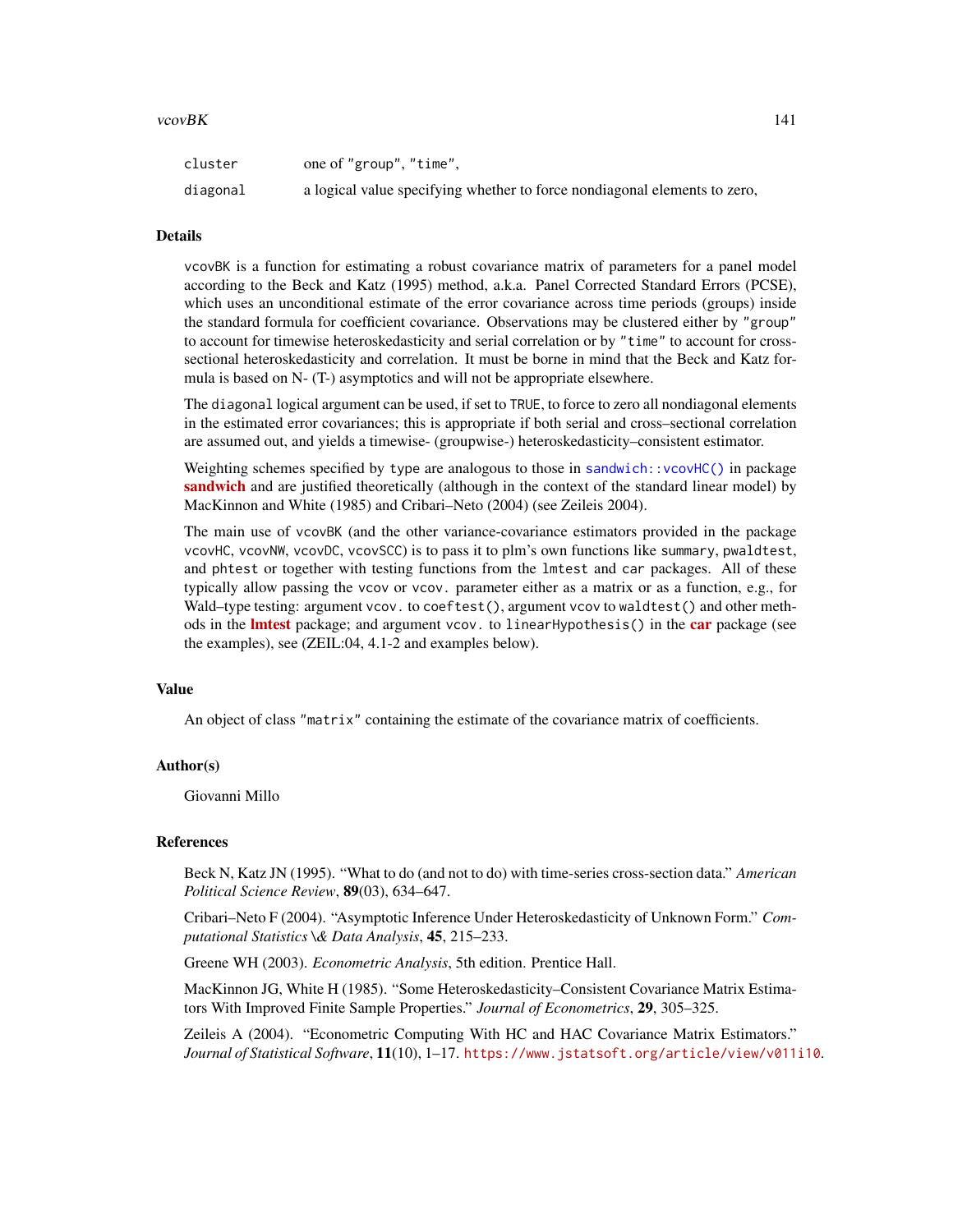### See Also

[sandwich::vcovHC\(\)](#page-0-0) from the **[sandwich](https://CRAN.R-project.org/package=sandwich)** package for weighting schemes (type argument).

### Examples

```
data("Produc", package="plm")
zz <- plm(log(gsp)~log(pcap)+log(pc)+log(emp)+unemp, data=Produc, model="random")
summary(zz, vcov = vcovBK)
summary(zz, vcov = function(x) vcovBK(x, type="HC1"))
## standard coefficient significance test
library(lmtest)
coeftest(zz)
## robust significance test, cluster by group
## (robust vs. serial correlation), default arguments
coeftest(zz, vcov.=vcovBK)
## idem with parameters, pass vcov as a function argument
coeftest(zz, vcov.=function(x) vcovBK(x, type="HC1"))
## idem, cluster by time period
## (robust vs. cross-sectional correlation)
coeftest(zz, vcov.=function(x) vcovBK(x, type="HC1", cluster="time"))
## idem with parameters, pass vcov as a matrix argument
coeftest(zz, vcov.=vcovBK(zz, type="HC1"))
## joint restriction test
waldtest(zz, update(zz, .~.-log(emp)-unemp), vcov=vcovBK)
## Not run:
## test of hyp.: 2*log(pc)=log(emp)
library(car)
linearHypothesis(zz, "2*log(pc)=log(emp)", vcov.=vcovBK)
## End(Not run)
```
vcovDC *Double-Clustering Robust Covariance Matrix Estimator*

### **Description**

High-level convenience wrapper for double-clustering robust covariance matrix estimators *a la* Thompson (2011) and Cameron et al. (2011) for panel models.

### Usage

```
vcovDC(x, \ldots)## S3 method for class 'plm'
vcovDC(x, type = c("HC0", "sss", "HC1", "HC2", "HC3", "HC4"), ...)
```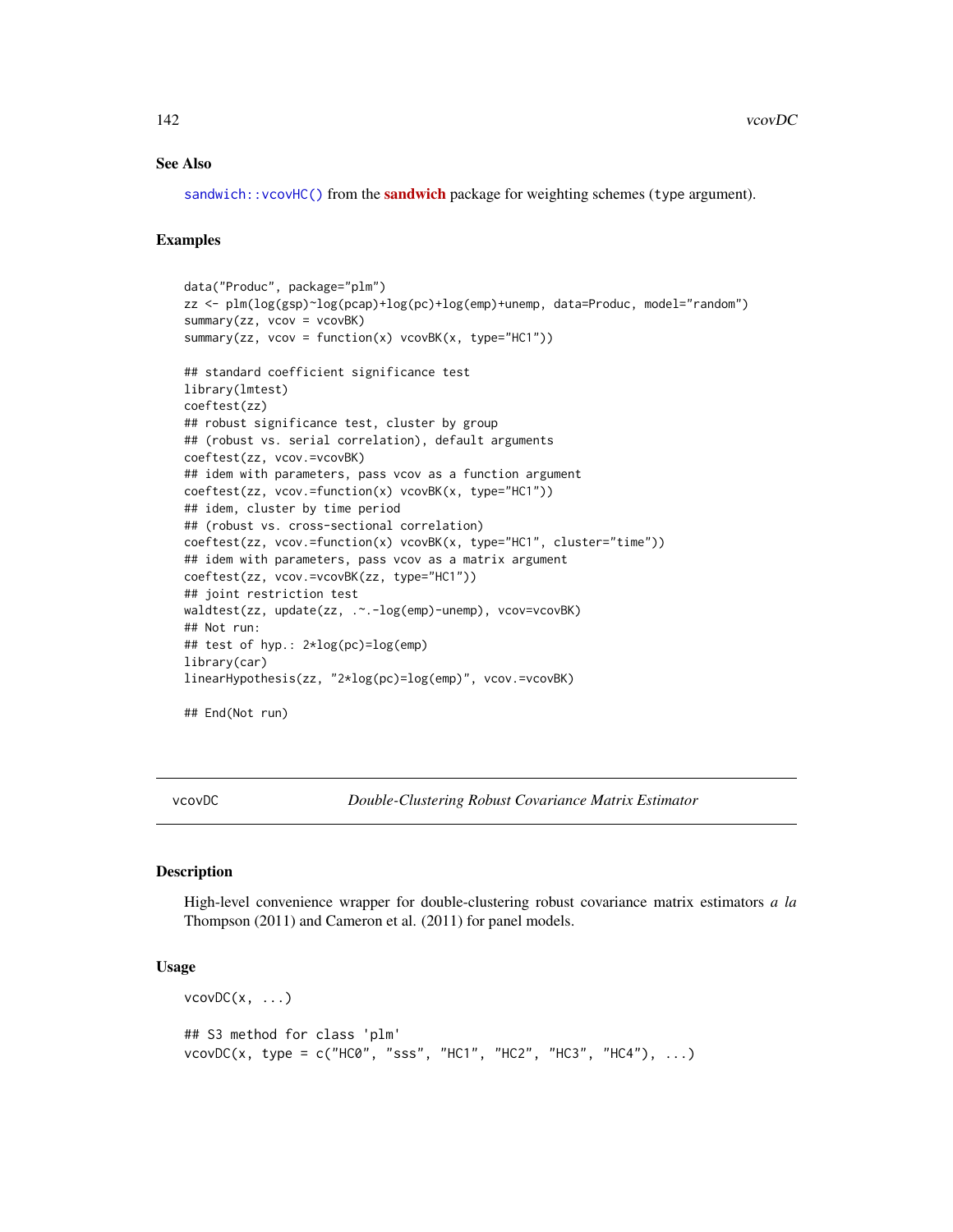#### vcovDC and the set of the set of the set of the set of the set of the set of the set of the set of the set of the set of the set of the set of the set of the set of the set of the set of the set of the set of the set of th

#### Arguments

| $\mathsf{x}$      | an object of class "plm" or "pcce"                                                          |
|-------------------|---------------------------------------------------------------------------------------------|
| $\cdot\cdot\cdot$ | further arguments                                                                           |
| type              | the weighting scheme used, one of "HC0", "sss", "HC1", "HC2", "HC3", "HC4",<br>see Details, |

#### Details

vcovDC is a function for estimating a robust covariance matrix of parameters for a panel model with errors clustering along both dimensions. The function is a convenience wrapper simply summing a group- and a time-clustered covariance matrix and subtracting a diagonal one *a la* White.

Weighting schemes specified by type are analogous to those in [sandwich::vcovHC\(\)](#page-0-0) in package [sandwich](https://CRAN.R-project.org/package=sandwich) and are justified theoretically (although in the context of the standard linear model) by MacKinnon and White (1985) and Cribari–Neto (2004) (see Zeileis 2004).

The main use of vcovDC (and the other variance-covariance estimators provided in the package vcovHC, vcovBK, vcovNW, vcovSCC) is to pass it to plm's own functions like summary, pwaldtest, and phtest or together with testing functions from the lmtest and car packages. All of these typically allow passing the vcov or vcov. parameter either as a matrix or as a function, e.g., for Wald–type testing: argument vcov. to coeftest(), argument vcov to waldtest() and other methods in the **[lmtest](https://CRAN.R-project.org/package=lmtest)** package; and argument vcov. to linearHypothesis() in the **[car](https://CRAN.R-project.org/package=car)** package (see the examples), see (ZEIL:04, 4.1-2 and examples below).

#### Value

An object of class "matrix" containing the estimate of the covariance matrix of coefficients.

### Author(s)

Giovanni Millo

### References

Cameron AC, Gelbach JB, Miller DL (2011). "Robust inference with multiway clustering." *Journal of Business \& Economic Statistics*, 29(2).

Cribari–Neto F (2004). "Asymptotic Inference Under Heteroskedasticity of Unknown Form." *Computational Statistics \& Data Analysis*, 45, 215–233.

MacKinnon JG, White H (1985). "Some Heteroskedasticity–Consistent Covariance Matrix Estimators With Improved Finite Sample Properties." *Journal of Econometrics*, 29, 305–325.

Thompson SB (2011). "Simple formulas for standard errors that cluster by both firm and time." *Journal of Financial Economics*, 99(1), 1–10.

Zeileis A (2004). "Econometric Computing With HC and HAC Covariance Matrix Estimators." *Journal of Statistical Software*, 11(10), 1–17. <https://www.jstatsoft.org/article/view/v011i10>.

# See Also

[sandwich::vcovHC\(\)](#page-0-0) from the **[sandwich](https://CRAN.R-project.org/package=sandwich)** package for weighting schemes (type argument).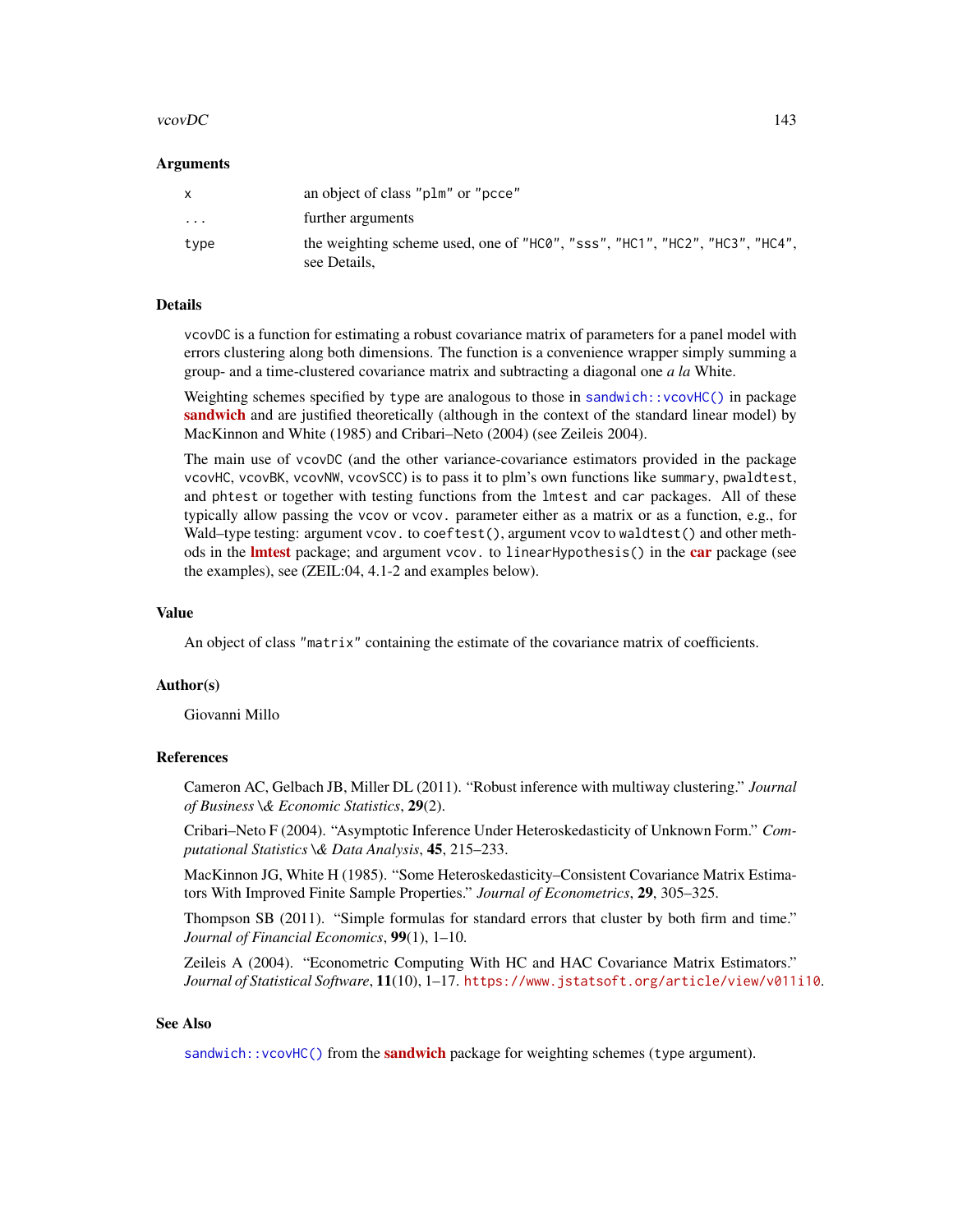### Examples

```
data("Produc", package="plm")
zz <- plm(log(gsp)~log(pcap)+log(pc)+log(emp)+unemp, data=Produc, model="pooling")
## as function input to plm's summary method (with and without additional arguments):
summary(zz, vcov = vcovDC)
summary(zz, vcov = function(x) vcovDC(x, type="HC1", maxlag=4))
## standard coefficient significance test
library(lmtest)
coeftest(zz)
## DC robust significance test, default
coeftest(zz, vcov.=vcovDC)
## idem with parameters, pass vcov as a function argument
coeftest(zz, vcov.=function(x) vcovDC(x, type="HC1", maxlag=4))
## joint restriction test
waldtest(zz, update(zz, .~.-log(emp)-unemp), vcov=vcovDC)
## Not run:
## test of hyp.: 2*log(pc)=log(emp)
library(car)
linearHypothesis(zz, "2*log(pc)=log(emp)", vcov.=vcovDC)
## End(Not run)
```
vcovG *Generic Lego building block for Robust Covariance Matrix Estimators*

#### Description

Generic Lego building block for robust covariance matrix estimators of the vcovXX kind for panel models.

### Usage

```
vcovG(x, \ldots)## S3 method for class 'plm'
vcovG(
  x,
  type = c("HC0", "sss", "HC1", "HC2", "HC3", "HC4"),
  cluster = c("group", "time"),
  l = 0,
  inner = c("cluster", "white", "diagavg"),
  ...
\lambda## S3 method for class 'pcce'
vcovG(
  x,
```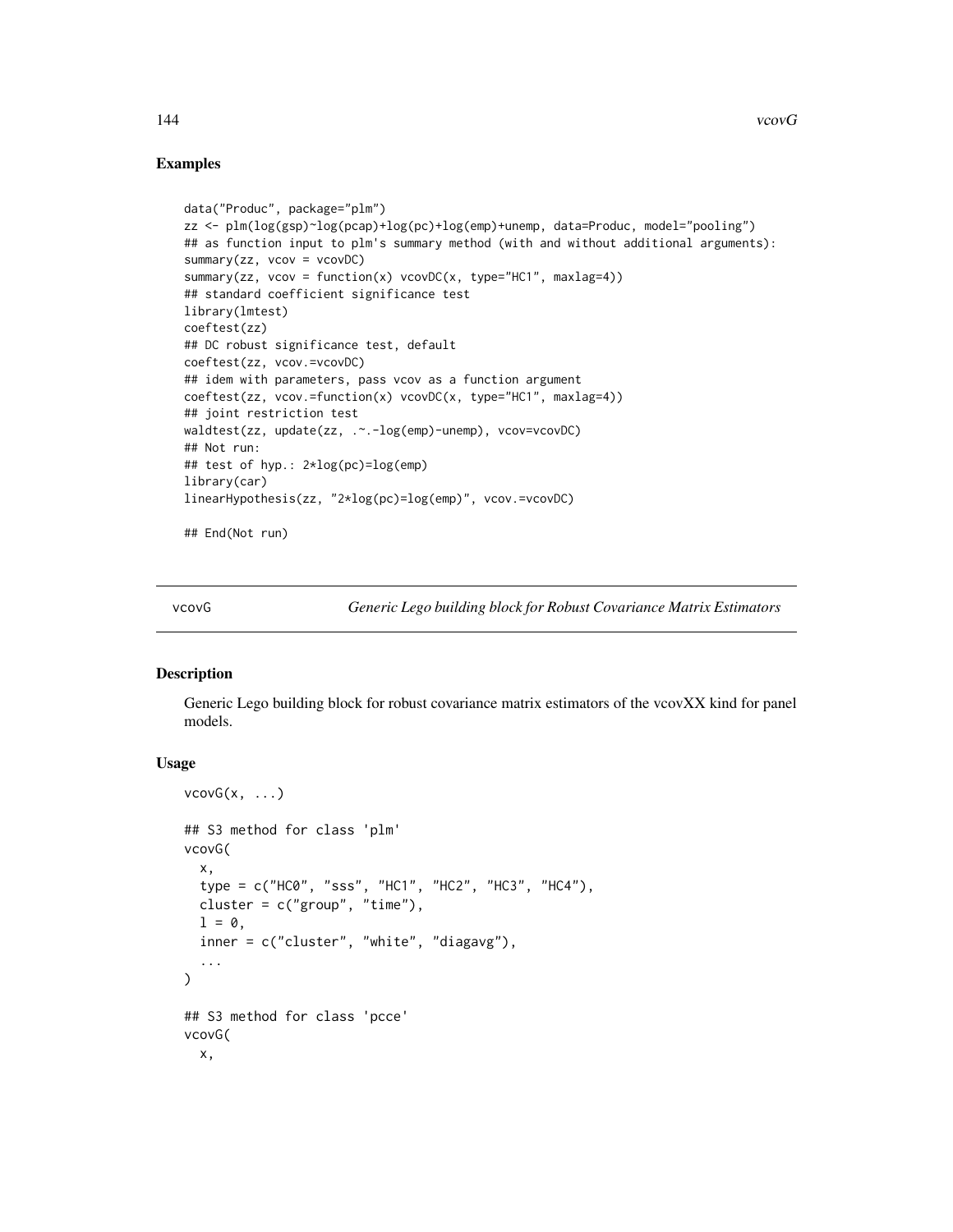#### <span id="page-144-0"></span>vcov $G$  and  $145$

```
type = c("HC0", "sss", "HC1", "HC2", "HC3", "HC4"),
cluster = c("group", "time"),
1 = 0,
inner = c("cluster", "white", "diagavg"),
...
```
# Arguments

 $\mathcal{L}$ 

| X        | an object of class "plm" or "pcce"                                                                            |
|----------|---------------------------------------------------------------------------------------------------------------|
| $\cdots$ | further arguments                                                                                             |
| type     | the weighting scheme used, one of "HCO", "sss", "HC1", "HC2", "HC3", "HC4",                                   |
| cluster  | one of "group", "time",                                                                                       |
| 1        | lagging order, defaulting to zero                                                                             |
| inner    | the function to be applied to the residuals inside the sandwich: one of "cluster"<br>or "white" or "diagavg", |

# Details

vcovG is the generic building block for use by higher–level wrappers [vcovHC\(\)](#page-145-0), [vcovSCC\(\)](#page-150-0), [vcovDC\(\)](#page-141-0), and [vcovNW\(\)](#page-148-0). The main use of vcovG is to be used internally by the former, but it is made available in the user space for use in non–standard combinations. For more documentation, see see wrapper functions mentioned.

# Value

An object of class "matrix" containing the estimate of the covariance matrix of coefficients.

# Author(s)

Giovanni Millo

#### References

Millo G (2017). "Robust standard error estimators for panel models: A unifying approach." *Journal of Statistical Software*, 82(3), 1–27.

# See Also

[vcovHC\(\)](#page-145-0), [vcovSCC\(\)](#page-150-0), [vcovDC\(\)](#page-141-0), [vcovNW\(\)](#page-148-0), and [vcovBK\(\)](#page-139-0) albeit the latter does not make use of vcovG.

# Examples

```
data("Produc", package="plm")
zz <- plm(log(gsp)~log(pcap)+log(pc)+log(emp)+unemp, data=Produc,
model="pooling")
## reproduce Arellano's covariance matrix
```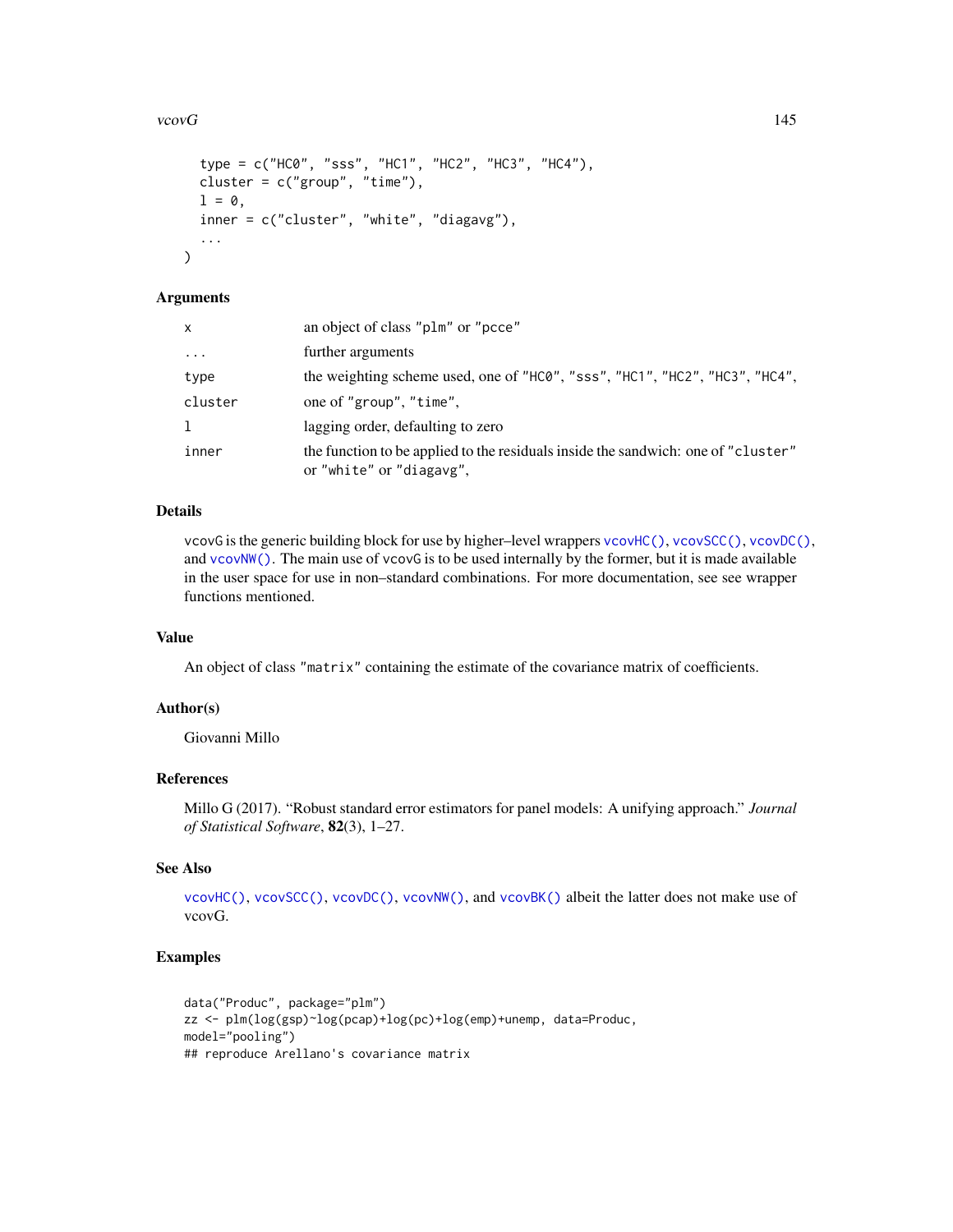```
vcovG(zz, cluster="group", inner="cluster", l=0)
## define custom covariance function
## (in this example, same as vcovHC)
myvcov <- function(x) vcovG(x, cluster="group", inner="cluster", l=0)
summary(zz, vcov = myvcov)
## use in coefficient significance test
library(lmtest)
## robust significance test
coeftest(zz, vcov. = myvcov)
```
vcovHC.plm *Robust Covariance Matrix Estimators*

# <span id="page-145-0"></span>Description

Robust covariance matrix estimators *a la White* for panel models.

#### Usage

```
## S3 method for class 'plm'
vcovHC(
  x,
 method = c("arellano", "white1", "white2"),
  type = c("HC0", "sss", "HC1", "HC2", "HC3", "HC4"),
 cluster = c("group", "time"),
  ...
\mathcal{L}## S3 method for class 'pcce'
vcovHC(
 x,
 method = c("arellano", "white1", "white2"),
 type = c("HC0", "sss", "HC1", "HC2", "HC3", "HC4"),
  cluster = c("group", "time"),
  ...
\mathcal{L}## S3 method for class 'pgmm'
```

```
vcovHC(x, \ldots)
```
#### Arguments

| X      | an object of class "plm" which should be the result of a random effects or a<br>within model or a model of class "pgmm" or an object of class "pcce", |
|--------|-------------------------------------------------------------------------------------------------------------------------------------------------------|
| method | one of "arellano", "white1", "white2",                                                                                                                |
| type   | the weighting scheme used, one of "HCO", "sss", "HC1", "HC2", "HC3", "HC4",<br>see Details.                                                           |

<span id="page-145-1"></span>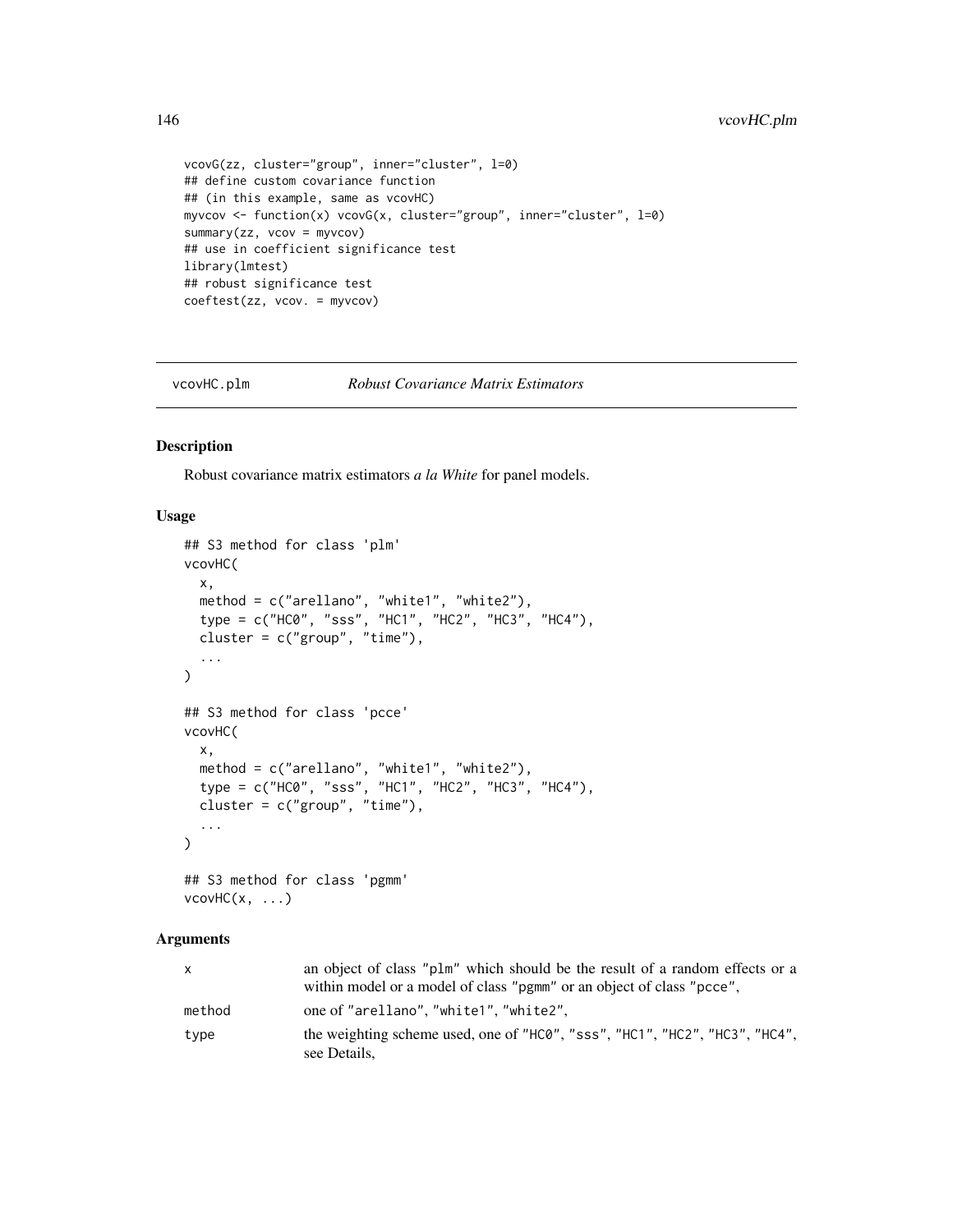#### <span id="page-146-0"></span>vcovHC.plm 147

| cluster  | one of "group", "time", |
|----------|-------------------------|
| $\cdots$ | further arguments.      |

# Details

vcovHC is a function for estimating a robust covariance matrix of parameters for a fixed effects or random effects panel model according to the White method (White 1980, 1984; Arellano 1987). Observations may be clustered by "group" ("time") to account for serial (cross-sectional) correlation.

All types assume no intragroup (serial) correlation between errors and allow for heteroskedasticity across groups (time periods). As for the error covariance matrix of every single group of observations, "white1" allows for general heteroskedasticity but no serial (cross–sectional) correlation; "white2" is "white1" restricted to a common variance inside every group (time period) (see Greene 2003, Sec. 13.7.1-2, Greene 2012, Sec. 11.6.1-2

and Wooldridge 2002, Sec. 10.7.2); "arellano" (see

ibid. and the original ref. Arellano 1987) allows a fully general structure w.r.t. heteroskedasticity and serial (cross–sectional) correlation.

Weighting schemes specified by type are analogous to those in [sandwich::vcovHC\(\)](#page-0-0) in package [sandwich](https://CRAN.R-project.org/package=sandwich) and are justified theoretically (although in the context of the standard linear model) by MacKinnon and White (1985) and Cribari–Neto (2004) (Zeileis 2004). type = "sss" employs the small sample correction as used by Stata.

The main use of vcovHC (and the other variance-covariance estimators provided in the package vcovBK, vcovNW, vcovDC, vcovSCC) is to pass it to plm's own functions like summary, pwaldtest, and phtest or together with testing functions from the lmtest and car packages. All of these typically allow passing the vcov or vcov. parameter either as a matrix or as a function, e.g., for Wald–type testing: argument vcov. to coeftest(), argument vcov to waldtest() and other methods in the **[lmtest](https://CRAN.R-project.org/package=lmtest)** package; and argument vcov. to linearHypothesis() in the **[car](https://CRAN.R-project.org/package=car)** package (see the examples), see (ZEIL:04, 4.1-2 and examples below).

A special procedure for pgmm objects, proposed by Windmeijer (2005), is also provided.

#### Value

An object of class "matrix" containing the estimate of the asymptotic covariance matrix of coefficients.

#### Note

The function pvcovHC is deprecated. Use vcovHC for the same functionality.

# Author(s)

Giovanni Millo & Yves Croissant

#### References

Arellano M (1987). "Computing Robust Standard Errors for Within-groups Estimators." *Oxford bulletin of Economics and Statistics*, 49(4), 431–434.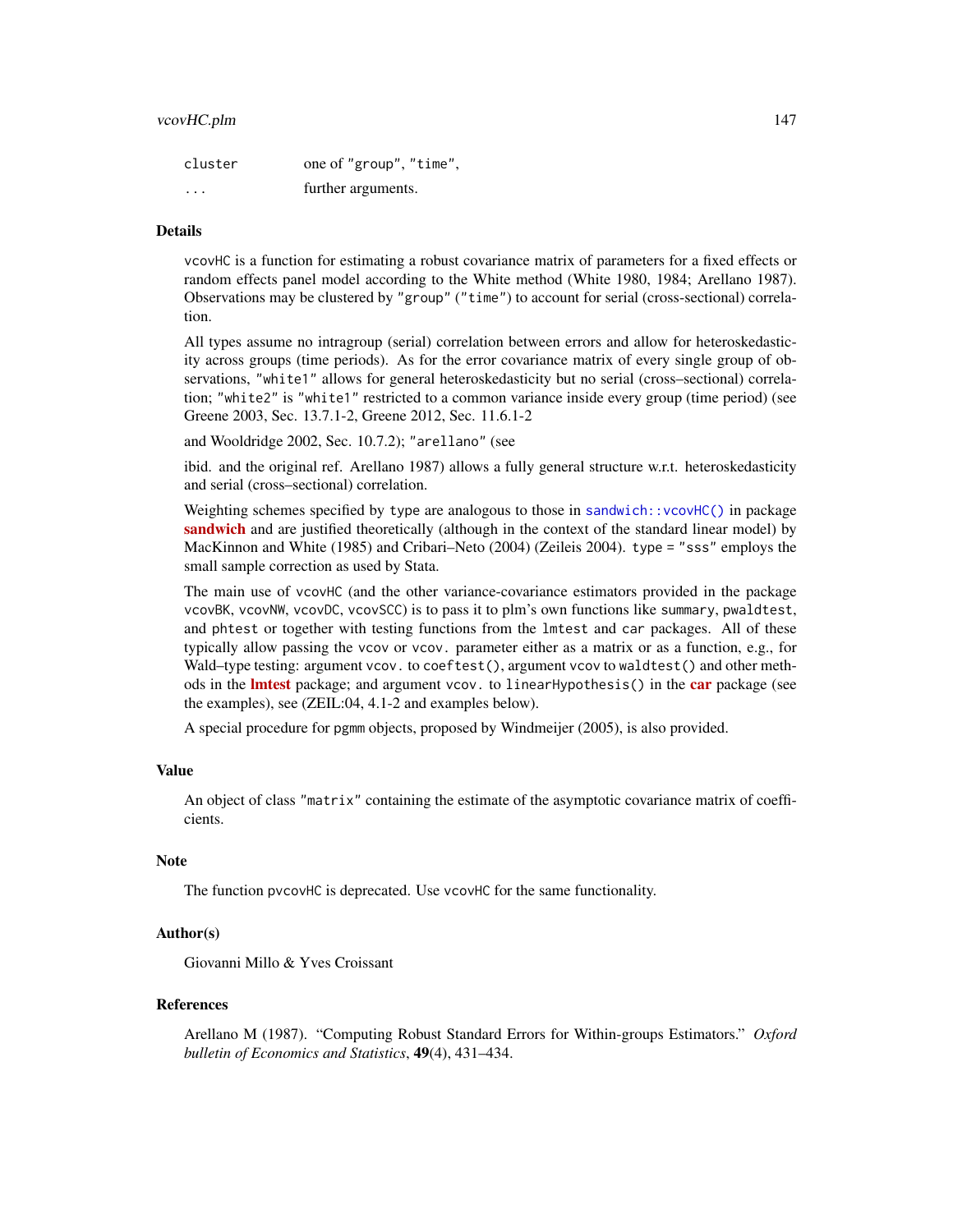<span id="page-147-0"></span>Cribari–Neto F (2004). "Asymptotic Inference Under Heteroskedasticity of Unknown Form." *Computational Statistics \& Data Analysis*, 45, 215–233.

Greene WH (2003). *Econometric Analysis*, 5th edition. Prentice Hall.

Greene WH (2012). *Econometric Analysis*, 7th edition. Prentice Hall.

MacKinnon JG, White H (1985). "Some Heteroskedasticity–Consistent Covariance Matrix Estimators With Improved Finite Sample Properties." *Journal of Econometrics*, 29, 305–325.

Windmeijer F (2005). "A Finite Sample Correction for the Variance of Linear Efficient Two–Steps GMM Estimators." *Journal of Econometrics*, 126, 25–51.

White H (1984). *Asymptotic Theory for Econometricians*. New York: Academic press. chap. 6

White H (1980). "A heteroskedasticity-consistent covariance matrix estimator and a direct test for heteroskedasticity." *Econometrica*, 48(4), 817–838.

Wooldridge JM (2002). *Econometric Analysis of Cross–Section and Panel Data*. MIT Press.

Zeileis A (2004). "Econometric Computing With HC and HAC Covariance Matrix Estimators." *Journal of Statistical Software*, 11(10), 1–17. <https://www.jstatsoft.org/article/view/v011i10>.

#### See Also

[sandwich](https://CRAN.R-project.org/package=sandwich):: $v \text{covHC}()$  from the **sandwich** package for weighting schemes (type argument).

### Examples

```
data("Produc", package = "plm")
zz \le plm(log(gsp) \sim log(pcap) + log(pc) + log(emp) + unemp,
         data = Product, model = "random")## as function input to plm's summary method (with and without additional arguments):
summary(zz, vcov = vcovHC)summary(zz, vcov = function(x) vcovHC(x, method="arellano", type="HC1"))
## standard coefficient significance test
library(lmtest)
coeftest(zz)
## robust significance test, cluster by group
## (robust vs. serial correlation)
coeftest(zz, vcov.=vcovHC)
## idem with parameters, pass vcov as a function argument
coeftest(zz, vcov.=function(x) vcovHC(x, method="arellano", type="HC1"))
## idem, cluster by time period
## (robust vs. cross-sectional correlation)
coeftest(zz, vcov.=function(x) vcovHC(x, method="arellano",
type="HC1", cluster="group"))
## idem with parameters, pass vcov as a matrix argument
coeftest(zz, vcov.=vcovHC(zz, method="arellano", type="HC1"))
## joint restriction test
waldtest(zz, update(zz, .~.-log(emp)-unemp), vcov=vcovHC)
## Not run:
## test of hyp.: 2*log(pc)=log(emp)
library(car)
linearHypothesis(zz, "2*log(pc)=log(emp)", vcov.=vcovHC)
```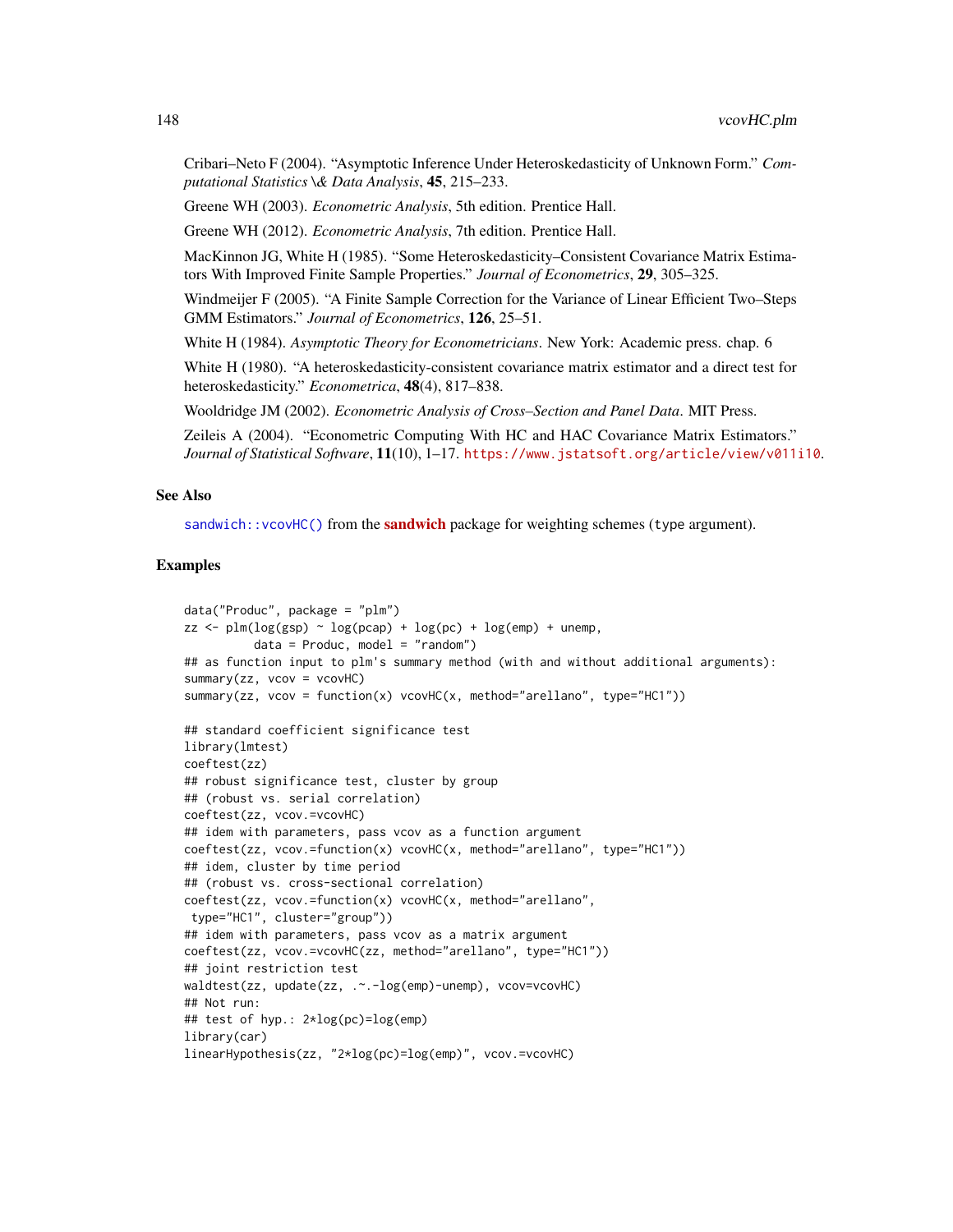#### <span id="page-148-1"></span>vcovNW 149

```
## End(Not run)
## Robust inference for CCE models
data("Produc", package = "plm")
ccepmod <- pcce(log(gsp) \sim log(pcap) + log(pc) + log(emp) + unemp, data = Produc, model="p")
summary(ccepmod, vcov = vcovHC)
## Robust inference for GMM models
data("EmplUK", package="plm")
ar \leq pgmm(log(emp) \sim lag(log(emp), 1:2) + lag(log(wage), 0:1)
           + log(capital) + lag(log(capital), 2) + log(output)
           + lag(log(output),2) | lag(log(emp), 2:99),
            data = EmplUK, effect = "twoways", model = "twosteps")
rv <- vcovHC(ar)
mtest(ar, order = 2, vcov = rv)
```
<span id="page-148-0"></span>vcovNW *Newey and West (1987) Robust Covariance Matrix Estimator*

# Description

Nonparametric robust covariance matrix estimators *a la Newey and West* for panel models with serial correlation.

#### Usage

```
vcovNW(x, \ldots)## S3 method for class 'plm'
vcovNW(
  x,
  type = c("HC0", "sss", "HC1", "HC2", "HC3", "HC4"),
  maxlag = NULL,wj = function(j, maxlag) 1 - j/(maxlag + 1),
  ...
\mathcal{L}## S3 method for class 'pcce'
vcovNW(
  x,
  type = c("HC0", "sss", "HC1", "HC2", "HC3", "HC4"),
 maxlag = NULL,
 wj = function(j, maxlag) 1 - j/(maxlag + 1),
  ...
\mathcal{L}
```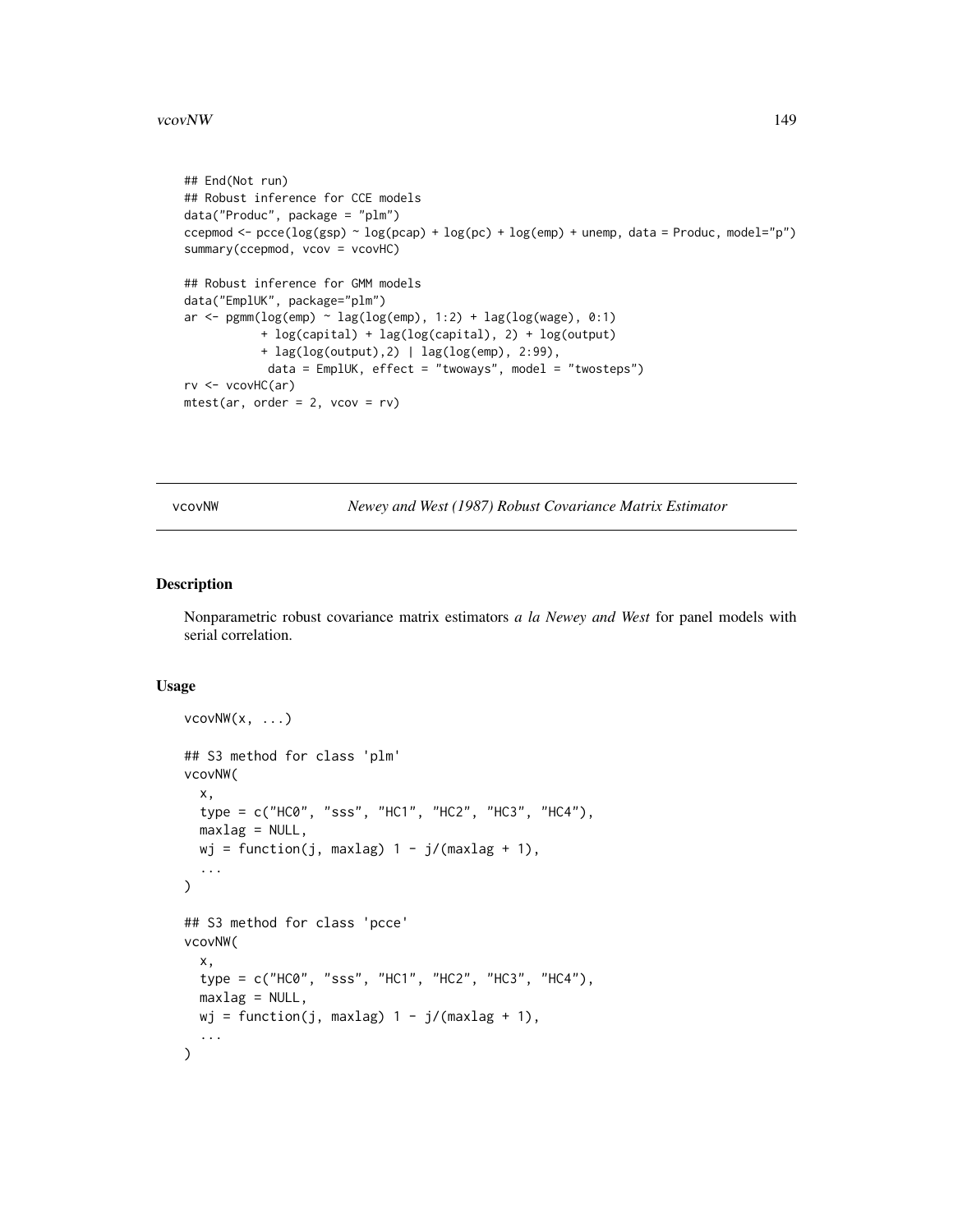### <span id="page-149-0"></span>Arguments

| x        | an object of class "plm" or "pcce"                                                          |
|----------|---------------------------------------------------------------------------------------------|
| $\cdots$ | further arguments                                                                           |
| type     | the weighting scheme used, one of "HC0", "sss", "HC1", "HC2", "HC3", "HC4",<br>see Details, |
| maxlag   | either NULL or a positive integer specifying the maximum lag order before trun-<br>cation   |
| wi       | weighting function to be applied to lagged terms,                                           |

# Details

vcovNW is a function for estimating a robust covariance matrix of parameters for a panel model according to the Newey and West (1987) method. The function works as a restriction of the Driscoll and Kraay (1998) covariance (see [vcovSCC\(\)](#page-150-0)) to no cross–sectional correlation.

Weighting schemes specified by type are analogous to those in [sandwich::vcovHC\(\)](#page-0-0) in package [sandwich](https://CRAN.R-project.org/package=sandwich) and are justified theoretically (although in the context of the standard linear model) by MacKinnon and White (1985) and Cribari–Neto (2004) (see Zeileis 2004).

The main use of vcovNW (and the other variance-covariance estimators provided in the package vcovHC, vcovBK, vcovDC, vcovSCC) is to pass it to plm's own functions like summary, pwaldtest, and phtest or together with testing functions from the lmtest and car packages. All of these typically allow passing the vcov or vcov. parameter either as a matrix or as a function, e.g., for Wald–type testing: argument vcov. to coeftest(), argument vcov to waldtest() and other methods in the **[lmtest](https://CRAN.R-project.org/package=lmtest)** package; and argument vcov. to linearHypothesis() in the **[car](https://CRAN.R-project.org/package=car)** package (see the examples), see (ZEIL:04, 4.1-2 and examples below).

#### Value

An object of class "matrix" containing the estimate of the covariance matrix of coefficients.

#### Author(s)

Giovanni Millo

#### References

Cribari–Neto F (2004). "Asymptotic Inference Under Heteroskedasticity of Unknown Form." *Computational Statistics \& Data Analysis*, 45, 215–233.

Driscoll JC, Kraay AC (1998). "Consistent covariance matrix estimation with spatially dependent panel data." *Review of economics and statistics*, 80(4), 549–560.

MacKinnon JG, White H (1985). "Some Heteroskedasticity–Consistent Covariance Matrix Estimators With Improved Finite Sample Properties." *Journal of Econometrics*, 29, 305–325.

Newey WK, West KD (1987). "A Simple, Positive Semi-definite, Heteroskedasticity and Autocorrelation Consistent Covariance Matrix." *Econometrica*, 55(3), 703–08.

Zeileis A (2004). "Econometric Computing With HC and HAC Covariance Matrix Estimators." *Journal of Statistical Software*, 11(10), 1–17. <https://www.jstatsoft.org/article/view/v011i10>.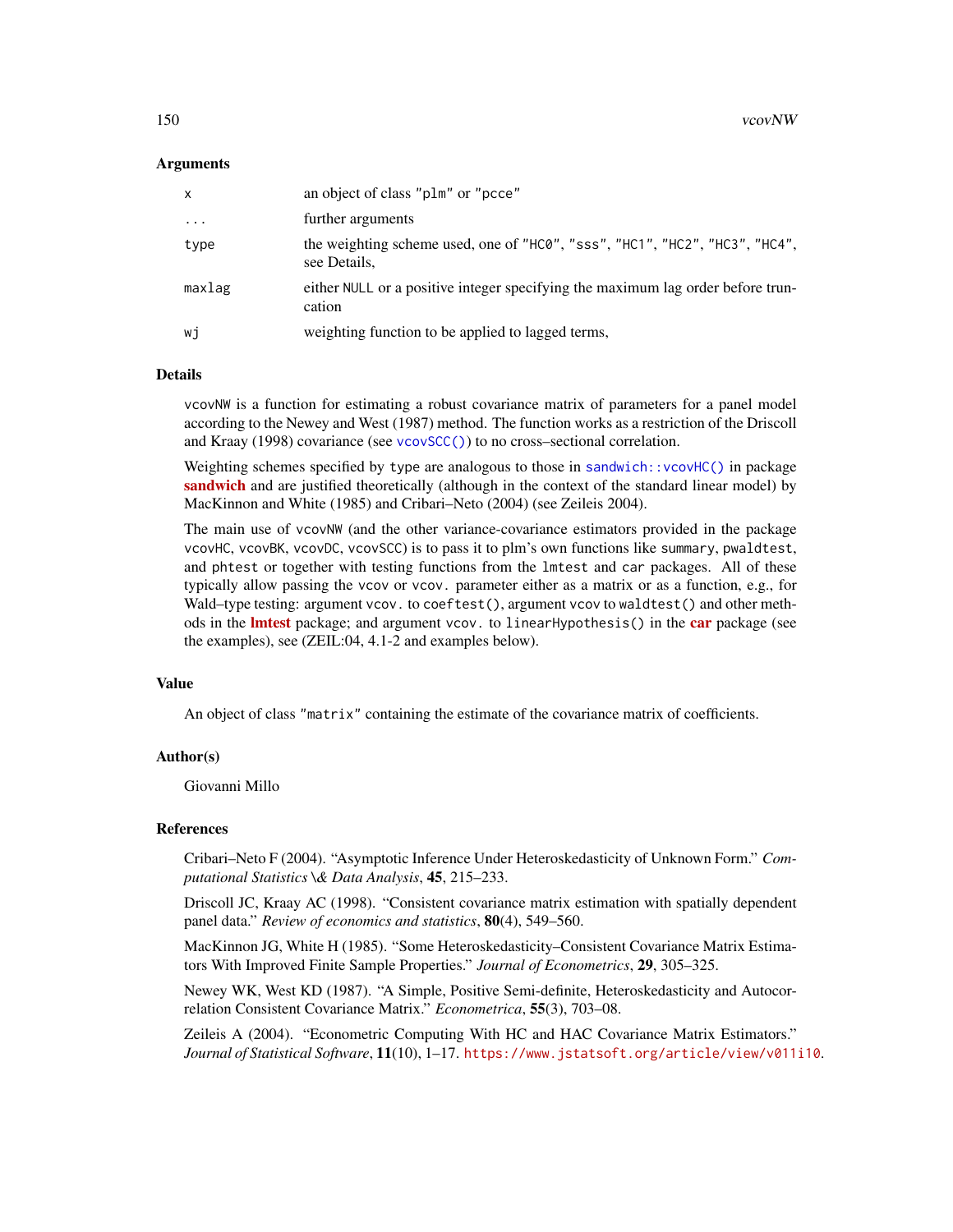#### <span id="page-150-1"></span>vcovSCC 151

### See Also

[sandwich::vcovHC\(\)](#page-0-0) from the [sandwich](https://CRAN.R-project.org/package=sandwich) package for weighting schemes (type argument).

#### Examples

```
data("Produc", package="plm")
zz <- plm(log(gsp)~log(pcap)+log(pc)+log(emp)+unemp, data=Produc, model="pooling")
## as function input to plm's summary method (with and without additional arguments):
summary(zz, vcov = vcovNW)
summary(zz, vcov = function(x) vcovNW(x, method="arellano", type="HC1"))
## standard coefficient significance test
library(lmtest)
coeftest(zz)
## NW robust significance test, default
coeftest(zz, vcov.=vcovNW)
## idem with parameters, pass vcov as a function argument
coeftest(zz, vcov.=function(x) vcovNW(x, type="HC1", maxlag=4))
## joint restriction test
waldtest(zz, update(zz, .~.-log(emp)-unemp), vcov=vcovNW)
## Not run:
## test of hyp.: 2*log(pc)=log(emp)
library(car)
linearHypothesis(zz, "2*log(pc)=log(emp)", vcov.=vcovNW)
## End(Not run)
```
<span id="page-150-0"></span>

vcovSCC *Driscoll and Kraay (1998) Robust Covariance Matrix Estimator*

#### **Description**

Nonparametric robust covariance matrix estimators *a la Driscoll and Kraay* for panel models with cross-sectional *and* serial correlation.

#### Usage

```
vcovSCC(x, \ldots)## S3 method for class 'plm'
vcovSCC(
  x,
  type = c("HC0", "sss", "HC1", "HC2", "HC3", "HC4"),
  cluster = "time",
  maxlag = NULL,
  inner = c("cluster", "white", "diagavg"),
  wj = function(j, maxlag) 1 - j/(maxlag + 1),...
```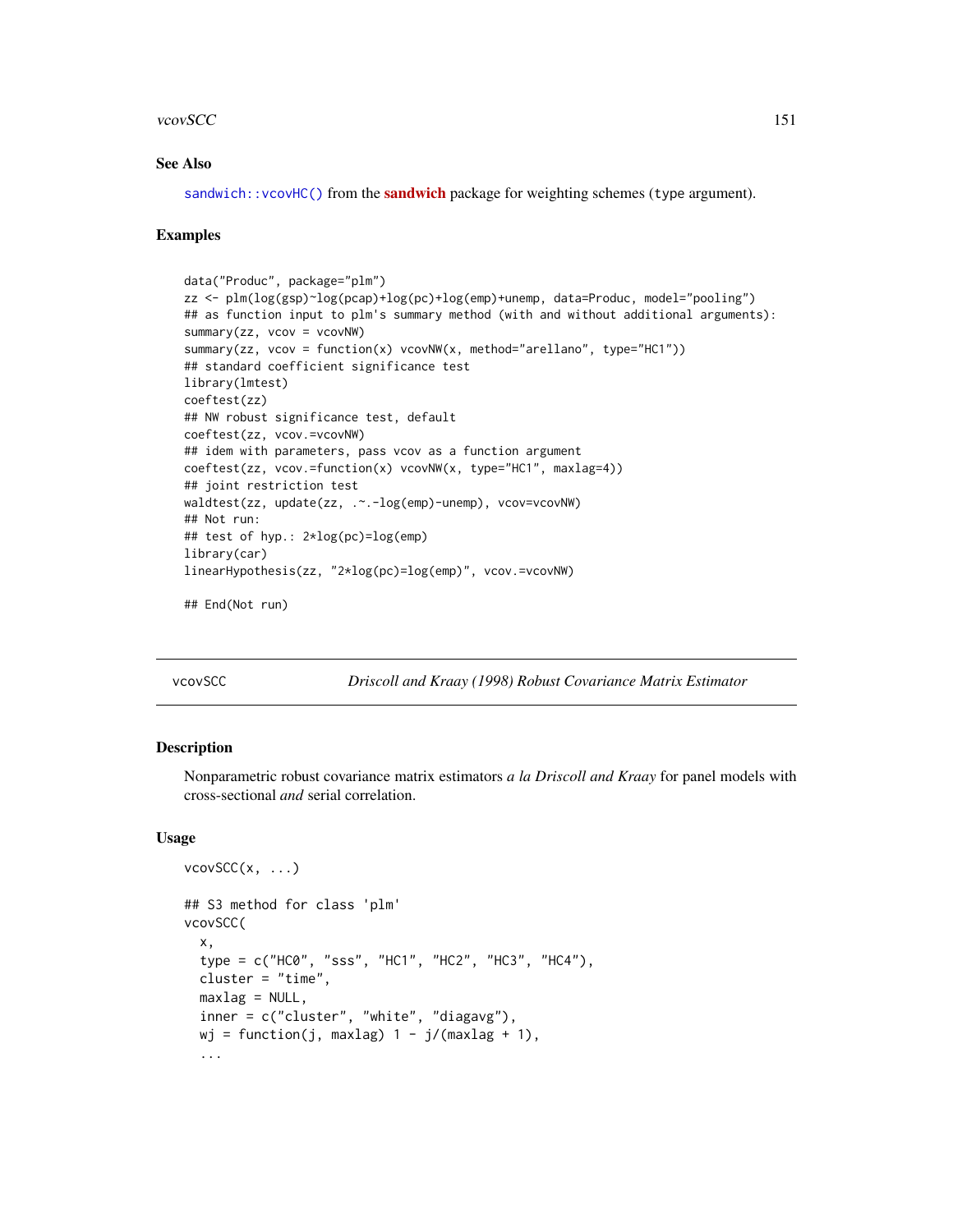#### 152 vcovSCC

```
)
## S3 method for class 'pcce'
vcovSCC(
  x,
  type = c("HC0", "sss", "HC1", "HC2", "HC3", "HC4"),
  cluster = "time",
 maxlag = NULL,inner = c("cluster", "white", "diagavg"),
 wj = function(j, maxlag) 1 - j/(maxlag + 1),
  ...
\mathcal{L}
```
#### Arguments

| $\mathsf{x}$ | an object of class "plm" or "pcce"                                                                                                                   |
|--------------|------------------------------------------------------------------------------------------------------------------------------------------------------|
| $\ddots$     | further arguments                                                                                                                                    |
| type         | the weighting scheme used, one of "HC0", "sss", "HC1", "HC2", "HC3", "HC4",<br>see Details,                                                          |
| cluster      | switch for vcovG; set at "time" here,                                                                                                                |
| maxlag       | either NULL or a positive integer specifying the maximum lag order before trun-<br>cation                                                            |
| inner        | the function to be applied to the residuals inside the sandwich: "cluster" for<br>SCC, "white" for Newey-West, ("diagavg" for compatibility reasons) |
| wi           | weighting function to be applied to lagged terms,                                                                                                    |

#### Details

vcovSCC is a function for estimating a robust covariance matrix of parameters for a panel model according to the Driscoll and Kraay (1998) method, which is consistent with cross–sectional and serial correlation in a T-asymptotic setting and irrespective of the N dimension. The use with random effects models is undocumented.

Weighting schemes specified by type are analogous to those in [sandwich::vcovHC\(\)](#page-0-0) in package [sandwich](https://CRAN.R-project.org/package=sandwich) and are justified theoretically (although in the context of the standard linear model) by MacKinnon and White (1985) and Cribari–Neto (2004) (see Zeileis 2004)).

The main use of vcovSCC (and the other variance-covariance estimators provided in the package vcovHC, vcovBK, vcovNW, vcovDC) is to pass it to plm's own functions like summary, pwaldtest, and phtest or together with testing functions from the lmtest and car packages. All of these typically allow passing the vcov or vcov. parameter either as a matrix or as a function, e.g., for Wald–type testing: argument vcov. to coeftest(), argument vcov to waldtest() and other methods in the **[lmtest](https://CRAN.R-project.org/package=lmtest)** package; and argument vcov. to linearHypothesis() in the **[car](https://CRAN.R-project.org/package=car)** package (see the examples), see (ZEIL:04, 4.1-2 and examples below).

#### Value

An object of class "matrix" containing the estimate of the covariance matrix of coefficients.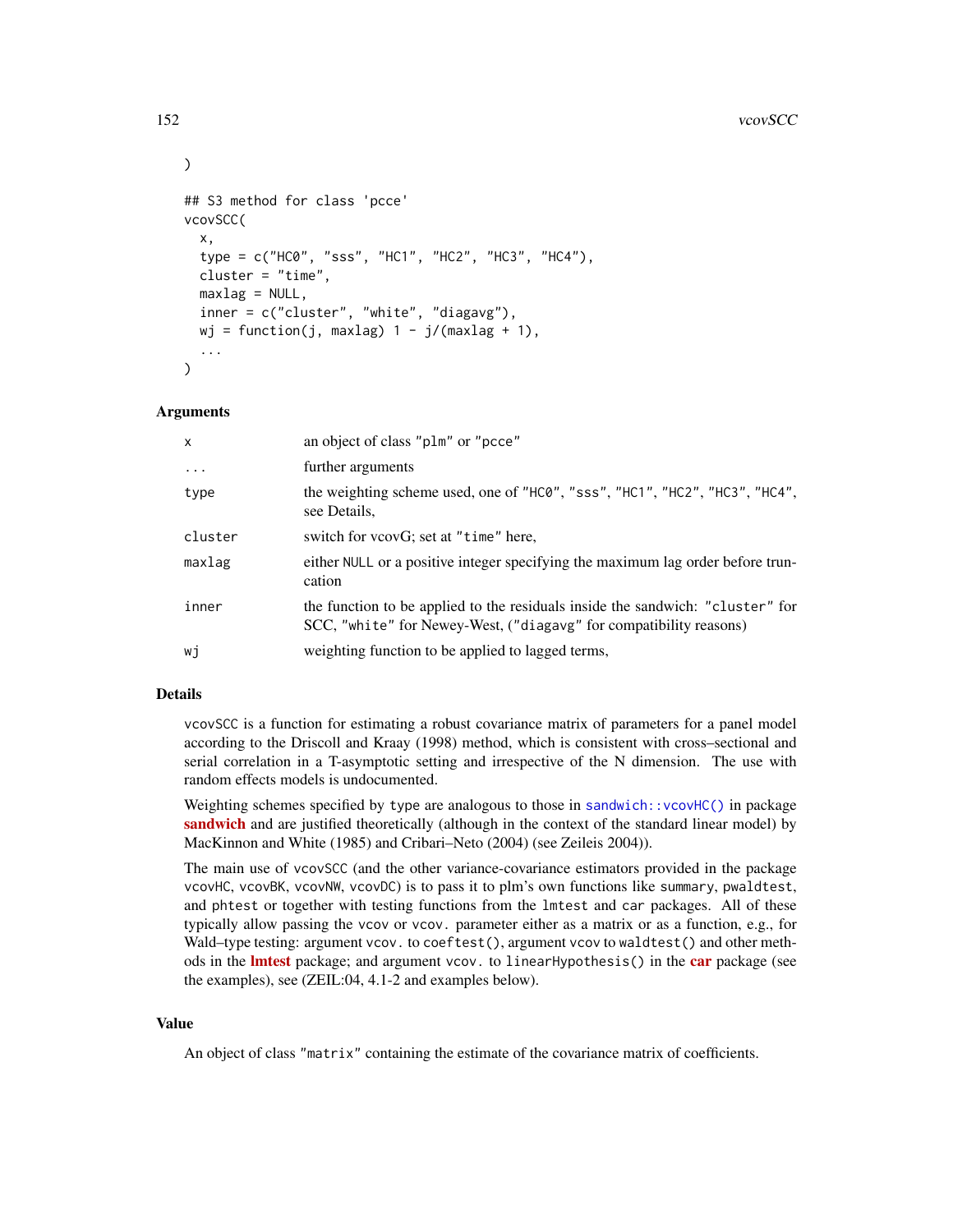#### <span id="page-152-0"></span>vcovSCC 153

#### Author(s)

Giovanni Millo, partially ported from Daniel Hoechle's (2007) Stata code

#### References

Cribari–Neto F (2004). "Asymptotic Inference Under Heteroskedasticity of Unknown Form." *Computational Statistics \& Data Analysis*, 45, 215–233.

Driscoll JC, Kraay AC (1998). "Consistent covariance matrix estimation with spatially dependent panel data." *Review of economics and statistics*, 80(4), 549–560.

Hoechle D (2007). "Robust standard errors for panel regressions with cross-sectional dependence." *Stata Journal*, 7(3), 281-312. [https://ideas.repec.org/a/tsj/stataj/v7y2007i3p281-312.](https://ideas.repec.org/a/tsj/stataj/v7y2007i3p281-312.html) [html](https://ideas.repec.org/a/tsj/stataj/v7y2007i3p281-312.html).

MacKinnon JG, White H (1985). "Some Heteroskedasticity–Consistent Covariance Matrix Estimators With Improved Finite Sample Properties." *Journal of Econometrics*, 29, 305–325.

Zeileis A (2004). "Econometric Computing With HC and HAC Covariance Matrix Estimators." *Journal of Statistical Software*, 11(10), 1–17. <https://www.jstatsoft.org/article/view/v011i10>.

#### See Also

[sandwich::vcovHC\(\)](#page-0-0) from the [sandwich](https://CRAN.R-project.org/package=sandwich) package for weighting schemes (type argument).

#### Examples

```
data("Produc", package="plm")
zz <- plm(log(gsp)~log(pcap)+log(pc)+log(emp)+unemp, data=Produc, model="pooling")
## as function input to plm's summary method (with and without additional arguments):
summary(zz, vcov = vcovSCC)
summary(zz, vcov = function(x) vcovSCC(x, method="arellano", type="HC1"))
## standard coefficient significance test
library(lmtest)
coeftest(zz)
## SCC robust significance test, default
coeftest(zz, vcov.=vcovSCC)
## idem with parameters, pass vcov as a function argument
coeftest(zz, vcov.=function(x) vcovSCC(x, type="HC1", maxlag=4))
## joint restriction test
waldtest(zz, update(zz, .~.-log(emp)-unemp), vcov=vcovSCC)
## Not run:
## test of hyp.: 2*log(pc)=log(emp)
library(car)
linearHypothesis(zz, "2*log(pc)=log(emp)", vcov.=vcovSCC)
```
## End(Not run)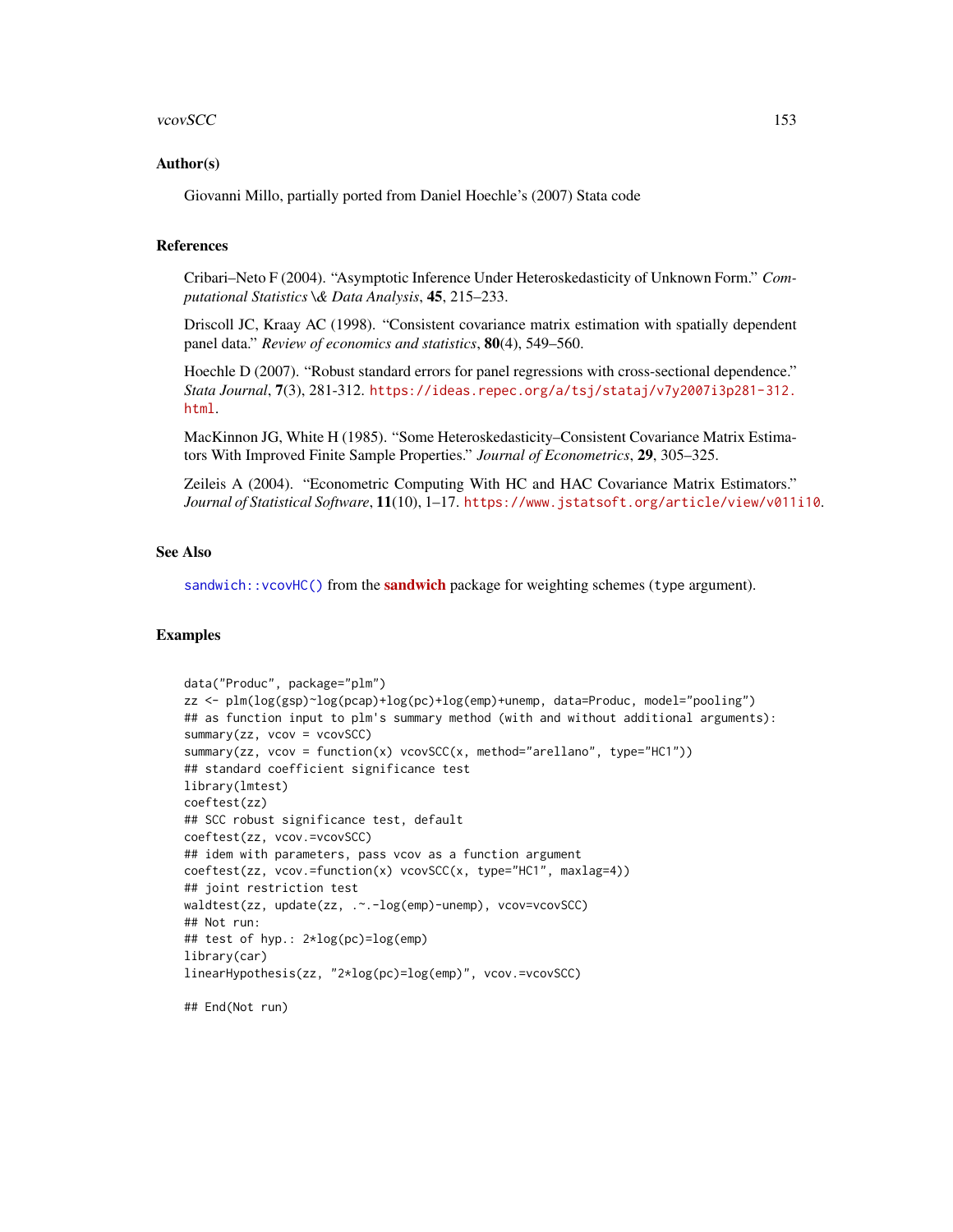<span id="page-153-0"></span>

#### Description

A panel of 595 individuals from 1976 to 1982, taken from the Panel Study of Income Dynamics (PSID).

The data are organized as a stacked time series/balanced panel, see Examples on how to convert to a pdata.frame.

# Format

A data frame containing: exp years of full-time work experience.

wks weeks worked. bluecol blue collar? ind works in a manufacturing industry? south resides in the south? smsa resides in a standard metropolitan statistical area? married married? sex a factor with levels "male" and "female" union individual's wage set by a union contract? ed years of education. black is the individual black?

lwage logarithm of wage.

### Details

*total number of observations* : 4165 *observation* : individuals *country* : United States

#### Source

Online complements to Baltagi (2001): <https://www.wiley.com/legacy/wileychi/baltagi/> Online complements to Baltagi (2013): [https://bcs.wiley.com/he-bcs/Books?action=resource&bcsId=4338&itemId=1118672321&](https://bcs.wiley.com/he-bcs/Books?action=resource&bcsId=4338&itemId=1118672321&resourceId=13452) [resourceId=13452](https://bcs.wiley.com/he-bcs/Books?action=resource&bcsId=4338&itemId=1118672321&resourceId=13452)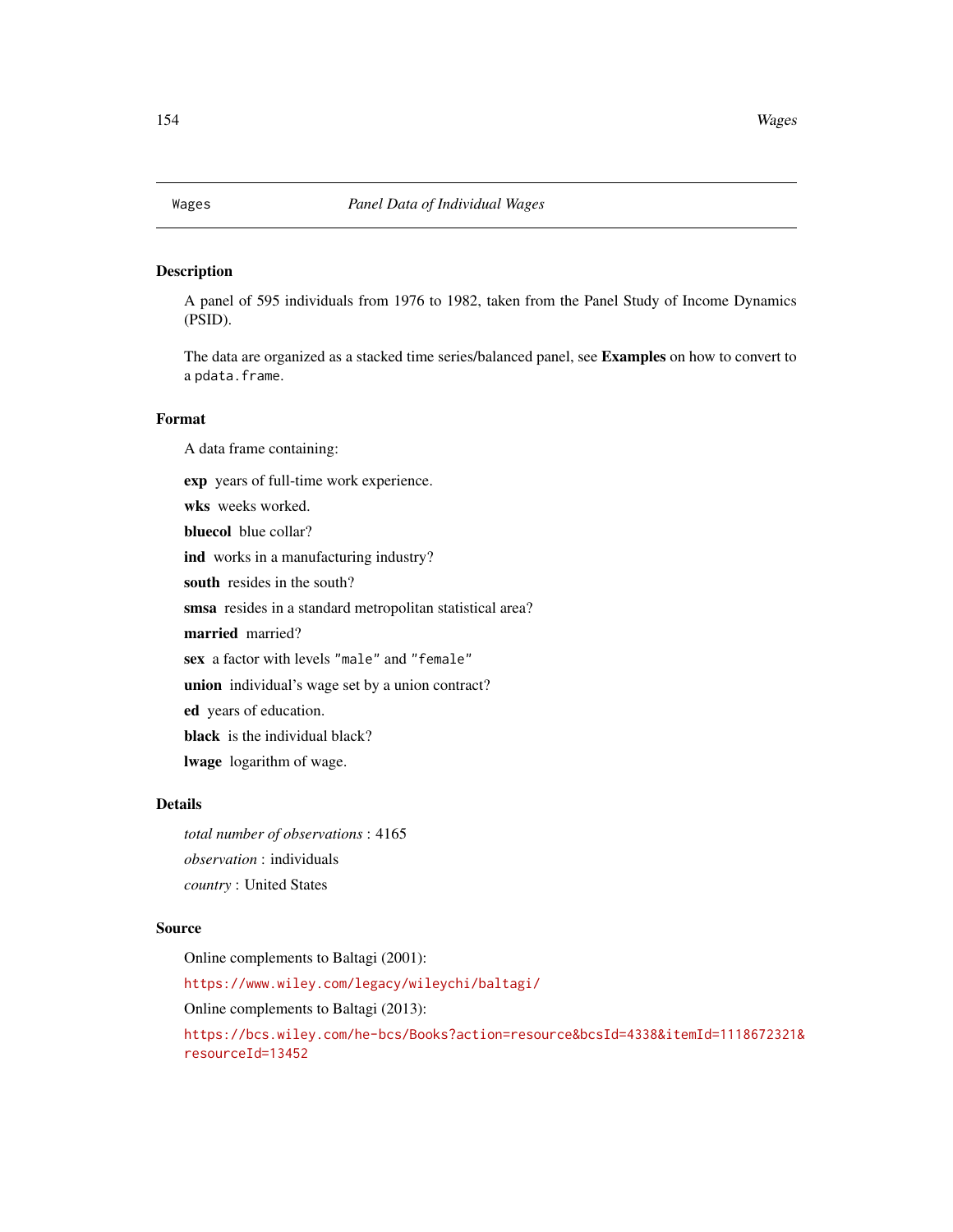#### <span id="page-154-0"></span>within\_intercept 155

#### References

Baltagi BH (2001). *Econometric Analysis of Panel Data*, 3rd edition. John Wiley and Sons ltd. Baltagi BH (2013). *Econometric Analysis of Panel Data*, 5th edition. John Wiley and Sons ltd.

Cornwell C, Rupert P (1988). "Efficient Estimation With Panel Data: an Empirical Comparison of Instrumental Variables Estimators." *Journal of Applied Econometrics*, 3, 149–155.

# Examples

```
# data set 'Wages' is organized as a stacked time series/balanced panel
data("Wages", package = "plm")
Wag <- pdata.frame(Wages, index=595)
```
within\_intercept *Overall Intercept for Within Models Along its Standard Error*

#### Description

This function gives an overall intercept for within models and its accompanying standard error or an within model with the overall intercept

#### Usage

```
within_intercept(object, ...)
## S3 method for class 'plm'
within_intercept(object, vcov = NULL, return.model = FALSE, ...)
```
#### Arguments

| object       | object of class plm which must be a within model (fixed effects model),                                                                                        |
|--------------|----------------------------------------------------------------------------------------------------------------------------------------------------------------|
| $\cdot$      | further arguments (currently none).                                                                                                                            |
| <b>VCOV</b>  | if not NULL (default), a function to calculate a user defined variance–covariance<br>matrix (function for robust vcov), only used if $return .model = FALSE$ , |
| return.model | a logical to indicate whether only the overall intercept (FALSE is default) or a<br>full model object (TRUE) is to be returned,                                |

# Details

The (somewhat artificial) intercept for within models (fixed effects models) was made popular by Stata of StataCorp (see Gould 2013), EViews of IHS, and gretl (see Cottrell and Lucchetti 2021, p. 200-201, listing 23.1), see for treatment in the literature, e.g., Greene (2012), Ch. 11.4.4, p. 364. It can be considered an overall intercept in the within model framework and is the weighted mean of fixed effects (see Examples for the relationship).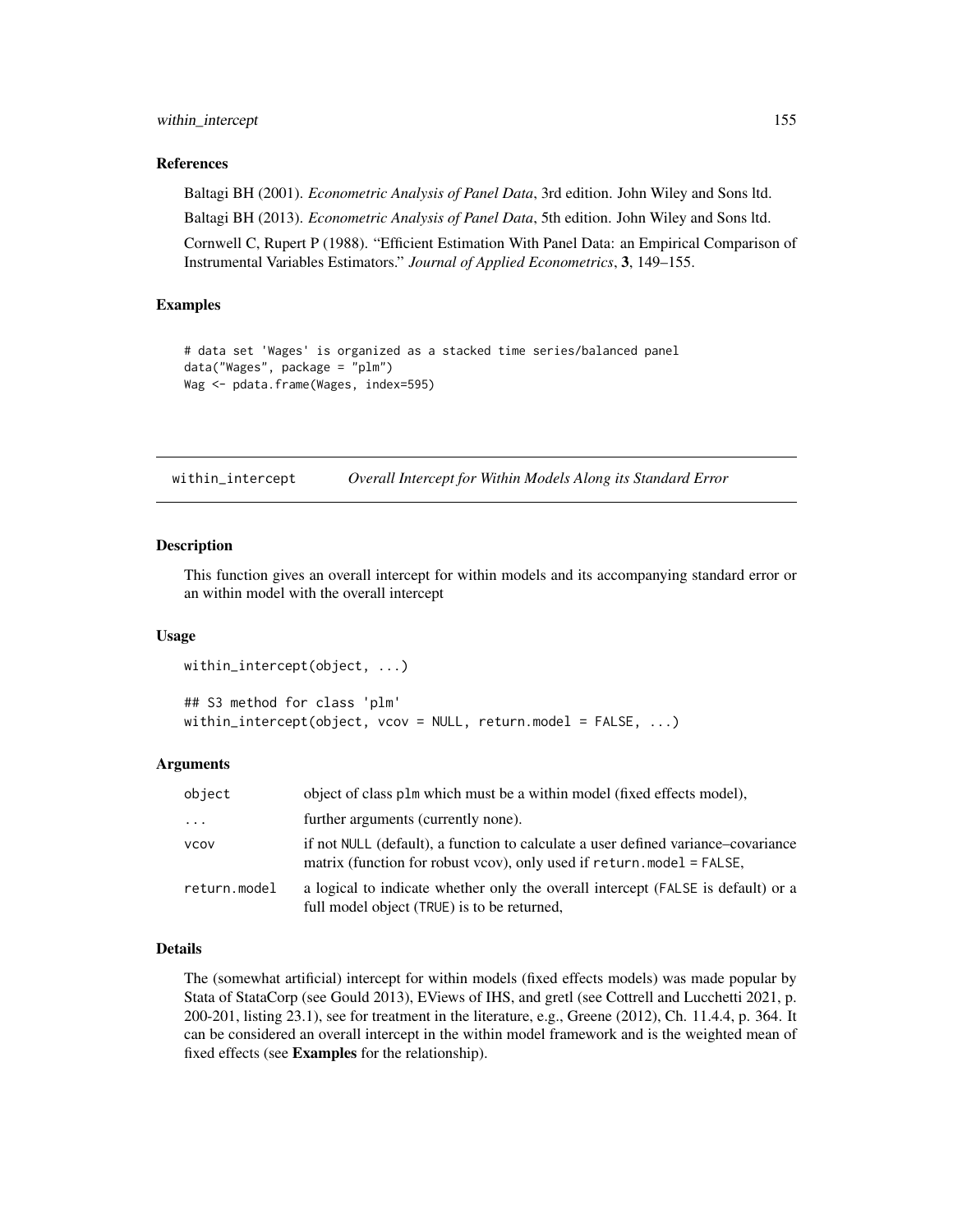within\_intercept estimates a new model which is computationally more demanding than just taking the weighted mean. However, with within\_intercept one also gets the associated standard error and it is possible to get an overall intercept for twoway fixed effect models.

Users can set argument vcov to a function to calculate a specific (robust) variance–covariance matrix and get the respective (robust) standard error for the overall intercept, e.g., the function [vcovHC\(\)](#page-145-0), see examples for usage. Note: The argument vcov must be a function, not a matrix, because the model to calculate the overall intercept for the within model is different from the within model itself.

If argument return.model = TRUE is set, the full model object is returned, while in the default case only the intercept is returned.

#### Value

Depending on argument return.model: If FALSE (default), a named numeric of length one: The overall intercept for the estimated within model along attribute "se" which contains the standard error for the intercept. If return.model = TRUE, the full model object, a within model with the overall intercept (NB: the model identifies itself as a pooling model, e.g., in summary()).

#### Author(s)

Kevin Tappe

#### References

Cottrell A, Lucchetti R (2021). "Gretl User's Guide." <http://gretl.sourceforge.net/>.

Gould W (2013). "How can there be an intercept in the fixed-effects model estimated by xtreg, fe?" <https://www.stata.com/support/faqs/statistics/intercept-in-fixed-effects-model/>.

Greene WH (2012). *Econometric Analysis*, 7th edition. Prentice Hall.

#### See Also

[fixef\(\)](#page-17-0) to extract the fixed effects of a within model.

### Examples

```
data("Hedonic", package = "plm")
mod_f e \leq plm(mv \sim age + crim, data = Hedonic, index = "townid")overallint <- within_intercept(mod_fe)
attr(overallint, "se") # standard error
```

```
# overall intercept is the weighted mean of fixed effects in the
# one-way case
weighted.mean(fixef(mod_fe), pdim(mod_fe)$Tint$Ti)
```

```
### relationship of type="dmean", "level" and within_intercept
## one-way balanced case
data("Grunfeld", package = "plm")
gi \leq plm(inv \sim value + capital, data = Grunfeld, model = "within")
```
<span id="page-155-0"></span>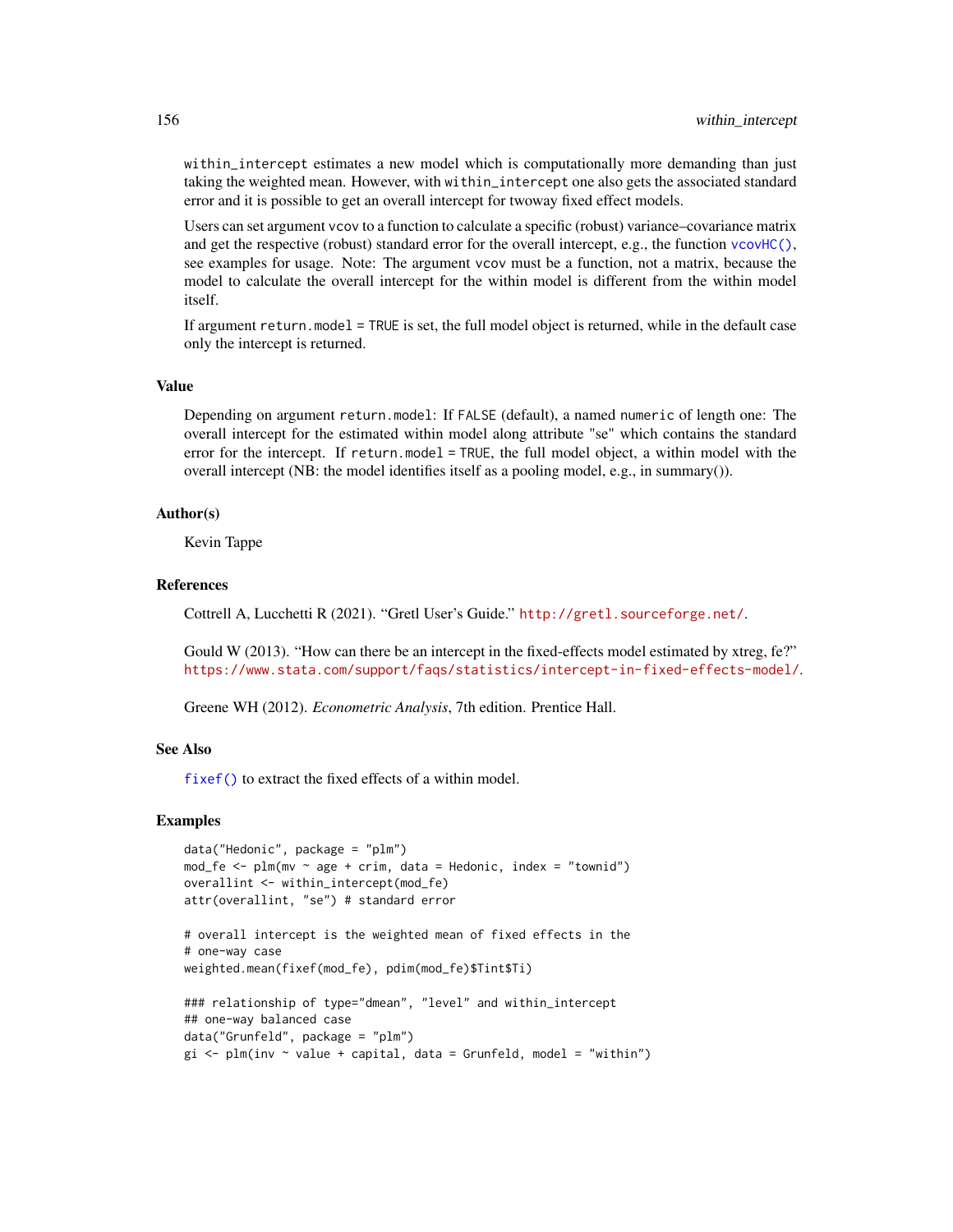# within\_intercept 157

```
fx_level <- fixef(gi, type = "level")
fx_dmean <- fixef(gi, type = "dmean")
overallint <- within_intercept(gi)
all.equal(overallint + fx_dmean, fx_level, check.attributes = FALSE) # TRUE
## two-ways unbalanced case
gtw_u <- plm(inv ~ value + capital, data = Grunfeld[-200, ], effect = "twoways")
int_tw_u <- within_intercept(gtw_u)
fx_dmean_tw_i_u <- fixef(gtw_u, type = "dmean", effect = "individual")[index(gtw_u)[[1L]]]
fx_dmean_tw_t_u <- fixef(gtw_u, type = "dmean", effect = "time")[index(gtw_u)[[2L]]]
fx_level_tw_u <- as.numeric(fixef(gtw_u, "twoways", "level"))
fx_level_tw_u2 <- int_tw_u + fx_dmean_tw_i_u + fx_dmean_tw_t_u
all.equal(fx_level_tw_u, fx_level_tw_u2, check.attributes = FALSE) # TRUE
## overall intercept with robust standard error
within_intercept(gi, vcov = function(x) vcovHC(x, method="arellano", type="HC0"))
## have a model returned
mod_fe_int <- within_intercept(gi, return.model = TRUE)
summary(mod_fe_int)
# replicates Stata's robust standard errors
summary(mod_fe_int, vcvov = function(x) vcovHC(x, type = "sss"))
```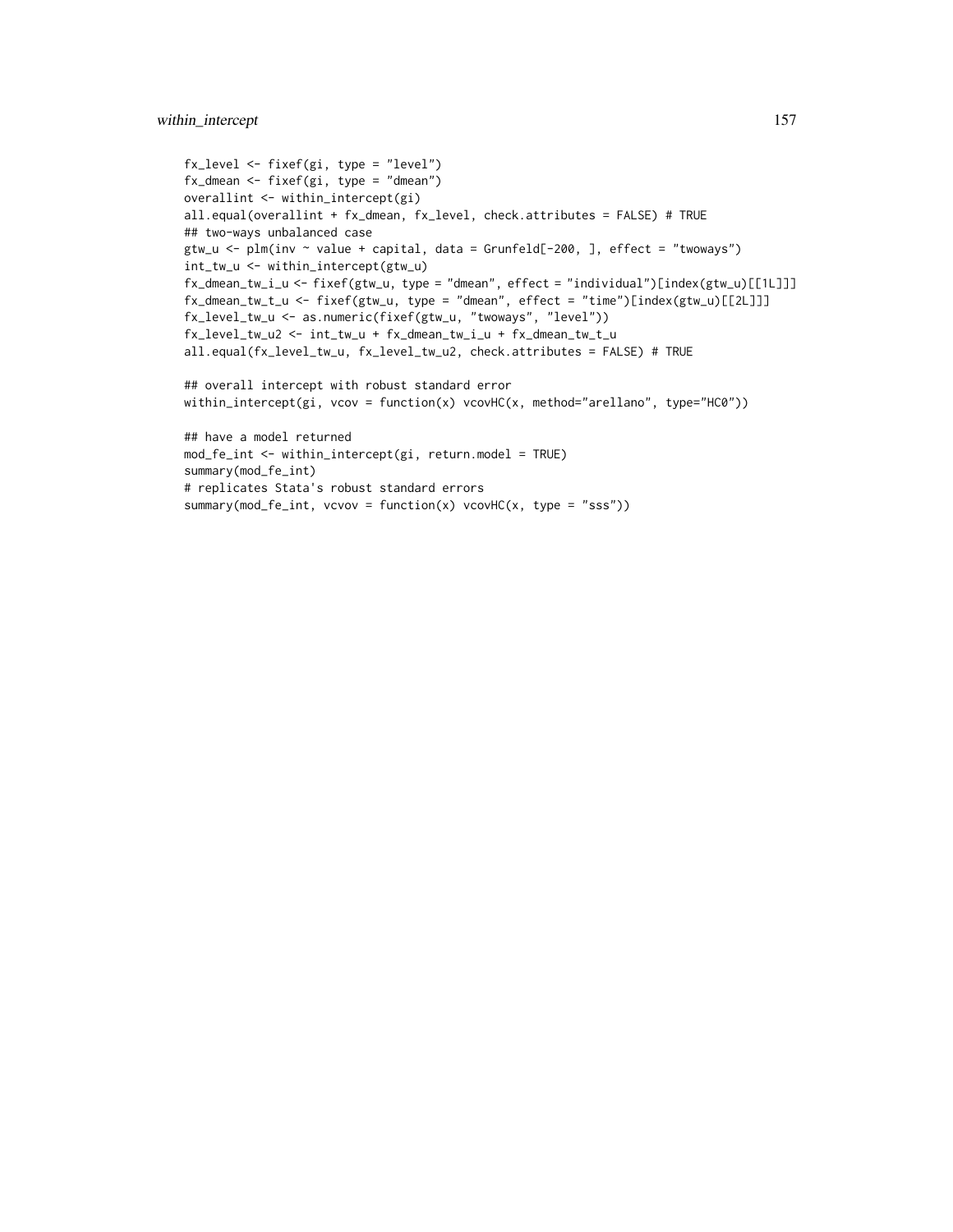# Index

∗ array detect.lindep, [12](#page-11-0) ∗ attribute index.plm, [26](#page-25-0) is.pbalanced, [27](#page-26-0) is.pconsecutive, [29](#page-28-0) is.pseries, [32](#page-31-0) make.pbalanced, [38](#page-37-0) make.pconsecutive, [42](#page-41-0) nobs.plm, [49](#page-48-0) pdim, [68](#page-67-0) pseriesfy, [113](#page-112-0) punbalancedness, [114](#page-113-0) pvar, [120](#page-119-0) within\_intercept, [155](#page-154-0) ∗ classes lag.plm, [34](#page-33-0) model.frame.pdata.frame, [45](#page-44-0) pdata.frame, [64](#page-63-0) pseries, [109](#page-108-0) ∗ datasets Cigar, [6](#page-5-0) Crime, [9](#page-8-0) EmplUK, [15](#page-14-0) Gasoline, [21](#page-20-0) Grunfeld, [22](#page-21-0) Hedonic, [25](#page-24-0) LaborSupply, [33](#page-32-0) Males, [44](#page-43-0) Parity, [50](#page-49-0) Produc, [108](#page-107-0) RiceFarms, [134](#page-133-0) Snmesp, [136](#page-135-0) SumHes, [137](#page-136-0) Wages, [154](#page-153-0) ∗ htest aneweytest, [5](#page-4-0) cipstest, [7](#page-6-0) cortab, [9](#page-8-0)

mtest, [48](#page-47-0) pbgtest, [51](#page-50-0) pbltest, [53](#page-52-0) pbnftest, [54](#page-53-0) pbsytest, [56](#page-55-0) pcdtest, [61](#page-60-0) pdwtest, [70](#page-69-0) pFtest, [71](#page-70-0) pgrangertest, [79](#page-78-0) phansitest, [81](#page-80-0) phtest, [85](#page-84-0) piest, [87](#page-86-0) plmtest, [101](#page-100-0) pooltest, [107](#page-106-0) purtest, [116](#page-115-0) pwaldtest, [124](#page-123-0) pwartest, [127](#page-126-0) pwfdtest, [128](#page-127-0) pwtest, [130](#page-129-0) r.squared, [132](#page-131-0) sargan, [135](#page-134-0) ∗ manip detect.lindep, [12](#page-11-0) make.dummies, [36](#page-35-0) plm.fast, [99](#page-98-0) pmodel.response, [106](#page-105-0) ∗ package plm-package, [4](#page-3-0) ∗ regression ercomp, [16](#page-15-0) fixef.plm, [18](#page-17-1) pcce, [59](#page-58-0) pggls, [73](#page-72-0) pgmm, [75](#page-74-0) pht, [83](#page-82-0) pldv, [89](#page-88-0) plm, [91](#page-90-0) pmg, [103](#page-102-0)

pvcm, [122](#page-121-0)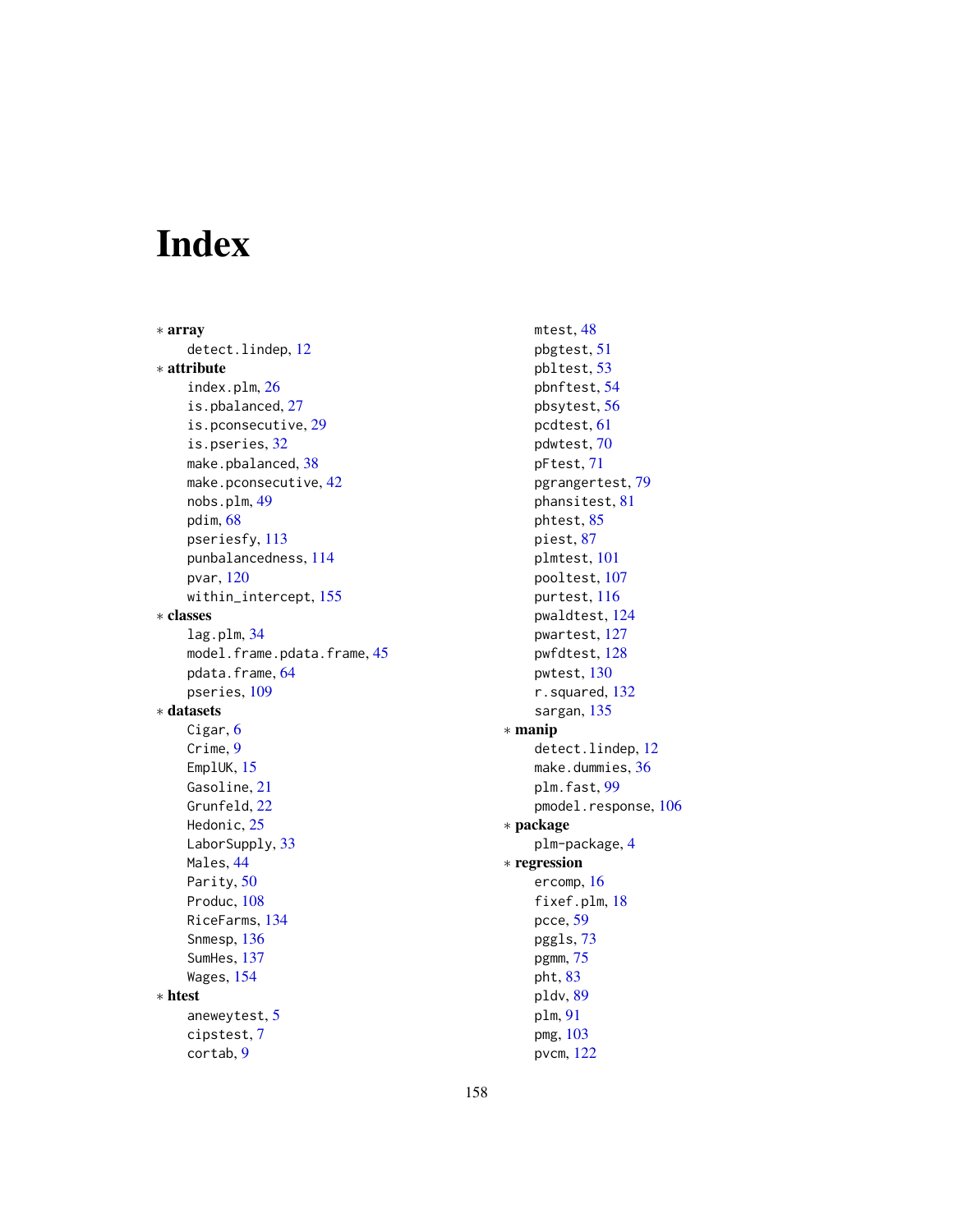#### INDEX 159

```
ranef.plm, 133
    summary.plm.list, 138
    vcovBK, 140
    vcovDC, 142
    vcovG, 144
    vcovHC.plm, 146
    vcovNW, 149
    vcovSCC, 151
∗ sysdata
    plm.fast, 99
[.pdata.frame (pdata.frame), 64
[[.pdata.frame (pdata.frame), 64
$.pdata.frame (pdata.frame), 64
$<-.pdata.frame (pdata.frame), 64
AER::Grunfeld, 23
alias.pdata.frame (detect.lindep), 12
alias.plm (detect.lindep), 12
aneweytest, 5
aneweytest(), 88
as.data.frame(), 66
as.data.frame.pdata.frame
        (pdata.frame), 64
as.Formula.pFormula (plm-deprecated), 97
as.list(), 113
as.list.pdata.frame (pdata.frame), 64
as.matrix.pseries (pseries), 109
as.matrix.pseries(), 36
base::as.list.data.frame(), 67
Between (pseries), 109
between (pseries), 109
Between(), 36
between(), 36
Between.default (pseries), 109
between.default (pseries), 109
Between.matrix (pseries), 109
between.matrix (pseries), 109
Between.pseries (pseries), 109
between.pseries (pseries), 109
car::linearHypothesis(), 125
Cigar, 6
cipstest, 7
cipstest(), 82, 120
coef.panelmodel (plm), 91
coef.pgmm (pgmm), 75
coef.summary.plm.list
        (summary.plm.list), 138
```
collapse::varying(), *[121](#page-120-0)* cortab, [9](#page-8-0) Crime, [9](#page-8-0) data.frame(), *[29](#page-28-0)*, *[31](#page-30-0)*, *[40](#page-39-0)*, *[43](#page-42-0)* detect.lindep, [12](#page-11-0) detect.lindep(), *[95](#page-94-0)* detect\_lin\_dep *(*plm-deprecated*)*, [97](#page-96-0) deviance.panelmodel *(*plm*)*, [91](#page-90-0) df.residual.panelmodel *(*plm*)*, [91](#page-90-0) diff *(*lag.plm*)*, [34](#page-33-0) diff(), *[112](#page-111-0)* dynformula *(*plm-deprecated*)*, [97](#page-96-0) dynformula(), *[78](#page-77-0)* EmplUK, [15](#page-14-0) ercomp, [16](#page-15-0) Extract(), *[66](#page-65-0)* fitted.panelmodel *(*plm*)*, [91](#page-90-0) fitted.plm *(*plm*)*, [91](#page-90-0) fixef *(*fixef.plm*)*, [18](#page-17-1) fixef(), *[95](#page-94-0)*, *[133](#page-132-0)*, *[139](#page-138-0)*, *[156](#page-155-0)* fixef.plm, [18](#page-17-1) formula.dynformula *(*plm-deprecated*)*, [97](#page-96-0) formula.pdata.frame *(*model.frame.pdata.frame*)*, [45](#page-44-0) formula.plm *(*plm*)*, [91](#page-90-0) Formula::Formula(), *[46,](#page-45-0) [47](#page-46-0)* Gasoline, [21](#page-20-0) Grunfeld, [22](#page-21-0) has.intercept, [24](#page-23-0) Hedonic, [25](#page-24-0) index *(*index.plm*)*, [26](#page-25-0) index(), *[67](#page-66-0)* index.plm, [26](#page-25-0) is.pbalanced, [27](#page-26-0) is.pbalanced(), *[40](#page-39-0)*, *[69](#page-68-0)* is.pconsecutive, [29](#page-28-0) is.pconsecutive(), *[29](#page-28-0)*, *[36](#page-35-0)*, *[40](#page-39-0)*, *[43](#page-42-0)*, *[67](#page-66-0)* is.pseries, [32](#page-31-0) is.pseries(), *[112](#page-111-0)* LaborSupply, [33](#page-32-0) lag *(*lag.plm*)*, [34](#page-33-0) lag(), *[31](#page-30-0)*, *[40](#page-39-0)*, *[43](#page-42-0)*, *[112](#page-111-0)* lag.plm, [34](#page-33-0)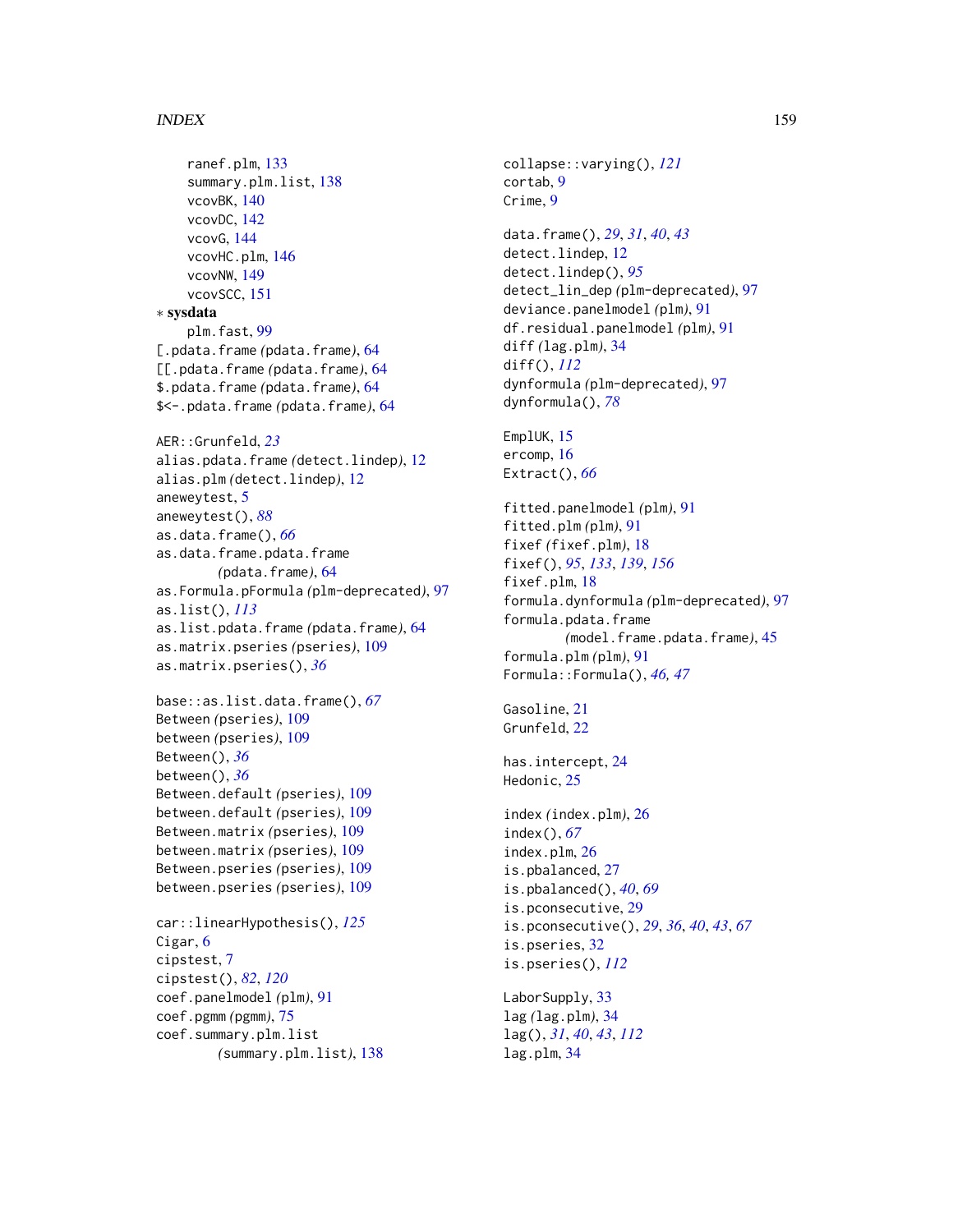```
lead (lag.plm), 34
lead(), 112
lm(), 5, 73, 76, 83, 88, 104
lmtest::bgtest(), 51, 52, 71
lmtest::dwtest(), 70, 71
lmtest::grangertest(), 80
lmtest::waldtest(), 125
make.dummies, 36
make.pbalanced, 38
make.pbalanced(), 29, 31, 43
make.pconsecutive, 42
make.pconsecutive(), 29, 31, 40
Males, 44
maxLik::maxLik(), 90
model.frame(), 14, 106
model.frame.pdata.frame, 45
model.frame.pFormula (plm-deprecated),
         97
model.matrix(), 14, 106
model.matrix.pcce (pcce), 59
model.matrix.pdata.frame
         (model.frame.pdata.frame), 45
model.matrix.pFormula (plm-deprecated),
         97
model.matrix.plm
         (model.frame.pdata.frame), 45
mtest, 48
mtest(), 78
nobs (nobs.plm), 49
nobs(), 69, 116
nobs.plm, 49
Parity, 50
pbgtest, 51
pbgtest(), 54, 59, 71, 127, 128, 131
pbltest, 53
pbltest(), 52, 56, 59, 71, 128, 131
pbnftest, 54
pbnftest(), 54, 71
pbsytest, 56
pbsytest(), 52, 54, 56, 71, 128, 131
pcce, 59
pcdtest, 61
pdata.frame, 64
pdata.frame(), 27–31, 39, 40, 42, 43, 60, 62,
         69, 73, 79, 89, 104, 113, 114, 116,
         121, 123
```
pdim, [68](#page-67-0) pdim(), *[29](#page-28-0)*, *[31](#page-30-0)*, *[40](#page-39-0)*, *[43](#page-42-0)*, *[49](#page-48-0)*, *[67](#page-66-0)*, *[115,](#page-114-0) [116](#page-115-0)*, *[121](#page-120-0)* pdwtest, [70](#page-69-0) pdwtest(), *[52](#page-51-0)*, *[54](#page-53-0)*, *[56](#page-55-0)*, *[59](#page-58-0)*, *[127,](#page-126-0) [128](#page-127-0)*, *[131](#page-130-0)* pFormula *(*plm-deprecated*)*, [97](#page-96-0) pFtest, [71](#page-70-0) pFtest(), *[103](#page-102-0)* pggls, [73](#page-72-0) pgmm, [75](#page-74-0) pgmm(), *[31](#page-30-0)*, *[48](#page-47-0)*, *[136](#page-135-0)* pgrangertest, [79](#page-78-0) phansitest, [81](#page-80-0) phansitest(), *[8](#page-7-0)*, *[120](#page-119-0)* pht, [83](#page-82-0) phtest, [85](#page-84-0) piest, [87](#page-86-0) piest(), *[6](#page-5-0)* pldv, [89](#page-88-0) plm, [91](#page-90-0) plm(), *[16,](#page-15-0) [17](#page-16-0)*, *[20](#page-19-0)*, *[27](#page-26-0)*, *[31](#page-30-0)*, *[132](#page-131-0)*, *[139](#page-138-0)* plm-deprecated, [97](#page-96-0) plm-package, [4](#page-3-0) plm.data *(*plm-deprecated*)*, [97](#page-96-0) plm.fast, [99](#page-98-0) plmtest, [101](#page-100-0) plmtest(), *[59](#page-58-0)*, *[72](#page-71-0)*, *[131](#page-130-0)* plot.plm *(*plm*)*, [91](#page-90-0) plot.pseries *(*pseries*)*, [109](#page-108-0) plot.summary.pseries *(*pseries*)*, [109](#page-108-0) pmg, [103](#page-102-0) pmodel.response, [106](#page-105-0) pmodel.response(), *[47](#page-46-0)* pmodel.response.pcce *(*pcce*)*, [59](#page-58-0) pooltest, [107](#page-106-0) predict.plm *(*plm*)*, [91](#page-90-0) print.dynformula *(*plm-deprecated*)*, [97](#page-96-0) print.ercomp *(*ercomp*)*, [16](#page-15-0) print.fixef *(*fixef.plm*)*, [18](#page-17-1) print.panelmodel *(*plm*)*, [91](#page-90-0) print.pdata.frame *(*pdata.frame*)*, [64](#page-63-0) print.pdim *(*pdim*)*, [68](#page-67-0) print.phansitest *(*phansitest*)*, [81](#page-80-0) print.piest *(*piest*)*, [87](#page-86-0) print.plm.list *(*plm*)*, [91](#page-90-0) print.pseries *(*pseries*)*, [109](#page-108-0) print.purtest *(*purtest*)*, [116](#page-115-0) print.pvar *(*pvar*)*, [120](#page-119-0) print.summary.fixef *(*fixef.plm*)*, [18](#page-17-1)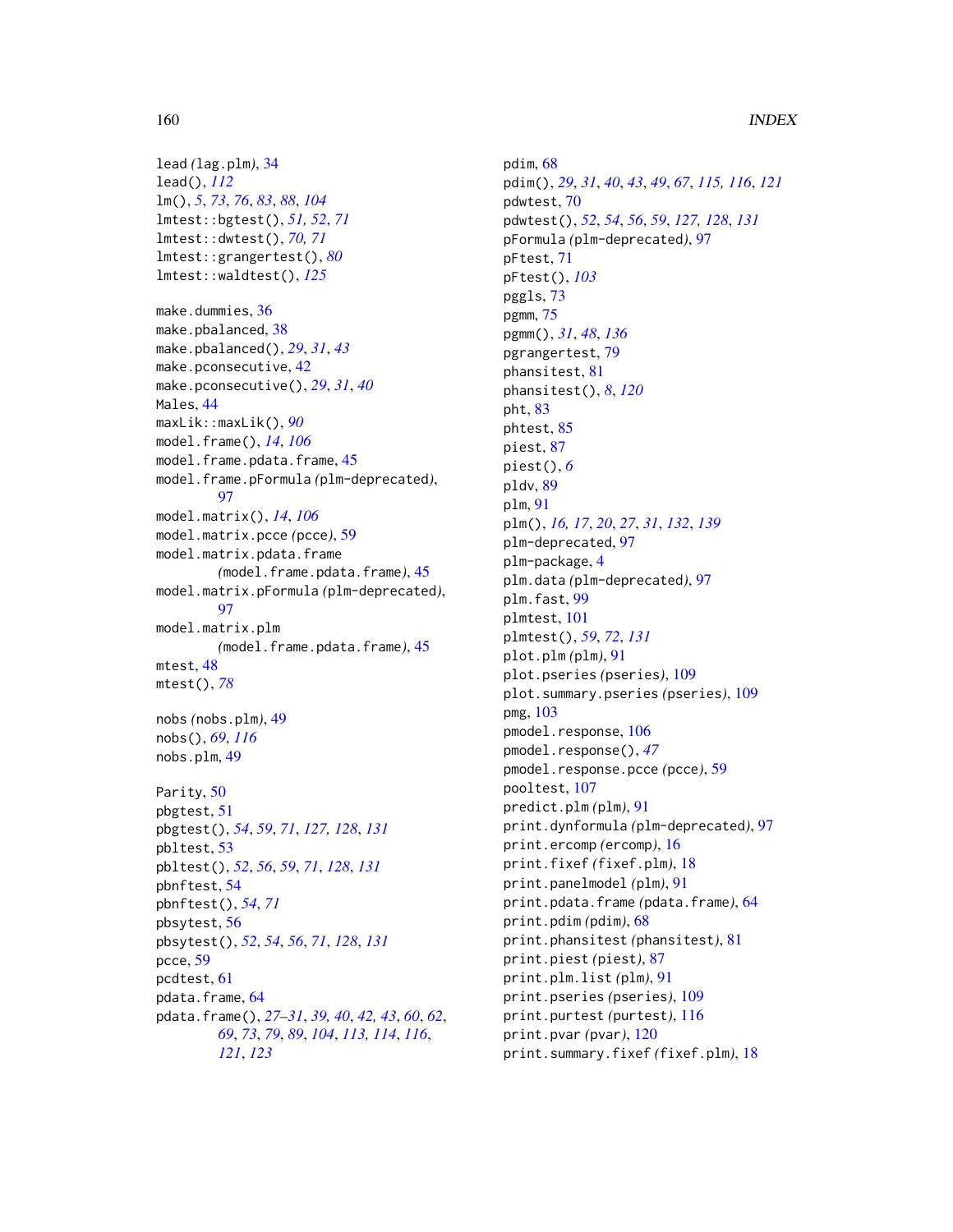### $I$ NDEX  $161$

```
print.summary.pcce (pcce), 59
print.summary.pggls (pggls), 73
print.summary.pgmm (pgmm), 75
print.summary.pht (pht), 83
print.summary.piest (piest), 87
print.summary.plm (summary.plm.list),
        138
print.summary.pmg (pmg), 103
print.summary.pseries (pseries), 109
print.summary.pseries(), 36
print.summary.purtest (purtest), 116
print.summary.pvcm (pvcm), 122
Produc, 108
pseries, 109
pseries(), 29, 31, 33, 40, 43
pseriesfy, 113
punbalancedness, 114
punbalancedness(), 29, 40, 43, 69
purtest, 116
purtest(), 8, 82
pvar, 120
pvar(), 29, 31, 40, 43, 67, 69
pvcm, 122
pvcovHC (plm-deprecated), 97
pwaldtest, 124
pwaldtest(), 139
pwartest, 127
pwartest(), 52, 54, 56, 71, 131
pwfdtest, 128
pwfdtest(), 52, 54, 56, 71, 128, 131
pwtest, 130
r.squared, 132
r.squared(), 139
ranef (ranef.plm), 133
ranef(), 20
ranef.plm, 133
residuals.panelmodel (plm), 91
residuals.pcce (pcce), 59
residuals.pggls (pggls), 73
residuals.plm (plm), 91
residuals.pmg (pmg), 103
RiceFarms, 134
sandwich::vcovHC(), 141–143, 147, 148,
        150–153
sargan, 135
sargan(), 78
Snmesp, 136
```
stats::alias(), *[14](#page-13-0)* stats::alias.lm(), *[13](#page-12-0)* stats::contr.treatment(), *[38](#page-37-0)* stats::contrasts(), *[38](#page-37-0)* stats::lag(), *[35](#page-34-0)* stats::lm(), *[93](#page-92-0)* stats::model.matrix(), *[14](#page-13-0)* stats::print.power.htest(), *[139](#page-138-0)* Sum *(*pseries*)*, [109](#page-108-0) SumHes, [137](#page-136-0) summary.fixef *(*fixef.plm*)*, [18](#page-17-1) summary.pcce *(*pcce*)*, [59](#page-58-0) summary.pggls *(*pggls*)*, [73](#page-72-0) summary.pgmm *(*pgmm*)*, [75](#page-74-0) summary.pgmm(), *[125](#page-124-0)* summary.pht *(*pht*)*, [83](#page-82-0) summary.piest *(*piest*)*, [87](#page-86-0) summary.plm *(*summary.plm.list*)*, [138](#page-137-0) summary.plm(), *[95](#page-94-0)*, *[125,](#page-124-0) [126](#page-125-0)*, *[132](#page-131-0)* summary.plm.list, [138](#page-137-0) summary.pmg *(*pmg*)*, [103](#page-102-0) summary.pseries *(*pseries*)*, [109](#page-108-0) summary.pseries(), *[36](#page-35-0)* summary.purtest *(*purtest*)*, [116](#page-115-0) summary.pvcm *(*pvcm*)*, [122](#page-121-0) terms.panelmodel *(*plm*)*, [91](#page-90-0) update.panelmodel *(*plm*)*, [91](#page-90-0) vcov.panelmodel *(*plm*)*, [91](#page-90-0) vcovBK, [140](#page-139-1) vcovBK(), *[145](#page-144-0)* vcovDC, [142](#page-141-1) vcovDC(), *[145](#page-144-0)* vcovG, [144](#page-143-0) vcovHC *(*vcovHC.plm*)*, [146](#page-145-1) vcovHC(), *[126](#page-125-0)*, *[139](#page-138-0)*, *[145](#page-144-0)*, *[156](#page-155-0)* vcovHC.plm, [146](#page-145-1) vcovNW, [149](#page-148-1) vcovNW(), *[145](#page-144-0)* vcovSCC, [151](#page-150-1) vcovSCC(), *[145](#page-144-0)*, *[150](#page-149-0)* Wages, [154](#page-153-0) Within *(*pseries*)*, [109](#page-108-0)

Within(), *[36](#page-35-0)* within\_intercept, [155](#page-154-0) within\_intercept(), *[20](#page-19-0)*, *[139](#page-138-0)*